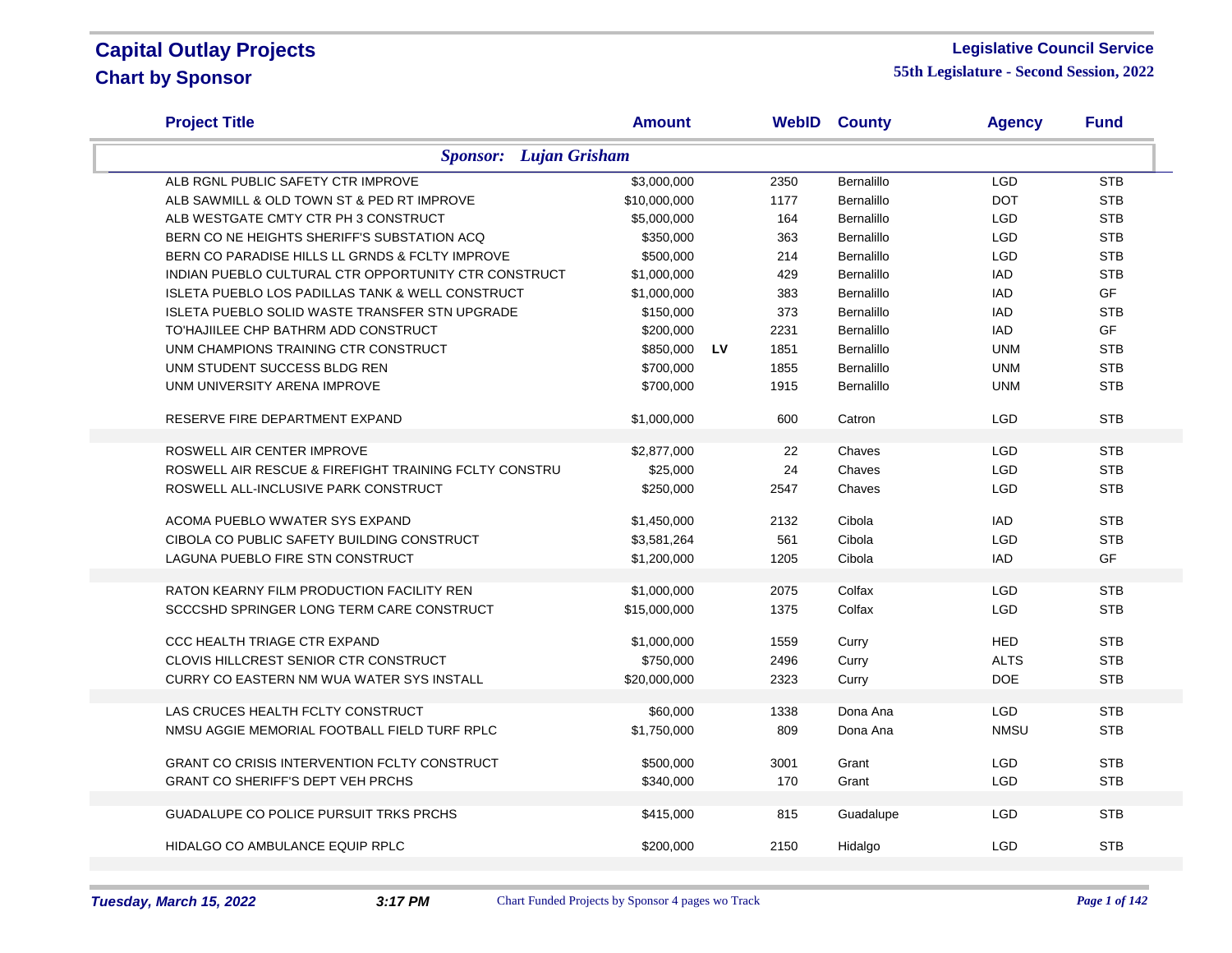#### **Legislative Council Service**

| <b>Project Title</b>                                 | <b>Amount</b> | <b>WebID</b> | <b>County</b> | <b>Agency</b> | <b>Fund</b>     |
|------------------------------------------------------|---------------|--------------|---------------|---------------|-----------------|
| RUIDOSO E911 CONSOLIDATED DISPATCH CTR CONSTRUCT     | \$3,500,000   | 125          | Lincoln       | <b>LGD</b>    | <b>STB</b>      |
| LUNA CO EMERGENCY OPERATION CTR IMPROVE              | \$2,087,000   | 787          | Luna          | <b>LGD</b>    | <b>STB</b>      |
| CHICHILTAH CHP WATER & WWATER SYS CONSTRUCT          | \$200,000     | 1421         | McKinley      | <b>IAD</b>    | GF              |
| CHURCH ROCK CHP WRHSE DESIGN                         | \$2,000,000   | 1820         | McKinley      | <b>IAD</b>    | GF              |
| MARIANO LAKE CHP HOUSE WIRING/RECERTIFICATION CONSTR | \$80,000      | 2567         | McKinley      | IAD           | <b>GF</b>       |
| MCKINLEY CO ADDICTION TREATMENT FACILITY PRCHS       | \$2,035,000   | 1673         | McKinley      | <b>LGD</b>    | <b>STB</b>      |
| NAVAJO NATION CROWNPOINT COMMUNITY CEMETERY UPGRAD   | \$200,000     | 1731         | McKinley      | <b>IAD</b>    | GF              |
| PUEBLO PINTADO CHP BADGER SPRING POWER LINE EXTEND   | \$50,000      | 2570         | McKinley      | <b>IAD</b>    | GF              |
| RED LAKE 18 CHP CMTY STREETS IMPROVE                 | \$200,000     | 2569         | McKinley      | <b>DOT</b>    | <b>GF</b>       |
| THOREAU CHP HOUSE WIRING CONSTRUCT                   | \$200,000     | 2563         | McKinley      | <b>IAD</b>    | GF              |
| TSE'II'AHI' CHP WATER LINE EXTENSION CONSTRUCT       | \$200,000     | 2329         | McKinley      | IAD           | GF              |
| ZUNI PUEBLO SPORTS COMPLEX DESIGN & CONSTRUCT        | \$1,200,000   | 573          | McKinley      | <b>IAD</b>    | GF              |
| ESPANOLA LA JOYA FIRE STN RPLC CONSTRUCT             | \$3,000,000   | 2333         | Multiple Co   | <b>LGD</b>    | <b>STB</b>      |
| SANDIA PUEBLO CHILD DVLP CTR BLDG/GRND CONSTRUCT     | \$1,200,000   | 2191         | Multiple Co   | <b>IAD</b>    | <b>GF</b>       |
|                                                      |               |              |               |               |                 |
| MESCALERO APACHE TRIBE SILVER LAKE WATER TANK IMPROV | \$78,530      | 1531         | Otero         | <b>IAD</b>    | <b>STB</b>      |
| MESCALERO APACHE TRIBE SKI APACHE IMPROVE            | \$628,209     | 1543         | Otero         | <b>IAD</b>    | GF              |
| MESCALERO APACHE TRIBE TECH EQUIP                    | \$499,791     | 1524         | Otero         | <b>IAD</b>    | GF              |
| OTERO CO SHERIFF VEHICLES PRCHS                      | \$146,000     | 84           | Otero         | <b>LGD</b>    | <b>STB</b>      |
| JICARILLA APACHE NATION EMS AMBULANCE PRCHS          | \$612,054     | 1304         | Rio Arriba    | IAD           | <b>GF</b>       |
| JICARILLA APACHE NATION UTILITY LINES CONSTRUCT      | \$1,159,946   | 1303         | Rio Arriba    | <b>IAD</b>    | GF              |
| M-B DITCH INFRASTRUCTURE IMPROVE                     | \$100,000     | 3002         | Rio Arriba    | <b>ISC</b>    | <b>STB</b>      |
| OHKAY OWINGEH STORM/SURFACE WATER CONTROL IMPROVE    | \$1,200,000   | 228          | Rio Arriba    | <b>IAD</b>    | <b>GF</b>       |
| SANTA CLARA PUEBLO TRIBAL ADMIN BLDG CONSTRUCT       | \$1,200,000   | 1275         | Rio Arriba    | <b>IAD</b>    | <b>GF</b>       |
|                                                      |               |              |               |               |                 |
| FARMINGTON FIRE DEPT SCBA PRCHS                      | \$49,000      | 929          | San Juan      | <b>LGD</b>    | <b>STB</b>      |
| N571 RT GADII'AHI/TO'KOI CHP IMPROVE                 | \$170,000     | 2566         | San Juan      | <b>DOT</b>    | GF<br>GF        |
| NASCHITTI CHP SCATTERED POWER LINE CONSTRUCT         | \$200,000     | 1294         | San Juan      | <b>IAD</b>    |                 |
| NEWCOMB CHP CHAPTER HOUSE ROOF REPAIR                | \$200,000     | 881          | San Juan      | <b>IAD</b>    | <b>GF</b><br>GF |
| SHIPROCK CHP SENIOR CTR PARKING LOT REPAIR           | \$200,000     | 2043         | San Juan      | <b>ALTS</b>   |                 |
| PECOS LAGOON CLOSURE DEMO                            | \$200,000     | 1072         | San Miguel    | <b>DOE</b>    | <b>STB</b>      |
| SAN MIGUEL CO RGNL CRISIS & TRTMNT CTR REN           | \$1,500,000   | 1884         | San Miguel    | <b>LGD</b>    | <b>STB</b>      |
| SAN MIGUEL CO SHERIFF DEPT VEH PRCHS                 | \$100,000     | 3028         | San Miguel    | LGD           | <b>STB</b>      |
| SAN MIGUEL CO SHOOTING RANGE CONSTRUCT               | \$200,000     | 1892         | San Miguel    | <b>LGD</b>    | <b>STB</b>      |
|                                                      |               |              |               |               |                 |
| COCHITI PUEBLO PLAZA HOUSING REN                     | \$1,205,000   | 2510         | Sandoval      | <b>IAD</b>    | GF              |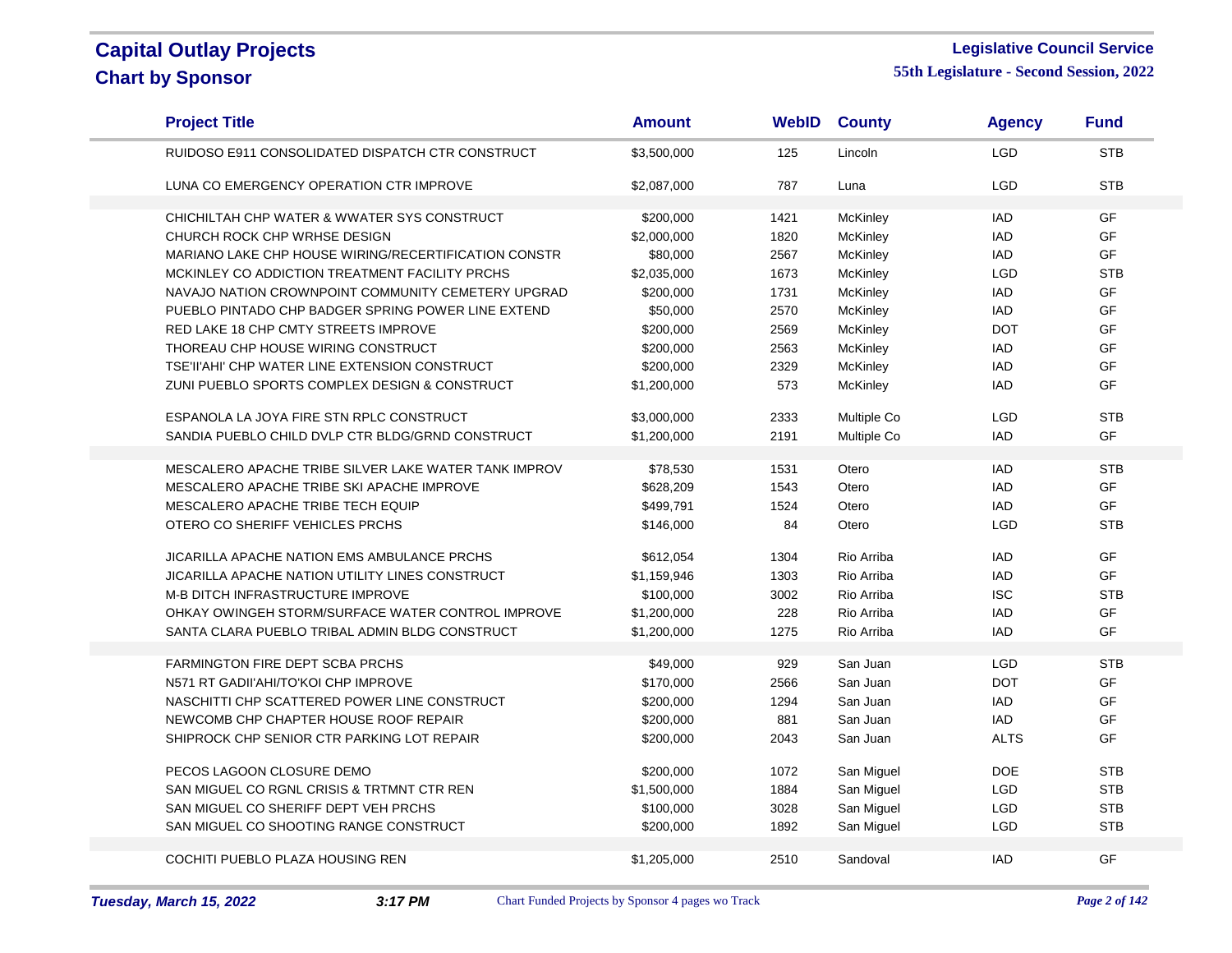÷

#### **Legislative Council Service**

| <b>Project Title</b>                               | <b>Amount</b> |      | <b>WebID County</b> | <b>Agency</b> | <b>Fund</b> |
|----------------------------------------------------|---------------|------|---------------------|---------------|-------------|
| RIO RANCHO POLICE VEH PRCHS                        | \$50,000      | 950  | Sandoval            | <b>LGD</b>    | <b>STB</b>  |
| SAN FELIPE PUEBLO SOCCER FIELD IMPROVE             | \$1,200,000   | 520  | Sandoval            | <b>IAD</b>    | <b>GF</b>   |
| SANDOVAL CO PUBLIC SAFETY COMPLEX CONSTRUCT        | \$5,117,850   | 802  | Sandoval            | <b>LGD</b>    | <b>STB</b>  |
| SANTA ANA PUEBLO ELECTRICAL GRID SYSTEM CONSTRUCT  | \$1,200,000   | 539  | Sandoval            | <b>IAD</b>    | GF          |
| SANTO DOMINGO PUEBLO HOUSING CONSTRUCT             | \$1,200,000   | 1785 | Sandoval            | <b>IAD</b>    | <b>GF</b>   |
| TORREON-STAR LAKE COMM LIBRARY/FAMILY LEARNING CTR | \$200,000     | 3008 | Sandoval            | <b>IAD</b>    | <b>STB</b>  |
| WALATOWA EARLY CHLD LRN CTR BLDG/GRND CONSTRUCT    | \$2,000,000   | 1265 | Sandoval            | <b>IAD</b>    | GF          |
| ZIA PUEBLO CHILDHOOD DVLP CTR CONSTRUCT            | \$850,000     | 2472 | Sandoval            | <b>IAD</b>    | GF          |
| ZIA PUEBLO CMTY INTERNET INFRA CONSTRUCT           | \$50,000      | 2474 | Sandoval            | <b>IAD</b>    | <b>GF</b>   |
| NAMBE PUEBLO SUBDIV CONSTRUCT                      | \$750,000     | 2561 | Santa Fe            | <b>IAD</b>    | GF          |
| NAMBE PUEBLO TRIBAL ADMIN BLDG FURNISH             | \$500,000     | 2564 | Santa Fe            | <b>IAD</b>    | <b>GF</b>   |
| POJOAQUE PUEBLO EARLY CHILDHOOD DVLP CTR CONSTRUCT | \$1,200,000   | 1150 | Santa Fe            | <b>IAD</b>    | <b>GF</b>   |
| SAN ILDEFONSO PUEBLO HOUSING DEVELOPMENT CONSTRUCT | \$1,000,000   | 2006 | Santa Fe            | IAD           | GF          |
| SAN ILDEFONSO PUEBLO WELLNESS CENTER CONSTRUCT     | \$200,000     | 2096 | Santa Fe            | <b>IAD</b>    | <b>STB</b>  |
| SANTA FE CO CHIMAYO FIRE STN EXPAND                | \$300,000     | 2209 | Santa Fe            | <b>LGD</b>    | <b>STB</b>  |
| SANTA FE CO PUBLIC HOUSING SITE UPGRADE            | \$500,000     | 633  | Santa Fe            | <b>LGD</b>    | <b>STB</b>  |
| SANTA FE CO RECOVERY CTR FCLTY PRCHS               | \$300,000     | 1670 | Santa Fe            | <b>LGD</b>    | <b>STB</b>  |
| SANTA FE CO SEWER EXPAND AGUA FRIA                 | \$500,000     | 604  | Santa Fe            | <b>DOE</b>    | <b>STB</b>  |
| SANTA FE CO WATER LINE SFCC AREA RPLC              | \$400,000     | 3006 | Santa Fe            | <b>DOE</b>    | <b>STB</b>  |
| SFIS PAOLO SOLERI AMPHITHEATER CONSTRUCT           | \$3,000,000   | 1117 | Santa Fe            | <b>IAD</b>    | <b>STB</b>  |
| TESUQUE PUEBLO UTLTY AUTH CMPLX CONSTRUCT          | \$1,200,000   | 995  | Santa Fe            | <b>IAD</b>    | <b>GF</b>   |
| ELEPHANT BUTTE WWATER COLLECTION SYS EXPAND        | \$2,900,000   | 1184 | Sierra              | <b>DOE</b>    | <b>STB</b>  |
| ALAMO CHP SCATTERED POWER & WATER LINE EXTEND      | \$200.000     | 2565 | Socorro             | <b>IAD</b>    | GF          |
| DFA SURRENDER SAFETY DEVICES                       | \$330,000     | 3003 | Statewide           | <b>DFA</b>    | <b>STB</b>  |
| URGENT & EMERGENCY INFRA FUND STATEWIDE            | \$4,843,000   | 2571 | Statewide           | <b>LGD</b>    | <b>STB</b>  |
| DOT DIXON TO PENASCO LOOP 1 GAS PIPELINE CONSTRUCT | \$14,500,000  | 3005 | Taos                | <b>DOT</b>    | <b>STB</b>  |
| PICURIS PUEBLO CMTY ACTIVITY BLDG CONSTRUCT        | \$1,480,000   | 2562 | Taos                | <b>IAD</b>    | GF          |
| PICURIS PUEBLO RECREATIONAL PARK CONSTRUCT         | \$765,000     | 2568 | Taos                | <b>IAD</b>    | GF          |
| QUESTA BIZ PK BLDG ADD IMPROVE                     | \$1,550,000   | 2369 | Taos                | <b>LGD</b>    | <b>STB</b>  |
| TAOS CO COURTHOUSE REN                             | \$2,168,120   | 397  | Taos                | <b>LGD</b>    | <b>STB</b>  |
| TAOS CO NM HWY 518 LOOP 2 GAS PIPELINE CONSTRUCT   | \$3,000,000   | 3004 | Taos                | <b>DOT</b>    | <b>STB</b>  |
| TAOS CO PENASCO CMTY CTR EXPAND                    | \$3,000,000   | 1471 | Taos                | LGD           | <b>STB</b>  |
| TAOS PUEBLO JUSTICE CENTER ONSITE INFRA CONSTRUCT  | \$1,200,000   | 2011 | Taos                | <b>IAD</b>    | <b>GF</b>   |
|                                                    |               |      |                     |               |             |
| <b>TORRANCE CO EMS VEH PRCHS</b>                   | \$332,236     | 1277 | Torrance            | <b>LGD</b>    | <b>STB</b>  |
| TORREON LAND GRANT COM CTR AND FIRE DEPT REN       | \$275,000     | 430  | Torrance            | <b>LGD</b>    | <b>STB</b>  |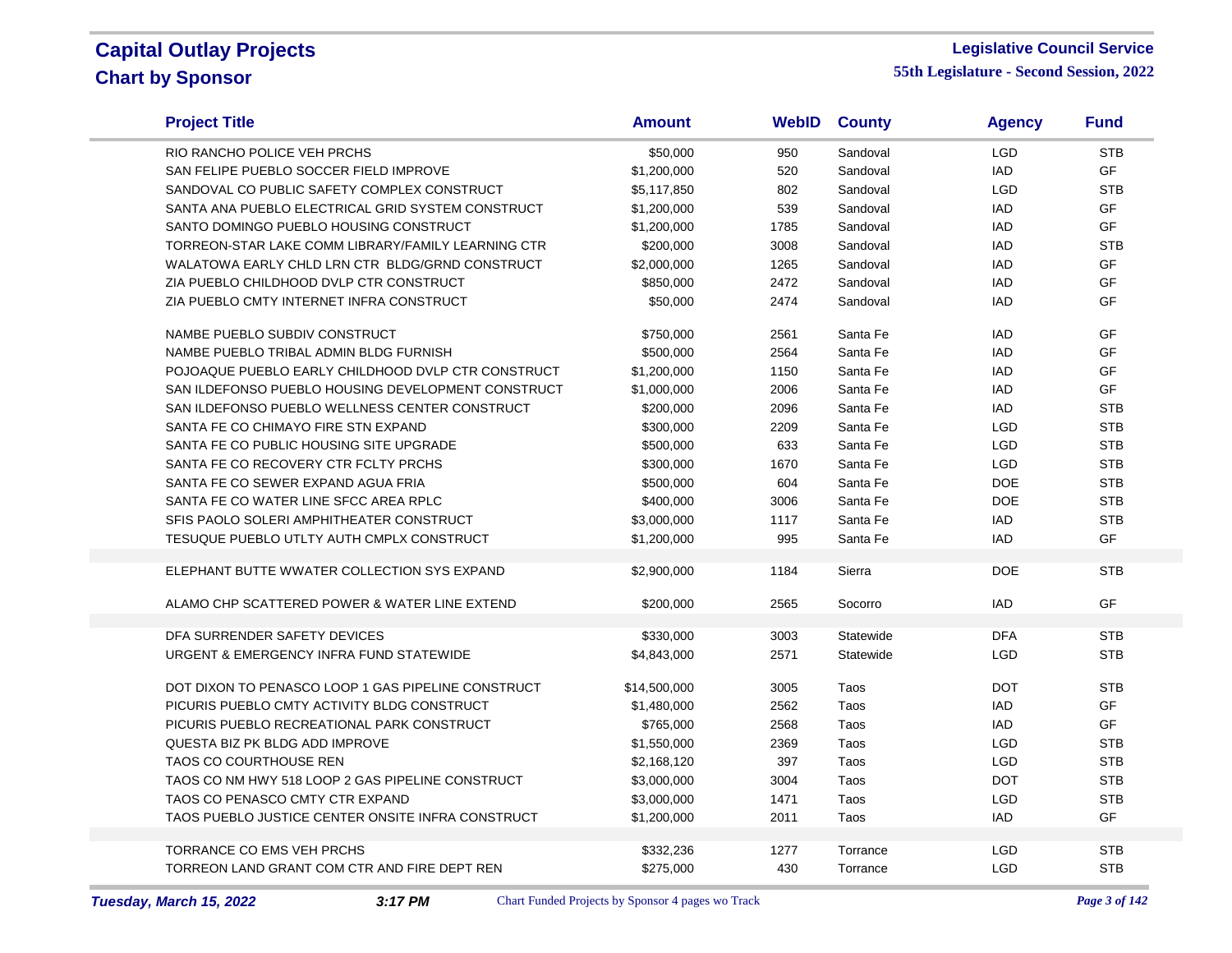#### **Legislative Council Service**

| <b>Project Title</b>                               | <b>Amount</b> | WebID | <b>County</b> | <b>Agency</b> | <b>Fund</b> |
|----------------------------------------------------|---------------|-------|---------------|---------------|-------------|
| CLAYTON EMS STATION 1 ROOF RPLC                    | \$500,000     | 1060  | Union         | LGD           | <b>STB</b>  |
| UNION CO LAW ENFORCEMENT/JUDICIAL CMPLX REN        | \$400,000     | 1336  | Union         | LGD           | <b>STB</b>  |
| VALENCIA CO PUB SFTY COM EQUIP UPGRADE             | \$190,000     | 997   | Valencia      | LGD           | <b>STB</b>  |
| <b>Summary for Lujan Grisham</b><br>(101 projects) | \$160,000,000 |       |               |               |             |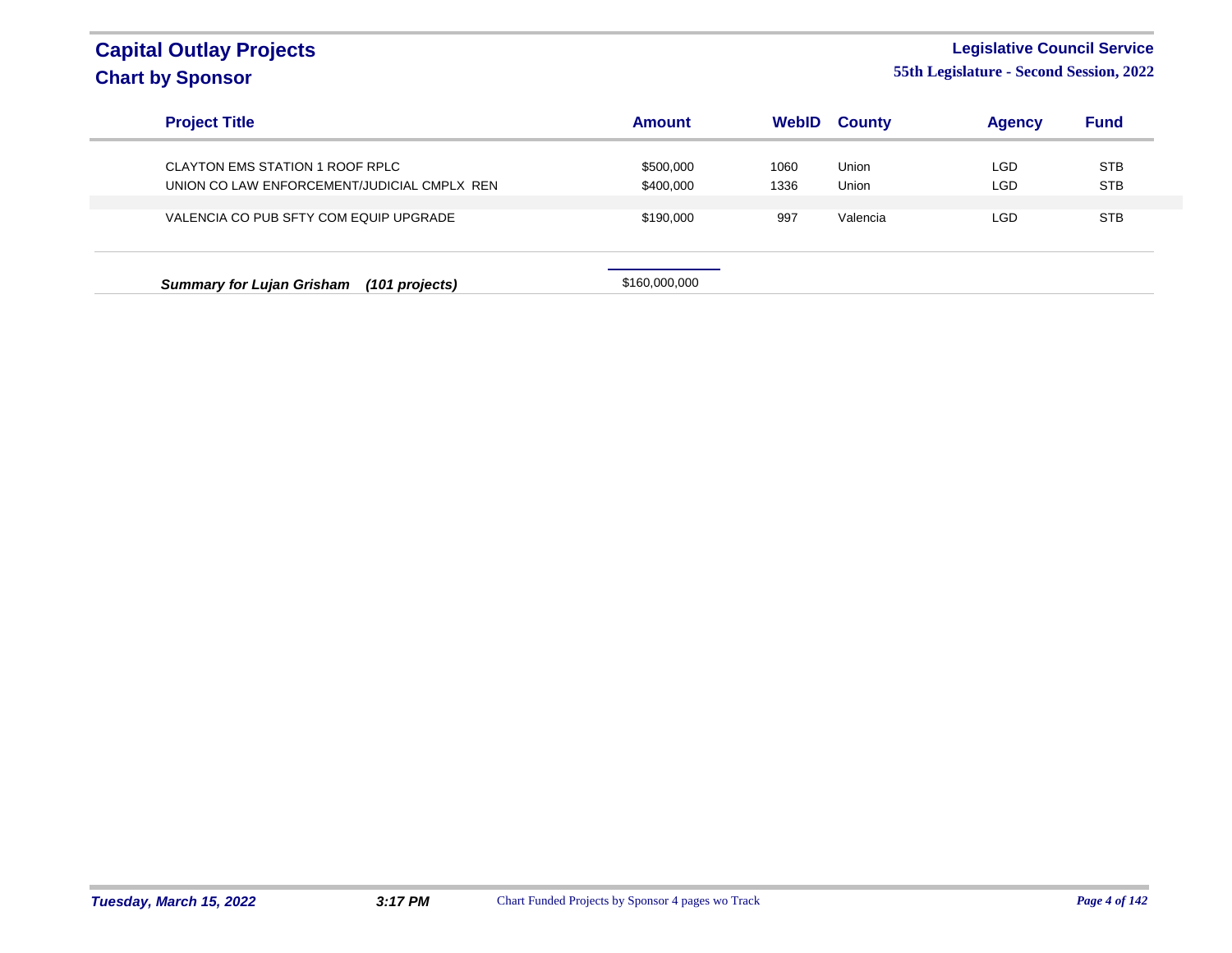#### **Legislative Council Service**

**55th Legislature - Second Session, 2022**

| <b>Project Title</b>                          | Amount      |             |      | <b>WebID County</b> | <b>Agency</b> | <b>Fund</b> |
|-----------------------------------------------|-------------|-------------|------|---------------------|---------------|-------------|
| <b>Sponsor:</b> Alcon                         |             |             |      |                     |               |             |
| CIBOLA CO SAN RAFAEL WSD WATER METERS UPGRADE | \$125,000   |             | 2382 | Cibola              | <b>DOE</b>    | <b>STB</b>  |
| MILAN SWIMMING POOL REN                       | \$365,000   | <b>VETO</b> | 966  | Cibola              | LGD.          | <b>STB</b>  |
| RAMAH CHP HOUSE REN                           | \$150,000   |             | 1094 | Cibola              | IAD           | <b>STB</b>  |
| CASAMERO LAKE CHP CMTY CEMETERY SITE IMPROVE  | \$100,000   |             | 1937 | McKinley            | IAD           | <b>STB</b>  |
| CHICHILTAH CHP BATHRM ADD CONSTRUCT           | \$100,000   |             | 1428 | McKinley            | IAD           | <b>STB</b>  |
| <b>IYANBITO CHP ROADS IMPROVE</b>             | \$150,000   |             | 2387 | McKinley            | <b>DOT</b>    | <b>STB</b>  |
| MANUELITO CHP VETERANS BUILDING UPGRADE       | \$150,000   |             | 2392 | McKinley            | IAD.          | <b>STB</b>  |
| MARIANO LAKE ROADS CONSTRUCT                  | \$200,000   |             | 2412 | McKinley            | <b>DOT</b>    | <b>STB</b>  |
| SMITH LAKE CHP VETERANS CTR REN               | \$150,000   |             | 1919 | McKinley            | IAD           | <b>STB</b>  |
| ZUNI PUEBLO SPORTS COMPLEX DESIGN & CONSTRUCT | \$350,000   |             | 573  | McKinley            | IAD           | <b>STB</b>  |
| MORA CO RAINSVILLE VOL FIRE DEPT COM IMPROVE  | \$20,000    |             | 2413 | Mora                | LGD           | <b>STB</b>  |
| <b>Summary for Alcon</b><br>(11 projects)     | \$1,495,000 |             |      |                     |               |             |

**Tuesday, March 15, 2022 3:17 PM** Chart Funded Projects by Sponsor 4 pages wo Track *Page 5 of 142*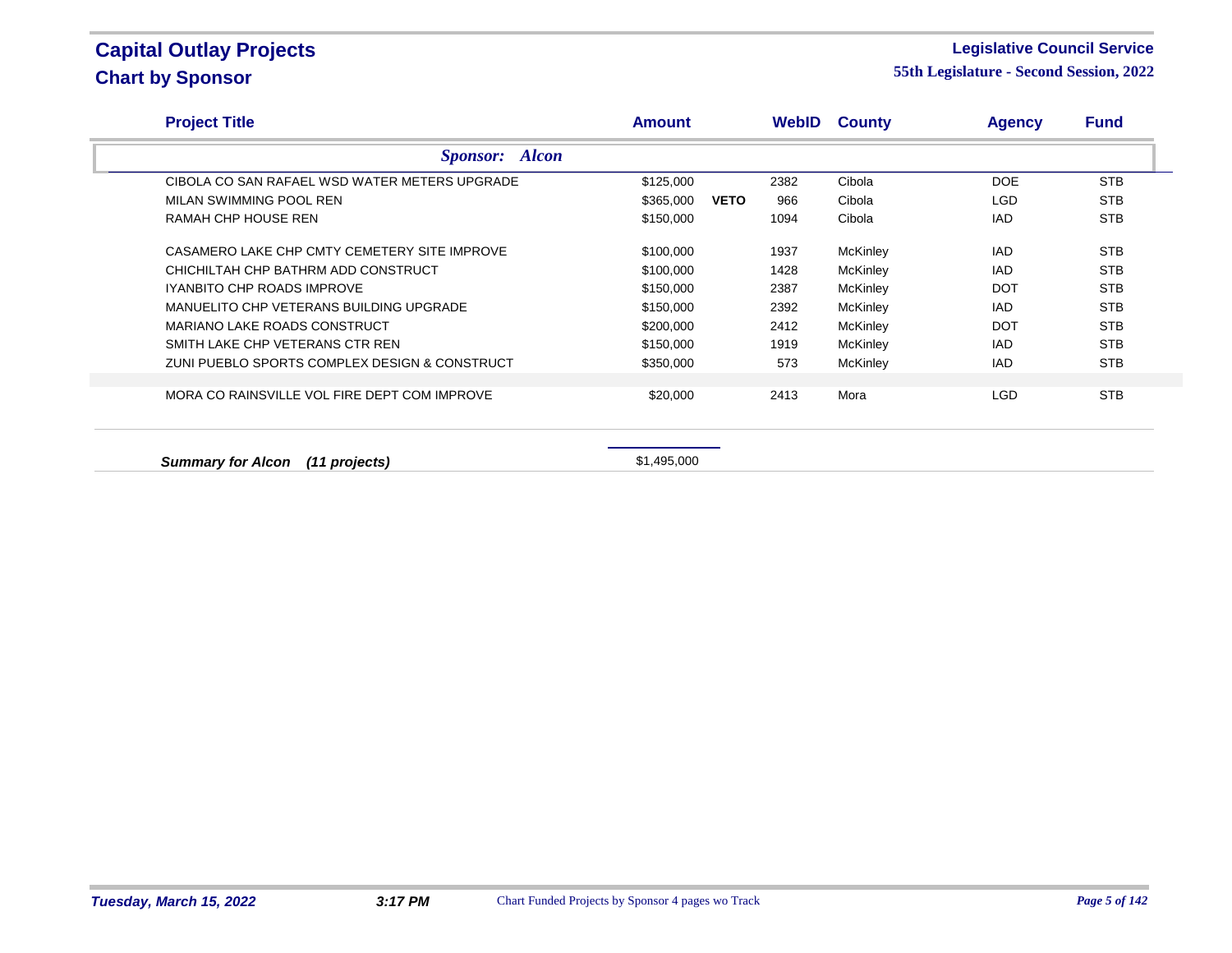#### **Legislative Council Service**

**55th Legislature - Second Session, 2022**

| <b>Project Title</b>                                 | <b>Amount</b> |      | <b>WebID County</b> | <b>Agency</b> | <b>Fund</b> |
|------------------------------------------------------|---------------|------|---------------------|---------------|-------------|
| <b>Sponsor:</b> Allison                              |               |      |                     |               |             |
| BECLABITO CHP HELIPAD CONSTRUCT                      | \$107,000     | 2263 | San Juan            | <b>IAD</b>    | <b>STB</b>  |
| DINE COLLEGE MATH & SCIENCE BLDG REN                 | \$100,000     | 1920 | San Juan            | <b>HED</b>    | <b>STB</b>  |
| GADII'AHI/TO'KOI CHP ADMIN CMPLX CONSTRUCT           | \$100,000     | 1410 | San Juan            | <b>IAD</b>    | <b>STB</b>  |
| <b>GADII'AHI/TO'KOI CHP HOUSING TRACT PLAN</b>       | \$75,000      | 1422 | San Juan            | <b>IAD</b>    | <b>STB</b>  |
| GADII'AHI/TO'KOI CHP SENIOR CITIZEN CENTER CONSTRUCT | \$100,000     | 1415 | San Juan            | <b>ALTS</b>   | <b>STB</b>  |
| <b>HELIPAD ACCESS ROAD IMPROVE</b>                   | \$75,000      | 2283 | San Juan            | <b>DOT</b>    | <b>STB</b>  |
| KIRTLAND VALLEY WSD WASTEWATER SYS IMPROVE           | \$100,000     | 477  | San Juan            | <b>DOE</b>    | <b>STB</b>  |
| NAVAJO PREP SCHL INFO TECH & SECURITY UPGRADE        | \$150.000     | 2037 | San Juan            | <b>IAD</b>    | <b>STB</b>  |
| NAVAJO RT 367 CONSTRUCT UPPER FRUITLAND CHP          | \$75,000      | 175  | San Juan            | <b>DOT</b>    | <b>STB</b>  |
| SAN JUAN CO KIRTLAND WATER LINES CONSTRUCT           | \$75,000      | 2404 | San Juan            | <b>DOE</b>    | <b>STB</b>  |
| SAN JUAN CO SJRDWU FARMING EQUIP PRCHS               | \$100,000     | 2328 | San Juan            | <b>IAD</b>    | <b>STB</b>  |
| SAN JUAN RGNL MED CTR WOMEN'S INPATIENT UNIT IMPROVE | \$100,000     | 398  | San Juan            | <b>LGD</b>    | <b>STB</b>  |
| SHIPROCK CHP INCIDENT COMMAND CTR CONSTRUCT          | \$100,000     | 2173 | San Juan            | <b>IAD</b>    | <b>STB</b>  |
| SHIPROCK CHP MLTPRPS VET CENTER CONSTRUCT            | \$50,000      | 1030 | San Juan            | <b>IAD</b>    | <b>STB</b>  |
| SHIPROCK CHP SENIOR CTR PARKING LOT REPAIR           | \$100,000     | 2043 | San Juan            | <b>ALTS</b>   | <b>STB</b>  |
| SJC SCHL OF ENERGY MUS CONSTRUCT                     | \$75,000      | 1896 | San Juan            | <b>HED</b>    | <b>STB</b>  |
| TEEC NOS POS BATHRM ADD CONSTRUCT                    | \$100,000     | 2216 | San Juan            | <b>IAD</b>    | <b>STB</b>  |
| TSE'DAA'KAAN CHP BATHRM ADD CONSTRUCT                | \$75,000      | 1867 | San Juan            | <b>IAD</b>    | <b>STB</b>  |
| TSE'DAA'KAAN CHP SEPTIC SYS IMPROVE                  | \$100,000     | 1863 | San Juan            | <b>IAD</b>    | <b>STB</b>  |
| UPPER FRUITLAND CHP WALTER COLLINS CTR REN           | \$103,000     | 177  | San Juan            | <b>IAD</b>    | <b>STB</b>  |

**Summary for Allison** (20 projects) **\$1,860,000**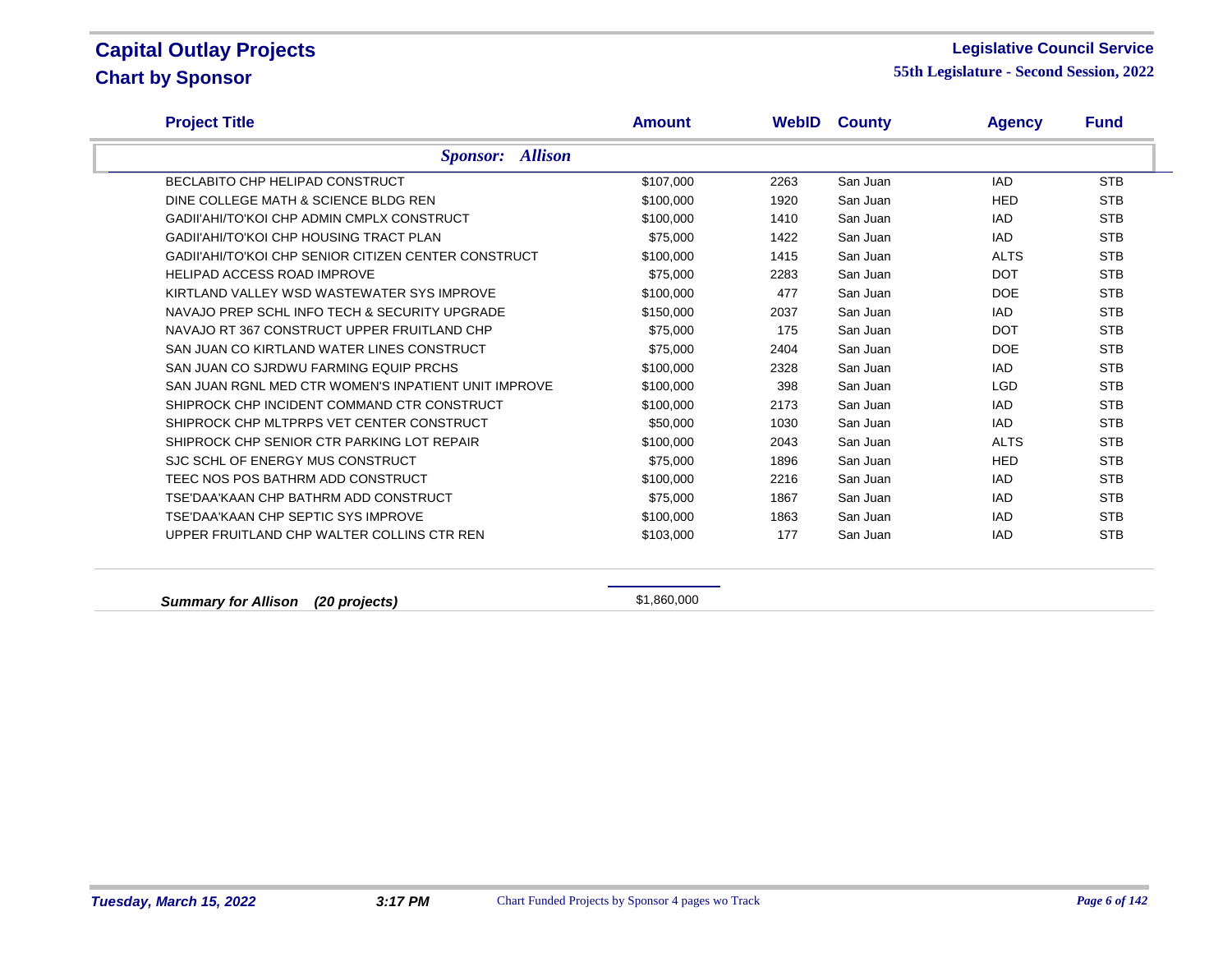#### **Legislative Council Service**

**55th Legislature - Second Session, 2022**

| <b>Project Title</b>                                     | <b>Amount</b>            |             |      | <b>WebID County</b> | <b>Agency</b> | <b>Fund</b> |
|----------------------------------------------------------|--------------------------|-------------|------|---------------------|---------------|-------------|
|                                                          | <b>Sponsor:</b> Anderson |             |      |                     |               |             |
| CHAVES CO CMPLX SUITE D REN                              | \$70,000                 |             | 2433 | Chaves              | LGD           | <b>STB</b>  |
| <b>ENMU-ROSWELL COOLING TOWERS &amp; BOILERS UPGRADE</b> | \$100,000                |             | 94   | Chaves              | ENMU          | <b>STB</b>  |
| <b>ENMU-ROSWELL MOBILE AMBULANCE SIMULATOR PRCHS</b>     | \$96,000                 |             | 96   | Chaves              | ENMU          | <b>STB</b>  |
| ENMU-ROSWELL WELDING & CUTTING EQUIP                     | \$80,000                 |             | 95   | Chaves              | ENMU          | <b>STB</b>  |
| ROSWELL AIR RESCUE & FIREFIGHT TRAINING FCLTY CONSTRU    | \$225,000                |             | 24   | Chaves              | LGD           | <b>STB</b>  |
| ROSWELL ALL-INCLUSIVE PARK CONSTRUCT                     | \$250,000                |             | 2547 | Chaves              | LGD           | <b>STB</b>  |
| ROSWELL MUS PH 1 REN                                     | \$334,000                |             | 2163 | Chaves              | LGD           | <b>STB</b>  |
| <b>CCC PRF ARTS CTR REN</b>                              | \$120,000                |             | 1566 | Curry               | <b>HED</b>    | <b>STB</b>  |
| CAPITAN FORT STANTON VETERANS CAMP FCLTY IMPROVE         | \$60,000                 |             | 396  | Lincoln             | LGD           | <b>STB</b>  |
| ELIDA PLAYGROUND EQUIPMENT FOR PARK PRCHS                | \$60,000                 |             | 1114 | Roosevelt           | LGD           | <b>STB</b>  |
| ENMU KENW-TV EQUIP PURCHASE EQUIP                        | \$375,000                | <b>VETO</b> | 1791 | Roosevelt           | ENMU          | <b>STB</b>  |
| ROOSEVELT CO ROADS IMPROVE                               | \$90,000                 |             | 829  | Roosevelt           | <b>DOT</b>    | <b>STB</b>  |
|                                                          |                          |             |      |                     |               |             |
|                                                          |                          |             |      |                     |               |             |

**Summary for Anderson (12 projects) Summary for Anderson (12 projects) \$1,485,000**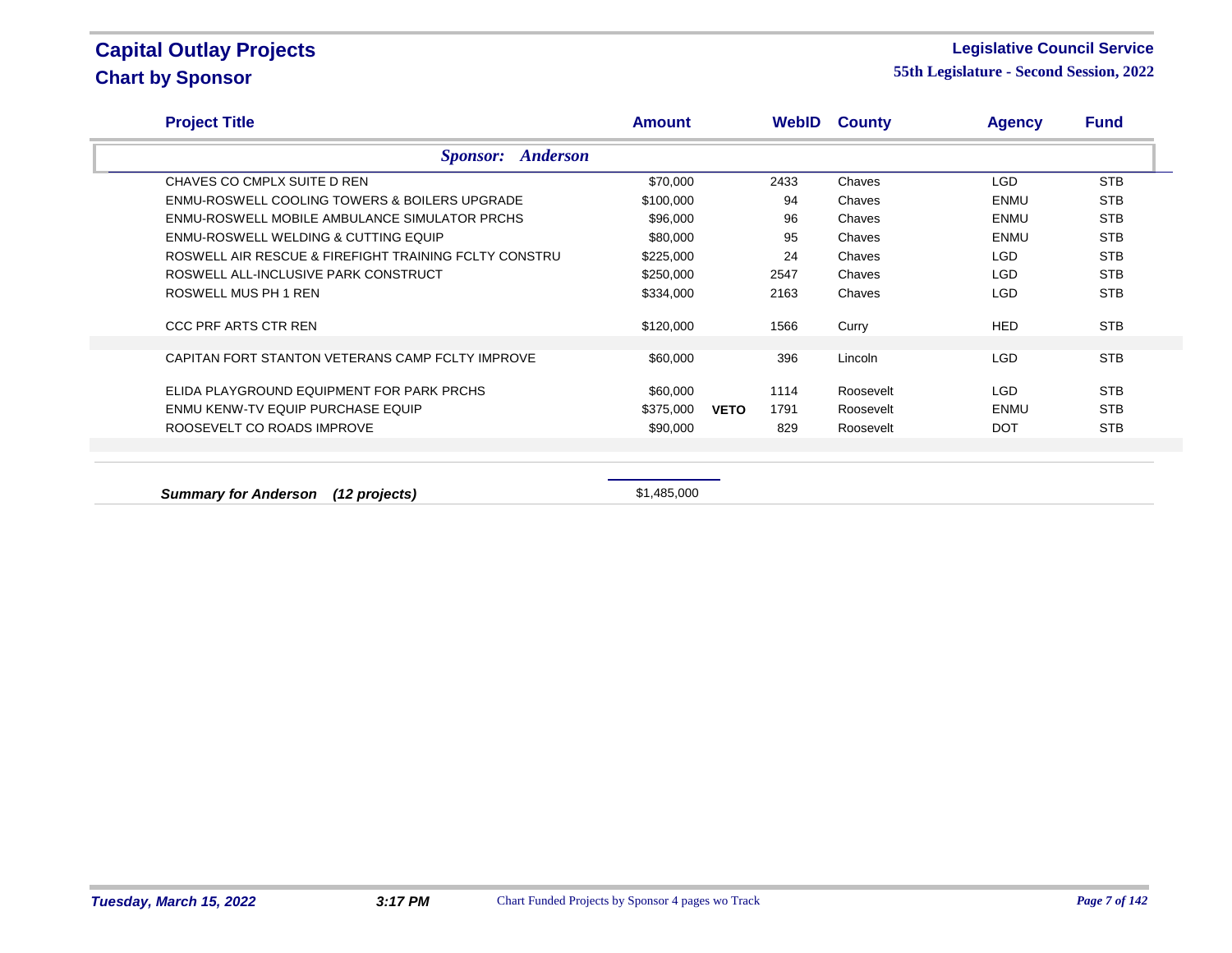#### **Legislative Council Service**

| <b>Project Title</b>                              | <b>Amount</b>  |      | <b>WebID County</b> | <b>Agency</b> | <b>Fund</b> |
|---------------------------------------------------|----------------|------|---------------------|---------------|-------------|
| <b>Sponsor:</b> Armstrong G.                      |                |      |                     |               |             |
| CATRON CO AMBULANCE PRCHS                         | \$100.000      | 1367 | Catron              | <b>LGD</b>    | <b>STB</b>  |
| CATRON CO SPEED MONITORING TRAILERS PRCHS         | \$40,000       | 2481 | Catron              | <b>LGD</b>    | <b>STB</b>  |
| <b>CATRON COURTHOUSE REN</b>                      | \$50,000       | 1364 | Catron              | <b>LGD</b>    | <b>STB</b>  |
| QUEMADO LAKE WATER ASSOC WATER                    | \$85,000       | 423  | Catron              | <b>DOE</b>    | <b>STB</b>  |
| ALAMO SPRING CREEK ROAD CULV RPLC                 | \$250,000      | 529  | Socorro             | <b>DOT</b>    | <b>STB</b>  |
| MAGDALENA REN RMDL RODEO GROUNDS REN              | \$80,000       | 1400 | Socorro             | <b>LGD</b>    | <b>STB</b>  |
| MAGDALENA SCIENCE CAFÉ REN                        | \$150,000      | 483  | Socorro             | <b>LGD</b>    | <b>STB</b>  |
| MAGDALENA WATER STORAGE TANK CONSTRUCT            | \$250,000      | 481  | Socorro             | <b>DOE</b>    | <b>STB</b>  |
| NMIMT VEHICLE & EQUIP PRCHS                       | \$150,000      | 2269 | Socorro             | <b>NMIMT</b>  | <b>STB</b>  |
| SOCORRO FINLEY GYMNASIUM CMPLX HVAC RPLC          | \$200,000      | 894  | Socorro             | <b>LGD</b>    | <b>STB</b>  |
| BELEN ARAGON DETENTION POND CONSTRUCT             | \$150,000      | 445  | Valencia            | <b>DOT</b>    | <b>STB</b>  |
| <b>BELEN DRAINAGE IMPROVE</b>                     | \$75,000       | 2542 | Valencia            | <b>SEO</b>    | <b>STB</b>  |
| BELEN INTERSTATE 25 NORTH BELEN EXIT 195 PLAN DES | \$50,000       | 447  | Valencia            | <b>DOT</b>    | <b>STB</b>  |
| RIO COMMUNITIES BACKHOE, DUMP TRUCK PRCHS         | \$80,000       | 779  | Valencia            | <b>LGD</b>    | <b>STB</b>  |
| VALENCIA CO ADMIN BLDG REN                        | \$100,000      | 1010 | Valencia            | <b>LGD</b>    | <b>STB</b>  |
| VALENCIA CO RDS CONSTRUCT 36/98                   | \$50,000<br>LV | 2234 | Valencia            | <b>DOT</b>    | <b>STB</b>  |
|                                                   |                |      |                     |               |             |
| <b>Summary for Armstrong G.</b><br>(16 projects)  | \$1,860,000    |      |                     |               |             |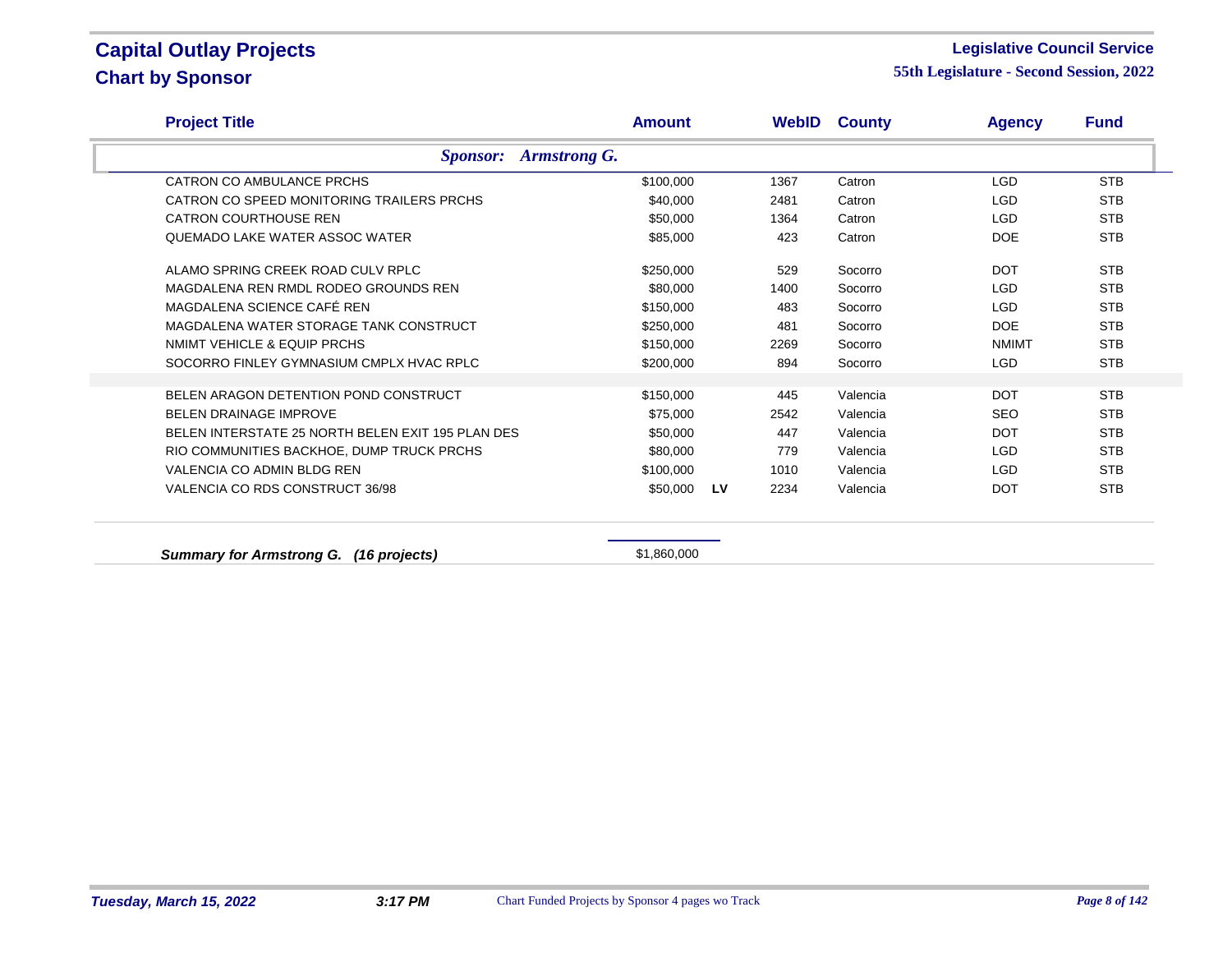#### **Legislative Council Service**

**55th Legislature - Second Session, 2022**

| <b>Project Title</b>                                 | <b>Amount</b> | WebID | <b>County</b> | <b>Agency</b> | <b>Fund</b> |
|------------------------------------------------------|---------------|-------|---------------|---------------|-------------|
| <b>Sponsor:</b> Armstrong D.                         |               |       |               |               |             |
| 21ST CENTURY PUBLIC ACADEMY FCLTY DVLP               | \$50,000      | 2112  | Bernalillo    | PED           | <b>STB</b>  |
| ACES TECHNICAL CHARTER SCHL EQUIP FURNISH            | \$25,000      | 2047  | Bernalillo    | PED           | <b>STB</b>  |
| ALB ALL FAITHS VEH & EQUIP                           | \$25,000      | 1041  | Bernalillo    | <b>LGD</b>    | <b>STB</b>  |
| ALB CANDELARIA NATURE PRESERVE IMPROVE               | \$150,000     | 1617  | Bernalillo    | <b>LGD</b>    | <b>STB</b>  |
| ALB COVID19 MEMORIALSITE CONSTRUCT                   | \$25,000      | 2014  | Bernalillo    | <b>LGD</b>    | <b>STB</b>  |
| ALB EXPLORA MUSEUM CAMPUS EXPAND                     | \$50,000      | 1344  | Bernalillo    | <b>LGD</b>    | <b>STB</b>  |
| ALB FIRE/RESCUE APPARATUS PRCHS                      | \$100,000     | 1463  | Bernalillo    | <b>LGD</b>    | <b>STB</b>  |
| ALB FOOD DISTRIBUTION EQUIP PRCHS                    | \$50,000      | 943   | Bernalillo    | LGD           | <b>STB</b>  |
| ALB MANZANO MESA PICKLEBALL FCLTY DVLP               | \$25,000      | 1665  | Bernalillo    | <b>LGD</b>    | <b>STB</b>  |
| ALB NORTH DOMINGO BACA POOL CONSTRUCT                | \$50,000      | 1395  | Bernalillo    | <b>LGD</b>    | <b>STB</b>  |
| ALB PRF VISUAL ARTS ED CTR PREP                      | \$116,000     | 2105  | Bernalillo    | LGD           | <b>STB</b>  |
| ALB SUPPORTIVE HOUSING REHAB ACQ                     | \$125,000     | 1199  | Bernalillo    | LGD           | <b>STB</b>  |
| ALB VISTA DEL NORTE PARK IMPROVE                     | \$125,000     | 1730  | Bernalillo    | <b>LGD</b>    | <b>STB</b>  |
| ALB YOUTH FCLTY PRCHS                                | \$100,000     | 161   | Bernalillo    | <b>LGD</b>    | <b>STB</b>  |
| ALICE KING COMMUNITY SCHOOL FCLTY REN                | \$50,000      | 1227  | Bernalillo    | PED           | <b>STB</b>  |
| BERN CO AFFORDABLE HOUSING PROJECT IMPROVE           | \$100,000     | 1028  | Bernalillo    | <b>DOT</b>    | <b>STB</b>  |
| BERN CO CHILDREN'S GRIEF CTR IMPROVE                 | \$15,000      | 1581  | Bernalillo    | <b>LGD</b>    | <b>STB</b>  |
| BERN CO EDWARD G. SANDOVAL BB FIELD CONSTRUCT        | \$50,000      | 357   | Bernalillo    | <b>LGD</b>    | <b>STB</b>  |
| BERN CO N VALLEY FIRE STATION 36 CONSTRUCT           | \$100,000     | 307   | Bernalillo    | <b>LGD</b>    | <b>STB</b>  |
| BERN CO WINGS FOR LIFE INTRNATL REN                  | \$50,000      | 2201  | Bernalillo    | <b>LGD</b>    | <b>STB</b>  |
| BERN CO YOUTH SERVICE CTR FCLTY IMPROVE              | \$100,000     | 306   | Bernalillo    | <b>LGD</b>    | <b>STB</b>  |
| <b>CNMCC INFO TECH REN</b>                           | \$50,000      | 2242  | Bernalillo    | <b>HED</b>    | <b>STB</b>  |
| DOUGLAS MACARTHUR ELEM SCHL INFO TECH PRCHS          | \$15,000      | 709   | Bernalillo    | <b>PED</b>    | <b>STB</b>  |
| GRIEGOS ELEM SCHL INFO TECH PRCHS                    | \$15,000      | 695   | Bernalillo    | PED           | <b>STB</b>  |
| HEALTH LEADERSHIP HS FCLTY ACQ                       | \$100,000     | 1822  | Bernalillo    | PED           | <b>STB</b>  |
| INDIAN PUEBLO CULTURAL CTR OPPORTUNITY CTR CONSTRUCT | \$25,000      | 429   | Bernalillo    | <b>IAD</b>    | <b>STB</b>  |
| LA LUZ ELEM SCHL INFO TECH PRCHS                     | \$25,000      | 707   | Bernalillo    | <b>PED</b>    | <b>STB</b>  |
| LOS PUENTES CH SCHL FCLTY FURNISH                    | \$50,000      | 2023  | Bernalillo    | PED           | <b>STB</b>  |
| LOS RANCHOS ELEM SCHL BLDG/GRND CONSTRUCT            | \$25,000      | 714   | Bernalillo    | PED           | <b>STB</b>  |
| MISSION AVENUE ELEM SCHL BLDG/GRND FURNISH           | \$24,000      | 583   | Bernalillo    | PED           | <b>STB</b>  |
| MONTESSORI ELEM & MID SCHL EQUIP                     | \$50,000      | 2092  | Bernalillo    | PED           | <b>STB</b>  |

**Summary for Armstrong D. (31 projects)** \$1,860,000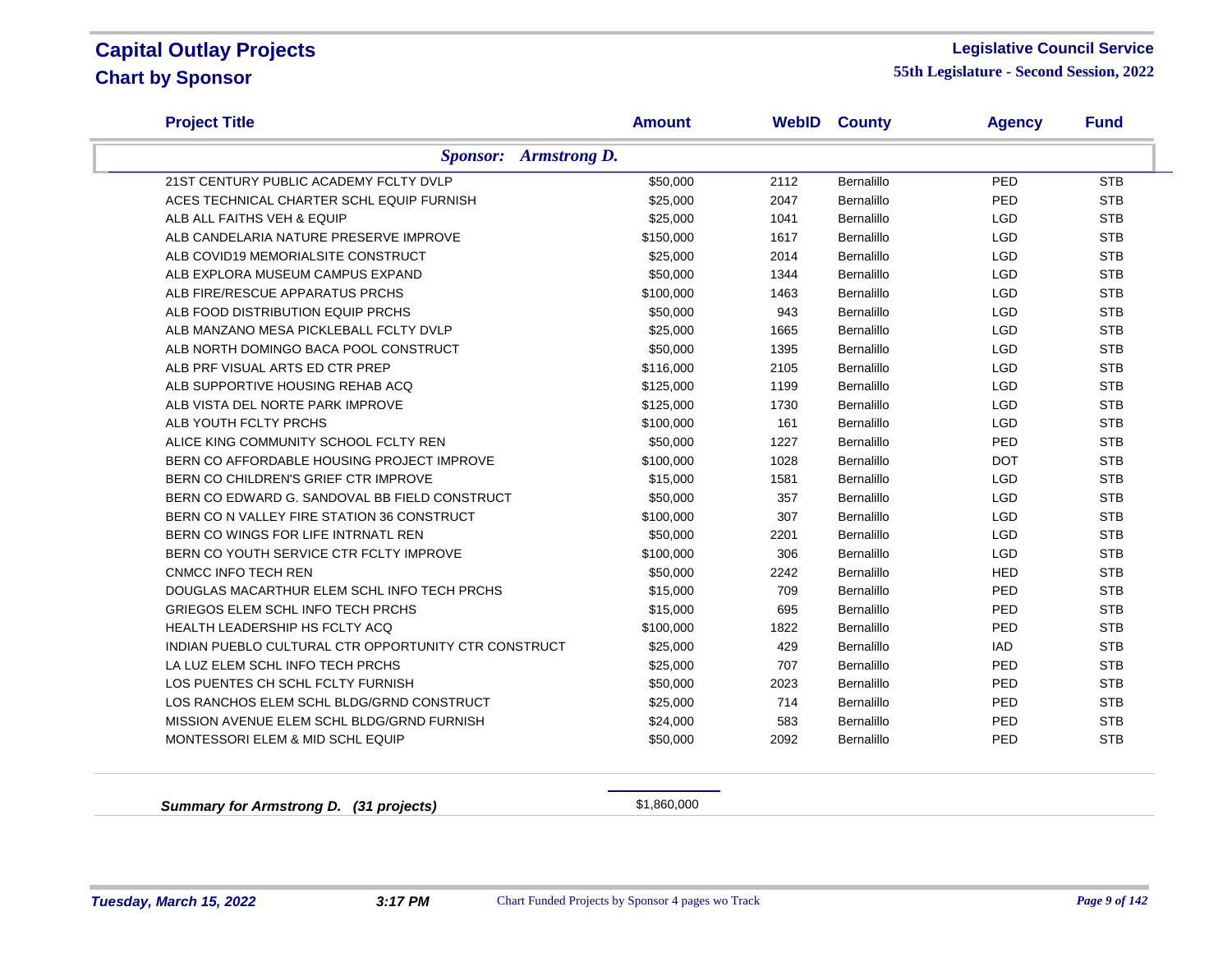#### **Legislative Council Service**

**55th Legislature - Second Session, 2022**

| <b>Project Title</b>                                  | Amount    |           |      | <b>WebID County</b> | <b>Agency</b> | <b>Fund</b> |
|-------------------------------------------------------|-----------|-----------|------|---------------------|---------------|-------------|
| <b>Sponsor:</b> Baca                                  |           |           |      |                     |               |             |
| <b>ISLETA PUEBLO SOLID WASTE TRANSFER STN UPGRADE</b> | \$50,000  |           | 373  | Bernalillo          | <b>IAD</b>    | <b>STB</b>  |
| BELEN ARAGON DETENTION POND CONSTRUCT                 | \$65,000  |           | 445  | Valencia            | <b>DOT</b>    | <b>STB</b>  |
| <b>BELEN DRAINAGE IMPROVE</b>                         | \$75,000  |           | 2542 | Valencia            | <b>SEO</b>    | <b>STB</b>  |
| BELEN INTERSTATE 25 NORTH BELEN EXIT 195 PLAN DES     | \$50,000  |           | 447  | Valencia            | <b>DOT</b>    | <b>STB</b>  |
| BOSQUE FARMS POLICE DEPT EQUIP PRCHS                  | \$45,000  |           | 1658 | Valencia            | <b>LGD</b>    | <b>STB</b>  |
| BOSQUE FARMS POLICE DEPT VEH PRCHS                    | \$380,000 |           | 1657 | Valencia            | <b>LGD</b>    | <b>STB</b>  |
| LOS LUNAS RIVER PARK IMPROVE                          | \$100,000 |           | 612  | Valencia            | <b>LGD</b>    | <b>STB</b>  |
| PERALTA ADMIN FCLTY IMPROVE                           | \$75,000  |           | 1257 | Valencia            | <b>LGD</b>    | <b>STB</b>  |
| PERALTA AMOR CT IMPROVE                               | \$65,000  |           | 1183 | Valencia            | <b>DOT</b>    | <b>STB</b>  |
| PERALTA CMTY PARK CONSTRUCT                           | \$75,000  |           | 1256 | Valencia            | <b>LGD</b>    | <b>STB</b>  |
| VALENCIA CO ADMIN BLDG REN                            | \$100,000 |           | 1010 | Valencia            | <b>LGD</b>    | <b>STB</b>  |
| VALENCIA CO GURULE ST & RDS CONSTRUCT                 | \$50,000  | <b>LV</b> | 2229 | Valencia            | <b>DOT</b>    | <b>STB</b>  |
| VALENCIA CO PUB SFTY COM EQUIP UPGRADE                | \$210,000 |           | 997  | Valencia            | <b>LGD</b>    | <b>STB</b>  |
| VALENCIA CO RDS CONSTRUCT 36/100                      | \$50,000  | LV        | 2254 | Valencia            | <b>DOT</b>    | <b>STB</b>  |
| VALENCIA CO RDS CONSTRUCT 36/96                       | \$50,000  | LV        | 2218 | Valencia            | <b>DOT</b>    | <b>STB</b>  |
| VALENCIA CO RDS CONSTRUCT 36/98                       | \$50,000  | LV        | 2234 | Valencia            | <b>DOT</b>    | <b>STB</b>  |
| VALENCIA CO RDS CONSTRUCT 36/99                       | \$50,000  | <b>LV</b> | 2248 | Valencia            | <b>DOT</b>    | <b>STB</b>  |
| VALENCIA CO VC BLDGS CAMERA SYSTEM UPGRADES UPGRADE   | \$320,000 |           | 485  | Valencia            | <b>LGD</b>    | <b>STB</b>  |

**Summary for Baca (18 projects)**  $$1,860,000$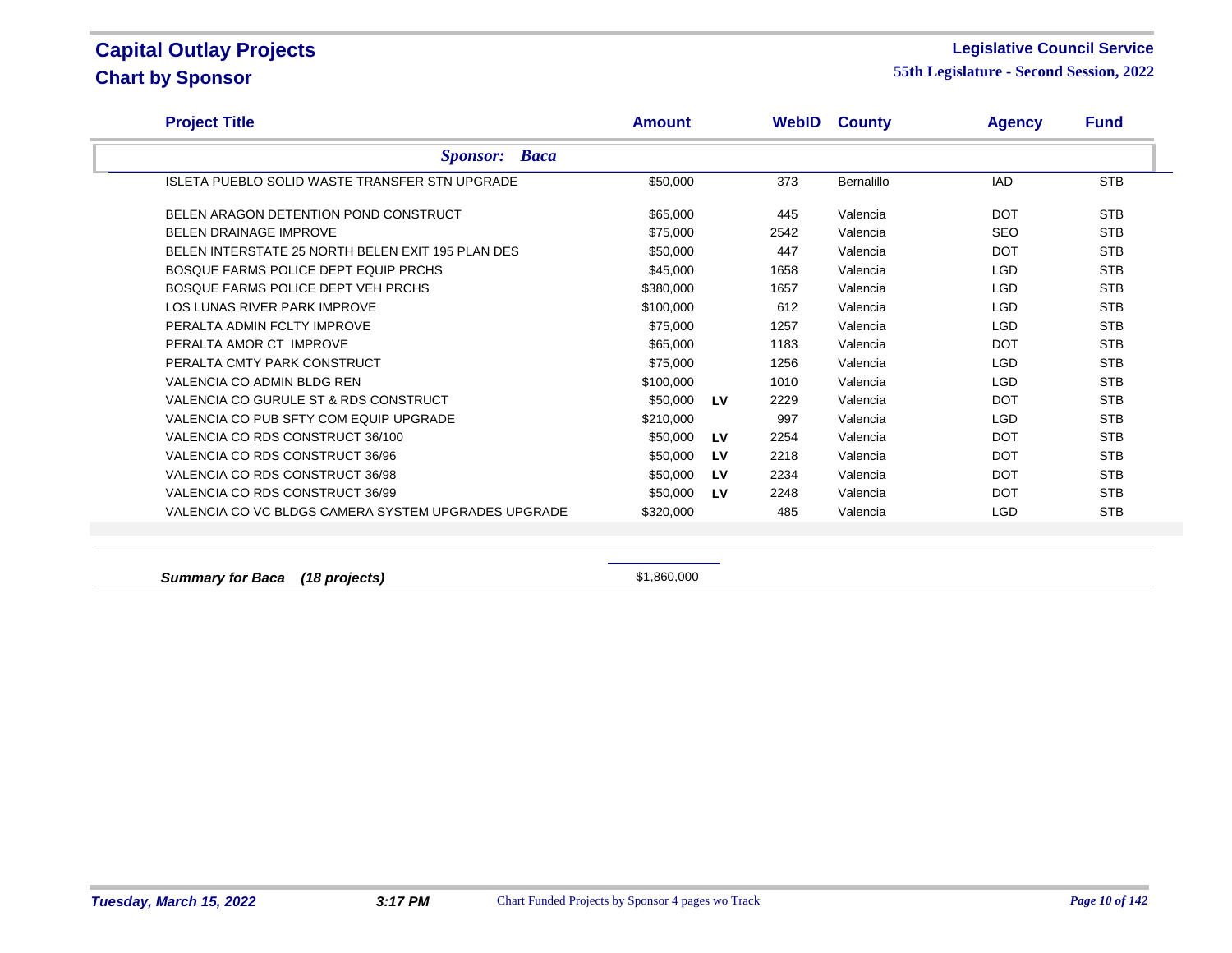#### **Legislative Council Service**

**55th Legislature - Second Session, 2022**

| <b>Project Title</b>                                 | Amount    | WebID | <b>County</b>     | <b>Agency</b> | <b>Fund</b> |
|------------------------------------------------------|-----------|-------|-------------------|---------------|-------------|
| <b>Bash</b><br><i>Sponsor:</i>                       |           |       |                   |               |             |
| ALB FIRE RESCUE WILDLAND RESCUE VEH EQUIP PRCHS      | \$100,000 | 1470  | Bernalillo        | <b>LGD</b>    | <b>STB</b>  |
| ALB MUSEUM EDUCATION CTR CONSTRUCT                   | \$100,000 | 1616  | <b>Bernalillo</b> | LGD.          | <b>STB</b>  |
| ALB NORTH DOMINGO BACA POOL CONSTRUCT                | \$300,000 | 1395  | <b>Bernalillo</b> | LGD.          | <b>STB</b>  |
| ALB-BERN CO WUA BOSQUE NON-POTABLE WATER RECLAMATIO  | \$60,000  | 1986  | Bernalillo        | <b>DOE</b>    | <b>STB</b>  |
| BERN CO CHILDREN'S GRIEF CTR IMPROVE                 | \$100,000 | 1581  | <b>Bernalillo</b> | LGD.          | <b>STB</b>  |
| BERN CO PARADISE HILLS LL GRNDS & FCLTY IMPROVE      | \$100,000 | 214   | <b>Bernalillo</b> | LGD.          | <b>STB</b>  |
| BERN CO WINGS FOR LIFE INTRNATL REN                  | \$700,000 | 2201  | <b>Bernalillo</b> | LGD.          | <b>STB</b>  |
| INDIAN PUEBLO CULTURAL CTR OPPORTUNITY CTR CONSTRUCT | \$100,000 | 429   | <b>Bernalillo</b> | IAD.          | <b>STB</b>  |
| PETROGLYPH ELEM SCHL OUTDOOR CLASSROOM CONSTRUCT     | \$100,000 | 667   | <b>Bernalillo</b> | PED.          | <b>STB</b>  |
| UNM BIOLOGY FACILITY CONSTRUCT                       | \$100,000 | 1825  | <b>Bernalillo</b> | <b>UNM</b>    | <b>STB</b>  |
| UNM CENTRAL CAMPUS SECURITY IMPROVE                  | \$100,000 | 1929  | <b>Bernalillo</b> | <b>UNM</b>    | <b>STB</b>  |

**Summary for Bash (11 projects)**  $$1,860,000$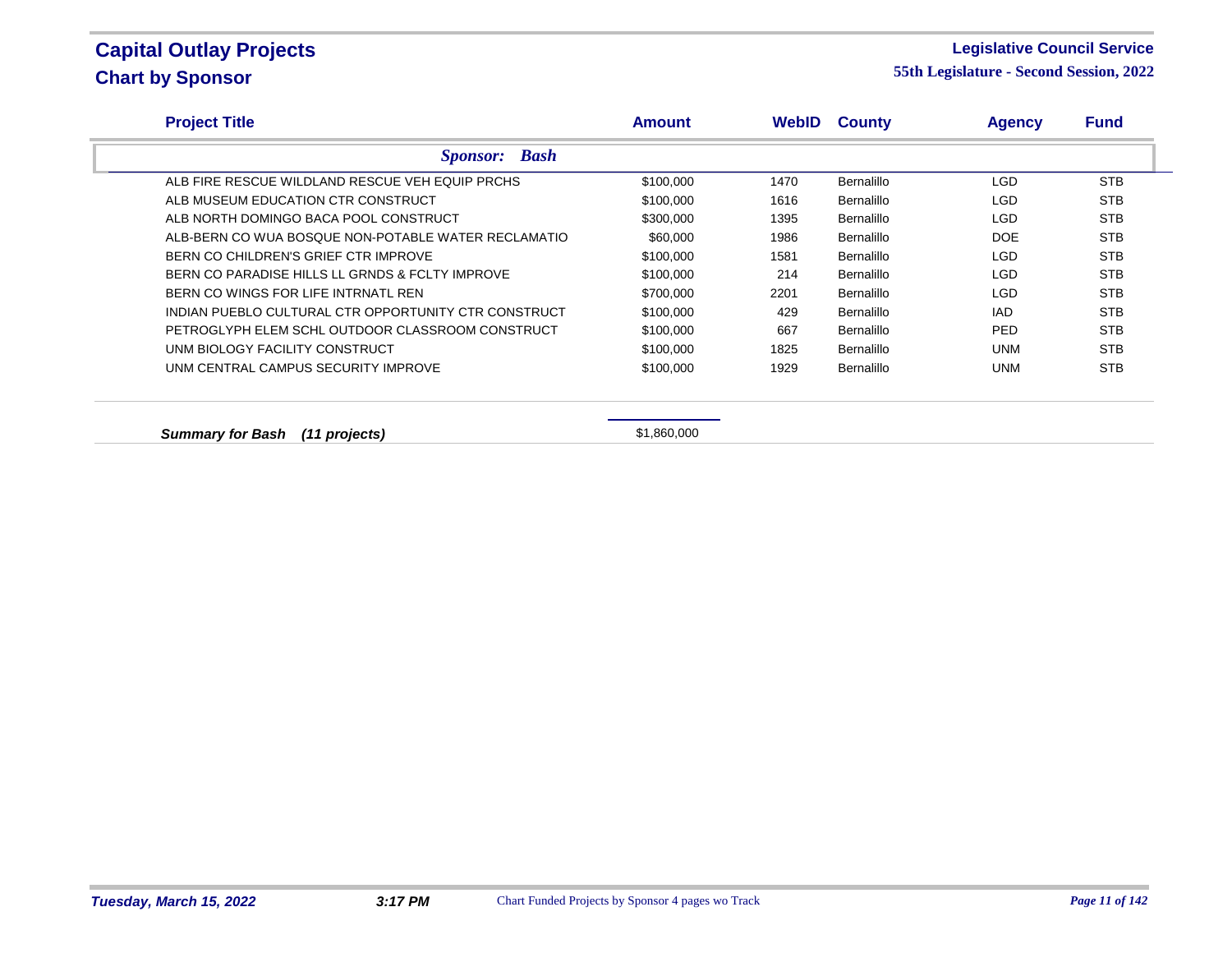#### **Legislative Council Service**

| <b>Project Title</b>                        | <b>Amount</b> | <b>WebID</b> | <b>County</b> | <b>Agency</b> | <b>Fund</b> |
|---------------------------------------------|---------------|--------------|---------------|---------------|-------------|
| <b>Sponsor:</b> Black                       |               |              |               |               |             |
| ALAMOGORDO ALAMEDA PARK ZOO FCLTY CONSTRUCT | \$300,000     | 37           | Otero         | LGD           | <b>STB</b>  |
| ALAMOGORDO HIGH SCHL FIELD IMPROVE          | \$1,000,000   | 2447         | Otero         | <b>PED</b>    | <b>STB</b>  |
| ALAMOGORDO MONTE VISTA CEMETERY CONSTRUCT   | \$340,000     | 32           | Otero         | <b>LGD</b>    | STB         |
| ALAMOGORDO POLICE DEPT VEH PRCHS            | \$54,000      | 31           | Otero         | <b>LGD</b>    | <b>STB</b>  |
| OTERO CO SECURITY & PA SYS IMPROVE          | \$112,000     | 86           | Otero         | LGD           | <b>STB</b>  |
| OTERO CO SHERIFF VEHICLES PRCHS             | \$54,000      | 84           | Otero         | <b>LGD</b>    | STB         |
|                                             |               |              |               |               |             |
| <b>Summary for Black</b><br>(6 projects)    | \$1,860,000   |              |               |               |             |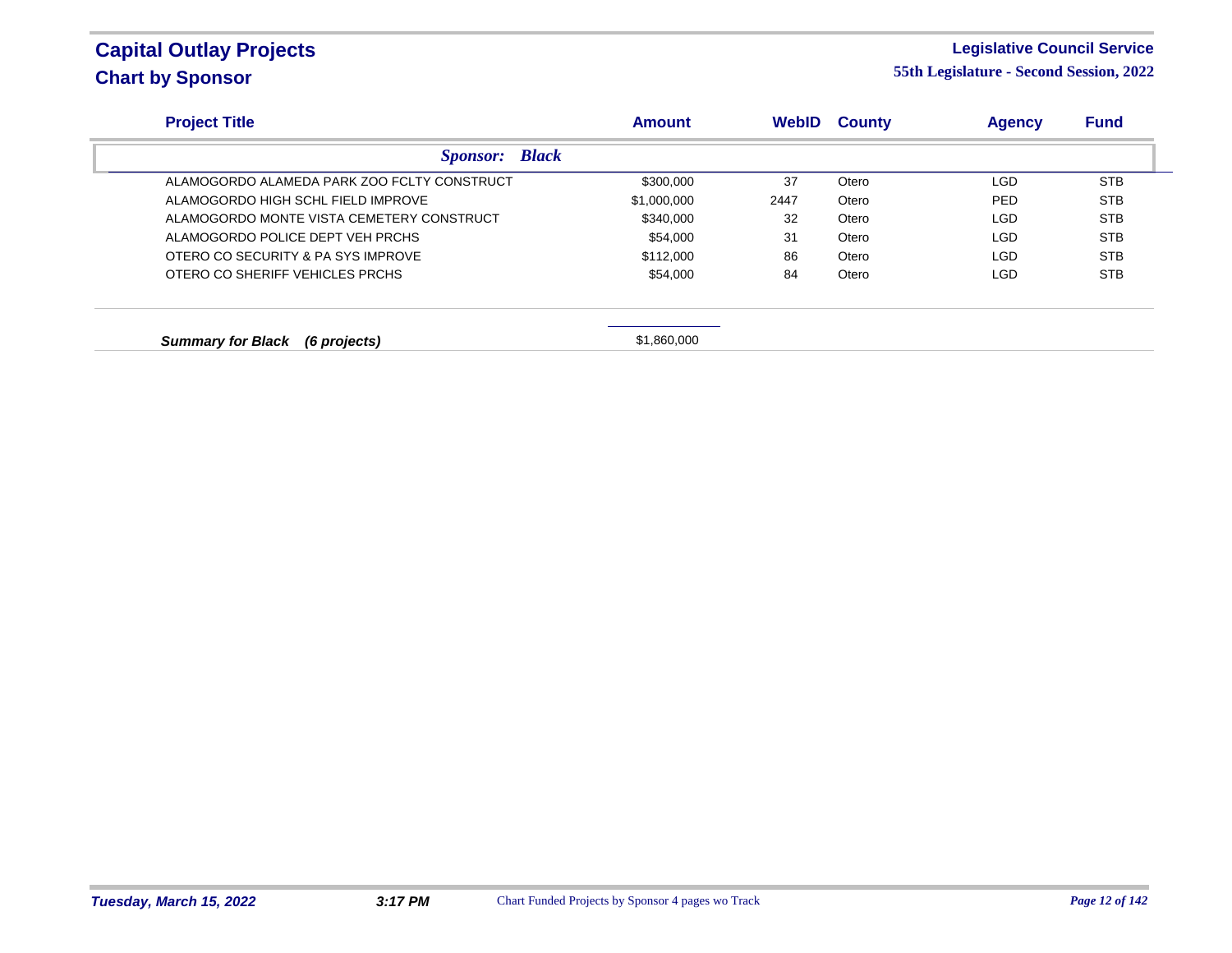#### **Legislative Council Service**

| <b>Project Title</b>                                    | <b>Amount</b> |      | <b>WebID County</b> | <b>Agency</b> | <b>Fund</b> |
|---------------------------------------------------------|---------------|------|---------------------|---------------|-------------|
| <b>Sponsor: Bounkeua</b>                                |               |      |                     |               |             |
| ALB ADELANTE DVLP CTR EQUIP & VEH PRCHS                 | \$20,000      | 2373 | Bernalillo          | <b>LGD</b>    | <b>STB</b>  |
| ALB AFRICAN AMERICAN MUSEUM BUILDING CONSTRUCT          | \$95,000      | 1170 | Bernalillo          | LGD           | <b>STB</b>  |
| ALB ALL FAITHS VEH & EQUIP                              | \$25,000      | 1041 | Bernalillo          | <b>LGD</b>    | <b>STB</b>  |
| ALB ASIAN CMTY CTR CONSTRUCT                            | \$100,000     | 1171 | Bernalillo          | <b>LGD</b>    | <b>STB</b>  |
| ALB BLDG INTRNATL DIST FCLTY ACQ                        | \$100,000     | 1411 | Bernalillo          | <b>LGD</b>    | <b>STB</b>  |
| ALB BUS STOPS IMPROVE                                   | \$50,000      | 1187 | Bernalillo          | <b>LGD</b>    | <b>STB</b>  |
| ALB ENCUENTRO CTR REN                                   | \$25,000      | 2326 | Bernalillo          | <b>LGD</b>    | <b>STB</b>  |
| ALB EXPLORA MUSEUM CAMPUS EXPAND                        | \$10,000      | 1344 | Bernalillo          | <b>LGD</b>    | <b>STB</b>  |
| ALB FIRE RESCUE STN 11 REN                              | \$50,000      | 1468 | Bernalillo          | <b>LGD</b>    | <b>STB</b>  |
| ALB FOOD DISTRIBUTION EQUIP PRCHS                       | \$25,000      | 943  | Bernalillo          | <b>LGD</b>    | <b>STB</b>  |
| ALB GIBSON HEALTH HUB IMPROVE                           | \$41,757      | 2130 | Bernalillo          | LGD           | <b>STB</b>  |
| ALB INTRNATL DIST LIB PK DVLP                           | \$100,000     | 1710 | Bernalillo          | <b>LGD</b>    | <b>STB</b>  |
| ALB MARION L. FOX MEMORIAL PARK REN                     | \$75,000      | 1724 | Bernalillo          | <b>LGD</b>    | <b>STB</b>  |
| ALB MESA VERDE PARK REN                                 | \$75,000      | 1715 | Bernalillo          | LGD           | <b>STB</b>  |
| ALB NEW DAY MLTPRPS CTR FENCE INSTALL                   | \$25,000      | 2124 | Bernalillo          | <b>LGD</b>    | <b>STB</b>  |
| ALB PAH! HILAND DEAF BLIND & HARD OF HEARING COMPLEX CO | \$50,000      | 2316 | Bernalillo          | <b>LGD</b>    | <b>STB</b>  |
| ALB PUEBLO ALTO FLOOD MITIGATION CONSTRUCT              | \$10,000      | 2430 | Bernalillo          | <b>DOE</b>    | <b>STB</b>  |
| ALB SE ALBUQUERQUE INTRSECT ACCESS IMPROVE              | \$50,000      | 1738 | Bernalillo          | <b>DOT</b>    | <b>STB</b>  |
| ALB SE ALBUQUERQUE STREET LIGHT UPGRADE                 | \$50,000      | 1736 | Bernalillo          | <b>LGD</b>    | <b>STB</b>  |
| ALB WREHSE & VEH PRCHS                                  | \$25,000      | 1528 | Bernalillo          | <b>LGD</b>    | <b>STB</b>  |
| ALB YOUTH FCLTY PRCHS                                   | \$25,000      | 161  | Bernalillo          | <b>LGD</b>    | <b>STB</b>  |
| ALB-BERN CO WUA MONITOR WELLS CONSTRUCT                 | \$25,000      | 1500 | Bernalillo          | <b>DOE</b>    | <b>STB</b>  |
| ALICE KING COMMUNITY SCHOOL FCLTY REN                   | \$10,000      | 1227 | Bernalillo          | PED           | <b>STB</b>  |
| BANDELIER ELEM SCHL INFO TECH PRCHS                     | \$27,000      | 671  | Bernalillo          | PED           | <b>STB</b>  |
| BERN CO CENTRO SAVILA BUILDING PRCHS                    | \$25,000      | 2208 | Bernalillo          | LGD           | <b>STB</b>  |
| BERN CO HOMELESS FAMILY FACILITY CONSTRUCT              | \$25,000      | 1679 | Bernalillo          | <b>LGD</b>    | <b>STB</b>  |
| BERN CO RECOVERY SUPPORT HSING PRJT CONSTRUCT           | \$76,100      | 1029 | Bernalillo          | <b>LGD</b>    | <b>STB</b>  |
| BERN CO STREET FOOD EQUIP PRCHS                         | \$25,000      | 1093 | Bernalillo          | <b>LGD</b>    | <b>STB</b>  |
| BERN CO WINGS FOR LIFE INTRNATL REN                     | \$10,000      | 2201 | Bernalillo          | <b>LGD</b>    | <b>STB</b>  |
| BERN CO YOUTH SERVICE CTR FCLTY IMPROVE                 | \$48,643      | 306  | Bernalillo          | <b>LGD</b>    | <b>STB</b>  |
| CAD NM MUS OF NAT HISTORY AND SCIENCE CONSTRUCT         | \$10,000      | 192  | Bernalillo          | CAD           | <b>STB</b>  |
| CESAR CHAVEZ COMMUNITY SCHOOL FCLTY IMPROVE             | \$50,000      | 1939 | Bernalillo          | <b>PED</b>    | <b>STB</b>  |
| CORAL COMMUNITY CHARTER SCHL FCLTY REN                  | \$50,000      | 2004 | Bernalillo          | PED           | <b>STB</b>  |
| EMERSON ELEM SCHL INFO TECH PRCHS                       | \$27,000      | 688  | Bernalillo          | PED           | <b>STB</b>  |
| HIGHLAND HIGH SCHL INFO TECH PRCHS                      | \$27,000      | 697  | Bernalillo          | PED           | <b>STB</b>  |
| LA MESA ELEM SCHL BLDG/GRND CONSTRUCT                   | \$49,800      | 737  | Bernalillo          | PED           | <b>STB</b>  |
| MARK TWAIN ELEM SCHL BLDG/GRND CONSTRUCT                | \$31,600      | 744  | Bernalillo          | PED           | <b>STB</b>  |
| MEDIA ARTS COLLABORATIVE CH SCHL FCLTY PRCHS            | \$50,000      | 2083 | Bernalillo          | PED           | <b>STB</b>  |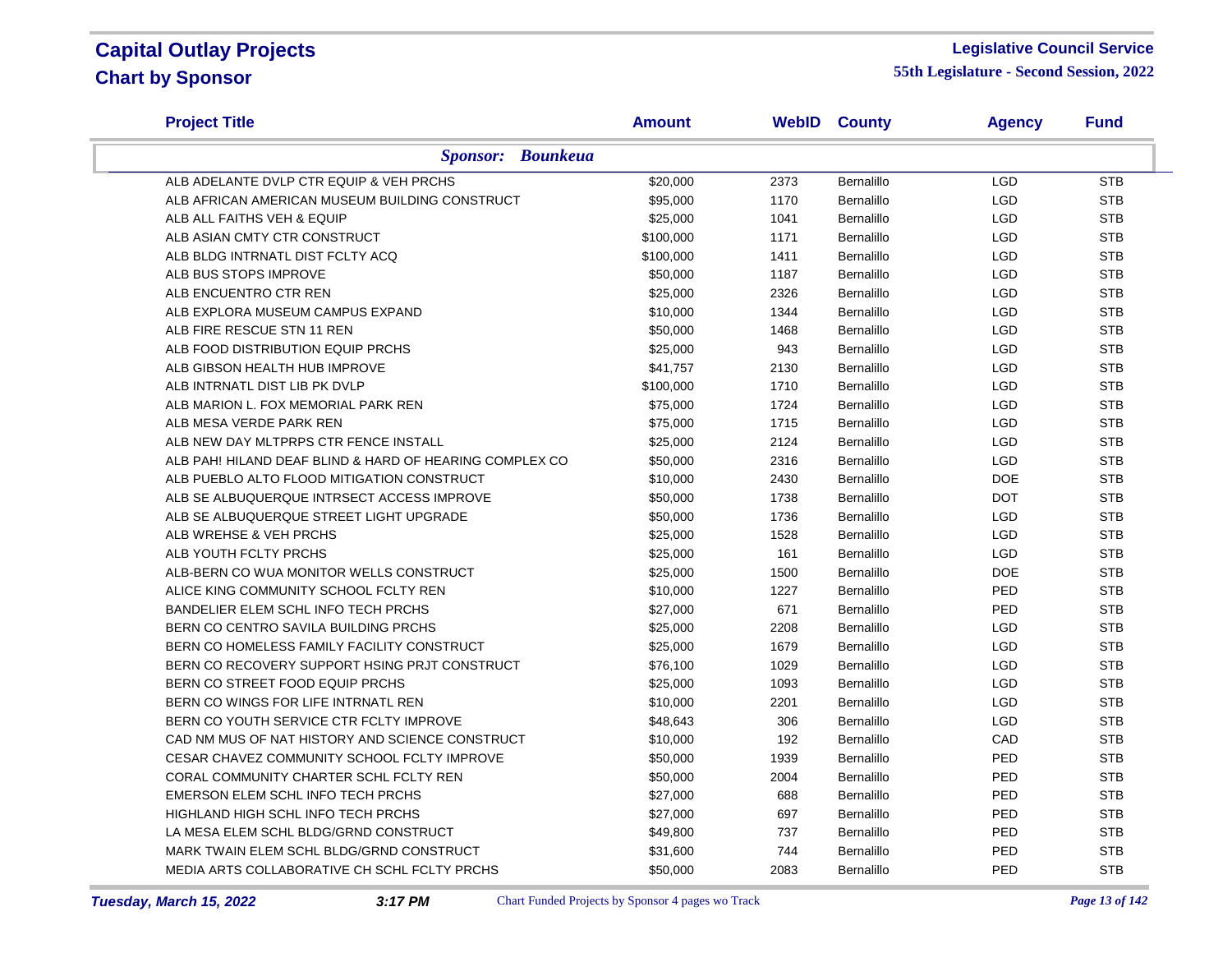#### **Legislative Council Service**

| <b>Project Title</b>                         | <b>Amount</b> | WebID | <b>County</b> | <b>Agency</b> | <b>Fund</b> |
|----------------------------------------------|---------------|-------|---------------|---------------|-------------|
| UNITED COMMUNITY ACADEMY FCLTY CONSTRUCT     | \$100,000     | 2288  | Bernalillo    | <b>PED</b>    | <b>STB</b>  |
| VAN BUREN MID SCHL BLDG/GRND CONSTRUCT       | \$46,700      | 748   | Bernalillo    | <b>PED</b>    | <b>STB</b>  |
| WHITTIER ELEM SCHL BLDG/GRND REN             | \$66,900      | 757   | Bernalillo    | <b>PED</b>    | <b>STB</b>  |
| WILSON MID SCHL BLDG/GRND CONSTRUCT          | \$38,300      | 751   | Bernalillo    | <b>PED</b>    | <b>STB</b>  |
| ZIA ELEM SCHL INFO TECH PRCHS                | \$14,200      | 562   | Bernalillo    | <b>PED</b>    | <b>STB</b>  |
| <b>Summary for Bounkeua</b><br>(43 projects) | \$1,860,000   |       |               |               |             |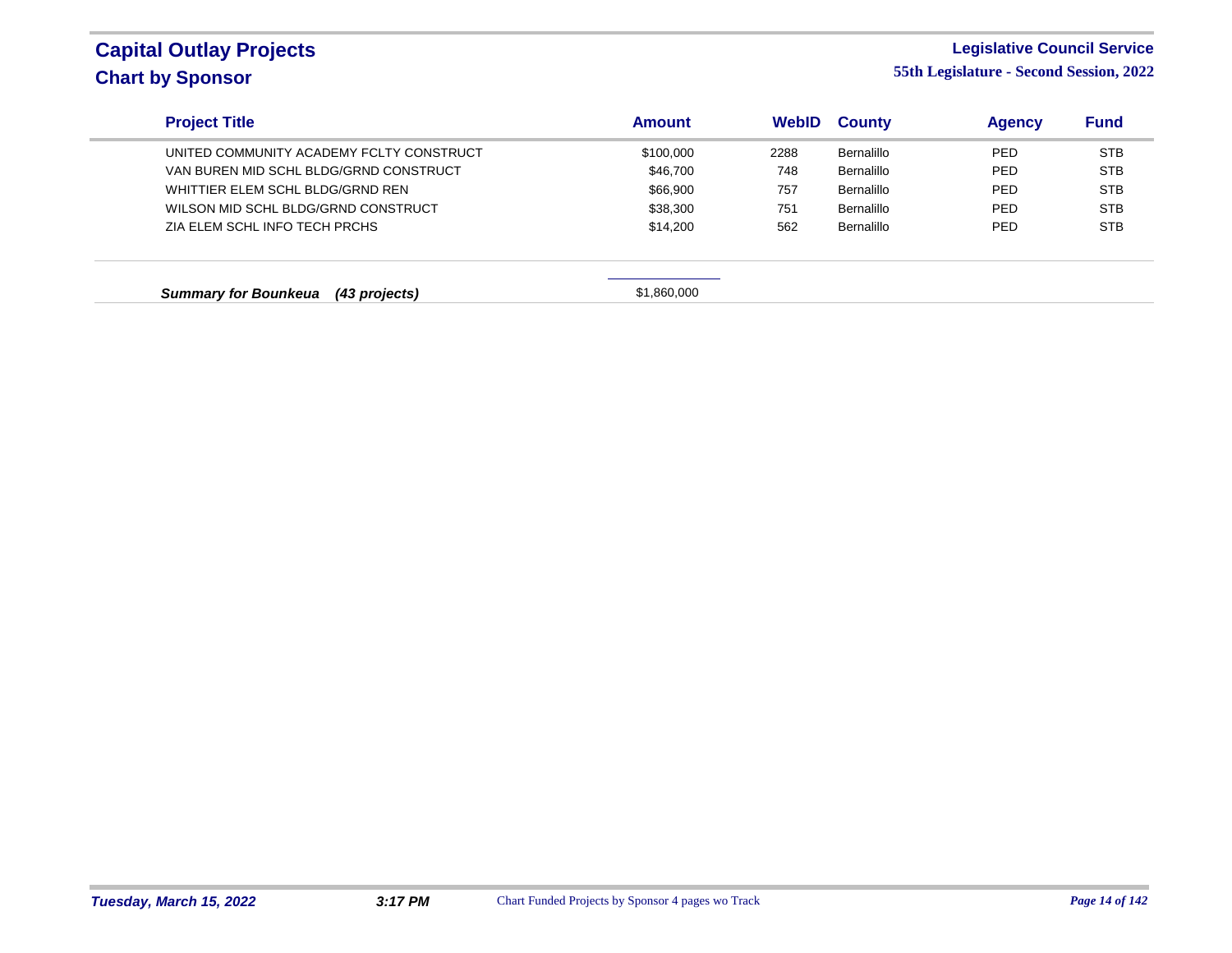#### **Legislative Council Service**

| <b>Project Title</b>                                    | <b>Amount</b> | <b>WebID</b> | <b>County</b> | <b>Agency</b> | <b>Fund</b> |
|---------------------------------------------------------|---------------|--------------|---------------|---------------|-------------|
| <b>Sponsor: Brown</b>                                   |               |              |               |               |             |
| ARTESIA HIGH SCHL HVAC RPLC                             | \$100,000     | 61           | Eddy          | <b>PED</b>    | <b>STB</b>  |
| ARTESIA WATER SYS CONSTRUCT                             | \$300,000     | 36           | Eddy          | DOE           | <b>STB</b>  |
| CARLSBAD DOUBLE EAGLE WATER SYS RPLC                    | \$500,000     | 15           | Eddy          | DOE           | <b>STB</b>  |
| CR 605/ US 285/NM HWY 31 SE LOOP BYPASS PH 2&3 CONSTRUC | \$500,000     | 30           | Eddy          | <b>DOT</b>    | <b>STB</b>  |
| EDDY CO INFO TECH                                       | \$90,000      | 1077         | Eddy          | <b>LGD</b>    | <b>STB</b>  |
| JEFFERSON MONTESSORI ACADEMY HVAC IMPROVE               | \$63,500      | 2518         | Eddy          | <b>PED</b>    | <b>STB</b>  |
| JEFFERSON MONTESSORI ACADEMY SECURITY IMPROVE           | \$55,300      | 2509         | Eddy          | <b>PED</b>    | <b>STB</b>  |
| LOVING PUBLIC WORKS DEPT SWEEPER PRCHS                  | \$51,200      | 227          | Eddy          | LGD           | <b>STB</b>  |
| LOVING WATER SYS IMPROVE                                | \$200,000     | 223          | Eddy          | DOE           | <b>STB</b>  |
|                                                         |               |              |               |               |             |
| <b>Summary for Brown</b><br>(9 projects)                | \$1,860,000   |              |               |               |             |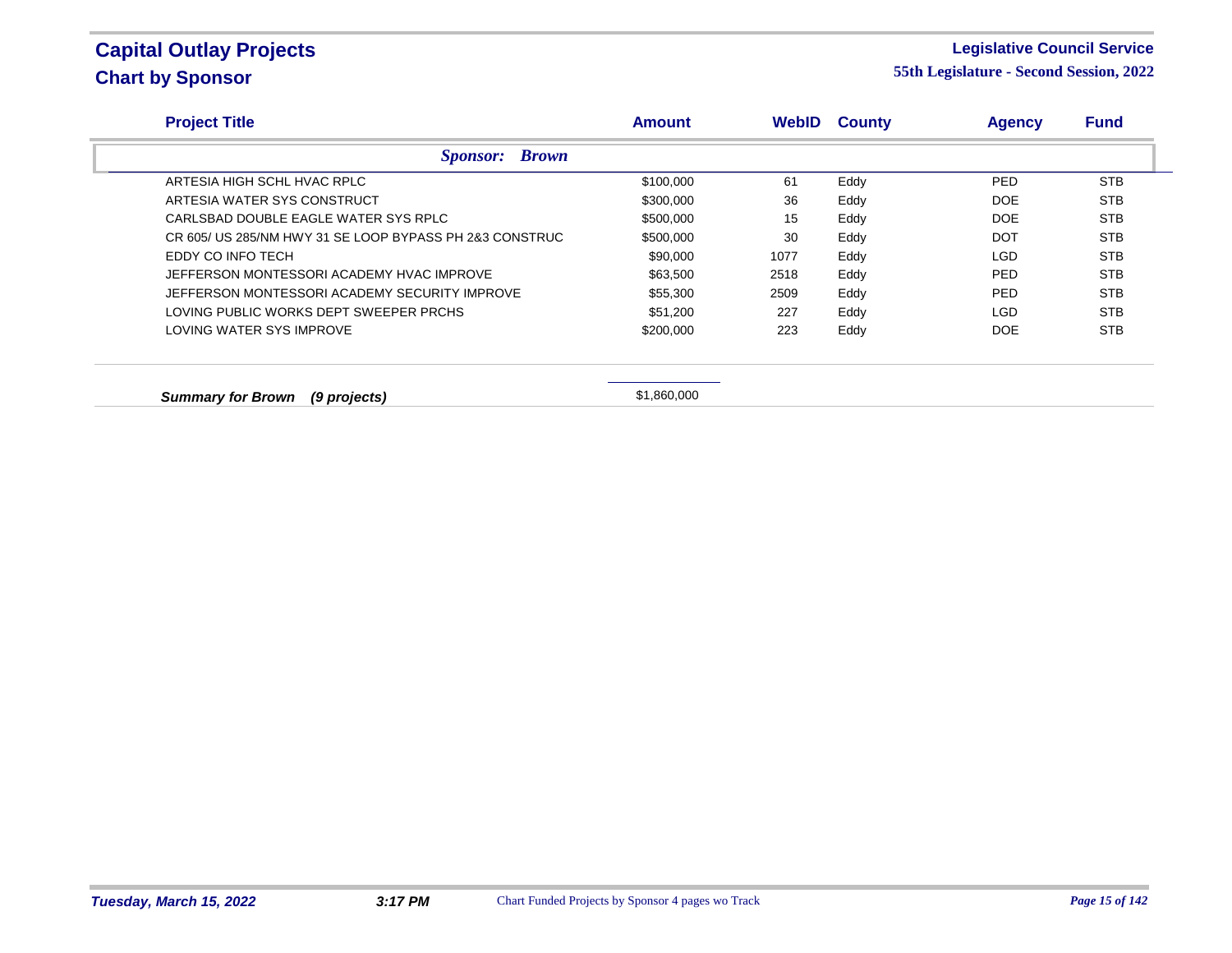#### **Legislative Council Service**

**55th Legislature - Second Session, 2022**

| <b>Project Title</b>                          | Amount    |                    | <b>WebID County</b> | <b>Agency</b> | <b>Fund</b> |
|-----------------------------------------------|-----------|--------------------|---------------------|---------------|-------------|
| <b>Sponsor:</b> Cadena                        |           |                    |                     |               |             |
| CAD TAYLOR-MESILLA HISTORIC SITE IMPROVE      | \$100,000 | 115                | Dona Ana            | CAD           | <b>STB</b>  |
| DONA ANA CO ELECTION WAREHOUSE CONSTRUCT      | \$100,000 | 1377               | Dona Ana            | LGD.          | <b>STB</b>  |
| DONA ANA CO RADIO RPLC                        | \$100,000 | 1819               | Dona Ana            | LGD           | <b>STB</b>  |
| LAS CRUCES FIRE STATIONS IMPROVE              | \$50,000  | 236                | Dona Ana            | LGD.          | <b>STB</b>  |
| LAS CRUCES PUBLIC SAFETY VEH & EQUIP PRCHS    | \$280,000 | 237                | Dona Ana            | LGD.          | <b>STB</b>  |
| LAS CRUCES S CTR SWA RECYCLING FCLTY UPGRADE  | \$300,000 | 1454               | Dona Ana            | <b>DOE</b>    | <b>STB</b>  |
| MESILLA FIRE HYDRANTS RPLC                    | \$50,000  | 978                | Dona Ana            | DOE           | <b>STB</b>  |
| NMSU AGGIE MEMORIAL PLAZA CONSTRUCT           | \$50,000  | 579                | Dona Ana            | <b>NMSU</b>   | <b>STB</b>  |
| NMSU CRIME PREVENTION ENVIRONMENTAL DESIGN    | \$50,000  | 620                | Dona Ana            | <b>NMSU</b>   | <b>STB</b>  |
| NMSU FABIAN GARCIA SCIENCE CTR IMPROVE        | \$330,000 | 602<br><b>VETO</b> | Dona Ana            | <b>NMSU</b>   | <b>STB</b>  |
| NMSU WOMEN'S SOCCER TURF RPLC                 | \$100,000 | 811                | Dona Ana            | <b>NMSU</b>   | <b>STB</b>  |
| SAN PABLO MDWCA WATER SYS IMPROVE             | \$200,000 | 154                | Dona Ana            | DOE           | <b>STB</b>  |
| CAD MUSEUM OF INDIAN ARTS AND CULTURE IMPROVE | \$150,000 | 153                | Santa Fe            | CAD           | <b>STB</b>  |
|                                               |           |                    |                     |               |             |
|                                               |           |                    |                     |               |             |

**Summary for Cadena** (13 projects) **\$1,530,000**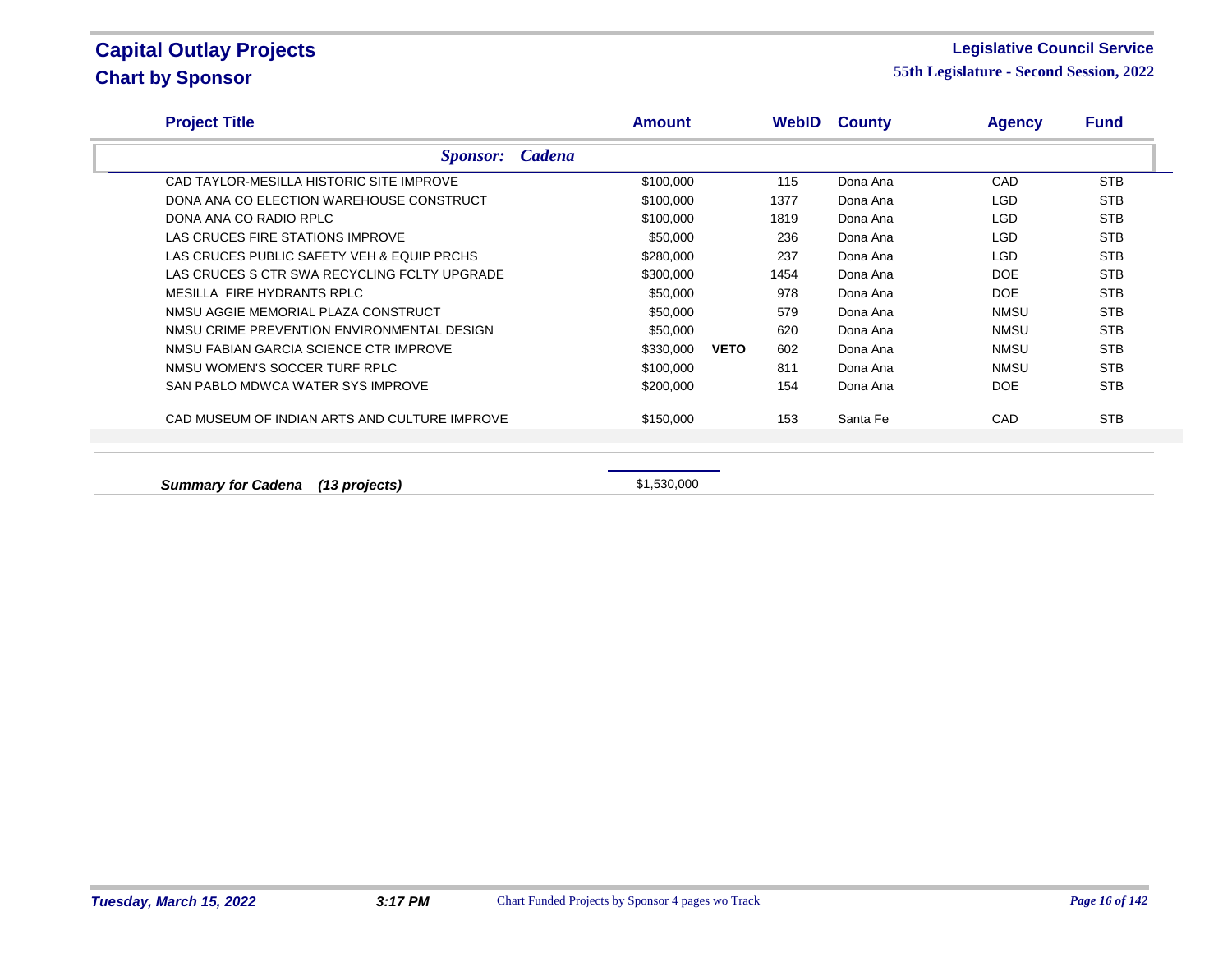#### **Legislative Council Service**

**55th Legislature - Second Session, 2022**

| <b>Project Title</b>                                 | <b>Amount</b> | WebID | <b>County</b> | <b>Agency</b> | <b>Fund</b> |
|------------------------------------------------------|---------------|-------|---------------|---------------|-------------|
| <b>Castellano</b><br><b>Sponsor:</b>                 |               |       |               |               |             |
| ACEQUIA DE LA AGUA CALIENTE REPAIR                   | \$100,000     | 2186  | San Miguel    | <b>ISC</b>    | <b>STB</b>  |
| ACEQUIAS DE LOS CHUPADEROS PIPELINE REMOVAL AND REPL | \$50,000      | 2495  | San Miguel    | <b>ISC</b>    | <b>STB</b>  |
| ANCON DEL GATO ACEQUIA ASSOC ACEQUIA IMPROVE         | \$50,000      | 1732  | San Miguel    | <b>ISC</b>    | <b>STB</b>  |
| EL CRESTON MDWCA REN                                 | \$40,000      | 1214  | San Miguel    | <b>DOE</b>    | <b>STB</b>  |
| EL PUEBLO CMTY CTR IMPROVE                           | \$50,000      | 1217  | San Miguel    | <b>LGD</b>    | <b>STB</b>  |
| EL VALLE WATER ALLIANCE METERS EL CORUCO RPLC        | \$17,250      | 1407  | San Miguel    | <b>DOE</b>    | <b>STB</b>  |
| EL VALLE WATER ALLIANCE METERS GONZALES RANCH RPLC   | \$17,250      | 1404  | San Miguel    | <b>DOE</b>    | <b>STB</b>  |
| LA FRAGUA PUERTICITO Y SAIZ ACEQUIA IMPROVE          | \$50,000      | 1888  | San Miguel    | <b>ISC</b>    | <b>STB</b>  |
| LAS VEGAS 8TH ST EXTENSION WATER LINE CONSTRUCT      | \$100,000     | 1770  | San Miguel    | <b>DOE</b>    | <b>STB</b>  |
| LAS VEGAS CARNEGIE PUB LIBRARY IMPROVE               | \$100,000     | 267   | San Miguel    | <b>LGD</b>    | <b>STB</b>  |
| LAS VEGAS ROAD MAINT EQUIP PRCHS                     | \$93,000      | 2550  | San Miguel    | <b>LGD</b>    | <b>STB</b>  |
| LCC DENTAL INSTRUCTIONAL EQUIP RPLC                  | \$92,500      | 2490  | San Miguel    | <b>HED</b>    | <b>STB</b>  |
| LOS NINOS & SIERRA ELEM SCHL CONSTRUCT               | \$100,000     | 2487  | San Miguel    | PED           | <b>STB</b>  |
| LOS TRIGOS DITCH ASSN RIBERA DITCH IMPROVE           | \$50,000      | 1663  | San Miguel    | <b>ISC</b>    | <b>STB</b>  |
| PECOS GIS MAPPING SYSTEM INFO TECH                   | \$50,000      | 1073  | San Miguel    | <b>LGD</b>    | <b>STB</b>  |
| SAN MIGUEL CO BROADBAND INFRA INSTALL                | \$75,000      | 1889  | San Miguel    | <b>LGD</b>    | <b>STB</b>  |
| SAN MIGUEL CO CLERK STRG FACILITY CONSTRUCT          | \$100,000     | 1877  | San Miguel    | <b>LGD</b>    | <b>STB</b>  |
| SAN MIGUEL CO DETENTION CTR BODY SCANNER PRCHS       | \$100,000     | 1883  | San Miguel    | <b>LGD</b>    | <b>STB</b>  |
| VALLEY ELEM/MID SCHL GREENHOUSE CONSTRUCT            | \$60,000      | 1241  | San Miguel    | <b>PED</b>    | <b>STB</b>  |
| WEST LAS VEGAS HIGH SCHL FIELD RPLC                  | \$100,000     | 1250  | San Miguel    | PED           | <b>STB</b>  |
| WEST PECOS ACEQUIA ASSOC IMPROVE                     | \$45,000      | 2055  | San Miguel    | <b>ISC</b>    | <b>STB</b>  |
| DURAN WATER SYS IMPROVE                              | \$120,000     | 1271  | Torrance      | <b>DOE</b>    | <b>STB</b>  |
| MORIARTY ANIMAL SHELTER RPLC                         | \$100,000     | 1212  | Torrance      | <b>LGD</b>    | <b>STB</b>  |
| TORRANCE CO STEEL ROLLER EQUIP                       | \$200,000     | 1097  | Torrance      | <b>LGD</b>    | <b>STB</b>  |

**Summary for Castellano** (24 projects) **1,860,000** \$1,860,000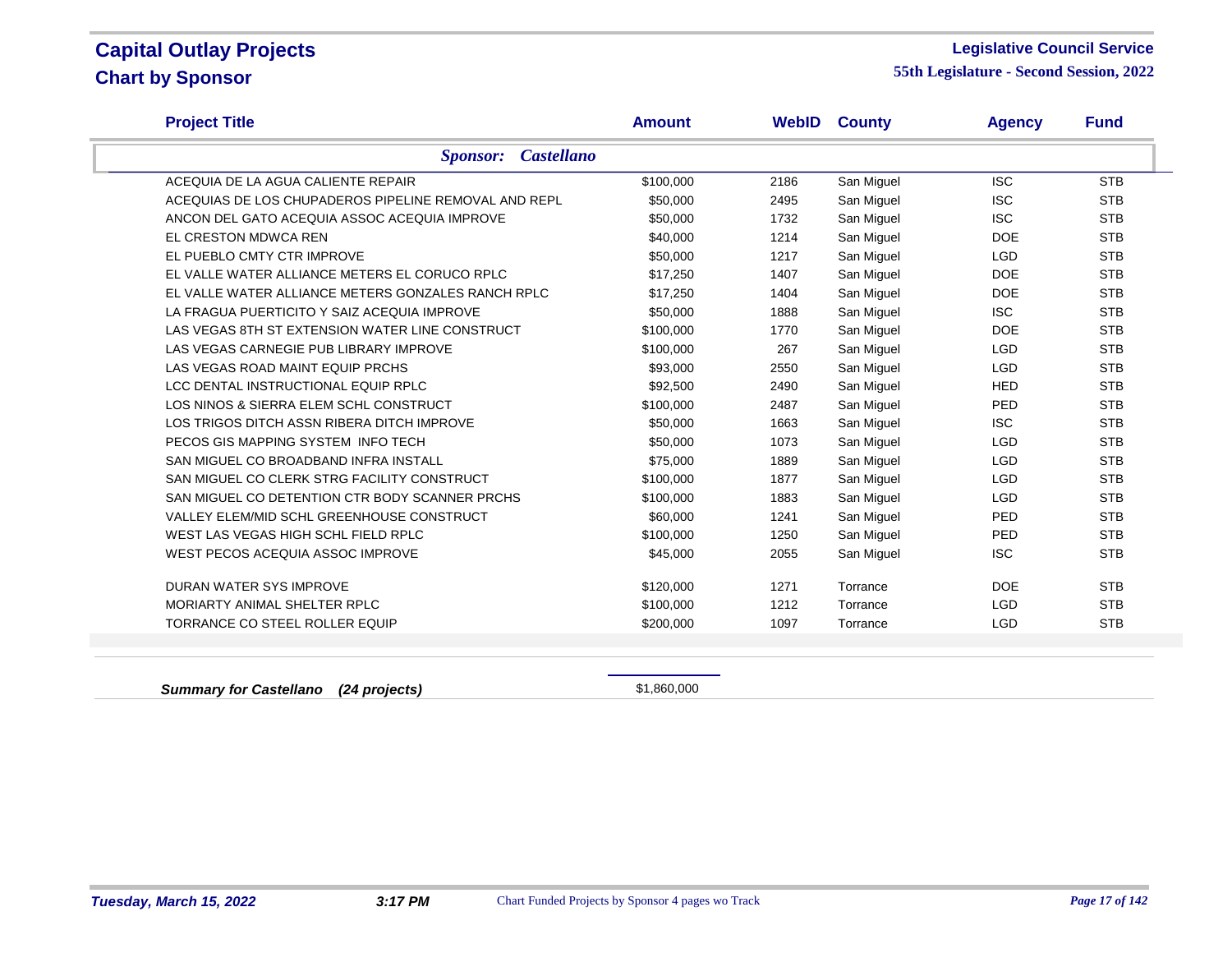#### **Legislative Council Service**

**55th Legislature - Second Session, 2022**

| <b>Project Title</b>                                 | <b>Amount</b> |      | <b>WebID County</b> | <b>Agency</b> | <b>Fund</b> |  |
|------------------------------------------------------|---------------|------|---------------------|---------------|-------------|--|
| <b>Chandler</b><br><i>Sponsor:</i>                   |               |      |                     |               |             |  |
| LOS ALAMOS CO WATER PRODUCTION PIPELINE RPLC         | \$200,000     | 2396 | Los Alamos          | <b>DOE</b>    | <b>STB</b>  |  |
| UNM-LOS ALAMOS BLDG 2 REN                            | \$100,000     | 2522 | Los Alamos          | <b>UNM</b>    | <b>STB</b>  |  |
| UNM-LOS ALAMOS WORKFORCE DVLP CLASSRM CONSTRUCT      | \$50,000      | 2497 | Los Alamos          | <b>UNM</b>    | <b>STB</b>  |  |
| <b>REGINA MDWCA IMPROVE</b>                          | \$150,000     | 1104 | Multiple Co         | <b>DOE</b>    | <b>STB</b>  |  |
| CUBA MUNI CMPLX BLDG IMPROVE                         | \$60,000      | 1713 | Sandoval            | <b>LGD</b>    | <b>STB</b>  |  |
| JEMEZ SPRINGS DWA AREA 1 VAULT CONSTRUCT             | \$100,000     | 909  | Sandoval            | <b>DOE</b>    | <b>STB</b>  |  |
| JEMEZ SPRINGS DWA WATER LINE REPL CONSTRUCT          | \$100,000     | 908  | Sandoval            | <b>DOE</b>    | <b>STB</b>  |  |
| JEMEZ SPRINGS MUNI OFC CONSTRUCT                     | \$150,000     | 2138 | Sandoval            | <b>LGD</b>    | <b>STB</b>  |  |
| JEMEZ SPRINGS PUB SAFETY EQUIP PRCHS                 | \$35,000      | 2136 | Sandoval            | <b>LGD</b>    | <b>STB</b>  |  |
| JEMEZ SPRINGS WWATER PLANT IMPROVE                   | \$50,000      | 2128 | Sandoval            | <b>DOE</b>    | <b>STB</b>  |  |
| NACIMIENTO CMTY DITCH ASSOC UPGRADE                  | \$135,000     | 1245 | Sandoval            | <b>ISC</b>    | <b>STB</b>  |  |
| PENA BLANCA WSD RADIO-READ METERS EQUIP              | \$70.000      | 1224 | Sandoval            | <b>DOE</b>    | <b>STB</b>  |  |
| PONDEROSA COMMUNITY DITCH IMPROVE                    | \$100,000     | 2025 | Sandoval            | <b>ISC</b>    | <b>STB</b>  |  |
| PONDEROSA MDWCA & SWA STORAGE TANK PRCHS             | \$50,000      | 1298 | Sandoval            | <b>DOE</b>    | <b>STB</b>  |  |
| SANDOVAL CO ANIMAL SHELTER CONSTRUCT                 | \$50,000      | 803  | Sandoval            | <b>LGD</b>    | <b>STB</b>  |  |
| SILE MDWCA SILE MDWC & SWA IMPROVE                   | \$100,000     | 1748 | Sandoval            | <b>DOE</b>    | <b>STB</b>  |  |
| ACEQUIA DE LA CAPILLA IMPROVE                        | \$50,000      | 1363 | Santa Fe            | <b>ISC</b>    | <b>STB</b>  |  |
| LA BAJADA CMTY DITCH & MDWA FENCE CONSTRUCT          | \$10,000      | 260  | Santa Fe            | <b>DOE</b>    | <b>STB</b>  |  |
| LOS PINOS RD ARROYO HONDO CROSSING CONSTRUCT LA CIEN | \$200,000     | 606  | Santa Fe            | <b>DOT</b>    | <b>STB</b>  |  |
| POJOAQUE PUEBLO BOYS & GIRLS CLUB CONSTRUCT          | \$20,000      | 1155 | Santa Fe            | <b>IAD</b>    | <b>STB</b>  |  |
| SANTA FE CO MAIL BALLOT SORTING EQUIP                | \$25,000      | 2424 | Santa Fe            | <b>LGD</b>    | <b>STB</b>  |  |
| SANTA FE CO SEWER EXPAND AGUA FRIA                   | \$55,000      | 604  | Santa Fe            | <b>DOE</b>    | <b>STB</b>  |  |
|                                                      |               |      |                     |               |             |  |

**Summary for Chandler (22 projects)**  $$1,860,000$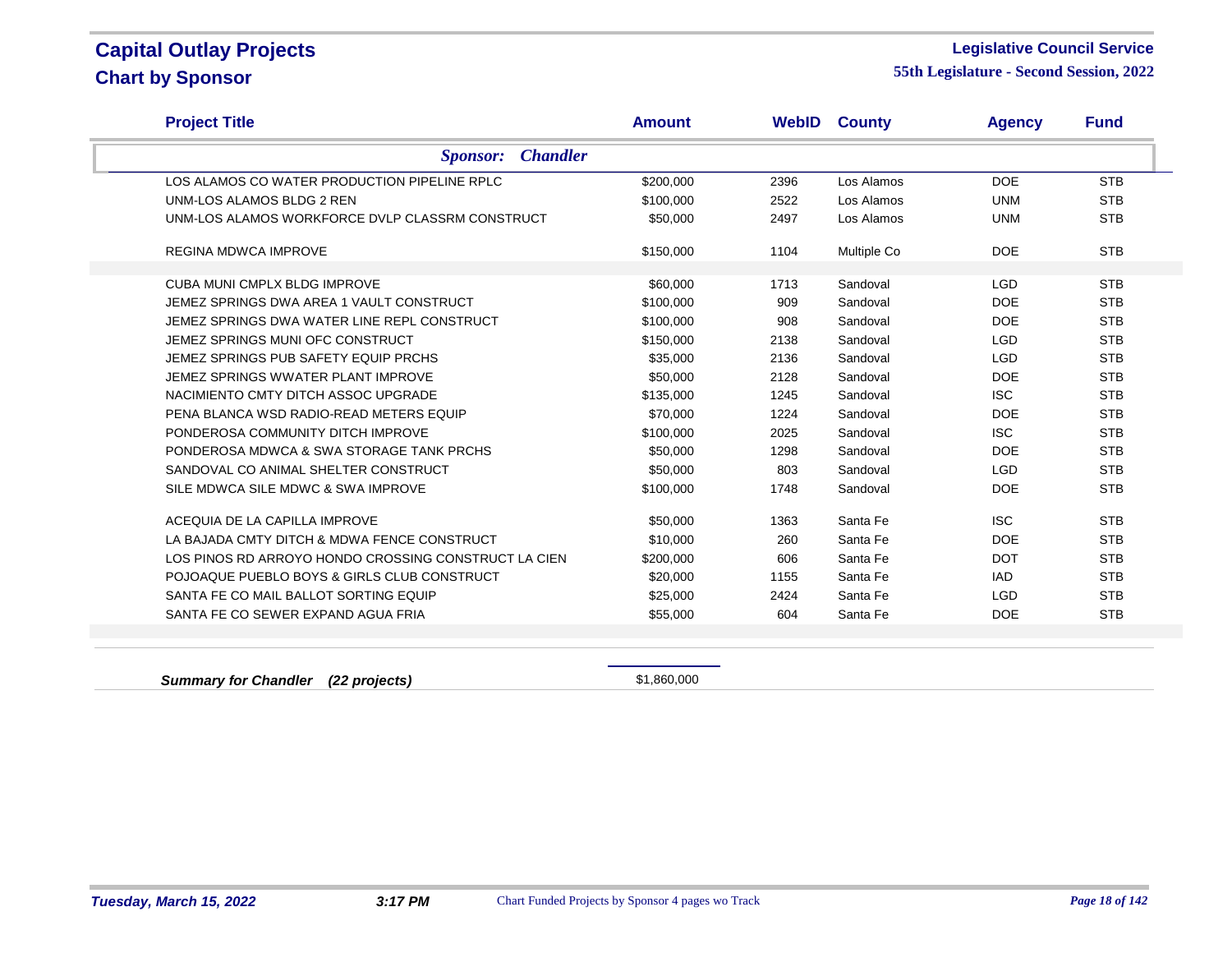#### **Legislative Council Service**

| <b>Project Title</b>                                | Amount    |           |      | <b>WebID County</b> | <b>Agency</b> | <b>Fund</b> |
|-----------------------------------------------------|-----------|-----------|------|---------------------|---------------|-------------|
| <b>Sponsor:</b> Chasey                              |           |           |      |                     |               |             |
| 21ST CENTURY PUBLIC ACADEMY FCLTY DVLP              | \$10,000  |           | 2112 | Bernalillo          | PED           | <b>STB</b>  |
| ALB ADELANTE DVLP CTR EQUIP & VEH PRCHS             | \$35,000  |           | 2373 | Bernalillo          | <b>LGD</b>    | <b>STB</b>  |
| ALB ALL FAITHS VEH & EQUIP                          | \$25,000  |           | 1041 | <b>Bernalillo</b>   | <b>LGD</b>    | <b>STB</b>  |
| ALB ALTURA PARK REN                                 | \$25,000  |           | 1429 | Bernalillo          | <b>LGD</b>    | <b>STB</b>  |
| ALB BALLOON MUS EXHIBITS INSTALL                    | \$20,000  |           | 1767 | Bernalillo          | LGD           | <b>STB</b>  |
| ALB CLAYTON HEIGHTS PARK CONSTRUCT                  | \$50,000  |           | 1478 | Bernalillo          | LGD           | <b>STB</b>  |
| ALB EXPLORA MUSEUM CAMPUS EXPAND                    | \$25,000  |           | 1344 | Bernalillo          | <b>LGD</b>    | <b>STB</b>  |
| ALB FIRE RESCUE WILDLAND RESCUE VEH EQUIP PRCHS     | \$17,000  |           | 1470 | Bernalillo          | LGD           | <b>STB</b>  |
| ALB FLAMENCO WORKS DANCE SCHL FURNISH               | \$15,000  |           | 2272 | Bernalillo          | <b>LGD</b>    | <b>STB</b>  |
| ALB GIBSON HEALTH HUB IMPROVE                       | \$30,000  |           | 2130 | Bernalillo          | <b>LGD</b>    | <b>STB</b>  |
| ALB GILBERT P. SANCHEZ PARK CONSTRUCT               | \$25,000  |           | 1776 | Bernalillo          | <b>LGD</b>    | <b>STB</b>  |
| ALB ISOTOPES STADIUM IMPROVE                        | \$50,000  |           | 1571 | Bernalillo          | <b>LGD</b>    | <b>STB</b>  |
| ALB JERRY CLINE TENNIS CENTER DVLP                  | \$10,000  |           | 1622 | Bernalillo          | <b>LGD</b>    | <b>STB</b>  |
| ALB LOBO LL IMPROVE                                 | \$20,000  |           | 1694 | Bernalillo          | <b>LGD</b>    | <b>STB</b>  |
| ALB MANZANO MESA PICKLEBALL FCLTY DVLP              | \$25,000  |           | 1665 | Bernalillo          | <b>LGD</b>    | <b>STB</b>  |
| ALB MORNINGSIDE PARK EQUIP CONSTRUCT                | \$85,000  |           | 1700 | Bernalillo          | <b>LGD</b>    | <b>STB</b>  |
| ALB MUSEUM EDUCATION CTR CONSTRUCT                  | \$25,000  |           | 1616 | Bernalillo          | LGD           | <b>STB</b>  |
| ALB NATL FLAMENCO INSTITUTE EQUIP                   | \$15,000  | <b>LV</b> | 2318 | <b>Bernalillo</b>   | LGD           | <b>STB</b>  |
| ALB NEW DAY HMLS FCLTY FENCE INSTALL                | \$10,000  |           | 2125 | Bernalillo          | LGD           | <b>STB</b>  |
| ALB NEW DAY MLTPRPS CTR FENCE INSTALL               | \$10,000  |           | 2124 | Bernalillo          | <b>LGD</b>    | <b>STB</b>  |
| ALB NORTH DOMINGO BACA POOL CONSTRUCT               | \$25,000  |           | 1395 | Bernalillo          | LGD           | <b>STB</b>  |
| ALB PARKS IMPROVE                                   | \$10,000  |           | 1193 | Bernalillo          | LGD           | <b>STB</b>  |
| ALB PRF VISUAL ARTS ED CTR PREP                     | \$50,000  |           | 2105 | Bernalillo          | <b>LGD</b>    | <b>STB</b>  |
| ALB PUERTO DEL SOL GOLF COURSE IMPROVE              | \$100,000 |           | 1680 | Bernalillo          | <b>LGD</b>    | <b>STB</b>  |
| ALB SAWMILL & OLD TOWN ST & PED RT IMPROVE          | \$25,000  |           | 1177 | Bernalillo          | <b>DOT</b>    | <b>STB</b>  |
| ALB SPEED REDUCTION TECH PRCHS & INSTALL            | \$20,000  |           | 1669 | Bernalillo          | LGD           | <b>STB</b>  |
| ALB SUPPORTIVE HOUSING REHAB ACQ                    | \$25,000  |           | 1199 | Bernalillo          | <b>LGD</b>    | <b>STB</b>  |
| ALB TINGLEY BEACH WATER SYS & BATHRM IMPROVE        | \$25,000  |           | 1387 | <b>Bernalillo</b>   | <b>LGD</b>    | <b>STB</b>  |
| ALB WREHSE & VEH PRCHS                              | \$10,000  |           | 1528 | Bernalillo          | <b>LGD</b>    | <b>STB</b>  |
| ALB YOUTH FCLTY PRCHS                               | \$20,000  |           | 161  | Bernalillo          | LGD           | <b>STB</b>  |
| ALB-BERN CO WUA SWRP OUTFALL REALIGNMENT PROJECT DE | \$50,000  |           | 1107 | Bernalillo          | <b>DOE</b>    | <b>STB</b>  |
| BERN CO AFFORDABLE HOUSING PROJECT IMPROVE          | \$25,000  |           | 1028 | Bernalillo          | <b>DOT</b>    | <b>STB</b>  |
| BERN CO CENTRO SAVILA BUILDING PRCHS                | \$25,000  |           | 2208 | Bernalillo          | LGD           | <b>STB</b>  |
| BERN CO CHILDREN'S GRIEF CTR IMPROVE                | \$15,000  |           | 1581 | Bernalillo          | LGD           | <b>STB</b>  |
| BERN CO CTHSE EXPAND                                | \$20,000  |           | 318  | Bernalillo          | <b>LGD</b>    | <b>STB</b>  |
| BERN CO FAMILY SERVICES FACILITIES CONSTRUCT        | \$50,000  |           | 309  | Bernalillo          | <b>LGD</b>    | <b>STB</b>  |
| BERN CO HOMELESS FAMILY FACILITY CONSTRUCT          | \$25,000  |           | 1679 | Bernalillo          | <b>LGD</b>    | <b>STB</b>  |
| BERN CO RECOVERY SUPPORT CTR CONSTRUCT              | \$20,000  |           | 308  | Bernalillo          | <b>LGD</b>    | <b>STB</b>  |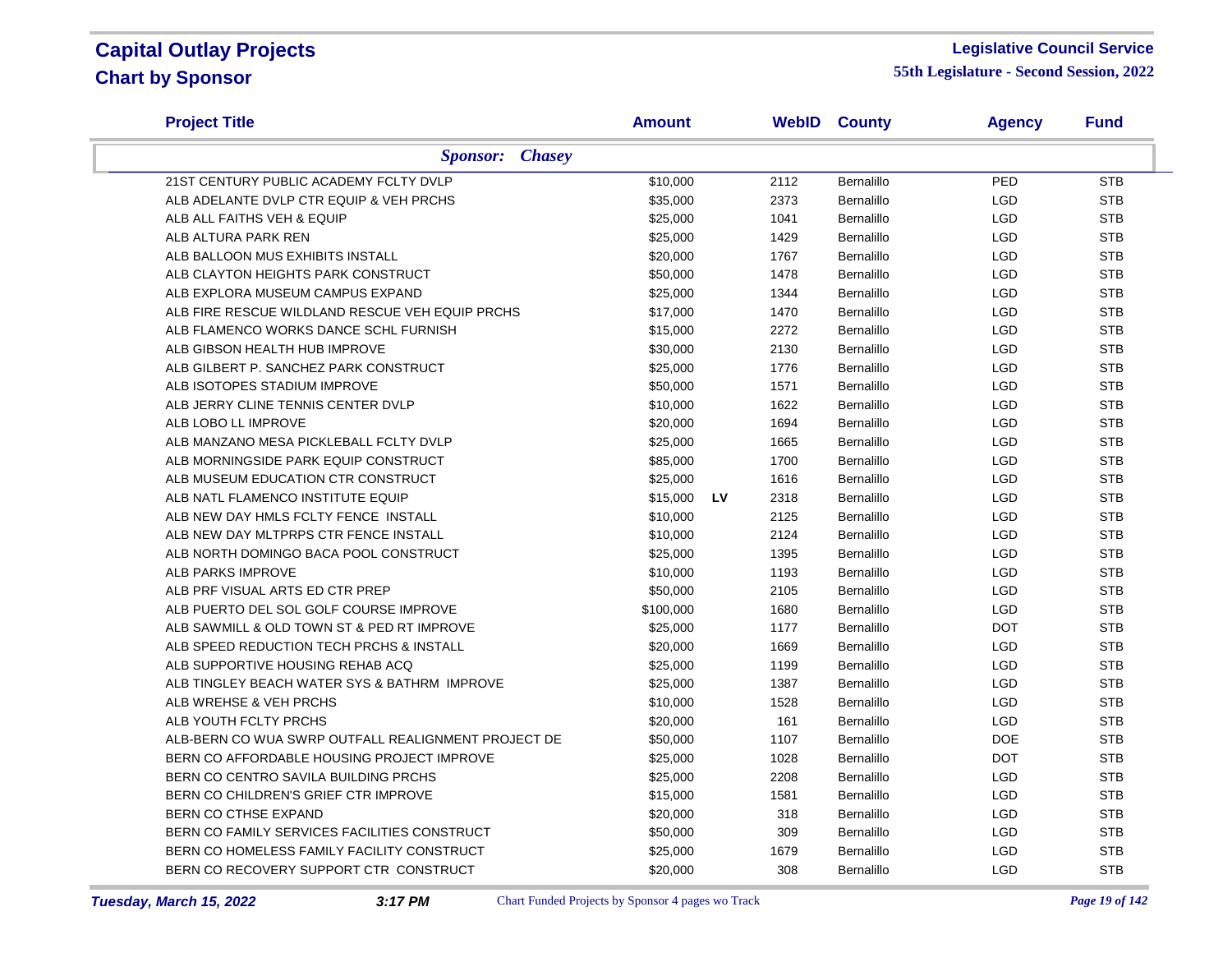$\sim$ 

#### **Legislative Council Service**

| BERN CO RECOVERY SUPPORT HSING PRJT CONSTRUCT<br>BERN CO SAFE OUTDOOR SPACE PRJT CONSTRUCT<br>BERN CO SERENITY MESA TRANSITIONAL LIVING FCLTY IMPROV<br>BERN CO STREET FOOD EQUIP PRCHS<br>BERN CO WINGS FOR LIFE INTRNATL REN<br>BERN CO YOUTH SERVICE CTR FCLTY IMPROVE<br>CAD NM MUS OF NAT HISTORY AND SCIENCE CONSTRUCT | \$20,000<br>\$10,000<br>\$10,000<br>\$25,000<br>\$25,000<br>\$25,000<br>\$25,000 |             | 1029<br>1083<br>635<br>1093<br>2201 | Bernalillo<br>Bernalillo<br>Bernalillo<br>Bernalillo | <b>LGD</b><br><b>LGD</b><br><b>LGD</b><br><b>LGD</b> | <b>STB</b><br><b>STB</b><br><b>STB</b> |
|------------------------------------------------------------------------------------------------------------------------------------------------------------------------------------------------------------------------------------------------------------------------------------------------------------------------------|----------------------------------------------------------------------------------|-------------|-------------------------------------|------------------------------------------------------|------------------------------------------------------|----------------------------------------|
|                                                                                                                                                                                                                                                                                                                              |                                                                                  |             |                                     |                                                      |                                                      |                                        |
|                                                                                                                                                                                                                                                                                                                              |                                                                                  |             |                                     |                                                      |                                                      |                                        |
|                                                                                                                                                                                                                                                                                                                              |                                                                                  |             |                                     |                                                      |                                                      |                                        |
|                                                                                                                                                                                                                                                                                                                              |                                                                                  |             |                                     |                                                      |                                                      | <b>STB</b>                             |
|                                                                                                                                                                                                                                                                                                                              |                                                                                  |             |                                     | Bernalillo                                           | <b>LGD</b>                                           | <b>STB</b>                             |
|                                                                                                                                                                                                                                                                                                                              |                                                                                  |             | 306                                 | <b>Bernalillo</b>                                    | <b>LGD</b>                                           | <b>STB</b>                             |
|                                                                                                                                                                                                                                                                                                                              |                                                                                  |             | 192                                 | <b>Bernalillo</b>                                    | CAD                                                  | <b>STB</b>                             |
| CNMCC INFO TECH REN                                                                                                                                                                                                                                                                                                          | \$50,000                                                                         |             | 2242                                | Bernalillo                                           | <b>HED</b>                                           | <b>STB</b>                             |
| CNMCC MAKERSPACE BLDG STUDY & CONSTRUCT                                                                                                                                                                                                                                                                                      | \$10,000                                                                         | <b>VETO</b> | 2312                                | Bernalillo                                           | HED                                                  | <b>STB</b>                             |
| CORAL COMMUNITY CHARTER SCHL FCLTY REN                                                                                                                                                                                                                                                                                       | \$10,000                                                                         |             | 2004                                | Bernalillo                                           | PED                                                  | <b>STB</b>                             |
| <b>GIRARD BLVD IMPROVE</b>                                                                                                                                                                                                                                                                                                   | \$40,000                                                                         |             | 859                                 | Bernalillo                                           | <b>DOT</b>                                           | <b>STB</b>                             |
| INDIAN PUEBLO CULTURAL CTR OPPORTUNITY CTR CONSTRUCT                                                                                                                                                                                                                                                                         | \$11,000                                                                         |             | 429                                 | Bernalillo                                           | <b>IAD</b>                                           | <b>STB</b>                             |
| JEFFERSON MID SCHL INFO TECH PRCHS                                                                                                                                                                                                                                                                                           | \$30,000                                                                         |             | 703                                 | Bernalillo                                           | <b>PED</b>                                           | <b>STB</b>                             |
| LEAD AVE AND COAL AVE UPGRADE                                                                                                                                                                                                                                                                                                | \$200,000                                                                        |             | 1739                                | Bernalillo                                           | <b>DOT</b>                                           | <b>STB</b>                             |
| MEDIA ARTS COLLABORATIVE CH SCHL FCLTY PRCHS                                                                                                                                                                                                                                                                                 | \$10,000                                                                         |             | 2083                                | <b>Bernalillo</b>                                    | PED                                                  | <b>STB</b>                             |
| MONTE VISTA ELEM SCHL LIBRARY FURNISH & CONSTRUCT                                                                                                                                                                                                                                                                            | \$35,000                                                                         |             | 591                                 | Bernalillo                                           | PED                                                  | <b>STB</b>                             |
| MONTEZUMA ELEM SCHL INFO TECH PRCHS                                                                                                                                                                                                                                                                                          | \$22,000                                                                         |             | 712                                 | <b>Bernalillo</b>                                    | PED                                                  | <b>STB</b>                             |
| SOUTH VALLEY PREPARATORY SCHL BLDNG/SCHOOL IMPROVE                                                                                                                                                                                                                                                                           | \$10,000                                                                         |             | 1412                                | Bernalillo                                           | PED                                                  | <b>STB</b>                             |
| TIERRA ADENTRO CH SCHL FCLTY PRCHS                                                                                                                                                                                                                                                                                           | \$10,000                                                                         |             | 1667                                | Bernalillo                                           | PED                                                  | <b>STB</b>                             |
| UNITED COMMUNITY ACADEMY FCLTY CONSTRUCT                                                                                                                                                                                                                                                                                     | \$20,000                                                                         |             | 2288                                | Bernalillo                                           | PED                                                  | <b>STB</b>                             |
| UNM CAMPUS SFTY INFRA IMPROVE                                                                                                                                                                                                                                                                                                | \$15,000                                                                         |             | 488                                 | <b>Bernalillo</b>                                    | <b>UNM</b>                                           | <b>STB</b>                             |
| UNM DUCK POND INFRA & SAFETY IMPROVE                                                                                                                                                                                                                                                                                         | \$50,000                                                                         |             | 1949                                | Bernalillo                                           | <b>UNM</b>                                           | <b>STB</b>                             |
| UNM PERFORMANCE SPACE REN                                                                                                                                                                                                                                                                                                    | \$20,000                                                                         |             | 1829                                | <b>Bernalillo</b>                                    | <b>UNM</b>                                           | <b>STB</b>                             |
| UNM RESIDENCE LIFE & STUDENT HOUSING BLDG IMPROVE                                                                                                                                                                                                                                                                            | \$25,000                                                                         | <b>VETO</b> | 1936                                | Bernalillo                                           | <b>UNM</b>                                           | <b>STB</b>                             |
| UNM SCHL OF ENG SAFETY INFRA IMPROVE                                                                                                                                                                                                                                                                                         | \$15,000                                                                         |             | 1800                                | Bernalillo                                           | <b>UNM</b>                                           | <b>STB</b>                             |
| CAD TAYLOR-MESILLA HISTORIC SITE IMPROVE                                                                                                                                                                                                                                                                                     | \$10,000                                                                         |             | 115                                 | Dona Ana                                             | CAD                                                  | <b>STB</b>                             |
| CAD MUSEUM OF INDIAN ARTS AND CULTURE IMPROVE                                                                                                                                                                                                                                                                                | \$10,000                                                                         |             | 153                                 | Santa Fe                                             | CAD                                                  | <b>STB</b>                             |
| CAD MUSEUM OF INTERNATIONAL FOLK ART IMPROVE                                                                                                                                                                                                                                                                                 | \$10,000                                                                         |             | 155                                 | Santa Fe                                             | CAD                                                  | <b>STB</b>                             |
| CAD NEW MEXICO HISTORY MUSEUM IMPROVE                                                                                                                                                                                                                                                                                        | \$10,000                                                                         |             | 166                                 | Santa Fe                                             | CAD                                                  | <b>STB</b>                             |
| CAD NEW MEXICO MUSEUM OF ART IMPROVE                                                                                                                                                                                                                                                                                         | \$10,000                                                                         |             | 157                                 | Santa Fe                                             | CAD                                                  | <b>STB</b>                             |
| NM SCHOOL FOR THE ARTS DORM CONSTRUCT                                                                                                                                                                                                                                                                                        | \$10,000                                                                         |             | 4058                                | Santa Fe                                             | PED                                                  | <b>STB</b>                             |
| SOS MAIL BALLOT SORTING ACQ                                                                                                                                                                                                                                                                                                  | \$10,000                                                                         |             | 2400                                | Santa Fe                                             | SOS                                                  | <b>STB</b>                             |
| <b>Summary for Chasey</b><br>(70 projects)                                                                                                                                                                                                                                                                                   | \$1,825,000                                                                      |             |                                     |                                                      |                                                      |                                        |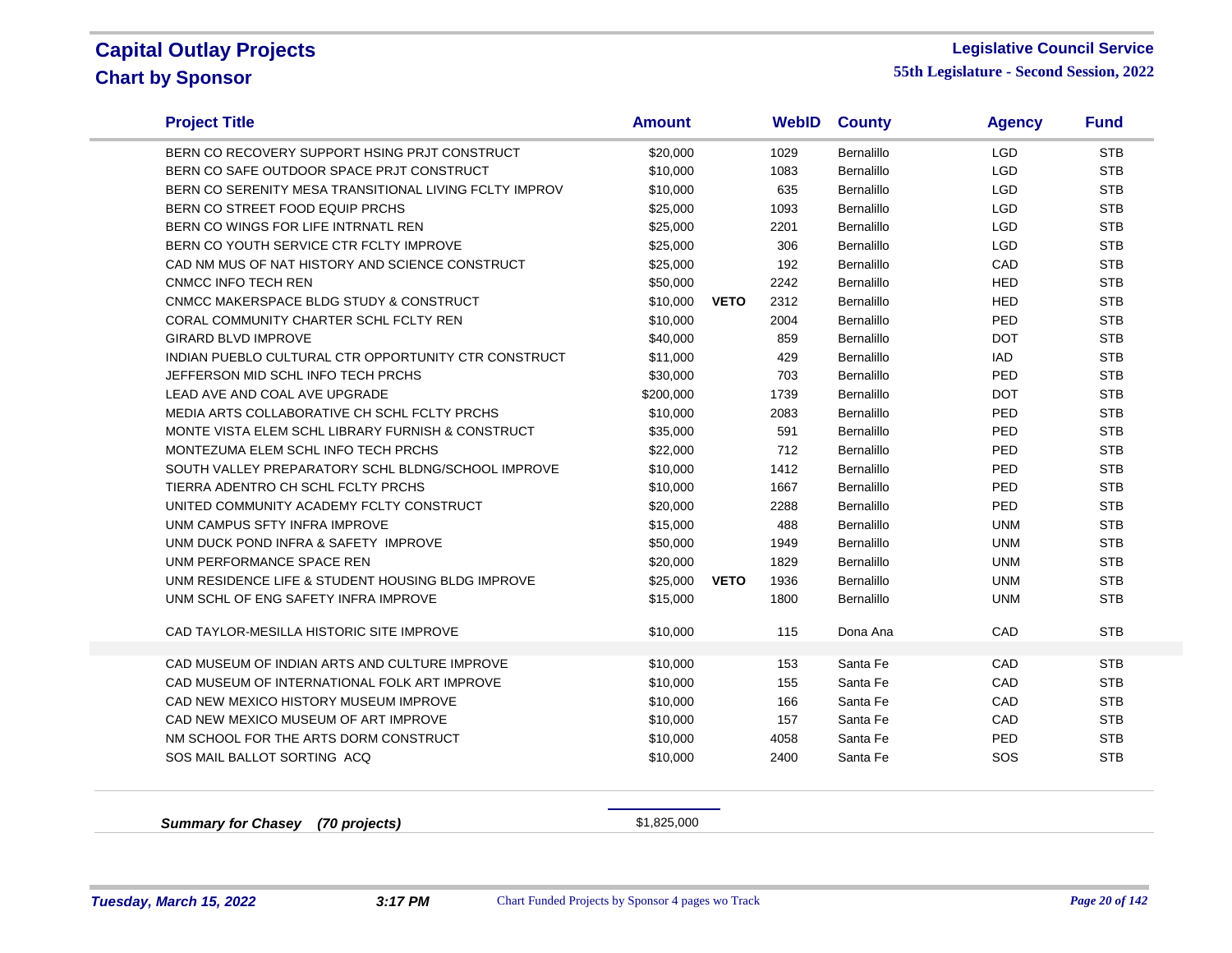#### **Legislative Council Service**

| <b>Project Title</b>                                 | <b>Amount</b>    |             |      | <b>WebID County</b> | <b>Agency</b> | <b>Fund</b> |
|------------------------------------------------------|------------------|-------------|------|---------------------|---------------|-------------|
| <b>Sponsor:</b>                                      | <b>Chatfield</b> |             |      |                     |               |             |
| <b>COLFAX CO EMS IMPROVE</b>                         | \$50,000         | <b>VETO</b> | 330  | Colfax              | <b>LGD</b>    | <b>STB</b>  |
| <b>COLFAX CO SHERIFF'S VEH PRCHS</b>                 | \$80,000         |             | 325  | Colfax              | <b>LGD</b>    | <b>STB</b>  |
| RATON PSD ACTIVITY BUS ACQ                           | \$227,150        |             | 1588 | Colfax              | <b>PED</b>    | <b>STB</b>  |
| EASTERN PLAINS COG BLDG SECURITY IMPROVE             | \$25,000         |             | 257  | Curry               | <b>LGD</b>    | <b>STB</b>  |
| <b>GRADY PARK RESTROOMS &amp; LIGHTING CONSTRUCT</b> | \$81.000         |             | 517  | Curry               | <b>LGD</b>    | <b>STB</b>  |
| HARDING CO FAIRGRNDS IMPROVE                         | \$125,000        |             | 1991 | Harding             | <b>LGD</b>    | <b>STB</b>  |
| HARDING CO VET PARK DVLP                             | \$2,900          | <b>VETO</b> | 1995 | Harding             | <b>LGD</b>    | <b>STB</b>  |
| MOSQUERO WATER SYS LAND ACQ                          | \$50,000         |             | 1435 | Harding             | <b>DOE</b>    | <b>STB</b>  |
| ROY MSD LARGE ACTIVITY BUS PRCHS                     | \$70,000         |             | 519  | Harding             | PED           | <b>STB</b>  |
| <b>LOGAN SEWER SYSTEM REPAIR &amp; REPLACE</b>       | \$260,000        |             | 514  | Quay                | <b>DOE</b>    | <b>STB</b>  |
| MCC MCC-MESALANDS COMMUNITY COLLEGE REN              | \$78,950         |             | 1339 | Quay                | <b>HED</b>    | <b>STB</b>  |
| NMSU REX E. KIRKSEY AGR SCI CTR EQUIP                | \$100,000        |             | 772  | Quay                | <b>NMSU</b>   | <b>STB</b>  |
| ENMU SOFTBALL CMPLX TURF INSTALL                     | \$60,000         |             | 1812 | Roosevelt           | <b>ENMU</b>   | <b>STB</b>  |
| ROOSEVELT CO SHERIFF'S OFFICE VEHICLE PRCHS          | \$150,000        |             | 832  | Roosevelt           | LGD           | <b>STB</b>  |
| ROOSEVELT SWCD WATER EQUIP STRG CONSTRUCT            | \$50,000         |             | 1577 | Roosevelt           | <b>NMSU</b>   | <b>STB</b>  |
| <b>CLAYTON FAIRGROUNDS IMPROVE</b>                   | \$50,000         |             | 1045 | Union               | <b>LGD</b>    | <b>STB</b>  |
| DES MOINES VILLAGE HALL IMPROVE                      | \$200,000        |             | 1561 | Union               | <b>LGD</b>    | <b>STB</b>  |
| UNION CO LAW ENFORCEMENT/JUDICIAL CMPLX REN          | \$200,000        |             | 1336 | Union               | <b>LGD</b>    | <b>STB</b>  |
|                                                      |                  |             |      |                     |               |             |
|                                                      |                  |             |      |                     |               |             |
| <b>Summary for Chatfield</b><br>(18 projects)        | \$1,807,100      |             |      |                     |               |             |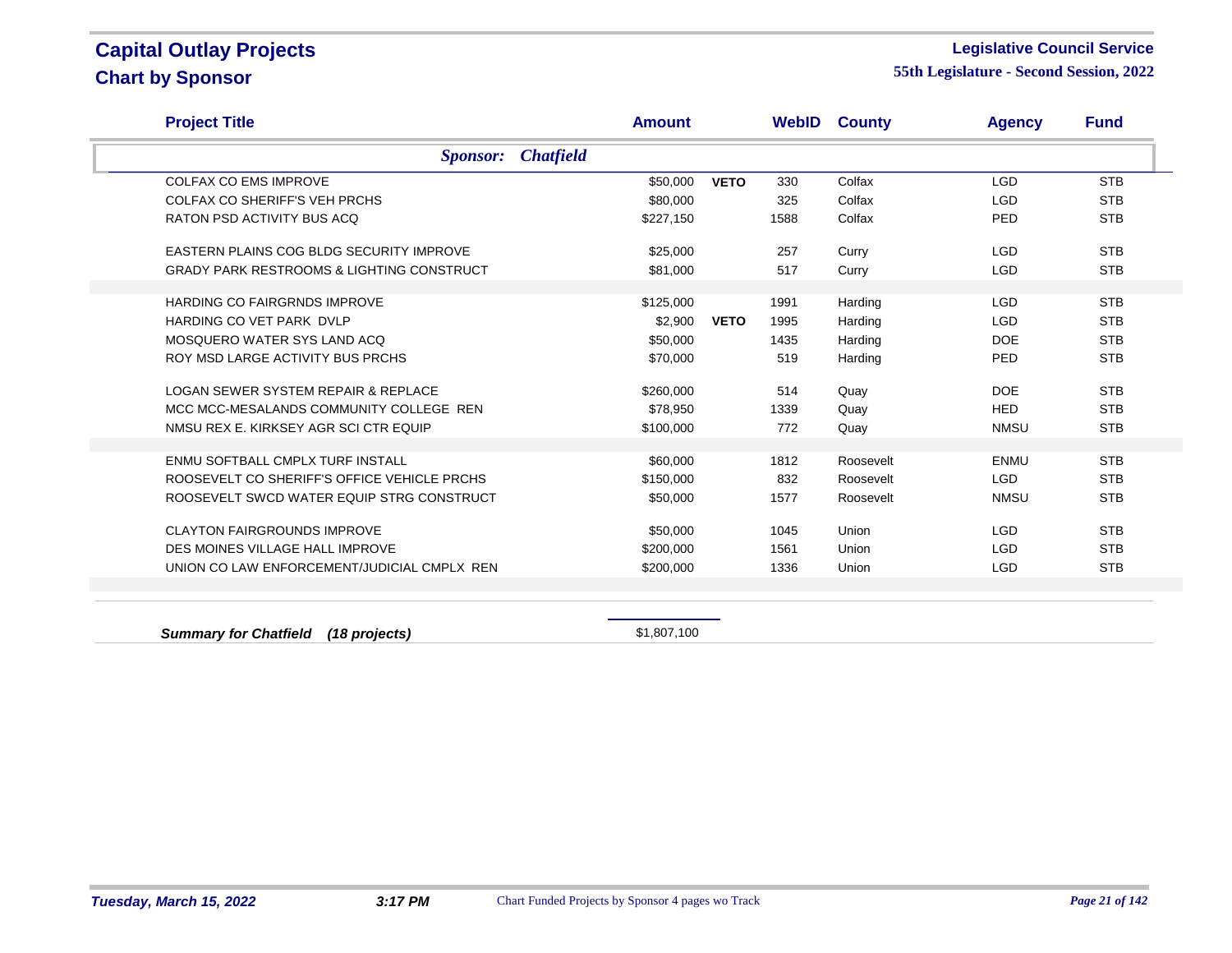#### **Legislative Council Service**

| <b>Project Title</b>                                        | <b>Amount</b>            | <b>WebID</b> | <b>County</b> | <b>Agency</b> | <b>Fund</b> |
|-------------------------------------------------------------|--------------------------|--------------|---------------|---------------|-------------|
| <b>Sponsor:</b> Cook                                        |                          |              |               |               |             |
| ENMU MECHEM DR PROPERTY PRCHS RUIDOSO                       | \$150,000<br><b>VETO</b> | 292          | Lincoln       | ENMU          | STB         |
| <b>HONDO VALLEY PSD ACCESS RD &amp; WATER SYS CONSTRUCT</b> | \$100,000                | 77           | Lincoln       | <b>PED</b>    | <b>STB</b>  |
| LINCOLN CO GREENTREE SWA SOLID WASTE TRUCK PRCHS            | \$225,000                | 43           | Lincoln       | DOE           | <b>STB</b>  |
| RUIDOSO DOWNS HUBBARD MUSEUM REPAIR                         | \$275,000                | 90           | Lincoln       | <b>LGD</b>    | <b>STB</b>  |
| RUIDOSO WORKFORCE HOUSING DVLP                              | \$930,000                | 121          | Lincoln       | <b>LGD</b>    | <b>STB</b>  |
| SAN PATRICIO CMTY DITCH IMPROVE                             | \$125,000                | 134          | Lincoln       | <b>ISC</b>    | <b>STB</b>  |
| CORONA AVE WATERLINES RPLC CLOUDCROFT                       | \$55,000                 | 428          | Otero         | <b>DOT</b>    | <b>STB</b>  |
|                                                             |                          |              |               |               |             |
| <b>Summary for Cook</b><br>(7 projects)                     | \$1.710.000              |              |               |               |             |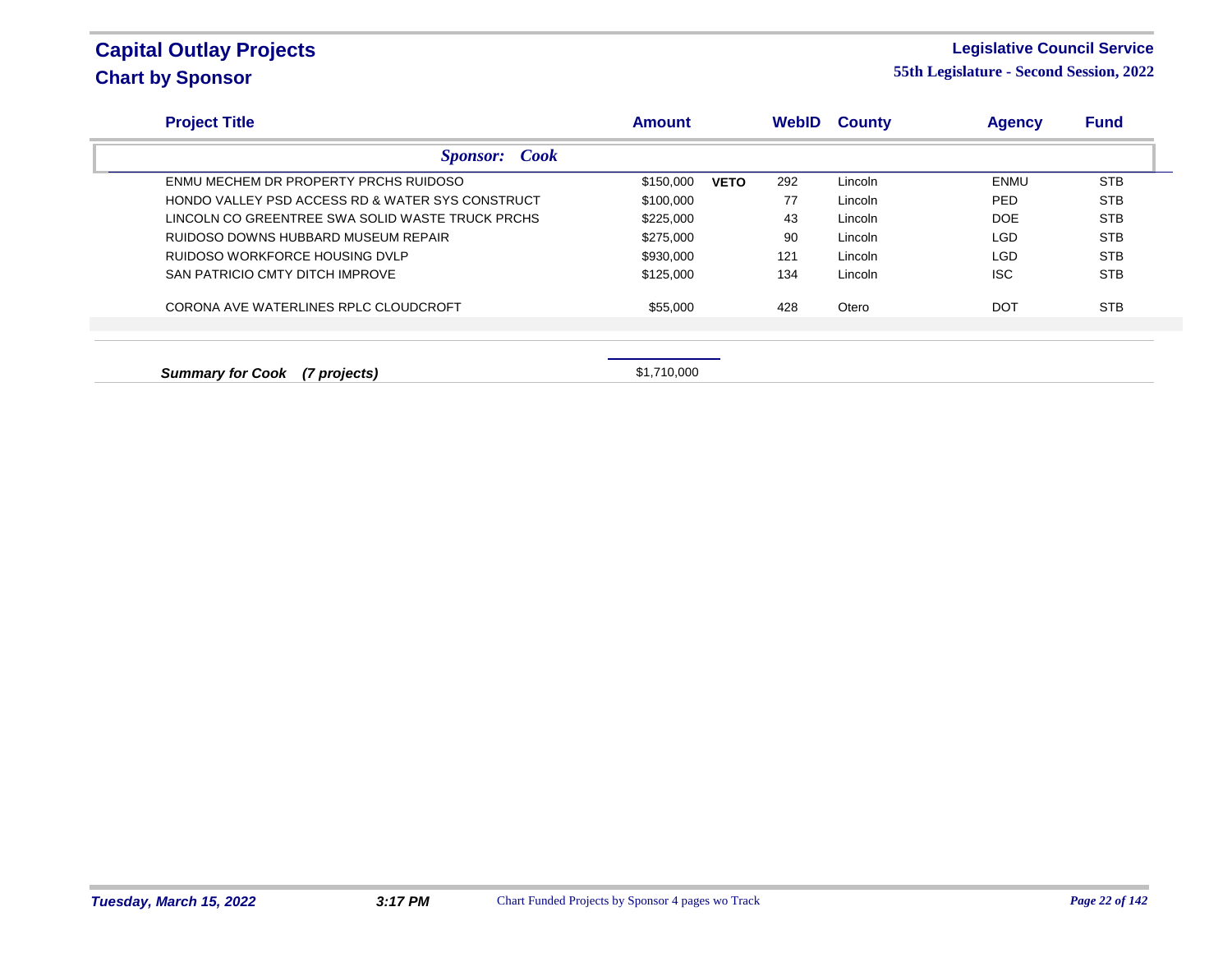#### **Legislative Council Service**

| <b>Project Title</b>                       | <b>Amount</b> | <b>WebID</b> | <b>County</b> | <b>Agency</b> | <b>Fund</b> |
|--------------------------------------------|---------------|--------------|---------------|---------------|-------------|
| <b>Crowder</b><br><i>Sponsor:</i>          |               |              |               |               |             |
| CCC HEALTH TRIAGE CTR EXPAND               | \$500,000     | 1559         | Curry         | <b>HED</b>    | <b>STB</b>  |
| CCC PRF ARTS CTR REN                       | \$50,000      | 1566         | Curry         | <b>HED</b>    | <b>STB</b>  |
| CCC WELDING LAB EXPAND                     | \$176,000     | 1562         | Curry         | <b>HED</b>    | <b>STB</b>  |
| CLOVIS BLDG & PARKING LOTS IMPROVE         | \$400,000     | 418          | Curry         | LGD           | <b>STB</b>  |
| CLOVIS HILLCREST SENIOR CTR CONSTRUCT      | \$534,000     | 2496         | Curry         | <b>ALTS</b>   | <b>STB</b>  |
| CURRY CO MUSEUM CONSTRUCT                  | \$200,000     | 189          | Curry         | LGD           | <b>STB</b>  |
| <b>Summary for Crowder</b><br>(6 projects) | \$1,860,000   |              |               |               |             |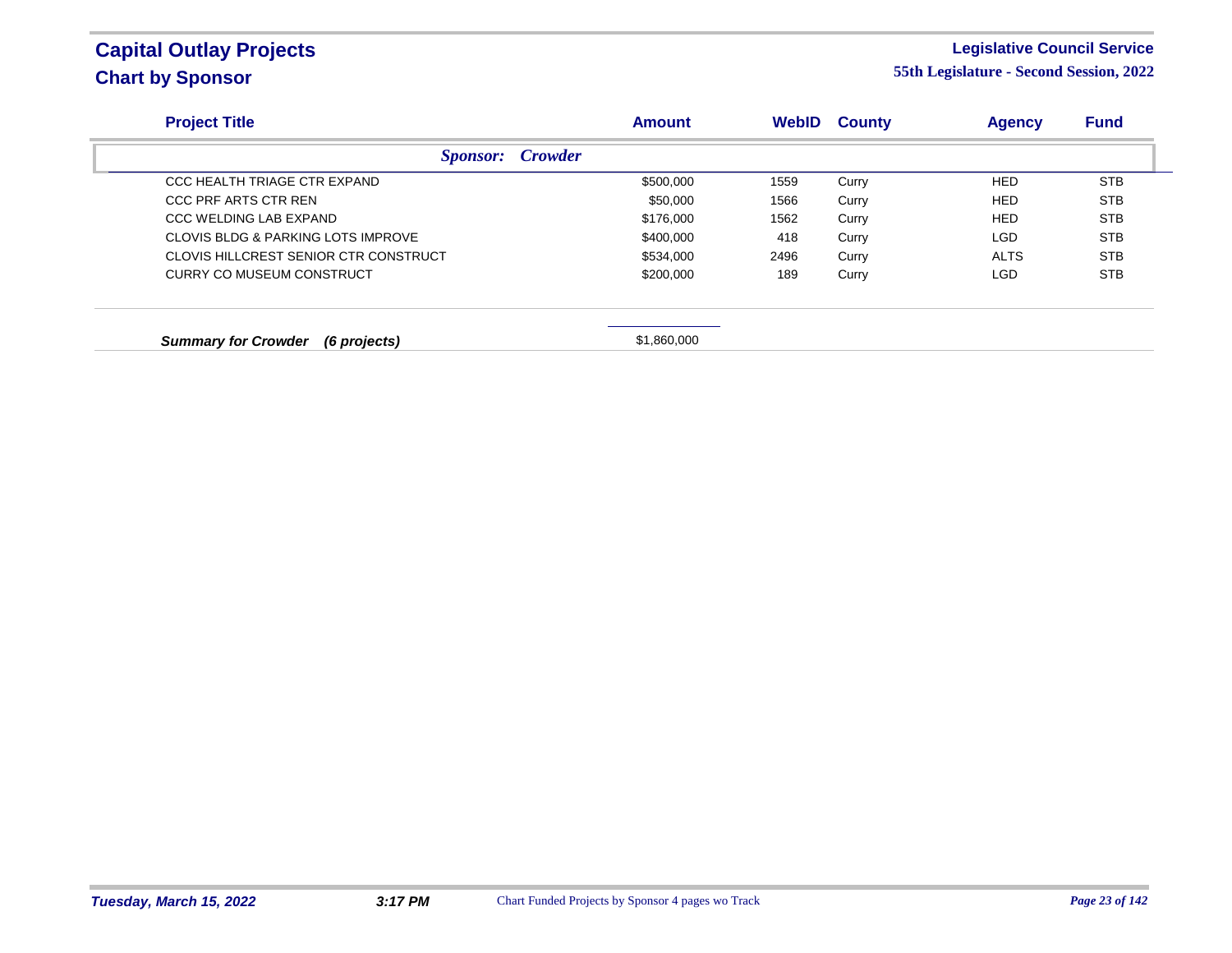#### **Legislative Council Service**

| <b>Project Title</b>                           | <b>Amount</b>              |    |      | <b>WebID County</b> | <b>Agency</b> | <b>Fund</b> |
|------------------------------------------------|----------------------------|----|------|---------------------|---------------|-------------|
|                                                | <b>Sponsor:</b> De La Cruz |    |      |                     |               |             |
| ALB LOS VOLCANES SENIOR CTR REN                | \$50,000                   |    | 777  | <b>Bernalillo</b>   | <b>ALTS</b>   | <b>STB</b>  |
| ALB ROUTE 66 VISITOR CTR IMPROVE               | \$310,000                  |    | 167  | Bernalillo          | <b>LGD</b>    | <b>STB</b>  |
| ATRISCO DR SW CONSTRUCT                        | \$100,000                  |    | 324  | Bernalillo          | <b>DOT</b>    | <b>STB</b>  |
| BARCELONA RD & STREETS IMPROVE BERN CO         | \$250,000                  |    | 351  | Bernalillo          | <b>DOT</b>    | <b>STB</b>  |
| BERN CO AFFORDABLE HOUSING PROJECT IMPROVE     | \$100,000                  |    | 1028 | Bernalillo          | <b>DOT</b>    | <b>STB</b>  |
| BERN CO CENTRO SAVILA BUILDING PRCHS           | \$50,000                   |    | 2208 | Bernalillo          | <b>LGD</b>    | <b>STB</b>  |
| BERN CO RDS IMPROVE 36/6                       | \$250,000                  | LV | 336  | Bernalillo          | <b>DOT</b>    | <b>STB</b>  |
| BERN CO S VALLEY ECONOMIC DVLP CTR CONSTRUCT   | \$100,000                  |    | 2120 | Bernalillo          | <b>LGD</b>    | <b>STB</b>  |
| BERN CO SOUTH VALLEY LL IMPROVE                | \$25,000                   |    | 360  | Bernalillo          | <b>LGD</b>    | <b>STB</b>  |
| BERN CO TOM TENORIO PK IMPROVE                 | \$100,000                  |    | 361  | Bernalillo          | <b>LGD</b>    | <b>STB</b>  |
| BERN CO TRAFFIC SIGNALS RPLC                   | \$100,000                  | LV | 350  | Bernalillo          | <b>DOT</b>    | <b>STB</b>  |
| <b>BRIDGE BLVD PHASE 2 IMPROVE</b>             | \$100,000                  |    | 333  | Bernalillo          | <b>DOT</b>    | <b>STB</b>  |
| CNMCC INFO TECH REN                            | \$100,000                  |    | 2242 | Bernalillo          | <b>HED</b>    | <b>STB</b>  |
| HARRISON MID SCHL INFO TECH PRCHS              | \$25,000                   |    | 563  | Bernalillo          | PED           | <b>STB</b>  |
| NAVAJO ELEM SCHL BLDG/GRND CONSTRUCT           | \$50,000                   |    | 745  | Bernalillo          | PED           | <b>STB</b>  |
| RIO GRANDE HIGH SCHL BLDG/GRND CONSTRUCT       | \$50,000                   |    | 717  | Bernalillo          | PED           | <b>STB</b>  |
| RIO GRANDE HIGH SCHL GYM CONSTRUCT             | \$50,000                   |    | 2330 | Bernalillo          | PED           | <b>STB</b>  |
| SOUTH VALLEY ACAD CH SCHL FCLTY IMPROVE        | \$50,000                   |    | 2110 | Bernalillo          | PED           | <b>STB</b>  |
| <b>Summary for De La Cruz</b><br>(18 projects) | \$1,860,000                |    |      |                     |               |             |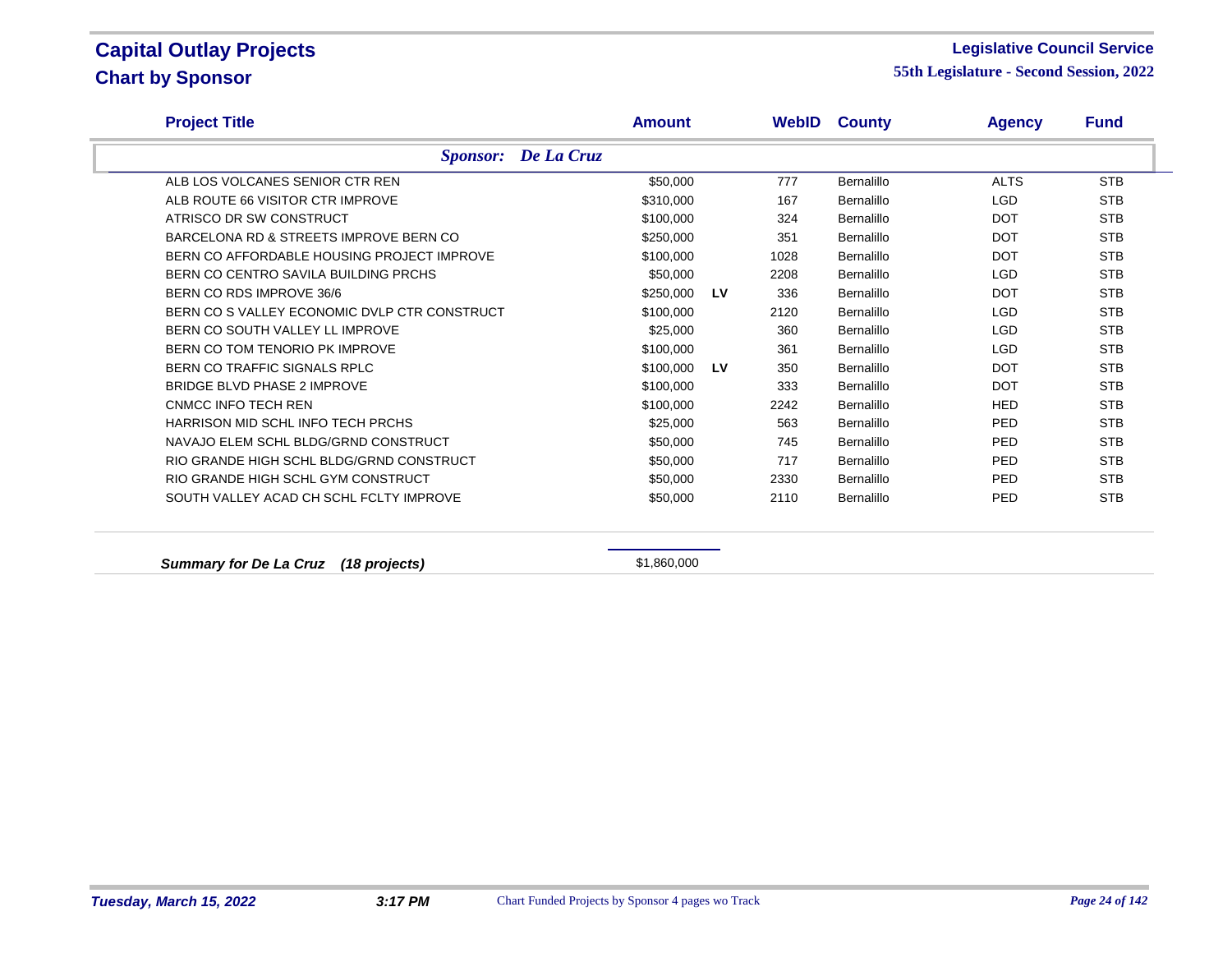#### **Legislative Council Service**

**55th Legislature - Second Session, 2022**

| <b>Project Title</b>                                   | <b>Amount</b> |           |      | <b>WebID County</b> | <b>Agency</b> | <b>Fund</b> |
|--------------------------------------------------------|---------------|-----------|------|---------------------|---------------|-------------|
| <b>Sponsor:</b> Dixon                                  |               |           |      |                     |               |             |
| ABQ SCHOOL OF EXCELLENCE CHARTER SCHL EQUIP            | \$50,000      |           | 1923 | Bernalillo          | <b>PED</b>    | <b>STB</b>  |
| ALB CARNUEL VILLAGE ARCHAELOGICAL SITE IMPROVE         | \$100,000     |           | 1508 | Bernalillo          | <b>LGD</b>    | <b>STB</b>  |
| ALB FOOTHILLS OPEN SPACE IMPROVE                       | \$50,000      |           | 1913 | Bernalillo          | <b>LGD</b>    | <b>STB</b>  |
| ALB GIBSON HEALTH HUB IMPROVE                          | \$100,000     |           | 2130 | Bernalillo          | <b>LGD</b>    | <b>STB</b>  |
| ALB JUAN TABO HILLS PK PH 3 CONSTRUCT                  | \$150,000     |           | 1516 | Bernalillo          | <b>LGD</b>    | <b>STB</b>  |
| ALB MANZANO MESA PICKLEBALL FCLTY DVLP                 | \$50,000      |           | 1665 | Bernalillo          | <b>LGD</b>    | <b>STB</b>  |
| ALB NEW DAY HMLS FCLTY FENCE INSTALL                   | \$15,000      |           | 2125 | Bernalillo          | <b>LGD</b>    | <b>STB</b>  |
| ALB NORTH DOMINGO BACA POOL CONSTRUCT                  | \$50,000      |           | 1395 | Bernalillo          | <b>LGD</b>    | <b>STB</b>  |
| ALB SAWMILL & OLD TOWN ST & PED RT IMPROVE             | \$50,000      |           | 1177 | Bernalillo          | <b>DOT</b>    | <b>STB</b>  |
| ALB STREETS & MEDIANS IMPROVE                          | \$50,000      | <b>LV</b> | 467  | Bernalillo          | <b>DOT</b>    | <b>STB</b>  |
| ALB TIJERAS BIO-ZONE OPEN SPC ACQ                      | \$100,000     |           | 1537 | Bernalillo          | <b>LGD</b>    | <b>STB</b>  |
| APACHE ELEM SCHL OUTDOOR CLASSROOM CONSTRUCT           | \$98,096      |           | 598  | Bernalillo          | PED           | <b>STB</b>  |
| BERN CO FAMILY SERVICES FACILITIES CONSTRUCT           | \$100,000     |           | 309  | Bernalillo          | <b>LGD</b>    | <b>STB</b>  |
| BERN CO SERENITY MESA TRANSITIONAL LIVING FCLTY IMPROV | \$139,000     |           | 635  | Bernalillo          | <b>LGD</b>    | <b>STB</b>  |
| GILBERT L. SENA CH HIGH SCHL FCLTY REN                 | \$50,000      |           | 1758 | Bernalillo          | PED           | <b>STB</b>  |
| GORDON BERNELL CHARTER SCHOOL FCLTY EXPAND             | \$50,000      |           | 486  | Bernalillo          | PED           | <b>STB</b>  |
| <b>GRANT MID SCHL BLDG/GRND CONSTRUCT</b>              | \$40,959      |           | 733  | Bernalillo          | PED           | <b>STB</b>  |
| HIGHLAND HIGH SCHL INFO TECH PRCHS                     | \$40,958      |           | 697  | Bernalillo          | PED           | <b>STB</b>  |
| MANZANO HIGH SCHL BLDG/GRND REN                        | \$50,000      |           | 753  | Bernalillo          | PED           | <b>STB</b>  |
| MANZANO MESA ELEM SCHL SECURITY SYS IMPROVE            | \$25,987      |           | 723  | Bernalillo          | PED           | <b>STB</b>  |
| SANDIA MTN NATURAL HISTORY CTR OUTDOOR CLASSROOM CO    | \$50,000      |           | 656  | Bernalillo          | <b>PED</b>    | <b>STB</b>  |
| TECHNOLOGY LEADERSHIP HIGH SCHL FCLTY IMPROVE          | \$50,000      |           | 2111 | Bernalillo          | PED           | <b>STB</b>  |
| TIJERAS WWATER SYS CONSTRUCT                           | \$200,000     |           | 879  | Bernalillo          | <b>DOE</b>    | <b>STB</b>  |
| <b>TRAMWAY BLVD IMPROVE</b>                            | \$50,000      |           | 1990 | Bernalillo          | <b>DOT</b>    | <b>STB</b>  |
| <b>TRAMWAY RD LNDSCP REN</b>                           | \$100,000     |           | 1570 | Bernalillo          | <b>DOT</b>    | <b>STB</b>  |
| UNM QUANTUM MATERIALS LAB REN                          | \$50,000      |           | 1821 | Bernalillo          | <b>UNM</b>    | <b>STB</b>  |

**Summary for Dixon (26 projects) Summary for Dixon (26 projects) \$1,860,000**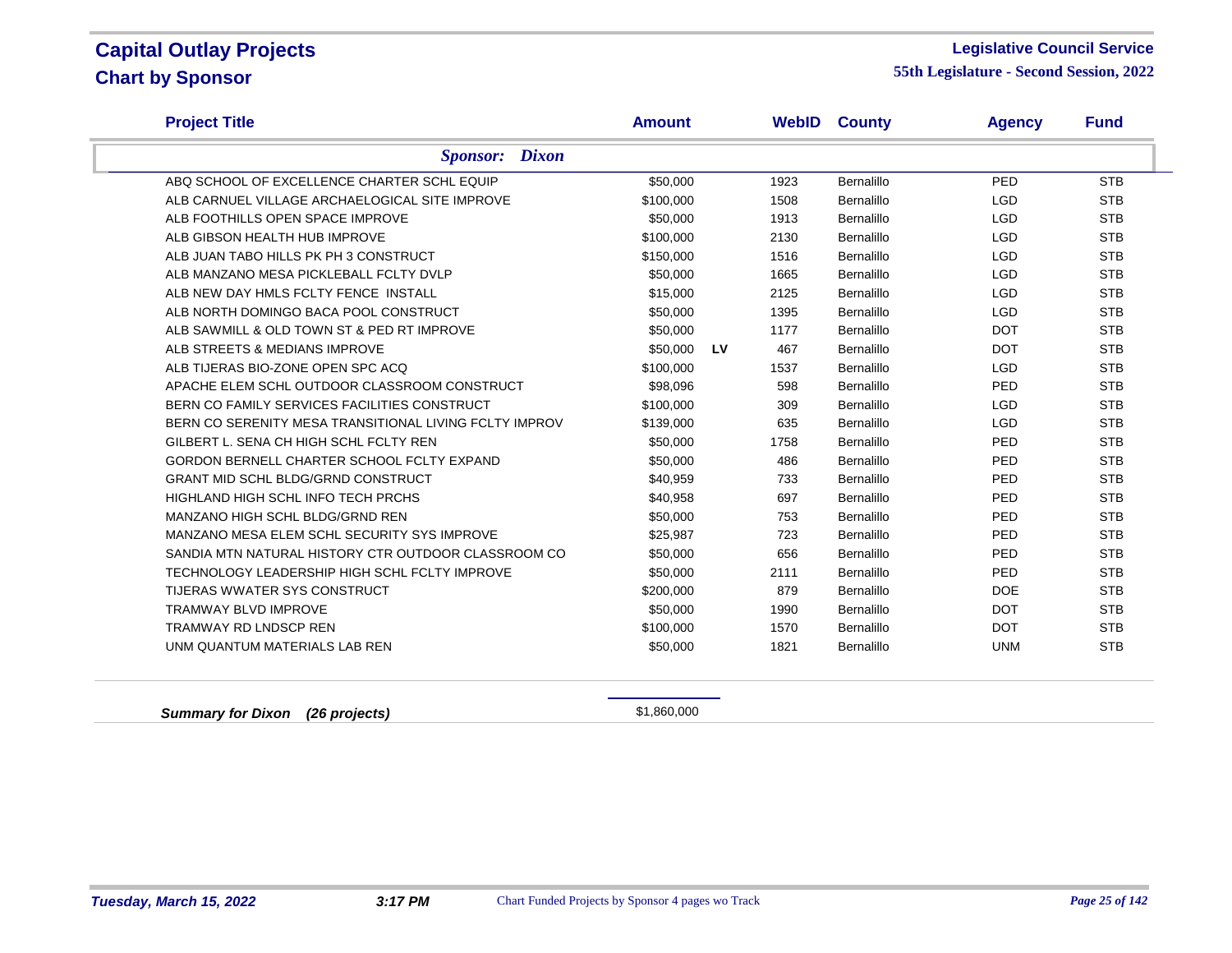#### **Legislative Council Service**

**55th Legislature - Second Session, 2022**

| <b>Sponsor:</b> Dow<br><b>COBRE CSD BUS PRCHS</b><br>COBRE CSD VEH PRCHS<br>GILA RGNL MEDICAL CTR EQUIP PRCHS<br>GILA RGNL MEDICAL CTR TELECOM EQUIP PRCHS<br><b>GRANT CO BATAAN MEM PK IMPROVE</b><br>SILVER CITY GOUGH PK & CITY HALL EXPAND & REN | \$50,000<br>\$100,000<br>\$100,000<br>\$150,000<br>\$100,000<br>\$100,000 | 263<br>265<br>369<br>367<br>174 | Grant<br>Grant<br>Grant<br>Grant<br>Grant | <b>PED</b><br><b>PED</b><br><b>LGD</b><br><b>LGD</b> | <b>STB</b><br><b>STB</b><br><b>STB</b><br><b>STB</b> |
|------------------------------------------------------------------------------------------------------------------------------------------------------------------------------------------------------------------------------------------------------|---------------------------------------------------------------------------|---------------------------------|-------------------------------------------|------------------------------------------------------|------------------------------------------------------|
|                                                                                                                                                                                                                                                      |                                                                           |                                 |                                           |                                                      |                                                      |
|                                                                                                                                                                                                                                                      |                                                                           |                                 |                                           |                                                      |                                                      |
|                                                                                                                                                                                                                                                      |                                                                           |                                 |                                           |                                                      |                                                      |
|                                                                                                                                                                                                                                                      |                                                                           |                                 |                                           |                                                      |                                                      |
|                                                                                                                                                                                                                                                      |                                                                           |                                 |                                           |                                                      |                                                      |
|                                                                                                                                                                                                                                                      |                                                                           |                                 |                                           | <b>LGD</b>                                           | <b>STB</b>                                           |
|                                                                                                                                                                                                                                                      |                                                                           | 290                             | Grant                                     | <b>LGD</b>                                           | <b>STB</b>                                           |
| SILVER CSD SECURITY SYS PRCHS                                                                                                                                                                                                                        | \$100,000                                                                 | 366                             | Grant                                     | PED.                                                 | <b>STB</b>                                           |
| SOUTHWEST SWA TRASH COMPACTOR EQUIP                                                                                                                                                                                                                  | \$100,000                                                                 | 972                             | Grant                                     | DOE                                                  | <b>STB</b>                                           |
| WNMU VO-TECH CTR CONSTRUCT                                                                                                                                                                                                                           | \$60,000                                                                  | 196                             | Grant                                     | <b>WNMU</b>                                          | <b>STB</b>                                           |
| ELEPHANT BUTTE OFF-HIGHWAY VEH RECREATION PK CONSTR                                                                                                                                                                                                  | \$150,000                                                                 | 1198                            | Sierra                                    | <b>LGD</b>                                           | <b>STB</b>                                           |
| SIERRA CO FAIRGRNDS CONSTRUCT                                                                                                                                                                                                                        | \$100,000                                                                 | 479                             | Sierra                                    | LGD                                                  | <b>STB</b>                                           |
| SIERRA CO ROAD & HEAVY EQUIP PRCHS                                                                                                                                                                                                                   | \$300,000                                                                 | 508                             | Sierra                                    | LGD                                                  | <b>STB</b>                                           |
| T OR C KEN JAMES SR CTR PKG LOT RPLC                                                                                                                                                                                                                 | \$100,000                                                                 | 1788                            | Sierra                                    | <b>ALTS</b>                                          | <b>STB</b>                                           |
| T OR C RALPH EDWARDS PARK IMPROVE                                                                                                                                                                                                                    | \$213,000                                                                 | 1036                            | Sierra                                    | <b>LGD</b>                                           | <b>STB</b>                                           |
| T OR C SENIOR CTR VEH PRCHS                                                                                                                                                                                                                          | \$42,000                                                                  | 1802                            | Sierra                                    | <b>ALTS</b>                                          | <b>STB</b>                                           |
| WILLIAMSBURG PARKS & RECREATION CONSTRUCT                                                                                                                                                                                                            | \$95,000                                                                  | 151                             | Sierra                                    | LGD.                                                 | <b>STB</b>                                           |

**Summary for Dow (16 projects) Summary for Dow (16 projects) \$1,860,000**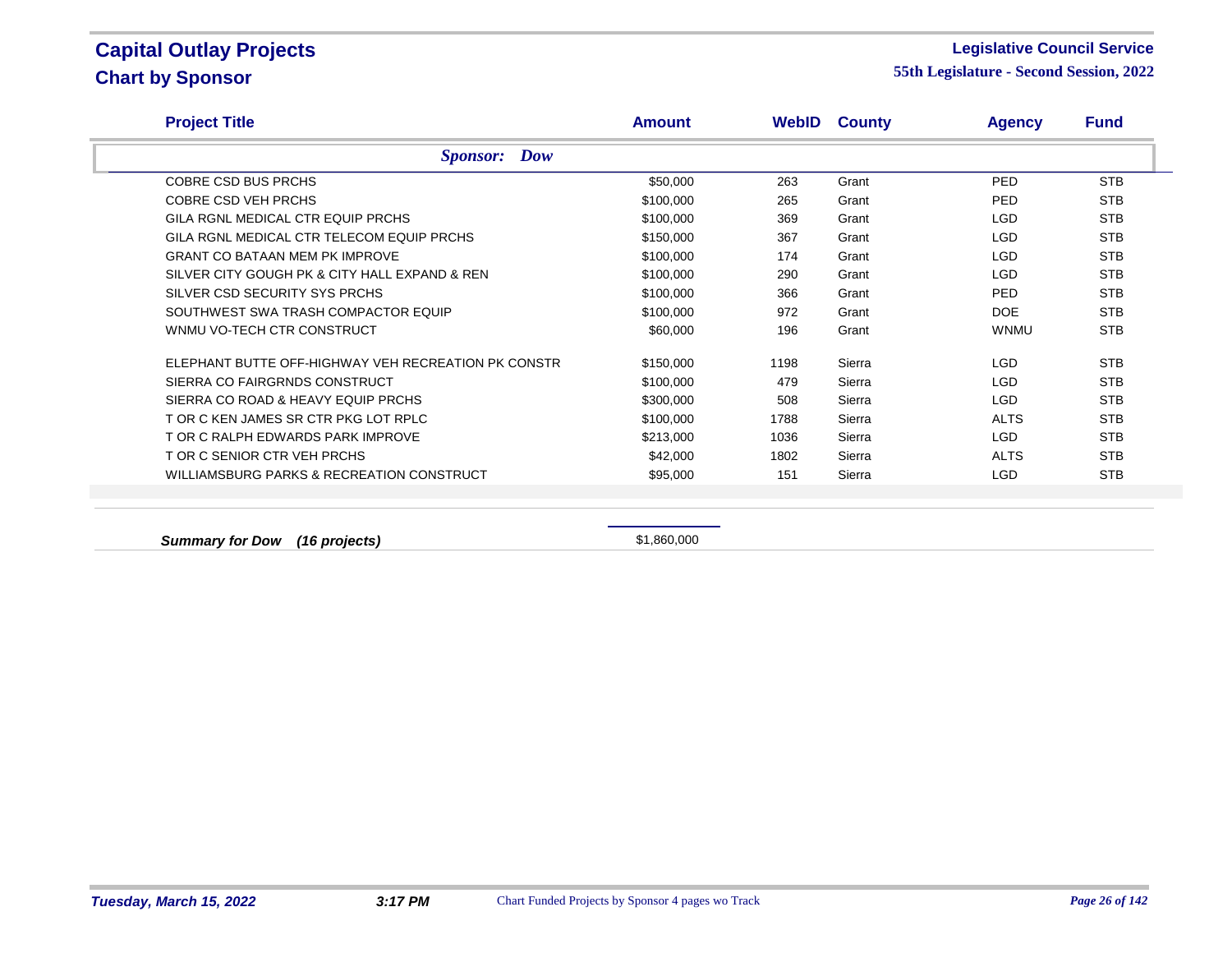#### **Legislative Council Service**

| <b>Project Title</b>                                  | <b>Amount</b> | WebID | <b>County</b>   | <b>Agency</b> | <b>Fund</b> |
|-------------------------------------------------------|---------------|-------|-----------------|---------------|-------------|
| <b>Sponsor:</b> Egolf                                 |               |       |                 |               |             |
| MCKINLEY CO HOSPITAL COVID SURVIVORS CLINIC CONSTRUCT | \$150,000     | 1135  | <b>McKinley</b> | LGD.          | <b>STB</b>  |
| NORTH CENTRAL RTD ELECTRIC BUS PRCHS                  | \$100,000     | 380   | Multiple Co     | LGD.          | <b>STB</b>  |
| CAD NEW MEXICO HISTORY MUSEUM IMPROVE                 | \$340,000     | 166   | Santa Fe        | CAD           | <b>STB</b>  |
| CAD SANTA FE CHILDREN'S MUS & GRNDS IMPROVE           | \$20,000      | 385   | Santa Fe        | CAD           | <b>STB</b>  |
| CANADA DE LOS ALAMOS MDWCA & MSWA WATER IMPROVE PRJ   | \$300,000     | 1419  | Santa Fe        | DOE           | <b>STB</b>  |
| SANTA FE CO MAIL BALLOT SORTING EQUIP                 | \$50,000      | 2424  | Santa Fe        | LGD           | <b>STB</b>  |
| SANTA FE CO SEWER EXPAND AGUA FRIA                    | \$200,000     | 604   | Santa Fe        | DOE           | <b>STB</b>  |
| SANTA FE CTR FOR CONTEMPORARY ARTS REN                | \$50,000      | 1591  | Santa Fe        | CAD           | <b>STB</b>  |
| SANTA FE FIRE FLEET EQUIP/UPGRADE IMPROVE             | \$70,000      | 2073  | Santa Fe        | LGD           | <b>STB</b>  |
| SANTA FE MEDIAN BEAUTIFICATION PH 1 DESIGN            | \$500,000     | 1493  | Santa Fe        | <b>DOT</b>    | <b>STB</b>  |
| TESUQUE PUEBLO CULTURAL PRESERVATION BUILDING PLAN    | \$80,000      | 1006  | Santa Fe        | <b>IAD</b>    | <b>STB</b>  |
|                                                       |               |       |                 |               |             |
| <b>Summary for Egolf</b><br>(11 projects)             | \$1,860,000   |       |                 |               |             |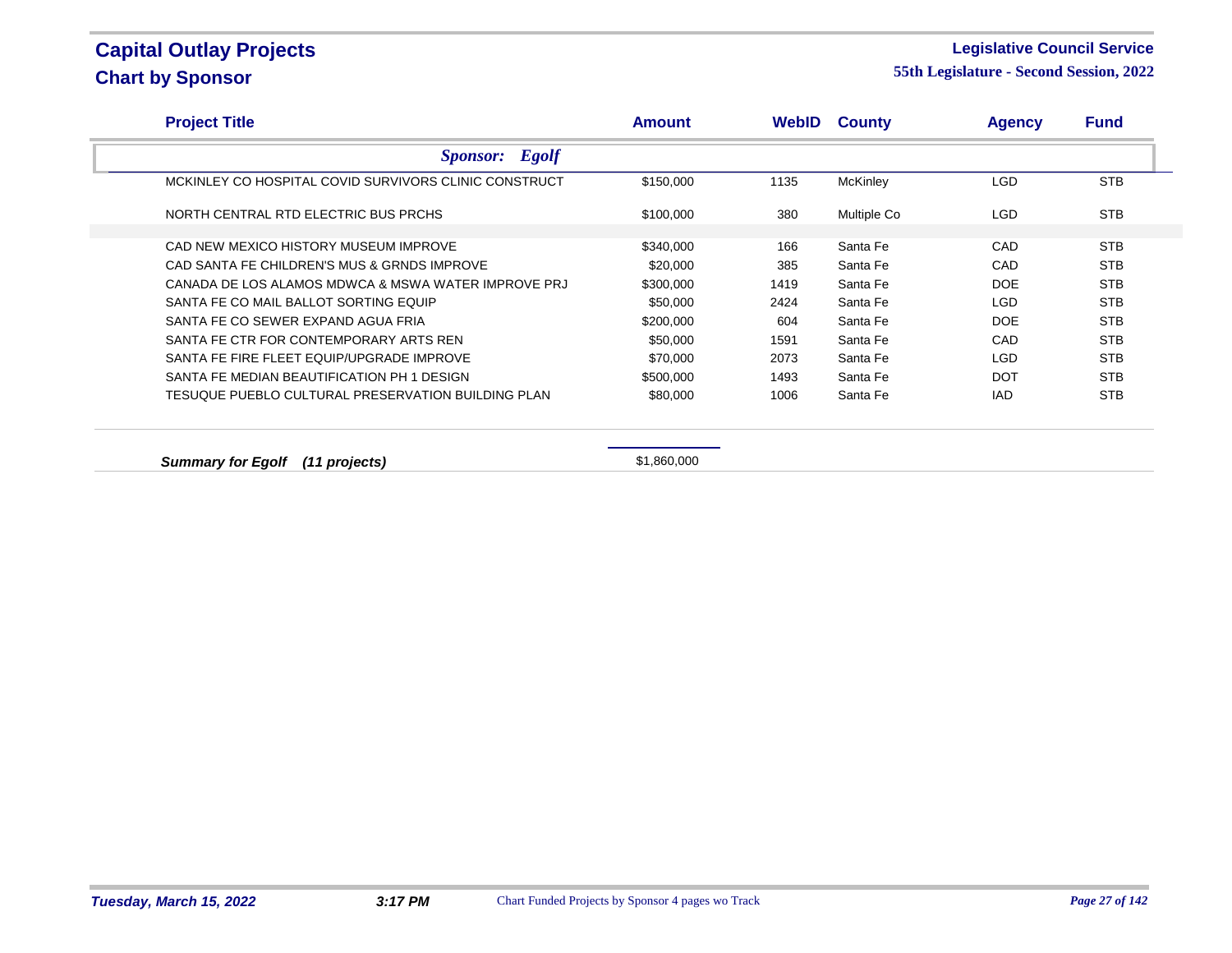#### **Legislative Council Service**

**55th Legislature - Second Session, 2022**

| <b>Project Title</b>                                 | <b>Amount</b> |           | <b>WebID</b> | <b>County</b>     | <b>Agency</b> | <b>Fund</b> |
|------------------------------------------------------|---------------|-----------|--------------|-------------------|---------------|-------------|
| <b>Sponsor:</b> Ely                                  |               |           |              |                   |               |             |
| ALB FIRE/RESCUE APPARATUS PRCHS                      | \$50,000      |           | 1463         | <b>Bernalillo</b> | LGD.          | <b>STB</b>  |
| ALB PRF VISUAL ARTS ED CTR PREP                      | \$150,000     |           | 2105         | <b>Bernalillo</b> | LGD           | <b>STB</b>  |
| ALB SPLASH PAD CONSTRUCT                             | \$50,000      | LV        | 2313         | <b>Bernalillo</b> | LGD           | <b>STB</b>  |
| COORS BLVD SAFETY & PEDESTRIAN INFRA IMPROVE         | \$75,000      |           | 2238         | <b>Bernalillo</b> | <b>DOT</b>    | <b>STB</b>  |
| <b>ISLETA BLVD IMPROVE</b>                           | \$50.000      | <b>LV</b> | 1712         | <b>Bernalillo</b> | <b>DOT</b>    | <b>STB</b>  |
| PASEO DEL NORTE & UNSER BLVD EXPAND                  | \$120,000     |           | 1652         | <b>Bernalillo</b> | <b>DOT</b>    | <b>STB</b>  |
| UNM ALUMNI CHAPEL ROOF REPAIR                        | \$50,000      |           | 1958         | <b>Bernalillo</b> | <b>UNM</b>    | <b>STB</b>  |
| CORRALES SEWER MAIN & LATERALS SYS CONSTRUCT         | \$150,000     |           | 2007         | Sandoval          | LGD           | <b>STB</b>  |
| <b>CORRALES VEHICLE &amp; EQUIP PRCHS</b>            | \$82,500      |           | 2082         | Sandoval          | LGD           | <b>STB</b>  |
| RIO RANCHO CAMPUS PK PH 2 CONSTRUCT                  | \$250,000     |           | 941          | Sandoval          | LGD.          | <b>STB</b>  |
| SANDOVAL CO 13TH JUD DIST COURT COMPLEX EXPANSION CO | \$300,000     |           | 801          | Sandoval          | LGD.          | <b>STB</b>  |
| SANDOVAL CO DETENTION CTR PLUMBING IMPROVE           | \$250,000     |           | 794          | Sandoval          | LGD           | <b>STB</b>  |
| SANDOVAL CO PUBLIC SAFETY EQUIPMENT RPLC             | \$32,500      | LV        | 795          | Sandoval          | LGD.          | <b>STB</b>  |
| SANDOVAL CO SHERIFF BODY CAMERAS PRCHS EQUIP         | \$50,000      |           | 798          | Sandoval          | LGD           | <b>STB</b>  |
| SSCAFCA LOWER VENADA ARROYO BANK CONSTRUCT           | \$200,000     |           | 1234         | Sandoval          | <b>SEO</b>    | <b>STB</b>  |

**Summary for Ely (15 projects)**  $$1,860,000$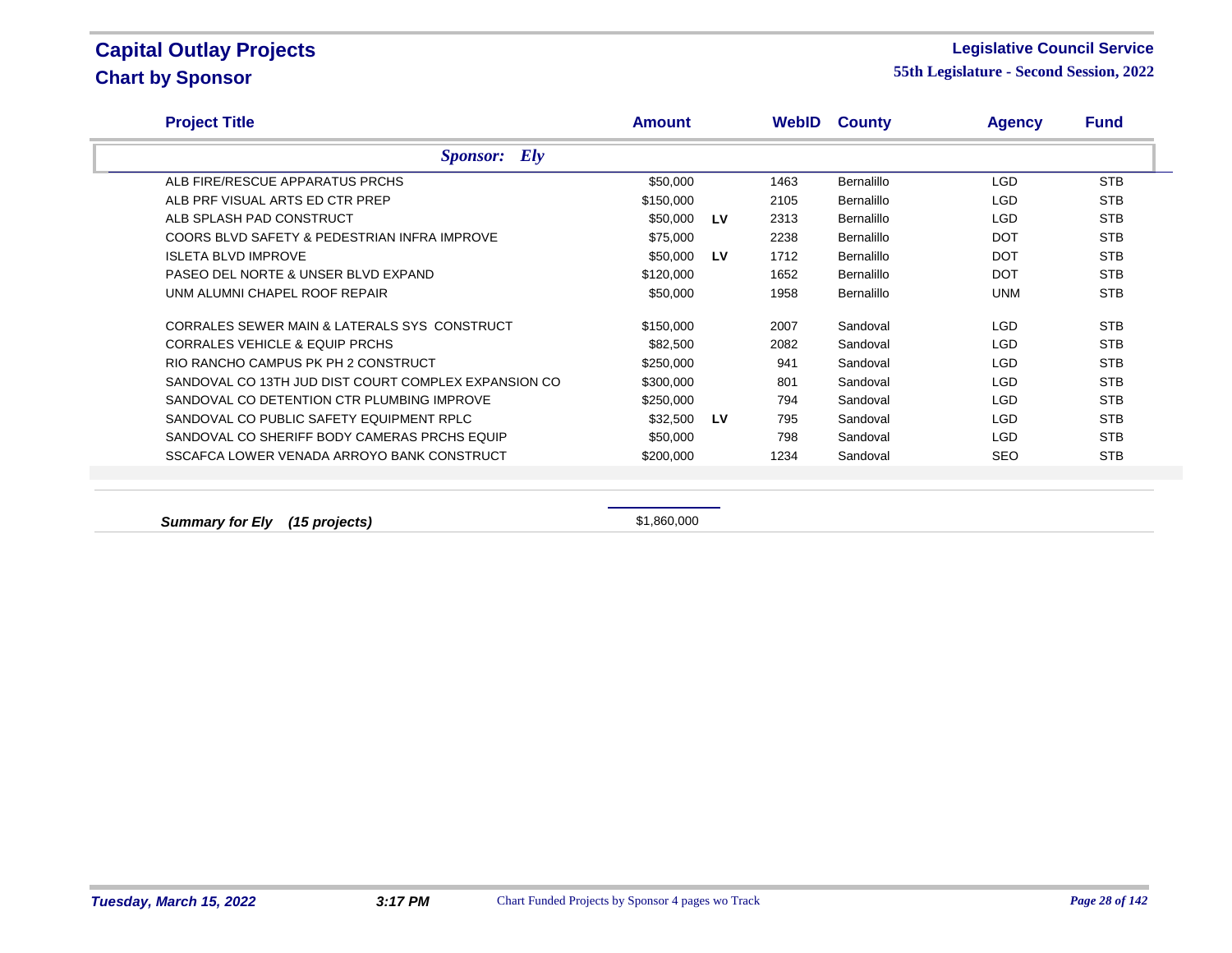#### **Legislative Council Service**

| <b>Project Title</b>                                     | <b>Amount</b> |     | <b>WebID County</b> | <b>Agency</b> | <b>Fund</b> |
|----------------------------------------------------------|---------------|-----|---------------------|---------------|-------------|
| <b>Sponsor:</b> Ezzell                                   |               |     |                     |               |             |
| CHAVES CO HISTORIC COURTHOUSE WINDOW RPLC                | \$100,000     | 75  | Chaves              | <b>LGD</b>    | <b>STB</b>  |
| CHAVES CO PECOS VALLEY RGNL COMM CTR CONSTRUCT           | \$50,000      | 74  | Chaves              | LGD           | <b>STB</b>  |
| DEXTER PUBLIC WORKS VEH PRCHS                            | \$55,000      | 252 | Chaves              | <b>LGD</b>    | <b>STB</b>  |
| DEXTER STREETS IMPROVE                                   | \$172,500     | 249 | Chaves              | <b>DOT</b>    | <b>STB</b>  |
| DEXTER SWIMMING POOL FCLTY IMPROVE                       | \$72,500      | 251 | Chaves              | <b>LGD</b>    | <b>STB</b>  |
| <b>ENMU-ROSWELL COOLING TOWERS &amp; BOILERS UPGRADE</b> | \$150,000     | 94  | Chaves              | <b>ENMU</b>   | <b>STB</b>  |
| <b>ENMU-ROSWELL WELDING &amp; CUTTING EQUIP</b>          | \$70,000      | 95  | Chaves              | <b>ENMU</b>   | <b>STB</b>  |
| HAGERMAN WATER SYS CONSTRUCT                             | \$300,000     | 47  | Chaves              | DOE           | <b>STB</b>  |
| LAKE ARTHUR ELEM SCHL PGRND IMPROVE                      | \$50,000      | 187 | Chaves              | <b>PED</b>    | <b>STB</b>  |
| LAKE ARTHUR TOWN HALL ROOF RPLC                          | \$150,000     | 20  | Chaves              | <b>LGD</b>    | <b>STB</b>  |
| ROSWELL AIR RESCUE & FIREFIGHT TRAINING FCLTY CONSTRU    | \$150,000     | 24  | Chaves              | <b>LGD</b>    | <b>STB</b>  |
| <b>WASHINGTON AVE IMPROVE</b>                            | \$290,000     | 23  | Chaves              | <b>DOT</b>    | <b>STB</b>  |
| WEST BRASHER RD BRIDGE CONSTRUCT                         | \$250,000     | 71  | Chaves              | <b>DOT</b>    | <b>STB</b>  |
|                                                          |               |     |                     |               |             |
|                                                          |               |     |                     |               |             |
| (13 projects)<br><b>Summary for Ezzell</b>               | \$1,860,000   |     |                     |               |             |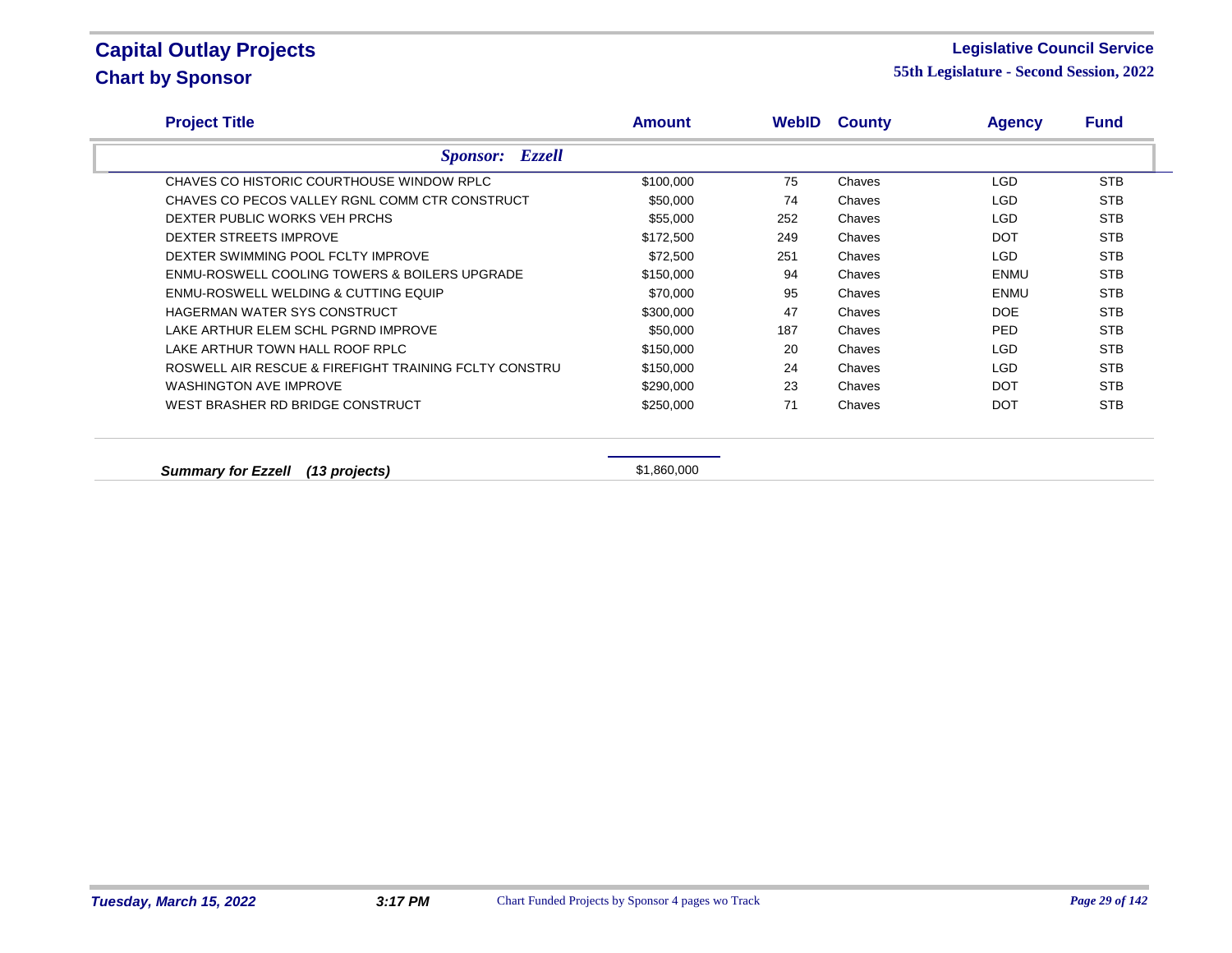#### **Legislative Council Service**

**55th Legislature - Second Session, 2022**

| <b>Project Title</b>                                | <b>Amount</b> |    | <b>WebID</b> | <b>County</b> | <b>Agency</b> | <b>Fund</b> |  |
|-----------------------------------------------------|---------------|----|--------------|---------------|---------------|-------------|--|
| <b>Sponsor:</b> Fajardo                             |               |    |              |               |               |             |  |
| BELEN ARAGON DETENTION POND CONSTRUCT               | \$570,000     |    | 445          | Valencia      | <b>DOT</b>    | <b>STB</b>  |  |
| <b>BELEN DRAINAGE IMPROVE</b>                       | \$100,000     |    | 2542         | Valencia      | <b>SEO</b>    | <b>STB</b>  |  |
| BELEN INTERSTATE 25 NORTH BELEN EXIT 195 PLAN DES   | \$115,000     |    | 447          | Valencia      | <b>DOT</b>    | <b>STB</b>  |  |
| LOS LUNAS RIVER PARK IMPROVE                        | \$100,000     |    | 612          | Valencia      | <b>LGD</b>    | <b>STB</b>  |  |
| PERALTA ADMIN FCLTY IMPROVE                         | \$75,000      |    | 1257         | Valencia      | <b>LGD</b>    | <b>STB</b>  |  |
| PERALTA AMOR CT IMPROVE                             | \$200,000     |    | 1183         | Valencia      | <b>DOT</b>    | <b>STB</b>  |  |
| PERALTA CMTY PARK CONSTRUCT                         | \$100,000     |    | 1256         | Valencia      | <b>LGD</b>    | <b>STB</b>  |  |
| TOME LAND GRANT COMMON LAND ACO                     | \$100,000     |    | 475          | Valencia      | <b>LGD</b>    | <b>STB</b>  |  |
| VALENCIA CO ADMIN BLDG REN                          | \$100,000     |    | 1010         | Valencia      | <b>LGD</b>    | <b>STB</b>  |  |
| VALENCIA CO GURULE ST & RDS CONSTRUCT               | \$100,000     | LV | 2229         | Valencia      | <b>DOT</b>    | <b>STB</b>  |  |
| VALENCIA CO RDS CONSTRUCT 36/100                    | \$50,000      | LV | 2254         | Valencia      | <b>DOT</b>    | <b>STB</b>  |  |
| VALENCIA CO RDS CONSTRUCT 36/96                     | \$50,000      | LV | 2218         | Valencia      | <b>DOT</b>    | <b>STB</b>  |  |
| VALENCIA CO RDS CONSTRUCT 36/98                     | \$50,000      | LV | 2234         | Valencia      | <b>DOT</b>    | <b>STB</b>  |  |
| VALENCIA CO RDS CONSTRUCT 36/99                     | \$50,000      | LV | 2248         | Valencia      | <b>DOT</b>    | <b>STB</b>  |  |
| VALENCIA CO VC BLDGS CAMERA SYSTEM UPGRADES UPGRADE | \$100,000     |    | 485          | Valencia      | <b>LGD</b>    | <b>STB</b>  |  |

**Summary for Fajardo** (15 projects) **51,860,000**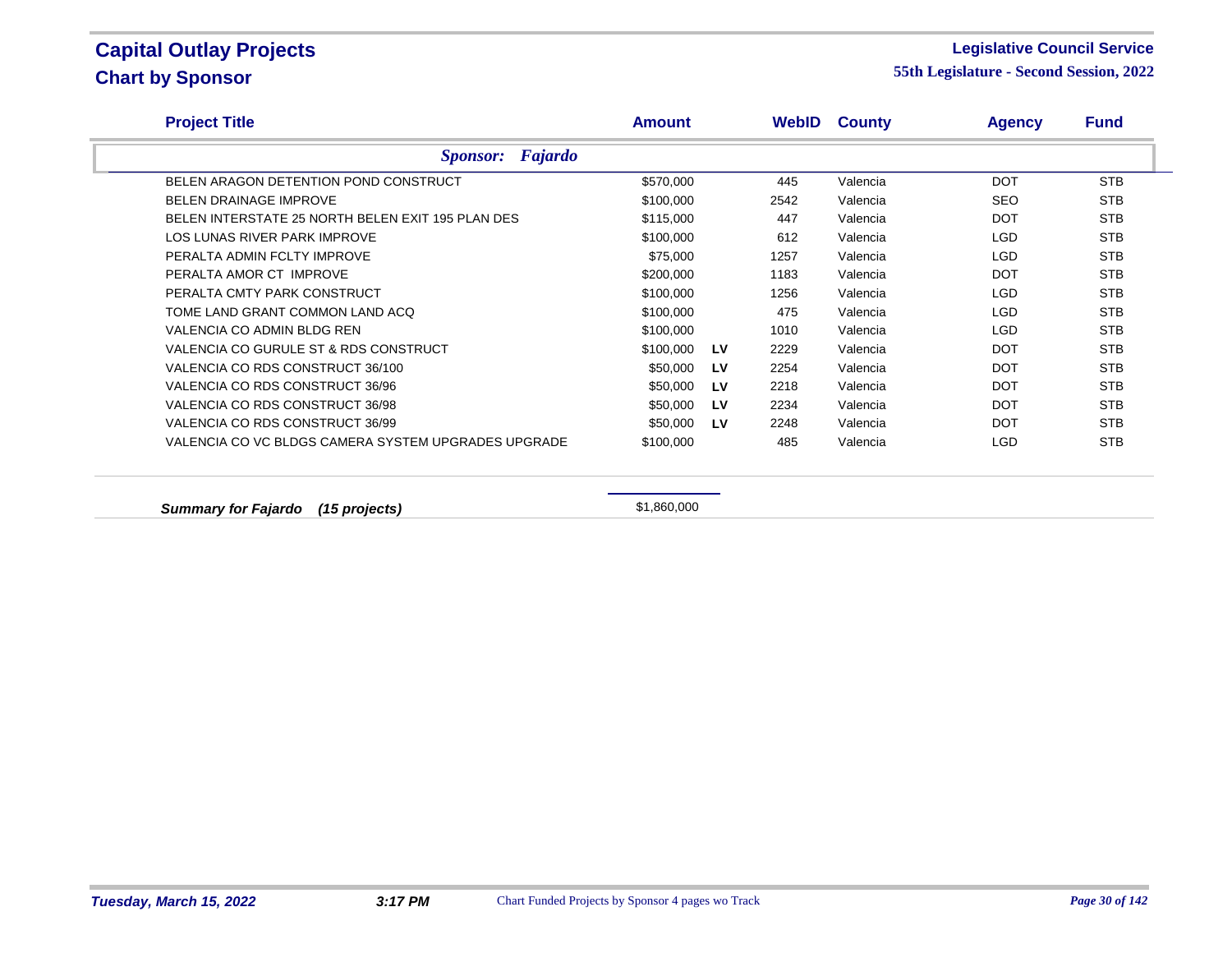#### **Legislative Council Service**

**55th Legislature - Second Session, 2022**

| <b>Project Title</b>                                    | <b>Amount</b> | WebID | <b>County</b> | <b>Agency</b> | <b>Fund</b> |
|---------------------------------------------------------|---------------|-------|---------------|---------------|-------------|
| <b>Sponsor:</b> Ferrary                                 |               |       |               |               |             |
| DONA ANA CO ELECTION WAREHOUSE CONSTRUCT                | \$100,000     | 1377  | Dona Ana      | <b>LGD</b>    | <b>STB</b>  |
| EAST MESA AREA RDS IMPROVE LAS CRUCES                   | \$100,000     | 230   | Dona Ana      | <b>DOT</b>    | <b>STB</b>  |
| LAS CRUCES FIRE STATIONS IMPROVE                        | \$100,000     | 236   | Dona Ana      | <b>LGD</b>    | <b>STB</b>  |
| LAS CRUCES HEALTH FCLTY CONSTRUCT                       | \$100,000     | 1338  | Dona Ana      | <b>LGD</b>    | <b>STB</b>  |
| LAS CRUCES JUVENILE CITATION PRGM BLDG IMPROVE          | \$50,000      | 239   | Dona Ana      | <b>LGD</b>    | <b>STB</b>  |
| LAS CRUCES POLICE DEPT EQUIP PRCHS                      | \$60,000      | 234   | Dona Ana      | <b>LGD</b>    | <b>STB</b>  |
| LAS CRUCES POLICE STATION REN                           | \$50,000      | 235   | Dona Ana      | <b>LGD</b>    | <b>STB</b>  |
| LAS CRUCES PUBLIC SAFETY VEH & EQUIP PRCHS              | \$50,000      | 237   | Dona Ana      | <b>LGD</b>    | <b>STB</b>  |
| LAS CRUCES S CTR SWA RECYCLING FCLTY UPGRADE            | \$50,000      | 1454  | Dona Ana      | <b>DOE</b>    | <b>STB</b>  |
| LAS CRUCES SEPTIC SYS CONSTRUCT                         | \$50,000      | 232   | Dona Ana      | <b>DOE</b>    | <b>STB</b>  |
| LAS CRUCES SKATE PARKS CONSTRUCT                        | \$200,000     | 238   | Dona Ana      | <b>LGD</b>    | <b>STB</b>  |
| LAS CRUCES TRANSFER STN CONSTRUCT                       | \$50,000      | 1459  | Dona Ana      | <b>DOE</b>    | <b>STB</b>  |
| LAS CRUCES VETERANS MEM PK IMPROVE                      | \$200,000     | 240   | Dona Ana      | <b>LGD</b>    | <b>STB</b>  |
| N TELSHOR & SPRUCE ST IMPROVE                           | \$300,000     | 233   | Dona Ana      | <b>DOT</b>    | <b>STB</b>  |
| NMSU GOLF COURSE DRIVING RANGE BLDG CONSTRUCT           | \$150,000     | 575   | Dona Ana      | NMSU          | <b>STB</b>  |
| NMSU GOLF COURSE SPRINKLER SYS RPLC                     | \$100,000     | 571   | Dona Ana      | NMSU          | <b>STB</b>  |
| SOUTH CENTRAL RGNL TRANSIT DIST MIDSIZED TRANSIT BUS RP | \$50,000      | 1997  | Dona Ana      | <b>LGD</b>    | <b>STB</b>  |
| FORT SILL APACHE TRIBE WWATER SYS CONSTRUCT             | \$50,000      | 384   | Luna          | <b>IAD</b>    | <b>STB</b>  |
| DOT ELEC VEH CHARGING STNS EQUIP                        | \$50,000      | 1434  | Statewide     | <b>DOT</b>    | <b>STB</b>  |

**Summary for Ferrary (19 projects) Summary 60 and S1,860,000**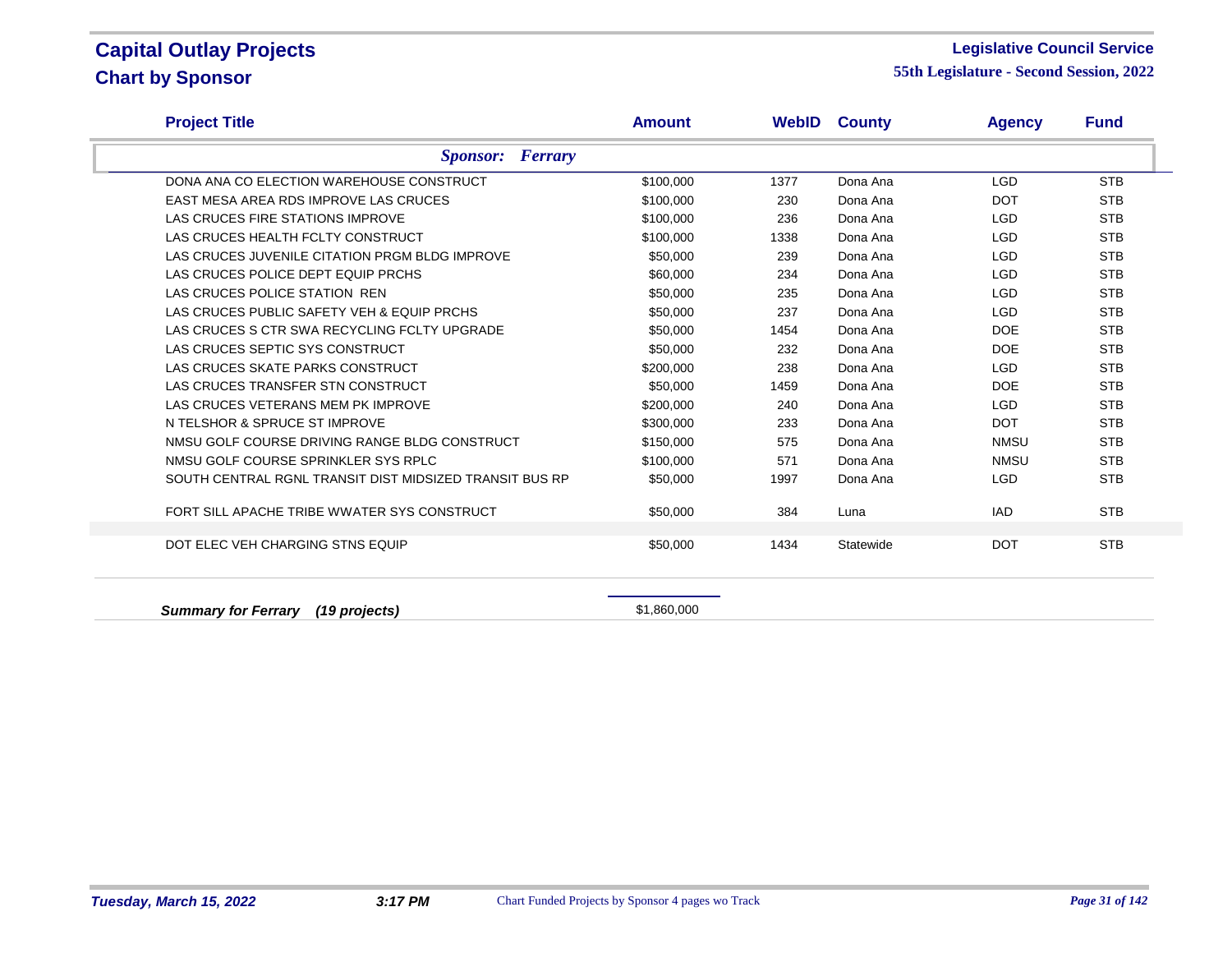#### **Legislative Council Service**

**55th Legislature - Second Session, 2022**

| <b>Project Title</b>                                   | <b>Amount</b> | WebID | <b>County</b>     | <b>Agency</b> | <b>Fund</b> |
|--------------------------------------------------------|---------------|-------|-------------------|---------------|-------------|
| <b>Sponsor:</b> Figueroa                               |               |       |                   |               |             |
| ALB ALL FAITHS VEH & EQUIP                             | \$25,000      | 1041  | Bernalillo        | <b>LGD</b>    | <b>STB</b>  |
| ALB BALLOON MUS EXHIBITS INSTALL                       | \$30,000      | 1767  | <b>Bernalillo</b> | <b>LGD</b>    | <b>STB</b>  |
| ALB EXPLORA MUSEUM CAMPUS EXPAND                       | \$100,000     | 1344  | <b>Bernalillo</b> | <b>LGD</b>    | <b>STB</b>  |
| ALB FIRE/RESCUE APPARATUS PRCHS                        | \$100,000     | 1463  | Bernalillo        | <b>LGD</b>    | <b>STB</b>  |
| ALB GIBSON HEALTH HUB IMPROVE                          | \$100,000     | 2130  | <b>Bernalillo</b> | <b>LGD</b>    | <b>STB</b>  |
| ALB HILLERMAN LIB PKG LOT RPLC                         | \$100,000     | 203   | Bernalillo        | <b>LGD</b>    | <b>STB</b>  |
| ALB MANZANO MESA PICKLEBALL FCLTY DVLP                 | \$25,000      | 1665  | Bernalillo        | <b>LGD</b>    | <b>STB</b>  |
| ALB MONTGOMERY POOL IMPROVE                            | \$100,000     | 640   | Bernalillo        | <b>LGD</b>    | <b>STB</b>  |
| ALB MUSEUM EDUCATION CTR CONSTRUCT                     | \$50,000      | 1616  | Bernalillo        | <b>LGD</b>    | <b>STB</b>  |
| ALB NORTH DOMINGO BACA POOL CONSTRUCT                  | \$200,000     | 1395  | Bernalillo        | <b>LGD</b>    | <b>STB</b>  |
| ALB NORTHEAST AREA COMMAND POLICE STN REN              | \$100,000     | 2036  | Bernalillo        | <b>LGD</b>    | <b>STB</b>  |
| ALB PUBLIC SAFETY TECH & EQUIPMENT ACQ                 | \$10,000      | 1690  | Bernalillo        | <b>LGD</b>    | <b>STB</b>  |
| ALB PUBLIC SAFETY VEH ACQ                              | \$56,000      | 1194  | <b>Bernalillo</b> | <b>LGD</b>    | <b>STB</b>  |
| ALB WREHSE & VEH PRCHS                                 | \$50,000      | 1528  | <b>Bernalillo</b> | <b>LGD</b>    | <b>STB</b>  |
| ALB YOUTH FCLTY PRCHS                                  | \$50,000      | 161   | Bernalillo        | <b>LGD</b>    | <b>STB</b>  |
| BERN CO CTHSE EXPAND                                   | \$50,000      | 318   | Bernalillo        | <b>LGD</b>    | <b>STB</b>  |
| BERN CO HOMELESS FAMILY FACILITY CONSTRUCT             | \$100,000     | 1679  | <b>Bernalillo</b> | <b>LGD</b>    | <b>STB</b>  |
| BERN CO RECOVERY SUPPORT CTR CONSTRUCT                 | \$100,000     | 308   | Bernalillo        | <b>LGD</b>    | <b>STB</b>  |
| BERN CO SERENITY MESA TRANSITIONAL LIVING FCLTY IMPROV | \$25,000      | 635   | Bernalillo        | <b>LGD</b>    | <b>STB</b>  |
| BERN CO WINGS FOR LIFE INTRNATL REN                    | \$50,000      | 2201  | <b>Bernalillo</b> | <b>LGD</b>    | <b>STB</b>  |
| BERN CO YOUTH SERVICE CTR FCLTY IMPROVE                | \$50,000      | 306   | Bernalillo        | <b>LGD</b>    | <b>STB</b>  |
| CLEVELAND MID SCHL INFO TECH PRCHS                     | \$20,000      | 679   | Bernalillo        | PED           | <b>STB</b>  |
| <b>CNMCC INFO TECH REN</b>                             | \$50,000      | 2242  | Bernalillo        | <b>HED</b>    | <b>STB</b>  |
| COMANCHE ELEM SCHL BLDG/GRND CONSTRUCT                 | \$44,000      | 659   | Bernalillo        | PED           | <b>STB</b>  |
| INDIAN PUEBLO CULTURAL CTR OPPORTUNITY CTR CONSTRUCT   | \$50,000      | 429   | <b>Bernalillo</b> | <b>IAD</b>    | <b>STB</b>  |
| MADISON MID SCHL BLDG/GRND FURNISH                     | \$45,000      | 582   | <b>Bernalillo</b> | PED           | <b>STB</b>  |
| NATIONAL HISPANIC CULTURAL CTR IMPROVE                 | \$100,000     | 2109  | Bernalillo        | CAD           | <b>STB</b>  |
| NEX+GEN ACADEMY HIGH SCHL BLDG/GRND FURNISH            | \$30,000      | 585   | Bernalillo        | PED           | <b>STB</b>  |
| UNM BIOLOGY FACILITY CONSTRUCT                         | \$50,000      | 1825  | Bernalillo        | <b>UNM</b>    | <b>STB</b>  |

**Summary for Figueroa** (29 projects) **51,860,000** \$1,860,000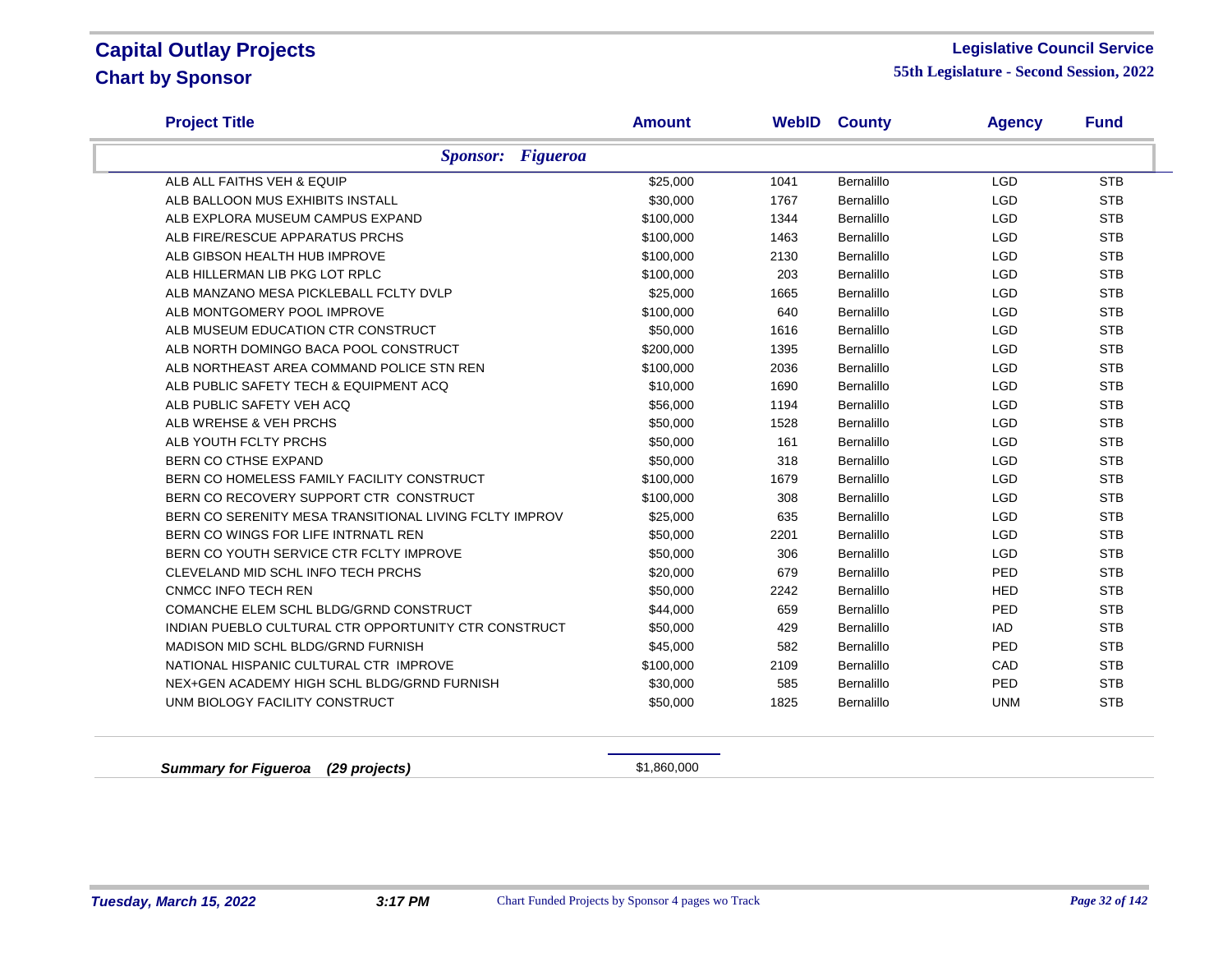#### **Legislative Council Service**

**55th Legislature - Second Session, 2022**

| <b>Project Title</b>                                  | <b>Amount</b> | WebID | <b>County</b> | <b>Agency</b> | <b>Fund</b> |
|-------------------------------------------------------|---------------|-------|---------------|---------------|-------------|
| <b>Gallegos</b><br><b>Sponsor:</b>                    |               |       |               |               |             |
| ANTHONY MULTIGENERATIONAL FCLTY CONSTRUCT             | \$500,000     | 2276  | Dona Ana      | <b>LGD</b>    | <b>STB</b>  |
| ANTHONY POLICE DEPARTMENT EQUIP                       | \$150,000     | 2289  | Dona Ana      | LGD.          | <b>STB</b>  |
| DONA ANA CO 3RD JUDICIAL CTHSE REN                    | \$100,000     | 1838  | Dona Ana      | LGD.          | <b>STB</b>  |
| DONA ANA CO ANTHONY FIRE STN CONSTRUCT                | \$100,000     | 1839  | Dona Ana      | <b>LGD</b>    | <b>STB</b>  |
| DONA ANA CO ELECTION WAREHOUSE CONSTRUCT              | \$250,000     | 1377  | Dona Ana      | <b>LGD</b>    | <b>STB</b>  |
| DONA ANA CO LA UNION DRAINAGE IMPROVE                 | \$40,000      | 60    | Dona Ana      | DOT           | <b>STB</b>  |
| DONA ANA CO LIFT STN BACKUP GENERATOR UPGRADE         | \$100,000     | 1828  | Dona Ana      | <b>LGD</b>    | <b>STB</b>  |
| LOWER RIO GRANDE PWWA HIGH VALLEY WATER SYS IN VADO I | \$100,000     | 1774  | Dona Ana      | <b>DOE</b>    | <b>STB</b>  |
| LOWER RIO GRANDE PWWA VALLE DEL RIO TRTMNT FCLTY CON  | \$100,000     | 1870  | Dona Ana      | <b>DOE</b>    | <b>STB</b>  |
| NMSU SOFTBALL FCLTY & STADIUM IMPROVE                 | \$250,000     | 808   | Dona Ana      | <b>NMSU</b>   | <b>STB</b>  |
| TRES CABALLOS RD CONSTRUCT                            | \$120,000     | 1852  | Dona Ana      | <b>DOT</b>    | <b>STB</b>  |
| FORT SILL APACHE TRIBE WWATER SYS CONSTRUCT           | \$50,000      | 384   | Luna          | <b>IAD</b>    | <b>STB</b>  |
|                                                       |               |       |               |               |             |

**Summary for Gallegos (12 projects)** \$1,860,000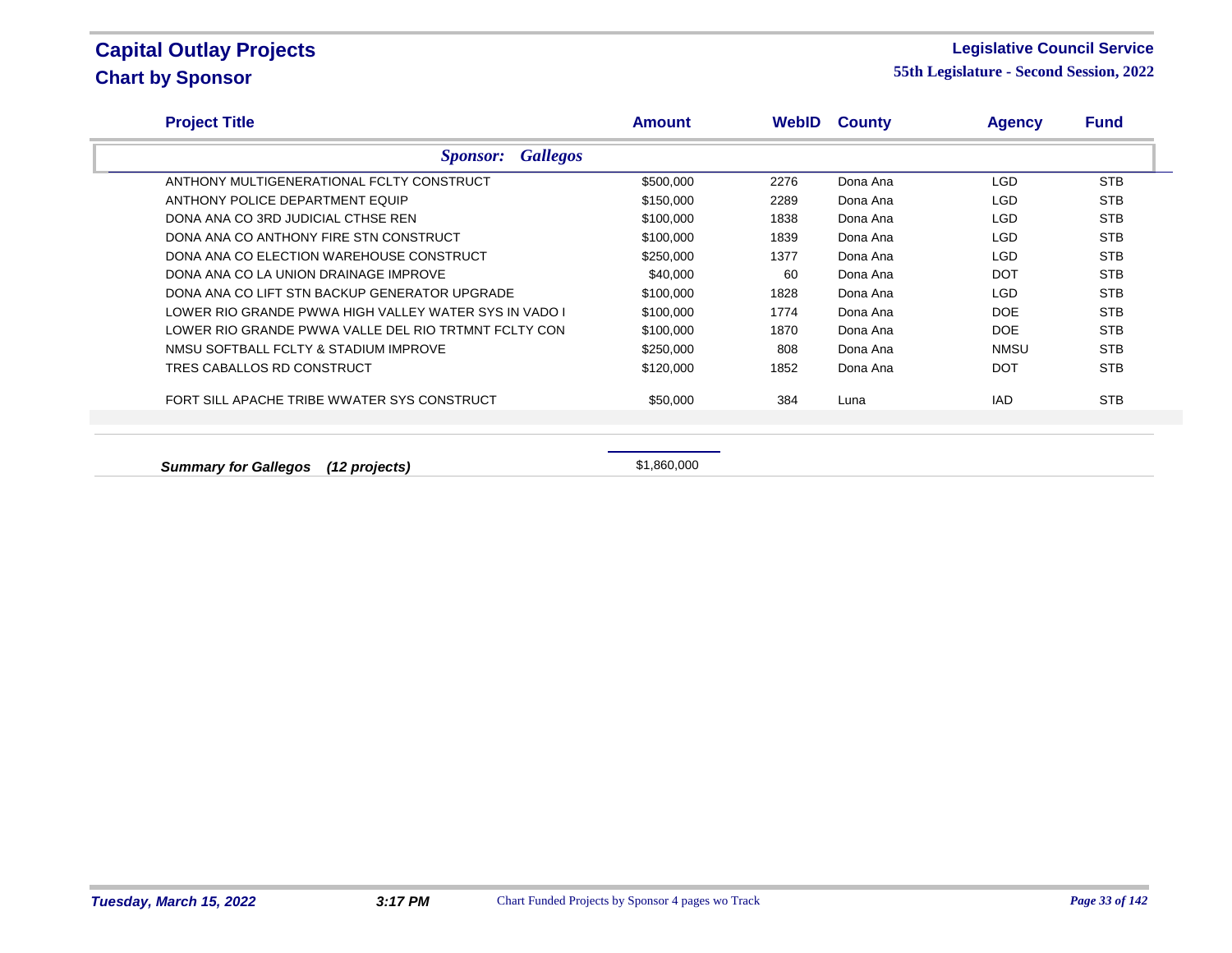#### **Legislative Council Service**

| <b>Project Title</b>                                        | <b>Amount</b> |             |      | <b>WebID County</b> | <b>Agency</b> | <b>Fund</b> |  |
|-------------------------------------------------------------|---------------|-------------|------|---------------------|---------------|-------------|--|
| Garcia H.<br><b>Sponsor:</b>                                |               |             |      |                     |               |             |  |
| <b>ISLETA PUEBLO LOS PADILLAS TANK &amp; WELL CONSTRUCT</b> | \$200,000     |             | 383  | <b>Bernalillo</b>   | IAD           | <b>STB</b>  |  |
| TO'HAJIILEE CHP BATHRM ADD CONSTRUCT                        | \$75,000      |             | 2231 | <b>Bernalillo</b>   | IAD           | <b>STB</b>  |  |
| ACOMA PUEBLO WATER SYS CONSTRUCT                            | \$334,000     |             | 2397 | Cibola              | IAD.          | <b>STB</b>  |  |
| CEBOLLETITA ACEQUIA ASSOC WATER SYS IMPROVE                 | \$75,000      |             | 2366 | Cibola              | <b>ISC</b>    | <b>STB</b>  |  |
| CR 5 MOQUINO ROAD IMPROVE                                   | \$50,000      | <b>VETO</b> | 565  | Cibola              | <b>DOT</b>    | <b>STB</b>  |  |
| LAGUNA PUEBLO K'AWAIKA LIB REN                              | \$125,000     |             | 1225 | Cibola              | IAD           | <b>STB</b>  |  |
| MILAN SWIMMING POOL REN                                     | \$300,000     | <b>VETO</b> | 966  | Cibola              | <b>LGD</b>    | <b>STB</b>  |  |
| SAN MATEO ACEQUIA ASSOC DITCH UPGRADE                       | \$150,000     |             | 1134 | Cibola              | <b>ISC</b>    | <b>STB</b>  |  |
|                                                             |               |             |      |                     |               |             |  |
| BACA/PREWITT CHP WATER LINE PROJECT CONSTRUCT               | \$150,000     |             | 904  | McKinley            | IAD.          | <b>STB</b>  |  |
| <b>GALLUP POLICE VEH PRCHS</b>                              | \$25,000      |             | 1660 | McKinley            | <b>LGD</b>    | <b>STB</b>  |  |
| THOREAU CHP VETERAN'S SERVICE CTR CONSTRUCT                 | \$200,000     |             | 1962 | <b>McKinley</b>     | IAD           | <b>STB</b>  |  |
| OJO ENCINO CHP WWATER SYS IMPROVE                           | \$101,000     |             | 863  | Multiple Co         | IAD.          | <b>STB</b>  |  |
| ALAMO CHP SATELLITE INTERNET INFO TECH                      | \$75,000      |             | 1675 | Socorro             | IAD           | <b>STB</b>  |  |
| Summary for Garcia H. (13 projects)                         | \$1,510,000   |             |      |                     |               |             |  |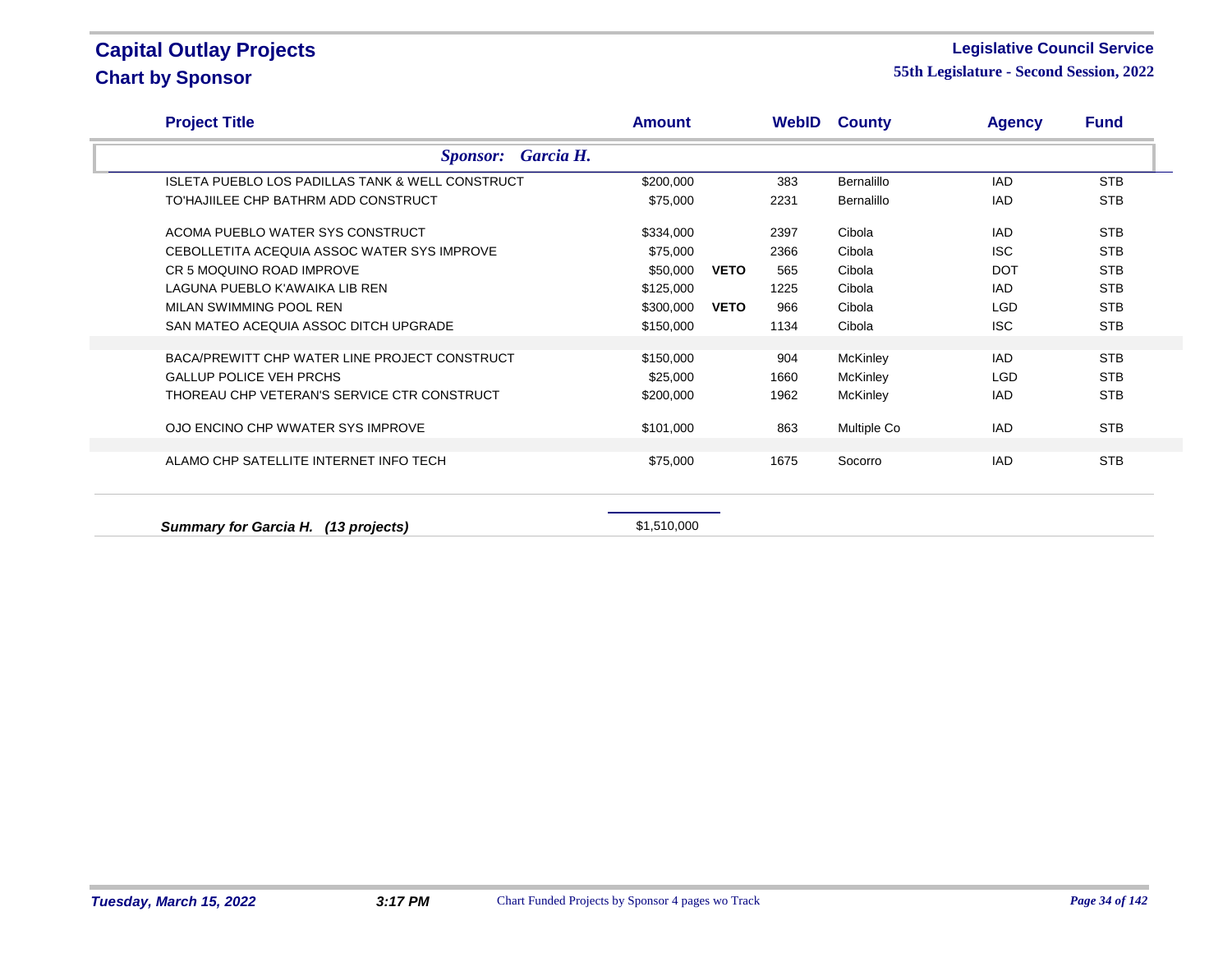#### **Legislative Council Service**

**55th Legislature - Second Session, 2022**

| <b>Project Title</b>                                | <b>Amount</b> |    |      | <b>WebID County</b> | <b>Agency</b> | <b>Fund</b> |
|-----------------------------------------------------|---------------|----|------|---------------------|---------------|-------------|
| <b>Garcia MP</b><br><b>Sponsor:</b>                 |               |    |      |                     |               |             |
| ALAMOSA ELEM SCHL INFO TECH PRCHS                   | \$15,000      |    | 590  | Bernalillo          | PED           | <b>STB</b>  |
| ALB CRESTVIEW BLUFF IMPROVE                         | \$40,000      |    | 1512 | <b>Bernalillo</b>   | <b>LGD</b>    | <b>STB</b>  |
| ALB LOS VOLCANES SENIOR CTR REN                     | \$85,000      |    | 777  | Bernalillo          | <b>ALTS</b>   | <b>STB</b>  |
| ALB NUEVO ATRISCO PLAZA PH 2 CONSTRUCT              | \$75,000      |    | 2359 | <b>Bernalillo</b>   | <b>LGD</b>    | <b>STB</b>  |
| ALB RIO GRANDE TRIANGLE DOG PARK CONSTRUCT          | \$15,000      |    | 918  | <b>Bernalillo</b>   | <b>LGD</b>    | <b>STB</b>  |
| ALB WESTGATE LL FIELD IMPROVE                       | \$50,000      |    | 1704 | <b>Bernalillo</b>   | <b>LGD</b>    | <b>STB</b>  |
| ALB YOUTH FCLTY PRCHS                               | \$75,000      |    | 161  | Bernalillo          | <b>LGD</b>    | <b>STB</b>  |
| ALB-BERN CO WUA SWRP OUTFALL REALIGNMENT PROJECT DE | \$10,000      |    | 1107 | <b>Bernalillo</b>   | <b>DOE</b>    | <b>STB</b>  |
| ARMIJO ELEM SCHL OUTDOOR CLASSROOM CONSTRUCT        | \$15,000      |    | 637  | Bernalillo          | PED           | <b>STB</b>  |
| ATRISCO ELEM SCHL SECURITY SYS IMPROVE              | \$15,000      |    | 719  | Bernalillo          | PED           | <b>STB</b>  |
| BARELAS 4TH ST GREAT BLOCKS PROJECT IMPROVE         | \$140,000     |    | 2121 | <b>Bernalillo</b>   | <b>DOT</b>    | <b>STB</b>  |
| BERN CO S VALLEY ECONOMIC DVLP CTR CONSTRUCT        | \$100,000     |    | 2120 | Bernalillo          | <b>LGD</b>    | <b>STB</b>  |
| DOLORES GONZALES ELEM SCHL OUTDOOR CLASSROOM CONS   | \$15,000      |    | 655  | Bernalillo          | PED           | <b>STB</b>  |
| EUGENE FIELD ELEM SCHL BLDG/GRND CONSTRUCT          | \$25,000      |    | 727  | Bernalillo          | PED           | <b>STB</b>  |
| GATEWOOD AVE SW CONSTRUCT BERN CO                   | \$195,000     | LV | 797  | Bernalillo          | <b>DOT</b>    | <b>STB</b>  |
| <b>GONZALES RD SW IMPROVE</b>                       | \$195,000     | LV | 690  | Bernalillo          | <b>DOT</b>    | <b>STB</b>  |
| NATIONAL HISPANIC CULTURAL CTR IMPROVE              | \$10,000      |    | 2109 | Bernalillo          | CAD           | <b>STB</b>  |
| RIVERSIDE DR SW DES IMPROVE                         | \$205,000     | LV | 799  | Bernalillo          | <b>DOT</b>    | <b>STB</b>  |
| ROBERT F. KENNEDY CHARTER SCHL FCLTY PRCHS          | \$50,000      |    | 2099 | Bernalillo          | PED           | <b>STB</b>  |
| SCHOOL ON WHEELS HIGH SCHL BLDG/GRND CONSTRUCT      | \$10,000      |    | 746  | Bernalillo          | PED           | <b>STB</b>  |
| SUNSET RD SW CONSTRUCT                              | \$243,000     | LV | 696  | Bernalillo          | <b>DOT</b>    | <b>STB</b>  |
| TIERRA ADENTRO CH SCHL FCLTY PRCHS                  | \$15,000      |    | 1667 | Bernalillo          | PED           | <b>STB</b>  |
| VALLE VISTA ELEM SCHL BLDG/GRND CONSTRUCT           | \$12,000      |    | 670  | Bernalillo          | PED           | <b>STB</b>  |
| ANTON CHICO LAND GRANT ECON DEVLP CTR REN           | \$250,000     |    | 242  | Guadalupe           | <b>LGD</b>    | <b>STB</b>  |
|                                                     |               |    |      |                     |               |             |
|                                                     |               |    |      |                     |               |             |

**Summary for Garcia MP (24 projects) Summary for Garcia MP** (24 projects)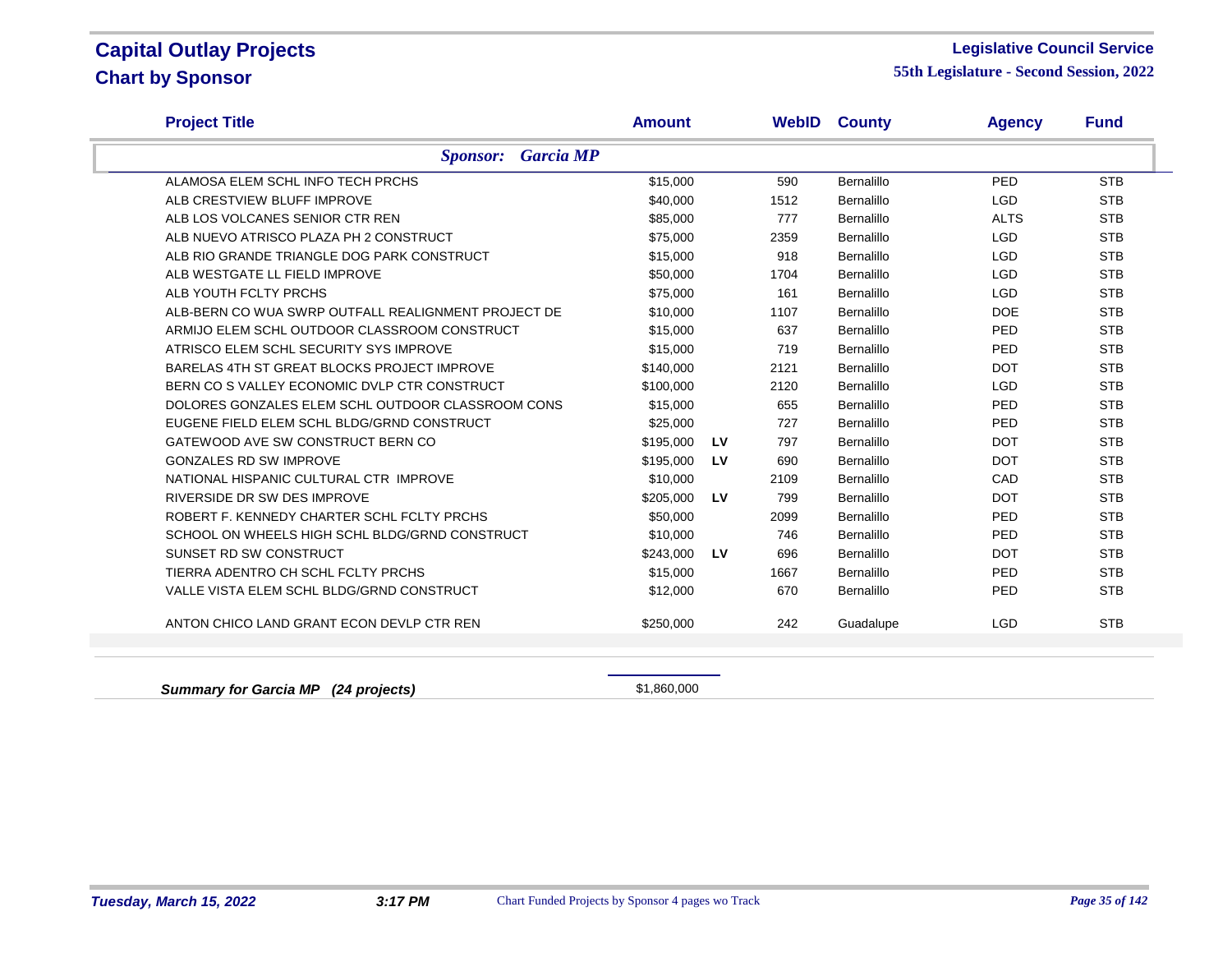#### **Legislative Council Service**

| <b>Project Title</b>                                 | <b>Amount</b> |    |      | <b>WebID County</b> | <b>Agency</b> | <b>Fund</b> |
|------------------------------------------------------|---------------|----|------|---------------------|---------------|-------------|
| <b>Sponsor:</b> Garratt                              |               |    |      |                     |               |             |
| ALB ALL FAITHS VEH & EQUIP                           | \$20,000      |    | 1041 | Bernalillo          | <b>LGD</b>    | <b>STB</b>  |
| ALB BALLOON MUS EXHIBITS INSTALL                     | \$20,000      |    | 1767 | Bernalillo          | <b>LGD</b>    | <b>STB</b>  |
| ALB EXPLORA MUSEUM CAMPUS EXPAND                     | \$20,000      |    | 1344 | Bernalillo          | <b>LGD</b>    | <b>STB</b>  |
| ALB FIRE/RESCUE APPARATUS PRCHS                      | \$50,000      |    | 1463 | <b>Bernalillo</b>   | LGD           | <b>STB</b>  |
| ALB LAW ENFORCE FACILITIES MODERNIZE REN             | \$30,000      |    | 1672 | Bernalillo          | <b>LGD</b>    | <b>STB</b>  |
| ALB MALOOF AIR PK IMPROVE                            | \$40,000      |    | 1522 | <b>Bernalillo</b>   | <b>LGD</b>    | <b>STB</b>  |
| ALB MUSEUM EDUCATION CTR CONSTRUCT                   | \$20,000      |    | 1616 | Bernalillo          | <b>LGD</b>    | <b>STB</b>  |
| ALB PETROGLYPH ESTATES PARK REN                      | \$20,000      |    | 1494 | <b>Bernalillo</b>   | <b>LGD</b>    | <b>STB</b>  |
| ALB RECREATION FCLTY CONSTRUCT                       | \$20,000      |    | 1510 | <b>Bernalillo</b>   | LGD           | <b>STB</b>  |
| ALB SHOOTING RANGE PK UPGRADE                        | \$80,000      |    | 1513 | <b>Bernalillo</b>   | <b>LGD</b>    | <b>STB</b>  |
| ALB VENTANA RANCH PARK TENNIS COURT CMPLX DVLP       | \$50,000      |    | 2376 | <b>Bernalillo</b>   | <b>LGD</b>    | <b>STB</b>  |
| ALB WESTSIDE INDOOR REC CMPLX CONSTRUCT              | \$50,000      |    | 1546 | Bernalillo          | <b>LGD</b>    | <b>STB</b>  |
| ATRISCO VISTA BLVD CONSTRUCT                         | \$155,785     | LV | 319  | Bernalillo          | <b>DOT</b>    | <b>STB</b>  |
| BERN CO FAMILY SERVICES FACILITIES CONSTRUCT         | \$50,000      |    | 309  | <b>Bernalillo</b>   | <b>LGD</b>    | <b>STB</b>  |
| BERN CO PARADISE HILLS LL GRNDS & FCLTY IMPROVE      | \$30,000      |    | 214  | <b>Bernalillo</b>   | <b>LGD</b>    | <b>STB</b>  |
| BERN CO SHERIFF'S OFFICE VEH PRCHS                   | \$30,000      |    | 310  | <b>Bernalillo</b>   | <b>LGD</b>    | <b>STB</b>  |
| BERN CO YOUTH SERVICE CTR FCLTY IMPROVE              | \$50,000      |    | 306  | Bernalillo          | <b>LGD</b>    | <b>STB</b>  |
| CAD NM MUS OF NAT HISTORY AND SCIENCE CONSTRUCT      | \$25,000      |    | 192  | <b>Bernalillo</b>   | CAD           | <b>STB</b>  |
| CNMCC INFO TECH REN                                  | \$30,000      |    | 2242 | Bernalillo          | <b>HED</b>    | <b>STB</b>  |
| COYOTE WILLOW FAMILY SCHL BLDG/GRND CONSTRUCT        | \$35,540      |    | 661  | <b>Bernalillo</b>   | PED           | <b>STB</b>  |
| INDIAN PUEBLO CULTURAL CTR OPPORTUNITY CTR CONSTRUCT | \$40,000      |    | 429  | <b>Bernalillo</b>   | <b>IAD</b>    | <b>STB</b>  |
| JAMES MONROE MID SCHL INFO TECH PRCHS                | \$32,100      |    | 701  | <b>Bernalillo</b>   | PED           | <b>STB</b>  |
| MARIE M. HUGHES ELEM SCHL INFO TECH PRCHS            | \$32,332      |    | 710  | <b>Bernalillo</b>   | PED           | <b>STB</b>  |
| <b>MCMAHON BLVD NW IMPROVE</b>                       | \$100,000     |    | 1503 | <b>Bernalillo</b>   | <b>DOT</b>    | <b>STB</b>  |
| NATIONAL HISPANIC CULTURAL CTR IMPROVE               | \$30,000      |    | 2109 | <b>Bernalillo</b>   | CAD           | <b>STB</b>  |
| PASEO DEL NORTE & UNSER BLVD EXPAND                  | \$400,000     |    | 1652 | Bernalillo          | <b>DOT</b>    | <b>STB</b>  |
| RIO GRANDE ACADEMY OF FINE ARTS IMPROVE              | \$20,000      |    | 2347 | Bernalillo          | PED           | <b>STB</b>  |
| SAMS CHARTER SCHOOL SECURITY SYS IMPROVE             | \$60,000      |    | 2100 | <b>Bernalillo</b>   | PED           | <b>STB</b>  |
| SIERRA VISTA ELEM SCHL OUTDOOR CLASSROOM CONSTRUCT   | \$39,844      |    | 650  | <b>Bernalillo</b>   | PED           | <b>STB</b>  |
| SUNSET VIEW ELEM SCHL OUTDOOR CLASSROOM CONSTRUCT    | \$76,957      |    | 652  | <b>Bernalillo</b>   | PED           | <b>STB</b>  |
| TIERRA ANTIGUA ELEM SCHL INFO TECH PRCHS             | \$28,928      |    | 555  | <b>Bernalillo</b>   | PED           | <b>STB</b>  |
| TONY HILLERMAN MID SCHL INFO TECH PRCHS              | \$17,017      |    | 556  | Bernalillo          | PED           | <b>STB</b>  |
| TRES VOLCANES CMTY COLLAB K-8 SCHL BLDG/GRND CONSTRU | \$19,809      |    | 747  | Bernalillo          | PED           | <b>STB</b>  |
| UNM QUANTUM MATERIALS LAB REN                        | \$20,000      |    | 1821 | <b>Bernalillo</b>   | <b>UNM</b>    | <b>STB</b>  |
| UNM SCHL OF ENG SAFETY INFRA IMPROVE                 | \$20,000      |    | 1800 | Bernalillo          | <b>UNM</b>    | <b>STB</b>  |
| VENTANA RANCH ELEM SCHL INFO TECH PRCHS              | \$31,374      |    | 559  | Bernalillo          | PED           | <b>STB</b>  |
| <b>VOLCANO VISTA HS ARTS FCLTY CONSTRUCT</b>         | \$65,314      |    | 1240 | <b>Bernalillo</b>   | PED           | <b>STB</b>  |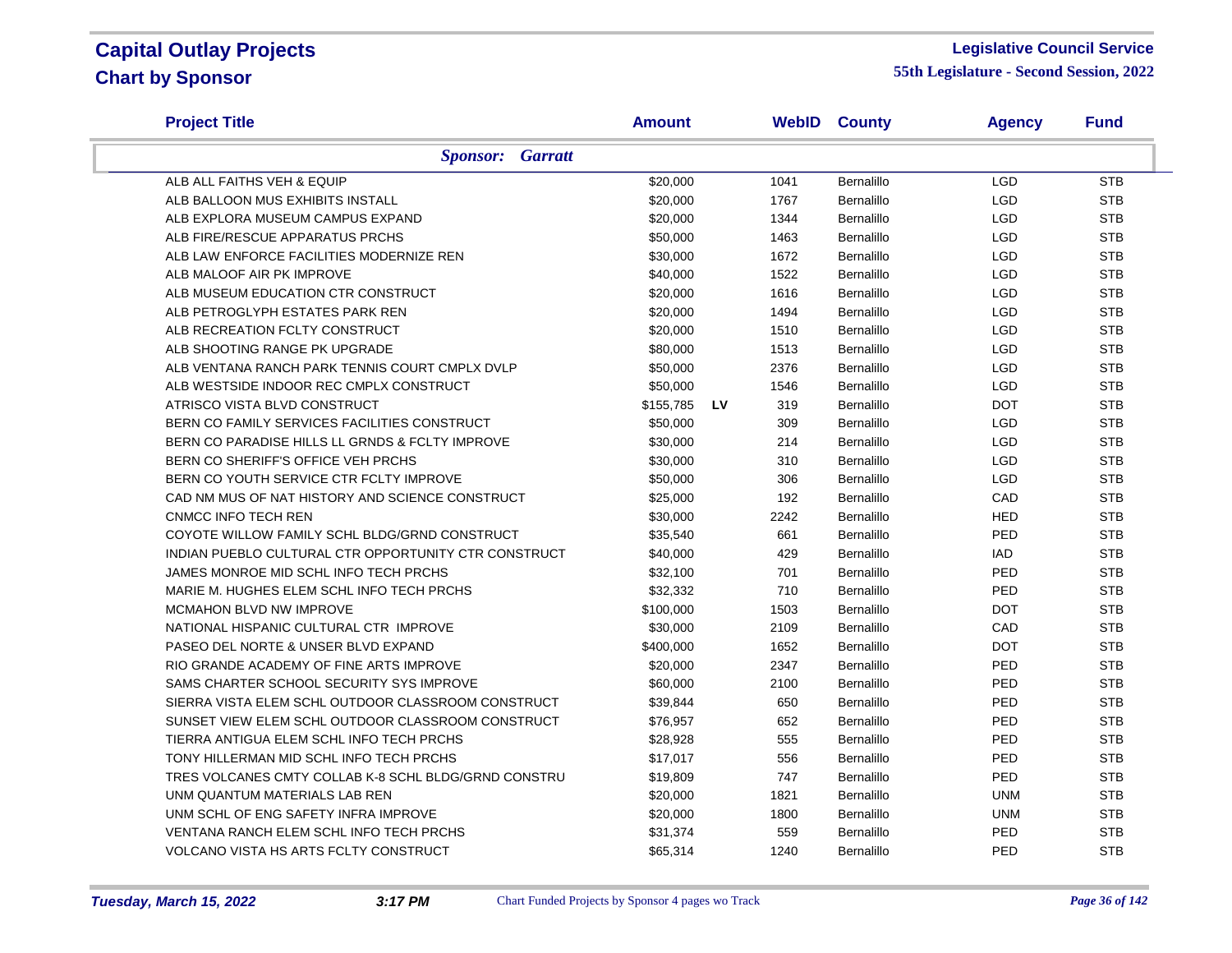| <b>Capital Outlay Projects</b><br><b>Chart by Sponsor</b> |               |                     | <b>Legislative Council Service</b><br>55th Legislature - Second Session, 2022 |             |
|-----------------------------------------------------------|---------------|---------------------|-------------------------------------------------------------------------------|-------------|
| <b>Project Title</b>                                      | <b>Amount</b> | <b>WebID County</b> | <b>Agency</b>                                                                 | <b>Fund</b> |
| <b>Summary for Garratt</b> (37 projects)                  | \$1,860,000   |                     |                                                                               |             |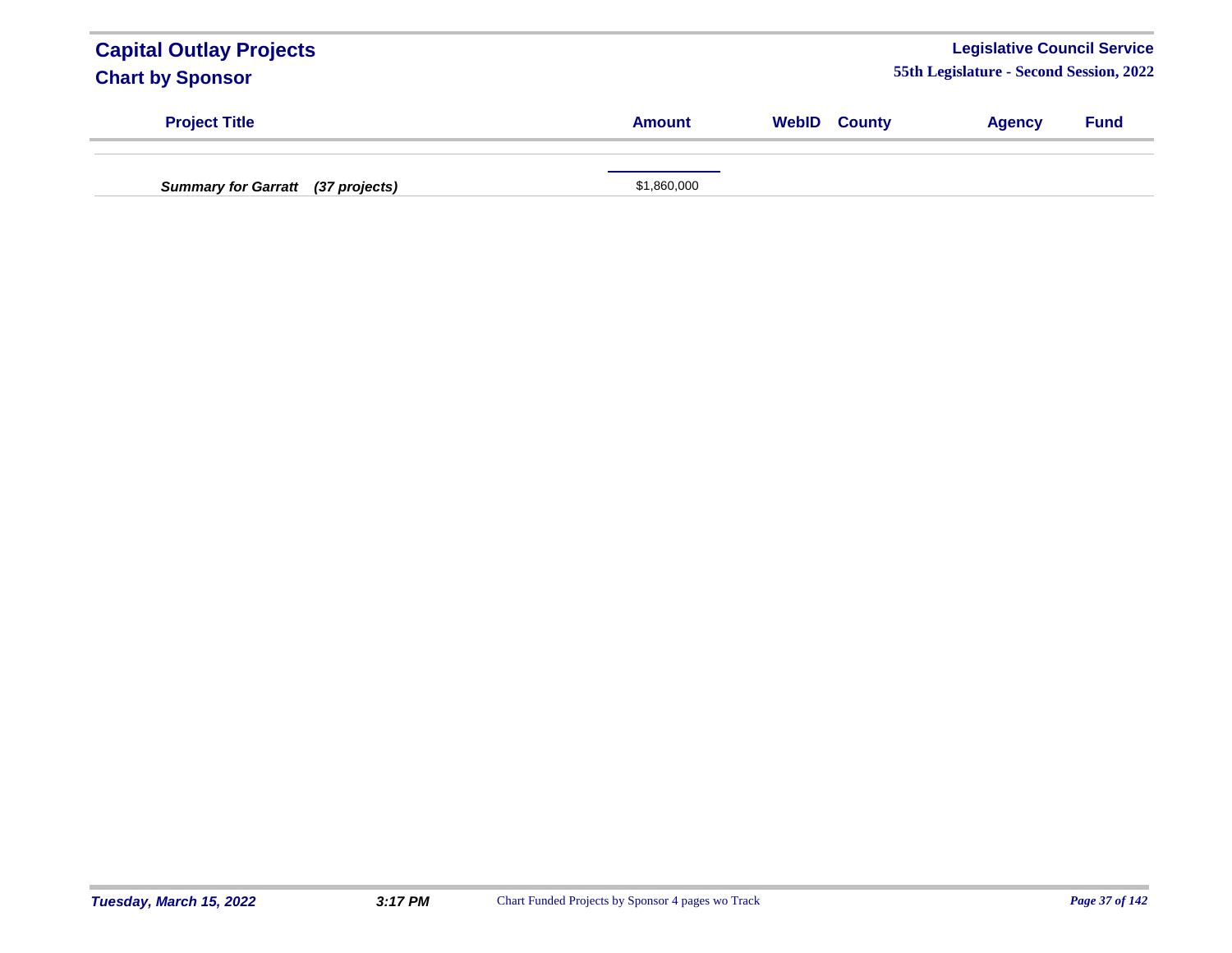### **Legislative Council Service**

**55th Legislature - Second Session, 2022**

| <b>Project Title</b>                                 | <b>Amount</b> |    | WebID | <b>County</b>     | <b>Agency</b> | <b>Fund</b> |
|------------------------------------------------------|---------------|----|-------|-------------------|---------------|-------------|
| <b>Sponsor:</b> Harper                               |               |    |       |                   |               |             |
| ALB EXPLORA MUSEUM CAMPUS EXPAND                     | \$25,000      |    | 1344  | <b>Bernalillo</b> | <b>LGD</b>    | <b>STB</b>  |
| CAD NM MUS OF NAT HISTORY AND SCIENCE CONSTRUCT      | \$25,000      |    | 192   | <b>Bernalillo</b> | CAD           | <b>STB</b>  |
| ASK ACADEMY CH SCHL FCLTY IMPROVE                    | \$100,000     |    | 1930  | Sandoval          | <b>PED</b>    | <b>STB</b>  |
| CLEVELAND HIGH SCHL STADIUM SCTY EQUIP               | \$37,500      |    | 1509  | Sandoval          | PED           | <b>STB</b>  |
| <b>IDALIA RD/LOMA COLORADO BLVD CONSTRUCT</b>        | \$100,000     |    | 993   | Sandoval          | <b>DOT</b>    | <b>STB</b>  |
| RIO RANCHO AMBULANCE PRCHS                           | \$25,000      |    | 986   | Sandoval          | <b>LGD</b>    | <b>STB</b>  |
| RIO RANCHO BROADMOOR SENIOR CTR PH 2 CONSTRUCT       | \$200,000     |    | 942   | Sandoval          | <b>ALTS</b>   | <b>STB</b>  |
| RIO RANCHO CAMPUS PK PH 2 CONSTRUCT                  | \$61.350      |    | 941   | Sandoval          | <b>LGD</b>    | <b>STB</b>  |
| RIO RANCHO FIRE ENGINES PRCHS                        | \$250,000     |    | 948   | Sandoval          | <b>LGD</b>    | <b>STB</b>  |
| RIO RANCHO FIRE STN NO. 1 IMPROVE                    | \$100,000     |    | 954   | Sandoval          | <b>LGD</b>    | <b>STB</b>  |
| RIO RANCHO HIGH SCHL SECURITY INSTALL                | \$25,000      |    | 1511  | Sandoval          | PED           | <b>STB</b>  |
| RIO RANCHO HIGH SCHL SECURITY SYS EQUIP              | \$20,000      |    | 1507  | Sandoval          | <b>PED</b>    | <b>STB</b>  |
| RIO RANCHO PARK SYS IMPROVE                          | \$132,000     |    | 945   | Sandoval          | <b>LGD</b>    | <b>STB</b>  |
| RIO RANCHO POLICE HEADQUARTERS IMPROVE               | \$67,000      |    | 985   | Sandoval          | <b>LGD</b>    | <b>STB</b>  |
| RIO RANCHO POLICE VEH PRCHS                          | \$100,000     |    | 950   | Sandoval          | <b>LGD</b>    | <b>STB</b>  |
| RIO RANCHO PSD CELLULAR TOWER FOR RRPS INFO TECH     | \$100,000     |    | 1495  | Sandoval          | PED           | <b>STB</b>  |
| RIO RANCHO PSD DISTRICTWIDE CENTRAL INFO TECH        | \$100,000     |    | 1646  | Sandoval          | <b>PED</b>    | <b>STB</b>  |
| RIO RANCHO PSD DISTRICTWIDE CYBER SECURITY INFO TECH | \$125,000     |    | 1648  | Sandoval          | <b>PED</b>    | <b>STB</b>  |
| RIO RANCHO PSD ELEM SCHL EQUIP REPAIR                | \$50,000      |    | 1497  | Sandoval          | PED           | <b>STB</b>  |
| RIO RANCHO PSD SECONDARY SCHL EQUIP REPAIR           | \$40,000      |    | 1498  | Sandoval          | <b>PED</b>    | <b>STB</b>  |
| SANDOVAL CO PUBLIC SAFETY EQUIPMENT RPLC             | \$36,650      | LV | 795   | Sandoval          | <b>LGD</b>    | <b>STB</b>  |
| SANDOVAL CO PUBLIC SFTY COM IMPROVE                  | \$78.500      |    | 796   | Sandoval          | <b>LGD</b>    | <b>STB</b>  |
| SANDOVAL CO SHERIFF BODY CAMERAS PRCHS EQUIP         | \$17,000      |    | 798   | Sandoval          | <b>LGD</b>    | <b>STB</b>  |
| SSCAFCA BLACK ARROYO PED BRIDGE ABUTMENT CONSTRUCT   | \$45,000      |    | 1236  | Sandoval          | <b>DOT</b>    | <b>STB</b>  |
|                                                      |               |    |       |                   |               |             |

**Summary for Harper (24 projects) Summary for Harper** (24 projects)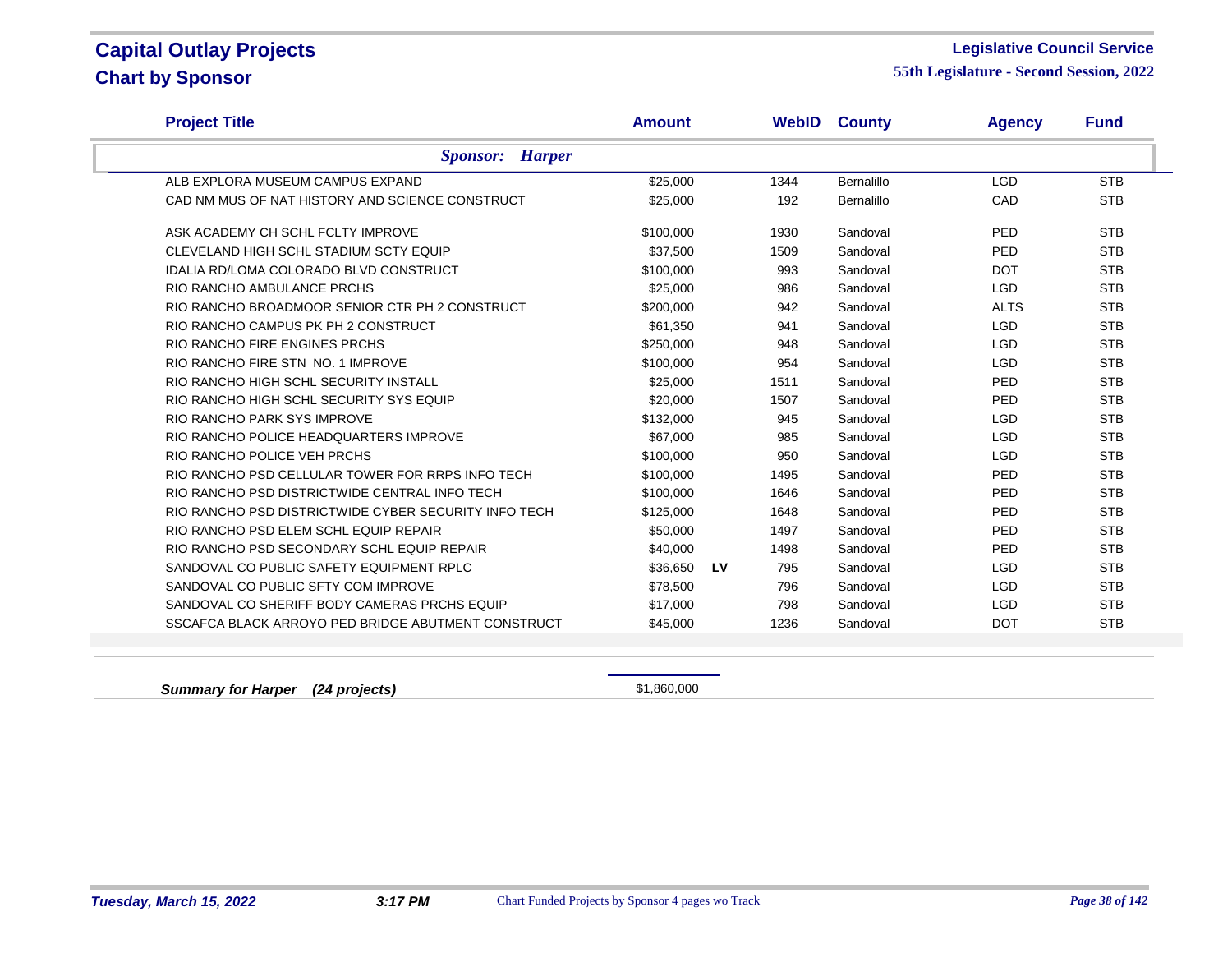### **Legislative Council Service**

**55th Legislature - Second Session, 2022**

| <b>Project Title</b>                             | <b>Amount</b> | <b>WebID</b> | <b>County</b>     | <b>Agency</b> | <b>Fund</b> |
|--------------------------------------------------|---------------|--------------|-------------------|---------------|-------------|
| <b>Sponsor:</b> Herndon                          |               |              |                   |               |             |
| ABQ SCHOOL OF EXCELLENCE CHARTER SCHL EQUIP      | \$50,000      | 1923         | Bernalillo        | PED           | <b>STB</b>  |
| ACES TECHNICAL CHARTER SCHL EQUIP FURNISH        | \$165,000     | 2047         | Bernalillo        | PED           | <b>STB</b>  |
| ALB AFRICAN AMERICAN MUSEUM FCLTY CONSTRUCT      | \$100,000     | 1733         | Bernalillo        | <b>LGD</b>    | <b>STB</b>  |
| ALB ALL FAITHS VEH & EQUIP                       | \$100,000     | 1041         | Bernalillo        | <b>LGD</b>    | <b>STB</b>  |
| ALB ENCUENTRO CTR REN                            | \$20,000      | 2326         | Bernalillo        | <b>LGD</b>    | <b>STB</b>  |
| ALB EXPLORA MUSEUM CAMPUS EXPAND                 | \$15,000      | 1344         | <b>Bernalillo</b> | <b>LGD</b>    | <b>STB</b>  |
| ALB FOOD DISTRIBUTION EQUIP PRCHS                | \$15,000      | 943          | <b>Bernalillo</b> | <b>LGD</b>    | <b>STB</b>  |
| ALB FOOTHILLS OPEN SPACE ED CTR IMPROVE          | \$50,000      | 1515         | Bernalillo        | <b>LGD</b>    | <b>STB</b>  |
| ALB FOOTHILLS OPEN SPACE IMPROVE                 | \$25,000      | 1913         | <b>Bernalillo</b> | <b>LGD</b>    | <b>STB</b>  |
| ALB GLENWOOD HILLS PK TENNIS COURTS REPAIR       | \$25,000      | 2019         | <b>Bernalillo</b> | <b>LGD</b>    | <b>STB</b>  |
| ALB JUAN TABO HILLS PK PH 3 CONSTRUCT            | \$150,000     | 1516         | Bernalillo        | <b>LGD</b>    | <b>STB</b>  |
| ALB MANZANO MESA PICKLEBALL FCLTY DVLP           | \$15,000      | 1665         | <b>Bernalillo</b> | <b>LGD</b>    | <b>STB</b>  |
| ALB MATHESON PARK SECURITY & LIGHT INSTALL       | \$16,000      | 2002         | <b>Bernalillo</b> | <b>LGD</b>    | <b>STB</b>  |
| ALB MOBILE STAGE PRCHS                           | \$175,000     | 1592         | Bernalillo        | <b>LGD</b>    | <b>STB</b>  |
| ALB MONTGOMERY POOL IMPROVE                      | \$25,000      | 640          | Bernalillo        | <b>LGD</b>    | <b>STB</b>  |
| ALB MUSEUM EDUCATION CTR CONSTRUCT               | \$25,000      | 1616         | Bernalillo        | <b>LGD</b>    | <b>STB</b>  |
| ALB NEIGHBORHOOD INTERSECTION LIGHTING CONSTRUCT | \$15,000      | 1191         | Bernalillo        | <b>DOT</b>    | <b>STB</b>  |
| ALB NORTH DOMINGO BACA POOL CONSTRUCT            | \$100,000     | 1395         | <b>Bernalillo</b> | <b>LGD</b>    | <b>STB</b>  |
| ALB STREETS & MEDIANS IMPROVE                    | \$150,000     | 467<br>LV    | Bernalillo        | <b>DOT</b>    | <b>STB</b>  |
| ALB TINGLEY BEACH WATER SYS & BATHRM IMPROVE     | \$8,203       | 1387         | Bernalillo        | <b>LGD</b>    | <b>STB</b>  |
| ALB YOUTH FCLTY PRCHS                            | \$15,000      | 161          | Bernalillo        | LGD           | <b>STB</b>  |
| BERN CO HOMELESS FAMILY FACILITY CONSTRUCT       | \$64,000      | 1679         | Bernalillo        | <b>LGD</b>    | <b>STB</b>  |
| BERN CO WINGS FOR LIFE INTRNATL REN              | \$15,000      | 2201         | Bernalillo        | <b>LGD</b>    | <b>STB</b>  |
| CHELWOOD ELEM SCHL SECURITY SYS IMPROVE          | \$120,275     | 721          | Bernalillo        | PED           | <b>STB</b>  |
| ELDORADO HIGH SCHL INFO TECH PRCHS               | \$40,121      | 687          | Bernalillo        | PED           | <b>STB</b>  |
| JOHN BAKER ELEM SCHL INFO TECH PRCHS             | \$10,000      | 704          | <b>Bernalillo</b> | PED           | <b>STB</b>  |
| MANZANO HIGH SCHL BLDG/GRND REN                  | \$15,000      | 753          | Bernalillo        | PED           | <b>STB</b>  |
| MANZANO MESA ELEM SCHL SECURITY SYS IMPROVE      | \$25,987      | 723          | Bernalillo        | PED           | <b>STB</b>  |
| NATIONAL HISPANIC CULTURAL CTR IMPROVE           | \$10,000      | 2109         | Bernalillo        | CAD           | <b>STB</b>  |
| ONATE ELEM SCHL INFO TECH PRCHS                  | \$40,414      | 551          | Bernalillo        | PED           | <b>STB</b>  |
| TRAMWAY BLVD IMPROVE                             | \$150,000     | 1990         | Bernalillo        | <b>DOT</b>    | <b>STB</b>  |
| <b>TRAMWAY RD LNDSCP REN</b>                     | \$100,000     | 1570         | Bernalillo        | <b>DOT</b>    | <b>STB</b>  |
| UNM SCHL OF ENG SAFETY INFRA IMPROVE             | \$10,000      | 1800         | Bernalillo        | <b>UNM</b>    | <b>STB</b>  |

**Summary for Herndon (33 projects)** \$1,860,000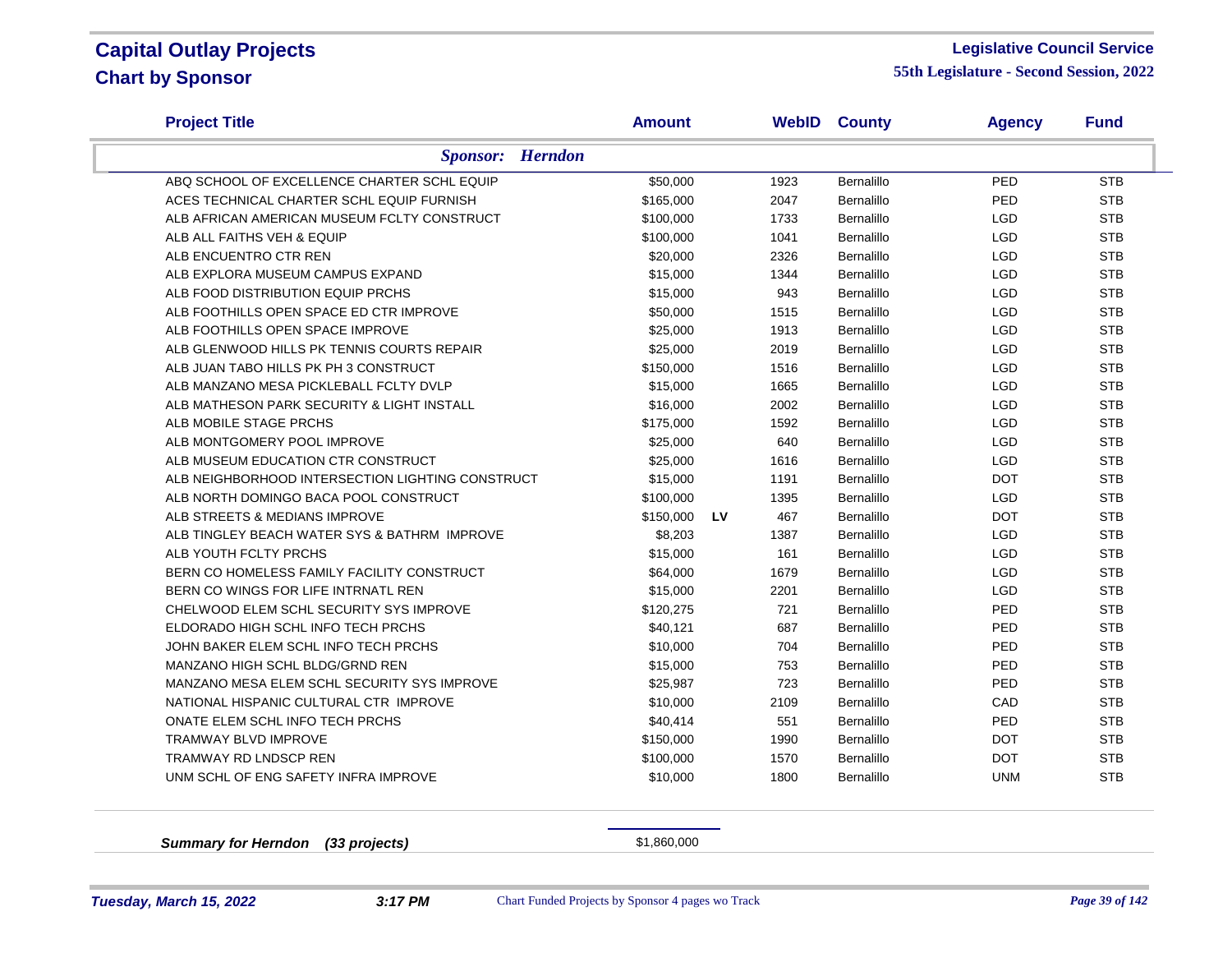### **Legislative Council Service**

**55th Legislature - Second Session, 2022**

| <b>Project Title</b>                                 | <b>Amount</b> |    | <b>WebID</b> | <b>County</b>     | <b>Agency</b> | <b>Fund</b> |
|------------------------------------------------------|---------------|----|--------------|-------------------|---------------|-------------|
| <b>Sponsor:</b> Hernandez                            |               |    |              |                   |               |             |
| ALB EXPLORA MUSEUM CAMPUS EXPAND                     | \$25,000      |    | 1344         | <b>Bernalillo</b> | <b>LGD</b>    | <b>STB</b>  |
| ALB INDOOR ARENA IMPROVE                             | \$50,000      |    | 2523         | Bernalillo        | <b>LGD</b>    | <b>STB</b>  |
| UNM TRACK RSURF REN                                  | \$100,000     |    | 1853         | Bernalillo        | <b>UNM</b>    | <b>STB</b>  |
| ASK ACADEMY CH SCHL FCLTY IMPROVE                    | \$50,000      |    | 1930         | Sandoval          | PED           | <b>STB</b>  |
| <b>IDALIA RD/LOMA COLORADO BLVD CONSTRUCT</b>        | \$100,000     |    | 993          | Sandoval          | <b>DOT</b>    | <b>STB</b>  |
| RIO RANCHO AMBULANCE PRCHS                           | \$60,000      |    | 986          | Sandoval          | <b>LGD</b>    | <b>STB</b>  |
| RIO RANCHO ANIMAL RESOURCE CTR IMPROVE               | \$29,000      |    | 946          | Sandoval          | <b>LGD</b>    | <b>STB</b>  |
| RIO RANCHO BROADMOOR SENIOR CTR PH 2 CONSTRUCT       | \$42,900      |    | 942          | Sandoval          | <b>ALTS</b>   | <b>STB</b>  |
| RIO RANCHO CAMPUS PK PH 2 CONSTRUCT                  | \$75,000      |    | 941          | Sandoval          | <b>LGD</b>    | <b>STB</b>  |
| RIO RANCHO FIRE ENGINES PRCHS                        | \$200,000     |    | 948          | Sandoval          | <b>LGD</b>    | <b>STB</b>  |
| RIO RANCHO FIRE STN NO. 1 IMPROVE                    | \$100,000     |    | 954          | Sandoval          | <b>LGD</b>    | <b>STB</b>  |
| RIO RANCHO HIGH SCHL SECURITY INSTALL                | \$30,000      |    | 1511         | Sandoval          | PED           | <b>STB</b>  |
| RIO RANCHO HIGH SCHL SECURITY SYS EQUIP              | \$50,000      |    | 1507         | Sandoval          | PED           | <b>STB</b>  |
| RIO RANCHO PARK SYS IMPROVE                          | \$50,000      |    | 945          | Sandoval          | <b>LGD</b>    | <b>STB</b>  |
| RIO RANCHO POLICE HEADQUARTERS IMPROVE               | \$75,000      |    | 985          | Sandoval          | <b>LGD</b>    | <b>STB</b>  |
| RIO RANCHO POLICE MOTORCYCLES PRCHS                  | \$41,000      |    | 987          | Sandoval          | <b>LGD</b>    | <b>STB</b>  |
| RIO RANCHO POLICE VEH PRCHS                          | \$100,000     |    | 950          | Sandoval          | <b>LGD</b>    | <b>STB</b>  |
| RIO RANCHO PSD CELLULAR TOWER FOR RRPS INFO TECH     | \$100,000     |    | 1495         | Sandoval          | PED           | <b>STB</b>  |
| RIO RANCHO PSD DISTRICTWIDE CENTRAL INFO TECH        | \$100,000     |    | 1646         | Sandoval          | PED           | <b>STB</b>  |
| RIO RANCHO PSD DISTRICTWIDE CYBER SECURITY INFO TECH | \$125,000     |    | 1648         | Sandoval          | PED           | <b>STB</b>  |
| RIO RANCHO PSD ELEM SCHL EQUIP REPAIR                | \$50,000      |    | 1497         | Sandoval          | PED           | <b>STB</b>  |
| RIO RANCHO PSD SECONDARY SCHL EQUIP REPAIR           | \$40,000      |    | 1498         | Sandoval          | PED           | <b>STB</b>  |
| SANDOVAL CO ANIMAL SHELTER CONSTRUCT                 | \$35,000      |    | 803          | Sandoval          | <b>LGD</b>    | <b>STB</b>  |
| SANDOVAL CO PUBLIC SAFETY COMPLEX CONSTRUCT          | \$50,000      |    | 802          | Sandoval          | <b>LGD</b>    | <b>STB</b>  |
| SANDOVAL CO PUBLIC SAFETY EQUIPMENT RPLC             | \$36,600      | LV | 795          | Sandoval          | <b>LGD</b>    | <b>STB</b>  |
| SANDOVAL CO PUBLIC SFTY COM IMPROVE                  | \$28,500      |    | 796          | Sandoval          | <b>LGD</b>    | <b>STB</b>  |
| SANDOVAL CO SHERIFF BODY CAMERAS PRCHS EQUIP         | \$17,000      |    | 798          | Sandoval          | <b>LGD</b>    | <b>STB</b>  |
| SSCAFCA BLACK ARROYO PED BRIDGE ABUTMENT CONSTRUCT   | \$100,000     |    | 1236         | Sandoval          | <b>DOT</b>    | <b>STB</b>  |

**Summary for Hernandez (28 projects) Summary for Hernandez (28 projects) \$1,860,000**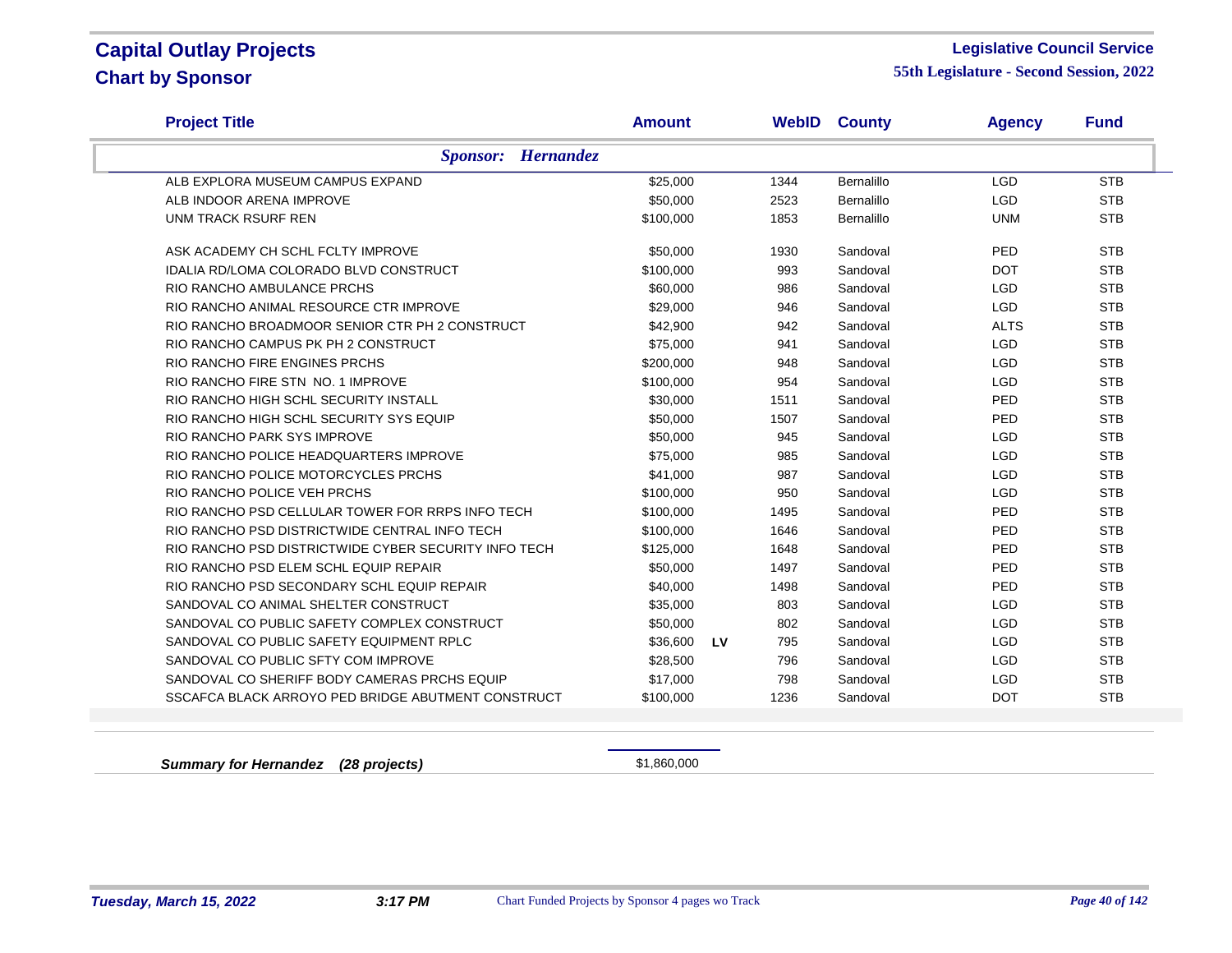### **Legislative Council Service**

| <b>Project Title</b>                                   | <b>Amount</b> |      | <b>WebID County</b> | <b>Agency</b> | <b>Fund</b> |
|--------------------------------------------------------|---------------|------|---------------------|---------------|-------------|
| <b>Sponsor:</b> Herrera                                |               |      |                     |               |             |
| ESPANOLA LA JOYA FIRE STN RPLC CONSTRUCT               | \$25,000      | 2333 | Multiple Co         | <b>LGD</b>    | <b>STB</b>  |
| NORTH CENTRAL RTD ELECTRIC BUS PRCHS                   | \$25,000      | 380  | Multiple Co         | <b>LGD</b>    | <b>STB</b>  |
| ABEYTA-TRUJILLO ACEQUIA RIO CHAMA IRRIGATION RESERVE A | \$25,000      | 940  | Rio Arriba          | <b>ISC</b>    | <b>STB</b>  |
| ABIQUIU ELEM SCHL SECURITY SYS INSTALL                 | \$15,000      | 1885 | Rio Arriba          | PED           | <b>STB</b>  |
| ACEQUIA DE LA PLAZA REPAIR                             | \$12,500      | 1992 | Rio Arriba          | <b>ISC</b>    | <b>STB</b>  |
| ACEQUIA DE LA SIERRA WATER MEASURING EQUIP CONSTRUCT   | \$20,000      | 2164 | Rio Arriba          | <b>ISC</b>    | <b>STB</b>  |
| ACEQUIA DE LAS CANOVAS REPAIR                          | \$25,000      | 1998 | Rio Arriba          | <b>ISC</b>    | <b>STB</b>  |
| ACEQUIA DE LOS DURANES UPGRADE                         | \$25,000      | 1121 | Rio Arriba          | <b>ISC</b>    | <b>STB</b>  |
| ACEQUIA DE LOS SALAZARES UPGRADE                       | \$10,000      | 1263 | Rio Arriba          | <b>ISC</b>    | <b>STB</b>  |
| ACEQUIA DEL MOLINO IMPROVE                             | \$25,000      | 1484 | Rio Arriba          | <b>ISC</b>    | <b>STB</b>  |
| ACEQUIA DEL RINCON CONSTRUCT                           | \$50,000      | 2505 | Rio Arriba          | <b>ISC</b>    | <b>STB</b>  |
| CANJILON MDWC & MSWA WATER SYS RENOVATE                | \$25,000      | 812  | Rio Arriba          | <b>DOE</b>    | <b>STB</b>  |
| CARLOS F VIGIL MID SCHL SECURITY SYS INSTALL           | \$14,000      | 1880 | Rio Arriba          | <b>PED</b>    | <b>STB</b>  |
| <b>CEBOLLA MDWC &amp; SWA REPAIR</b>                   | \$35,000      | 1396 | Rio Arriba          | <b>DOE</b>    | <b>STB</b>  |
| CHAMA WASTEWATER TREATMENT SYS IMPROVE                 | \$50,000      | 528  | Rio Arriba          | <b>DOE</b>    | <b>STB</b>  |
| CHAMA WATER TREATMENT PLANT EMERGENCY POWER PRCHS      | \$50,000      | 531  | Rio Arriba          | <b>DOE</b>    | <b>STB</b>  |
| DIXON ELEM SCHL SECURITY SYS INSTALL                   | \$10,000      | 1887 | Rio Arriba          | <b>PED</b>    | <b>STB</b>  |
| DIXON MDWCA WATER SYS IMPROVE                          | \$25,000      | 1540 | Rio Arriba          | <b>DOE</b>    | <b>STB</b>  |
| EAST RIO ARRIBA SWCD FARM EQUIP & VEHICLE EQUIP        | \$25,000      | 1634 | Rio Arriba          | <b>NMSU</b>   | <b>STB</b>  |
| <b>ESPANOLA MISION Y CONVENTO RPLC</b>                 | \$150,000     | 2273 | Rio Arriba          | LGD           | <b>STB</b>  |
| <b>ESPANOLA POLICE VEH PCHS</b>                        | \$100,000     | 2275 | Rio Arriba          | LGD           | <b>STB</b>  |
| ESPANOLA PSD BUS YARD AT ESC INSTALL                   | \$5,000       | 1890 | Rio Arriba          | PED           | <b>STB</b>  |
| ESPANOLA PSD ED SERVICES CTR SECURITY SYS INSTALL      | \$6,000       | 1881 | Rio Arriba          | PED           | <b>STB</b>  |
| ESPANOLA PSD SAFETY OFFICE SECURITY SYS INSTALL        | \$4,000       | 1882 | Rio Arriba          | PED           | <b>STB</b>  |
| HERNANDEZ ELEM SCHL SECURITY SYS INSTALL               | \$7,100       | 1875 | Rio Arriba          | PED           | <b>STB</b>  |
| JAMES H RODRIGUEZ ELEM SCHL SECURITY SYS INSTALL       | \$16,000      | 1879 | Rio Arriba          | PED           | <b>STB</b>  |
| LA ASOCIACION DE AGUA DE LOS BRAZOS WATER SYS IMPROVE  | \$25,000      | 1718 | Rio Arriba          | <b>DOE</b>    | <b>STB</b>  |
| LOS APODACAS MDWCA IMPROVE                             | \$25,000      | 1444 | Rio Arriba          | <b>DOE</b>    | <b>STB</b>  |
| LOS OJOS MDWC & SWA & BRAZOS MDWCA WATER SYS IMPROV    | \$20,000      | 1551 | Rio Arriba          | <b>DOE</b>    | <b>STB</b>  |
| RIO ARRIBA CO CORRECTIONAL FACILITY REN                | \$100,000     | 2215 | Rio Arriba          | <b>LGD</b>    | <b>STB</b>  |
| RIO ARRIBA CO DIXON VOL FIRE DEPT WOOD CHIPPER EQUIP   | \$50,000      | 1076 | Rio Arriba          | LGD           | <b>STB</b>  |
| RIO ARRIBA CO EL RITO VOLUNTEER FIRE DEPT CONSTRUCT    | \$25,000      | 2470 | Rio Arriba          | LGD           | <b>STB</b>  |
| RIO ARRIBA CO FCLTY INFO TECH UPGRADE                  | \$250,000     | 2410 | Rio Arriba          | LGD           | <b>STB</b>  |
| RIO ARRIBA CO RECREATION & ATHL CENTER CONSTRUCT       | \$50,000      | 2076 | Rio Arriba          | LGD           | <b>STB</b>  |
| RIO EMBUDO MDWCA UPGRADE                               | \$25,000      | 1159 | Rio Arriba          | <b>DOE</b>    | <b>STB</b>  |
| SAN JOAQUIN DEL RIO DE CHAMA LAND GRANT CMTY CTR OFC R | \$25,000      | 2104 | Rio Arriba          | <b>LGD</b>    | <b>STB</b>  |
| SANTA CLARA PUEBLO WATER SYS IMPROVE                   | \$80,400      | 1289 | Rio Arriba          | <b>IAD</b>    | <b>STB</b>  |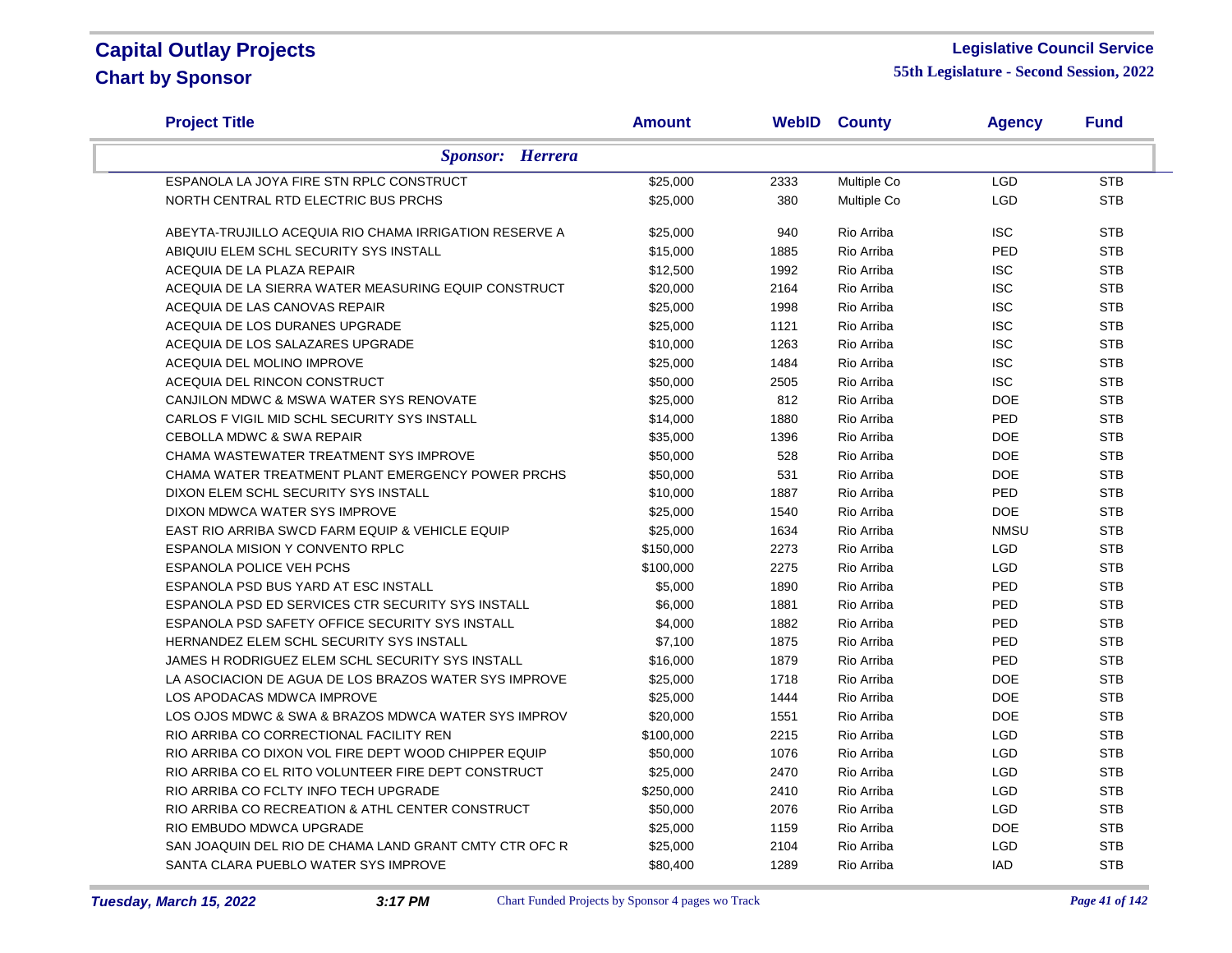### **Legislative Council Service**

| <b>Project Title</b>                                   | <b>Amount</b> | WebID | <b>County</b> | <b>Agency</b> | <b>Fund</b> |  |
|--------------------------------------------------------|---------------|-------|---------------|---------------|-------------|--|
| SANTA CRUZ IRRIGATION DIST WATER RIGHT DOC STORAGE FCL | \$35,000      | 1231  | Rio Arriba    | LGD           | <b>STB</b>  |  |
| UPPER CHAMA SWCD EQUIP                                 | \$30,000      | 1228  | Rio Arriba    | <b>NMSU</b>   | <b>STB</b>  |  |
| <b>CUBA ISD FCLTY REN</b>                              | \$50,000      | 1994  | Sandoval      | <b>PED</b>    | <b>STB</b>  |  |
|                                                        |               |       |               |               |             |  |
| ESPANOLA MCCURDY COMMUNITY FACILITIES DVLP             | \$100,000     | 2070  | Santa Fe      | LGD.          | <b>STB</b>  |  |
|                                                        |               |       |               |               |             |  |
| LOWER ARROYO HONDO MDWC & MSWA IMPROVE                 | \$25,000      | 1222  | Taos          | DOE           | <b>STB</b>  |  |
| MESA VISTA HIGH SCHL TRACK CONSTRUCT                   | \$40,000      | 2192  | Taos          | PED.          | <b>STB</b>  |  |
| OJO CALIENTE MDWCA WATER TANK CONSTRUCT                | \$25,000      | 1723  | Taos          | DOE           | <b>STB</b>  |  |
| TAOS CO DETOX BLDG REN                                 | \$50,000      | 1388  | Taos          | <b>LGD</b>    | <b>STB</b>  |  |
| TAOS PUEBLO SENIOR DAYCARE CONSTRUCT                   | \$50,000      | 2045  | Taos          | <b>ALTS</b>   | <b>STB</b>  |  |
|                                                        |               |       |               |               |             |  |
| <b>Summary for Herrera</b><br>(46 projects)            | \$1,860,000   |       |               |               |             |  |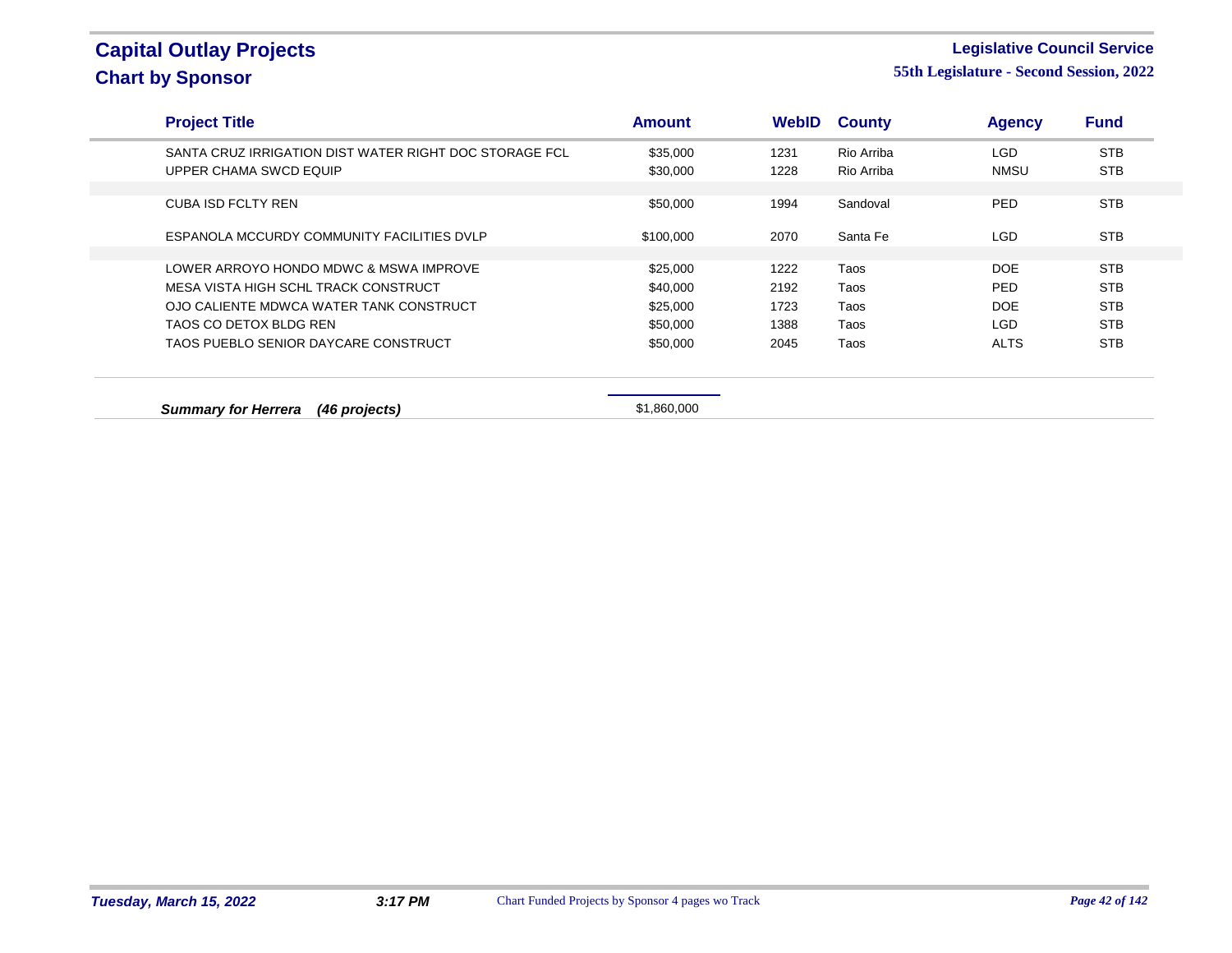### **Legislative Council Service**

| <b>Project Title</b>                                   | <b>Amount</b> | <b>WebID</b> | <b>County</b>     | <b>Agency</b> | <b>Fund</b> |
|--------------------------------------------------------|---------------|--------------|-------------------|---------------|-------------|
| <b>Sponsor:</b> Hochman-Vigil                          |               |              |                   |               |             |
| 4TH ST NW CONSTRUCT                                    | \$200,000     | 1021         | Bernalillo        | <b>DOT</b>    | <b>STB</b>  |
| ALAMEDA ELEM SCHL OUTDOOR CLASSROOM CONSTRUCT          | \$25,000      | 596          | <b>Bernalillo</b> | PED           | <b>STB</b>  |
| ALB ADELANTE DVLP CTR EQUIP & VEH PRCHS                | \$20,000      | 2373         | <b>Bernalillo</b> | <b>LGD</b>    | <b>STB</b>  |
| ALB ALL FAITHS VEH & EQUIP                             | \$20,000      | 1041         | Bernalillo        | <b>LGD</b>    | <b>STB</b>  |
| ALB BALLOON MUS EXHIBITS INSTALL                       | \$25,000      | 1767         | Bernalillo        | <b>LGD</b>    | <b>STB</b>  |
| ALB INDOOR ARENA IMPROVE                               | \$125,000     | 2523         | Bernalillo        | <b>LGD</b>    | <b>STB</b>  |
| ALB NEW DAY HMLS FCLTY FENCE INSTALL                   | \$20,000      | 2125         | Bernalillo        | <b>LGD</b>    | <b>STB</b>  |
| ALB NORTH DOMINGO BACA POOL CONSTRUCT                  | \$300,000     | 1395         | Bernalillo        | <b>LGD</b>    | <b>STB</b>  |
| ALB SAWMILL & OLD TOWN ST & PED RT IMPROVE             | \$50,000      | 1177         | Bernalillo        | <b>DOT</b>    | <b>STB</b>  |
| ALB-BERN CO WUA BOSQUE NON-POTABLE WATER RECLAMATIO    | \$100,000     | 1986         | Bernalillo        | <b>DOE</b>    | <b>STB</b>  |
| ALVARADO ELEM SCHL OUTDOOR CLASSROOM CONSTRUCT         | \$25,000      | 597          | Bernalillo        | PED           | <b>STB</b>  |
| BERN CO SERENITY MESA TRANSITIONAL LIVING FCLTY IMPROV | \$130,000     | 635          | Bernalillo        | LGD           | <b>STB</b>  |
| BERN CO YOUTH SERVICE CTR FCLTY IMPROVE                | \$100,000     | 306          | Bernalillo        | <b>LGD</b>    | <b>STB</b>  |
| CAD NM MUS OF NAT HISTORY AND SCIENCE CONSTRUCT        | \$20,000      | 192          | Bernalillo        | CAD           | <b>STB</b>  |
| DOUGLAS MACARTHUR ELEM SCHL INFO TECH PRCHS            | \$25,000      | 709          | Bernalillo        | PED           | <b>STB</b>  |
| INDIAN PUEBLO CULTURAL CTR OPPORTUNITY CTR CONSTRUCT   | \$20,000      | 429          | Bernalillo        | <b>IAD</b>    | <b>STB</b>  |
| LA LUZ ELEM SCHL INFO TECH PRCHS                       | \$25,000      | 707          | Bernalillo        | PED           | <b>STB</b>  |
| LOS RANCHOS DE ALB LARRY P ABRAHAM AGRI-NATURE CTR CL  | \$25,000      | 2165         | Bernalillo        | <b>LGD</b>    | <b>STB</b>  |
| MID RIO GRANDE CONSERVANCY DIST TRAFFIC CONTROL EQUIP  | \$20,000      | 1557         | Bernalillo        | <b>DOT</b>    | <b>STB</b>  |
| MISSION AVENUE ELEM SCHL BLDG/GRND FURNISH             | \$25,000      | 583          | Bernalillo        | PED           | <b>STB</b>  |
| TAFT MID SCHL INFO TECH PRCHS                          | \$25,000      | 564          | Bernalillo        | PED           | <b>STB</b>  |
| TAYLOR MID SCHL BLDG/GRND FURNISH                      | \$25,000      | 586          | Bernalillo        | PED           | <b>STB</b>  |
| UNM ROTC BLDG & TRAINING FLD REN                       | \$300,000     | 1813         | Bernalillo        | <b>UNM</b>    | <b>STB</b>  |
| <b>UNM TRACK RSURF REN</b>                             | \$90,000      | 1853         | Bernalillo        | <b>UNM</b>    | <b>STB</b>  |
| <b>GALLUP POLICE VEH PRCHS</b>                         | \$20,000      | 1660         | McKinley          | <b>LGD</b>    | <b>STB</b>  |
| MESCALERO APACHE TRIBE SKI APACHE IMPROVE              | \$20,000      | 1543         | Otero             | <b>IAD</b>    | <b>STB</b>  |
| DINE COLLEGE MATH & SCIENCE BLDG REN                   | \$20,000      | 1920         | San Juan          | <b>HED</b>    | <b>STB</b>  |
| SANTA ANA PUEBLO PUBLIC SAFETY & JUDICIAL COMPLEX CONS | \$20,000      | 537          | Sandoval          | <b>IAD</b>    | <b>STB</b>  |
| SANTA FE CTR FOR CONTEMPORARY ARTS REN                 | \$20,000      | 1591         | Santa Fe          | CAD           | <b>STB</b>  |
| LOS LUNAS RIVER PARK IMPROVE                           | \$20.000      | 612          | Valencia          | <b>LGD</b>    | <b>STB</b>  |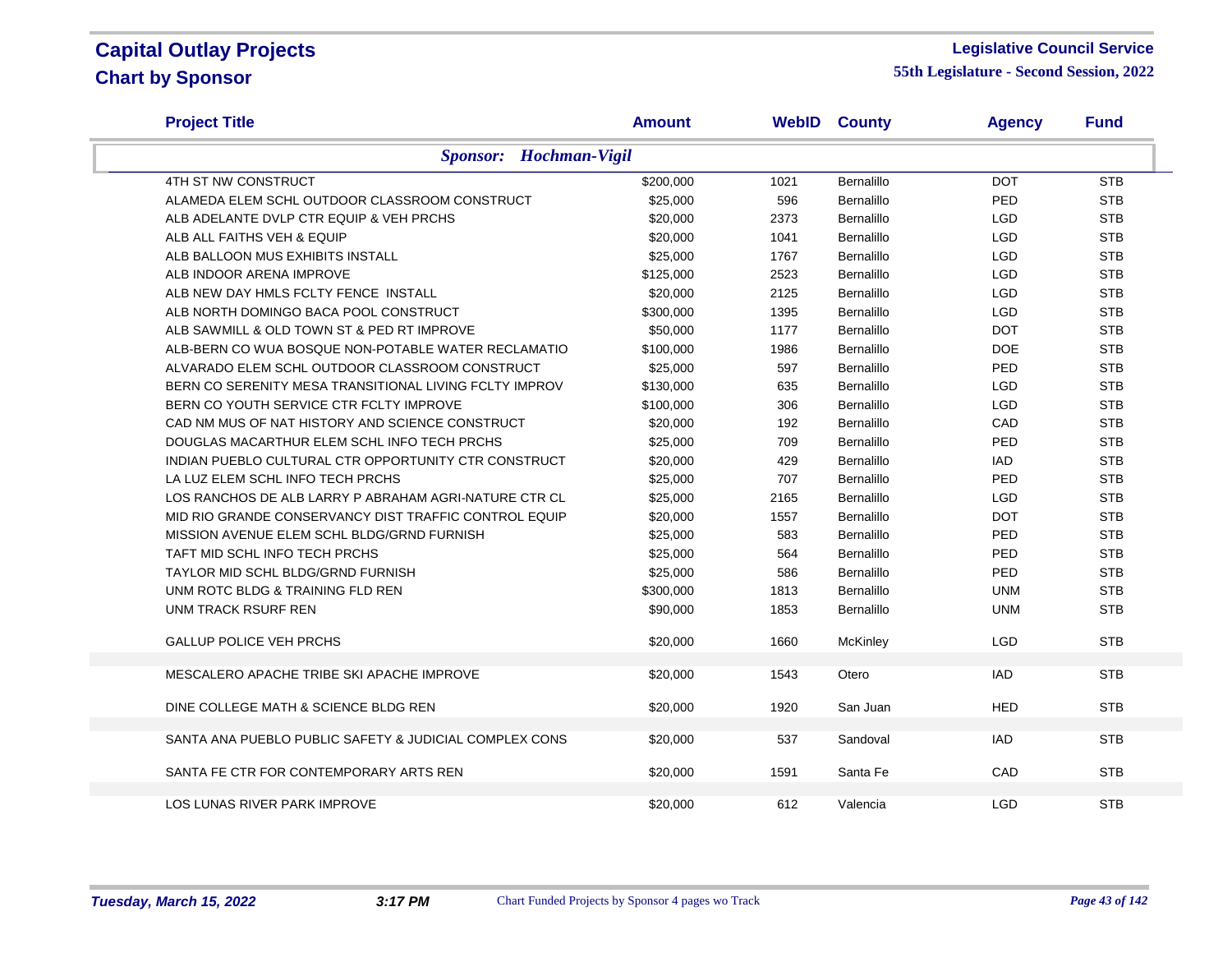| <b>Capital Outlay Projects</b><br><b>Chart by Sponsor</b> |               |                     | <b>Legislative Council Service</b><br>55th Legislature - Second Session, 2022 |             |
|-----------------------------------------------------------|---------------|---------------------|-------------------------------------------------------------------------------|-------------|
| <b>Project Title</b>                                      | <b>Amount</b> | <b>WebID County</b> | <b>Agency</b>                                                                 | <b>Fund</b> |
| Summary for Hochman-Vigil (30 projects)                   | \$1,860,000   |                     |                                                                               |             |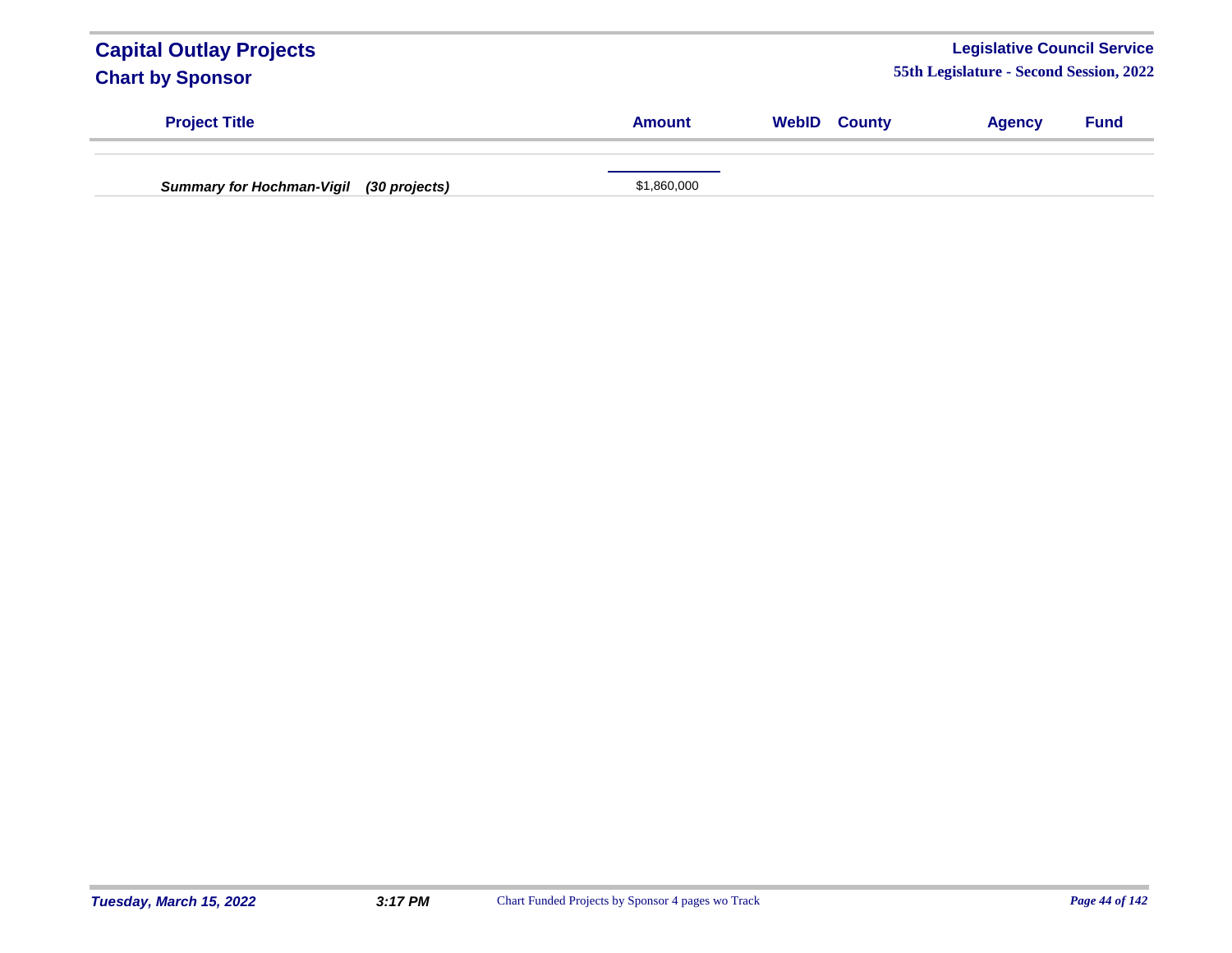#### **Legislative Council Service**

**55th Legislature - Second Session, 2022**

| <b>Project Title</b>                                         | <b>Amount</b> |      | <b>WebID County</b> | <b>Agency</b> | <b>Fund</b> |
|--------------------------------------------------------------|---------------|------|---------------------|---------------|-------------|
| <b>Johnson</b><br><b>Sponsor:</b>                            |               |      |                     |               |             |
| <b>BECENTI CHP EARTH TANKS/WINDMILLS IMPROVE</b>             | \$100,000     | 440  | <b>McKinley</b>     | IAD           | <b>STB</b>  |
| CHURCH ROCK CHP WRHSE DESIGN                                 | \$100,000     | 1820 | <b>McKinley</b>     | <b>IAD</b>    | <b>STB</b>  |
| COYOTE CANYON CHP SENIOR CTR OUTDOOR PATIO/COOKING A         | \$100,000     | 1946 | <b>McKinley</b>     | <b>ALTS</b>   | <b>STB</b>  |
| CROWNPOINT CHP HVAC BLDG REN                                 | \$100,000     | 1661 | McKinley            | IAD           | <b>STB</b>  |
| <b>GALLUP CULTURAL CTR IMPROVE</b>                           | \$75,000      | 926  | McKinley            | <b>LGD</b>    | <b>STB</b>  |
| <b>GALLUP PARKS &amp; SPORTS FIELDS ARTIFICIAL TURF RPLC</b> | \$100,000     | 923  | McKinley            | <b>LGD</b>    | <b>STB</b>  |
| <b>GALLUP PLAYGROUND OF DREAMS PARK IMPROVE</b>              | \$75,000      | 2507 | McKinley            | <b>LGD</b>    | <b>STB</b>  |
| MCKINLEY CO DOMESTIC VIOLENCE SHELTER CONSTRUCT              | \$82,000      | 2315 | McKinley            | <b>LGD</b>    | <b>STB</b>  |
| MCKINLEY CO HOSPITAL COVID SURVIVORS CLINIC CONSTRUCT        | \$300,000     | 1135 | McKinley            | <b>LGD</b>    | <b>STB</b>  |
| NAHODISHGISH CHP BATHROOM ADDITIONS CONSTRUCT                | \$75,000      | 1092 | <b>McKinley</b>     | IAD           | <b>STB</b>  |
| PINEDALE CHP CMTY CTR CONSTRUCT                              | \$100,000     | 1815 | McKinley            | IAD.          | <b>STB</b>  |
| TOHATCHI CHP WWATER SYS IMPROVE                              | \$100,000     | 442  | McKinley            | IAD           | <b>STB</b>  |
| TSE'II'AHI' CHP POWERLINE & WIRING SENIOR RESIDENCE IMPR     | \$100,000     | 2367 | <b>McKinley</b>     | <b>IAD</b>    | <b>STB</b>  |
| LAKE VALLEY CHP STORAGE FCLTY CONSTRUCT                      | \$50,000      | 206  | San Juan            | IAD           | <b>STB</b>  |
| NASCHITTI CHP SCATTERED POWER LINE CONSTRUCT                 | \$100,000     | 1294 | San Juan            | <b>IAD</b>    | <b>STB</b>  |
| NEWCOMB CHP SOLAR STREET LIGHTING CONSTRUCT                  | \$75,000      | 878  | San Juan            | <b>DOT</b>    | <b>STB</b>  |
| TOOH HALTSOOI CHP RURAL ROADS UPGRADE                        | \$78,000      | 1130 | San Juan            | <b>DOT</b>    | <b>STB</b>  |
| TWO GREY HILLS CHP VETERANS MEM PARK CONSTRUCT               | \$75,000      | 2292 | San Juan            | IAD           | <b>STB</b>  |
| WHITE ROCK CHP CISTERN SYS CONSTRUCT                         | \$75,000      | 1850 | San Juan            | <b>IAD</b>    | <b>STB</b>  |

**Summary for Johnson** (19 projects) **\$1,860,000**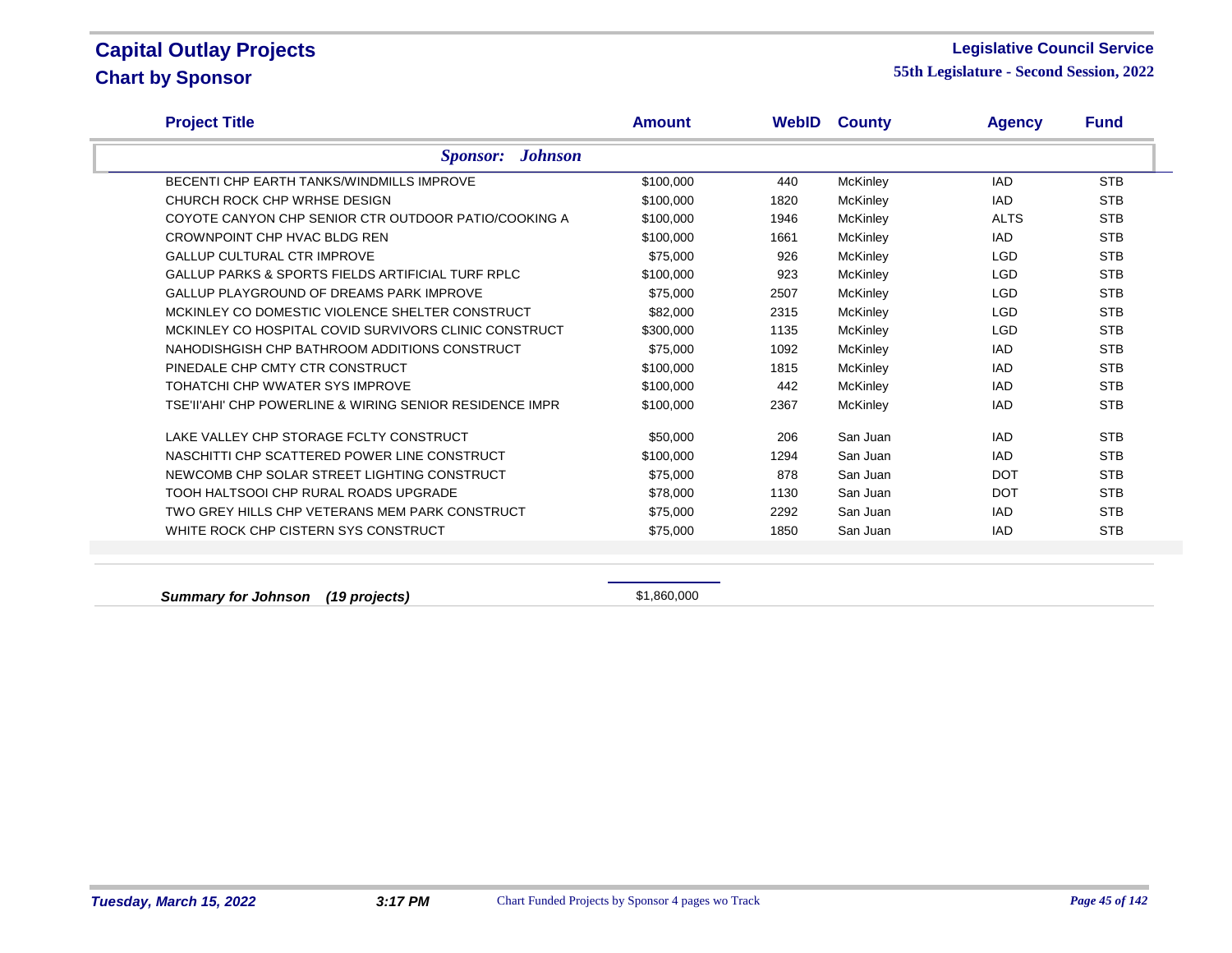### **Legislative Council Service**

**55th Legislature - Second Session, 2022**

| <b>Project Title</b>                                | <b>Amount</b> | <b>WebID</b> | <b>County</b> | <b>Agency</b> | <b>Fund</b> |
|-----------------------------------------------------|---------------|--------------|---------------|---------------|-------------|
| <b>Sponsor:</b> Lane                                |               |              |               |               |             |
| AZTEC PARKS EQUIP PRCHS                             | \$255,000     | 975          | San Juan      | LGD           | <b>STB</b>  |
| BLOOMFIELD IRR DIST BLANCO FLUME PRJT CONSTRUCT     | \$100,000     | 1164         | San Juan      | <b>SEO</b>    | <b>STB</b>  |
| BLOOMFIELD POLICE VEH PRCHS                         | \$160,000     | 285          | San Juan      | <b>LGD</b>    | <b>STB</b>  |
| BLOOMFIELD WATER SYS IMPROVE & WEST TANK RPLC       | \$700,000     | 162          | San Juan      | <b>DOE</b>    | <b>STB</b>  |
| SAN JUAN CO SHERIFF'S OFFICE HELICOPTER PRCHS       | \$100,000     | 287          | San Juan      | <b>LGD</b>    | <b>STB</b>  |
| SAN JUAN COLLEGE HEALTH CTR CONSTRUCT               | \$263,000     | 1262         | San Juan      | <b>HED</b>    | <b>STB</b>  |
| TURLEY (MANZANARES) DITCH RIVER DIVERSION CONSTRUCT | \$282,000     | 910          | San Juan      | <b>ISC</b>    | <b>STB</b>  |

**Summary for Lane (7 projects)**  $$1,860,000$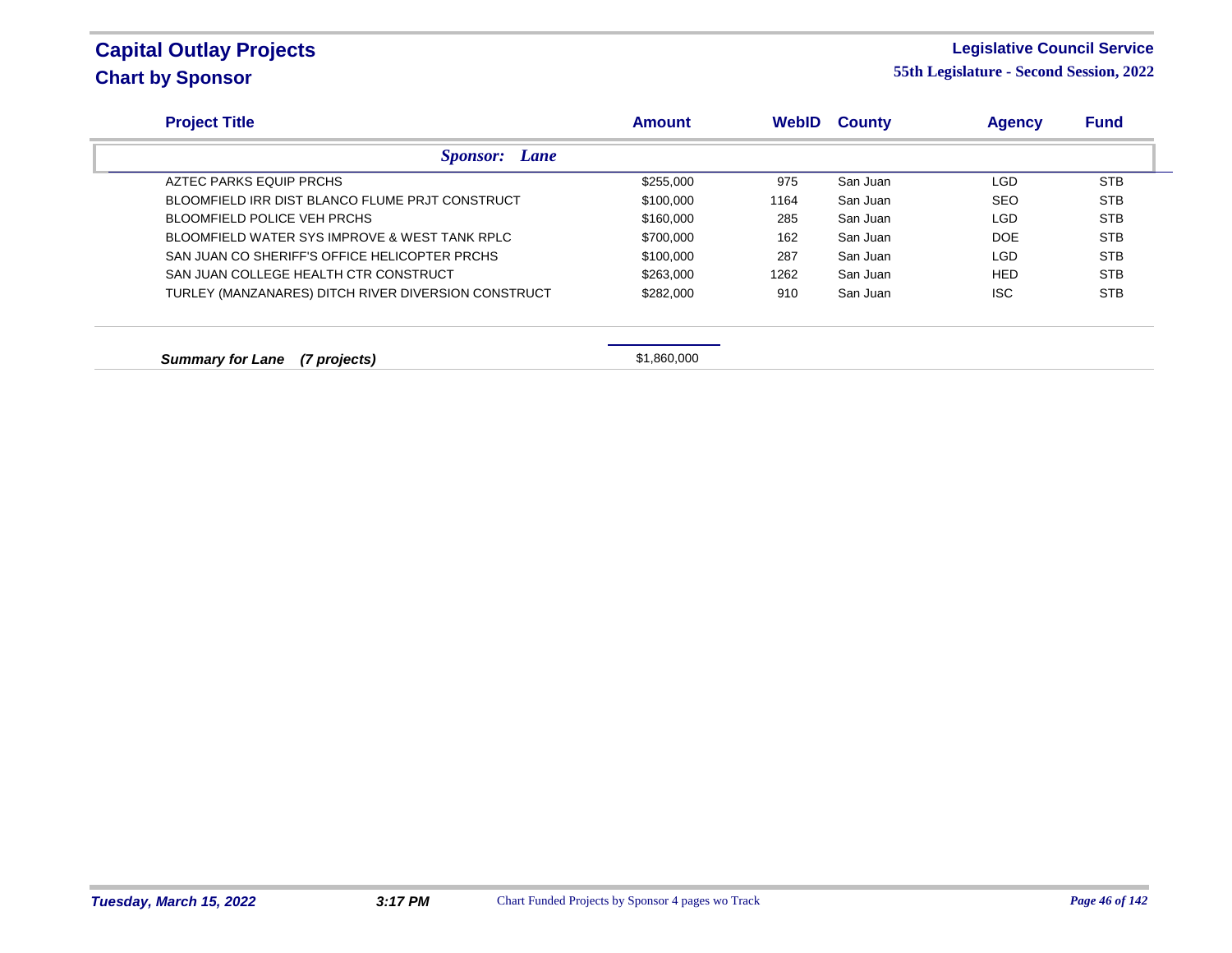#### **Legislative Council Service**

**55th Legislature - Second Session, 2022**

| <b>Project Title</b>                          | <b>Amount</b> |      | <b>WebID County</b> | <b>Agency</b> | <b>Fund</b> |
|-----------------------------------------------|---------------|------|---------------------|---------------|-------------|
| <b>Sponsor:</b> Lara                          |               |      |                     |               |             |
| 3RD JUD DIST ATTY INFO TECH EQUIP             | \$100,000     | 2483 | Dona Ana            | DA/3JD        | <b>STB</b>  |
| ALTO DE LAS FLORES MDWCA ADMIN BLDG CONSTRUCT | \$315,000     | 557  | Dona Ana            | DOE           | <b>STB</b>  |
| ANTHONY WSD LA UNION FCLTY IMPROVE REN        | \$100,000     | 1140 | Dona Ana            | <b>LGD</b>    | <b>STB</b>  |
| ANTHONY WSD LA UNION TRACTOR PRCHS            | \$85,000      | 1138 | Dona Ana            | LGD           | <b>STB</b>  |
| ANTHONY WSD WEST SIDE WATER SERVICE CONSTRUCT | \$100,000     | 2154 | Dona Ana            | <b>DOE</b>    | <b>STB</b>  |
| CHAMBERINO MDWC & SA CMTY CTR PH 1 CONSTRUCT  | \$300,000     | 2168 | Dona Ana            | LGD           | <b>STB</b>  |
| DONA ANA CO LA UNION DRAINAGE IMPROVE         | \$150,000     | 60   | Dona Ana            | <b>DOT</b>    | <b>STB</b>  |
| DONA ANA CO LIFT STN BACKUP GENERATOR UPGRADE | \$150,000     | 1828 | Dona Ana            | <b>LGD</b>    | <b>STB</b>  |
| LA UNION MDS & WA SOLAR SYS CONSTRUCT         | \$100,000     | 1490 | Dona Ana            | LGD           | <b>STB</b>  |
| LAS CRUCES S CTR SWA RECYCLING FCLTY UPGRADE  | \$100,000     | 1454 | Dona Ana            | DOE           | <b>STB</b>  |
| LOWER RIO GRANDE PWWA VACUUM TRUCK EQUIP      | \$100,000     | 1133 | Dona Ana            | LGD           | <b>STB</b>  |
| SUNLAND PARK SENIOR CTR IMPROVE               | \$100,000     | 2432 | Dona Ana            | <b>ALTS</b>   | <b>STB</b>  |
| TRES CABALLOS RD CONSTRUCT                    | \$120,000     | 1852 | Dona Ana            | <b>DOT</b>    | <b>STB</b>  |
| SOUTH CENTRAL COG PASSENGER VEH PRCHS         | \$40,000      | 1560 | Multiple Co         | <b>LGD</b>    | <b>STB</b>  |
|                                               |               |      |                     |               |             |

**Summary for Lara (14 projects) Summary for Lara** (14 **projects) \$1,860,000**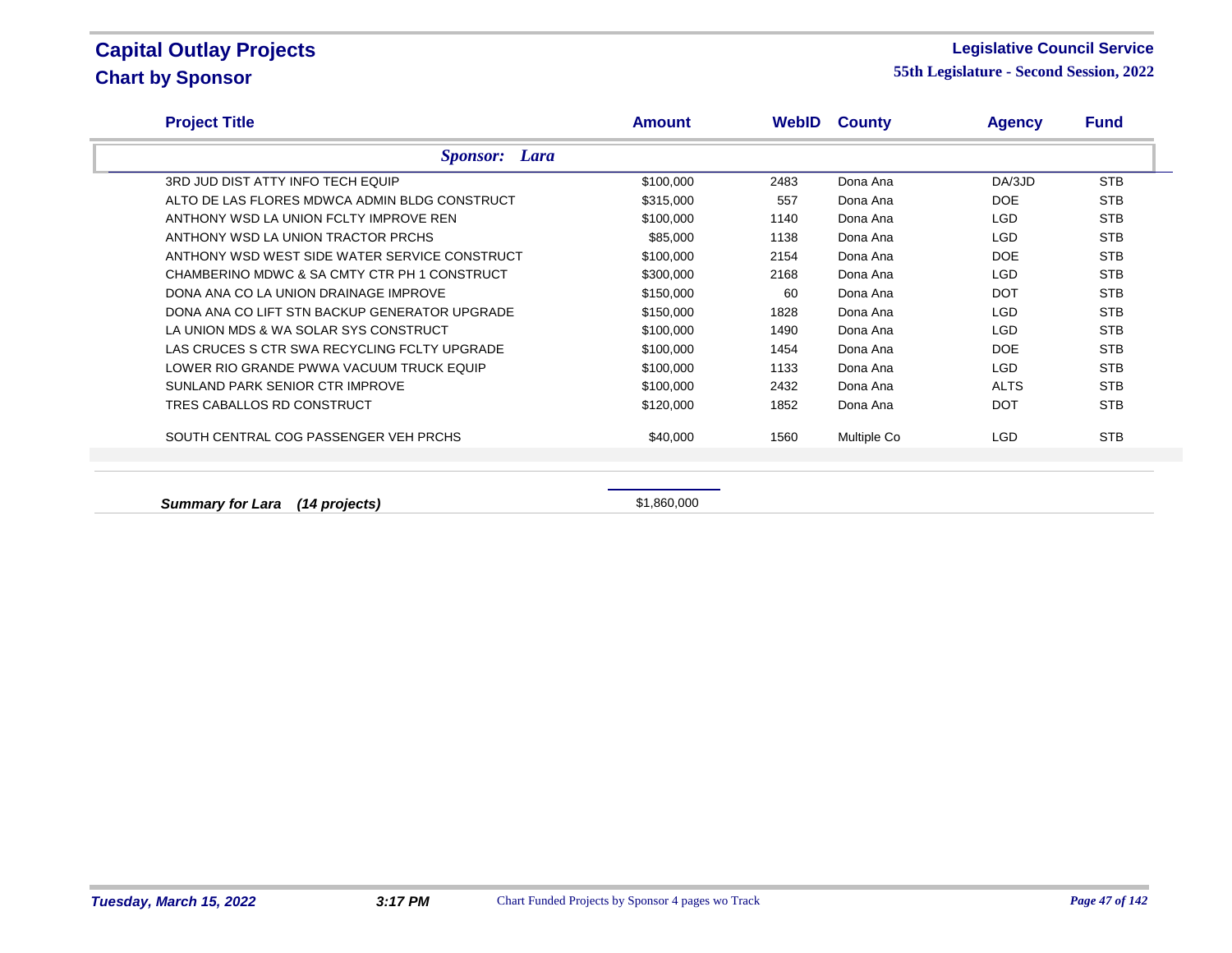### **Legislative Council Service**

**55th Legislature - Second Session, 2022**

| <b>Project Title</b>                                  | <b>Amount</b> |      | <b>WebID County</b> | <b>Agency</b> | <b>Fund</b> |
|-------------------------------------------------------|---------------|------|---------------------|---------------|-------------|
| <b>Sponsor:</b> Lente                                 |               |      |                     |               |             |
| OJO ENCINO CHP WAREHOUSE CONSTRUCT                    | \$30,000      | 867  | <b>McKinley</b>     | <b>IAD</b>    | <b>STB</b>  |
| SANDIA PUEBLO CHILD DVLP CTR BLDG/GRND CONSTRUCT      | \$200,000     | 2191 | Multiple Co         | <b>IAD</b>    | <b>STB</b>  |
| <b>JICARILLA APACHE NATION EMS EQUIP</b>              | \$71,803      | 1357 | Rio Arriba          | <b>IAD</b>    | <b>STB</b>  |
| <b>JICARILLA APACHE NATION EMS VEH PRCHS</b>          | \$84,180      | 1356 | Rio Arriba          | <b>IAD</b>    | <b>STB</b>  |
| NAGEEZI CHP DOMESTIC WATER LINE DES                   | \$75,000      | 1547 | San Juan            | <b>IAD</b>    | <b>STB</b>  |
| BERNALILLO ADMN BLDGS SOLAR PANEL INSTALL             | \$100,000     | 345  | Sandoval            | <b>LGD</b>    | <b>STB</b>  |
| BERNALILLO WATER SYS IMPROVE/STREETS                  | \$100,000     | 340  | Sandoval            | <b>DOE</b>    | <b>STB</b>  |
| BERNALILLO WWATER TREATMENT PLANT IMPROVE             | \$100,000     | 338  | Sandoval            | <b>DOE</b>    | <b>STB</b>  |
| COCHITI LAKE CITY HALL CMTY SPACE CONSTRUCT           | \$20,000      | 2498 | Sandoval            | <b>LGD</b>    | <b>STB</b>  |
| COCHITI LAKE SOLAR POWER SYSTEM CONSTRUCT             | \$74,400      | 2500 | Sandoval            | <b>LGD</b>    | <b>STB</b>  |
| COCHITI PUEBLO KERES CHILDREN'S LEARNING CTR CONSTRUC | \$29,017      | 2457 | Sandoval            | IAD           | <b>STB</b>  |
| COCHITI PUEBLO SENIOR CTR REN                         | \$250,000     | 2515 | Sandoval            | <b>ALTS</b>   | <b>STB</b>  |
| JEMEZ PUEBLO BULLDOZER EQUIP                          | \$100,000     | 1276 | Sandoval            | <b>IAD</b>    | <b>STB</b>  |
| SAN FELIPE PUEBLO RECREATION FACILITIES CONSTRUCT     | \$175,600     | 509  | Sandoval            | <b>IAD</b>    | <b>STB</b>  |
| SANTA ANA PUEBLO COMMUNITY WATER STORAGE TANK CONS    | \$50,000      | 541  | Sandoval            | <b>IAD</b>    | <b>STB</b>  |
| SANTA ANA PUEBLO ELECTRICAL GRID SYSTEM CONSTRUCT     | \$100,000     | 539  | Sandoval            | <b>IAD</b>    | <b>STB</b>  |
| SANTO DOMINGO PUEBLO WWATER SYS CONSTRUCT             | \$100,000     | 1792 | Sandoval            | <b>IAD</b>    | <b>STB</b>  |
| ZIA PUEBLO CMTY INTERNET INFRA CONSTRUCT              | \$200,000     | 2474 | Sandoval            | <b>IAD</b>    | <b>STB</b>  |

**Summary for Lente (18 projects)**  $$1,860,000$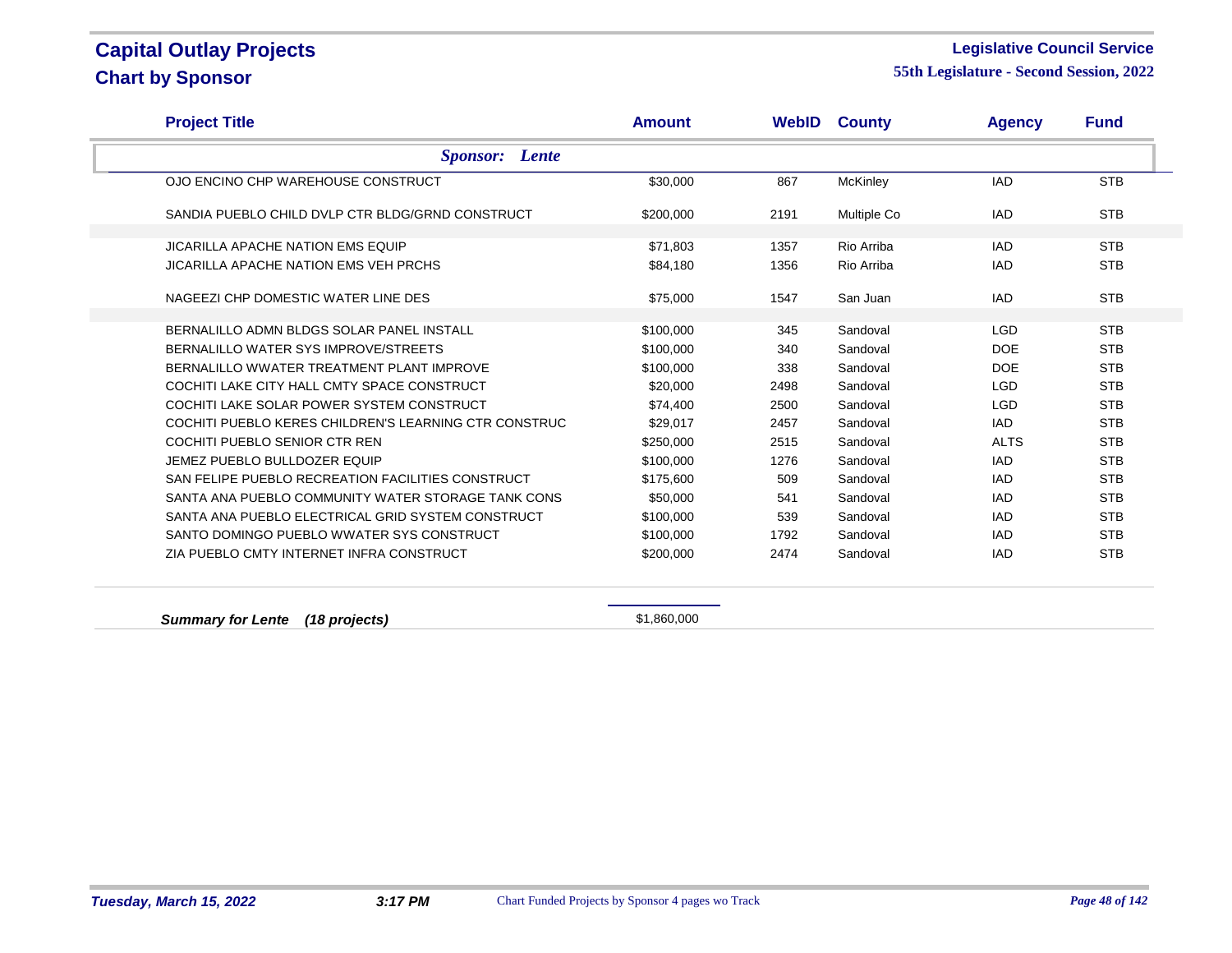### **Legislative Council Service**

| <b>Project Title</b>                     | <b>Amount</b> | WebID | <b>County</b> | <b>Agency</b> | <b>Fund</b> |
|------------------------------------------|---------------|-------|---------------|---------------|-------------|
| <b>Sponsor:</b> Lord                     |               |       |               |               |             |
| ALB JUAN TABO HILLS PK PH 3 CONSTRUCT    | \$50,000      | 1516  | Bernalillo    | LGD           | <b>STB</b>  |
| BERN CO EAST MOUNTAIN LL FCLTY IMPROVE   | \$100,000     | 358   | Bernalillo    | LGD.          | <b>STB</b>  |
| BERN CO SHERIFF'S OFFICE VEH PRCHS       | \$260,000     | 310   | Bernalillo    | LGD.          | <b>STB</b>  |
| EAST MOUNTAIN HIGH SCHOOL HVAC INSTALL   | \$50,000      | 1372  | Bernalillo    | PED.          | <b>STB</b>  |
| QUAIL HOLLOW MDWUA WATER SYS IMPROVE     | \$200,000     | 279   | Bernalillo    | <b>DOE</b>    | <b>STB</b>  |
| TIJERAS VETERAN MEM REN                  | \$50,000      | 884   | Bernalillo    | <b>LGD</b>    | <b>STB</b>  |
| TIJERAS WWATER SYS CONSTRUCT             | \$300,000     | 879   | Bernalillo    | <b>DOE</b>    | <b>STB</b>  |
| EDGEWOOD TRAILS DVLP                     | \$400,000     | 2464  | Santa Fe      | LGD           | <b>STB</b>  |
| EDGEWOOD WATER QUALITY IMPROVE FCLTY ACQ | \$350,000     | 2463  | Santa Fe      | <b>DOE</b>    | <b>STB</b>  |
|                                          |               |       |               |               |             |
| ESTANCIA DIVERSION DAMS CONSTRUCT        | \$100,000     | 2477  | Torrance      | <b>SEO</b>    | <b>STB</b>  |
| <b>Summary for Lord</b><br>(10 projects) | \$1,860,000   |       |               |               |             |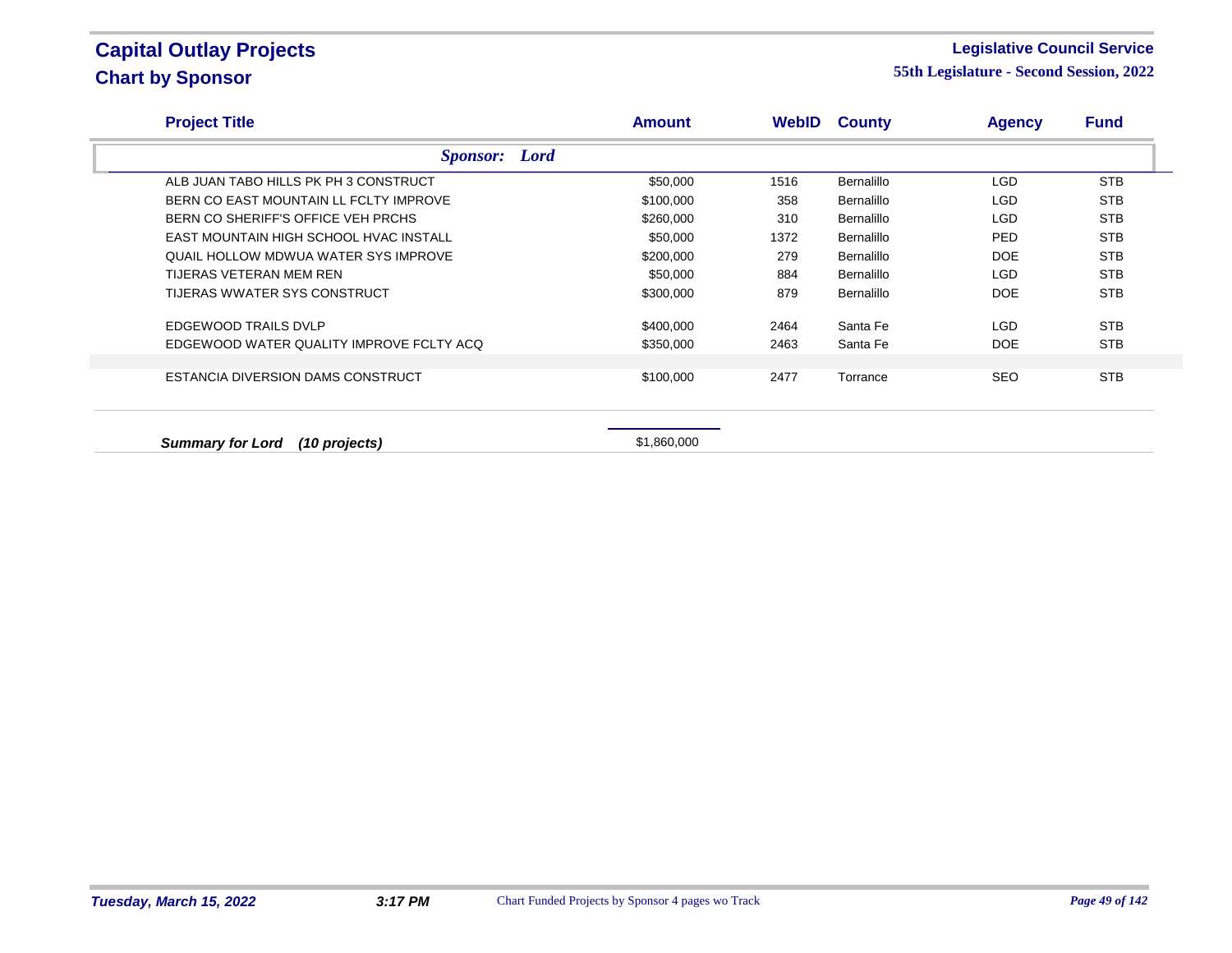### **Legislative Council Service**

**55th Legislature - Second Session, 2022**

| <b>Project Title</b>                                 | <b>Amount</b> |    | WebID | <b>County</b> | <b>Agency</b> | <b>Fund</b> |
|------------------------------------------------------|---------------|----|-------|---------------|---------------|-------------|
| <b>Sponsor:</b> Louis                                |               |    |       |               |               |             |
| ALB ASIAN CMTY CTR CONSTRUCT                         | \$30,754      |    | 1171  | Bernalillo    | <b>LGD</b>    | <b>STB</b>  |
| ALB EXPLORA MUSEUM CAMPUS EXPAND                     | \$40,000      |    | 1344  | Bernalillo    | <b>LGD</b>    | <b>STB</b>  |
| ALB LOS VOLCANES SENIOR CTR REN                      | \$140,000     |    | 777   | Bernalillo    | <b>ALTS</b>   | <b>STB</b>  |
| ALB NEIGHBORHOOD INTERSECTION LIGHTING CONSTRUCT     | \$50,000      |    | 1191  | Bernalillo    | <b>DOT</b>    | <b>STB</b>  |
| ALB NUEVO ATRISCO PLAZA PH 2 CONSTRUCT               | \$250,000     |    | 2359  | Bernalillo    | <b>LGD</b>    | <b>STB</b>  |
| ALB PARKS CONSTRUCT 30/56                            | \$75.000      | LV | 1345  | Bernalillo    | <b>LGD</b>    | <b>STB</b>  |
| ALB ROUTE 66 VISITOR CTR IMPROVE                     | \$200,000     |    | 167   | Bernalillo    | <b>LGD</b>    | <b>STB</b>  |
| ALB SPLASH PAD CONSTRUCT                             | \$25,000      | LV | 2313  | Bernalillo    | <b>LGD</b>    | <b>STB</b>  |
| ALB STREET LIGHTS INSTALL                            | \$50,000      | LV | 165   | Bernalillo    | <b>DOT</b>    | <b>STB</b>  |
| ALB SW MESA PUB SFTY & CMTY CMPLX CONSTRUCT          | \$200,000     |    | 1460  | Bernalillo    | <b>LGD</b>    | <b>STB</b>  |
| ALB WESTGATE CMTY CTR PH 3 CONSTRUCT                 | \$60,000      |    | 164   | Bernalillo    | <b>LGD</b>    | <b>STB</b>  |
| ALB WESTSIDE ANIMAL SHELTER IMPROVE                  | \$30,000      |    | 399   | Bernalillo    | <b>LGD</b>    | <b>STB</b>  |
| BERN CO RDS IMPROVE 36/6                             | \$50,000      | LV | 336   | Bernalillo    | <b>DOT</b>    | <b>STB</b>  |
| BERN CO WINGS FOR LIFE INTRNATL REN                  | \$22,000      |    | 2201  | Bernalillo    | <b>LGD</b>    | <b>STB</b>  |
| CAD NM MUS OF NAT HISTORY AND SCIENCE CONSTRUCT      | \$40,000      |    | 192   | Bernalillo    | CAD           | <b>STB</b>  |
| INDIAN PUEBLO CULTURAL CTR OPPORTUNITY CTR CONSTRUCT | \$50,000      |    | 429   | Bernalillo    | <b>IAD</b>    | <b>STB</b>  |
| JIMMY CARTER MID SCHL BLDG/GRND FURNISH              | \$89,260      |    | 581   | Bernalillo    | <b>PED</b>    | <b>STB</b>  |
| JOHN ADAMS MID SCHL OUTDOOR CLASSROOM CONSTRUCT      | \$64,742      |    | 664   | Bernalillo    | <b>PED</b>    | <b>STB</b>  |
| NATIONAL HISPANIC CULTURAL CTR IMPROVE               | \$50,000      |    | 2109  | Bernalillo    | CAD           | <b>STB</b>  |
| NM HWY 45 & 118TH ST IMPROVE                         | \$100,000     |    | 169   | Bernalillo    | <b>DOT</b>    | <b>STB</b>  |
| PAINTED SKY ELEM SCHL INFO TECH PRCHS                | \$80,829      |    | 549   | Bernalillo    | <b>PED</b>    | <b>STB</b>  |
| SUSIE R. MARMON ELEM SCHL SECURITY SYS IMPROVE       | \$100,000     |    | 726   | Bernalillo    | <b>PED</b>    | <b>STB</b>  |
| UNM CENTRAL CAMPUS SECURITY IMPROVE                  | \$22,000      |    | 1929  | Bernalillo    | <b>UNM</b>    | <b>STB</b>  |
| WEST MESA HIGH SCHL INFO TECH PRCHS                  | \$40,415      |    | 560   | Bernalillo    | PED           | <b>STB</b>  |
|                                                      |               |    |       |               |               |             |

**Summary for Louis (24 projects)**  $$1,860,000$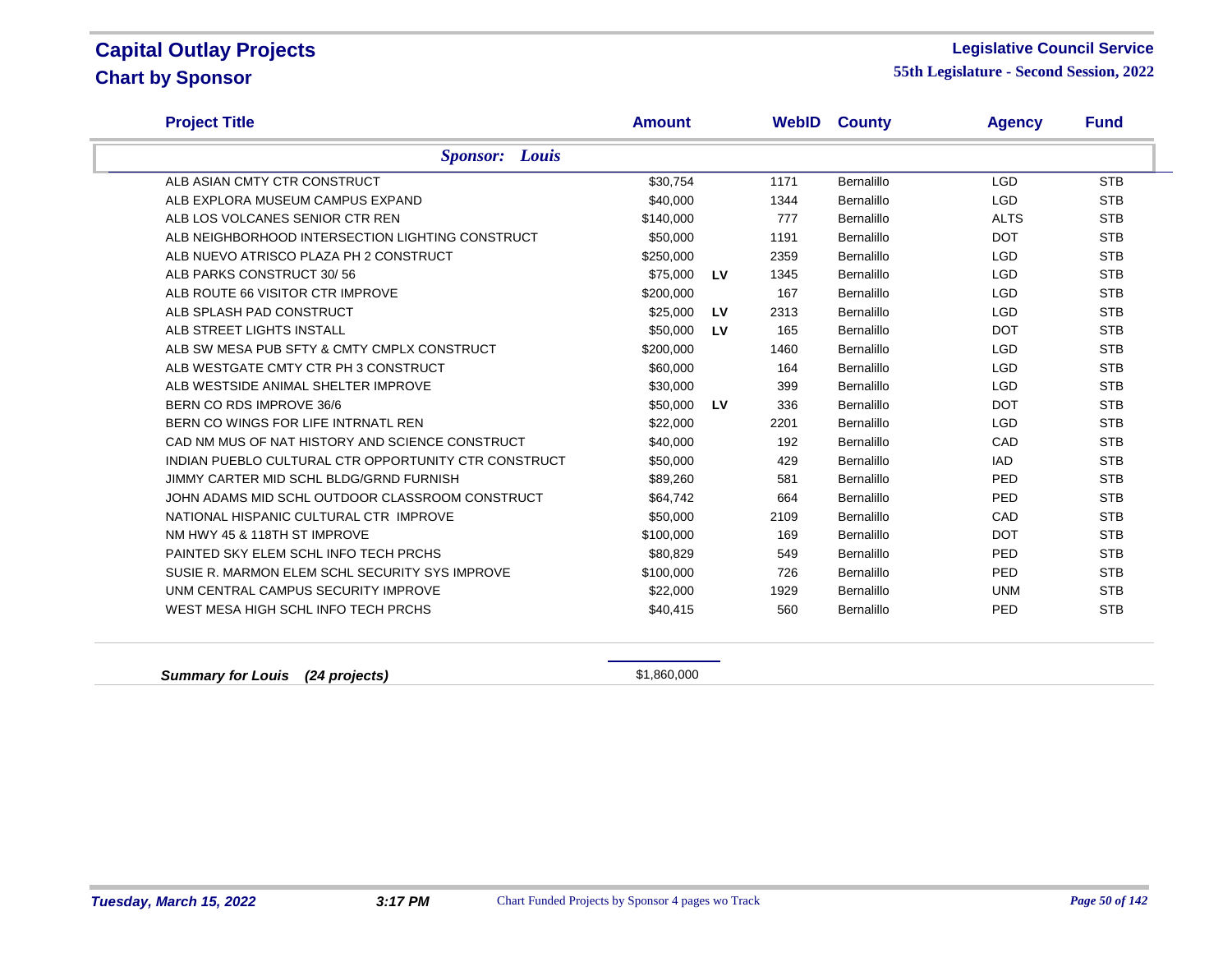#### **Legislative Council Service**

**55th Legislature - Second Session, 2022**

| <b>Project Title</b>                                  | <b>Amount</b> |      | <b>WebID County</b> | <b>Agency</b> | <b>Fund</b> |
|-------------------------------------------------------|---------------|------|---------------------|---------------|-------------|
| <b>Lundstrom</b><br><b>Sponsor:</b>                   |               |      |                     |               |             |
| MILAN KEARNS PK LIGHT IMPROVE                         | \$50,000      | 2558 | Cibola              | <b>LGD</b>    | <b>STB</b>  |
| CEDAR AVE & LONE PINE DR IMPROVE RED LAKE CHP         | \$100,000     | 276  | McKinley            | <b>DOT</b>    | <b>STB</b>  |
| CR 1 EXTENSION & BRIDGE CONSTRUCT                     | \$150,000     | 1118 | McKinley            | <b>DOT</b>    | <b>STB</b>  |
| FORT DEFIANCE CHP MULTIPURPOSE BLDG PLAN              | \$60,000      | 1645 | McKinley            | <b>IAD</b>    | <b>STB</b>  |
| <b>FRANCISCO POND RD BRIDGE IMPROVE</b>               | \$200,000     | 958  | McKinley            | <b>IAD</b>    | <b>STB</b>  |
| <b>GALLUP CULTURAL CTR IMPROVE</b>                    | \$100,000     | 926  | McKinley            | <b>LGD</b>    | <b>STB</b>  |
| GALLUP RGNL ANIMAL SHELTER CONSTRUCT                  | \$150,000     | 924  | McKinley            | <b>LGD</b>    | <b>STB</b>  |
| <b>GAMERCO WSD GATE VALVE RPLC</b>                    | \$50,000      | 1762 | McKinley            | <b>DOE</b>    | <b>STB</b>  |
| <b>HWY 491 LIGHTING CONSTRUCT</b>                     | \$100,000     | 2031 | McKinley            | <b>DOT</b>    | <b>STB</b>  |
| MANUELITO CHP VETERANS BUILDING UPGRADE               | \$100,000     | 2392 | McKinley            | <b>IAD</b>    | <b>STB</b>  |
| MCKINLEY CO HOSPITAL COVID SURVIVORS CLINIC CONSTRUCT | \$50,000      | 1135 | McKinley            | <b>LGD</b>    | <b>STB</b>  |
| MCKINLEY CO INDUSTRIAL PK INFRA CONSTRUCT             | \$100,000     | 1112 | McKinley            | <b>LGD</b>    | <b>STB</b>  |
| MCKINLEY CO NORTHSIDE TRAIL ACQ                       | \$100,000     | 1137 | McKinley            | <b>LGD</b>    | <b>STB</b>  |
| N30/US HWY 491 INTRSECT CONSTRUCT                     | \$150,000     | 1574 | McKinley            | <b>DOT</b>    | <b>STB</b>  |
| NWNM RGNL SWA TRANSFER STATION DES                    | \$50,000      | 934  | McKinley            | <b>DOE</b>    | <b>STB</b>  |
| <b>TSAYATOH CHP HOUSE CONSTRUCT</b>                   | \$100,000     | 1018 | McKinley            | IAD           | <b>STB</b>  |
| W AZTEC AVE STORM DRAINAGE IMPROVE                    | \$100,000     | 925  | McKinley            | <b>DOT</b>    | <b>STB</b>  |
| WILLIAMS ACRES WSD DECOMMISSIONED SEWER LAGOON REM    | \$50,000      | 1959 | <b>McKinley</b>     | <b>DOE</b>    | <b>STB</b>  |
| CRYSTAL CHP LAND USE MASTER PLAN                      | \$100,000     | 11   | Multiple Co         | <b>IAD</b>    | <b>STB</b>  |

**Summary for Lundstrom (19 projects) Summary for Lundstrom (19 projects) \$1,860,000**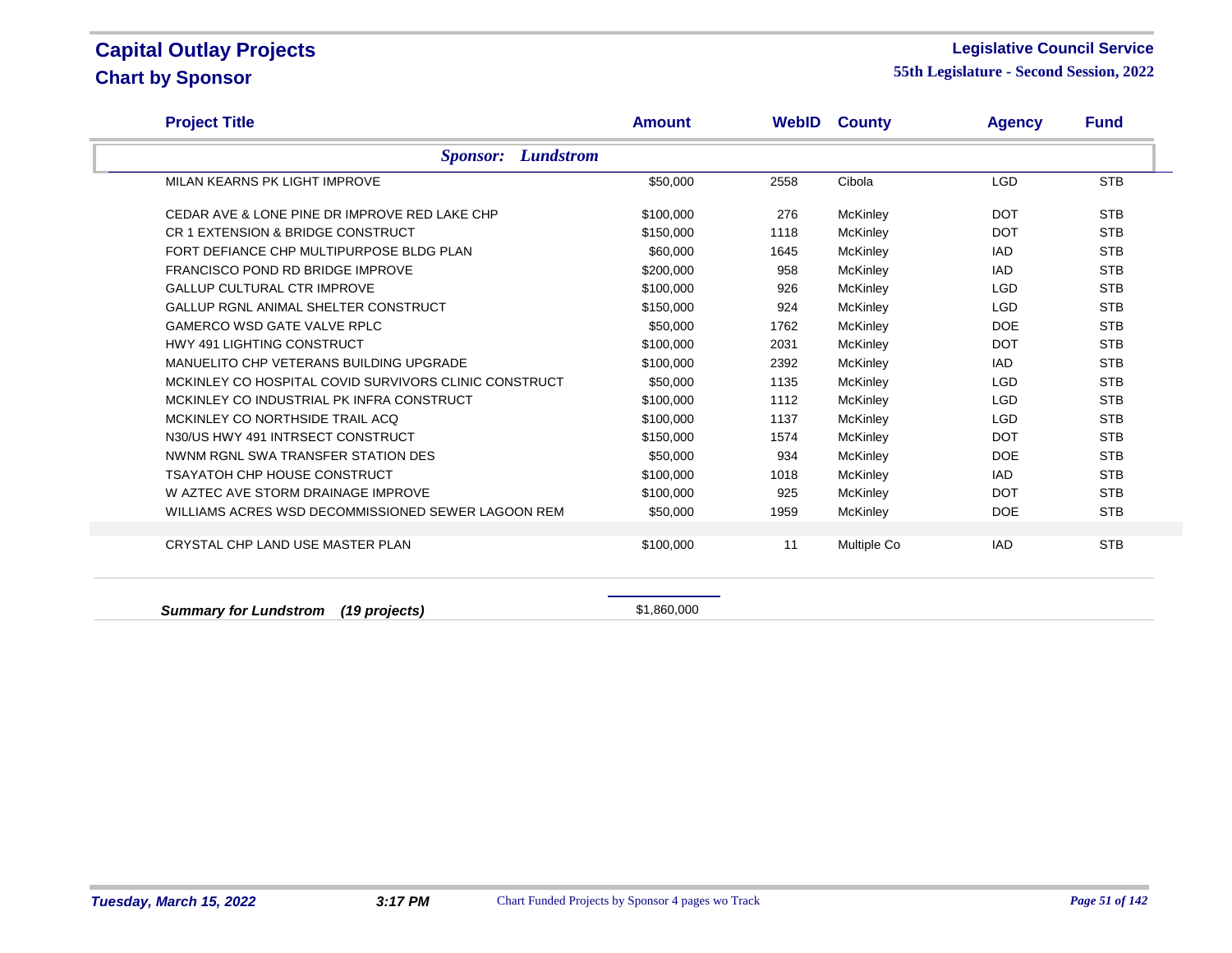### **Legislative Council Service**

**55th Legislature - Second Session, 2022**

| <b>Project Title</b>                                  | <b>Amount</b> |           |      | <b>WebID County</b> | <b>Agency</b> | <b>Fund</b> |
|-------------------------------------------------------|---------------|-----------|------|---------------------|---------------|-------------|
| <b>Sponsor:</b> Lujan                                 |               |           |      |                     |               |             |
| ALB FLAMENCO WORKS DANCE SCHL FURNISH                 | \$50,000      |           | 2272 | Bernalillo          | <b>LGD</b>    | <b>STB</b>  |
| ALB NATL FLAMENCO INSTITUTE EQUIP                     | \$10,000      | <b>LV</b> | 2318 | <b>Bernalillo</b>   | <b>LGD</b>    | <b>STB</b>  |
| MCKINLEY CO HOSPITAL COVID SURVIVORS CLINIC CONSTRUCT | \$25,000      |           | 1135 | McKinley            | <b>LGD</b>    | <b>STB</b>  |
| AGUA FRIA CWSA WATER DIST SYS CONSTRUCT               | \$150,000     |           | 2137 | Santa Fe            | <b>DOE</b>    | <b>STB</b>  |
| CAD NEW MEXICO HISTORY MUSEUM IMPROVE                 | \$10,000      |           | 166  | Santa Fe            | CAD           | <b>STB</b>  |
| CAD SANTA FE CHILDREN'S MUS & GRNDS IMPROVE           | \$10,000      |           | 385  | Santa Fe            | CAD           | <b>STB</b>  |
| HARRISON RD IMPROVE CONSTRUCT                         | \$25,000      |           | 1499 | Santa Fe            | <b>LGD</b>    | <b>STB</b>  |
| N CENTRAL COUNCIL OF GOVERNMENTS OFC EQUIP            | \$50,000      |           | 1846 | Santa Fe            | <b>LGD</b>    | <b>STB</b>  |
| PACHECO ST IMPROVE                                    | \$100,000     |           | 1506 | Santa Fe            | <b>DOT</b>    | <b>STB</b>  |
| SANTA FE CO CAMINO DE JACOBO SUBDIV ROADS & SIDEWALKS | \$50,000      |           | 625  | Santa Fe            | <b>DOT</b>    | <b>STB</b>  |
| SANTA FE CO ESPERANZA SHELTER SOLAR INSTALL           | \$50,000      |           | 2193 | Santa Fe            | <b>LGD</b>    | <b>STB</b>  |
| SANTA FE CO MAIL BALLOT SORTING EQUIP                 | \$50,000      |           | 2424 | Santa Fe            | <b>LGD</b>    | <b>STB</b>  |
| SANTA FE CO PUBLIC HOUSING SITE UPGRADE               | \$50,000      |           | 633  | Santa Fe            | <b>LGD</b>    | <b>STB</b>  |
| SANTA FE CO RECOVERY CTR FCLTY PRCHS                  | \$200,000     |           | 1670 | Santa Fe            | <b>LGD</b>    | <b>STB</b>  |
| SANTA FE CO SEWER EXPAND AGUA FRIA                    | \$200,000     |           | 604  | Santa Fe            | <b>DOE</b>    | <b>STB</b>  |
| SANTA FE CO YOUTH DVLP FCLTY CLERK WREHSE & DOC STOR  | \$150,000     |           | 2421 | Santa Fe            | <b>LGD</b>    | <b>STB</b>  |
| SANTA FE CTR FOR CONTEMPORARY ARTS REN                | \$10,000      |           | 1591 | Santa Fe            | CAD           | <b>STB</b>  |
| SANTA FE HOMEBOUND MEALS PROGRAM IMPROVE              | \$100,000     |           | 2144 | Santa Fe            | <b>LGD</b>    | <b>STB</b>  |
| SANTA FE MEDIAN BEAUTIFICATION PH 1 DESIGN            | \$20,000      |           | 1493 | Santa Fe            | <b>DOT</b>    | <b>STB</b>  |
| SANTA FE MIDTOWN PROPERTY INFRA IMPROVE               | \$200,000     |           | 1489 | Santa Fe            | <b>LGD</b>    | <b>STB</b>  |
| SANTA FE PSD ELEM SCHL HVAC SYS UPGRADE               | \$50,000      |           | 1682 | Santa Fe            | PED           | <b>STB</b>  |
| SANTA FE PSD INFO TECH                                | \$100,000     |           | 1677 | Santa Fe            | PED           | <b>STB</b>  |
| SANTA FE SWAN PK PH II CONSTRUCT                      | \$50,000      |           | 1479 | Santa Fe            | <b>LGD</b>    | <b>STB</b>  |
| SFCC EMERGENCY MGMT & FIRE SUPPRESSION UPGRADE        | \$100,000     |           | 2459 | Santa Fe            | <b>HED</b>    | <b>STB</b>  |
| TIERRA CONTENTA TRAIL IMPROVE                         | \$50,000      |           | 1514 | Santa Fe            | <b>LGD</b>    | <b>STB</b>  |

**Summary for Lujan (25 projects) Summary for Lujan (25 projects) \$1,860,000**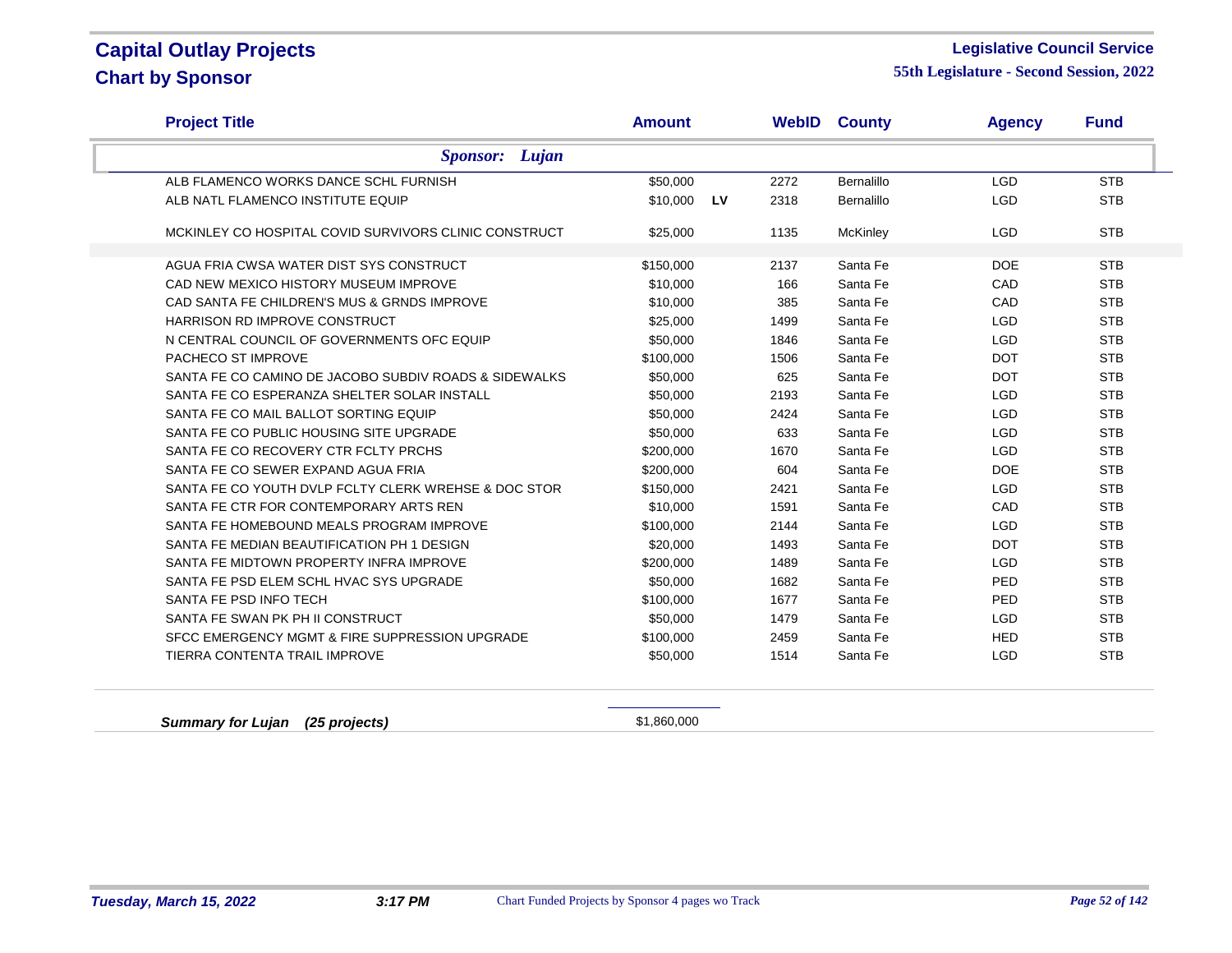#### **Legislative Council Service**

| <b>Project Title</b>                                | <b>Amount</b> | WebID | <b>County</b> | <b>Agency</b> | <b>Fund</b> |
|-----------------------------------------------------|---------------|-------|---------------|---------------|-------------|
| <b>Sponsor:</b> Madrid                              |               |       |               |               |             |
| DONA ANA CO BRAHMAN DIVERSION CHANNEL CONSTRUCT     | \$200,000     | 41    | Dona Ana      | <b>SEO</b>    | <b>STB</b>  |
| DONA ANA CO CHAPARRAL FLOOD CONTROL IMPROVE CT      | \$175,000     | 56    | Dona Ana      | <b>SEO</b>    | <b>STB</b>  |
| DONA ANA CO CHAPARRAL PUB HEALTH DEPT IMPROVE       | \$75,000      | 2529  | Dona Ana      | <b>LGD</b>    | <b>STB</b>  |
| DONA ANA CO DELORES WRIGHT PK BIKE TRAIL CONSTRUCT  | \$180,000     | 2524  | Dona Ana      | LGD           | <b>STB</b>  |
| DONA ANA CO DELORES WRIGHT PK PH 2 IMPROVE          | \$300,000     | 2527  | Dona Ana      | <b>LGD</b>    | <b>STB</b>  |
| DONA ANA CO DELORES WRIGHT PK SPLASH PADS CONSTRUCT | \$550,000     | 2546  | Dona Ana      | LGD.          | <b>STB</b>  |
| DONA ANA CO SHERIFF SUBSTATION IMPROVE              | \$30,000      | 2530  | Dona Ana      | LGD           | <b>STB</b>  |
| DONA ANA COUNTY DELORES WRIGHT PK BALLPARK IMPROVE  | \$250,000     | 2525  | Dona Ana      | <b>LGD</b>    | <b>STB</b>  |
| LAS CRUCES S CTR SWA RECYCLING FCLTY UPGRADE        | \$50,000      | 1454  | Dona Ana      | <b>DOE</b>    | <b>STB</b>  |
| NMSU CRIME PREVENTION ENVIRONMENTAL DESIGN          | \$50,000      | 620   | Dona Ana      | NMSU          | <b>STB</b>  |
|                                                     |               |       |               |               |             |
| <b>Summary for Madrid</b><br>(10 projects)          | \$1,860,000   |       |               |               |             |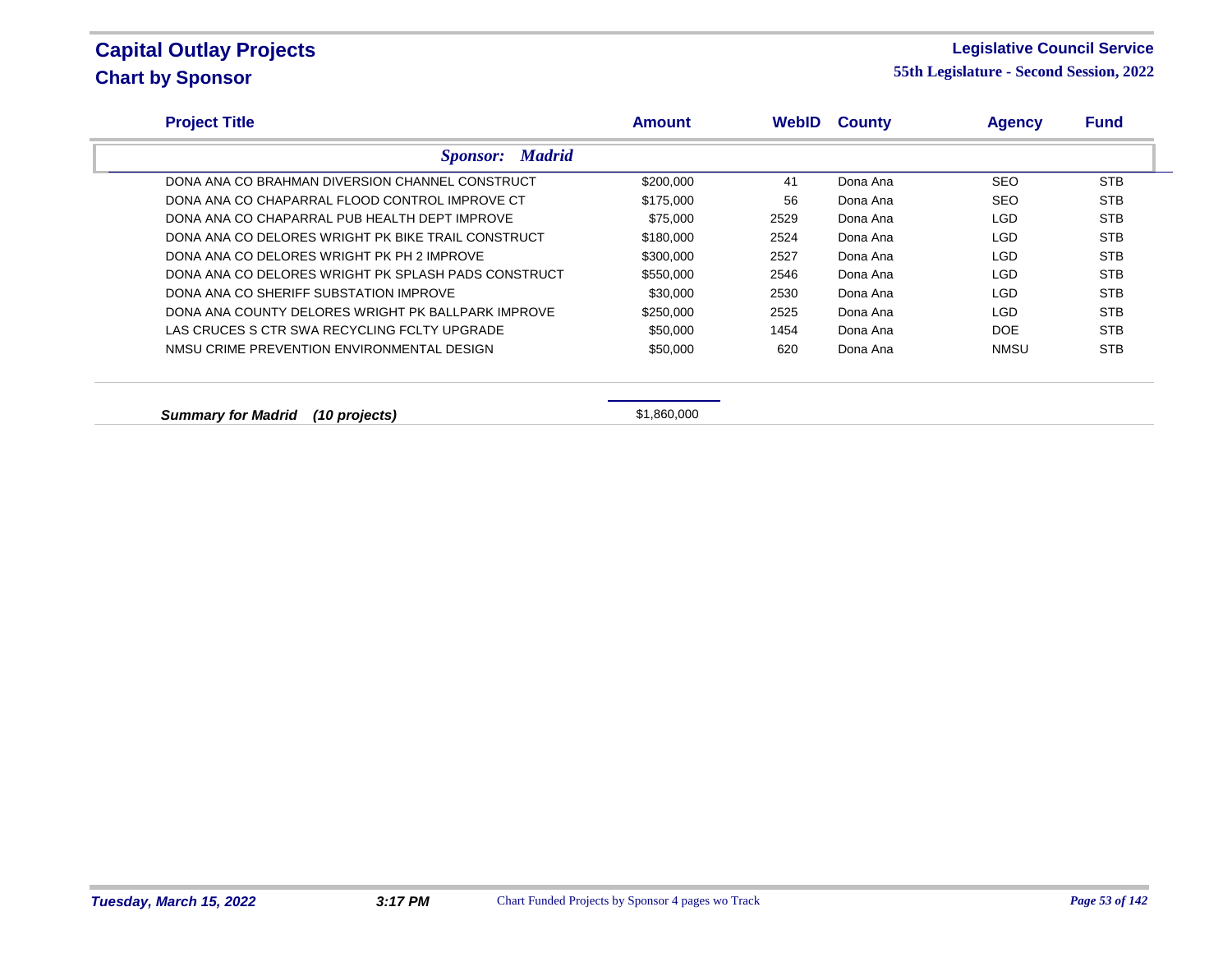### **Legislative Council Service**

**55th Legislature - Second Session, 2022**

| <b>Project Title</b>                                | <b>Amount</b> |             |      | <b>WebID County</b> | <b>Agency</b> | <b>Fund</b> |
|-----------------------------------------------------|---------------|-------------|------|---------------------|---------------|-------------|
| <b>Sponsor: Maestas</b>                             |               |             |      |                     |               |             |
| ALB INDOOR ARENA IMPROVE                            | \$50,000      |             | 2523 | Bernalillo          | <b>LGD</b>    | <b>STB</b>  |
| ALB ISOTOPES STADIUM IMPROVE                        | \$25,000      |             | 1571 | Bernalillo          | <b>LGD</b>    | <b>STB</b>  |
| ALB JOAN JONES CMTY CTR CONSTRUCT                   | \$75,000      |             | 2270 | Bernalillo          | <b>LGD</b>    | <b>STB</b>  |
| ALB LOS VOLCANES SENIOR CTR REN                     | \$85,000      |             | 777  | Bernalillo          | <b>ALTS</b>   | <b>STB</b>  |
| ALB NORTH DOMINGO BACA POOL CONSTRUCT               | \$25,000      |             | 1395 | Bernalillo          | <b>LGD</b>    | <b>STB</b>  |
| ALB NUEVO ATRISCO PLAZA PH 2 CONSTRUCT              | \$175,000     |             | 2359 | Bernalillo          | <b>LGD</b>    | <b>STB</b>  |
| ALB ROUTE 66 VISITOR CTR IMPROVE                    | \$175,000     |             | 167  | <b>Bernalillo</b>   | <b>LGD</b>    | <b>STB</b>  |
| ALB SPLASH PAD CONSTRUCT                            | \$575,000     | LV          | 2313 | Bernalillo          | <b>LGD</b>    | <b>STB</b>  |
| ALB WEST MESA AQUATIC CTR IMPROVE                   | \$50,000      |             | 1544 | Bernalillo          | <b>LGD</b>    | <b>STB</b>  |
| ALB WEST MESA LL FCLTY IMPROVE                      | \$50,000      |             | 2172 | Bernalillo          | <b>LGD</b>    | <b>STB</b>  |
| ALB WESTSIDE INDOOR REC CMPLX CONSTRUCT             | \$100,000     |             | 1546 | Bernalillo          | <b>LGD</b>    | <b>STB</b>  |
| ALB-BERN CO WUA BOSQUE NON-POTABLE WATER RECLAMATIO | \$25,000      |             | 1986 | Bernalillo          | <b>DOE</b>    | <b>STB</b>  |
| BERN CO INDUSTRIAL PARK AND TRANSLOAD ROAD CONSTRUC | \$50,000      |             | 2508 | Bernalillo          | <b>DOT</b>    | <b>STB</b>  |
| BERN CO METAL MUSIC MUSEUM CONSTRUCT                | \$25,000      |             | 1891 | Bernalillo          | <b>LGD</b>    | <b>STB</b>  |
| CHAPARRAL ELEM SCHL INFO TECH PRCHS                 | \$80,829      |             | 675  | Bernalillo          | PED           | <b>STB</b>  |
| JOHN ADAMS MID SCHL OUTDOOR CLASSROOM CONSTRUCT     | \$64.742      |             | 664  | Bernalillo          | <b>PED</b>    | <b>STB</b>  |
| <b>OURAY RD NW CONSTRUCT</b>                        | \$50,000      | <b>VETO</b> | 2304 | Bernalillo          | <b>DOT</b>    | <b>STB</b>  |
| RIO GRANDE ACADEMY OF FINE ARTS IMPROVE             | \$39,014      |             | 2347 | Bernalillo          | <b>PED</b>    | <b>STB</b>  |
| UNM TRACK RSURF REN                                 | \$100,000     |             | 1853 | Bernalillo          | <b>UNM</b>    | <b>STB</b>  |
| WEST MESA HIGH SCHL INFO TECH PRCHS                 | \$40,415      |             | 560  | Bernalillo          | PED           | <b>STB</b>  |

**Summary for Maestas (20 projects) Summary for Maestas** (20 projects)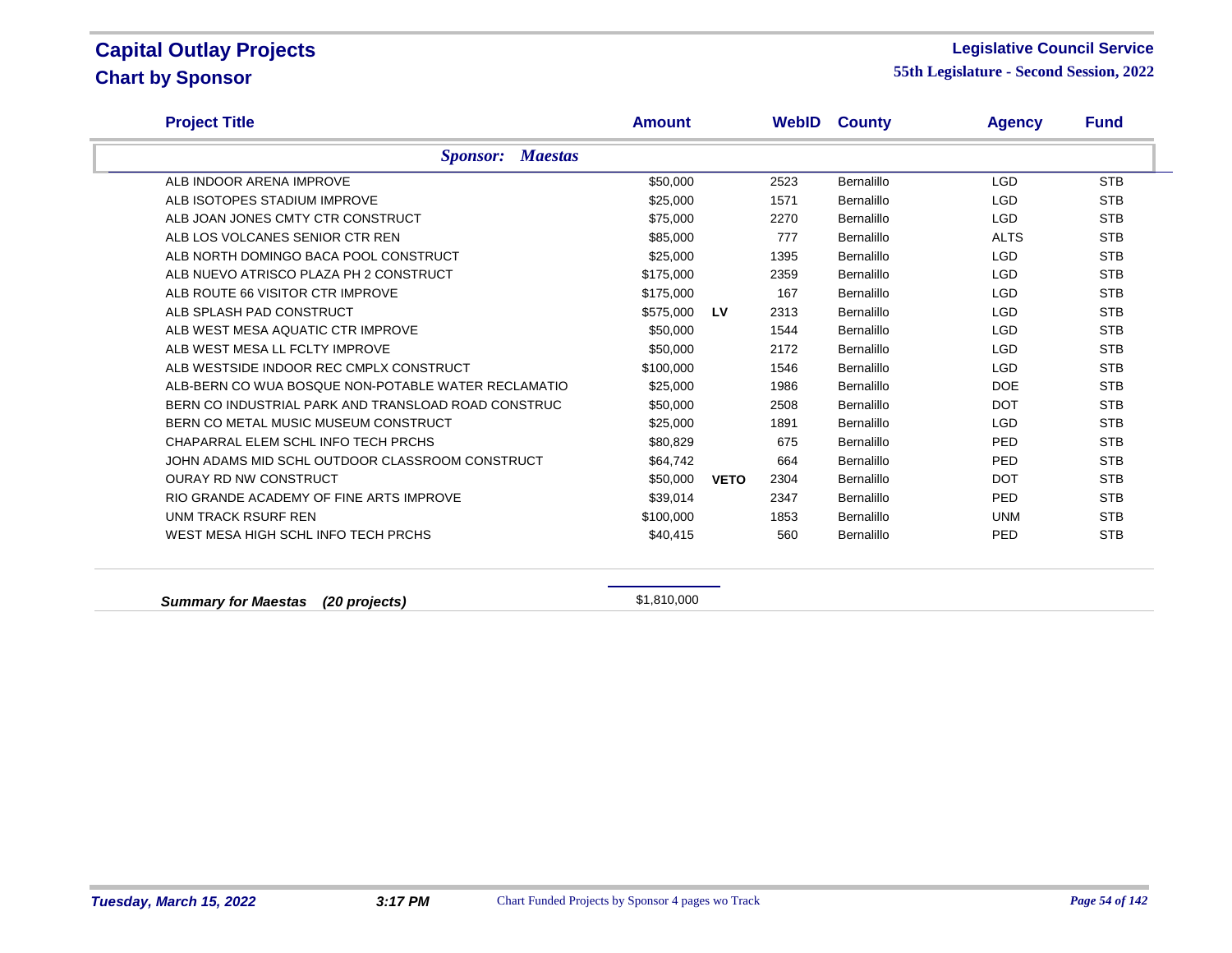### **Legislative Council Service**

**55th Legislature - Second Session, 2022**

| <b>Project Title</b>                                  | <b>Amount</b>            | WebID | <b>County</b> | <b>Agency</b> | <b>Fund</b> |
|-------------------------------------------------------|--------------------------|-------|---------------|---------------|-------------|
|                                                       | <b>Sponsor: Martínez</b> |       |               |               |             |
| 12TH ST & SAWMILL RD CONSTRUCT                        | \$248,000                | 850   | Bernalillo    | <b>DOT</b>    | <b>STB</b>  |
| ACE LEADERSHIP HIGH SCHL BLDG/GRND REN                | \$50,000                 | 2010  | Bernalillo    | PED           | <b>STB</b>  |
| ALB CALLE CUARTA AFFORDABLE HOUSING DVLP IMPROVE      | \$80,000                 | 2363  | Bernalillo    | <b>LGD</b>    | <b>STB</b>  |
| ALB FLAMENCO WORKS DANCE SCHL FURNISH                 | \$80,000                 | 2272  | Bernalillo    | <b>LGD</b>    | <b>STB</b>  |
| ALB LOS TOMASES PARK REN                              | \$140,000                | 1482  | Bernalillo    | <b>LGD</b>    | <b>STB</b>  |
| ALB MUSEUM EDUCATION CTR CONSTRUCT                    | \$50,000                 | 1616  | Bernalillo    | <b>LGD</b>    | <b>STB</b>  |
| ALB NORTH DOMINGO BACA POOL CONSTRUCT                 | \$50,000                 | 1395  | Bernalillo    | <b>LGD</b>    | <b>STB</b>  |
| ALB PRF VISUAL ARTS ED CTR PREP                       | \$100,000                | 2105  | Bernalillo    | <b>LGD</b>    | <b>STB</b>  |
| ALB SANTA BARBARA-MARTINEZTOWN GARDENS DVLP           | \$100,000                | 1613  | Bernalillo    | <b>LGD</b>    | <b>STB</b>  |
| ALB SAWMILL & OLD TOWN ST & PED RT IMPROVE            | \$50,000                 | 1177  | Bernalillo    | <b>DOT</b>    | <b>STB</b>  |
| ALB SAWMILL CMTY LAND TRUST PLAZA REN                 | \$100,000                | 1971  | Bernalillo    | <b>LGD</b>    | <b>STB</b>  |
| ALB-BERN CO WUA SWRP OUTFALL REALIGNMENT PROJECT DE   | \$62,000                 | 1107  | Bernalillo    | <b>DOE</b>    | <b>STB</b>  |
| BARELAS 4TH ST GREAT BLOCKS PROJECT IMPROVE           | \$50,000                 | 2121  | Bernalillo    | <b>DOT</b>    | <b>STB</b>  |
| BERN CO EDWARD G. SANDOVAL BB FIELD CONSTRUCT         | \$100,000                | 357   | Bernalillo    | <b>LGD</b>    | <b>STB</b>  |
| BERN CO METAL MUSIC MUSEUM CONSTRUCT                  | \$25,000                 | 1891  | Bernalillo    | <b>LGD</b>    | <b>STB</b>  |
| BERN CO SAFE OUTDOOR SPACE PRJT CONSTRUCT             | \$100,000                | 1083  | Bernalillo    | <b>LGD</b>    | <b>STB</b>  |
| BROADWAY BLVD CONSTRUCT                               | \$50,000                 | 913   | Bernalillo    | <b>DOT</b>    | <b>STB</b>  |
| DATA CH SCHL FCLTY IMPROVE                            | \$50,000                 | 1806  | Bernalillo    | PED           | <b>STB</b>  |
| HEALTH LEADERSHIP HS FCLTY ACQ                        | \$100,000                | 1822  | Bernalillo    | PED           | <b>STB</b>  |
| INDIAN PUEBLO CULTURAL CTR OPPORTUNITY CTR CONSTRUCT  | \$50,000                 | 429   | Bernalillo    | <b>IAD</b>    | <b>STB</b>  |
| SOUTH VALLEY PREPARATORY SCHL BLDNG/SCHOOL IMPROVE    | \$50,000                 | 1412  | Bernalillo    | PED           | <b>STB</b>  |
| MCKINLEY CO HOSPITAL COVID SURVIVORS CLINIC CONSTRUCT | \$50,000                 | 1135  | McKinley      | <b>LGD</b>    | <b>STB</b>  |
| COCHITI PUEBLO KERES CHILDREN'S LEARNING CTR CONSTRUC | \$75,000                 | 2457  | Sandoval      | <b>IAD</b>    | <b>STB</b>  |
|                                                       |                          |       |               |               |             |
| POJOAQUE PUEBLO EARLY CHILDHOOD DVLP CTR CONSTRUCT    | \$50,000                 | 1150  | Santa Fe      | <b>IAD</b>    | <b>STB</b>  |
|                                                       |                          |       |               |               |             |
|                                                       |                          |       |               |               |             |

**Summary for Martínez (24 projects) Summary for Martínez (24 projects) \$1,860,000**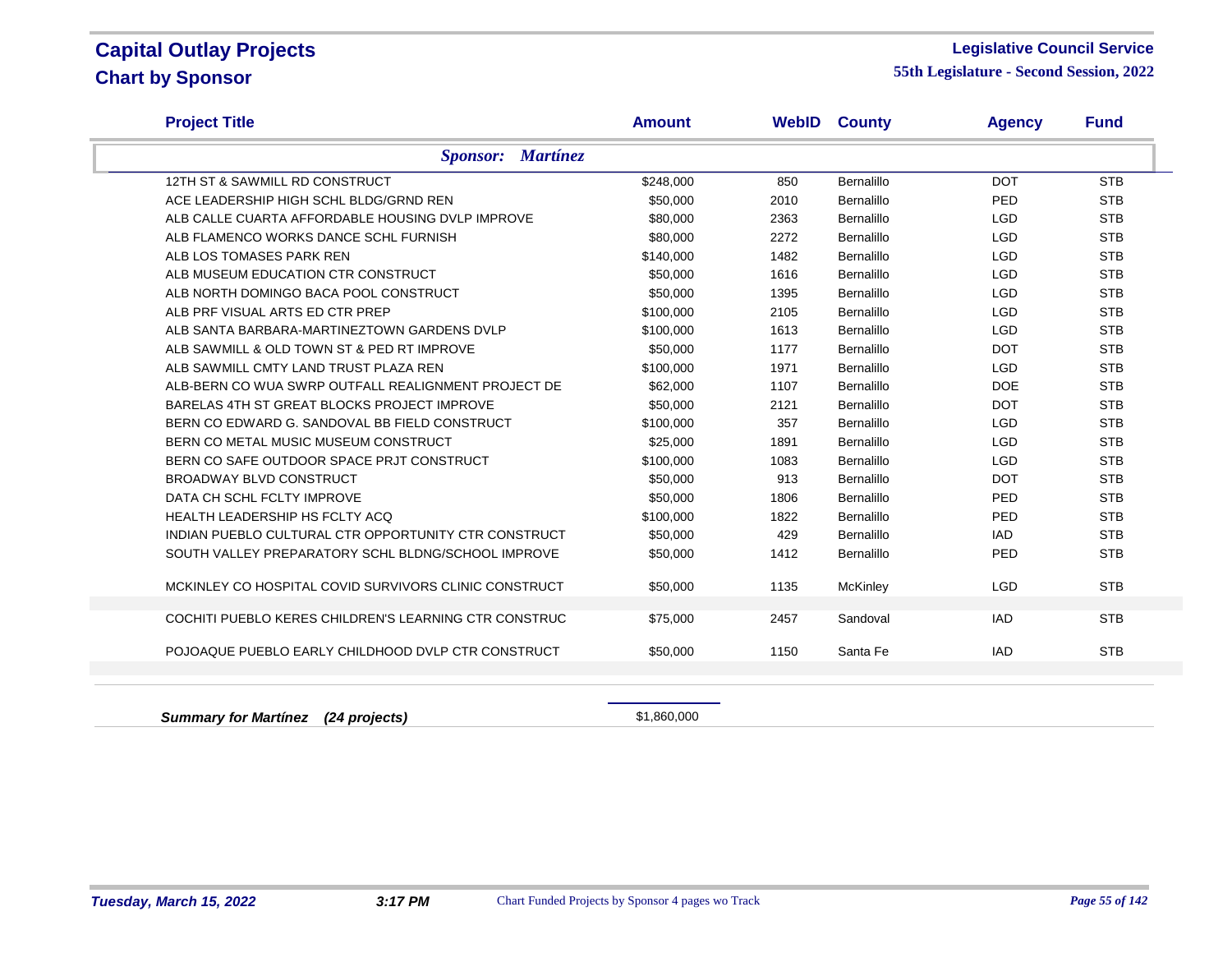#### **Legislative Council Service**

**55th Legislature - Second Session, 2022**

| <b>Project Title</b>                                | <b>Amount</b>         |      | <b>WebID County</b> | <b>Agency</b> | <b>Fund</b> |
|-----------------------------------------------------|-----------------------|------|---------------------|---------------|-------------|
| <b>Sponsor: Matthews</b>                            |                       |      |                     |               |             |
| ALB ALL FAITHS VEH & EQUIP                          | \$30,000              | 1041 | Bernalillo          | <b>LGD</b>    | <b>STB</b>  |
| ALB BALLOON MUS EXHIBITS INSTALL                    | \$40,000              | 1767 | Bernalillo          | <b>LGD</b>    | <b>STB</b>  |
| ALB EASTDALE LL BATHRM CONSTRUCT                    | \$250,000             | 2286 | Bernalillo          | <b>LGD</b>    | <b>STB</b>  |
| ALB EISENHOWER SWIMMING POOL REPAIR                 | \$75,000              | 1978 | Bernalillo          | <b>LGD</b>    | <b>STB</b>  |
| ALB FIRE RESCUE WILDLAND RESCUE VEH EQUIP PRCHS     | \$30,000              | 1470 | Bernalillo          | <b>LGD</b>    | <b>STB</b>  |
| ALB FOOD DISTRIBUTION EQUIP PRCHS                   | \$50,000              | 943  | Bernalillo          | <b>LGD</b>    | <b>STB</b>  |
| ALB MANZANO MESA PICKLEBALL FCLTY DVLP              | \$40,000              | 1665 | Bernalillo          | <b>LGD</b>    | <b>STB</b>  |
| ALB MUSEUM EDUCATION CTR CONSTRUCT                  | \$50,000              | 1616 | Bernalillo          | <b>LGD</b>    | <b>STB</b>  |
| ALB NATL FLAMENCO INSTITUTE EQUIP                   | \$25,000<br><b>LV</b> | 2318 | Bernalillo          | <b>LGD</b>    | <b>STB</b>  |
| ALB NORTH DOMINGO BACA POOL CONSTRUCT               | \$450,000             | 1395 | Bernalillo          | <b>LGD</b>    | <b>STB</b>  |
| ALB NORTHEAST AREA COMMAND POLICE STN REN           | \$100,000             | 2036 | Bernalillo          | <b>LGD</b>    | <b>STB</b>  |
| ALB SPEED REDUCTION TECH PRCHS & INSTALL            | \$30,000              | 1669 | Bernalillo          | <b>LGD</b>    | <b>STB</b>  |
| ALB WREHSE & VEH PRCHS                              | \$35,399              | 1528 | Bernalillo          | <b>LGD</b>    | <b>STB</b>  |
| ALB YOUTH FCLTY PRCHS                               | \$150,000             | 161  | Bernalillo          | <b>LGD</b>    | <b>STB</b>  |
| ALB-BERN CO WUA SWRP OUTFALL REALIGNMENT PROJECT DE | \$50,000              | 1107 | Bernalillo          | <b>DOE</b>    | <b>STB</b>  |
| ARROYO DEL OSO ELEM SCHL INFO TECH PRCHS            | \$50,000              | 621  | Bernalillo          | <b>PED</b>    | <b>STB</b>  |
| BERN CO AFFORDABLE HOUSING PROJECT IMPROVE          | \$150,000             | 1028 | Bernalillo          | <b>DOT</b>    | <b>STB</b>  |
| BERN CO CHILDREN'S GRIEF CTR IMPROVE                | \$20,000              | 1581 | Bernalillo          | <b>LGD</b>    | <b>STB</b>  |
| CNMCC INFO TECH REN                                 | \$75,000              | 2242 | Bernalillo          | <b>HED</b>    | <b>STB</b>  |
| DENNIS CHAVEZ ELEM SCHL BLDG/GRND FURNISH           | \$69,601              | 578  | Bernalillo          | <b>PED</b>    | <b>STB</b>  |
| HUBERT H. HUMPHREY ELEM SCHL INFO TECH PRCHS        | \$40,000              | 698  | Bernalillo          | <b>PED</b>    | <b>STB</b>  |
| UNM BIOLOGY FACILITY CONSTRUCT                      | \$50,000              | 1825 | Bernalillo          | <b>UNM</b>    | <b>STB</b>  |

**Summary for Matthews (22 projects) Summary for Matthews (22 projects)**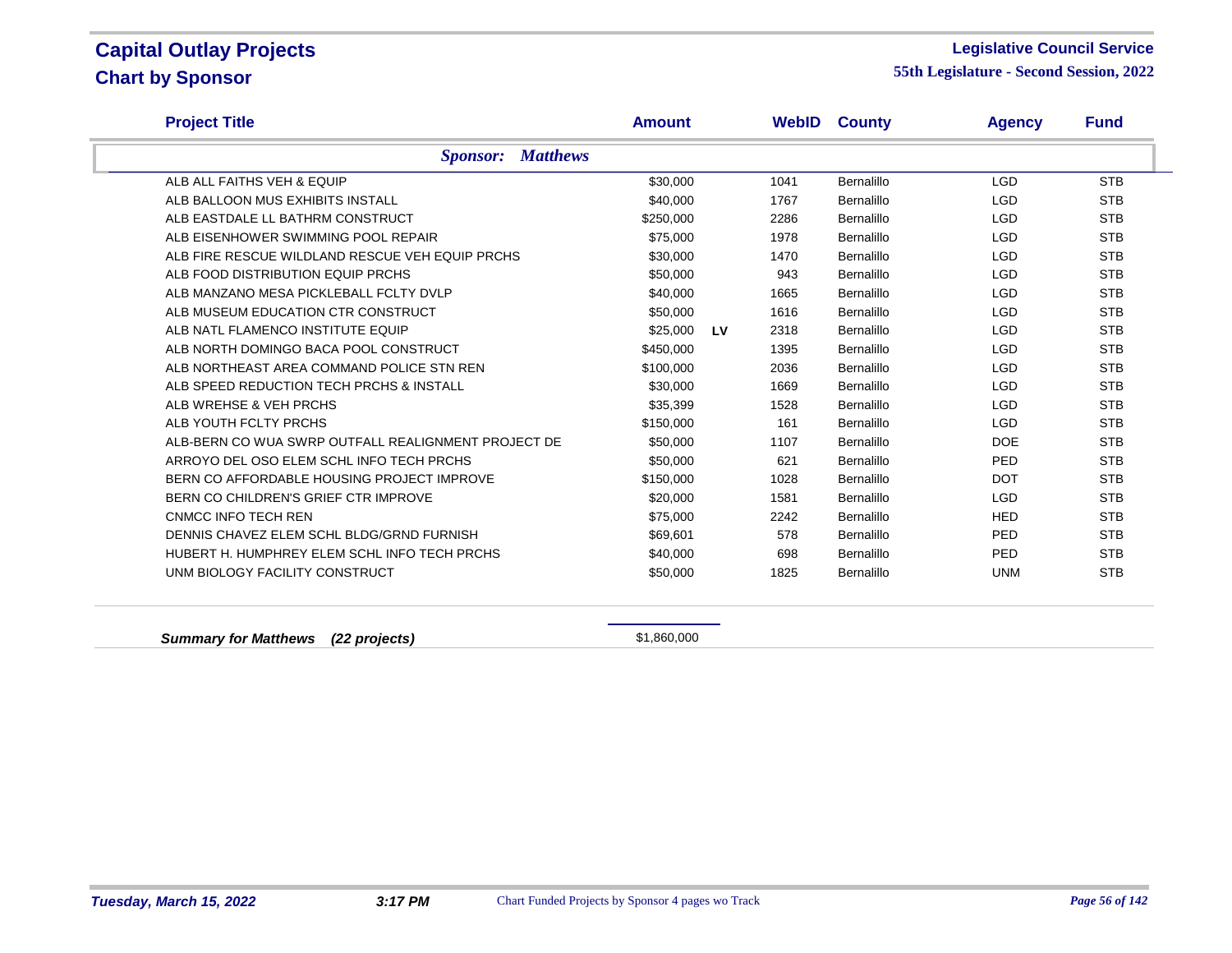### **Legislative Council Service**

**55th Legislature - Second Session, 2022**

| <b>Project Title</b>                                | <b>Amount</b> |      | <b>WebID County</b> | <b>Agency</b> | <b>Fund</b> |
|-----------------------------------------------------|---------------|------|---------------------|---------------|-------------|
| <b>McQueen</b><br><i>Sponsor:</i>                   |               |      |                     |               |             |
| LAS ACEQUIAS DE PLACITAS COOP WATER SYS UPGRADE     | \$100,000     | 12   | Sandoval            | <b>ISC</b>    | <b>STB</b>  |
| AVE VISTA GRANDE ELDORADO CMTY SCHL CROSSWALK LIGHT | \$20,000      | 609  | Santa Fe            | <b>DOT</b>    | <b>STB</b>  |
| EDGEWOOD WATER QUALITY IMPROVE FCLTY ACQ            | \$300,000     | 2463 | Santa Fe            | <b>DOE</b>    | <b>STB</b>  |
| ELDORADO AREA WSD WORKSHOP AND GARAGE CONSTRUCT     | \$200,000     | 454  | Santa Fe            | <b>LGD</b>    | <b>STB</b>  |
| SANTA FE CO CMTY PARK SHADE STRUCT CONSTRUCT        | \$50,000      | 785  | Santa Fe            | <b>LGD</b>    | <b>STB</b>  |
| SANTA FE CO ELDORADO SUBDIV ROADS IMPROVE           | \$195,000     | 627  | Santa Fe            | <b>DOT</b>    | <b>STB</b>  |
| SANTA FE CO MAIL BALLOT SORTING EQUIP               | \$50,000      | 2424 | Santa Fe            | <b>LGD</b>    | <b>STB</b>  |
|                                                     |               |      |                     |               |             |
| MORIARTY ANIMAL SHELTER RPLC                        | \$100,000     | 1212 | Torrance            | <b>LGD</b>    | <b>STB</b>  |
| MORIARTY CITY HALL BLDG RPLC                        | \$200,000     | 1206 | Torrance            | <b>LGD</b>    | <b>STB</b>  |
| MOUNTAINAIR PUB LIB IMPROVE                         | \$30,000      | 420  | Torrance            | <b>LGD</b>    | <b>STB</b>  |
| MOUNTAINAIR WATER SYS IMPROVE                       | \$100,000     | 422  | Torrance            | <b>DOE</b>    | <b>STB</b>  |
| TORRANCE CO FAIRGROUNDS CONSTRUCT                   | \$100,000     | 1095 | Torrance            | <b>LGD</b>    | <b>STB</b>  |
| TORREON ACEQUIA ASSOC REPAIR                        | \$50,000      | 2427 | Torrance            | <b>ISC</b>    | <b>STB</b>  |
| RIO COMMUNITIES PARKS ACO                           | \$290,000     | 773  | Valencia            | <b>LGD</b>    | <b>STB</b>  |
| VALENCIA SWCD RIO ABAJO CONSERVATION AREA UPGRADE   | \$75,000      | 2262 | Valencia            | <b>NMSU</b>   | <b>STB</b>  |
|                                                     |               |      |                     |               |             |
| $S$ ummary for $M_2$ Queen (15 projects)            | $$1$ 860 000  |      |                     |               |             |

**Summary for McQueen (15 projects) \$1,860,000** \$1,860,000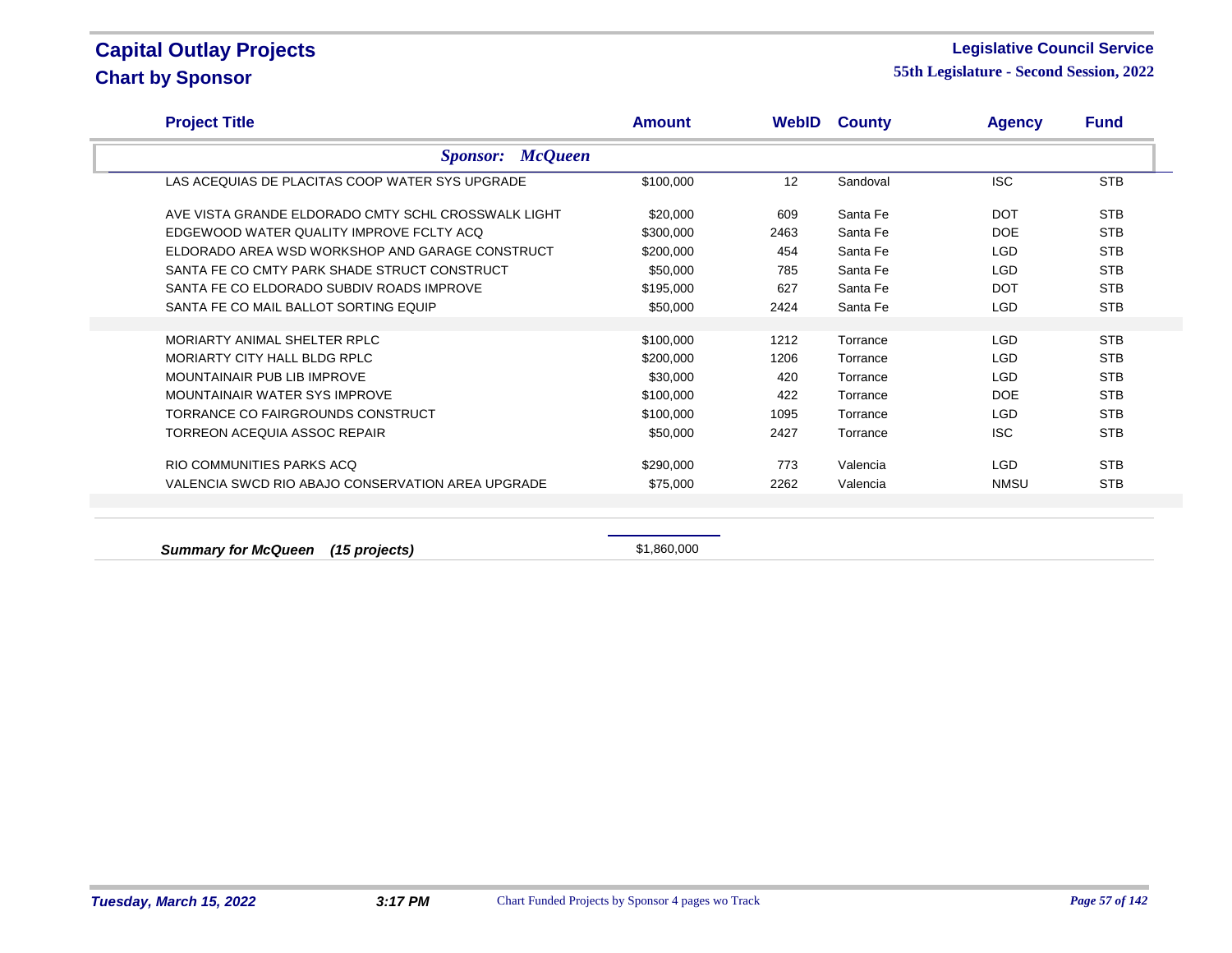### **Legislative Council Service**

| <b>Project Title</b>                          | <b>Amount</b>     | <b>WebID</b> | <b>County</b> | <b>Agency</b> | <b>Fund</b> |
|-----------------------------------------------|-------------------|--------------|---------------|---------------|-------------|
| <i>Sponsor:</i>                               | <b>Montoya RD</b> |              |               |               |             |
| AZTEC POLICE VEH PRCHS                        | \$150,000         | 976          | San Juan      | LGD           | <b>STB</b>  |
| FARMINGTON FIRE DEPT SCBA PRCHS               | \$436,000         | 929          | San Juan      | <b>LGD</b>    | <b>STB</b>  |
| <b>FARMINGTON LIONS POOL CONSTRUCT</b>        | \$300,000         | 937          | San Juan      | LGD           | <b>STB</b>  |
| FARMINGTON MEAL CTR CONSTRUCT                 | \$200,000         | 932          | San Juan      | LGD           | <b>STB</b>  |
| <b>FARMINGTON RESCUE VEH PRCHS</b>            | \$45,000          | 939          | San Juan      | LGD           | <b>STB</b>  |
| SAN JUAN CO SHERIFF'S OFFICE HELICOPTER PRCHS | \$450,000         | 287          | San Juan      | LGD           | <b>STB</b>  |
| SAN JUAN COLLEGE HEALTH CTR CONSTRUCT         | \$279,000         | 1262         | San Juan      | <b>HED</b>    | <b>STB</b>  |
| Summary for Montoya RD (7 projects)           | \$1,860,000       |              |               |               |             |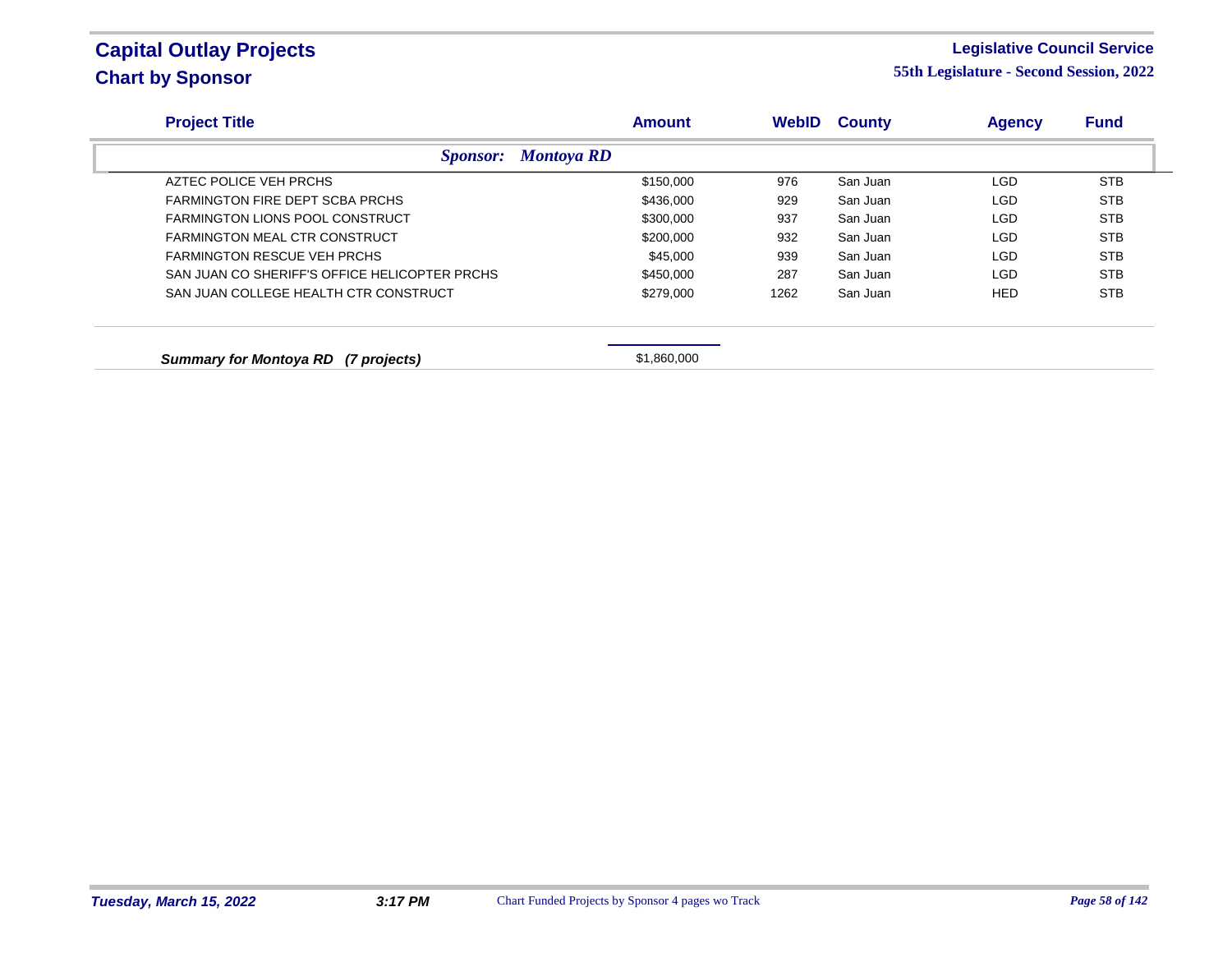### **Legislative Council Service**

| <b>Project Title</b>                                | Amount    |           | <b>WebID County</b> | <b>Agency</b> | <b>Fund</b> |
|-----------------------------------------------------|-----------|-----------|---------------------|---------------|-------------|
| <b>Sponsor:</b> Montoya RE                          |           |           |                     |               |             |
| ANGEL FIRE WATER TANKS RPLC                         | \$75,000  | 462       | Colfax              | <b>DOE</b>    | <b>STB</b>  |
| <b>CIMARRON WATER LINE REPLACE</b>                  | \$100,000 | 842       | Colfax              | <b>DOE</b>    | <b>STB</b>  |
| <b>COLFAX CO SHERIFF'S VEH PRCHS</b>                | \$80,000  | 325       | Colfax              | <b>LGD</b>    | <b>STB</b>  |
| <b>COLFAX SWCD EQUIP</b>                            | \$12,500  | 1368      | Colfax              | <b>NMSU</b>   | <b>STB</b>  |
| EAGLE NEST WWATER TRUCK & VAC TRAILER EQUIP         | \$100,000 | 1605      | Colfax              | <b>DOE</b>    | <b>STB</b>  |
| MAXWELL WASTEWATER LINE REPLACE                     | \$80,000  | 854       | Colfax              | <b>DOE</b>    | <b>STB</b>  |
| RATON KEARNY FILM PRODUCTION FACILITY REN           | \$100,000 | 2075      | Colfax              | <b>LGD</b>    | <b>STB</b>  |
| SPRINGER CEMETERY IMPROVE CONSTRUCT                 | \$50,000  | 2395      | Colfax              | LGD           | <b>STB</b>  |
| SPRINGER LAW ENFORCEMENT VEH PRCHS                  | \$50,000  | 1008      | Colfax              | <b>LGD</b>    | <b>STB</b>  |
| ACEQUIA DE LA ISLA DAM IMPROVE                      | \$12,500  | 1683      | Mora                | <b>ISC</b>    | <b>STB</b>  |
| BUENA VISTA MDWC & SWA WATER SYS IMPROVE            | \$20,000  | 1209      | Mora                | <b>DOE</b>    | <b>STB</b>  |
| <b>GUADALUPITA MDWCA ELECTRICAL GENERATOR EQUIP</b> | \$20,000  | 1218      | Mora                | <b>DOE</b>    | <b>STB</b>  |
| MORA CO ADMIN CMPLX CONSTRUCT                       | \$100,000 | 1563      | Mora                | <b>LGD</b>    | <b>STB</b>  |
| MORA CO CULTURAL CTR CONSTRUCT                      | \$30,000  | 1596      | Mora                | <b>LGD</b>    | <b>STB</b>  |
| MORA CO VEHICLE PRCHS                               | \$42,300  | 1585      | Mora                | <b>LGD</b>    | <b>STB</b>  |
| MORA ISD MORA/COLFAX HEAD START REN                 | \$65,000  | 354       | Mora                | PED           | <b>STB</b>  |
| MORA ISD SECURITY SYS INFO TECH IMPROVE             | \$75,000  | 364       | Mora                | PED           | <b>STB</b>  |
| MORA MDWC & MSWA WASTEWATER SYSTEM CONSTRUCT        | \$50,000  | 861       | Mora                | <b>DOE</b>    | <b>STB</b>  |
| WAGON MOUND SENIOR CTR FCLTY PHASE 5 CONSTRUCT      | \$80,000  | 2294      | Mora                | <b>ALTS</b>   | <b>STB</b>  |
| WESTERN MORA SWCD UTILITY TRUCK PRCHS               | \$60,000  | 1944      | Mora                | <b>NMSU</b>   | <b>STB</b>  |
| ACEQUIA DE ALCALDE REPAIR                           | \$25,000  | 1397      | Rio Arriba          | <b>ISC</b>    | <b>STB</b>  |
| ACEQUIA DE LOS ESPINOSAS IMPROVE                    | \$15,000  | 395       | Rio Arriba          | <b>ISC</b>    | <b>STB</b>  |
| ACEQUIA DE OJO SARCO PH 4 DITCH LINING CONSTRUCT    | \$15,000  | 914       | Rio Arriba          | <b>ISC</b>    | <b>STB</b>  |
| ACEQUIA DEL ANCON WATER SYS IMPROVE                 | \$25,000  | 1678      | Rio Arriba          | <b>ISC</b>    | <b>STB</b>  |
| ACEQUIA DEL DISTRITO IMPROVE                        | \$35,000  | 1664      | Rio Arriba          | <b>ISC</b>    | <b>STB</b>  |
| ALCALDE ELEM SCHL SECURITY SYS INSTALL              | \$10,000  | 1898      | Rio Arriba          | PED           | <b>STB</b>  |
| CHIMAYO ELEM SCHL SECURITY SYS INSTALL              | \$15,000  | 1893      | Rio Arriba          | <b>PED</b>    | <b>STB</b>  |
| EAST RIO ARRIBA SWCD FARM EQUIP & VEHICLE EQUIP     | \$40,000  | 1634      | Rio Arriba          | <b>NMSU</b>   | <b>STB</b>  |
| ESPANOLA MISION Y CONVENTO RPLC                     | \$100,000 | 2273      | Rio Arriba          | <b>LGD</b>    | <b>STB</b>  |
| GREATER CHIMAYO MDWCA WATER DISTRIB SYS CONSTRUCT   | \$25,000  | 1768      | Rio Arriba          | <b>DOE</b>    | <b>STB</b>  |
| HIGHWAY 74/POPAY AVE INTRSECT CONSTRUCT & IMPROVE   | \$80,000  | 2345      | Rio Arriba          | <b>DOT</b>    | <b>STB</b>  |
| NNMSS SOSTENGA FARM EQUIP                           | \$50,000  | LV<br>389 | Rio Arriba          | <b>NNMSS</b>  | <b>STB</b>  |
| RIO ARRIBA CO OJO SARCO VOLUNTEER FIRE DEPT EXPAND  | \$75,000  | 1105      | Rio Arriba          | <b>LGD</b>    | <b>STB</b>  |
| RIO ARRIBA CO RECREATION & ATHL CENTER CONSTRUCT    | \$50,000  | 2076      | Rio Arriba          | <b>LGD</b>    | <b>STB</b>  |
| SAN JUAN ELEM SCHL SECURITY SYS INSTALL             | \$7,700   | 1876      | Rio Arriba          | PED           | <b>STB</b>  |
| VELARDE ELEM SCHL SECURITY SYS INSTALL              | \$15,000  | 1895      | Rio Arriba          | PED           | <b>STB</b>  |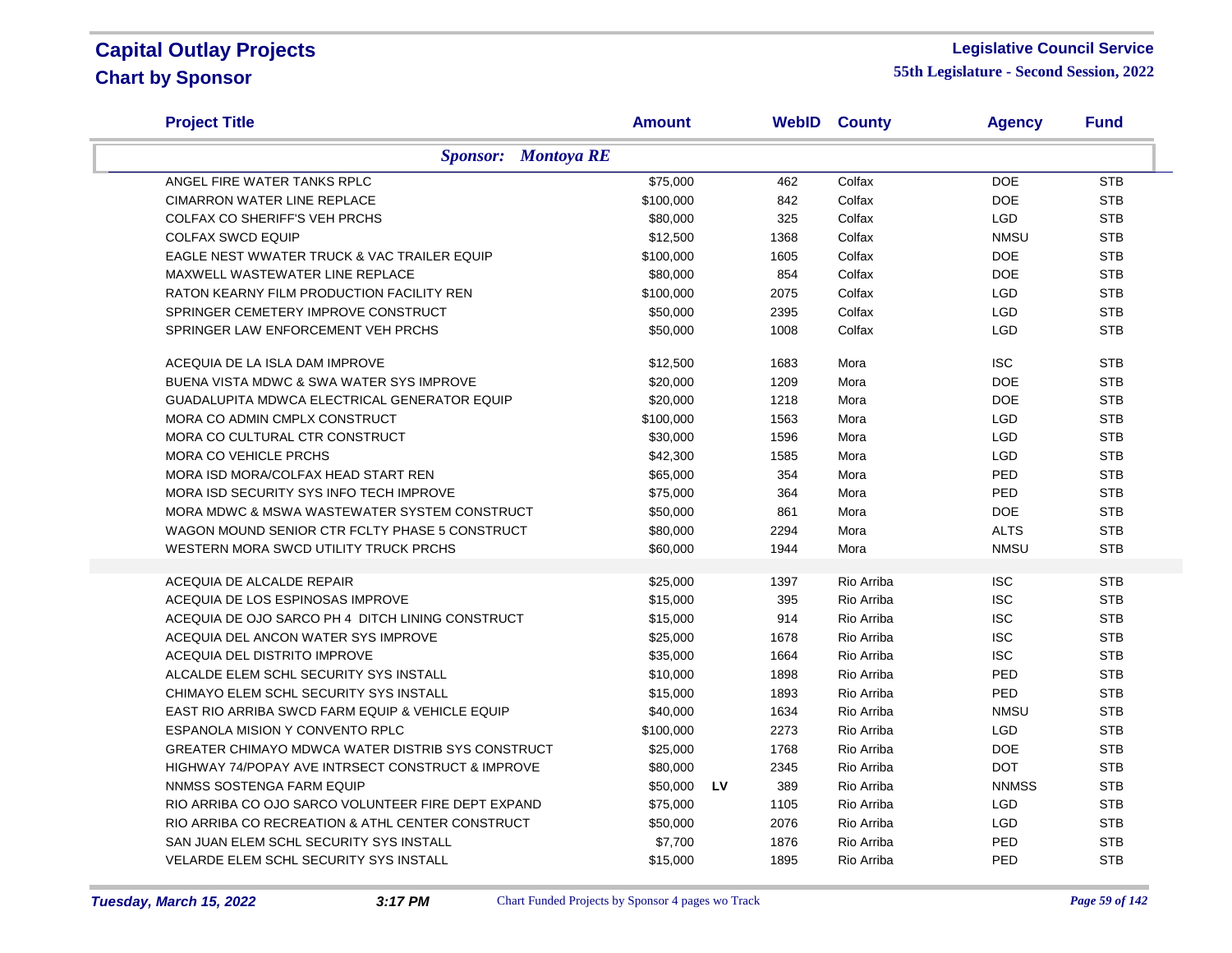### **Legislative Council Service**

| <b>Project Title</b>                                | <b>Amount</b> | WebID | <b>County</b> | <b>Agency</b> | <b>Fund</b> |
|-----------------------------------------------------|---------------|-------|---------------|---------------|-------------|
| PECOS WATER & SEWER SYS CONSTRUCT                   | \$50,000      | 1063  | San Miguel    | DOE           | <b>STB</b>  |
| GREATER CHIMAYO MDWCA WATER DISTRIBUTION SYS CONSTR | \$25,000      | 1766  | Santa Fe      | DOE           | <b>STB</b>  |
|                                                     |               |       |               |               |             |
| Summary for Montoya RE (38 projects)                | \$1,860,000   |       |               |               |             |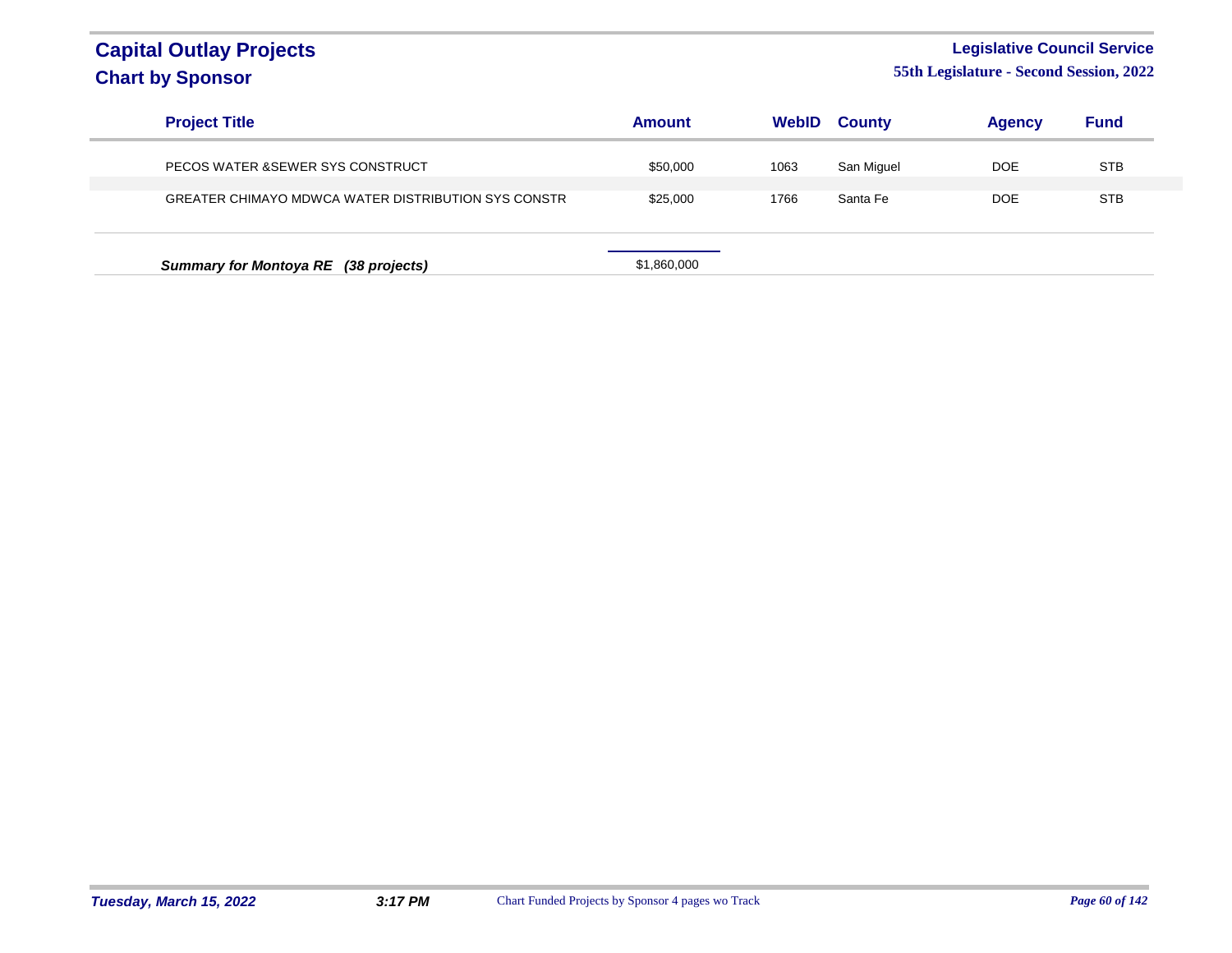#### **Legislative Council Service**

**55th Legislature - Second Session, 2022**

| <b>Project Title</b>                                  | <b>Amount</b> | WebID | <b>County</b> | <b>Agency</b> | <b>Fund</b> |
|-------------------------------------------------------|---------------|-------|---------------|---------------|-------------|
| <b>Sponsor:</b> Nibert                                |               |       |               |               |             |
| CHAVES CO CMPLX SUITE D REN                           | \$25,000      | 2433  | Chaves        | LGD           | <b>STB</b>  |
| CHAVES CO HEALTH DEPT BLDG CONSTRUCT                  | \$75,000      | 69    | Chaves        | LGD.          | <b>STB</b>  |
| CHAVES CO HISTORIC COURTHOUSE WINDOW RPLC             | \$150,000     | 75    | Chaves        | LGD.          | <b>STB</b>  |
| ENMU-ROSWELL COOLING TOWERS & BOILERS UPGRADE         | \$150,000     | 94    | Chaves        | <b>ENMU</b>   | <b>STB</b>  |
| ENMU-ROSWELL WELDING & CUTTING EQUIP                  | \$70,000      | 95    | Chaves        | <b>ENMU</b>   | <b>STB</b>  |
| ROSWELL AIR RESCUE & FIREFIGHT TRAINING FCLTY CONSTRU | \$100,000     | 24    | Chaves        | LGD.          | <b>STB</b>  |
| ROSWELL ALL-INCLUSIVE PARK CONSTRUCT                  | \$253,500     | 2547  | Chaves        | LGD           | <b>STB</b>  |
| ROSWELL MUS PH 1 REN                                  | \$35,000      | 2163  | Chaves        | LGD.          | <b>STB</b>  |
| <b>WASHINGTON AVE IMPROVE</b>                         | \$250,000     | 23    | Chaves        | <b>DOT</b>    | <b>STB</b>  |
| WEST BRASHER RD BRIDGE CONSTRUCT                      | \$250,000     | 71    | Chaves        | <b>DOT</b>    | <b>STB</b>  |
| CAPITAN FORT STANTON VETERANS CAMP FCLTY IMPROVE      | \$51,500      | 396   | Lincoln       | LGD.          | <b>STB</b>  |
| CARRIZOZO POTHOLER & EQUIP PRCHS                      | \$48,000      | 81    | Lincoln       | LGD.          | <b>STB</b>  |
| <b>CORONA WATER SYS IMPROVE</b>                       | \$75,000      | 66    | Lincoln       | <b>DOE</b>    | <b>STB</b>  |
| HONDO VALLEY PSD ACCESS RD & WATER SYS CONSTRUCT      | \$77,000      | 77    | Lincoln       | PED.          | <b>STB</b>  |
| LINCOLN CO FAIRGROUNDS REN                            | \$250,000     | 883   | Lincoln       | LGD           | <b>STB</b>  |

**Summary for Nibert (15 projects) Summary for Nibert** (15 projects) **\$1,860,000**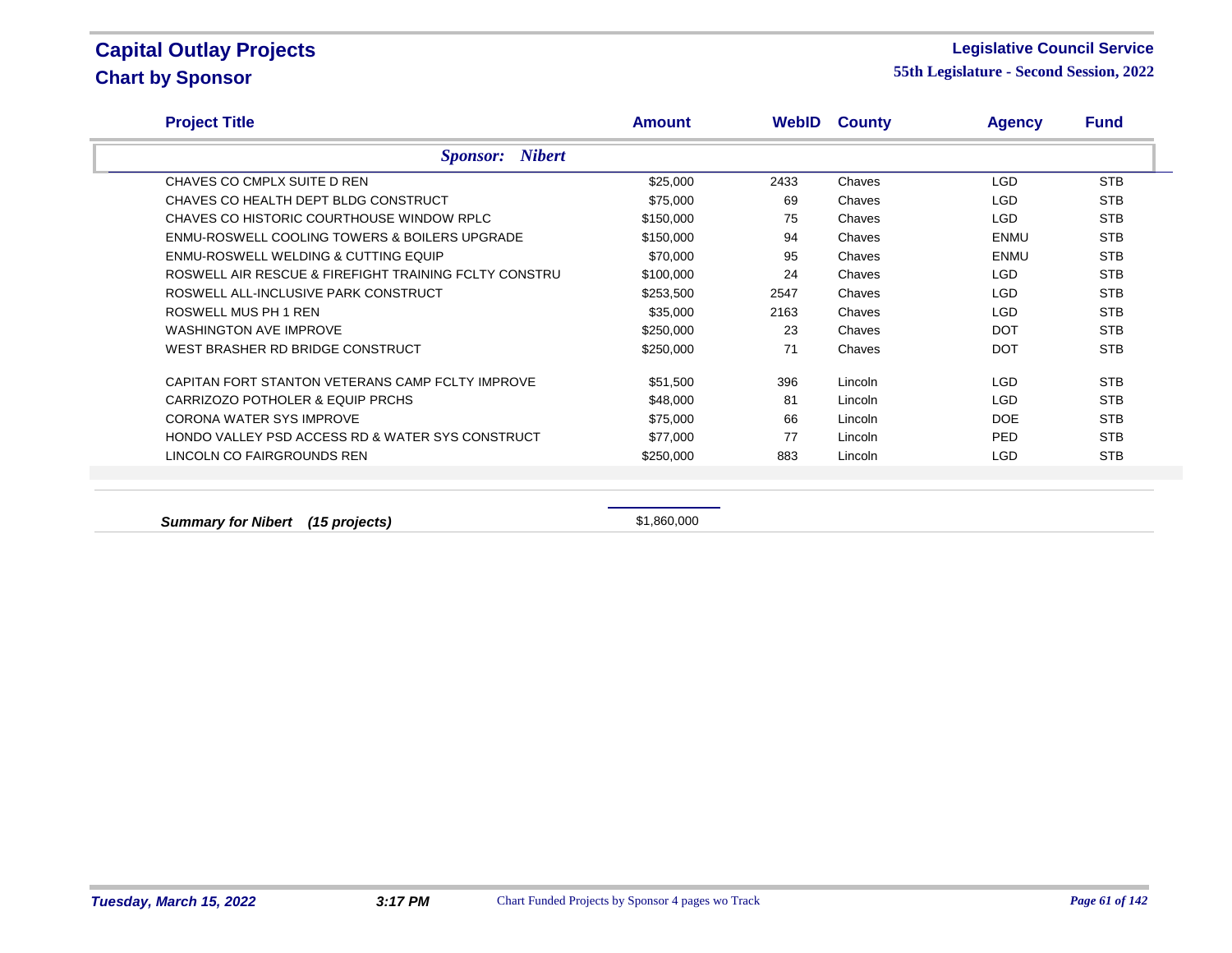### **Legislative Council Service**

| <b>Project Title</b>                                   | <b>Amount</b> |             |      | <b>WebID County</b> | <b>Agency</b> | <b>Fund</b> |
|--------------------------------------------------------|---------------|-------------|------|---------------------|---------------|-------------|
| <b>Sponsor: Ortez</b>                                  |               |             |      |                     |               |             |
| CAD NM MUS OF NAT HISTORY AND SCIENCE CONSTRUCT        | \$40,000      |             | 192  | Bernalillo          | CAD           | <b>STB</b>  |
| NORTH CENTRAL RTD ELECTRIC BUS PRCHS                   | \$50,000      |             | 380  | Multiple Co         | <b>LGD</b>    | <b>STB</b>  |
| ACEQUIA DE ABAJO LA LOMA RPLC                          | \$50,000      |             | 825  | Taos                | <b>ISC</b>    | <b>STB</b>  |
| ACEQUIA DE ARRIBA EXCAVATOR ENCLOSURE PRCH             | \$6,000       | <b>VETO</b> | 2557 | Taos                | <b>ISC</b>    | <b>STB</b>  |
| ACEQUIA DE SAN MIGUEL IMPROVE                          | \$50,000      |             | 2555 | Taos                | <b>ISC</b>    | <b>STB</b>  |
| ACEQUIA DEL MONTE DEL RIO CHIQUITO TALPA RESERVOIR IMP | \$50.000      |             | 204  | Taos                | <b>ISC</b>    | <b>STB</b>  |
| ACEQUIA MADRE DE RIO COSTILLA IMPROVE                  | \$25,000      |             | 2342 | Taos                | <b>ISC</b>    | <b>STB</b>  |
| ARROYO SECO MDWCA WATER SYS IMPROVE PRCHS              | \$25,000      |             | 1163 | Taos                | <b>DOE</b>    | <b>STB</b>  |
| DES MONTES DITCH ASSOC DITCH RPLC                      | \$22,800      |             | 1458 | Taos                | <b>ISC</b>    | <b>STB</b>  |
| DON FERNANDO DE TAOS LAND GRANT HEAVY EQUIP PRCHS      | \$50,000      |             | 470  | Taos                | <b>LGD</b>    | <b>STB</b>  |
| EL PRADO WSD WELL SITE NO. 2 IMPROVE                   | \$50,000      |             | 961  | Taos                | <b>DOE</b>    | <b>STB</b>  |
| EL VALLE DE LOS RANCHOS WSD SEWER LATERAL 655 INSTALL  | \$25,000      |             | 1464 | Taos                | <b>DOE</b>    | <b>STB</b>  |
| EL VALLE DE LOS RANCHOS WSD SEWER LATERAL 890 INSTALL  | \$25,000      |             | 1469 | Taos                | <b>DOE</b>    | <b>STB</b>  |
| LA MERCED DE SANTA BARBARA LAND GRANT CMTY BLDG ACQ    | \$29,700      |             | 595  | Taos                | <b>LGD</b>    | <b>STB</b>  |
| PENASCO ISD SECURITY SYS IMPROVE                       | \$75,000      |             | 2084 | Taos                | PED           | <b>STB</b>  |
| PENASCO MDWC & MSWA WATER SYS IMPROVE                  | \$25,000      |             | 1726 | Taos                | <b>DOE</b>    | <b>STB</b>  |
| QUESTA ROADS DESIGN                                    | \$25,000      |             | 2372 | Taos                | <b>DOT</b>    | <b>STB</b>  |
| <b>QUESTA VEH EQUIP PRCHS</b>                          | \$75,000      |             | 2394 | Taos                | <b>LGD</b>    | <b>STB</b>  |
| RED RIVER VALLEY CH SCHL FCLTY CONSTRUCT               | \$25,000      |             | 2103 | Taos                | PED           | <b>STB</b>  |
| RED RIVER WATER LINE RPLC CONSTRUCT                    | \$50,000      |             | 1751 | Taos                | <b>DOE</b>    | <b>STB</b>  |
| RED RIVER WATER/WWATER/MAINTENANCE FCLTY CONSTRUCT     | \$125,000     |             | 1750 | Taos                | <b>DOE</b>    | <b>STB</b>  |
| ROOTS AND WINGS CMTY SCHL BLDG/GRND ACQ                | \$50,000      |             | 2476 | Taos                | PED           | <b>STB</b>  |
| TALPA COMMUNITY CTR REN                                | \$50,000      |             | 1300 | Taos                | <b>LGD</b>    | <b>STB</b>  |
| TAOS CO AFFORDABLE HOUSING PROJ CONSTRUCT              | \$150,000     |             | 1386 | Taos                | <b>LGD</b>    | <b>STB</b>  |
| <b>TAOS CO AMBULANCE PRCHS</b>                         | \$105,000     |             | 1392 | Taos                | <b>LGD</b>    | <b>STB</b>  |
| TAOS CO DETOX BLDG REN                                 | \$50,000      |             | 1388 | Taos                | <b>LGD</b>    | <b>STB</b>  |
| <b>TAOS CO SHERIFF'S EQUIP</b>                         | \$50,000      |             | 1389 | Taos                | <b>LGD</b>    | <b>STB</b>  |
| TAOS CO TALPA CMTY CTR WATER & SEWER LINE EXPAND & IMP | \$6,500       | <b>VETO</b> | 2364 | Taos                | <b>DOE</b>    | <b>STB</b>  |
| <b>TAOS MSD BLDG/GRND EQUIP</b>                        | \$100,000     |             | 952  | Taos                | PED           | <b>STB</b>  |
| TAOS PUEBLO SENIOR DAYCARE CONSTRUCT                   | \$150,000     |             | 2045 | Taos                | <b>ALTS</b>   | <b>STB</b>  |
| TAOS SKI VALLEY FIRE HYDRANTS INSTALL                  | \$100,000     |             | 1270 | Taos                | <b>DOE</b>    | <b>STB</b>  |
| TAOS SKI VALLEY KACHINA WATER DISTRIB LINES CONSTRUCT  | \$50,000      |             | 947  | Taos                | <b>DOE</b>    | <b>STB</b>  |
| <b>TAOS VEH PRCHS</b>                                  | \$100.000     |             | 1052 | Taos                | <b>LGD</b>    | <b>STB</b>  |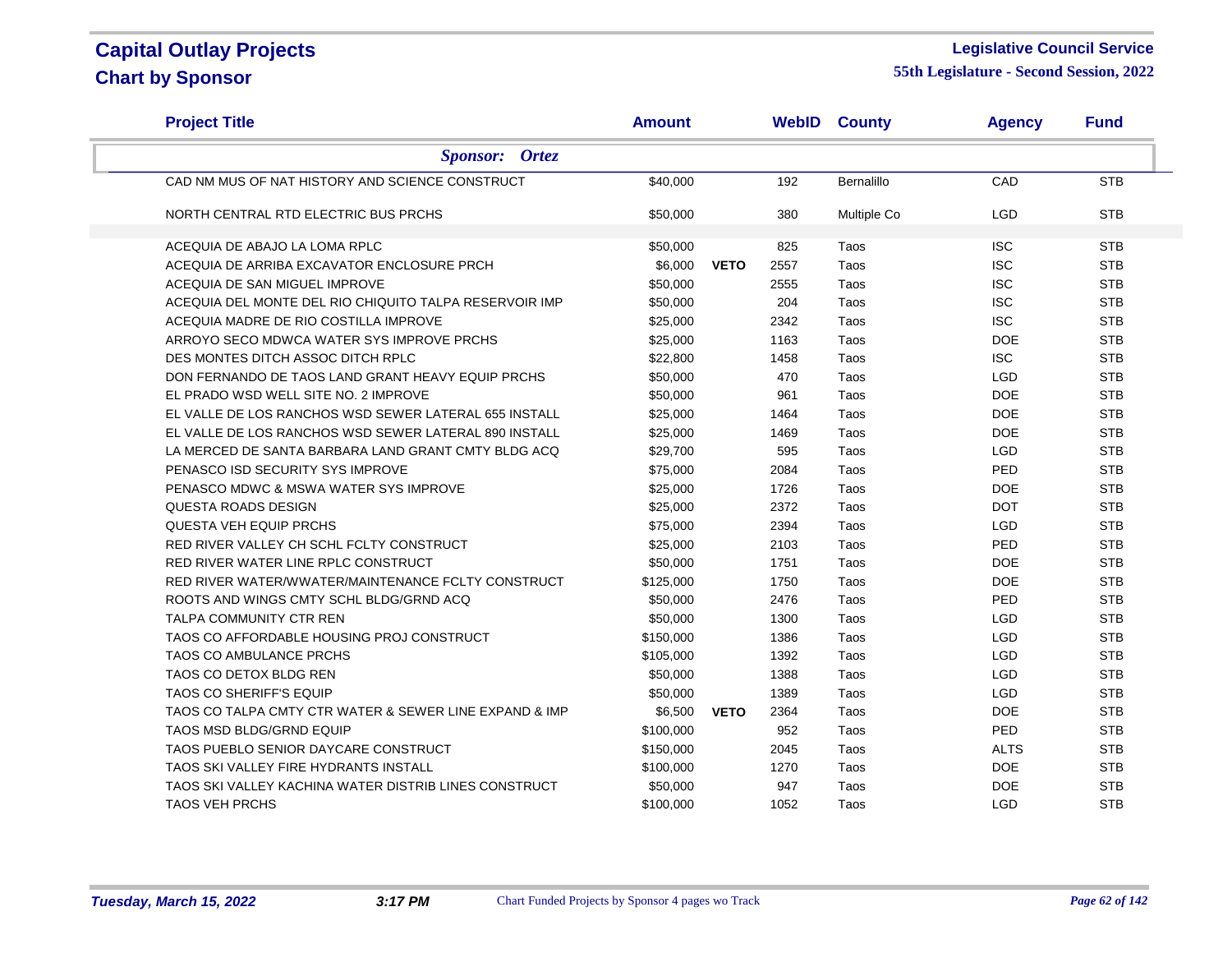| <b>Capital Outlay Projects</b><br><b>Chart by Sponsor</b> |               |                     | <b>Legislative Council Service</b><br>55th Legislature - Second Session, 2022 |             |
|-----------------------------------------------------------|---------------|---------------------|-------------------------------------------------------------------------------|-------------|
| <b>Project Title</b>                                      | <b>Amount</b> | <b>WebID County</b> | <b>Agency</b>                                                                 | <b>Fund</b> |
| Summary for Ortez (33 projects)                           | \$1,847,500   |                     |                                                                               |             |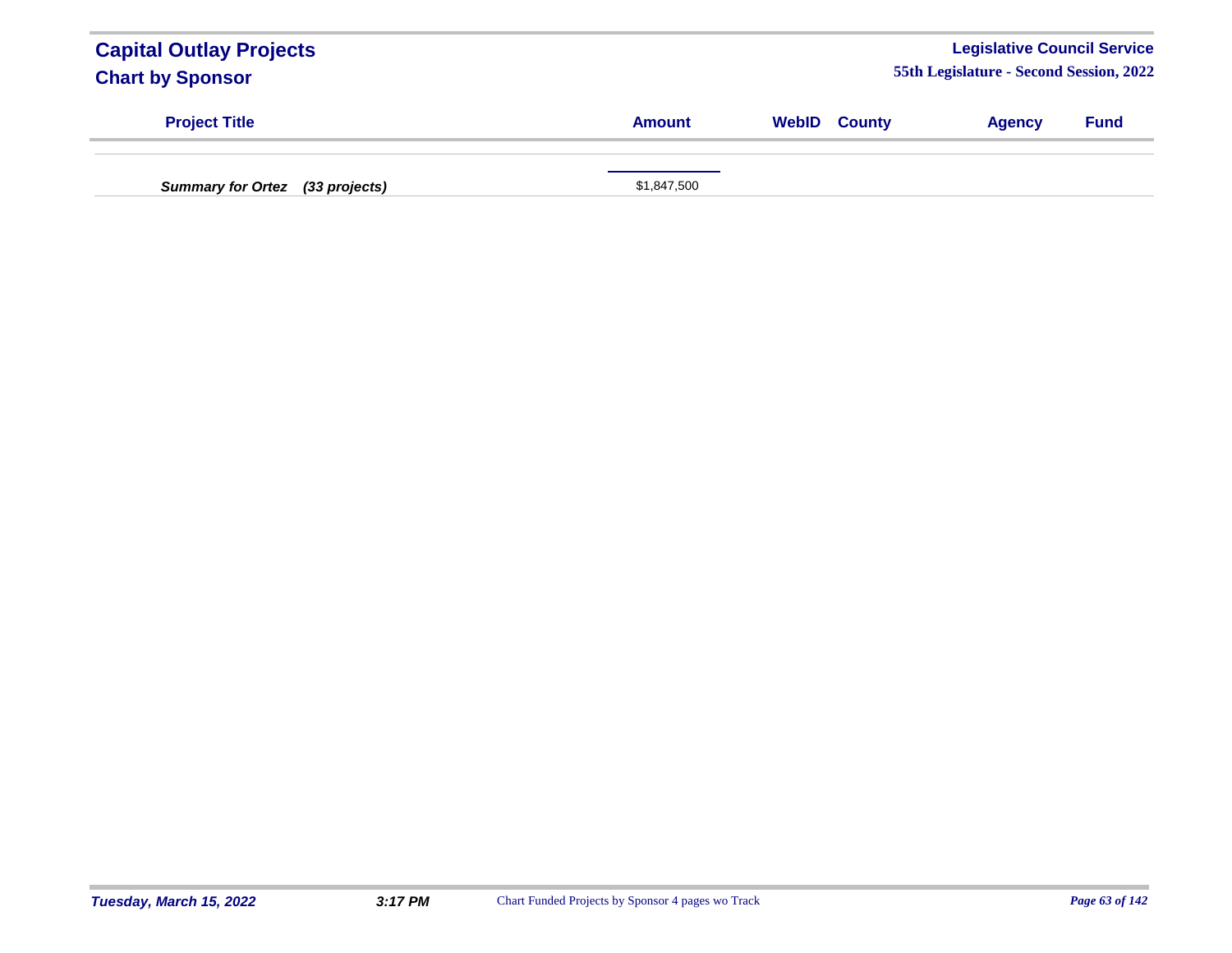### **Legislative Council Service**

| <b>Amount</b> | <b>WebID</b>                             | <b>County</b> | <b>Agency</b> | <b>Fund</b> |
|---------------|------------------------------------------|---------------|---------------|-------------|
|               |                                          |               |               |             |
| \$250,000     | 216                                      | Lea           | <b>LGD</b>    | <b>STB</b>  |
| \$500,000     | 178                                      | Lea           | <b>LGD</b>    | <b>STB</b>  |
| \$250,000     | 133                                      | Lea           | <b>DOT</b>    | <b>STB</b>  |
| \$200,000     | 128                                      | Lea           | <b>LGD</b>    | <b>STB</b>  |
| \$5,000       | 271                                      | Lea           | <b>LGD</b>    | <b>STB</b>  |
| \$260,000     | 269                                      | Lea           | <b>LGD</b>    | <b>STB</b>  |
| \$50,000      | 136                                      | Lea           | <b>PED</b>    | <b>STB</b>  |
| \$200,000     | 2030                                     | Lea           | <b>HED</b>    | <b>STB</b>  |
| \$145,000     | 1587                                     | Lea           | <b>LGD</b>    | <b>STB</b>  |
|               |                                          |               |               |             |
|               | <b>Sponsor:</b> Pettigrew<br>\$1,860,000 |               |               |             |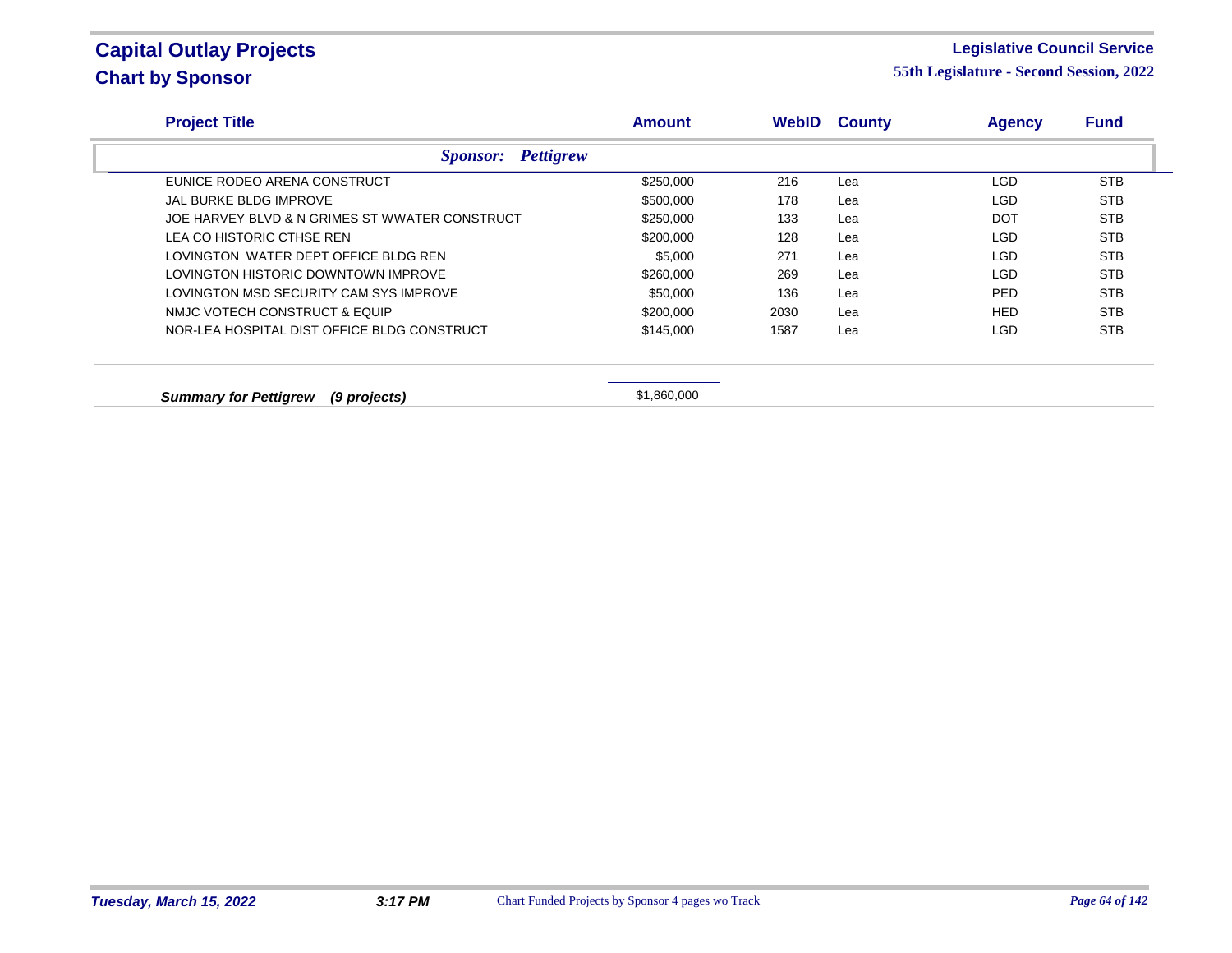### **Legislative Council Service**

**55th Legislature - Second Session, 2022**

| <b>Project Title</b>                             | <b>Amount</b> |             | <b>WebID</b> | <b>County</b>     | <b>Agency</b> | <b>Fund</b> |
|--------------------------------------------------|---------------|-------------|--------------|-------------------|---------------|-------------|
| <b>Powdrell-Culbert</b><br><b>Sponsor:</b>       |               |             |              |                   |               |             |
| ALB AFRICAN AMERICAN MUSEUM FCLTY CONSTRUCT      | \$150,000     |             | 1733         | <b>Bernalillo</b> | <b>LGD</b>    | <b>STB</b>  |
| ALB EXPLORA MUSEUM CAMPUS EXPAND                 | \$47,000      |             | 1344         | Bernalillo        | <b>LGD</b>    | <b>STB</b>  |
| ALB ISOTOPES STADIUM IMPROVE                     | \$50,000      |             | 1571         | Bernalillo        | <b>LGD</b>    | <b>STB</b>  |
| ALB YOUTH FCLTY PRCHS                            | \$50,000      |             | 161          | Bernalillo        | <b>LGD</b>    | <b>STB</b>  |
| ASK ACADEMY CH SCHL FCLTY IMPROVE                | \$50,000      |             | 1930         | Sandoval          | PED           | <b>STB</b>  |
| BERNALILLO INFO TECH IMPROVE                     | \$50,000      | <b>VETO</b> | 343          | Sandoval          | <b>LGD</b>    | <b>STB</b>  |
| BERNALILLO WATER SYS IMPROVE/STREETS             | \$250,000     |             | 340          | Sandoval          | <b>DOE</b>    | <b>STB</b>  |
| BERNALILLO WWATER TREATMENT PLANT IMPROVE        | \$200,000     |             | 338          | Sandoval          | <b>DOE</b>    | <b>STB</b>  |
| <b>CORRALES FIRE SUPPRESSION LINE CONSTRUCT</b>  | \$75,000      |             | 2020         | Sandoval          | DOE           | <b>STB</b>  |
| <b>CORRALES VEHICLE &amp; EQUIP PRCHS</b>        | \$95,000      |             | 2082         | Sandoval          | <b>LGD</b>    | <b>STB</b>  |
| CUBA BRACKISH GROUNDWATER DESALINATION CONSTRUCT | \$150,000     |             | 1632         | Sandoval          | DOE           | <b>STB</b>  |
| RIO RANCHO HIGH SCHL SECURITY INSTALL            | \$55,000      |             | 1511         | Sandoval          | PED           | <b>STB</b>  |
| RIO RANCHO HIGH SCHL SECURITY SYS EQUIP          | \$50,000      |             | 1507         | Sandoval          | PED           | <b>STB</b>  |
| RIO RANCHO POLICE MOTORCYCLES PRCHS              | \$40,000      |             | 987          | Sandoval          | <b>LGD</b>    | <b>STB</b>  |
| RIO RANCHO POLICE VEH PRCHS                      | \$50,000      |             | 950          | Sandoval          | <b>LGD</b>    | <b>STB</b>  |
| RIO RANCHO PUB SCHOOL FIRE ALARM SYS IMPROVE     | \$50.000      |             | 1505         | Sandoval          | PED           | <b>STB</b>  |
| RIO RANCHO SABANA GRANDE RECREATION CTR IMPROVE  | \$50,000      |             | 944          | Sandoval          | <b>LGD</b>    | <b>STB</b>  |
| SANDOVAL CO DETENTION CTR PLUMBING IMPROVE       | \$23,000      |             | 794          | Sandoval          | <b>LGD</b>    | <b>STB</b>  |
| SANDOVAL CO PUBLIC SAFETY EQUIPMENT RPLC         | \$75,000      | <b>LV</b>   | 795          | Sandoval          | <b>LGD</b>    | <b>STB</b>  |
| SANDOVAL CO SHERIFF BODY CAMERAS PRCHS EQUIP     | \$50,000      |             | 798          | Sandoval          | <b>LGD</b>    | <b>STB</b>  |
| SANDOVAL CO WATER TREATMNT FCLTY INSTALL         | \$200,000     |             | 2284         | Sandoval          | DOE           | <b>STB</b>  |
| SSCAFCA LOWER VENADA ARROYO BANK CONSTRUCT       | \$50,000      |             | 1234         | Sandoval          | <b>SEO</b>    | <b>STB</b>  |

**Summary for Powdrell-Culbert (22 projects)** \$1,810,000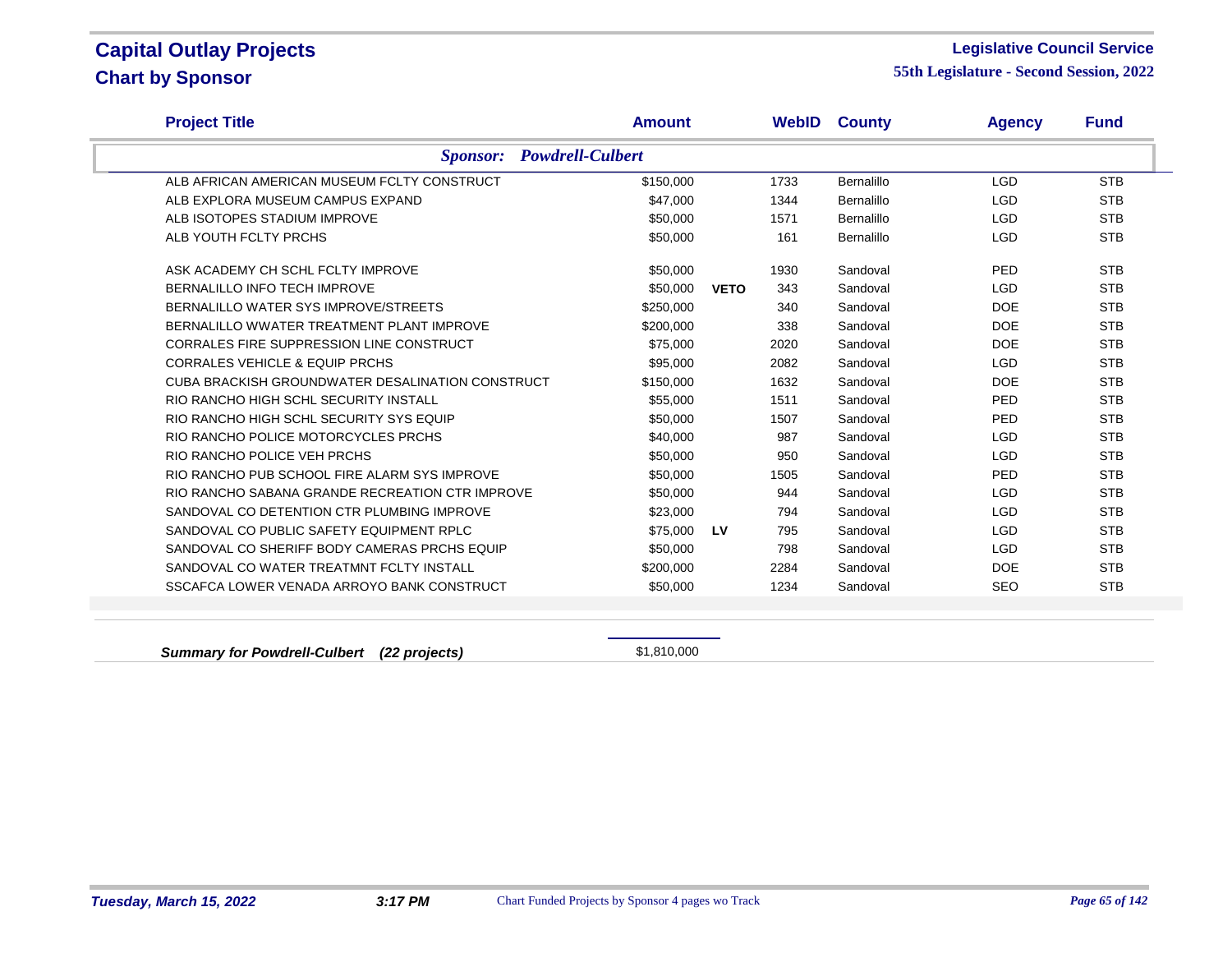### **Legislative Council Service**

**55th Legislature - Second Session, 2022**

| <b>Project Title</b>                              | <b>Amount</b> |           | <b>WebID</b> | <b>County</b>     | <b>Agency</b> | <b>Fund</b> |
|---------------------------------------------------|---------------|-----------|--------------|-------------------|---------------|-------------|
| <b>Sponsor:</b> Rehm                              |               |           |              |                   |               |             |
| ALB AFRICAN AMERICAN MUSEUM BUILDING CONSTRUCT    | \$25,000      |           | 1170         | Bernalillo        | LGD           | <b>STB</b>  |
| ALB ASIAN CMTY CTR CONSTRUCT                      | \$25,000      |           | 1171         | Bernalillo        | <b>LGD</b>    | <b>STB</b>  |
| ALB BALLOON FIESTA PARK IMPROVE                   | \$20,000      |           | 1685         | Bernalillo        | LGD           | <b>STB</b>  |
| ALB EASTDALE LL BATHRM CONSTRUCT                  | \$10,000      |           | 2286         | Bernalillo        | <b>LGD</b>    | <b>STB</b>  |
| ALB EISENHOWER SWIMMING POOL REPAIR               | \$20,000      |           | 1978         | Bernalillo        | <b>LGD</b>    | <b>STB</b>  |
| ALB EXPLORA MUSEUM CAMPUS EXPAND                  | \$50,000      |           | 1344         | Bernalillo        | <b>LGD</b>    | <b>STB</b>  |
| ALB FIRE RESCUE WILDLAND RESCUE VEH EQUIP PRCHS   | \$25,000      |           | 1470         | Bernalillo        | LGD           | <b>STB</b>  |
| ALB FOOTHILLS OPEN SPACE IMPROVE                  | \$25,000      |           | 1913         | Bernalillo        | <b>LGD</b>    | <b>STB</b>  |
| ALB MUSEUM EDUCATION CTR CONSTRUCT                | \$10,000      |           | 1616         | Bernalillo        | LGD           | <b>STB</b>  |
| ALB NATL FLAMENCO INSTITUTE EQUIP                 | \$20,000      | <b>LV</b> | 2318         | Bernalillo        | <b>LGD</b>    | <b>STB</b>  |
| ALB NORTH DOMINGO BACA POOL CONSTRUCT             | \$100,000     |           | 1395         | Bernalillo        | LGD           | <b>STB</b>  |
| ALB PUBLIC SAFETY VEH ACQ                         | \$25,000      |           | 1194         | Bernalillo        | LGD           | <b>STB</b>  |
| ALB SAWMILL & OLD TOWN ST & PED RT IMPROVE        | \$30,000      |           | 1177         | Bernalillo        | <b>DOT</b>    | <b>STB</b>  |
| ALB TINGLEY BEACH WATER SYS & BATHRM IMPROVE      | \$20,000      |           | 1387         | Bernalillo        | <b>LGD</b>    | <b>STB</b>  |
| ALTURA PREP SCHOOL IMPROVE                        | \$25,000      |           | 1914         | Bernalillo        | PED           | <b>STB</b>  |
| BERN CO ALTAMONT LL IMPROVE                       | \$550,000     |           | 837          | Bernalillo        | <b>LGD</b>    | <b>STB</b>  |
| BERN CO CHILDREN'S GRIEF CTR IMPROVE              | \$10,000      |           | 1581         | Bernalillo        | <b>LGD</b>    | <b>STB</b>  |
| BERN CO NE HEIGHTS SHERIFF'S SUBSTATION ACQ       | \$300,000     |           | 363          | Bernalillo        | <b>LGD</b>    | <b>STB</b>  |
| BERN CO RDS IMPROVE 36/7                          | \$25,000      | <b>LV</b> | 347          | Bernalillo        | <b>DOT</b>    | <b>STB</b>  |
| BERN CO SHERIFF AIR SUPPORT FCLTY CONSTRUCT       | \$50,000      |           | 1024         | Bernalillo        | <b>DOT</b>    | <b>STB</b>  |
| BERN CO SHERIFF SHOOTING RANGE REN                | \$75,000      |           | 2200         | Bernalillo        | <b>LGD</b>    | <b>STB</b>  |
| BERN CO SHERIFF'S OFFICE VEH PRCHS                | \$50,000      |           | 310          | Bernalillo        | LGD           | <b>STB</b>  |
| BERN CO SWEDE SCHOLER MESA DEL SOL CMPLX IMPROVE  | \$40,000      |           | 352          | Bernalillo        | LGD           | <b>STB</b>  |
| <b>BROWNING RD DESIGN</b>                         | \$35,000      |           | 2197         | Bernalillo        | <b>DOT</b>    | <b>STB</b>  |
| CAD NM MUS OF NAT HISTORY AND SCIENCE CONSTRUCT   | \$50,000      |           | 192          | <b>Bernalillo</b> | CAD           | <b>STB</b>  |
| <b>CNMCC INFO TECH REN</b>                        | \$45,000      |           | 2242         | Bernalillo        | <b>HED</b>    | <b>STB</b>  |
| COTTONWOOD CLASSICAL PREP BLDG/GRND INSTALL       | \$50,000      |           | 1974         | <b>Bernalillo</b> | PED           | <b>STB</b>  |
| DESERT RIDGE MID SCHL OUTDOOR CLASSROOM CONSTRUCT | \$10,000      |           | 654          | Bernalillo        | PED           | <b>STB</b>  |
| LA CUEVA HIGH SCHL INFO TECH PRCHS                | \$25,000      |           | 706          | Bernalillo        | PED           | <b>STB</b>  |
| NATIONAL HISPANIC CULTURAL CTR IMPROVE            | \$25,000      |           | 2109         | Bernalillo        | CAD           | <b>STB</b>  |
| SW SECONDARY LEARNING CTR EQUIP                   | \$20,000      |           | 2108         | Bernalillo        | PED           | <b>STB</b>  |
| UNM ROTC BLDG & TRAINING FLD REN                  | \$35,000      |           | 1813         | Bernalillo        | <b>UNM</b>    | <b>STB</b>  |
| <b>UNM TRACK RSURF REN</b>                        | \$35,000      |           | 1853         | Bernalillo        | <b>UNM</b>    | <b>STB</b>  |
|                                                   |               |           |              |                   |               |             |

**Summary for Rehm (33 projects)** \$1,860,000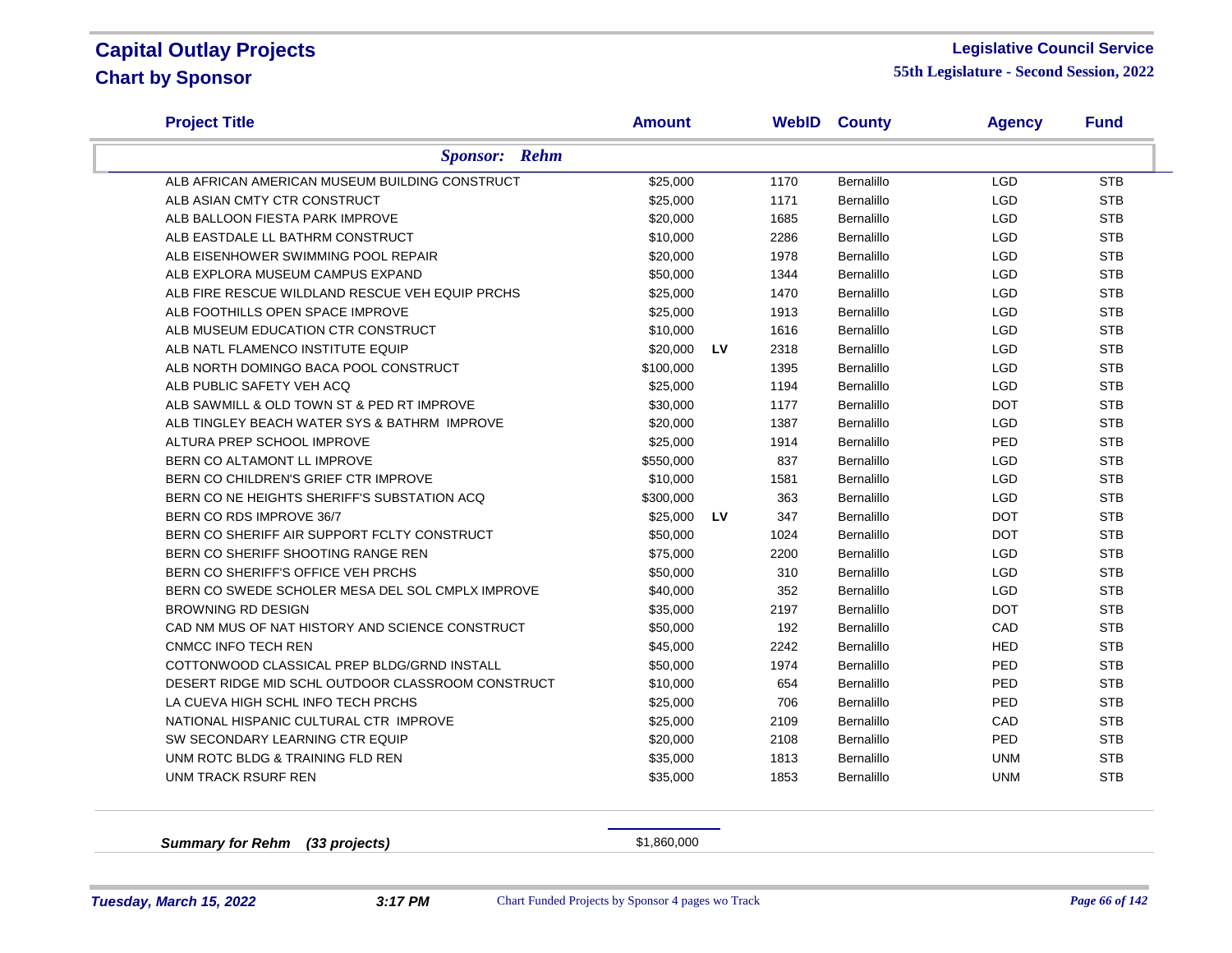### **Legislative Council Service**

**55th Legislature - Second Session, 2022**

| <b>Project Title</b>                                     | <b>Amount</b>          | WebID | <b>County</b> | <b>Agency</b> | <b>Fund</b> |
|----------------------------------------------------------|------------------------|-------|---------------|---------------|-------------|
| Sponsor: Romero A.                                       |                        |       |               |               |             |
| ESPANOLA SENIOR CTR VEH PRCHS                            | \$75,000               | 2293  | Rio Arriba    | <b>ALTS</b>   | <b>STB</b>  |
| <b>GREATER CHIMAYO MDWCA WATER DISTRIB SYS CONSTRUCT</b> | \$25,000               | 1768  | Rio Arriba    | <b>DOE</b>    | <b>STB</b>  |
| RIO ARRIBA CO RECREATION & ATHL CENTER CONSTRUCT         | \$50,000               | 2076  | Rio Arriba    | <b>LGD</b>    | <b>STB</b>  |
| ACEQUIA DE LAS JOYAS REPAIR                              | \$15,000               | 1666  | Santa Fe      | <b>ISC</b>    | <b>STB</b>  |
| ACEQUIA DE LOS HERRERAS UPGRADE                          | \$15,000               | 1167  | Santa Fe      | <b>ISC</b>    | <b>STB</b>  |
| ACEQUIA DE LOS ORTIZ DE NAMBE IMPROVE                    | \$15,000               | 1071  | Santa Fe      | <b>ISC</b>    | <b>STB</b>  |
| ACEQUIA DE LOS TRUJILLOS UPGRADE                         | \$15,000               | 1254  | Santa Fe      | <b>ISC</b>    | <b>STB</b>  |
| ACEQUIA DEL CANO IMPROVE                                 | \$25,000               | 2041  | Santa Fe      | <b>ISC</b>    | <b>STB</b>  |
| ACEQUIA DEL LLANO IMPROVE                                | \$15,000               | 1213  | Santa Fe      | <b>ISC</b>    | <b>STB</b>  |
| ACEQUIA DEL POTRERO IMPROVE                              | \$15,000               | 1707  | Santa Fe      | <b>ISC</b>    | <b>STB</b>  |
| ACEQUIA DEL RANCHO IMPROVE CONSTRUCT                     | \$15,000               | 1476  | Santa Fe      | <b>ISC</b>    | <b>STB</b>  |
| ACEQUIA DEL RINCON INSTALL                               | \$50,000               | 2220  | Santa Fe      | <b>ISC</b>    | <b>STB</b>  |
| HARRISON RD IMPROVE CONSTRUCT                            | \$25,000               | 1499  | Santa Fe      | <b>LGD</b>    | <b>STB</b>  |
| NAMBE PUEBLO ADMINISTRATIVE BLDG CONSTRUCT               | <b>LV</b><br>\$150,000 | 2102  | Santa Fe      | <b>IAD</b>    | <b>STB</b>  |
| POJOAQUE PUEBLO PUBLIC LIB CONSTRUCT                     | \$150,000              | 1152  | Santa Fe      | <b>IAD</b>    | <b>STB</b>  |
| POJOAQUE PUEBLO TRIBAL WORKS FCLTY PLAN                  | \$50,000               | 1156  | Santa Fe      | <b>IAD</b>    | <b>STB</b>  |
| RIO CHIQUITO MDWC & MSWA RIO CHIQUITO MDWC & MSWA CO     | \$102,900              | 1727  | Santa Fe      | <b>DOE</b>    | <b>STB</b>  |
| SAN ILDEFONSO PUEBLO HEAVY EQUIP PRCHS                   | \$145,000              | 1379  | Santa Fe      | <b>IAD</b>    | <b>STB</b>  |
| SANTA FE CO CHIMAYO FIRE STN EXPAND                      | \$102,000              | 2209  | Santa Fe      | <b>LGD</b>    | <b>STB</b>  |
| SANTA FE CO CHUPADERO WSC WATER/WWATER SYS IMPROVE       | \$150,000              | 603   | Santa Fe      | <b>DOE</b>    | <b>STB</b>  |
| SANTA FE CO ESPERANZA SHELTER SOLAR INSTALL              | \$25,000               | 2193  | Santa Fe      | LGD           | <b>STB</b>  |
| SANTA FE CO PUBLIC HOUSING SITE UPGRADE                  | \$160,000              | 633   | Santa Fe      | <b>LGD</b>    | <b>STB</b>  |
| SANTA FE CO RECOVERY CTR FCLTY PRCHS                     | \$150,000              | 1670  | Santa Fe      | <b>LGD</b>    | <b>STB</b>  |
| SANTA FE CO SEWER EXPAND AGUA FRIA                       | \$50,000               | 604   | Santa Fe      | <b>DOE</b>    | <b>STB</b>  |
| SANTA FE CTR FOR CONTEMPORARY ARTS REN                   | \$15,000               | 1591  | Santa Fe      | CAD           | <b>STB</b>  |
| SANTA FE MEDIAN BEAUTIFICATION PH 1 DESIGN               | \$50,000               | 1493  | Santa Fe      | <b>DOT</b>    | <b>STB</b>  |
| TESUQUE PUEBLO MULTIPURPOSE FACILITY PLAN                | \$80,000               | 1004  | Santa Fe      | <b>IAD</b>    | <b>STB</b>  |
| TESUQUE PUEBLO SOLAR POWER SYS DES                       | \$125,100              | 998   | Santa Fe      | <b>IAD</b>    | <b>STB</b>  |
|                                                          |                        |       |               |               |             |

**Summary for Romero A. (28 projects) Summary for Romero A.** (28 projects)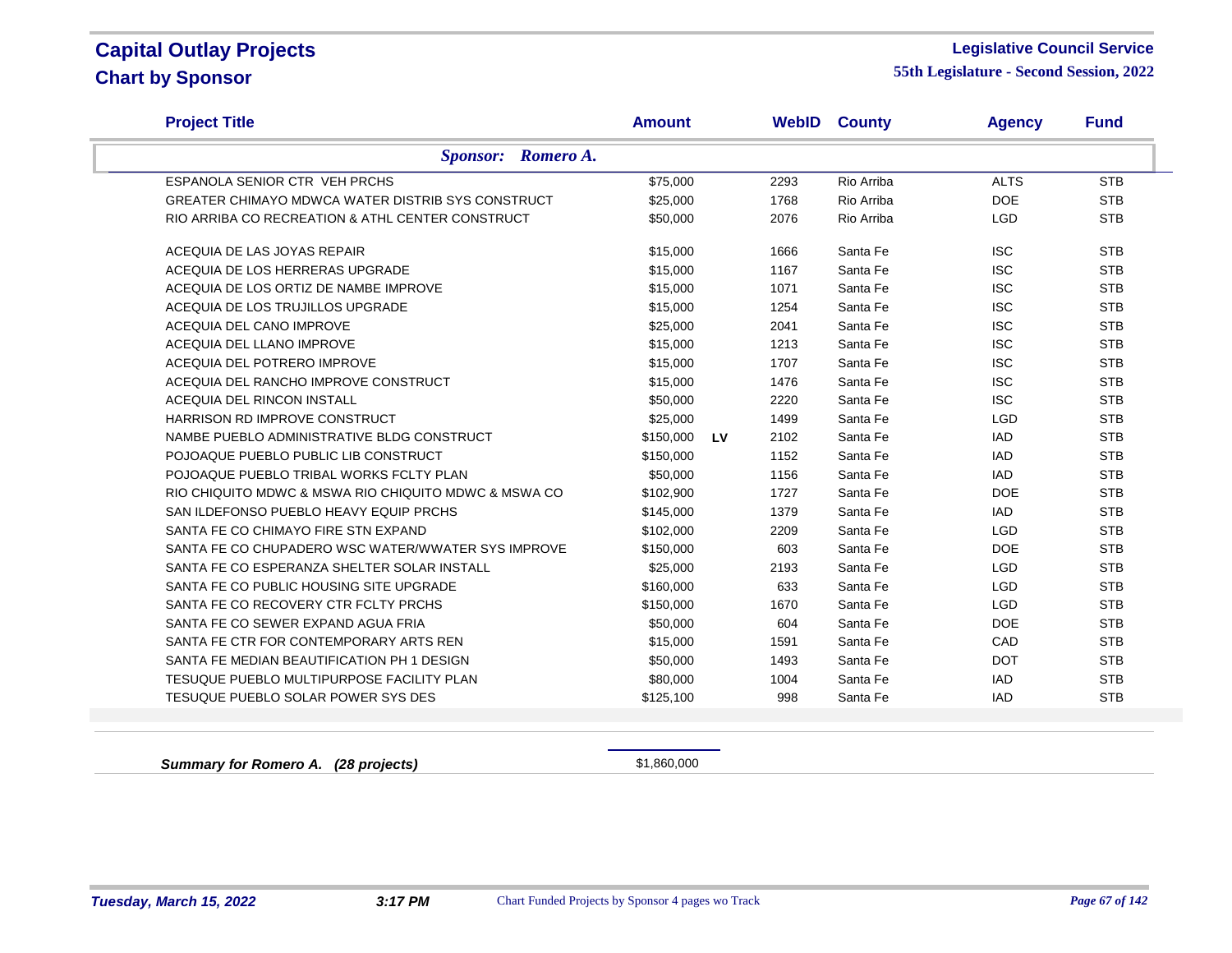### **Legislative Council Service**

| <b>Project Title</b>                                   | <b>Amount</b> |    | WebID | <b>County</b>     | <b>Agency</b> | <b>Fund</b> |
|--------------------------------------------------------|---------------|----|-------|-------------------|---------------|-------------|
| <b>Sponsor:</b> Romero GA                              |               |    |       |                   |               |             |
| ALB CLAYTON HEIGHTS PARK CONSTRUCT                     | \$60,000      |    | 1478  | Bernalillo        | LGD.          | <b>STB</b>  |
| ALB KIRTLAND PK/THOMAS BELL CMTY CTR MURAL REPAIR      | \$20,000      |    | 2543  | Bernalillo        | LGD           | <b>STB</b>  |
| ALB PUBLIC SAFETY VEH ACQ                              | \$50,000      |    | 1194  | Bernalillo        | LGD           | <b>STB</b>  |
| ALB SOUTH SAN JOSE PARK & CMTY CTR IMPROVE             | \$100,000     |    | 1568  | Bernalillo        | LGD           | <b>STB</b>  |
| ALB-BERN CO WUA SWRP OUTFALL REALIGNMENT PROJECT DE    | \$60,000      |    | 1107  | Bernalillo        | <b>DOE</b>    | <b>STB</b>  |
| BERN CO LOS PADILLAS CMTY CTR IMPROVE                  | \$95,000      |    | 362   | Bernalillo        | <b>LGD</b>    | <b>STB</b>  |
| BERN CO RDS IMPROVE 36/6                               | \$50,000      | LV | 336   | Bernalillo        | <b>DOT</b>    | <b>STB</b>  |
| BERN CO SERENITY MESA TRANSITIONAL LIVING FCLTY IMPROV | \$50,000      |    | 635   | Bernalillo        | LGD.          | <b>STB</b>  |
| CONDERSHIRE RD SW INTRSECT RIO BRAVO/DENNIS CHAVEZ BL  | \$500,000     | LV | 1720  | Bernalillo        | <b>DOT</b>    | <b>STB</b>  |
| <b>ISLETA BLVD IMPROVE</b>                             | \$700,000     | LV | 1712  | Bernalillo        | <b>DOT</b>    | <b>STB</b>  |
| NATIONAL HISPANIC CULTURAL CTR IMPROVE                 | \$50,000      |    | 2109  | Bernalillo        | CAD           | <b>STB</b>  |
| SOUTH VALLEY PREPARATORY SCHL BLDNG/SCHOOL IMPROVE     | \$75,000      |    | 1412  | <b>Bernalillo</b> | PED.          | <b>STB</b>  |
| UNM TRACK RSURF REN                                    | \$50,000      |    | 1853  | Bernalillo        | <b>UNM</b>    | <b>STB</b>  |
|                                                        |               |    |       |                   |               |             |
| <b>Summary for Romero GA</b><br>(13 projects)          | \$1,860,000   |    |       |                   |               |             |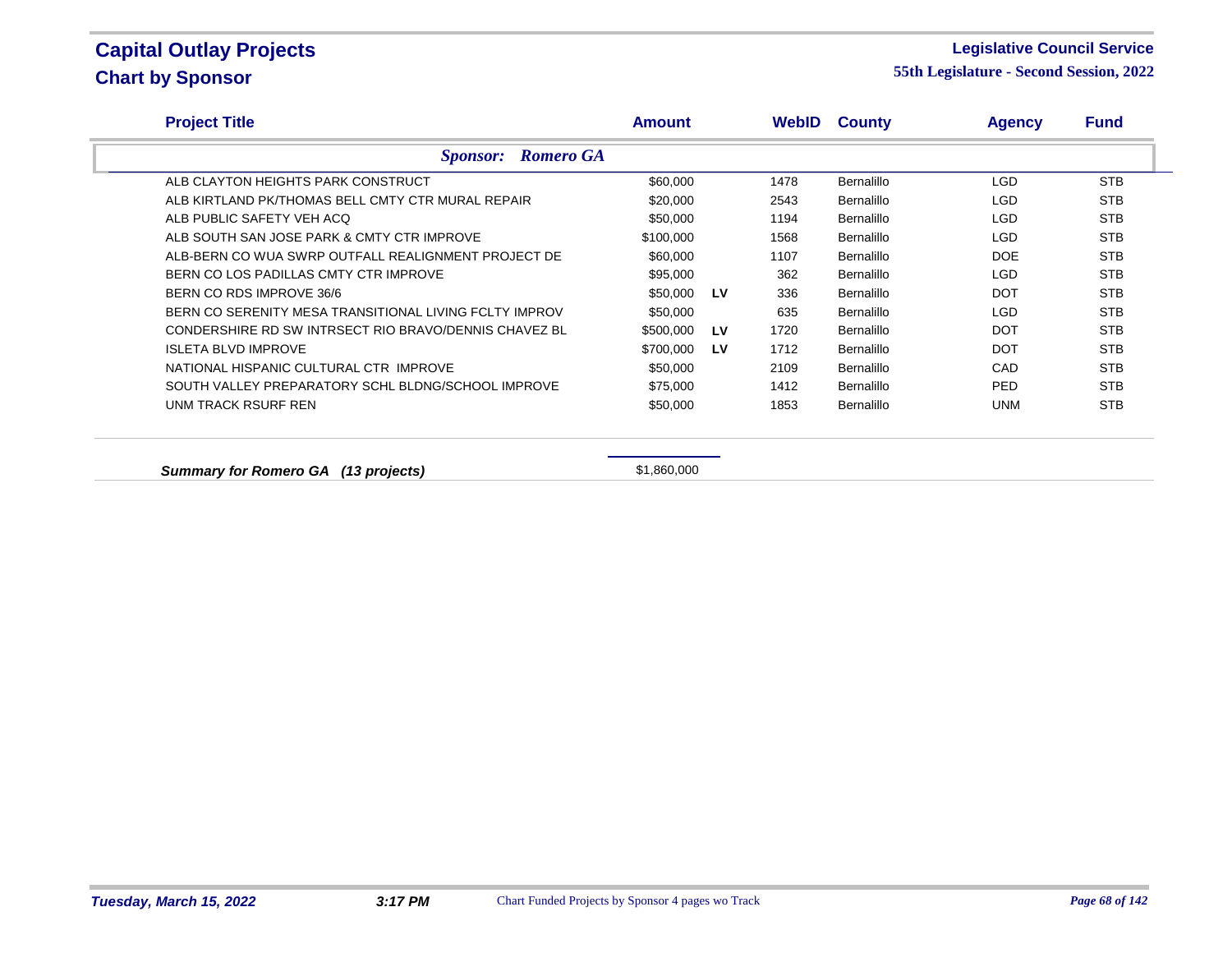#### **Legislative Council Service**

| <b>Project Title</b>                                 | <b>Amount</b>         |      | <b>WebID County</b> | <b>Agency</b> | <b>Fund</b> |
|------------------------------------------------------|-----------------------|------|---------------------|---------------|-------------|
| <b>Sponsor:</b> Roybal Caballero                     |                       |      |                     |               |             |
| ALB AFFORDABLE HOUSING CONSTRUCT                     | \$50,000              | 1169 | Bernalillo          | <b>LGD</b>    | <b>STB</b>  |
| ALB ASIAN CMTY CTR CONSTRUCT                         | \$50,000              | 1171 | <b>Bernalillo</b>   | <b>LGD</b>    | <b>STB</b>  |
| ALB ENCUENTRO CTR REN                                | \$50,000              | 2326 | Bernalillo          | <b>LGD</b>    | <b>STB</b>  |
| ALB FIRE RESCUE WILDLAND RESCUE VEH EQUIP PRCHS      | \$25,000              | 1470 | Bernalillo          | <b>LGD</b>    | <b>STB</b>  |
| ALB FOOD DISTRIBUTION EQUIP PRCHS                    | \$30,000              | 943  | Bernalillo          | <b>LGD</b>    | <b>STB</b>  |
| ALB MUSEUM EDUCATION CTR CONSTRUCT                   | \$25,000              | 1616 | Bernalillo          | <b>LGD</b>    | <b>STB</b>  |
| ALB PARKS CONSTRUCT 30/56                            | \$100,000<br>LV       | 1345 | Bernalillo          | <b>LGD</b>    | <b>STB</b>  |
| ALB ROUTE 66 VISITOR CTR IMPROVE                     | \$24,742              | 167  | Bernalillo          | <b>LGD</b>    | <b>STB</b>  |
| ALB STREET LIGHTS INSTALL                            | \$25,000<br><b>LV</b> | 165  | <b>Bernalillo</b>   | <b>DOT</b>    | <b>STB</b>  |
| ALB SW MESA PUB SFTY & CMTY CMPLX CONSTRUCT          | \$100,000             | 1460 | Bernalillo          | LGD           | <b>STB</b>  |
| ALB WESTGATE CMTY CTR PH 3 CONSTRUCT                 | \$150,000             | 164  | Bernalillo          | <b>LGD</b>    | <b>STB</b>  |
| ALB WESTGATE LL FIELD IMPROVE                        | \$25,000              | 1704 | Bernalillo          | <b>LGD</b>    | <b>STB</b>  |
| ALB-BERN CO WUA SWRP OUTFALL REALIGNMENT PROJECT DE  | \$110,000             | 1107 | Bernalillo          | <b>DOE</b>    | <b>STB</b>  |
| BERN CO DOLORES HUERTA PARK CONSTRUCT                | \$50,000              | 2418 | Bernalillo          | <b>LGD</b>    | <b>STB</b>  |
| BERN CO HOMELESS FAMILY FACILITY CONSTRUCT           | \$25,000              | 1679 | Bernalillo          | <b>LGD</b>    | <b>STB</b>  |
| BERN CO RECOVERY SUPPORT CTR CONSTRUCT               | \$50,000              | 308  | Bernalillo          | <b>LGD</b>    | <b>STB</b>  |
| BERN CO RECOVERY SUPPORT HSING PRJT CONSTRUCT        | \$50,000              | 1029 | Bernalillo          | <b>LGD</b>    | <b>STB</b>  |
| BERN CO S VALLEY ECONOMIC DVLP CTR CONSTRUCT         | \$50,000              | 2120 | Bernalillo          | <b>LGD</b>    | <b>STB</b>  |
| BERN CO STREET FOOD EQUIP PRCHS                      | \$25,000              | 1093 | Bernalillo          | <b>LGD</b>    | <b>STB</b>  |
| CARLOS REY ELEM SCHL BLDG/GRND FURNISH               | \$19,215              | 576  | Bernalillo          | PED           | <b>STB</b>  |
| EDWARD GONZALES ELEM SCHL INFO TECH PRCHS            | \$30,242              | 685  | Bernalillo          | PED           | <b>STB</b>  |
| HELEN CORDERO ELEM SCHL BLDG/GRND CONSTRUCT          | \$20,000              | 735  | Bernalillo          | PED           | <b>STB</b>  |
| INDIAN PUEBLO CULTURAL CTR OPPORTUNITY CTR CONSTRUCT | \$100,000             | 429  | Bernalillo          | <b>IAD</b>    | <b>STB</b>  |
| LA ACADEMIA DE ESPERANZA FCLTY ACQ                   | \$25,000              | 1832 | Bernalillo          | PED           | <b>STB</b>  |
| NATIONAL HISPANIC CULTURAL CTR IMPROVE               | \$25,000              | 2109 | Bernalillo          | CAD           | <b>STB</b>  |
| ROBERT F. KENNEDY CHARTER SCHL FCLTY PRCHS           | \$100,000             | 2099 | Bernalillo          | PED           | <b>STB</b>  |
| SOLARE COLLEGIATE CH SCHL SECURITY SYS IMPROVE       | \$25,000              | 2106 | Bernalillo          | PED           | <b>STB</b>  |
| SOUTH VALLEY PREPARATORY SCHL BLDNG/SCHOOL IMPROVE   | \$20,543              | 1412 | <b>Bernalillo</b>   | PED           | <b>STB</b>  |
| TRUMAN MID SCHL BLDG/GRND CONSTRUCT                  | \$25,000              | 548  | Bernalillo          | PED           | <b>STB</b>  |
| UNM INDIGENOUS DESIGN & PLAN INFO TECH PRCHS         | \$150,000             | 2482 | Bernalillo          | <b>UNM</b>    | <b>STB</b>  |
| ACOMA PUEBLO WWATER SYS EXPAND                       | \$50,000              | 2132 | Cibola              | <b>IAD</b>    | <b>STB</b>  |
| JICARILLA APACHE NATION SECURITY CAMERA PRCHS        | \$31,044              | 1307 | Rio Arriba          | <b>IAD</b>    | <b>STB</b>  |
| JICARILLA APACHE NATION WATER WELLS REPAIR           | \$29,000              | 1308 | Rio Arriba          | <b>IAD</b>    | <b>STB</b>  |
| PECOS WATER & SEWER SYS CONSTRUCT                    | \$50,000              | 1063 | San Miguel          | <b>DOE</b>    | <b>STB</b>  |
|                                                      |                       |      |                     |               |             |
| POJOAQUE PUEBLO BOYS & GIRLS CLUB CONSTRUCT          | \$25,000              | 1155 | Santa Fe            | <b>IAD</b>    | <b>STB</b>  |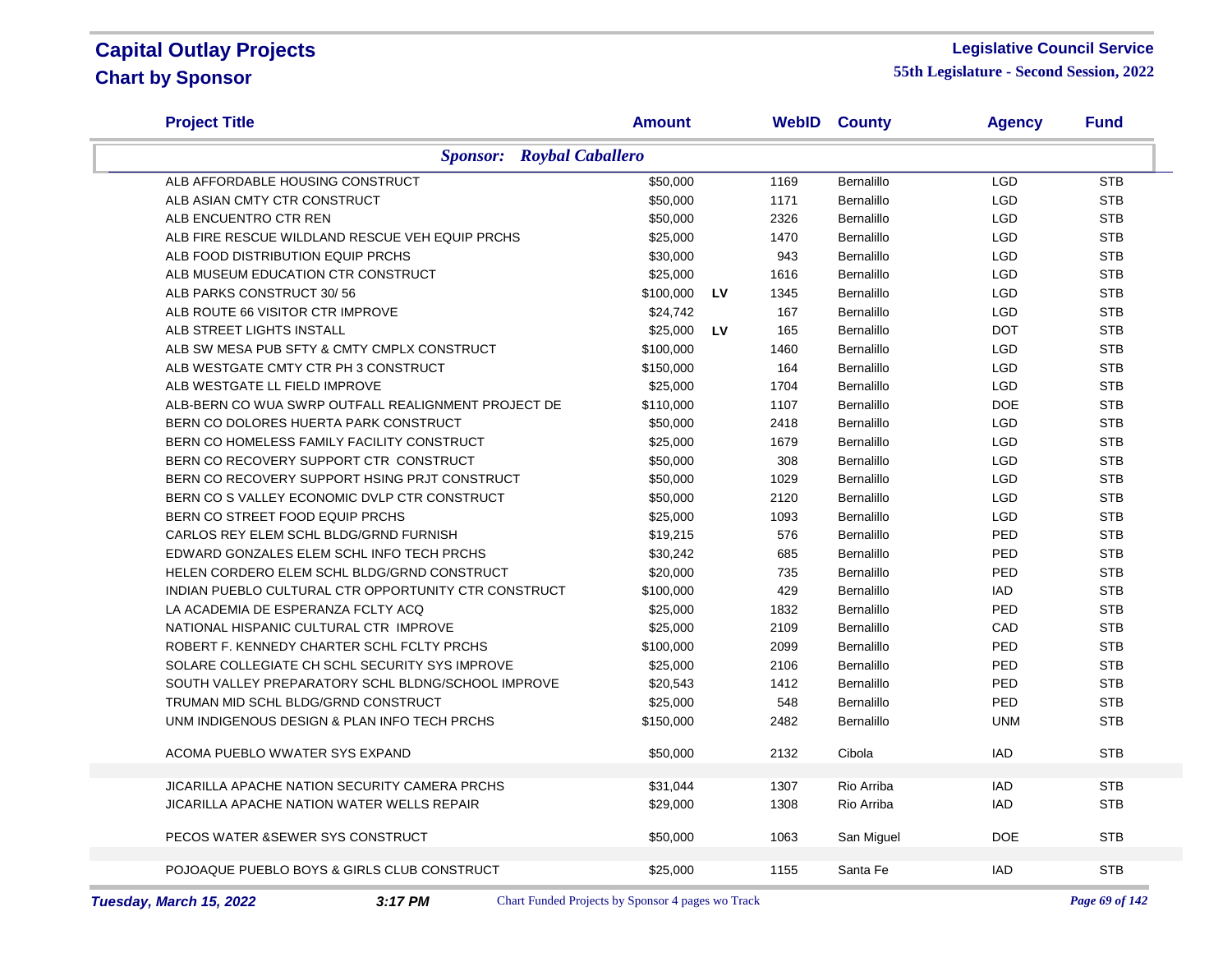# **Legislative Council Service**

| <b>Project Title</b>                                 | <b>Amount</b> | WebID | <b>County</b> | <b>Agency</b> | <b>Fund</b> |
|------------------------------------------------------|---------------|-------|---------------|---------------|-------------|
| POJOAQUE PUEBLO INFO & COM TECH IMPROVE              | \$50,000      | 1148  | Santa Fe      | <b>IAD</b>    | <b>STB</b>  |
| POJOAQUE PUEBLO WATER/WWATER FCLTY CONSTRUCT         | \$50,000      | 1149  | Santa Fe      | <b>IAD</b>    | <b>STB</b>  |
| SOS MAIL BALLOT SORTING ACO                          | \$20,214      | 2400  | Santa Fe      | <b>SOS</b>    | <b>STB</b>  |
|                                                      | \$1,860,000   |       |               |               |             |
| <b>Summary for Roybal Caballero</b><br>(38 projects) |               |       |               |               |             |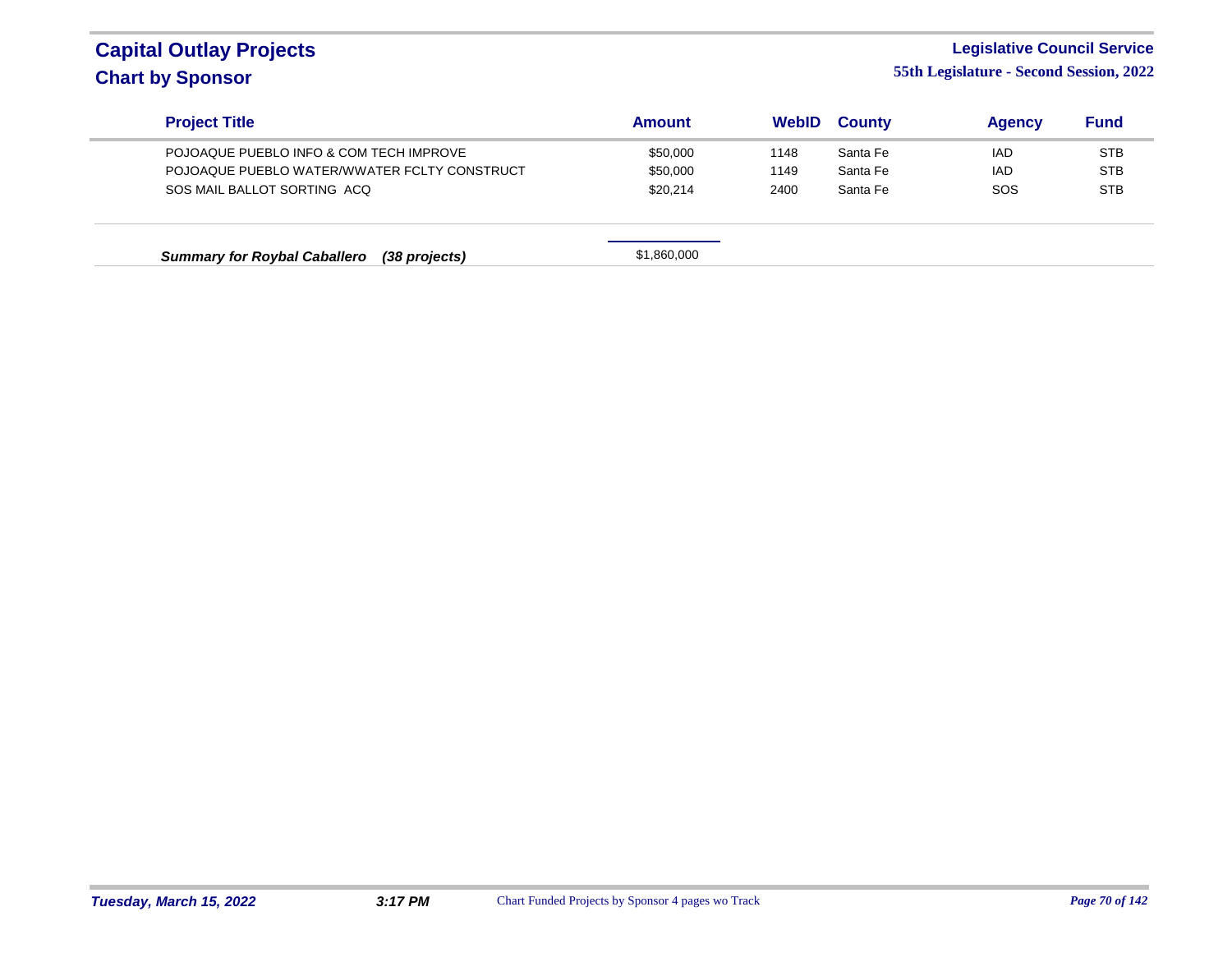### **Legislative Council Service**

| <b>Project Title</b>                                    | <b>Amount</b> |      | <b>WebID County</b> | <b>Agency</b> | <b>Fund</b> |
|---------------------------------------------------------|---------------|------|---------------------|---------------|-------------|
| <b>Sponsor: Rubio</b>                                   |               |      |                     |               |             |
| LAKE ARTHUR ELEM SCHL PGRND IMPROVE                     | \$50,000      | 187  | Chaves              | PED           | <b>STB</b>  |
| DONA ANA CO 3RD JUDICIAL CTHSE REN                      | \$50,000      | 1838 | Dona Ana            | <b>LGD</b>    | <b>STB</b>  |
| DONA ANA CO ELECTION WAREHOUSE CONSTRUCT                | \$100,000     | 1377 | Dona Ana            | <b>LGD</b>    | <b>STB</b>  |
| DONA ANA CO LA UNION DRAINAGE IMPROVE                   | \$50,000      | 60   | Dona Ana            | <b>DOT</b>    | <b>STB</b>  |
| DONA ANA MDWCA SYS EQUIP                                | \$100,000     | 1290 | Dona Ana            | <b>DOE</b>    | <b>STB</b>  |
| EL CAMINO REAL RD IMPROVE                               | \$100,000     | 42   | Dona Ana            | <b>DOT</b>    | <b>STB</b>  |
| LAS CRUCES FIRE STATIONS IMPROVE                        | \$50,000      | 236  | Dona Ana            | <b>LGD</b>    | <b>STB</b>  |
| LAS CRUCES HEALTH FCLTY CONSTRUCT                       | \$100,000     | 1338 | Dona Ana            | <b>LGD</b>    | <b>STB</b>  |
| LAS CRUCES JUVENILE CITATION PRGM BLDG IMPROVE          | \$70,000      | 239  | Dona Ana            | <b>LGD</b>    | <b>STB</b>  |
| LAS CRUCES S CTR SWA RECYCLING FCLTY UPGRADE            | \$100,000     | 1454 | Dona Ana            | <b>DOE</b>    | <b>STB</b>  |
| LAS CRUCES SEPTIC SYS CONSTRUCT                         | \$150,000     | 232  | Dona Ana            | <b>DOE</b>    | <b>STB</b>  |
| LAS CRUCES SKATE PARKS CONSTRUCT                        | \$100,000     | 238  | Dona Ana            | <b>LGD</b>    | <b>STB</b>  |
| LAS CRUCES TRANSFER STN CONSTRUCT                       | \$100,000     | 1459 | Dona Ana            | <b>DOE</b>    | <b>STB</b>  |
| N TELSHOR & SPRUCE ST IMPROVE                           | \$100,000     | 233  | Dona Ana            | <b>DOT</b>    | <b>STB</b>  |
| NEW AMERICA SCHL LAS CRUCES EQUIP IMPROVE               | \$100,000     | 2093 | Dona Ana            | PED           | <b>STB</b>  |
| NMSU CRIME PREVENTION ENVIRONMENTAL DESIGN              | \$50,000      | 620  | Dona Ana            | <b>NMSU</b>   | <b>STB</b>  |
| NMSU LEYENDECKER PLANT SCIENCE RESEARCH CTR EQUIP       | \$100,000     | 593  | Dona Ana            | <b>NMSU</b>   | <b>STB</b>  |
| NMSU WOMEN'S SOCCER TURF RPLC                           | \$50,000      | 811  | Dona Ana            | <b>NMSU</b>   | <b>STB</b>  |
| SOUTH CENTRAL RGNL TRANSIT DIST MIDSIZED TRANSIT BUS RP | \$100,000     | 1997 | Dona Ana            | <b>LGD</b>    | <b>STB</b>  |
| FORT SILL APACHE TRIBE WWATER SYS CONSTRUCT             | \$50,000      | 384  | Luna                | <b>IAD</b>    | <b>STB</b>  |
| NMSU DIGITAL AGR EQUIP                                  | \$50,000      | 634  | Multiple Co         | <b>NMSU</b>   | <b>STB</b>  |
| SOUTH CENTRAL COG PASSENGER VEH PRCHS                   | \$40,000      | 1560 | Multiple Co         | <b>LGD</b>    | <b>STB</b>  |
| DOT ELEC VEH CHARGING STNS EQUIP                        | \$100,000     | 1434 | Statewide           | <b>DOT</b>    | <b>STB</b>  |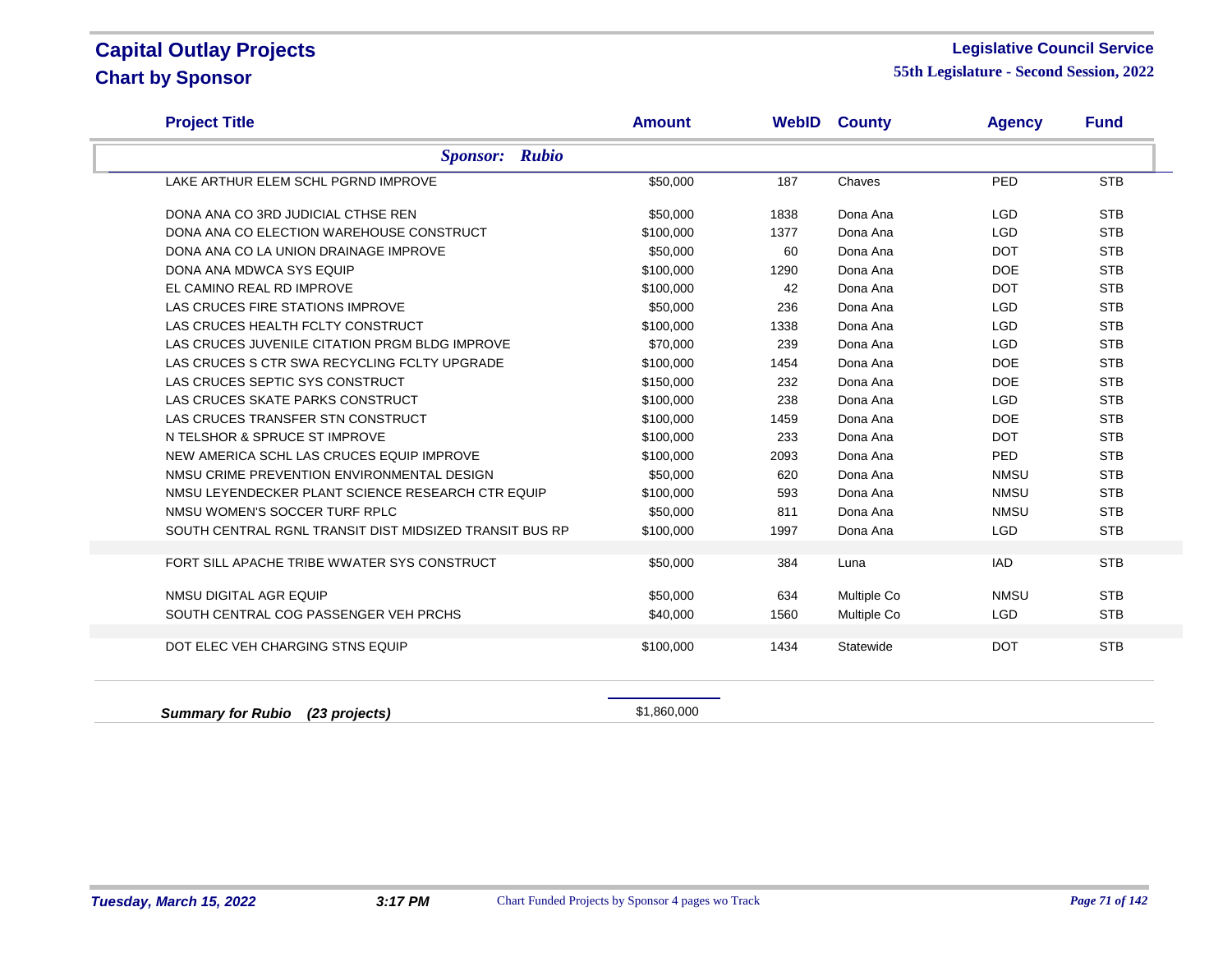### **Legislative Council Service**

**55th Legislature - Second Session, 2022**

| <b>Project Title</b>                            | <b>Amount</b> | WebID | <b>County</b> | <b>Agency</b> | <b>Fund</b> |
|-------------------------------------------------|---------------|-------|---------------|---------------|-------------|
| <b>Sariñana</b><br><b>Sponsor:</b>              |               |       |               |               |             |
| ALB EXPLORA MUSEUM CAMPUS EXPAND                | \$100,000     | 1344  | Bernalillo    | <b>LGD</b>    | <b>STB</b>  |
| ALB FIRE RESCUE WILDLAND RESCUE VEH EQUIP PRCHS | \$100,000     | 1470  | Bernalillo    | <b>LGD</b>    | <b>STB</b>  |
| ALB INTRNATL DIST LIB PK DVLP                   | \$100,000     | 1710  | Bernalillo    | <b>LGD</b>    | <b>STB</b>  |
| ALB LAW ENFORCE FACILITIES MODERNIZE REN        | \$100,000     | 1672  | Bernalillo    | <b>LGD</b>    | <b>STB</b>  |
| ALB LOS ALTOS GOLF COURSE IMPROVE               | \$50,000      | 1681  | Bernalillo    | <b>LGD</b>    | <b>STB</b>  |
| ALB LOS ALTOS PARK REN                          | \$100,000     | 1433  | Bernalillo    | <b>LGD</b>    | <b>STB</b>  |
| ALB MANZANO MESA PICKLEBALL FCLTY DVLP          | \$50,000      | 1665  | Bernalillo    | <b>LGD</b>    | <b>STB</b>  |
| ALB NM VETERANS MEM IMPROVE                     | \$100,000     | 1582  | Bernalillo    | <b>LGD</b>    | <b>STB</b>  |
| ALB REFRIGERATED FOOD TRUCK PRCHS               | \$100,000     | 2458  | Bernalillo    | <b>LGD</b>    | <b>STB</b>  |
| ALICE KING COMMUNITY SCHOOL FCLTY REN           | \$20,000      | 1227  | Bernalillo    | <b>PED</b>    | <b>STB</b>  |
| APACHE ELEM SCHL OUTDOOR CLASSROOM CONSTRUCT    | \$100,000     | 598   | Bernalillo    | PED           | <b>STB</b>  |
| BERN CO CTHSE EXPAND                            | \$100,000     | 318   | Bernalillo    | <b>LGD</b>    | <b>STB</b>  |
| BERN CO HOMELESS FAMILY FACILITY CONSTRUCT      | \$100,000     | 1679  | Bernalillo    | <b>LGD</b>    | <b>STB</b>  |
| BERN CO RECOVERY SUPPORT CTR CONSTRUCT          | \$50,000      | 308   | Bernalillo    | <b>LGD</b>    | <b>STB</b>  |
| BERN CO YOUTH SERVICE CTR FCLTY IMPROVE         | \$100,000     | 306   | Bernalillo    | <b>LGD</b>    | <b>STB</b>  |
| CESAR CHAVEZ COMMUNITY SCHOOL FCLTY IMPROVE     | \$50,000      | 1939  | Bernalillo    | <b>PED</b>    | <b>STB</b>  |
| <b>CNMCC INFO TECH REN</b>                      | \$50,000      | 2242  | Bernalillo    | <b>HED</b>    | <b>STB</b>  |
| GILBERT L. SENA CH HIGH SCHL FCLTY REN          | \$100,000     | 1758  | Bernalillo    | <b>PED</b>    | <b>STB</b>  |
| <b>GRANT MID SCHL BLDG/GRND CONSTRUCT</b>       | \$20,000      | 733   | Bernalillo    | PED           | <b>STB</b>  |
| HAWTHORNE ELEM SCHL OUTDOOR CLASSROOM CONSTRUCT | \$50,000      | 662   | Bernalillo    | PED           | <b>STB</b>  |
| KENNEDY MID SCHL BLDG/GRND CONSTRUCT            | \$100,000     | 547   | Bernalillo    | PED           | <b>STB</b>  |
| MANZANO HIGH SCHL BLDG/GRND REN                 | \$120,000     | 753   | Bernalillo    | <b>PED</b>    | <b>STB</b>  |
| TECHNOLOGY LEADERSHIP HIGH SCHL FCLTY IMPROVE   | \$50,000      | 2111  | Bernalillo    | PED           | <b>STB</b>  |
| TOMASITA ELEM SCHL BLDG/GRND FURNISH            | \$50,000      | 587   | Bernalillo    | PED           | <b>STB</b>  |

**Summary for Sariñana** (24 projects) **\$1,860,000**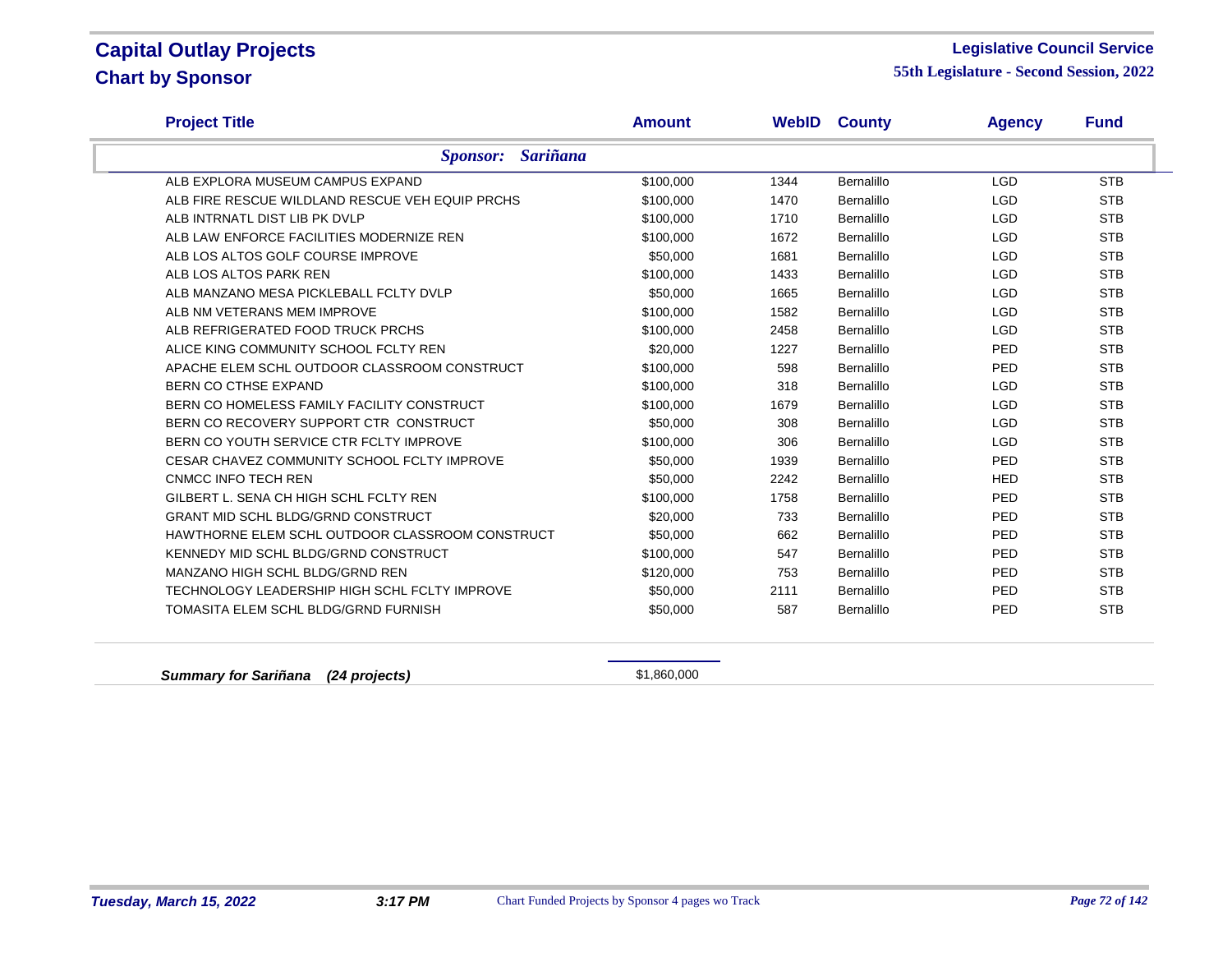#### **Legislative Council Service**

| <b>Project Title</b>                           | <b>Amount</b> | <b>WebID</b> | <b>County</b> | <b>Agency</b> | <b>Fund</b> |
|------------------------------------------------|---------------|--------------|---------------|---------------|-------------|
| <b>Sponsor:</b> Scott                          |               |              |               |               |             |
| COLLEGE LANE ELEM SCHL BLDG/GRND CONSTRUCT     | \$360,000     | 2340         | Lea           | <b>PED</b>    | <b>STB</b>  |
| HOBBS POLICE FCLTY REN                         | \$500,000     | 146          | Lea           | LGD.          | <b>STB</b>  |
| JOE HARVEY BLVD & N GRIMES ST WWATER CONSTRUCT | \$500,000     | 133          | Lea           | <b>DOT</b>    | <b>STB</b>  |
| LEA CO HISTORIC CTHSE REN                      | \$200.000     | 128          | Lea           | <b>LGD</b>    | <b>STB</b>  |
| NOR-LEA HOSPITAL DIST OFFICE BLDG CONSTRUCT    | \$300,000     | 1587         | Lea           | LGD           | <b>STB</b>  |
|                                                |               |              |               |               |             |
| <b>Summary for Scott</b><br>(5 projects)       | \$1,860,000   |              |               |               |             |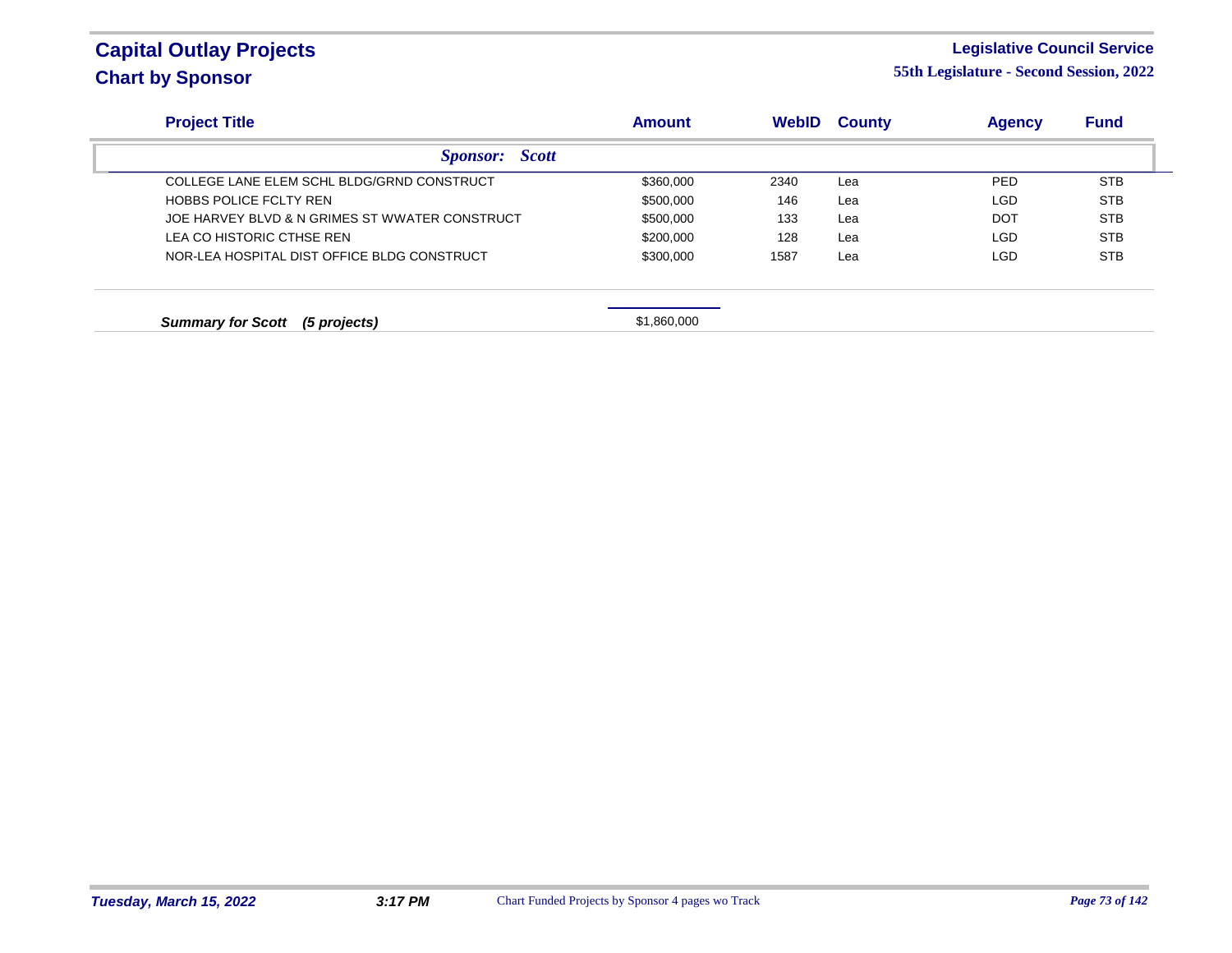#### **Legislative Council Service**

| <b>Sponsor:</b> Serrato<br>ALB EXPLORA MUSEUM CAMPUS EXPAND<br>NORTH CENTRAL RTD ELECTRIC BUS PRCHS<br>CAD NEW MEXICO HISTORY MUSEUM IMPROVE | \$18,000<br>\$50,000 | 1344 | Bernalillo  | <b>LGD</b> | <b>STB</b> |
|----------------------------------------------------------------------------------------------------------------------------------------------|----------------------|------|-------------|------------|------------|
|                                                                                                                                              |                      |      |             |            |            |
|                                                                                                                                              |                      |      |             |            |            |
|                                                                                                                                              |                      | 380  | Multiple Co | <b>LGD</b> | <b>STB</b> |
|                                                                                                                                              | \$50,000             | 166  | Santa Fe    | CAD        | <b>STB</b> |
| CAD SANTA FE CHILDREN'S MUS & GRNDS IMPROVE                                                                                                  | \$20,000             | 385  | Santa Fe    | CAD        | <b>STB</b> |
| GOVERNOR MILES RD CONSTRUCT                                                                                                                  | \$250,000            | 1519 | Santa Fe    | <b>DOT</b> | <b>STB</b> |
| <b>JEMEZ RD CONSTRUCT</b>                                                                                                                    | \$400,000            | 2414 | Santa Fe    | <b>DOE</b> | <b>STB</b> |
| SANTA FE CO ESPERANZA SHELTER SOLAR INSTALL                                                                                                  | \$25,000             | 2193 | Santa Fe    | <b>LGD</b> | <b>STB</b> |
| SANTA FE CO MAIL BALLOT SORTING EQUIP                                                                                                        | \$50,000             | 2424 | Santa Fe    | <b>LGD</b> | <b>STB</b> |
| SANTA FE CO PUBLIC HOUSING SITE UPGRADE                                                                                                      | \$75,000             | 633  | Santa Fe    | <b>LGD</b> | <b>STB</b> |
| SANTA FE CO RECOVERY CTR FCLTY PRCHS                                                                                                         | \$50,000             | 1670 | Santa Fe    | <b>LGD</b> | <b>STB</b> |
| SANTA FE CTR FOR CONTEMPORARY ARTS REN                                                                                                       | \$22,000             | 1591 | Santa Fe    | CAD        | <b>STB</b> |
| SANTA FE MEDIAN BEAUTIFICATION PH 1 DESIGN                                                                                                   | \$200,000            | 1493 | Santa Fe    | <b>DOT</b> | <b>STB</b> |
| SANTA FE MIDTOWN PROPERTY INFRA IMPROVE                                                                                                      | \$100,000            | 1489 | Santa Fe    | <b>LGD</b> | <b>STB</b> |
| SANTA FE PSD INFO TECH                                                                                                                       | \$100,000            | 1677 | Santa Fe    | PED.       | <b>STB</b> |
| SANTA FE SWAN PK PH II CONSTRUCT                                                                                                             | \$250,000            | 1479 | Santa Fe    | <b>LGD</b> | <b>STB</b> |
| SFCC EMERGENCY MGMT & FIRE SUPPRESSION UPGRADE                                                                                               | \$100,000            | 2459 | Santa Fe    | <b>HED</b> | <b>STB</b> |
| TIERRA CONTENTA TRAIL IMPROVE                                                                                                                | \$100,000            | 1514 | Santa Fe    | <b>LGD</b> | <b>STB</b> |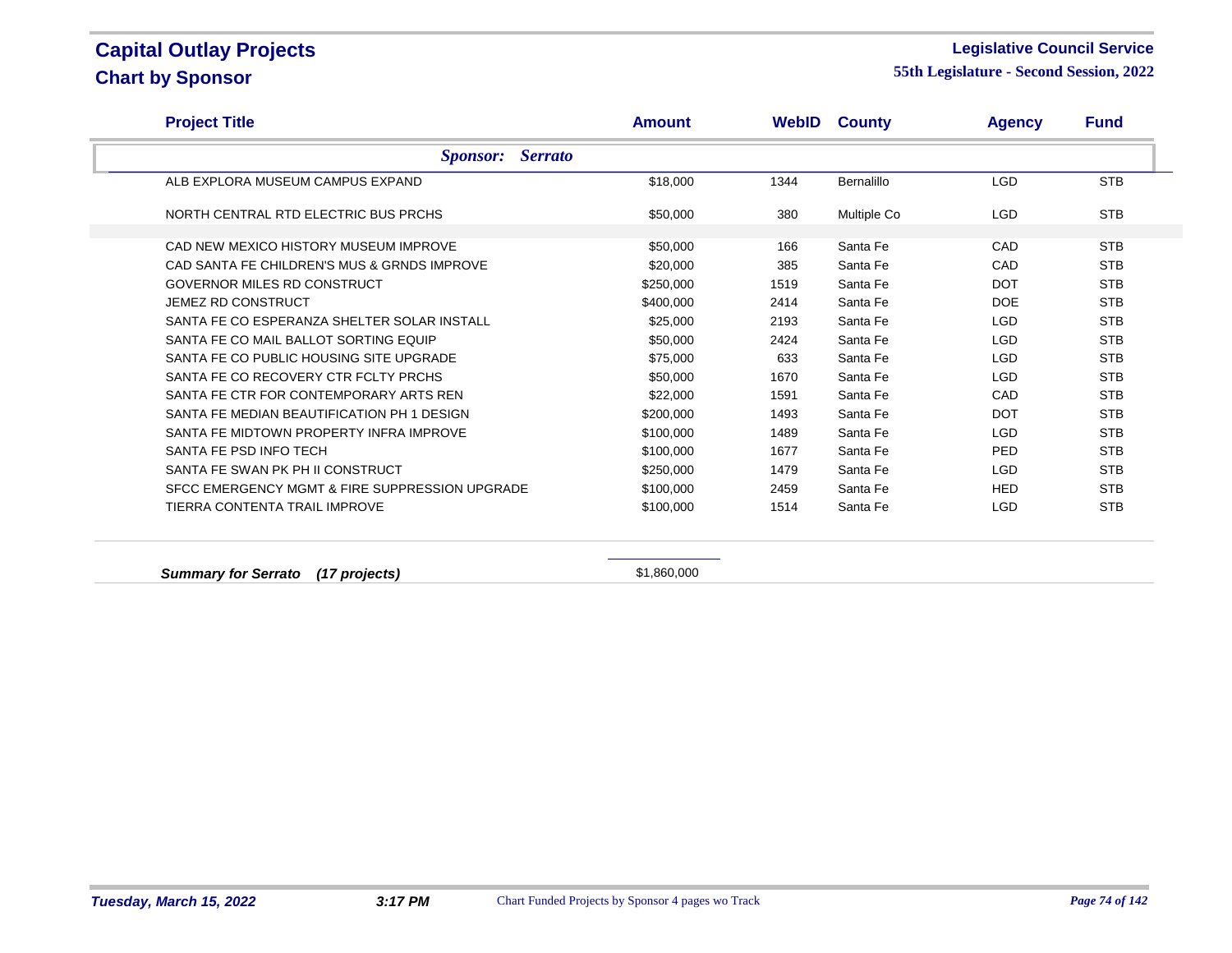#### **Legislative Council Service**

| <b>Project Title</b>                            | <b>Amount</b> | <b>WebID</b> | <b>County</b> | <b>Agency</b> | <b>Fund</b> |
|-------------------------------------------------|---------------|--------------|---------------|---------------|-------------|
| <b>Small</b><br><i>Sponsor:</i>                 |               |              |               |               |             |
| DONA ANA CO BRAHMAN DIVERSION CHANNEL CONSTRUCT | \$1,000,000   | 41           | Dona Ana      | <b>SEO</b>    | <b>STB</b>  |
| DONA ANA CO DE LA O VISITORS' CTR IMPROVE       | \$100,000     | 1854         | Dona Ana      | LGD           | <b>STB</b>  |
| DONA ANA CO DONA ANA FLOOD CONTROL IMPROVE      | \$500,000     | 59           | Dona Ana      | <b>DOT</b>    | <b>STB</b>  |
| DONA ANA CO ELECTION WAREHOUSE CONSTRUCT        | \$55,000      | 1377         | Dona Ana      | LGD           | <b>STB</b>  |
| EL CAMINO REAL RD IMPROVE                       | \$100,000     | 42           | Dona Ana      | <b>DOT</b>    | <b>STB</b>  |
| <b>HATCH PARKS &amp; RECREATION CONSTRUCT</b>   | \$50,000      | 2153         | Dona Ana      | LGD           | <b>STB</b>  |
| NMSU AGR SCI CTR CARBON MGMT EQUIP              | \$55,000      | 672          | Statewide     | <b>NMSU</b>   | <b>STB</b>  |
|                                                 |               |              |               |               |             |
| <b>Summary for Small</b><br>(7 projects)        | \$1.860,000   |              |               |               |             |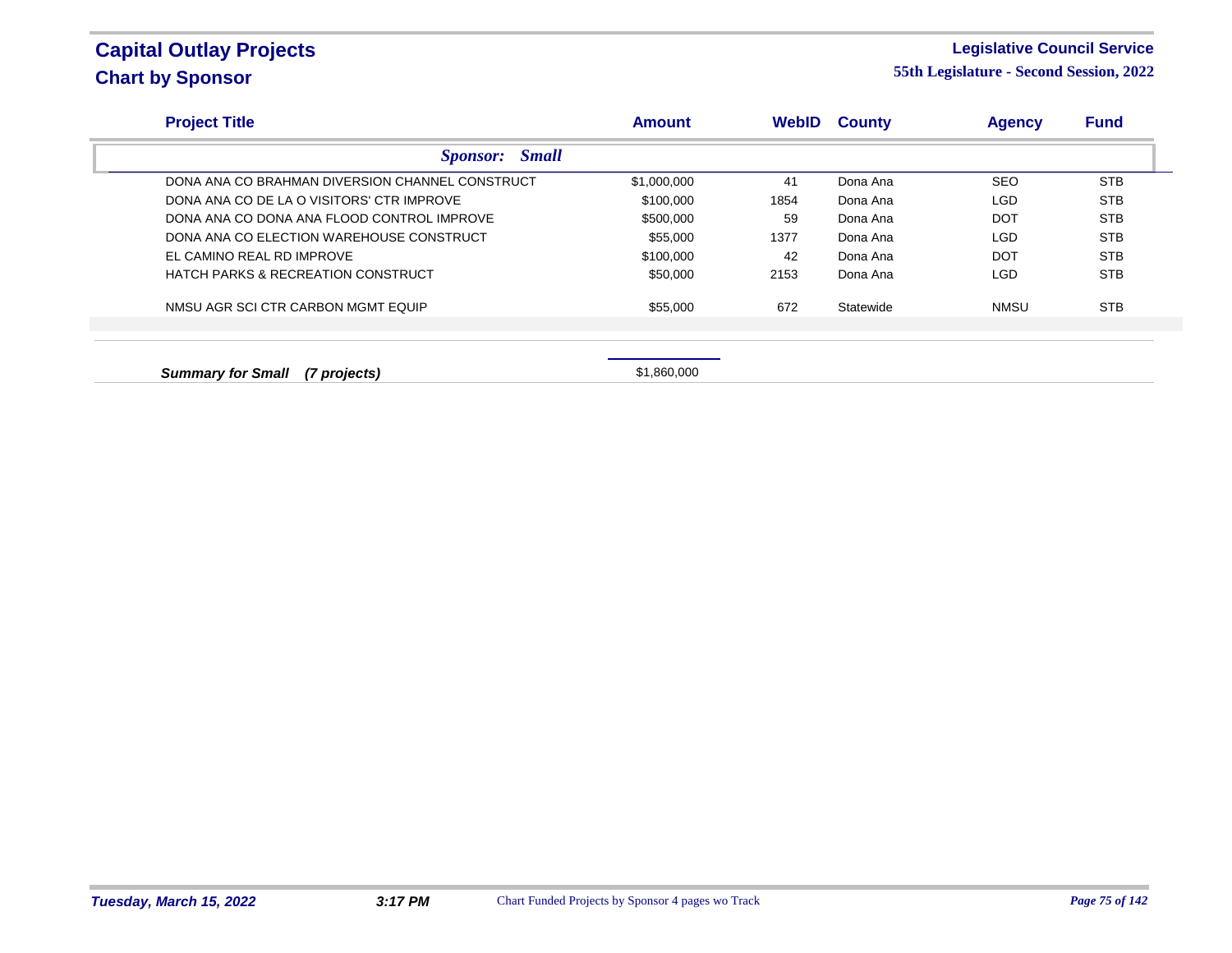#### **Legislative Council Service**

| <b>Project Title</b>                          | <b>Amount</b>    | <b>WebID</b> | <b>County</b> | <b>Agency</b> | <b>Fund</b> |
|-----------------------------------------------|------------------|--------------|---------------|---------------|-------------|
| <b>Sponsor:</b>                               | <b>Strickler</b> |              |               |               |             |
| FARMINGTON MEAL CTR CONSTRUCT                 | \$200,000        | 932          | San Juan      | LGD           | <b>STB</b>  |
| <b>FARMINGTON SECURITY CAMERA SYS INSTALL</b> | \$31,000         | 922          | San Juan      | <b>LGD</b>    | <b>STB</b>  |
| NAVAJO PREP SCHL BLDG 32 CONSTRUCT            | \$500,000        | 2101         | San Juan      | <b>IAD</b>    | <b>STB</b>  |
| SAN JUAN CO SHERIFF'S OFFICE HELICOPTER PRCHS | \$450,000        | 287          | San Juan      | LGD           | <b>STB</b>  |
| SAN JUAN COLLEGE HEALTH CTR CONSTRUCT         | \$279,000        | 1262         | San Juan      | <b>HED</b>    | <b>STB</b>  |
| SAN JUAN RGNL MED CTR STEAM PLANT EQUIP       | \$400,000        | 1931         | San Juan      | <b>LGD</b>    | <b>STB</b>  |
| <b>Summary for Strickler</b><br>(6 projects)  | \$1,860,000      |              |               |               |             |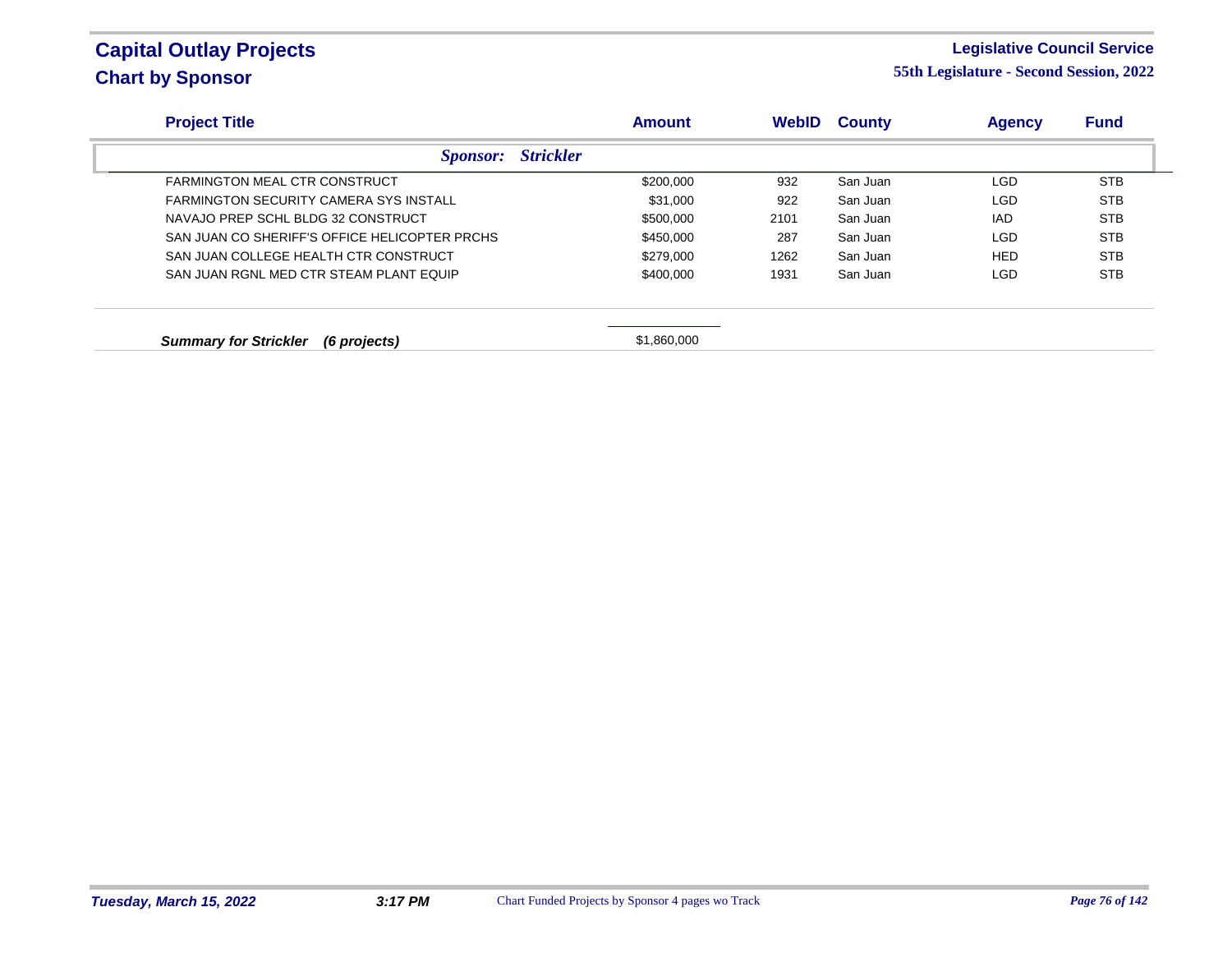#### **Legislative Council Service**

**55th Legislature - Second Session, 2022**

| <b>Project Title</b>                        |                                    | <b>Amount</b> | WebID | <b>County</b> | <b>Agency</b> | <b>Fund</b> |
|---------------------------------------------|------------------------------------|---------------|-------|---------------|---------------|-------------|
|                                             | <b>Sweetser</b><br><i>Sponsor:</i> |               |       |               |               |             |
| HIDALGO CO AMBULANCE EQUIP RPLC             |                                    | \$100,000     | 2150  | Hidalgo       | <b>LGD</b>    | <b>STB</b>  |
| HIDALGO CO COURTHOUSE EQUIP PRCHS           |                                    | \$60,000      | 2159  | Hidalgo       | <b>LGD</b>    | <b>STB</b>  |
| HIDALGO CO DETENTION CTR CAMERAS PRCHS      |                                    | \$75,000      | 2146  | Hidalgo       | <b>LGD</b>    | <b>STB</b>  |
| LORDSBURG JETTER EQUIP PRCHS                |                                    | \$150,000     | 893   | Hidalgo       | <b>DOE</b>    | <b>STB</b>  |
| LORDSBURG POLICE VEH PRCHS                  |                                    | \$75,000      | 1090  | Hidalgo       | <b>LGD</b>    | <b>STB</b>  |
| <b>COLUMBUS VEH PRCHS</b>                   |                                    | \$200,000     | 321   | Luna          | <b>LGD</b>    | <b>STB</b>  |
| DEMING JOHN STRAND MUNI OFFICE REN          |                                    | \$650,000     | 1033  | Luna          | LGD           | <b>STB</b>  |
| FORT SILL APACHE TRIBE WWATER SYS CONSTRUCT |                                    | \$50,000      | 384   | Luna          | IAD.          | <b>STB</b>  |
| LUNA CO BLDGS FIBER OPTIC EQUIP UPGRADE     |                                    | \$250,000     | 788   | Luna          | <b>LGD</b>    | <b>STB</b>  |
| LUNA CO DA OFFICE CONSTRUCT                 |                                    | \$250,000     | 1370  | Luna          | <b>LGD</b>    | <b>STB</b>  |
|                                             |                                    |               |       |               |               |             |
|                                             |                                    |               |       |               |               |             |
| <b>Summary for Sweetser</b>                 | (10 projects)                      | \$1,860,000   |       |               |               |             |

**Tuesday, March 15, 2022 3:17 PM** Chart Funded Projects by Sponsor 4 pages wo Track *Page 77 of 142*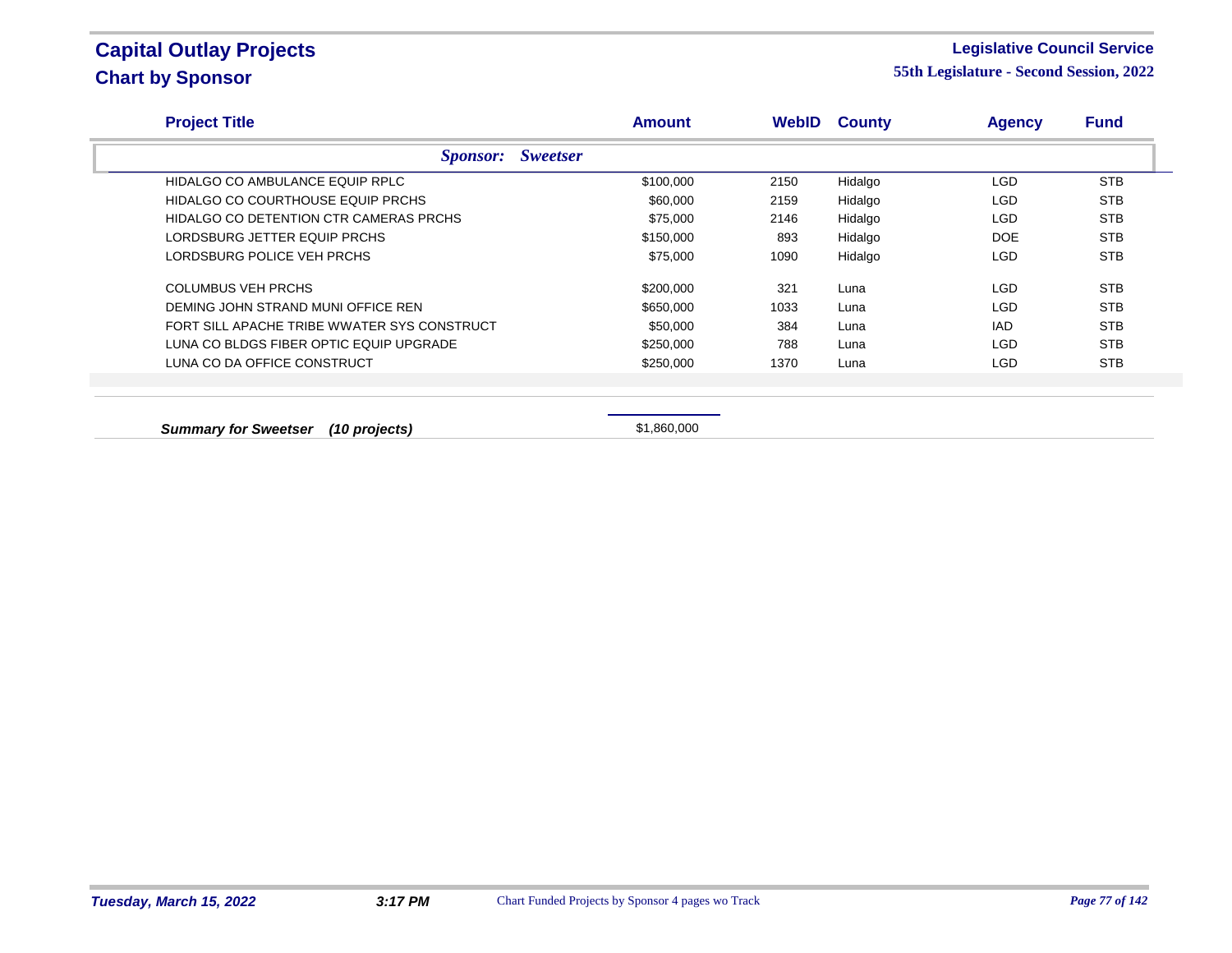#### **Legislative Council Service**

**55th Legislature - Second Session, 2022**

| <b>Project Title</b>                             | <b>Amount</b> | WebID | <b>County</b> | <b>Agency</b> | <b>Fund</b> |
|--------------------------------------------------|---------------|-------|---------------|---------------|-------------|
| <b>Terrazas</b><br><i>Sponsor:</i>               |               |       |               |               |             |
| CABALLO SWCD HATCH VALLEY ARROYOS SITE 3 IMPROVE | \$100,000     | 1977  | Dona Ana      | <b>NMSU</b>   | <b>STB</b>  |
| DONA ANA CO DE LA O VISITORS' CTR IMPROVE        | \$95,000      | 1854  | Dona Ana      | <b>LGD</b>    | <b>STB</b>  |
| DONA ANA CO DONA ANA FLOOD CONTROL IMPROVE       | \$100,000     | 59    | Dona Ana      | <b>DOT</b>    | <b>STB</b>  |
| <b>HATCH FIRE STN DESIGN</b>                     | \$50,000      | 2135  | Dona Ana      | <b>LGD</b>    | <b>STB</b>  |
| HATCH PARK DESIGN AND CONSTRUCT                  | \$50,000      | 2129  | Dona Ana      | <b>LGD</b>    | <b>STB</b>  |
| <b>HATCH PARKS &amp; RECREATION CONSTRUCT</b>    | \$50,000      | 2153  | Dona Ana      | <b>LGD</b>    | <b>STB</b>  |
| <b>BAYARD FIRE RESCUE TRUCK PRCHS</b>            | \$100,000     | 374   | Grant         | <b>LGD</b>    | <b>STB</b>  |
| CASAS ADOBES MDWCA BACKHOE PRCHS                 | \$75,000      | 120   | Grant         | <b>DOE</b>    | <b>STB</b>  |
| <b>COBRE CSD BUS PRCHS</b>                       | \$100,000     | 263   | Grant         | PED           | <b>STB</b>  |
| GILA RGNL MEDICAL CTR EQUIP PRCHS                | \$100,000     | 369   | Grant         | <b>LGD</b>    | <b>STB</b>  |
| GILA RGNL MEDICAL CTR TELECOM EQUIP PRCHS        | \$75,000      | 367   | Grant         | <b>LGD</b>    | <b>STB</b>  |
| <b>GRANT CO BATAAN MEM PK IMPROVE</b>            | \$100,000     | 174   | Grant         | <b>LGD</b>    | <b>STB</b>  |
| HURLEY CHINO BLDG IMPROVE                        | \$100,000     | 295   | Grant         | <b>LGD</b>    | <b>STB</b>  |
| SANTA CLARA FT BAYARD NEW DEAL THEATER IMPROVE   | \$100,000     | 209   | Grant         | <b>LGD</b>    | <b>STB</b>  |
| SILVER CITY MEMORY LANE CEMETERY IMPROVE         | \$100,000     | 378   | Grant         | <b>LGD</b>    | <b>STB</b>  |
| SILVER CSD EQUIP PRCHS                           | \$100,000     | 365   | Grant         | PED           | <b>STB</b>  |
| WNMU VO-TECH CTR CONSTRUCT                       | \$50,000      | 196   | Grant         | <b>WNMU</b>   | <b>STB</b>  |
| GARFIELD MDWC & MSWA WATER SUPPLY WELLS DESIGN   | \$100,000     | 2063  | Multiple Co   | <b>DOE</b>    | <b>STB</b>  |
| SIERRA CO ARREY BB CMPLX                         | \$150,000     | 2559  | Sierra        | <b>LGD</b>    | <b>STB</b>  |
| SIERRA CO FAIRGRNDS CONSTRUCT                    | \$150,000     | 479   | Sierra        | <b>LGD</b>    | <b>STB</b>  |
| WILLIAMSBURG PARKS & RECREATION CONSTRUCT        | \$15,000      | 151   | Sierra        | <b>LGD</b>    | <b>STB</b>  |

**Summary for Terrazas (21 projects) Summary for Terrazas** (21 projects)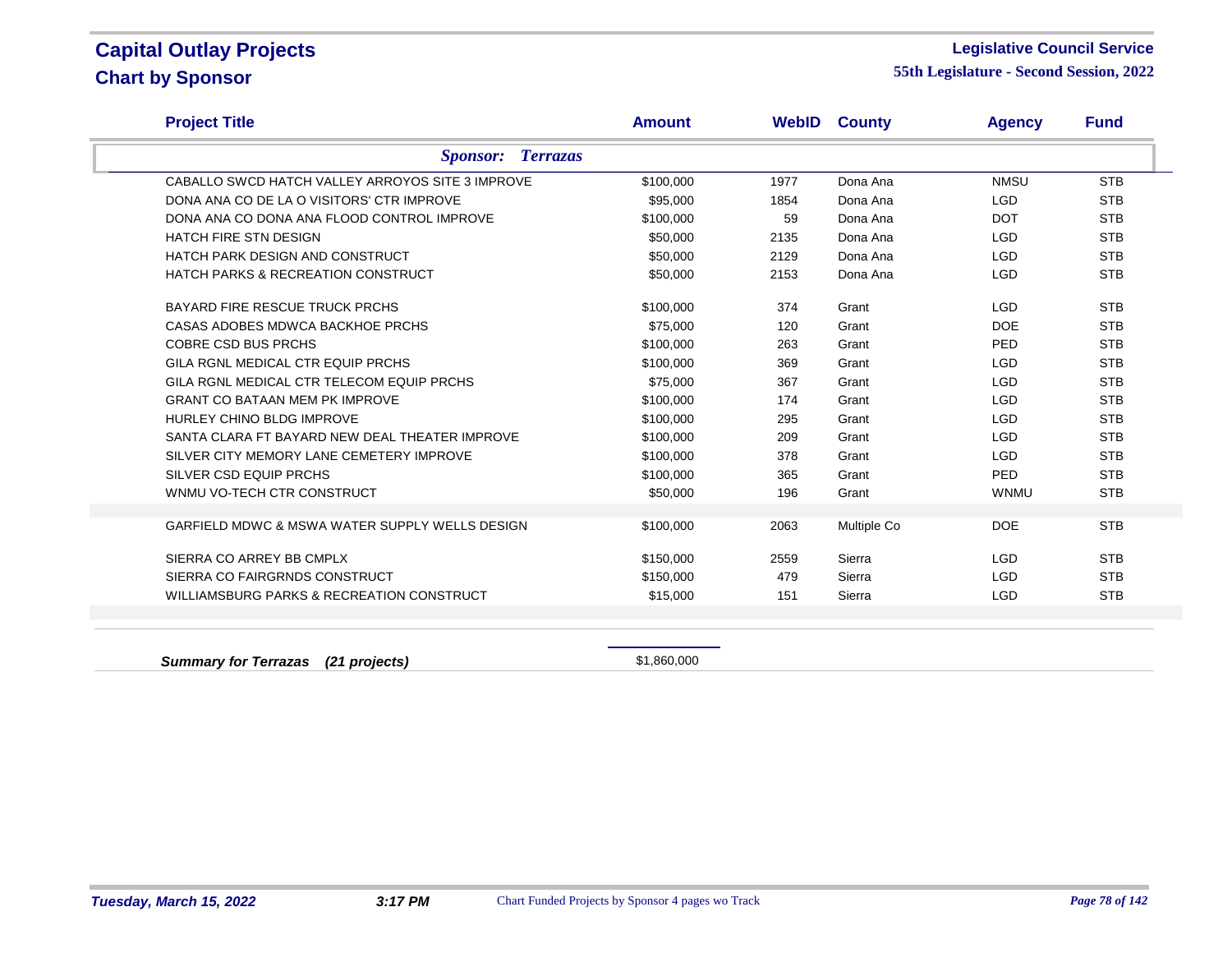#### **Legislative Council Service**

| <b>Project Title</b>                                   | <b>Amount</b> |                    | <b>WebID County</b> | <b>Agency</b> | <b>Fund</b> |
|--------------------------------------------------------|---------------|--------------------|---------------------|---------------|-------------|
| <b>Sponsor: Thomson</b>                                |               |                    |                     |               |             |
| ALB FIRE RESCUE LADDER 1 PRCHS                         | \$200,000     | 1466               | Bernalillo          | <b>LGD</b>    | <b>STB</b>  |
| ALB ALL FAITHS VEH & EQUIP                             | \$150,000     | 1041               | Bernalillo          | <b>LGD</b>    | <b>STB</b>  |
| ALB FIRE RESCUE WILDLAND RESCUE VEH EQUIP PRCHS        | \$70,000      | 1470               | Bernalillo          | <b>LGD</b>    | <b>STB</b>  |
| ALB FOOD DISTRIBUTION EQUIP PRCHS                      | \$50,000      | 943                | Bernalillo          | <b>LGD</b>    | <b>STB</b>  |
| ALB HILLERMAN LIB PKG LOT RPLC                         | \$100,000     | 203                | Bernalillo          | <b>LGD</b>    | <b>STB</b>  |
| ALB JERRY CLINE TENNIS CENTER DVLP                     | \$150,000     | 1622               | Bernalillo          | <b>LGD</b>    | <b>STB</b>  |
| ALB LOS ALTOS PARK REN                                 | \$200,000     | 1433               | Bernalillo          | <b>LGD</b>    | <b>STB</b>  |
| ALB MANZANO MESA PICKLEBALL FCLTY DVLP                 | \$150,000     | 1665               | Bernalillo          | <b>LGD</b>    | <b>STB</b>  |
| ALB NORTH DOMINGO BACA POOL CONSTRUCT                  | \$100,000     | 1395               | Bernalillo          | <b>LGD</b>    | <b>STB</b>  |
| ALB SAWMILL & OLD TOWN ST & PED RT IMPROVE             | \$25,000      | 1177               | Bernalillo          | <b>DOT</b>    | <b>STB</b>  |
| ALB SPEED REDUCTION TECH PRCHS & INSTALL               | \$96,000      | 1669               | Bernalillo          | <b>LGD</b>    | <b>STB</b>  |
| ALB SUPPORTIVE HOUSING REHAB ACQ                       | \$75,000      | 1199               | <b>Bernalillo</b>   | <b>LGD</b>    | <b>STB</b>  |
| ALB-BERN CO WUA SWRP OUTFALL REALIGNMENT PROJECT DE    | \$50,000      | 1107               | Bernalillo          | <b>DOE</b>    | <b>STB</b>  |
| ALB-BERN CO WUA WINROCK ON-SITE RESOURCE RECOVERY C    | \$100,000     | 1967               | Bernalillo          | <b>DOE</b>    | <b>STB</b>  |
| ALICE KING COMMUNITY SCHOOL FCLTY REN                  | \$20,000      | 1227               | Bernalillo          | PED           | <b>STB</b>  |
| BELLEHAVEN ELEM SCHL INFO TECH PRCHS                   | \$4.000       | 673<br><b>VETO</b> | Bernalillo          | PED           | <b>STB</b>  |
| BERN CO SERENITY MESA TRANSITIONAL LIVING FCLTY IMPROV | \$30,000      | 635                | Bernalillo          | <b>LGD</b>    | <b>STB</b>  |
| BERN CO WINGS FOR LIFE INTRNATL REN                    | \$25,000      | 2201               | Bernalillo          | <b>LGD</b>    | <b>STB</b>  |
| <b>GRANT MID SCHL BLDG/GRND CONSTRUCT</b>              | \$20,000      | 733                | Bernalillo          | PED           | <b>STB</b>  |
| INDIAN PUEBLO CULTURAL CTR OPPORTUNITY CTR CONSTRUCT   | \$50,000      | 429                | Bernalillo          | <b>IAD</b>    | <b>STB</b>  |
| JANET KAHN SCHL OF INTEGRATED ARTS INFO TECH PRCHS     | \$20,000      | 702                | Bernalillo          | PED           | <b>STB</b>  |
| <b>UNM TRACK RSURF REN</b>                             | \$100,000     | 1853               | Bernalillo          | <b>UNM</b>    | <b>STB</b>  |
| MCKINLEY CO HOSPITAL COVID SURVIVORS CLINIC CONSTRUCT  | \$25,000      | 1135               | McKinley            | <b>LGD</b>    | <b>STB</b>  |
| NMHU PARKING LOT CAMPUSWIDE EQUIP                      | \$25,000      | 1324               | San Miguel          | <b>NMHU</b>   | <b>STB</b>  |
| JEMEZ PUEBLO BULLDOZER EQUIP                           | \$25,000      | 1276               | Sandoval            | <b>IAD</b>    | <b>STB</b>  |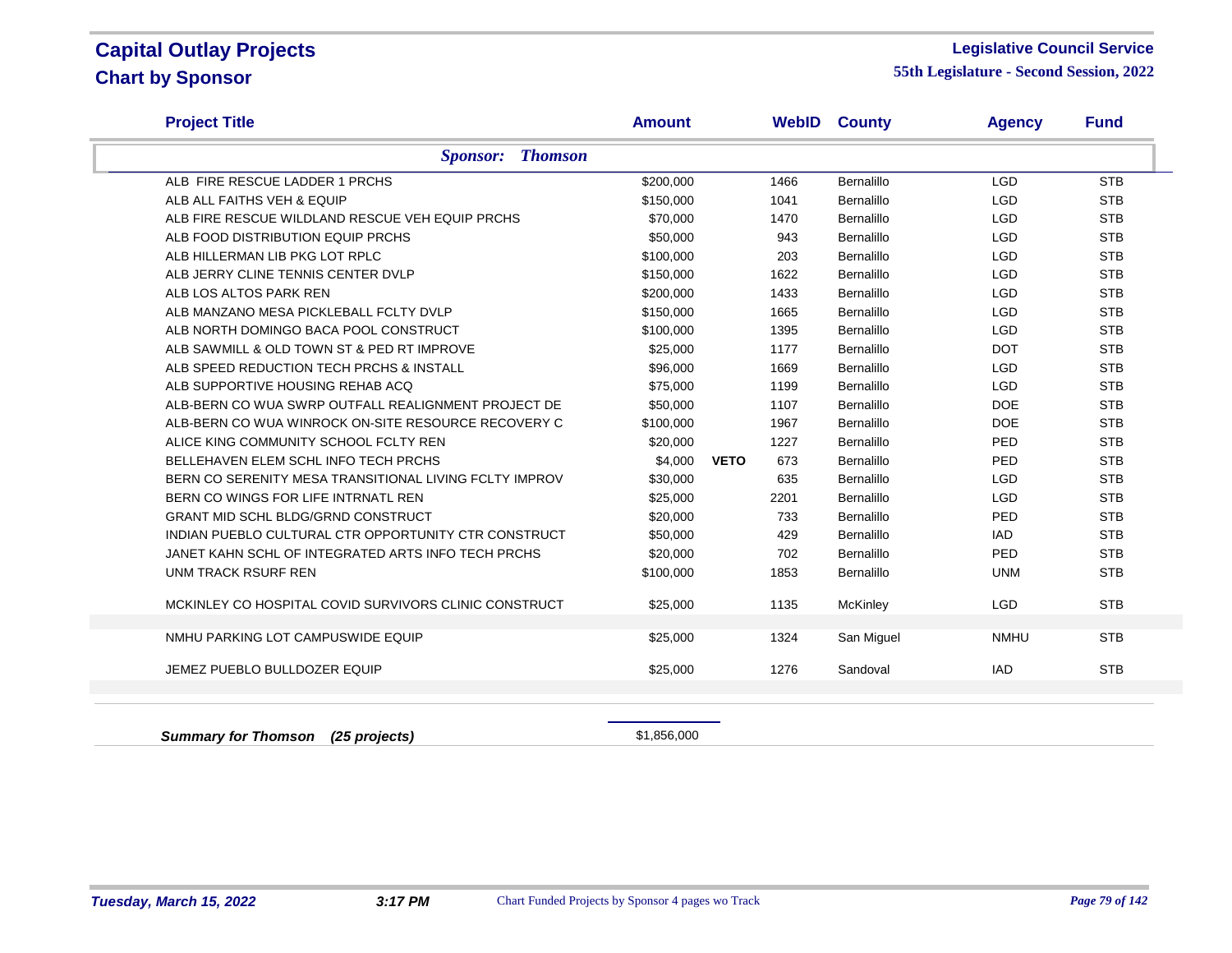#### **Legislative Council Service**

| <b>Project Title</b>                        |                 |                 | <b>Amount</b> |      | <b>WebID County</b> | <b>Agency</b> | <b>Fund</b> |
|---------------------------------------------|-----------------|-----------------|---------------|------|---------------------|---------------|-------------|
|                                             | <i>Sponsor:</i> | <b>Townsend</b> |               |      |                     |               |             |
| LAKE ARTHUR ELEM SCHL PGRND IMPROVE         |                 |                 | \$50,000      | 187  | Chaves              | <b>PED</b>    | <b>STB</b>  |
| ARTESIA HIGH SCHL BLDG/GRND RPLC            |                 |                 | \$300,000     | 62   | Eddy                | <b>PED</b>    | <b>STB</b>  |
| ARTESIA HIGH SCHL HVAC RPLC                 |                 |                 | \$200,000     | 61   | Eddy                | <b>PED</b>    | <b>STB</b>  |
| ARTESIA WATER SYS CONSTRUCT                 |                 |                 | \$850,000     | 36   | Eddy                | <b>DOE</b>    | <b>STB</b>  |
| EDDY CO INFO TECH                           |                 |                 | \$140,000     | 1077 | Eddy                | <b>LGD</b>    | <b>STB</b>  |
|                                             |                 |                 |               |      |                     |               |             |
| CLOUDCROFT VEH & EQUIP PRCHS                |                 |                 | \$55,000      | 200  | Otero               | LGD.          | <b>STB</b>  |
| TIMBERON WSD WATER SYS IMPROVE              |                 |                 | \$150,000     | 413  | Otero               | <b>DOE</b>    | <b>STB</b>  |
| TULAROSA VEH PRCHS                          |                 |                 | \$115,000     | 141  | Otero               | <b>LGD</b>    | <b>STB</b>  |
|                                             |                 |                 |               |      |                     |               |             |
| <b>Summary for Townsend</b><br>(8 projects) |                 |                 | \$1,860,000   |      |                     |               |             |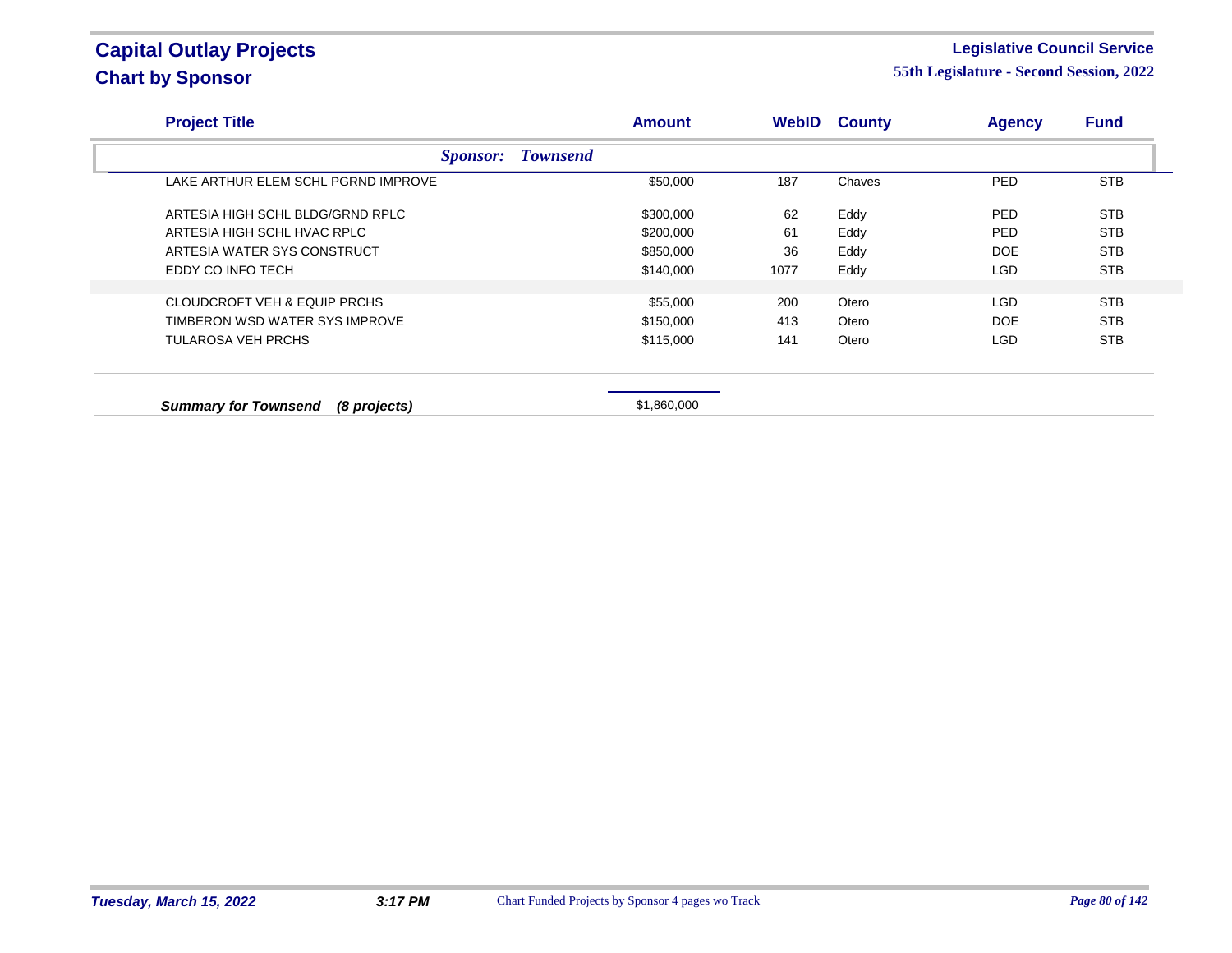#### **Legislative Council Service**

| <b>Project Title</b>                                 | <b>Amount</b> |             |      | <b>WebID County</b> | <b>Agency</b> | <b>Fund</b> |
|------------------------------------------------------|---------------|-------------|------|---------------------|---------------|-------------|
| <b>Sponsor: Trujillo</b>                             |               |             |      |                     |               |             |
| 21ST CENTURY PUBLIC ACADEMY FCLTY DVLP               | \$50,000      |             | 2112 | Bernalillo          | PED           | <b>STB</b>  |
| ALB ALTURA PARK REN                                  | \$75,000      |             | 1429 | Bernalillo          | LGD           | <b>STB</b>  |
| ALB ENCUENTRO CTR REN                                | \$75,000      |             | 2326 | Bernalillo          | LGD           | <b>STB</b>  |
| ALB EXPLORA MUSEUM CAMPUS EXPAND                     | \$100,000     |             | 1344 | <b>Bernalillo</b>   | LGD           | <b>STB</b>  |
| ALB FIRE RESCUE WILDLAND RESCUE VEH EQUIP PRCHS      | \$45,000      |             | 1470 | Bernalillo          | <b>LGD</b>    | <b>STB</b>  |
| ALB HILLERMAN LIB PKG LOT RPLC                       | \$75,000      |             | 203  | Bernalillo          | <b>LGD</b>    | <b>STB</b>  |
| ALB JERRY CLINE TENNIS CENTER DVLP                   | \$50,000      |             | 1622 | Bernalillo          | LGD           | <b>STB</b>  |
| ALB LOS ALTOS PARK REN                               | \$75,000      |             | 1433 | Bernalillo          | <b>LGD</b>    | <b>STB</b>  |
| ALB MCKINELY BIKE SAFETY & ED CTR REN                | \$75,000      |             | 1621 | Bernalillo          | <b>LGD</b>    | <b>STB</b>  |
| ALB MUSEUM EDUCATION CTR CONSTRUCT                   | \$50,000      |             | 1616 | <b>Bernalillo</b>   | <b>LGD</b>    | <b>STB</b>  |
| ALB NORTH DOMINGO BACA POOL CONSTRUCT                | \$25,000      |             | 1395 | Bernalillo          | <b>LGD</b>    | <b>STB</b>  |
| ALB PUEBLO ALTO FLOOD MITIGATION CONSTRUCT           | \$75,000      |             | 2430 | Bernalillo          | <b>DOE</b>    | <b>STB</b>  |
| ALB ROUTE 66 CENTENNIAL CELEBRATION DVLP             | \$25,000      |             | 197  | <b>Bernalillo</b>   | <b>LGD</b>    | <b>STB</b>  |
| ALB SAWMILL & OLD TOWN ST & PED RT IMPROVE           | \$25,000      |             | 1177 | Bernalillo          | <b>DOT</b>    | <b>STB</b>  |
| ALB TINGLEY BEACH WATER SYS & BATHRM IMPROVE         | \$25,000      |             | 1387 | Bernalillo          | <b>LGD</b>    | <b>STB</b>  |
| ALB-BERN CO WUA SWRP OUTFALL REALIGNMENT PROJECT DE  | \$50,000      |             | 1107 | Bernalillo          | <b>DOE</b>    | <b>STB</b>  |
| ALB-BERN CO WUA WINROCK ON-SITE RESOURCE RECOVERY C  | \$50,000      |             | 1967 | Bernalillo          | <b>DOE</b>    | <b>STB</b>  |
| ALICE KING COMMUNITY SCHOOL FCLTY REN                | \$25,000      |             | 1227 | Bernalillo          | PED           | <b>STB</b>  |
| BEL-AIR ELEM SCHL BLDG/GRND FURNISH                  | \$47,000      |             | 574  | Bernalillo          | PED           | <b>STB</b>  |
| BERN CO FAMILY SERVICES FACILITIES CONSTRUCT         | \$50,000      |             | 309  | Bernalillo          | <b>LGD</b>    | <b>STB</b>  |
| BERN CO RD TRAFFIC CALMING INSTALL                   | \$61,000      | <b>LV</b>   | 349  | Bernalillo          | <b>DOT</b>    | <b>STB</b>  |
| BERN CO RECOVERY SUPPORT HSING PRJT CONSTRUCT        | \$25,000      |             | 1029 | Bernalillo          | LGD           | <b>STB</b>  |
| CNMCC MAKERSPACE BLDG STUDY & CONSTRUCT              | \$50,000      | <b>VETO</b> | 2312 | Bernalillo          | <b>HED</b>    | <b>STB</b>  |
| DESERT WILLOW FAMILY SCHL BLDG/GRND CONSTRUCT        | \$30,000      |             | 680  | Bernalillo          | PED           | <b>STB</b>  |
| ECADEMY SCHL OUTDOOR CLASSROOM CONSTRUCT             | \$40,000      |             | 682  | Bernalillo          | PED           | <b>STB</b>  |
| FREEDOM HIGH SCHL OUTDOOR CLASSROOM CONSTRUCT        | \$40,000      |             | 658  | Bernalillo          | PED           | <b>STB</b>  |
| GILBERT L. SENA CH HIGH SCHL FCLTY REN               | \$75,000      |             | 1758 | Bernalillo          | PED           | <b>STB</b>  |
| HODGIN ELEM SCHL BLDG/GRND CONSTRUCT                 | \$30,000      |             | 736  | Bernalillo          | PED           | <b>STB</b>  |
| INDIAN PUEBLO CULTURAL CTR OPPORTUNITY CTR CONSTRUCT | \$50,000      |             | 429  | Bernalillo          | IAD           | <b>STB</b>  |
| INEZ ELEM SCHL INFO TECH PRCHS                       | \$50,000      |             | 699  | Bernalillo          | PED           | <b>STB</b>  |
| MCKINLEY MID SCHL SECURITY SYS IMPROVE               | \$25,000      |             | 724  | Bernalillo          | PED           | <b>STB</b>  |
| NATIONAL HISPANIC CULTURAL CTR IMPROVE               | \$50,000      |             | 2109 | Bernalillo          | CAD           | <b>STB</b>  |
| NEW FUTURES HIGH SCHL BLDG/GRND CONSTRUCT            | \$57,000      |             | 666  | Bernalillo          | PED           | <b>STB</b>  |
| SOUTH VALLEY PREPARATORY SCHL BLDNG/SCHOOL IMPROVE   | \$40,000      |             | 1412 | Bernalillo          | PED           | <b>STB</b>  |
| ZUNI ELEM SCHL OUTDOOR CLASSROOM CONSTRUCT           | \$20,000      |             | 653  | Bernalillo          | PED           | <b>STB</b>  |
| ANTON CHICO LAND GRANT ECON DEVLP CTR REN            | \$50,000      |             | 242  | Guadalupe           | <b>LGD</b>    | <b>STB</b>  |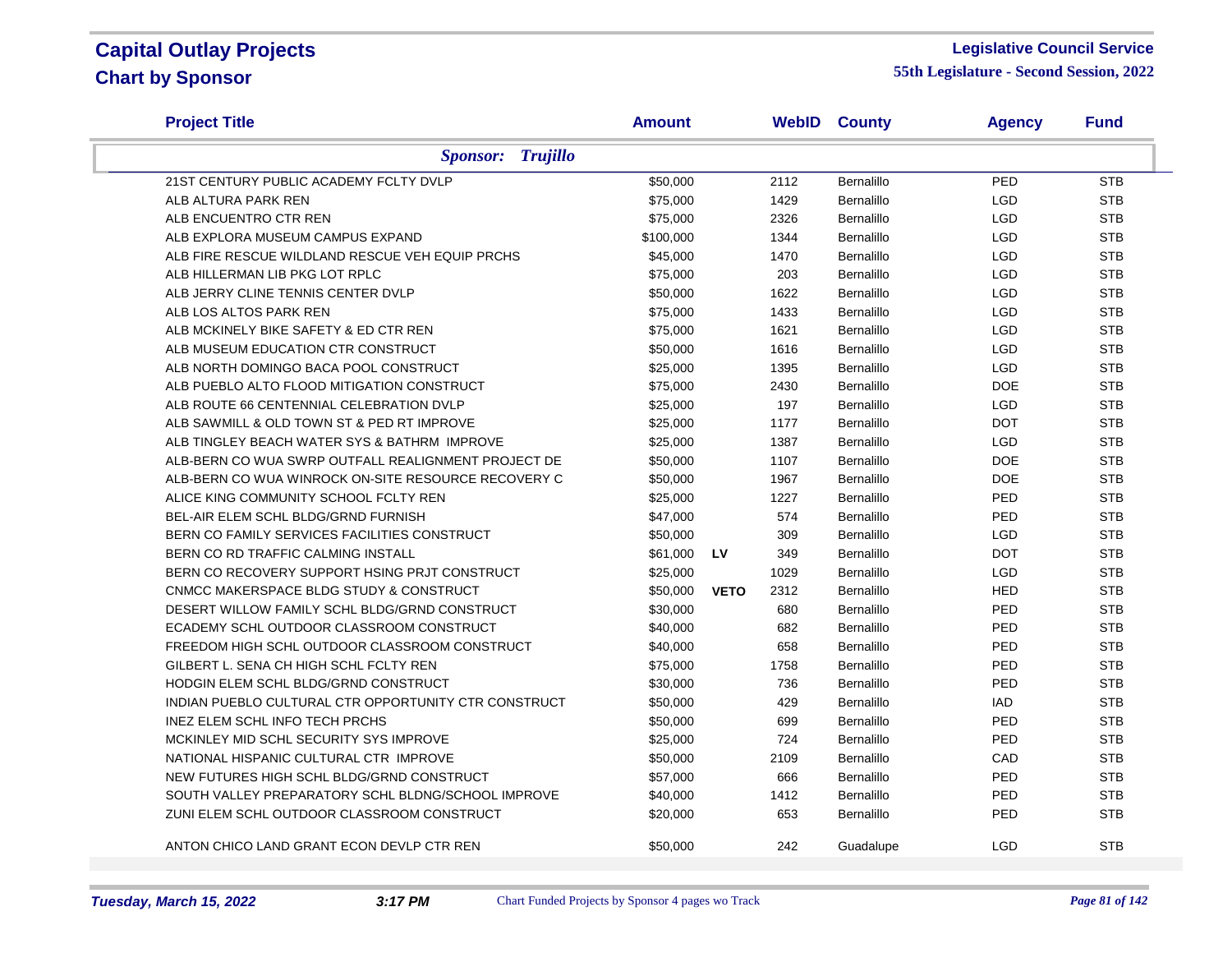### **Legislative Council Service**

| <b>Project Title</b>                                 | <b>Amount</b> | <b>WebID</b> | <b>County</b> | <b>Agency</b> | <b>Fund</b> |
|------------------------------------------------------|---------------|--------------|---------------|---------------|-------------|
| NMHU PARKING LOT CAMPUSWIDE EQUIP                    | \$50,000      | 1324         | San Miguel    | <b>NMHU</b>   | <b>STB</b>  |
| DON FERNANDO DE TAOS LAND GRANT EQUIP FCLTY ACQ CONS | \$50,000      | 469          | Taos          | LGD           | <b>STB</b>  |
|                                                      |               |              |               |               |             |
| <b>Summary for Trujillo</b><br>(38 projects)         | \$1,810,000   |              |               |               |             |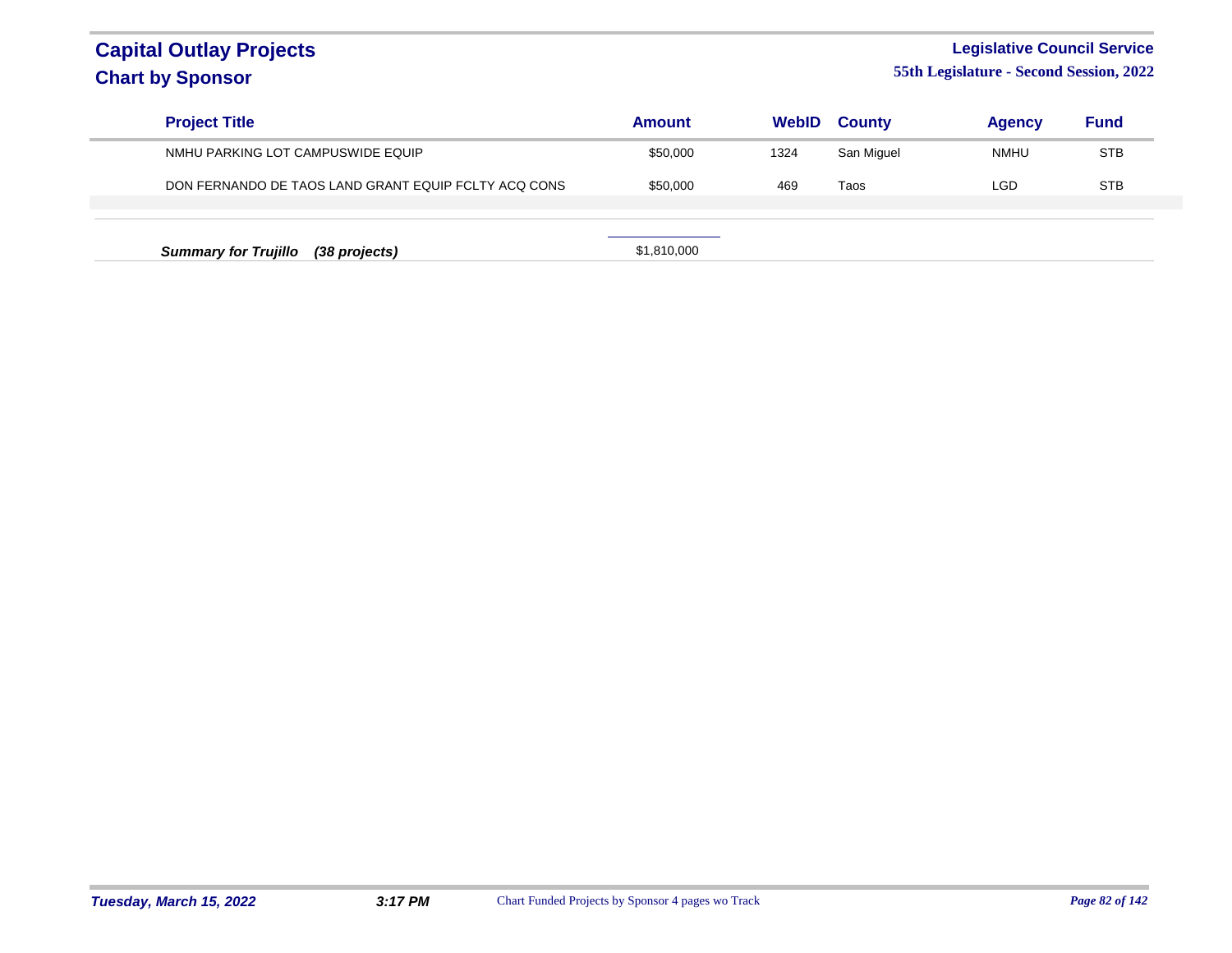#### **Legislative Council Service**

| <b>Project Title</b>                             | <b>Amount</b> |      | <b>WebID County</b> | <b>Agency</b> | <b>Fund</b> |
|--------------------------------------------------|---------------|------|---------------------|---------------|-------------|
| <b>Sponsor: Zamora</b>                           |               |      |                     |               |             |
| CLOVIS HILLCREST SENIOR CTR CONSTRUCT            | \$80,000      | 2496 | Curry               | <b>ALTS</b>   | <b>STB</b>  |
| CLOVIS POTTER/RIERSON/GREENE ACRES PKS CONSTRUCT | \$375,000     | 1907 | Curry               | <b>LGD</b>    | <b>STB</b>  |
| CURRY CO COUNTYLINE VOLUNTEER FIRE STN CONSTRUCT | \$100,000     | 185  | Curry               | LGD           | <b>STB</b>  |
| MELROSE MSD GYM BLEACHERS RPLC                   | \$100,000     | 1481 | Curry               | <b>PED</b>    | <b>STB</b>  |
| DE BACA CO LOADER PRCHS                          | \$200,000     | 1176 | De Baca             | <b>LGD</b>    | <b>STB</b>  |
| FORT SUMNER BAIN MUNI POOL IMPROVE               | \$150,000     | 2436 | De Baca             | <b>LGD</b>    | <b>STB</b>  |
|                                                  |               |      |                     |               |             |
| ACEQUIA DE ANTON CHICO BANK & SLUICE GATE RPLC   | \$200,000     | 478  | Guadalupe           | <b>ISC</b>    | <b>STB</b>  |
| <b>GUADALUPE CO ROAD DEPT VEHICLES PRCHS</b>     | \$155,000     | 820  | Guadalupe           | <b>LGD</b>    | <b>STB</b>  |
| SANTA ROSA WATER SYS IMPROVE/REPLACE             | \$300,000     | 642  | Guadalupe           | <b>DOE</b>    | <b>STB</b>  |
| FLOYD MSD ACTIVITY BUS PRCHS                     | \$100,000     | 1703 | Roosevelt           | <b>PED</b>    | <b>STB</b>  |
| ROOSEVELT CO ROADS IMPROVE                       | \$100,000     | 829  | Roosevelt           | <b>DOT</b>    | <b>STB</b>  |
|                                                  |               |      |                     |               |             |
|                                                  |               |      |                     |               |             |
| <b>Summary for Zamora</b><br>(11 projects)       | \$1,860,000   |      |                     |               |             |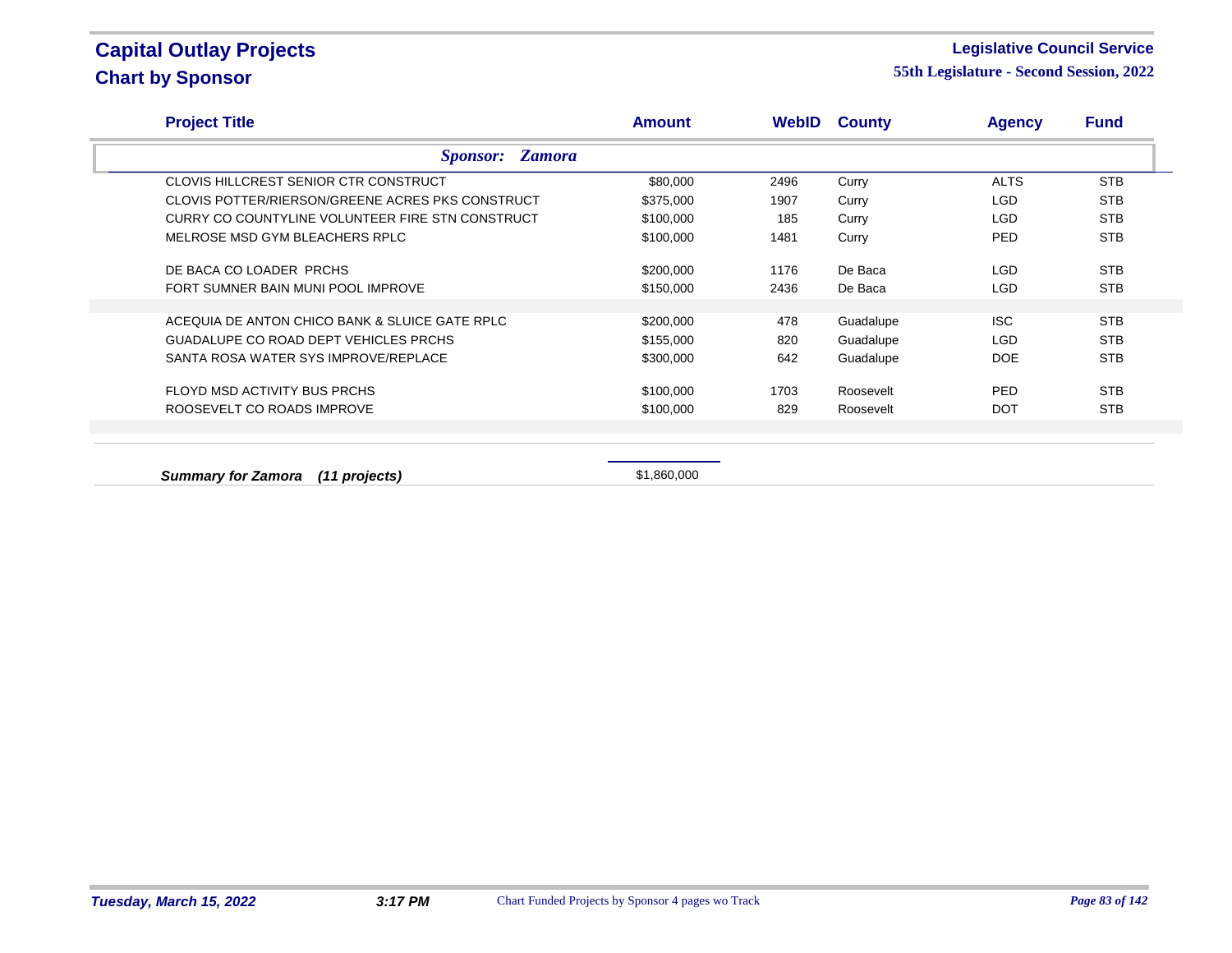#### **Legislative Council Service**

| <b>Project Title</b>                            | <b>Amount</b> |      | <b>WebID County</b> | <b>Agency</b>      | <b>Fund</b> |
|-------------------------------------------------|---------------|------|---------------------|--------------------|-------------|
| <b>Statewide</b><br><b>Sponsor:</b>             |               |      |                     |                    |             |
| 2ND JUD DIST CT INFO TECH                       | \$230,211     | 4049 | Bernalillo          | CT <sub>2</sub> JD | <b>STB</b>  |
| 2ND JUD DIST CT INFO TECH SERVERS               | \$189,076     | 4078 | Bernalillo          | CT <sub>2</sub> JD | <b>STB</b>  |
| <b>BCMC ELEVATOR GRIPPERS INSTALL</b>           | \$319,000     | 4005 | Bernalillo          | <b>BCMC</b>        | <b>STB</b>  |
| BCMC MAG-LOCK SECURITY SYS PHASE II INSTALL     | \$92,000      | 4007 | <b>Bernalillo</b>   | <b>BCMC</b>        | <b>STB</b>  |
| <b>BCMC NETWORK SWITCHES INSTALL</b>            | \$129,000     | 4006 | Bernalillo          | <b>BCMC</b>        | <b>STB</b>  |
| DMA JOB CHALLENGE EXPO NM UPGRADES              | \$450,000     | 4087 | Bernalillo          | <b>MAD</b>         | <b>STB</b>  |
| DPS METRO ADMIN BLDG CONSTRUCT                  | \$20,000,000  | 4046 | Bernalillo          | <b>CPF</b>         | <b>STB</b>  |
| SFC NM STATE FAIR INFRA IMPROVE                 | \$4,500,000   | 4060 | Bernalillo          | <b>SFC</b>         | <b>STB</b>  |
| SIPI WATER LINES & ROOFS REPLACE                | \$2,100,000   | 4065 | Bernalillo          | <b>HED</b>         | <b>STB</b>  |
| UNM CHILD PSYCH CTR EXPAND                      | \$4,000,000   | 4073 | Bernalillo          | <b>UNM</b>         | <b>STB</b>  |
| VSD OFFICE SPACE FURNISH & EQUIP                | \$100,000     | 4037 | Bernalillo          | <b>CPF</b>         | <b>STB</b>  |
|                                                 |               |      |                     |                    |             |
| MINERS' HOSPITAL LONG TERM CARE EQUIP           | \$1,000,000   | 4055 | Colfax              | <b>MH</b>          | <b>MTF</b>  |
| MINERS' HOSPITAL PARKING LOT EXPAND             | \$300,000     | 4056 | Colfax              | <b>MH</b>          | <b>MTF</b>  |
| BORDER AUTHORITY PARKING IMPROVE                | \$1,200,000   | 4009 | Dona Ana            | <b>BORDE</b>       | <b>STB</b>  |
| SANTA TERESA ELEVATED WATER STORAGE TANK        | \$4,450,000   | 4008 | Dona Ana            | <b>BORDE</b>       | <b>STB</b>  |
|                                                 |               |      |                     |                    |             |
| <b>GFD BEAR CANYON DAM - GPF</b>                | \$7,000,000   | 4024 | Grant               | <b>GFD</b>         | <b>GPF</b>  |
|                                                 |               |      |                     |                    |             |
| SANTA ROSA MAGISTRATE COURT FURNISH AND EQUIP   | \$130,000     | 4003 | Guadalupe           | <b>AOC</b>         | <b>STB</b>  |
|                                                 |               |      |                     |                    |             |
| ENMU-RUIDOSO BUILDING PURCHASE                  | \$1,200,000   | 4088 | Lincoln             | <b>ENMU</b>        | <b>STB</b>  |
| ENMU-RUIDOSO CLASSROOMS FURNISH                 | \$150,000     | 4038 | Lincoln             | <b>ENMU</b>        | <b>STB</b>  |
| WNMU DEMING LEARNING CTR CONSTRUCT              | \$1,700,000   | 5015 | Luna                | <b>WNMU</b>        | <b>STB</b>  |
|                                                 |               |      |                     |                    |             |
| 11TH JUD DIST CT MAGISTRATE CTROOM TECH         | \$267,708     | 4053 | Multiple Co         | CT11JD             | <b>STB</b>  |
| 13TH JUD DIST CT SECURITY EQUIP                 | \$219,654     | 4054 | Multiple Co         | CT13JD             | <b>STB</b>  |
| 8TH JUD DIST CT CTHSE GENERATOR PRCHS           | \$243,000     | 4051 | Multiple Co         | CT8JD              | <b>STB</b>  |
| HSD BERNALILLO & ESPANOLA PARKING LOT CONSTRUCT | \$969,000     | 4048 | Multiple Co         | CPF                | <b>STB</b>  |
| SEO ISC INDIAN WATER RIGHTS SETTLEMENT          | \$10,600,000  | 4068 | Multiple Co         | <b>ISC</b>         | <b>STB</b>  |
|                                                 |               |      |                     |                    |             |
| COMMISSION FOR THE BLIND ALAMOGORDO FCLTY REN   | \$177,000     | 4012 | Otero               | <b>CPF</b>         | <b>STB</b>  |
| NMBVI ALAMOGORDO PLAYGROUND CONSTRUCT           | \$950,000     | 4059 | Otero               | <b>NMBVI</b>       | <b>STB</b>  |
| NMSU- ALAMOGORDO REHOVEC THEATRE ROOF REPLACE   | \$1,000,000   | 4061 | Otero               | <b>NMSU</b>        | <b>STB</b>  |
| CTSRRC TRACK/LOCOMOTIVE & PASSENGER CARS REHAB  | \$1,100,000   | 4016 | Rio Arriba          | <b>CTSRR</b>       | <b>STB</b>  |
| NNMSS INFRA & ROOFS IMPROVE                     |               |      |                     | <b>NNMSS</b>       | <b>STB</b>  |
|                                                 | \$3,000,000   | 4083 | Rio Arriba          |                    |             |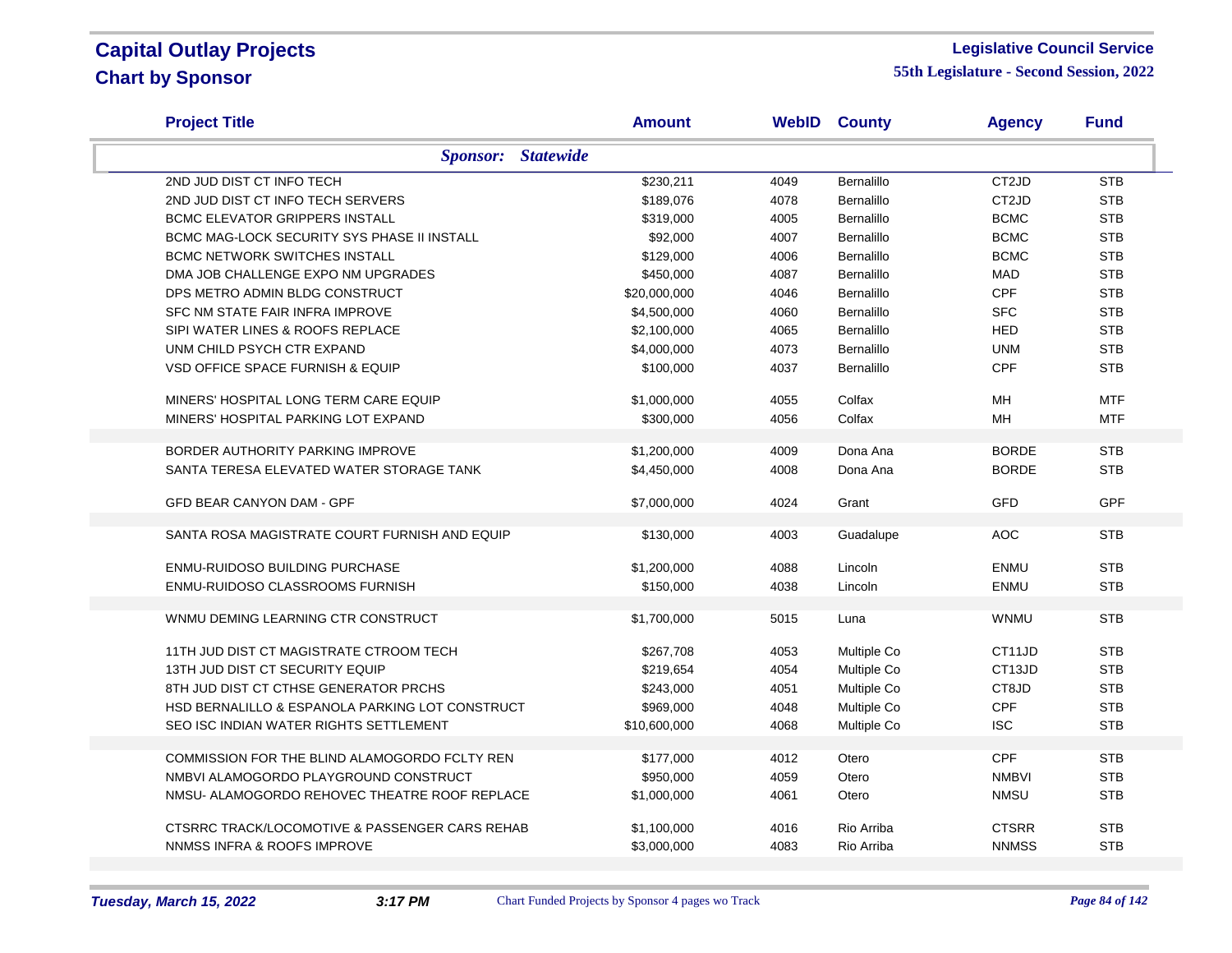#### **Legislative Council Service**

| <b>Project Title</b>                                       | <b>Amount</b> | <b>WebID</b> | <b>County</b> | <b>Agency</b> | <b>Fund</b> |
|------------------------------------------------------------|---------------|--------------|---------------|---------------|-------------|
| 11TH JUD DIST CT FARMINGTON MAGISTRATE EQUIP               | \$494,686     | 4052         | San Juan      | CT11JD        | <b>STB</b>  |
| 4TH JUD DIST CT SAFETY & SECURITY EQUIP                    | \$361,486     | 4050         | San Miguel    | CT4JD         | <b>STB</b>  |
| NMBHI FORENSICS BLDG CONSTRUCT                             | \$5,000,000   | 4027         | San Miguel    | <b>CPF</b>    | <b>STB</b>  |
|                                                            |               |              |               |               |             |
| CYFD FIELD SERVICES BLDG PRCHS                             | \$8,500,000   | 4010         | Santa Fe      | <b>CPF</b>    | <b>STB</b>  |
| DOE HAROLD RUNNELS BLDG LAB REN                            | \$1,500,000   | 4043         | Santa Fe      | <b>CPF</b>    | <b>STB</b>  |
| DOIT JOHN F. SIMMS JR. BLDG REN                            | \$9,180,000   | 4031         | Santa Fe      | <b>CPF</b>    | <b>STB</b>  |
| DPS HEADQUARTERS BLDG REN                                  | \$3,000,000   | 4035         | Santa Fe      | <b>CPF</b>    | <b>STB</b>  |
| ERB SANTA FE HEADQUARTER REPLACE                           | \$5,000,000   | 4040         | Santa Fe      | ERB           | ERF         |
| EXECUTIVE OFFICE BLDG CONSTRUCT                            | \$15,000,000  | 4047         | Santa Fe      | <b>CPF</b>    | <b>STB</b>  |
| HSEMD SANTA FE WAREHOUSE CONSTRUCT                         | \$2,200,000   | 4029         | Santa Fe      | <b>HOMEL</b>  | <b>STB</b>  |
| NM SCHOOL FOR THE ARTS DORM CONSTRUCT                      | \$3,750,000   | 4058         | Santa Fe      | PED           | <b>STB</b>  |
| SANTA FE MAGISTRATE COURT CONSTRUCT                        | \$18,000,000  | 4001         | Santa Fe      | <b>AOC</b>    | <b>STB</b>  |
| SUPREME COURT BLDG REN                                     | \$1,343,000   | 4072         | Santa Fe      | <b>SC</b>     | <b>STB</b>  |
| TRD SCANNERS PRCHS                                         | \$65,000      | 4086         | Santa Fe      | <b>TRD</b>    | <b>STB</b>  |
| DOH NM VETERANS' HOME NEW FCLTY CONSTRUCT                  | \$20,000,000  | 4026         | Sierra        | <b>CPF</b>    | <b>STB</b>  |
| SEO ELEPHANT BUTTE DELTA CHANNEL IMPROVE                   | \$2,000,000   | 4071         | Sierra        | <b>SEO</b>    | <b>STB</b>  |
| SPA INFRA IMPROVE & UPGRADE                                | \$1,500,000   | 4067         | Sierra        | <b>SPA</b>    | <b>STB</b>  |
| SPA SPACEWAY TAXIWAY REN                                   | \$2,000,000   | 4066         | Sierra        | <b>SPA</b>    | <b>STB</b>  |
|                                                            |               |              |               |               |             |
| HSEMD THERMAL LINES FOR BURN BLDG INSTALL                  | \$300,000     | 4030         | Socorro       | <b>HOMEL</b>  | <b>FPF</b>  |
| ALTS SENIOR CTR EMERGENCY REPAIR & VEH STATEWIDE           | \$1,000,000   | 4004         | Statewide     | <b>ALTS</b>   | <b>STB</b>  |
| ALTS SENIOR HOUSING STATEWIDE IMPROVE                      | \$2,000,000   | 4089         | Statewide     | <b>ALTS</b>   | <b>STB</b>  |
| CAD FCLTY & INFRA STABILIZE                                | \$1,250,000   | 4015         | Statewide     | CAD           | <b>STB</b>  |
| CAD LIFE HEALTH & SAFETY INFRA & FCLTY IMPROVE             | \$2,500,000   | 4014         | Statewide     | CAD           | <b>STB</b>  |
| <b>CORRECTIONS DEPT SECURITY FIRE &amp; SAFETY UPGRADE</b> | \$10,000,000  | 4013         | Statewide     | <b>CPF</b>    | <b>STB</b>  |
| CYFD FCLTY UPGRADE STATEWIDE                               | \$3,555,000   | 4011         | Statewide     | <b>CPF</b>    | <b>STB</b>  |
| <b>CYFD SUB-ACUTE RESIDENTIAL FACILITIES</b>               | \$3,000,000   | 4081         | Statewide     | <b>CPF</b>    | <b>STB</b>  |
| CYFD THERAPEUTIC GROUP HOMES CONSTRUCT                     | \$1,000,000   | 4082         | Statewide     | <b>CPF</b>    | <b>STB</b>  |
| CYFD YOUTH INTERMEDIATE CARE FACILITIES CONSTRUCT          | \$3,750,000   | 4080         | Statewide     | CPF           | <b>STB</b>  |
| DMA NM ARMORY NTNL GUARD READINESS CTRS IMPROVE            | \$5,000,000   | 4033         | Statewide     | <b>MAD</b>    | <b>STB</b>  |
| DOE RIVER STEWARDSHIP PROGRAM                              | \$1,500,000   | 4044         | Statewide     | <b>DOE</b>    | <b>STB</b>  |
| DOH HEALTH LIFE & SAFETY FCLTY IMPROVE                     | \$4,000,000   | 4028         | Statewide     | CPF           | <b>STB</b>  |
| DOIT PUBLIC SAFETY RADIO COMM SYS STABILIZE                | \$26,000,000  | 4032         | Statewide     | <b>DOIT</b>   | <b>STB</b>  |
| DPS STATEWIDE FCLTY UPGRADES                               | \$5,000,000   | 4034         | Statewide     | <b>CPF</b>    | <b>STB</b>  |
| EDD MAIN STREET & ARTS DISTRICT IMPROVE                    | \$10,000,000  | 4039         | Statewide     | <b>EDD</b>    | <b>STB</b>  |
| EDD NM FILM DIV STUDIO FCLTY STATEWIDE                     | \$20,000,000  | 4090         | Statewide     | <b>EDD</b>    | <b>STB</b>  |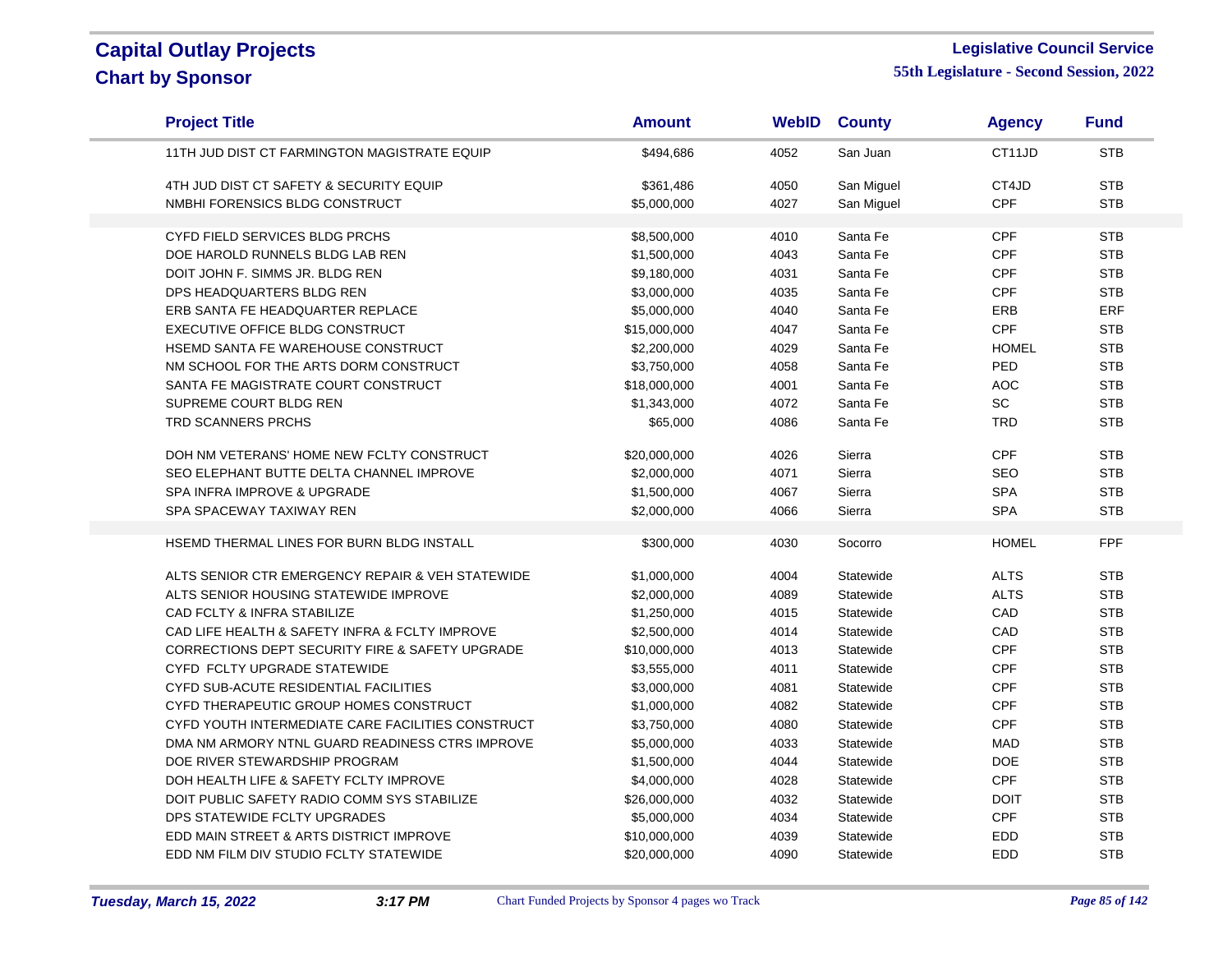#### **Legislative Council Service**

**55th Legislature - Second Session, 2022**

| <b>Project Title</b>                                | <b>Amount</b> | WebID | <b>County</b> | <b>Agency</b> | <b>Fund</b>  |
|-----------------------------------------------------|---------------|-------|---------------|---------------|--------------|
| <b>EMNRD WATERSHED RESTORE</b>                      | \$10,000,000  | 4041  | Statewide     | <b>EMNRD</b>  | <b>STB</b>   |
| <b>GFD HATCHERY IMPROVEMENTS - GPF</b>              | \$5,500,000   | 4022  | Statewide     | <b>GFD</b>    | <b>GPF</b>   |
| <b>GFD LAND ACO - GPF</b>                           | \$5,000,000   | 4025  | Statewide     | <b>GFD</b>    | <b>GPF</b>   |
| <b>GFD NATIVE TROUT BARRIERS - GPF</b>              | \$1,000,000   | 4023  | Statewide     | <b>GFD</b>    | <b>GPF</b>   |
| <b>GFD WILDLIFE HABITAT RESTORATION - GPF</b>       | \$1,000,000   | 4019  | Statewide     | <b>GFD</b>    | <b>GPF</b>   |
| <b>GFD WILDLIFE HABITAT RESTORE - BGPF</b>          | \$3,000,000   | 4020  | Statewide     | <b>GFD</b>    | <b>BEGPF</b> |
| <b>GFD WILDLIFE HABITAT RESTORE - HMF</b>           | \$1,000,000   | 4021  | Statewide     | <b>GFD</b>    | <b>HMF</b>   |
| <b>GFD WILDLIFE HABITAT RESTORE - SIKES ACT</b>     | \$1,000,000   | 4018  | Statewide     | <b>GFD</b>    | <b>GPF</b>   |
| <b>GSD STATEWIDE FCLTY RENEW</b>                    | \$10,400,000  | 4045  | Statewide     | <b>CPF</b>    | <b>STB</b>   |
| MFA NM HOUSING TRUST FUND                           | \$9,000,000   | 4057  | Statewide     | <b>DFA</b>    | <b>STB</b>   |
| PED SCHL BUS FUELING & CHARGING STN INFRA CONSTRUCT | \$200,000     | 4084  | Statewide     | PED           | <b>PSCOF</b> |
| PED SCHOOL BUS CAMERA PRCHS - PSCOF                 | \$132,500     | 4063  | Statewide     | <b>PED</b>    | <b>PSCOF</b> |
| PED SCHOOL BUS REPLACE - PSCOF                      | \$5,194,000   | 4062  | Statewide     | PED           | <b>PSCOF</b> |
| PSFA PRE-K CLASSROOMS & INFRA CONSTRUCT             | \$5,000,000   | 4085  | Statewide     | <b>PSFA</b>   | <b>PSCOF</b> |
| PSFA PUBLIC SCHOOL BLDG MAINTAIN & REPAIR - PSCOF   | \$75,000,000  | 4079  | Statewide     | <b>PSFA</b>   | <b>PSCOF</b> |
| SEO RIVER RESTORE & ENDANGERED SPECIES PROTECT      | \$1,500,000   | 4070  | Statewide     | <b>SEO</b>    | <b>STB</b>   |
| SEO SURFACE & GROUND WATER MEASUREMENT              | \$2,100,000   | 4069  | Statewide     | <b>SEO</b>    | <b>STB</b>   |
| SPD/EMNRD STATE PARK WATER & WWATER INFRA IMPROVE   | \$468,000     | 4042  | Statewide     | SPD/EM        | <b>STB</b>   |
| VSD CEMETERY & MEMORIAL SAFETY & SECURITY IMPROVE   | \$600,000     | 4036  | Statewide     | <b>CPF</b>    | <b>STB</b>   |
| <b>WSD INFRA IMPROVE</b>                            | \$1,222,000   | 4076  | Statewide     | <b>CPF</b>    | <b>STB</b>   |
| YOUTH BEHAVIORAL HEALTH SOUTH CAMPUS CONSTRUCT      | \$2,500,000   | 4091  | Statewide     | <b>DFA</b>    | <b>STB</b>   |
|                                                     |               |       |               |               |              |

**Summary for Statewide (86 projects) Summary for Statewide** (86 projects)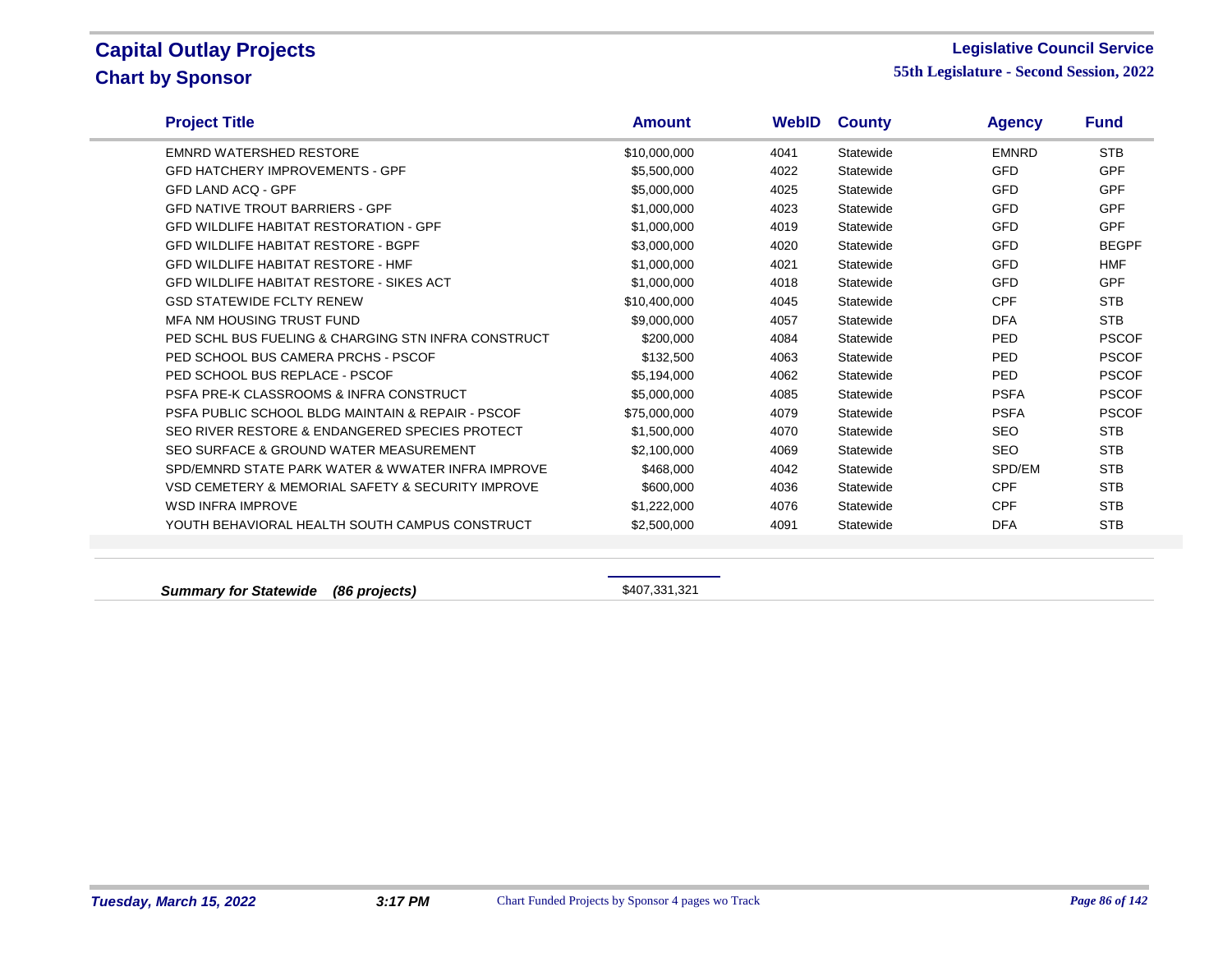#### **Legislative Council Service**

**55th Legislature - Second Session, 2022**

| <b>Project Title</b>                                | Amount      |           |      | <b>WebID County</b> | <b>Agency</b> | <b>Fund</b> |
|-----------------------------------------------------|-------------|-----------|------|---------------------|---------------|-------------|
| <b>Sponsor: Baca</b>                                |             |           |      |                     |               |             |
| BELEN ARAGON DETENTION POND CONSTRUCT               | \$1,000,000 |           | 445  | Valencia            | <b>DOT</b>    | <b>STB</b>  |
| <b>BELEN DRAINAGE IMPROVE</b>                       | \$160,000   |           | 2542 | Valencia            | <b>SEO</b>    | <b>STB</b>  |
| BELEN INTERSTATE 25 NORTH BELEN EXIT 195 PLAN DES   | \$200,000   |           | 447  | Valencia            | <b>DOT</b>    | <b>STB</b>  |
| <b>BELEN MAINT VEH &amp; EQUIP PRCHS</b>            | \$125,000   |           | 450  | Valencia            | LGD           | <b>STB</b>  |
| LOS LUNAS RIVER PARK IMPROVE                        | \$100,000   |           | 612  | Valencia            | LGD           | <b>STB</b>  |
| PERALTA ADMIN FCLTY IMPROVE                         | \$100,000   |           | 1257 | Valencia            | <b>LGD</b>    | <b>STB</b>  |
| PERALTA AMOR CT IMPROVE                             | \$200,000   |           | 1183 | Valencia            | <b>DOT</b>    | <b>STB</b>  |
| PERALTA CMTY PARK CONSTRUCT                         | \$125,000   |           | 1256 | Valencia            | <b>LGD</b>    | <b>STB</b>  |
| RIO COMMUNITIES BACKHOE, DUMP TRUCK PRCHS           | \$120,000   |           | 779  | Valencia            | <b>LGD</b>    | <b>STB</b>  |
| TOME LAND GRANT COMMON LAND ACQ                     | \$200,000   |           | 475  | Valencia            | LGD           | <b>STB</b>  |
| VALENCIA CO ADMIN BLDG REN                          | \$100,000   |           | 1010 | Valencia            | LGD           | <b>STB</b>  |
| VALENCIA CO GURULE ST & RDS CONSTRUCT               | \$100,000   | <b>LV</b> | 2229 | Valencia            | <b>DOT</b>    | <b>STB</b>  |
| VALENCIA CO RDS CONSTRUCT 36/100                    | \$100,000   | LV        | 2254 | Valencia            | <b>DOT</b>    | <b>STB</b>  |
| VALENCIA CO RDS CONSTRUCT 36/96                     | \$100,000   | LV        | 2218 | Valencia            | <b>DOT</b>    | <b>STB</b>  |
| VALENCIA CO RDS CONSTRUCT 36/98                     | \$50,000    | LV        | 2234 | Valencia            | <b>DOT</b>    | <b>STB</b>  |
| VALENCIA CO RDS CONSTRUCT 36/99                     | \$100,000   | LV        | 2248 | Valencia            | <b>DOT</b>    | <b>STB</b>  |
| VALENCIA CO VC BLDGS CAMERA SYSTEM UPGRADES UPGRADE | \$220,000   |           | 485  | Valencia            | LGD           | <b>STB</b>  |

**Summary for Baca (17 projects) \$3,100,000**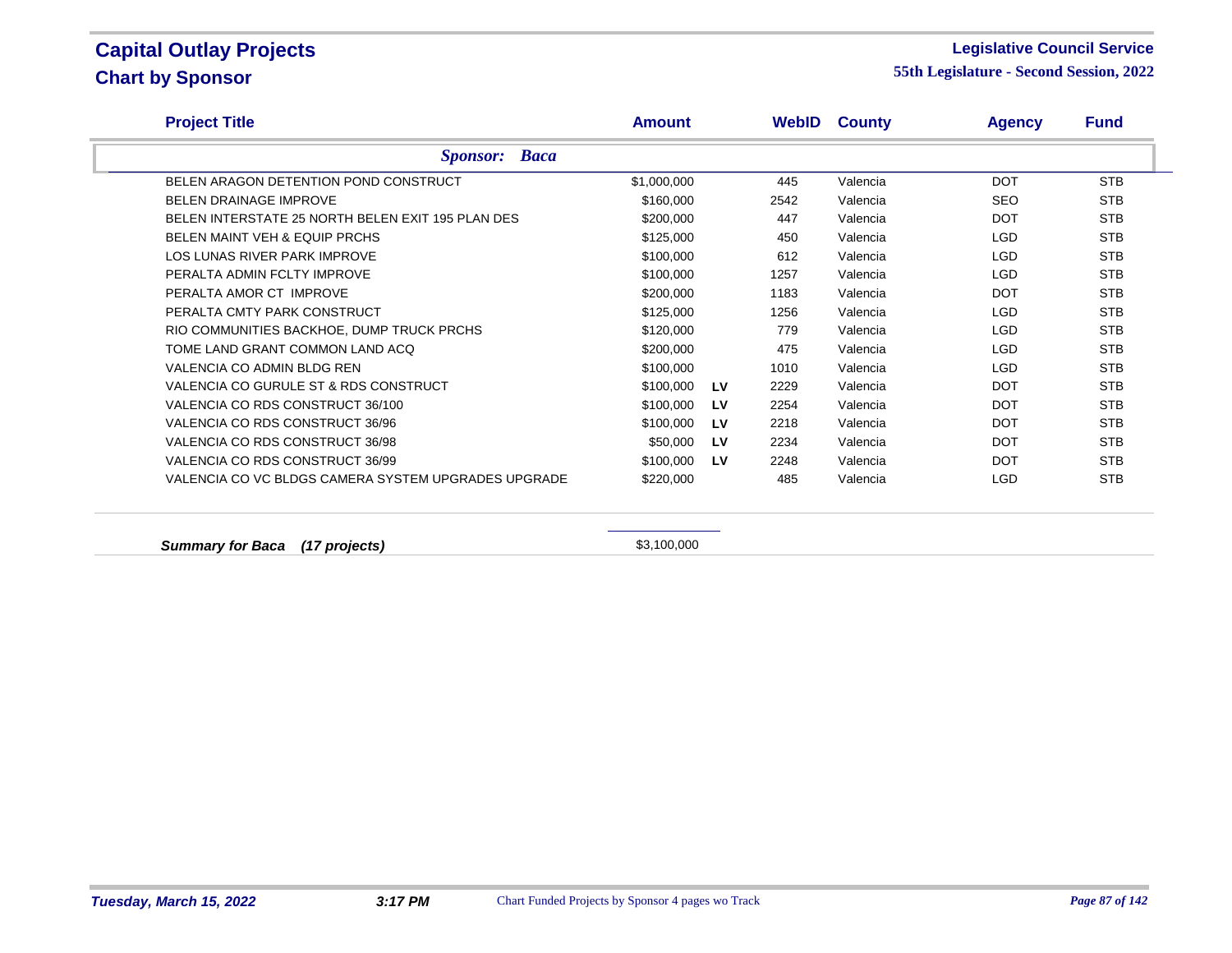#### **Legislative Council Service**

**55th Legislature - Second Session, 2022**

| <b>Project Title</b>                               | <b>Amount</b> |           |      | <b>WebID County</b> | <b>Agency</b> | <b>Fund</b> |  |
|----------------------------------------------------|---------------|-----------|------|---------------------|---------------|-------------|--|
| <b>Sponsor:</b> Brandt                             |               |           |      |                     |               |             |  |
| ALB INDOOR ARENA IMPROVE                           | \$100,000     |           | 2523 | Bernalillo          | <b>LGD</b>    | <b>STB</b>  |  |
| UNM TRACK RSURF REN                                | \$175,000     |           | 1853 | Bernalillo          | <b>UNM</b>    | <b>STB</b>  |  |
| ASK ACADEMY CH SCHL FCLTY IMPROVE                  | \$50,000      |           | 1930 | Sandoval            | PED           | <b>STB</b>  |  |
| CLEVELAND HIGH SCHL STADIUM SCTY EQUIP             | \$37,500      |           | 1509 | Sandoval            | <b>PED</b>    | <b>STB</b>  |  |
| RIO RANCHO AMBULANCE PRCHS                         | \$25,000      |           | 986  | Sandoval            | <b>LGD</b>    | <b>STB</b>  |  |
| RIO RANCHO BROADMOOR SENIOR CTR PH 2 CONSTRUCT     | \$272,500     |           | 942  | Sandoval            | <b>ALTS</b>   | <b>STB</b>  |  |
| RIO RANCHO CAMPUS PK PH 2 CONSTRUCT                | \$100,000     |           | 941  | Sandoval            | <b>LGD</b>    | <b>STB</b>  |  |
| RIO RANCHO FIRE ENGINES PRCHS                      | \$100,000     |           | 948  | Sandoval            | <b>LGD</b>    | <b>STB</b>  |  |
| RIO RANCHO FIRE STN NO. 1 IMPROVE                  | \$100,000     |           | 954  | Sandoval            | <b>LGD</b>    | <b>STB</b>  |  |
| RIO RANCHO POLICE HEADQUARTERS IMPROVE             | \$100,000     |           | 985  | Sandoval            | <b>LGD</b>    | <b>STB</b>  |  |
| RIO RANCHO POLICE VEH PRCHS                        | \$200,000     |           | 950  | Sandoval            | LGD           | <b>STB</b>  |  |
| RIO RANCHO PSD CELLULAR TOWER FOR RRPS INFO TECH   | \$250,000     |           | 1495 | Sandoval            | PED           | <b>STB</b>  |  |
| RIO RANCHO PSD ELEM SCHL EQUIP REPAIR              | \$50,000      |           | 1497 | Sandoval            | PED           | <b>STB</b>  |  |
| RIO RANCHO PSD SECONDARY SCHL EQUIP REPAIR         | \$40,000      |           | 1498 | Sandoval            | PED           | <b>STB</b>  |  |
| SANDOVAL CO ANIMAL SHELTER CONSTRUCT               | \$350,000     |           | 803  | Sandoval            | <b>LGD</b>    | <b>STB</b>  |  |
| SANDOVAL CO PUBLIC SAFETY COMPLEX CONSTRUCT        | \$500,000     |           | 802  | Sandoval            | <b>LGD</b>    | <b>STB</b>  |  |
| SANDOVAL CO PUBLIC SAFETY EQUIPMENT RPLC           | \$100,000     | <b>LV</b> | 795  | Sandoval            | <b>LGD</b>    | <b>STB</b>  |  |
| SANDOVAL CO PUBLIC SFTY COM IMPROVE                | \$200,000     |           | 796  | Sandoval            | <b>LGD</b>    | <b>STB</b>  |  |
| SANDOVAL CO SHERIFF BODY CAMERAS PRCHS EQUIP       | \$250,000     |           | 798  | Sandoval            | <b>LGD</b>    | <b>STB</b>  |  |
| SSCAFCA BLACK ARROYO PED BRIDGE ABUTMENT CONSTRUCT | \$100,000     |           | 1236 | Sandoval            | <b>DOT</b>    | <b>STB</b>  |  |
|                                                    |               |           |      |                     |               |             |  |

**Summary for Brandt** (20 projects) **\$3,100,000** \$3,100,000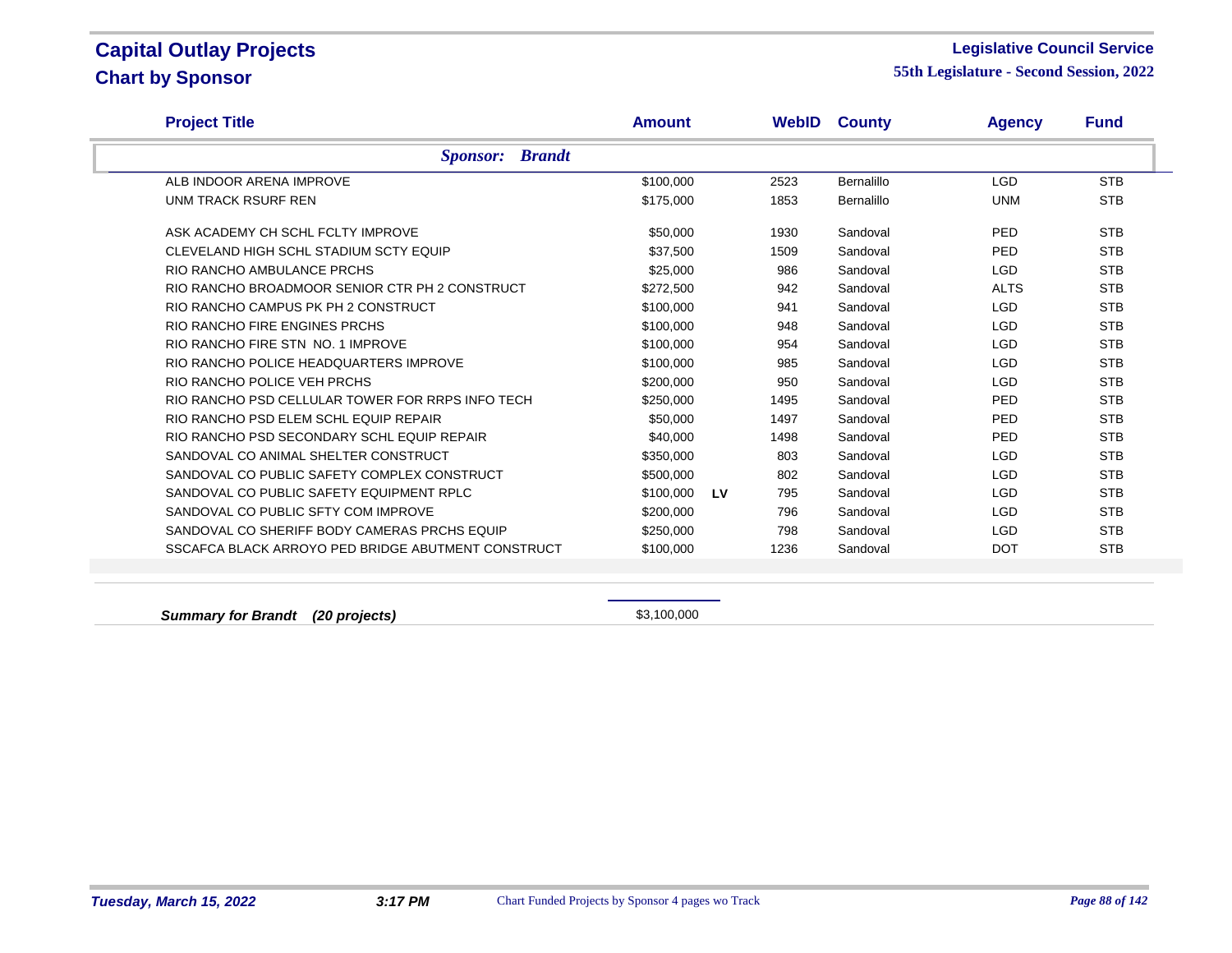#### **Legislative Council Service**

| <b>Project Title</b>                                 | <b>Amount</b> |             |      | <b>WebID County</b> | <b>Agency</b> | <b>Fund</b> |
|------------------------------------------------------|---------------|-------------|------|---------------------|---------------|-------------|
| <b>Sponsor: Burt</b>                                 |               |             |      |                     |               |             |
| ROSWELL AIR CENTER IMPROVE                           | \$133,000     |             | 22   | Chaves              | <b>LGD</b>    | <b>STB</b>  |
| CAD FORT STANTON HISTORIC SITE IMPROVE               | \$200,000     |             | 111  | Lincoln             | CAD           | <b>STB</b>  |
| CARRIZOZO WATER SYS UPGRADE                          | \$350,000     |             | 78   | Lincoln             | <b>DOE</b>    | <b>STB</b>  |
| CORONA BACKHOE LOADER PRCHS                          | \$100,000     |             | 68   | Lincoln             | <b>LGD</b>    | <b>STB</b>  |
| <b>CORONA MUSEUM REN</b>                             | \$50,000      |             | 67   | Lincoln             | <b>LGD</b>    | <b>STB</b>  |
| <b>CORONA VILLAGE HALL REN</b>                       | \$25,000      |             | 73   | Lincoln             | <b>LGD</b>    | <b>STB</b>  |
| ENMU-RUIDOSO CLASSROOM/LAB/STUDENT AREAS EQUIP & FUR | \$150,000     | <b>VETO</b> | 33   | Lincoln             | <b>ENMU</b>   | <b>STB</b>  |
| HONDO VALLEY PUBLIC SCHOOLS FCLTY REN                | \$275,000     |             | 2331 | Lincoln             | PED           | <b>STB</b>  |
| RUIDOSO DOWNS CITY HALL CONSTRUCT                    | \$500,000     |             | 88   | Lincoln             | LGD           | <b>STB</b>  |
| SAN PATRICIO CMTY DITCH IMPROVE                      | \$125,000     |             | 134  | Lincoln             | <b>ISC</b>    | <b>STB</b>  |
|                                                      |               |             |      |                     |               |             |
| ALAMOGORDO HIGH SCHL FIELD IMPROVE                   | \$300,000     |             | 2447 | Otero               | PED           | <b>STB</b>  |
| ALAMOGORDO POLICE DEPT VEH PRCHS                     | \$200,000     |             | 31   | Otero               | <b>LGD</b>    | <b>STB</b>  |
| LA LUZ MDWCA & MSWA WATER SYS WELL 3 RPLC            | \$130,000     |             | 148  | Otero               | <b>DOE</b>    | <b>STB</b>  |
| OTERO CO SHERIFF VEHICLES PRCHS                      | \$200,000     |             | 84   | Otero               | <b>LGD</b>    | <b>STB</b>  |
| <b>TULAROSA VEH PRCHS</b>                            | \$112,000     |             | 141  | Otero               | <b>LGD</b>    | <b>STB</b>  |
| TULAROSA VILLAGE HALL & POLICE STATION REN           | \$150,000     |             | 139  | Otero               | <b>LGD</b>    | <b>STB</b>  |
| <b>TULAROSA WATER SYS IMPROVE</b>                    | \$100,000     |             | 138  | Otero               | <b>DOE</b>    | <b>STB</b>  |
|                                                      |               |             |      |                     |               |             |
| <b>Summary for Burt</b><br>(17 projects)             | \$2,950,000   |             |      |                     |               |             |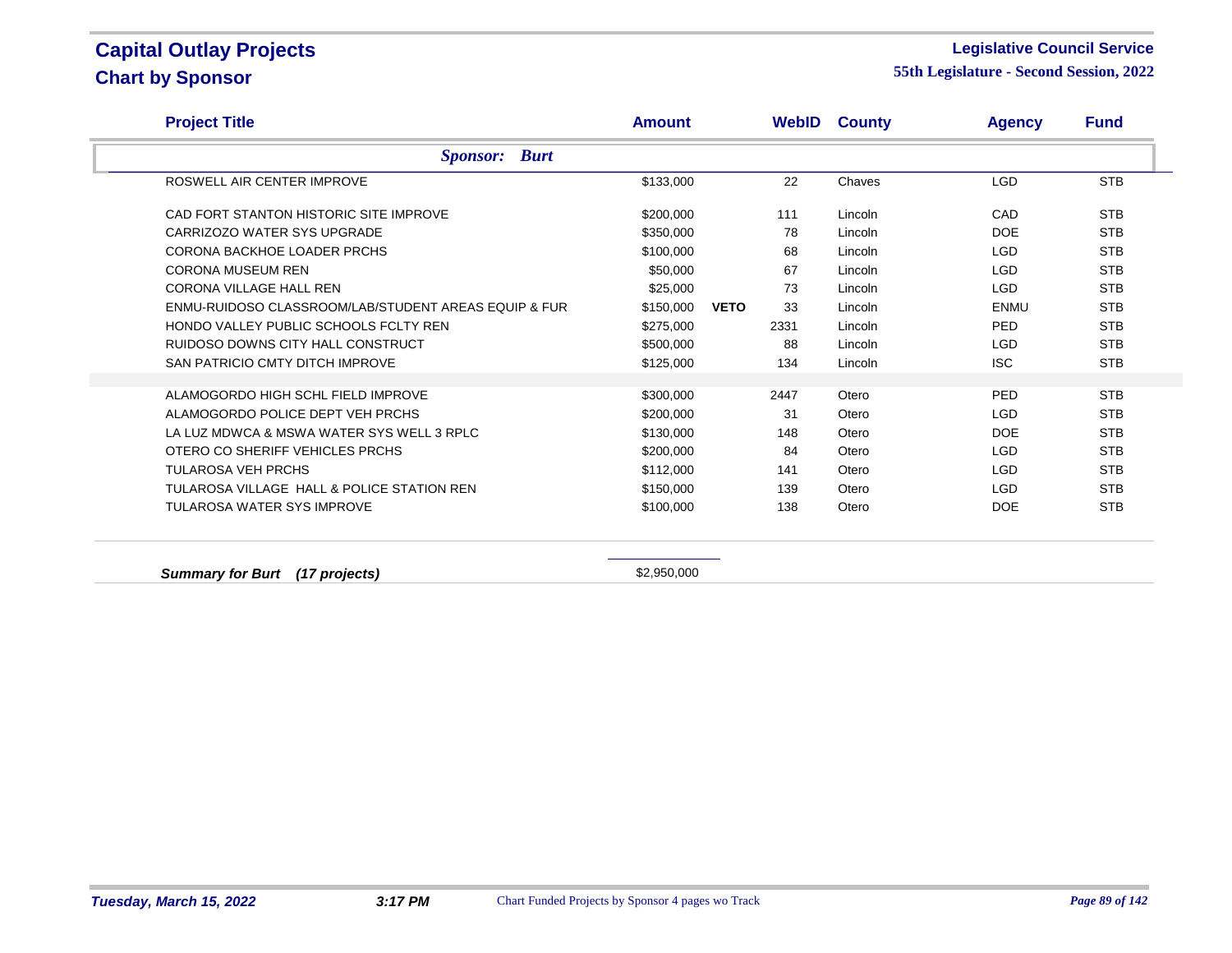#### **Legislative Council Service**

| <b>Project Title</b>                                | <b>Amount</b>           |      | <b>WebID County</b> | <b>Agency</b> | <b>Fund</b> |
|-----------------------------------------------------|-------------------------|------|---------------------|---------------|-------------|
| <b>Sponsor:</b> Campos                              |                         |      |                     |               |             |
| ANGEL FIRE PGRND EQUIP CONSTRUCT                    | \$80,000                | 472  | Colfax              | <b>LGD</b>    | <b>STB</b>  |
| CIMARRON CANINE RECREATIONAL FACILITY CONSTRUCT     | \$20,000                | 849  | Colfax              | <b>LGD</b>    | <b>STB</b>  |
| <b>COLFAX CO EMS IMPROVE</b>                        | \$30,000<br><b>VETO</b> | 330  | Colfax              | <b>LGD</b>    | <b>STB</b>  |
| COLFAX CO EVENT CENTER REN                          | \$45,000                | 326  | Colfax              | <b>LGD</b>    | <b>STB</b>  |
| COLFAX CO SHERIFF'S VEH PRCHS                       | \$65,000                | 325  | Colfax              | <b>LGD</b>    | <b>STB</b>  |
| <b>COLFAX SWCD EQUIP</b>                            | \$10,000                | 1368 | Colfax              | <b>NMSU</b>   | <b>STB</b>  |
| EAGLE NEST EMERGENCY GENERATOR INSTALL & EQUIP      | \$100,000               | 1615 | Colfax              | <b>LGD</b>    | <b>STB</b>  |
| EAGLE NEST WATER SYS PH V DES & CONSTRUCT           | \$95,000                | 1610 | Colfax              | <b>DOE</b>    | <b>STB</b>  |
| MAXWELL MSD ACTIVITY BUS PRCHS                      | \$195,000               | 683  | Colfax              | PED           | <b>STB</b>  |
| RATON CIVIC PLAZA CONSTRUCT                         | \$25,000                | 875  | Colfax              | <b>LGD</b>    | <b>STB</b>  |
| <b>RATON PSD ACTIVITY BUS ACQ</b>                   | \$170,000               | 1588 | Colfax              | PED           | <b>STB</b>  |
| SCCCSHD CIMARRON HEALTHCARE CLINIC EQUIP            | \$25,000                | 2389 | Colfax              | <b>LGD</b>    | <b>STB</b>  |
| SPRINGER CEMETERY IMPROVE CONSTRUCT                 | \$95,000                | 2395 | Colfax              | LGD           | <b>STB</b>  |
| SPRINGER LAW ENFORCEMENT VEH PRCHS                  | \$120,000               | 1008 | Colfax              | <b>LGD</b>    | <b>STB</b>  |
| ACEQUIA DE ANTON CHICO BANK & SLUICE GATE RPLC      | \$145,000               | 478  | Guadalupe           | <b>ISC</b>    | <b>STB</b>  |
| SANTA ROSA VACUUM TRUCK PRCHS EQUIP                 | \$180,000               | 641  | Guadalupe           | DOE           | <b>STB</b>  |
| <b>HARDING CTHSE IMPROVE</b>                        | \$20,000                | 1985 |                     | <b>LGD</b>    | <b>STB</b>  |
| MOSQUERO CHRIS B. CORDOVA VETERANS PK MEM IMPROVE   | \$25,000                | 1436 | Harding<br>Harding  | <b>LGD</b>    | <b>STB</b>  |
|                                                     | \$25,000                |      |                     | <b>LGD</b>    | <b>STB</b>  |
| MOSQUERO FIRE DEPT PLAN & CONSTRUCT                 |                         | 1437 | Harding             |               |             |
| ACEQUIA DE LA ISLA MONITOR WELLS EQUIP IMPROVE      | \$25,000                | 1686 | Mora                | <b>ISC</b>    | <b>STB</b>  |
| AGUA PURA MDWC & MSWA BACKHOE EQUIP                 | \$65,000                | 1987 | Mora                | <b>DOE</b>    | <b>STB</b>  |
| AGUA PURA MDWC & MSWA SECOND WATER SOURCE PRCHS     | \$25,000                | 1979 | Mora                | <b>DOE</b>    | <b>STB</b>  |
| <b>GUADALUPITA MDWCA ELECTRICAL GENERATOR EQUIP</b> | \$80,000                | 1218 | Mora                | <b>DOE</b>    | <b>STB</b>  |
| MORA CO WATER ALLIANCE WATER PROJECT CONSTRUCT      | \$70,000                | 2381 | Mora                | LGD           | <b>STB</b>  |
| MORA ISD MORA/COLFAX HEAD START REN                 | \$20,000                | 354  | Mora                | PED           | <b>STB</b>  |
| MORA ISD SECURITY SYS INFO TECH IMPROVE             | \$155,000               | 364  | Mora                | PED           | <b>STB</b>  |
| MORA SENIOR CTR REC ROOM CONSTRUCT                  | \$70,000                | 1553 | Mora                | <b>ALTS</b>   | <b>STB</b>  |
| WAGON MOUND MUNI BLDG REN                           | \$95,000                | 2301 | Mora                | <b>LGD</b>    | <b>STB</b>  |
| <b>WAGON MOUND VEHICLE PRCHS</b>                    | \$45,000                | 2351 | Mora                | <b>LGD</b>    | <b>STB</b>  |
| WESTERN MORA SWCD UTILITY TRUCK PRCHS               | \$65,000                | 1944 | Mora                | <b>NMSU</b>   | <b>STB</b>  |
| ANTON CHICO LAND GRANT LIVESTOCK WELLS CONSTRUCT    | \$25,000                | 463  | Multiple Co         | <b>LGD</b>    | <b>STB</b>  |
| ARCH HURLEY CD BACKHOE PRCHS                        | \$35,000                | 410  | Quay                | <b>LGD</b>    | <b>STB</b>  |
|                                                     |                         |      |                     |               |             |
| ACEQUIA MADRE DE LAS VEGAS UPGRADE                  | \$145,000               | 1038 | San Miguel          | <b>ISC</b>    | <b>STB</b>  |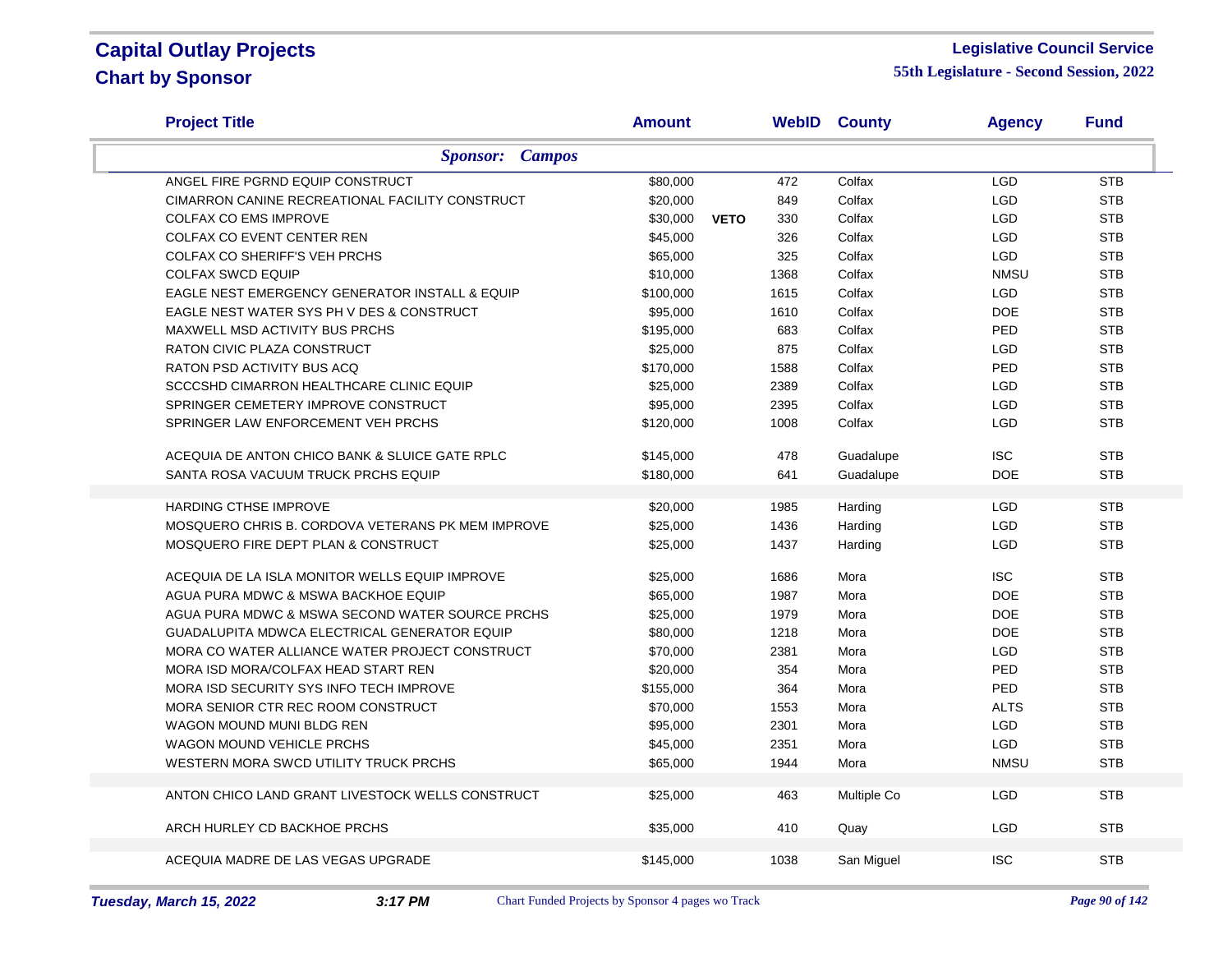#### **Legislative Council Service**

**55th Legislature - Second Session, 2022**

| <b>Project Title</b>                         | <b>Amount</b> | <b>WebID</b> | <b>County</b> | <b>Agency</b> | Fund       |
|----------------------------------------------|---------------|--------------|---------------|---------------|------------|
| ACEQUIA MADRE DEL CERRITO IMPROVE            | \$70,000      | 2536         | San Miguel    | <b>ISC</b>    | <b>STB</b> |
| ANCON DEL GATO ACEQUIA ASSOC ACEQUIA IMPROVE | \$70,000      | 1732         | San Miguel    | <b>ISC</b>    | <b>STB</b> |
| EL CRESTON MDWCA REN                         | \$25,000      | 1214         | San Miguel    | <b>DOE</b>    | <b>STB</b> |
| LAS VEGAS LINCOLN PK IMPROVE                 | \$65,000      | 2537         | San Miguel    | LGD           | <b>STB</b> |
| SAN MIGUEL CO CLERK STRG FACILITY CONSTRUCT  | \$120,000     | 1877         | San Miguel    | LGD           | <b>STB</b> |
| SAN MIGUEL CO RGNL CRISIS & TRTMNT CTR REN   | \$170,000     | 1884         | San Miguel    | LGD           | <b>STB</b> |
| TAOS CO AMBULANCE PRCHS                      | \$145,000     | 1392         | Taos          | LGD           | <b>STB</b> |
| TAOS CO DETOX BLDG REN                       | \$45,000      | 1388         | Taos          | LGD           | <b>STB</b> |
|                                              |               |              |               |               |            |
|                                              |               |              |               |               |            |

**Summary for Campos (41 projects) \$3,070,000**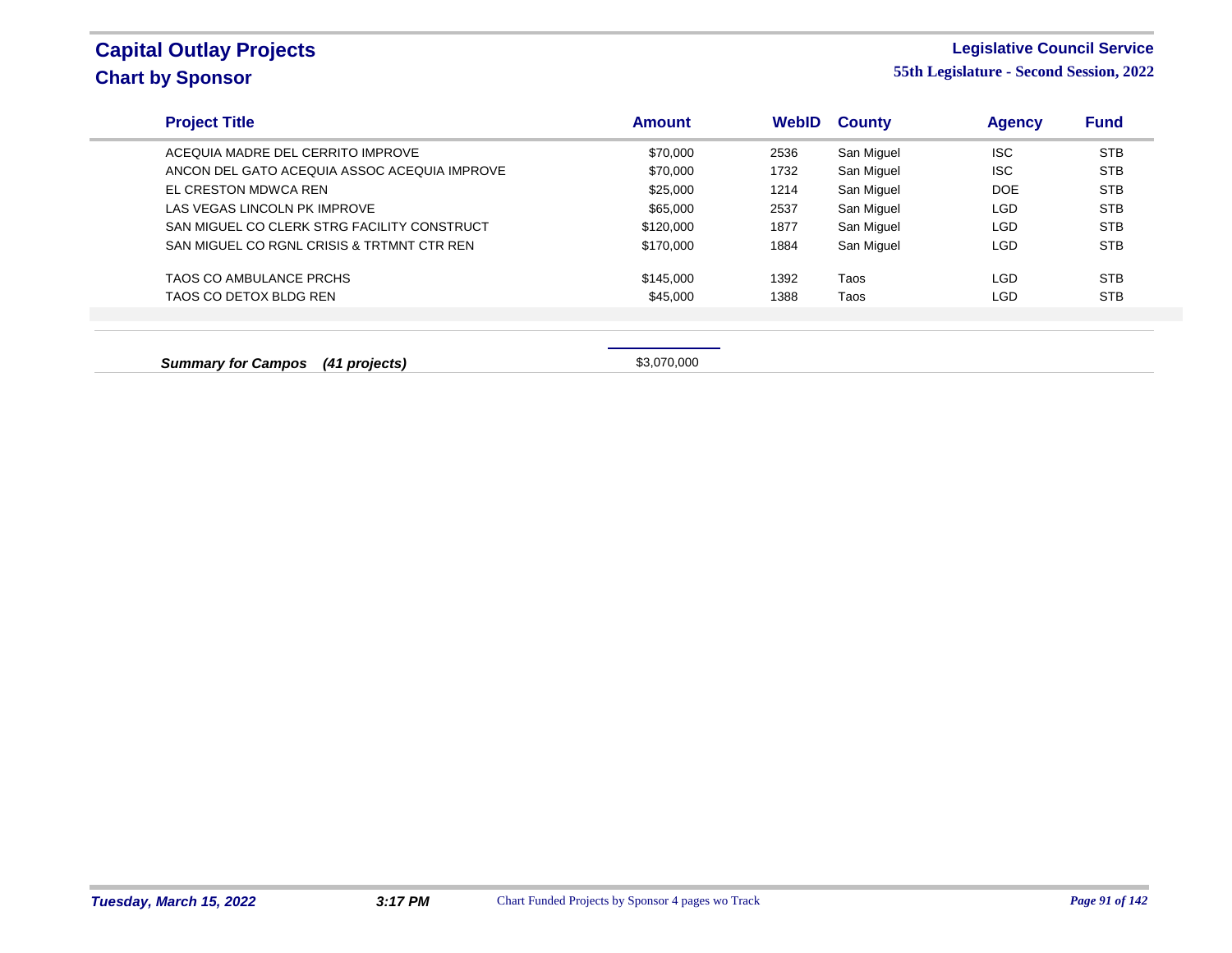### **Legislative Council Service**

| <b>Project Title</b>                          | <b>Amount</b>     |           | <b>WebID</b> | <b>County</b> | <b>Agency</b> | <b>Fund</b> |
|-----------------------------------------------|-------------------|-----------|--------------|---------------|---------------|-------------|
| <i>Sponsor:</i>                               | <b>Candelaria</b> |           |              |               |               |             |
| ALB NUEVO ATRISCO PLAZA PH 2 CONSTRUCT        | \$350,000         |           | 2359         | Bernalillo    | LGD           | <b>STB</b>  |
| ALB SOUTH SAN JOSE PARK & CMTY CTR IMPROVE    | \$2,000,000       |           | 1568         | Bernalillo    | <b>LGD</b>    | <b>STB</b>  |
| ALB SPLASH PAD CONSTRUCT                      | \$350,000         | <b>LV</b> | 2313         | Bernalillo    | <b>LGD</b>    | <b>STB</b>  |
| UNM LGBTO RESOURCE CTR REN                    | \$110,000         |           | 1836         | Bernalillo    | <b>UNM</b>    | <b>STB</b>  |
| UNM ROTC BLDG & TRAINING FLD REN              | \$290,000         |           | 1813         | Bernalillo    | <b>UNM</b>    | <b>STB</b>  |
| <b>Summary for Candelaria</b><br>(5 projects) | \$3,100,000       |           |              |               |               |             |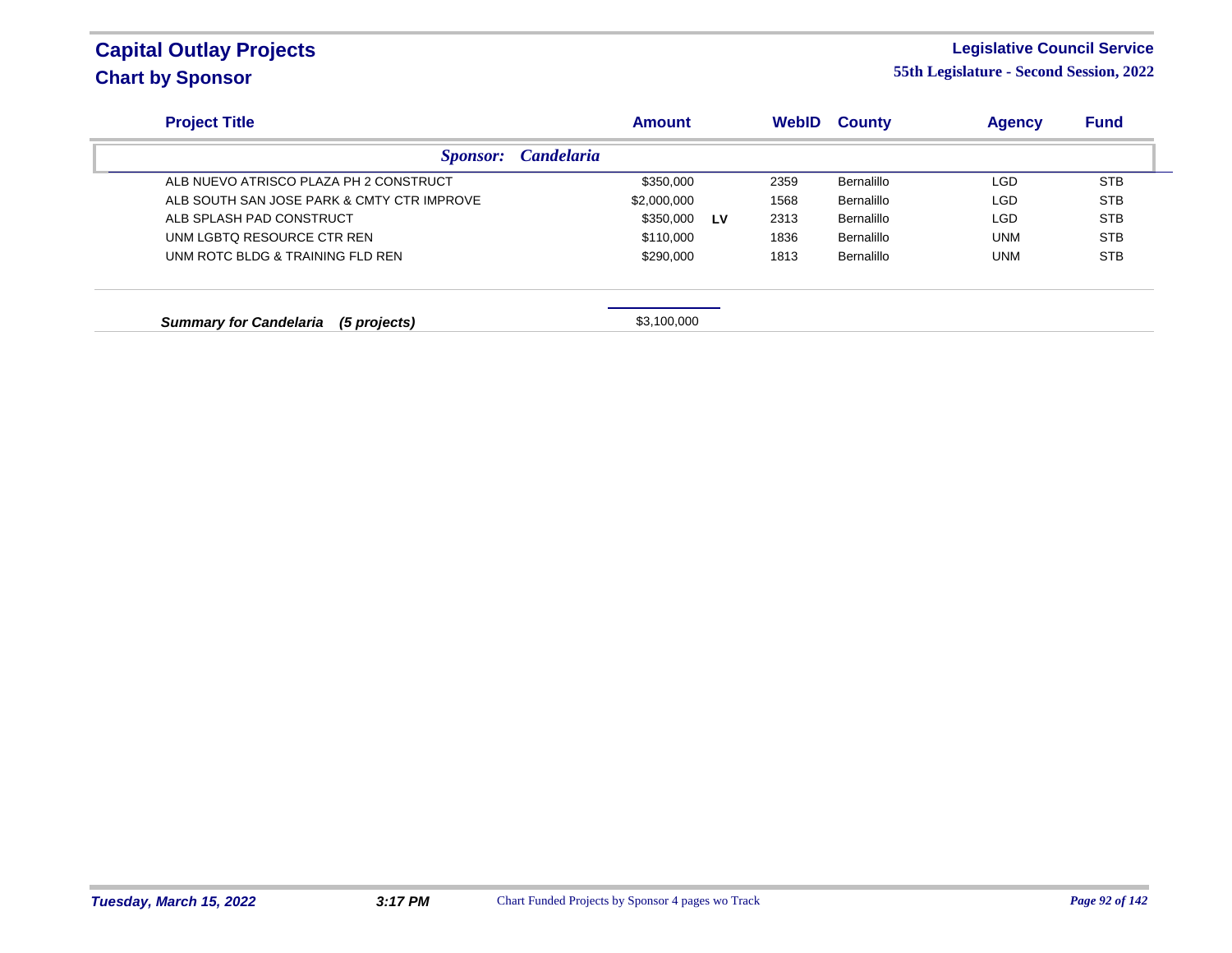#### **Legislative Council Service**

**55th Legislature - Second Session, 2022**

| <b>Project Title</b>                                 | <b>Amount</b> |             | <b>WebID</b> | <b>County</b> | <b>Agency</b> | <b>Fund</b> |
|------------------------------------------------------|---------------|-------------|--------------|---------------|---------------|-------------|
| <b>Cervantes</b><br><b>Sponsor:</b>                  |               |             |              |               |               |             |
| 3RD JUD DIST ATTY INFO TECH EQUIP                    | \$50,000      |             | 2483         | Dona Ana      | DA/3JD        | <b>STB</b>  |
| ANTHONY MULTIGENERATIONAL FCLTY CONSTRUCT            | \$1,000,000   |             | 2276         | Dona Ana      | LGD.          | <b>STB</b>  |
| CAD TAYLOR-MESILLA HISTORIC SITE IMPROVE             | \$100,000     |             | 115          | Dona Ana      | CAD           | <b>STB</b>  |
| DONA ANA CO LA UNION DRAINAGE IMPROVE                | \$250,000     |             | 60           | Dona Ana      | <b>DOT</b>    | <b>STB</b>  |
| FARM AND RANCH HERITAGE MUSEUM IMPROVE               | \$65,000      |             | 1366         | Dona Ana      | CAD           | <b>STB</b>  |
| LOWER RIO GRANDE PWWA CENTRAL OPERATIONS FCLTY EQUI  | \$200,000     |             | 1119         | Dona Ana      | LGD.          | <b>STB</b>  |
| MESILLA PUB SFTY BLDG REN                            | \$50,000      |             | 969          | Dona Ana      | LGD.          | <b>STB</b>  |
| NMSU AGGIE MEMORIAL PLAZA CONSTRUCT                  | \$30,000      |             | 579          | Dona Ana      | NMSU          | <b>STB</b>  |
| NMSU CRIME PREVENTION ENVIRONMENTAL DESIGN           | \$130,000     |             | 620          | Dona Ana      | <b>NMSU</b>   | <b>STB</b>  |
| NMSU FOOTBALL SCOREBOARD RPLC                        | \$200,000     |             | 783          | Dona Ana      | <b>NMSU</b>   | <b>STB</b>  |
| NMSU KRWG RADIO & TV BLDG & PRODUCTION BLDG CONSTRUC | \$25,000      |             | 592          | Dona Ana      | NMSU          | <b>STB</b>  |
| SUNLAND PARK CMTY FACILITIES CONSTRUCT               | \$1,000,000   | <b>VETO</b> | 2249         | Dona Ana      | LGD.          | <b>STB</b>  |

**Summary for Cervantes (12 projects) \$2,100,000**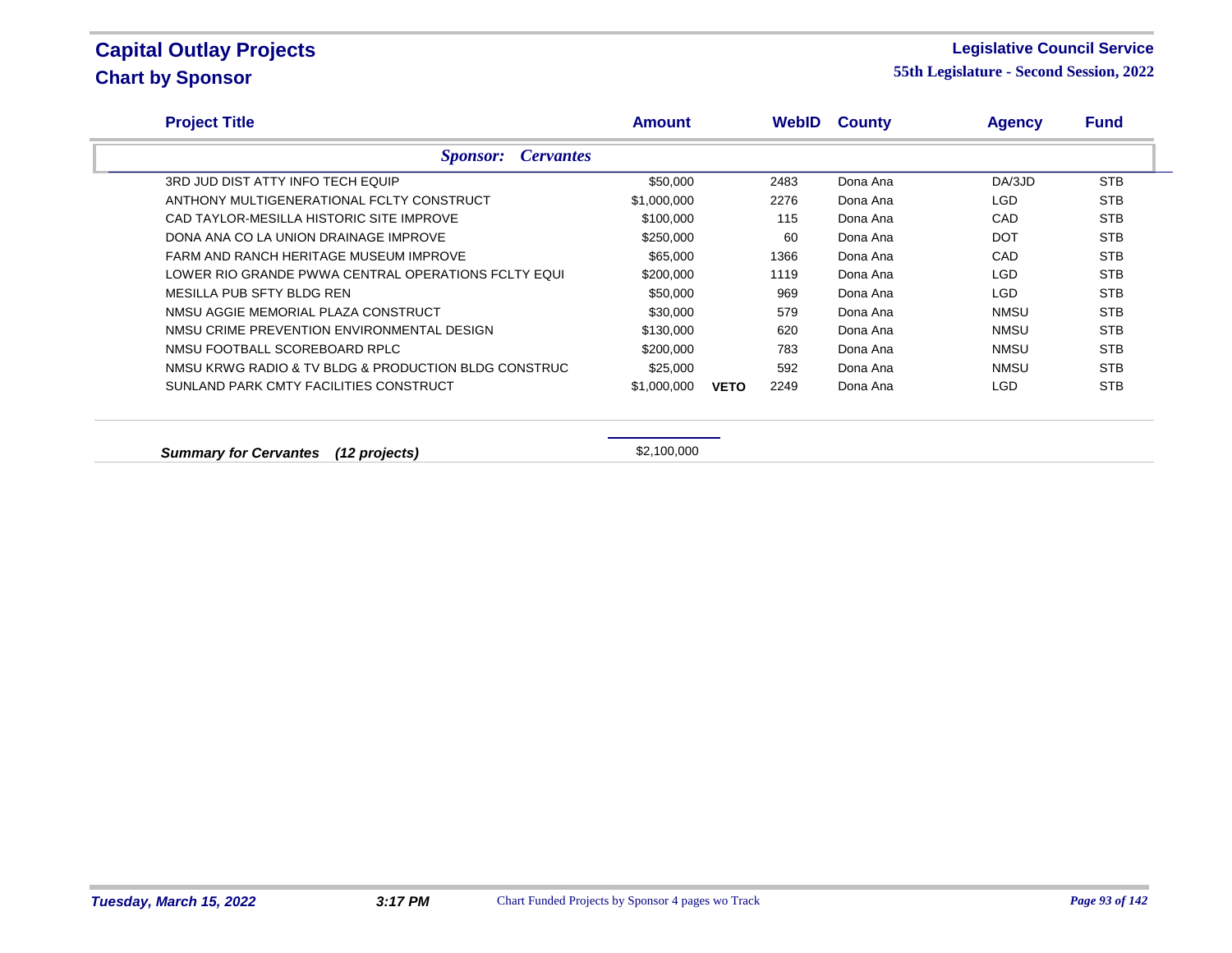#### **Legislative Council Service**

**55th Legislature - Second Session, 2022**

| <b>Project Title</b>                             | <b>Amount</b> |      | <b>WebID County</b> | <b>Agency</b> | <b>Fund</b> |
|--------------------------------------------------|---------------|------|---------------------|---------------|-------------|
| <b>Diamond</b><br><i>Sponsor:</i>                |               |      |                     |               |             |
| CABALLO SWCD HATCH VALLEY ARROYOS SITE 3 IMPROVE | \$50,000      | 1977 | Dona Ana            | <b>NMSU</b>   | <b>STB</b>  |
| DON ANA CO FAIRGRNDS IMPROVE                     | \$250,000     | 2554 | Dona Ana            | <b>LGD</b>    | <b>STB</b>  |
| <b>HATCH UTLTY &amp; WASTE PLAN</b>              | \$50,000      | 2126 | Dona Ana            | DOE           | <b>STB</b>  |
| MESILLA ADMIN VEH PRCHS                          | \$40,000      | 977  | Dona Ana            | LGD           | <b>STB</b>  |
| HIDALGO CO AMBULANCE EQUIP RPLC                  | \$100,000     | 2150 | Hidalgo             | LGD           | <b>STB</b>  |
| HIDALGO CO DETENTION CTR CAMERAS PRCHS           | \$75,000      | 2146 | Hidalgo             | LGD           | <b>STB</b>  |
| LORDSBURG JETTER EQUIP PRCHS                     | \$150,000     | 893  | Hidalgo             | DOE           | <b>STB</b>  |
| NM NEW MODEL CMTY DITCH ASSOC IMPROVE            | \$25,000      | 416  | Hidalgo             | <b>ISC</b>    | <b>STB</b>  |
| DEMING JOHN STRAND MUNI OFFICE REN               | \$553,000     | 1033 | Luna                | <b>LGD</b>    | <b>STB</b>  |
| LUNA CO ROAD EQUIP                               | \$250,000     | 1485 | Luna                | LGD           | <b>STB</b>  |
| SIERRA CO FAIRGRNDS CONSTRUCT                    | \$1,500,000   | 479  | Sierra              | LGD           | <b>STB</b>  |
| T OR C SENIOR CTR VEH PRCHS                      | \$42,000      | 1802 | Sierra              | <b>ALTS</b>   | <b>STB</b>  |
| WILLIAMSBURG PARKS & RECREATION CONSTRUCT        | \$15,000      | 151  | Sierra              | LGD           | <b>STB</b>  |

**Summary for Diamond (13 projects) \$3,100,000**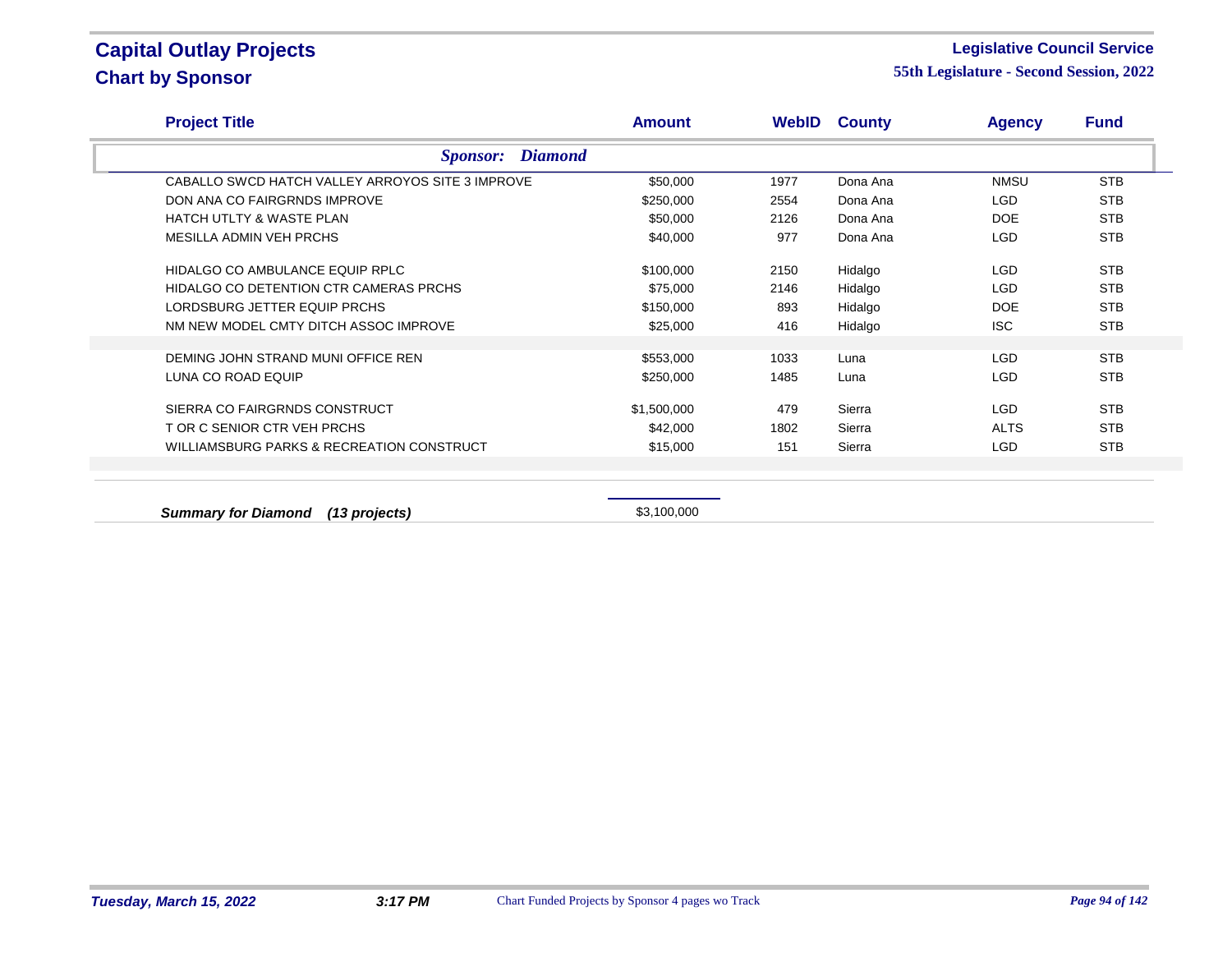#### **Legislative Council Service**

| <b>Project Title</b>                                | <b>Amount</b> |      | <b>WebID County</b> | <b>Agency</b> | <b>Fund</b> |
|-----------------------------------------------------|---------------|------|---------------------|---------------|-------------|
| <b>Sponsor: Duhigg</b>                              |               |      |                     |               |             |
| 12TH ST & SAWMILL RD CONSTRUCT                      | \$50,000      | 850  | Bernalillo          | <b>DOT</b>    | <b>STB</b>  |
| 4TH ST NW CONSTRUCT                                 | \$200,000     | 1021 | Bernalillo          | <b>DOT</b>    | <b>STB</b>  |
| ACES TECHNICAL CHARTER SCHL EQUIP FURNISH           | \$50,000      | 2047 | <b>Bernalillo</b>   | PED           | <b>STB</b>  |
| ALB ALAMEDA LL CONSTRUCT                            | \$20,000      | 2361 | Bernalillo          | LGD           | <b>STB</b>  |
| ALB BALLOON FIESTA PARK REN                         | \$100,000     | 2442 | Bernalillo          | <b>LGD</b>    | <b>STB</b>  |
| ALB BALLOON MUS EXHIBITS INSTALL                    | \$20,000      | 1767 | Bernalillo          | <b>LGD</b>    | <b>STB</b>  |
| ALB EXPLORA MUSEUM CAMPUS EXPAND                    | \$50,000      | 1344 | Bernalillo          | <b>LGD</b>    | <b>STB</b>  |
| ALB FIRE/RESCUE APPARATUS PRCHS                     | \$50,000      | 1463 | Bernalillo          | LGD           | <b>STB</b>  |
| ALB GIBSON HEALTH HUB IMPROVE                       | \$100,000     | 2130 | Bernalillo          | <b>LGD</b>    | <b>STB</b>  |
| ALB INTELLIGENT TRANSPORTATION SYSTEM IMPROVE       | \$25,000      | 1190 | Bernalillo          | <b>LGD</b>    | <b>STB</b>  |
| ALB LAW ENFORCE FACILITIES MODERNIZE REN            | \$50,000      | 1672 | Bernalillo          | <b>LGD</b>    | <b>STB</b>  |
| ALB MUSEUM EDUCATION CTR CONSTRUCT                  | \$25,000      | 1616 | Bernalillo          | LGD           | <b>STB</b>  |
| ALB NORTH VALLEY DOG PARK CONSTRUCT                 | \$25,000      | 856  | <b>Bernalillo</b>   | LGD           | <b>STB</b>  |
| ALB PRF VISUAL ARTS ED CTR PREP                     | \$200,000     | 2105 | <b>Bernalillo</b>   | <b>LGD</b>    | <b>STB</b>  |
| ALB PUB SFTY FCLTY & EQUIP IMPROVE                  | \$50,000      | 1689 | Bernalillo          | <b>LGD</b>    | <b>STB</b>  |
| ALB PUBLIC SAFETY TECH & EQUIPMENT ACQ              | \$50,000      | 1690 | Bernalillo          | <b>LGD</b>    | <b>STB</b>  |
| ALB RIO GRANDE TRIANGLE DOG PARK CONSTRUCT          | \$25,000      | 918  | Bernalillo          | <b>LGD</b>    | <b>STB</b>  |
| ALB SAWMILL & OLD TOWN ST & PED RT IMPROVE          | \$200,000     | 1177 | <b>Bernalillo</b>   | <b>DOT</b>    | <b>STB</b>  |
| ALB SPEED REDUCTION TECH PRCHS & INSTALL            | \$50,000      | 1669 | <b>Bernalillo</b>   | <b>LGD</b>    | <b>STB</b>  |
| ALB TINGLEY BEACH WATER SYS & BATHRM IMPROVE        | \$25,000      | 1387 | Bernalillo          | <b>LGD</b>    | <b>STB</b>  |
| ALB WESTSIDE PICKLEBALL COURTS CONSTRUCT            | \$25,000      | 1518 | Bernalillo          | <b>LGD</b>    | <b>STB</b>  |
| ALB YOUTH FCLTY PRCHS                               | \$100,000     | 161  | Bernalillo          | <b>LGD</b>    | <b>STB</b>  |
| ALB-BERN CO WUA SWRP OUTFALL REALIGNMENT PROJECT DE | \$50,000      | 1107 | Bernalillo          | <b>DOE</b>    | <b>STB</b>  |
| ALB-BERN CO WUA WATER TRTMNT FACILITY EQUIP         | \$50,000      | 2227 | <b>Bernalillo</b>   | <b>DOE</b>    | <b>STB</b>  |
| ALVARADO ELEM SCHL OUTDOOR CLASSROOM CONSTRUCT      | \$50,000      | 597  | <b>Bernalillo</b>   | PED           | <b>STB</b>  |
| BERN CO AFFORDABLE HOUSING PROJECT IMPROVE          | \$50,000      | 1028 | Bernalillo          | <b>DOT</b>    | <b>STB</b>  |
| BERN CO CENTRO SAVILA BUILDING PRCHS                | \$75,000      | 2208 | Bernalillo          | <b>LGD</b>    | <b>STB</b>  |
| BERN CO CHILDREN'S GRIEF CTR IMPROVE                | \$50,000      | 1581 | Bernalillo          | <b>LGD</b>    | <b>STB</b>  |
| BERN CO CTHSE EXPAND                                | \$50,000      | 318  | Bernalillo          | <b>LGD</b>    | <b>STB</b>  |
| BERN CO N VALLEY AQUATICS FCLTY CONSTRUCT           | \$50,000      | 356  | Bernalillo          | <b>LGD</b>    | <b>STB</b>  |
| BERN CO N VALLEY FIRE STATION 36 CONSTRUCT          | \$50,000      | 307  | Bernalillo          | LGD           | <b>STB</b>  |
| BERN CO RECOVERY SUPPORT CTR CONSTRUCT              | \$50,000      | 308  | Bernalillo          | <b>LGD</b>    | <b>STB</b>  |
| BERN CO SAFE OUTDOOR SPACE PRJT CONSTRUCT           | \$50,000      | 1083 | Bernalillo          | <b>LGD</b>    | <b>STB</b>  |
| BERN CO WINGS FOR LIFE INTRNATL REN                 | \$100,000     | 2201 | Bernalillo          | LGD           | <b>STB</b>  |
| CAD NM MUS OF NAT HISTORY AND SCIENCE CONSTRUCT     | \$25,000      | 192  | Bernalillo          | CAD           | <b>STB</b>  |
| CIBOLA HIGH SCHL INFO TECH PRCHS                    | \$50,000      | 677  | Bernalillo          | PED           | <b>STB</b>  |
| COTTONWOOD CLASSICAL PREP BLDG/GRND INSTALL         | \$100,000     | 1974 | <b>Bernalillo</b>   | PED           | <b>STB</b>  |
| LOS PUENTES CH SCHL FCLTY FURNISH                   | \$75,000      | 2023 | <b>Bernalillo</b>   | PED           | <b>STB</b>  |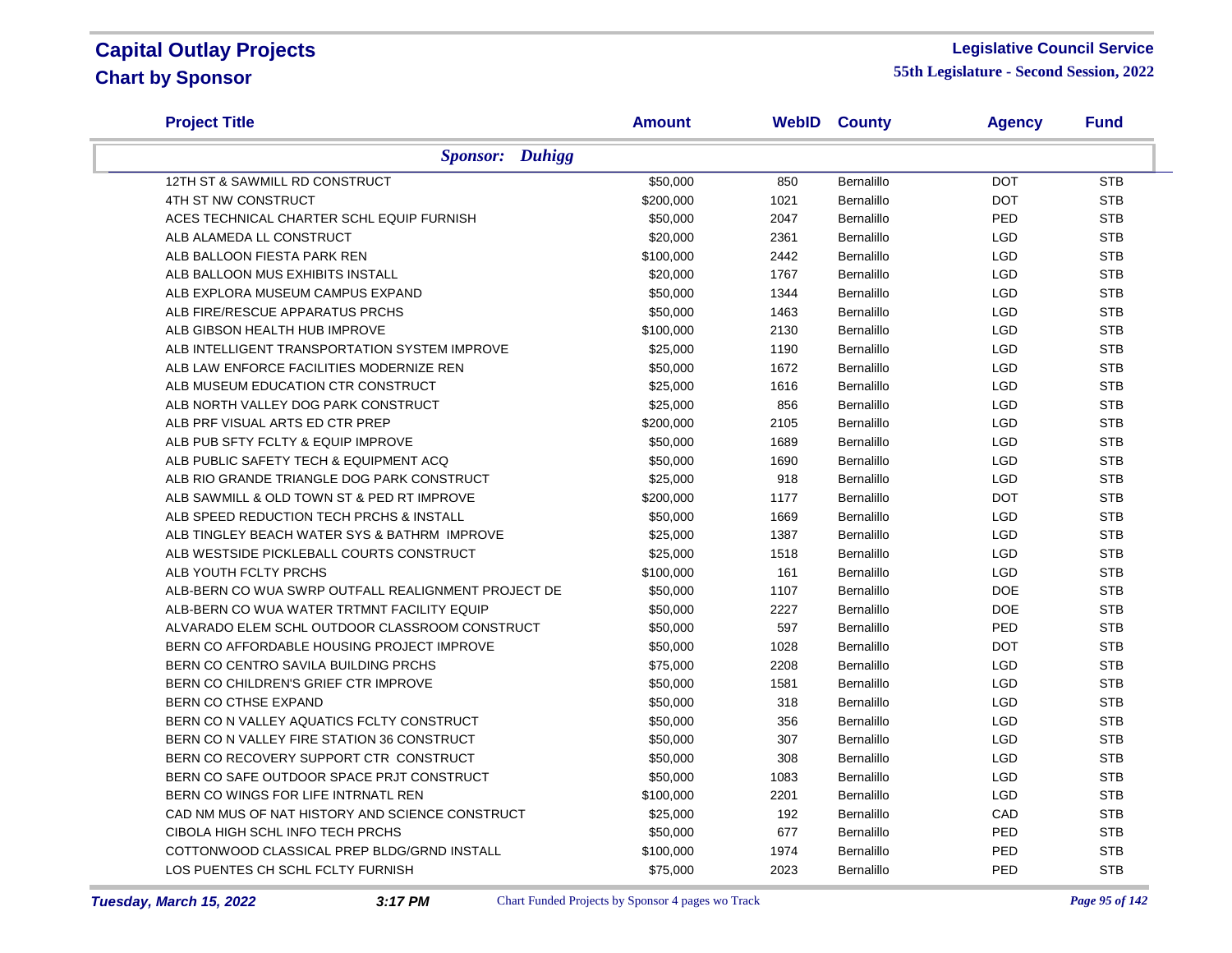#### **Legislative Council Service**

**55th Legislature - Second Session, 2022**

| <b>Project Title</b>                                  | <b>Amount</b> | <b>WebID</b> | <b>County</b> | <b>Agency</b> | <b>Fund</b> |  |
|-------------------------------------------------------|---------------|--------------|---------------|---------------|-------------|--|
| LOS RANCHOS DE ALB LARRY P ABRAHAM AGRI-NATURE CTR CL | \$50,000      | 2165         | Bernalillo    | <b>LGD</b>    | <b>STB</b>  |  |
| MID RIO GRANDE CONSERVANCY DIST ALAMEDA/LORETTA LN OP | \$50,000      | 1556         | Bernalillo    | <b>LGD</b>    | <b>STB</b>  |  |
| MONTESSORI ELEM & MID SCHL EQUIP                      | \$50,000      | 2092         | Bernalillo    | <b>PED</b>    | <b>STB</b>  |  |
| PASEO DEL NORTE & UNSER BLVD EXPAND                   | \$100,000     | 1652         | Bernalillo    | <b>DOT</b>    | <b>STB</b>  |  |
| PETROGLYPH ELEM SCHL OUTDOOR CLASSROOM CONSTRUCT      | \$50,000      | 667          | Bernalillo    | <b>PED</b>    | <b>STB</b>  |  |
| RIO GRANDE ACADEMY OF FINE ARTS IMPROVE               | \$35,000      | 2347         | Bernalillo    | <b>PED</b>    | <b>STB</b>  |  |
| ROBERT F. KENNEDY CHARTER SCHL FCLTY PRCHS            | \$50,000      | 2099         | Bernalillo    | <b>PED</b>    | <b>STB</b>  |  |
| SEVEN BAR ELEM SCHL INFO TECH PRCHS                   | \$50,000      | 554          | Bernalillo    | <b>PED</b>    | <b>STB</b>  |  |
| TAFT MID SCHL INFO TECH PRCHS                         | \$50,000      | 564          | Bernalillo    | <b>PED</b>    | <b>STB</b>  |  |
| TAYLOR MID SCHL BLDG/GRND FURNISH                     | \$50,000      | 586          | Bernalillo    | <b>PED</b>    | <b>STB</b>  |  |
| TIERRA ADENTRO CH SCHL FCLTY PRCHS                    | \$25,000      | 1667         | Bernalillo    | <b>PED</b>    | <b>STB</b>  |  |
| UNM ALUMNI CHAPEL ROOF REPAIR                         | \$50,000      | 1958         | Bernalillo    | <b>UNM</b>    | <b>STB</b>  |  |
| ASK ACADEMY CH SCHL FCLTY IMPROVE                     | \$25,000      | 1930         | Sandoval      | <b>PED</b>    | <b>STB</b>  |  |
| SSCAFCA LOWER VENADA ARROYO BANK CONSTRUCT            | \$50,000      | 1234         | Sandoval      | <b>SEO</b>    | <b>STB</b>  |  |
|                                                       |               |              |               |               |             |  |
|                                                       |               |              |               |               |             |  |

**Summary for Duhigg (52 projects) \$3,100,000**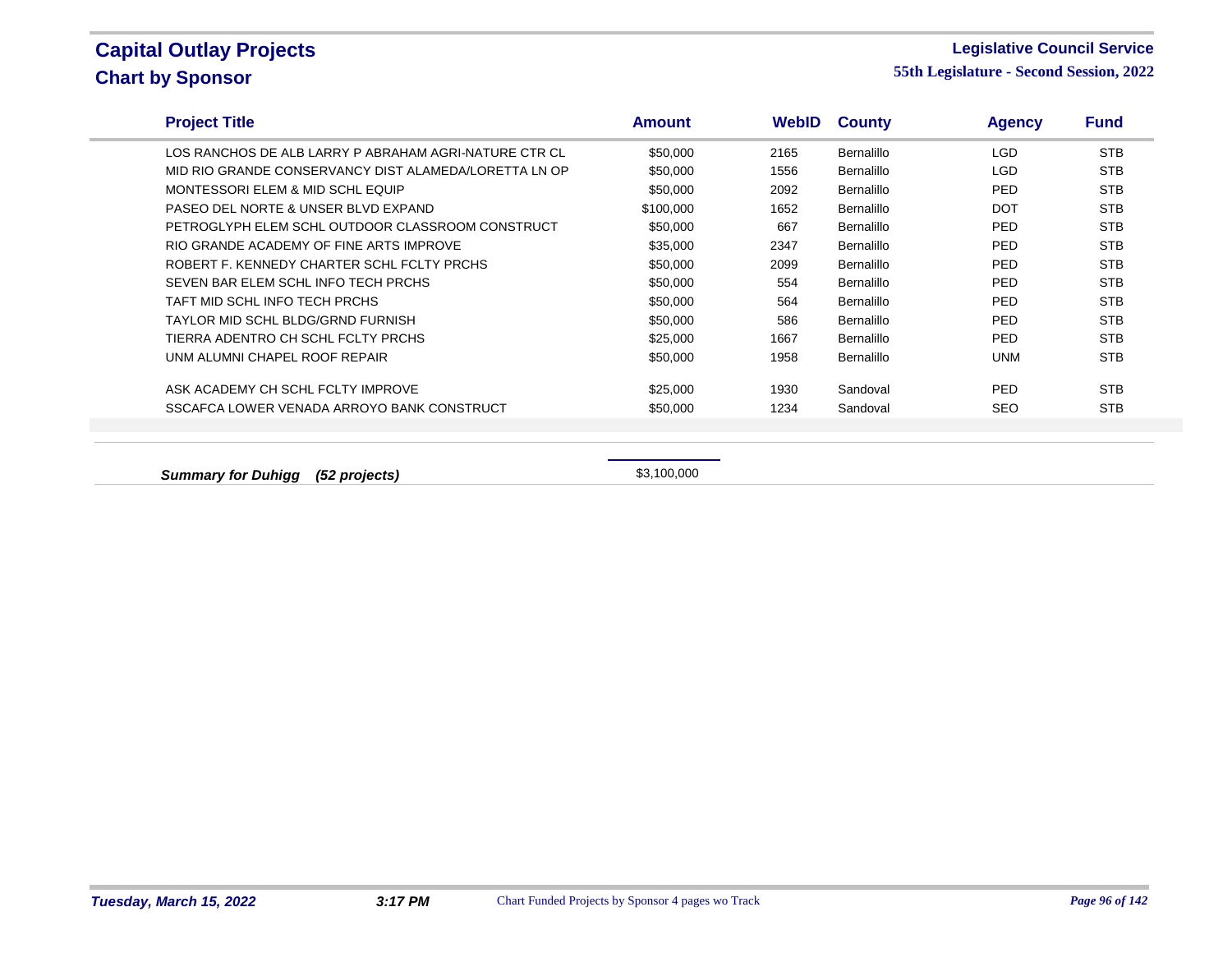#### **Legislative Council Service**

**55th Legislature - Second Session, 2022**

| <b>Project Title</b>                                    | <b>Amount</b> |      | <b>WebID County</b> | <b>Agency</b> | <b>Fund</b> |
|---------------------------------------------------------|---------------|------|---------------------|---------------|-------------|
| <b>Gallegos</b><br><b>Sponsor:</b>                      |               |      |                     |               |             |
| CARLSBAD DOUBLE EAGLE WATER SYS RPLC                    | \$250,000     | 15   | Eddy                | <b>DOE</b>    | <b>STB</b>  |
| CR 605/ US 285/NM HWY 31 SE LOOP BYPASS PH 2&3 CONSTRUC | \$256,150     | 30   | Eddy                | <b>DOT</b>    | <b>STB</b>  |
| JEFFERSON MONTESSORI ACADEMY SIGNAGE PRCHS              | \$35,000      | 2513 | Eddy                | <b>PED</b>    | <b>STB</b>  |
| LOVING SEWER SYS IMPROVE                                | \$300,000     | 222  | Eddy                | <b>DOE</b>    | <b>STB</b>  |
| LOVING WATER SYS IMPROVE                                | \$125,850     | 223  | Eddy                | <b>DOE</b>    | <b>STB</b>  |
| EUNICE RODEO ARENA CONSTRUCT                            | \$600,000     | 216  | Lea                 | LGD           | <b>STB</b>  |
| JAL BURKE BLDG IMPROVE                                  | \$500,000     | 178  | Lea                 | <b>LGD</b>    | <b>STB</b>  |
| JOE HARVEY BLVD & N GRIMES ST WWATER CONSTRUCT          | \$200,000     | 133  | Lea                 | <b>DOT</b>    | <b>STB</b>  |
| LEA CO HISTORIC CTHSE REN                               | \$200,000     | 128  | Lea                 | LGD           | <b>STB</b>  |
| LOVINGTON HISTORIC DOWNTOWN IMPROVE                     | \$163,000     | 269  | Lea                 | <b>LGD</b>    | <b>STB</b>  |
| LOVINGTON MSD SECURITY CAM SYS IMPROVE                  | \$50,000      | 136  | Lea                 | PED           | <b>STB</b>  |
| NMJC VOTECH CONSTRUCT & EQUIP                           | \$100,000     | 2030 | Lea                 | <b>HED</b>    | <b>STB</b>  |
| NOR-LEA HOSPITAL DIST OFFICE BLDG CONSTRUCT             | \$300,000     | 1587 | Lea                 | <b>LGD</b>    | <b>STB</b>  |
| CAPITAN FORT STANTON VETERANS CAMP FCLTY IMPROVE        | \$20,000      | 396  | Lincoln             | <b>LGD</b>    | <b>STB</b>  |
|                                                         |               |      |                     |               |             |

**Summary for Gallegos (14 projects)** \$3,100,000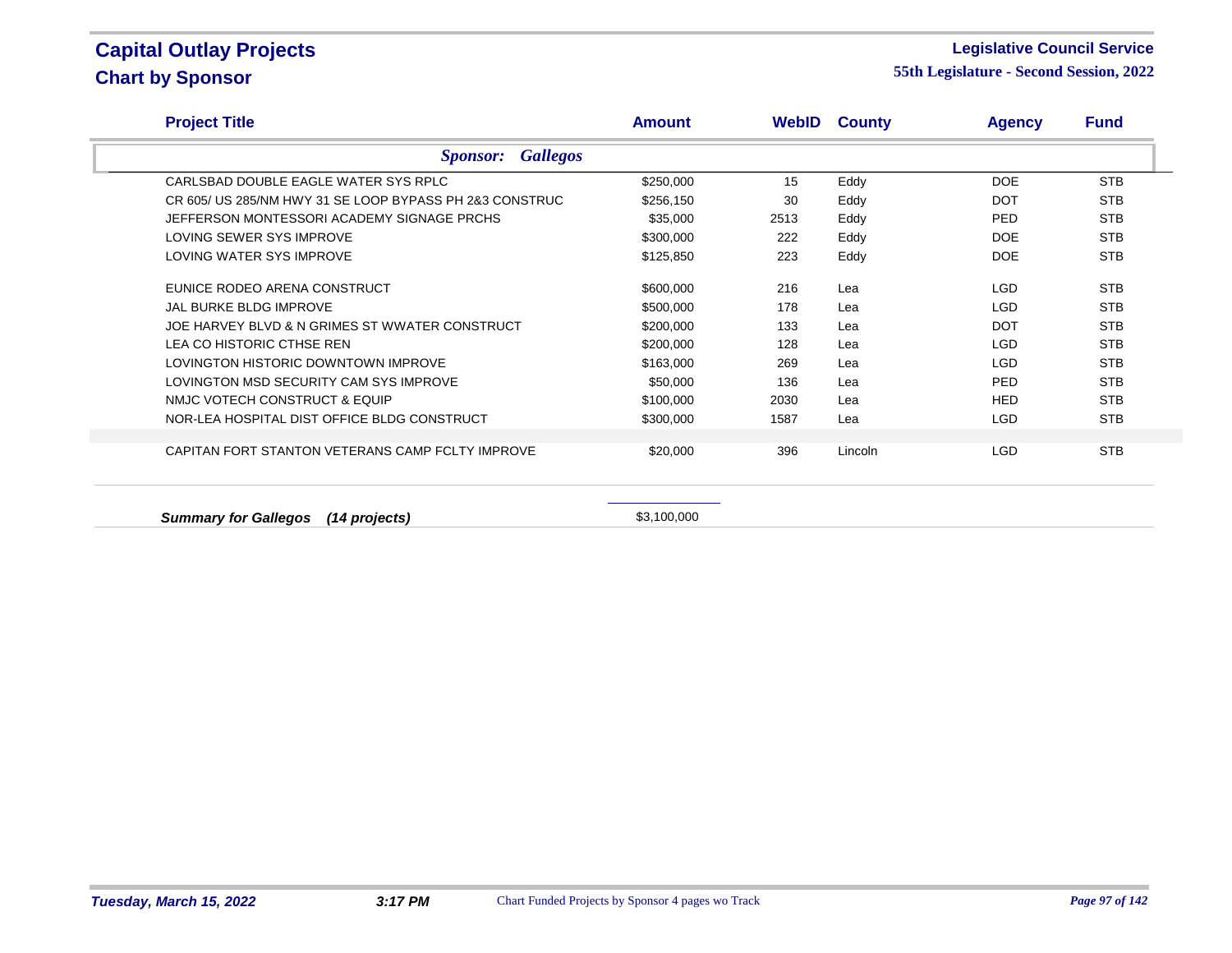#### **Legislative Council Service**

| <b>Project Title</b>                                   | <b>Amount</b> |           |      | <b>WebID County</b> | <b>Agency</b> | <b>Fund</b> |
|--------------------------------------------------------|---------------|-----------|------|---------------------|---------------|-------------|
| <b>Sponsor:</b> Gonzales                               |               |           |      |                     |               |             |
| UNM-LOS ALAMOS BLDG 2 REN                              | \$50,000      |           | 2522 | Los Alamos          | <b>UNM</b>    | <b>STB</b>  |
| UNM-LOS ALAMOS WORKFORCE DVLP CLASSRM CONSTRUCT        | \$50,000      |           | 2497 | Los Alamos          | <b>UNM</b>    | <b>STB</b>  |
| <b>ESPANOLA POLICE VEH PCHS</b>                        | \$100,000     |           | 2275 | Rio Arriba          | <b>LGD</b>    | <b>STB</b>  |
| RIO ARRIBA CO LAW ENFORCE PUB SFTY PRCHS               | \$100,000     |           | 2258 | Rio Arriba          | <b>LGD</b>    | <b>STB</b>  |
| RIO EMBUDO MDWCA UPGRADE                               | \$25,000      |           | 1159 | Rio Arriba          | <b>DOE</b>    | <b>STB</b>  |
| N CENTRAL COUNCIL OF GOVERNMENTS OFC EQUIP             | \$75,000      |           | 1846 | Santa Fe            | <b>LGD</b>    | <b>STB</b>  |
| NAMBE PUEBLO ADMINISTRATIVE BLDG CONSTRUCT             | \$100,000     | <b>LV</b> | 2102 | Santa Fe            | <b>IAD</b>    | <b>STB</b>  |
| POJOAQUE PUEBLO PUBLIC LIB CONSTRUCT                   | \$100,000     |           | 1152 | Santa Fe            | <b>IAD</b>    | <b>STB</b>  |
| SAN ILDEFONSO PUEBLO UTILITY BUILDING & SYS DESIGN     | \$100,000     |           | 2054 | Santa Fe            | <b>IAD</b>    | <b>STB</b>  |
| SANTA FE CO CHIMAYO FIRE STN EXPAND                    | \$100,000     |           | 2209 | Santa Fe            | <b>LGD</b>    | <b>STB</b>  |
|                                                        |               |           |      |                     |               |             |
| ACEQUIA DEL MONTE DEL RIO CHIQUITO TALPA RESERVOIR IMP | \$50,000      |           | 204  | Taos                | <b>ISC</b>    | <b>STB</b>  |
| ARROYO SECO MDWCA WATER SYS IMPROVE PRCHS              | \$25,000      |           | 1163 | Taos                | <b>DOE</b>    | <b>STB</b>  |
| DES MONTES DITCH ASSOC DITCH RPLC                      | \$25,000      |           | 1458 | Taos                | <b>ISC</b>    | <b>STB</b>  |
| DON FERNANDO DE TAOS LAND GRANT HEAVY EQUIP PRCHS      | \$50,000      |           | 470  | Taos                | <b>LGD</b>    | <b>STB</b>  |
| EL PRADO WSD OFC BLDG REN                              | \$125,000     |           | 957  | Taos                | LGD           | <b>STB</b>  |
| EL VALLE DE LOS RANCHOS WSD SEWER LATERAL 655 INSTALL  | \$75,000      |           | 1464 | Taos                | <b>DOE</b>    | <b>STB</b>  |
| EL VALLE DE LOS RANCHOS WSD SEWER LATERAL 890 INSTALL  | \$25,000      |           | 1469 | Taos                | <b>DOE</b>    | <b>STB</b>  |
| LA LAMA MDWCA IMPROVE                                  | \$40,000      |           | 2107 | Taos                | <b>DOE</b>    | <b>STB</b>  |
| LLANO QUEMADO MDWCA WATER WELL RPLC                    | \$50,000      |           | 822  | Taos                | <b>DOE</b>    | <b>STB</b>  |
| MESA VISTA HIGH SCHL TRACK CONSTRUCT                   | \$100,000     |           | 2192 | Taos                | PED           | <b>STB</b>  |
| PENASCO ISD SECURITY SYS IMPROVE                       | \$25,000      |           | 2084 | Taos                | PED           | <b>STB</b>  |
| <b>QUESTA BUSINESS PARK UPGRADE</b>                    | \$200,000     |           | 2502 | Taos                | <b>LGD</b>    | <b>STB</b>  |
| <b>QUESTA VEH EQUIP PRCHS</b>                          | \$100,000     |           | 2394 | Taos                | LGD           | <b>STB</b>  |
| RED RIVER VALLEY CH SCHL FCLTY CONSTRUCT               | \$400,000     |           | 2103 | Taos                | PED           | <b>STB</b>  |
| RED RIVER WATER LINE RPLC CONSTRUCT                    | \$100,000     |           | 1751 | Taos                | <b>DOE</b>    | <b>STB</b>  |
| ROOTS AND WINGS CMTY SCHL BLDG/GRND ACQ                | \$300,000     |           | 2476 | Taos                | PED           | <b>STB</b>  |
| <b>TALPA COMMUNITY CTR REN</b>                         | \$50,000      |           | 1300 | Taos                | LGD           | <b>STB</b>  |
| TAOS CO DETOX BLDG REN                                 | \$50,000      |           | 1388 | Taos                | LGD           | <b>STB</b>  |
| TAOS CO FIRE APPARATUS EQUIP PRCHS                     | \$50,000      |           | 1390 | Taos                | <b>LGD</b>    | <b>STB</b>  |
| TAOS CO SHERIFF'S EQUIP                                | \$60,000      |           | 1389 | Taos                | LGD           | <b>STB</b>  |
| <b>TAOS MSD BLDG/GRND EQUIP</b>                        | \$100,000     |           | 952  | Taos                | PED           | <b>STB</b>  |
| TAOS PUEBLO SENIOR DAYCARE CONSTRUCT                   | \$100,000     |           | 2045 | Taos                | <b>ALTS</b>   | <b>STB</b>  |
| TAOS SKI VALLEY FIRE HYDRANTS INSTALL                  | \$100,000     |           | 1270 | Taos                | <b>DOE</b>    | <b>STB</b>  |
| <b>TAOS VEH PRCHS</b>                                  | \$100,000     |           | 1052 | Taos                | <b>LGD</b>    | <b>STB</b>  |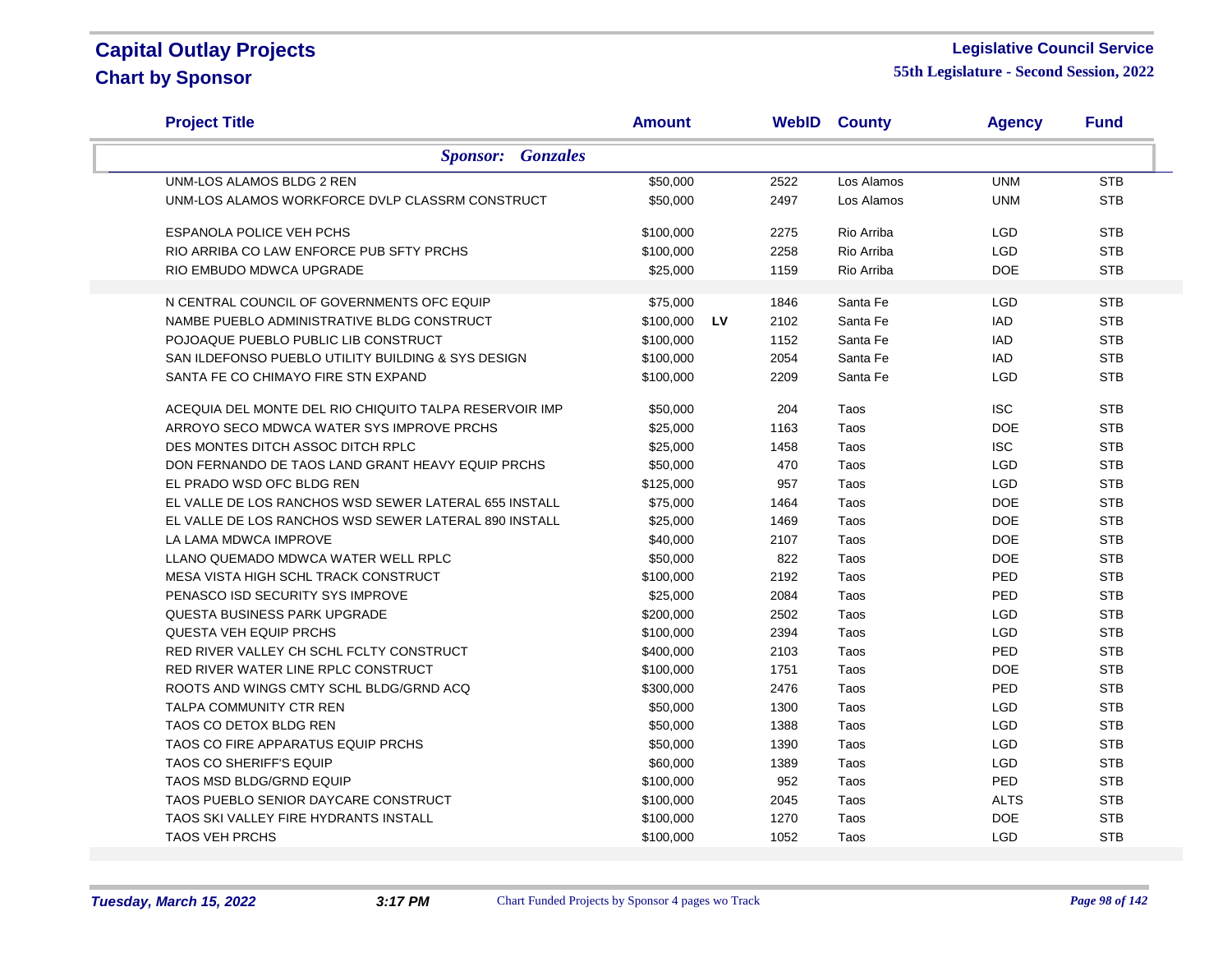| <b>Capital Outlay Projects</b><br><b>Chart by Sponsor</b> |               |                     | <b>Legislative Council Service</b><br>55th Legislature - Second Session, 2022 |             |
|-----------------------------------------------------------|---------------|---------------------|-------------------------------------------------------------------------------|-------------|
| <b>Project Title</b>                                      | <b>Amount</b> | <b>WebID County</b> | <b>Agency</b>                                                                 | <b>Fund</b> |
| <b>Summary for Gonzales</b><br>(34 projects)              | \$3,100,000   |                     |                                                                               |             |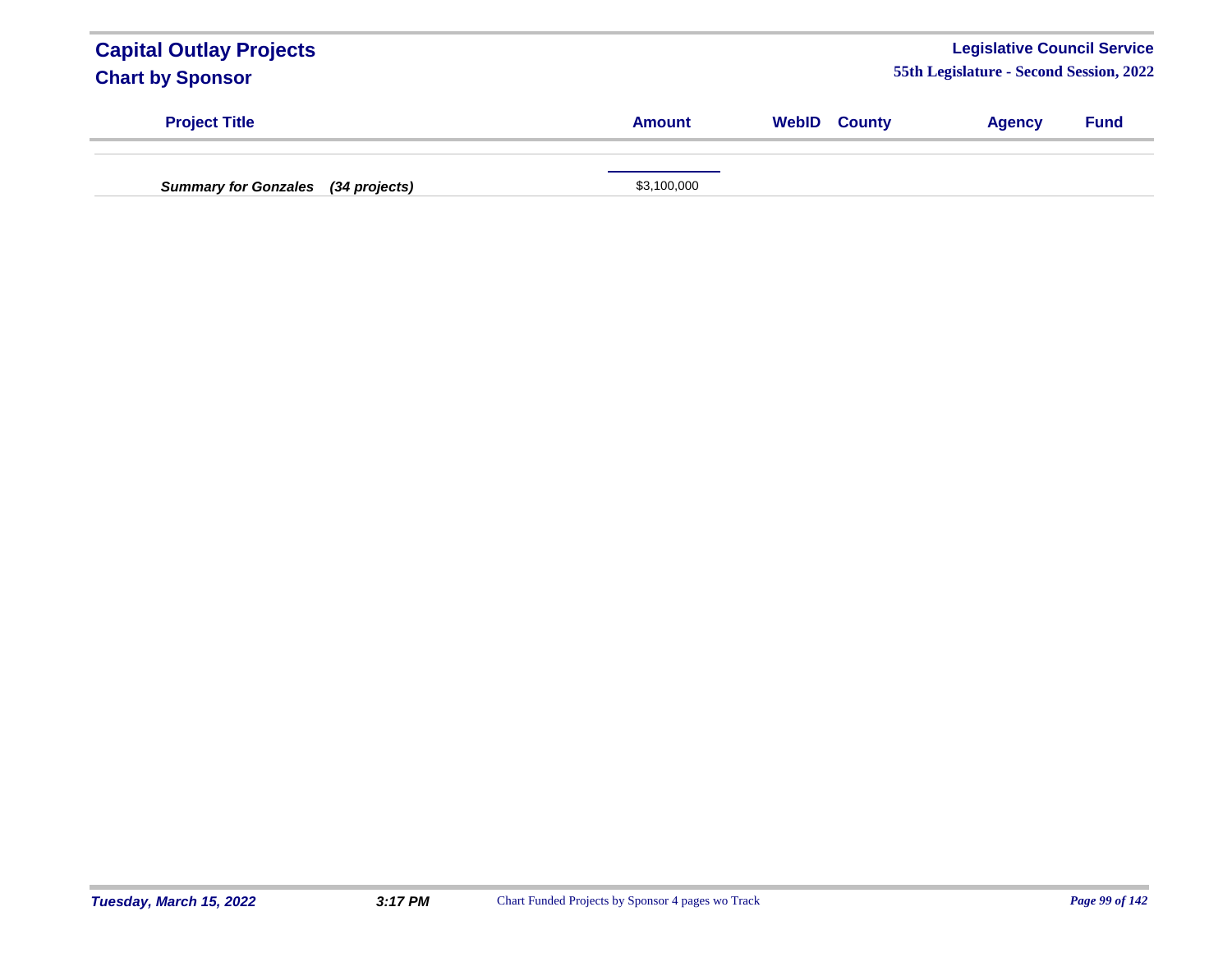#### **Legislative Council Service**

| <b>Project Title</b>                                    | <b>Amount</b> | WebID | <b>County</b> | <b>Agency</b> | <b>Fund</b> |
|---------------------------------------------------------|---------------|-------|---------------|---------------|-------------|
| <b>Sponsor:</b> Griggs                                  |               |       |               |               |             |
| CARLSBAD RIVERWALK REC CTR & HVAC SYS REN               | \$750,000     | 105   | Eddy          | LGD           | <b>STB</b>  |
| CR 605/ US 285/NM HWY 31 SE LOOP BYPASS PH 2&3 CONSTRUC | \$500,000     | 30    | Eddy          | <b>DOT</b>    | <b>STB</b>  |
| JEFFERSON MONTESSORI ACADEMY PLAYGROUND IMPROVE         | \$25,000      | 2520  | Eddy          | <b>PED</b>    | <b>STB</b>  |
| ALAMOGORDO GOLF FCLTY IRRIG SYS RPLC                    | \$1,100,000   | 21    | Otero         | <b>LGD</b>    | <b>STB</b>  |
| ALAMOGORDO POLICE DEPT VEH PRCHS                        | \$60,000      | 31    | Otero         | <b>LGD</b>    | <b>STB</b>  |
| CLOUDCROFT VEH & EQUIP PRCHS                            | \$250,000     | 200   | Otero         | <b>LGD</b>    | <b>STB</b>  |
| TIMBERON WSD BACKHOE LOADER PRCHS                       | \$165,000     | 414   | Otero         | LGD           | <b>STB</b>  |
| TIMBERON WSD WATER SYS REN                              | \$250,000     | 415   | Otero         | <b>DOE</b>    | <b>STB</b>  |
|                                                         |               |       |               |               |             |
| <b>Summary for Griggs</b><br>(8 projects)               | \$3,100,000   |       |               |               |             |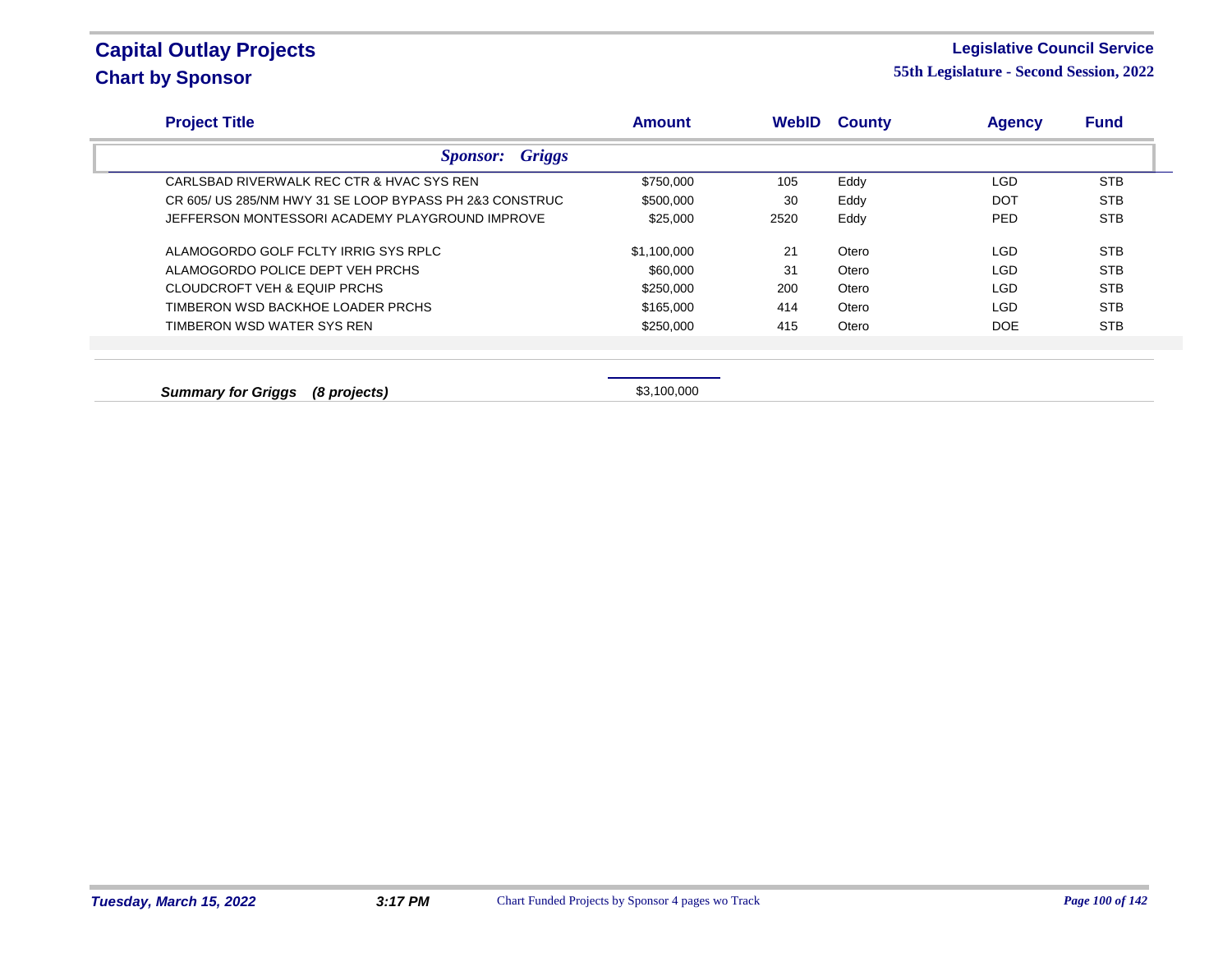#### **Legislative Council Service**

**55th Legislature - Second Session, 2022**

| <b>Project Title</b>                                    | <b>Amount</b> |      | <b>WebID County</b> | <b>Agency</b> | <b>Fund</b> |
|---------------------------------------------------------|---------------|------|---------------------|---------------|-------------|
| <b>Sponsor:</b> Hamblen                                 |               |      |                     |               |             |
| ANTHONY WSD WEST SIDE WATER SERVICE CONSTRUCT           | \$100,000     | 2154 | Dona Ana            | <b>DOE</b>    | <b>STB</b>  |
| CHAMBERINO MDWC & SA CHAMBERINO CMTY BB PARK CONSTR     | \$200,000     | 2181 | Dona Ana            | <b>LGD</b>    | <b>STB</b>  |
| CHAMBERINO MDWC & SA SOLAR PANELS WELLS CONSTRUCT       | \$110,000     | 2189 | Dona Ana            | <b>DOE</b>    | <b>STB</b>  |
| DONA ANA CO ANTHONY FIRE STN CONSTRUCT                  | \$300,000     | 1839 | Dona Ana            | <b>LGD</b>    | <b>STB</b>  |
| DONA ANA CO ELECTION WAREHOUSE CONSTRUCT                | \$400,000     | 1377 | Dona Ana            | <b>LGD</b>    | <b>STB</b>  |
| DONA ANA CO LIFT STN BACKUP GENERATOR UPGRADE           | \$300,000     | 1828 | Dona Ana            | <b>LGD</b>    | <b>STB</b>  |
| LAS CRUCES HEALTH FCLTY CONSTRUCT                       | \$300,000     | 1338 | Dona Ana            | <b>LGD</b>    | <b>STB</b>  |
| LAS CRUCES S CTR SWA RECYCLING FCLTY UPGRADE            | \$75,000      | 1454 | Dona Ana            | <b>DOE</b>    | <b>STB</b>  |
| LAS CRUCES TRANSFER STN CONSTRUCT                       | \$75,000      | 1459 | Dona Ana            | <b>DOE</b>    | <b>STB</b>  |
| LOWER RIO GRANDE PWWA HIGH VALLEY WATER SYS IN VADO I   | \$150,000     | 1774 | Dona Ana            | <b>DOE</b>    | <b>STB</b>  |
| LOWER RIO GRANDE PWWA VALLE DEL RIO TRTMNT FCLTY CON    | \$150,000     | 1870 | Dona Ana            | <b>DOE</b>    | <b>STB</b>  |
| MESILLA FIRE HYDRANTS RPLC                              | \$50,000      | 978  | Dona Ana            | <b>DOE</b>    | <b>STB</b>  |
| MESILLA PUB SFTY BLDG REN                               | \$250,000     | 969  | Dona Ana            | <b>LGD</b>    | <b>STB</b>  |
| NEW AMERICA SCHL LAS CRUCES EQUIP IMPROVE               | \$100,000     | 2093 | Dona Ana            | <b>PED</b>    | <b>STB</b>  |
| NMSU KRWG RADIO & TV BLDG & PRODUCTION BLDG CONSTRUC    | \$50,000      | 592  | Dona Ana            | <b>NMSU</b>   | <b>STB</b>  |
| NMSU WOMEN'S SOCCER TURF RPLC                           | \$50,000      | 811  | Dona Ana            | <b>NMSU</b>   | <b>STB</b>  |
| SAN PABLO MDWCA WATER SYS IMPROVE                       | \$100,000     | 154  | Dona Ana            | <b>DOE</b>    | <b>STB</b>  |
| SOUTH CENTRAL RGNL TRANSIT DIST MIDSIZED TRANSIT BUS RP | \$50,000      | 1997 | Dona Ana            | <b>LGD</b>    | <b>STB</b>  |
| TRES CABALLOS RD CONSTRUCT                              | \$250,000     | 1852 | Dona Ana            | <b>DOT</b>    | <b>STB</b>  |
| FORT SILL APACHE TRIBE WWATER SYS CONSTRUCT             | \$40,000      | 384  | Luna                | <b>IAD</b>    | <b>STB</b>  |
|                                                         |               |      |                     |               |             |

**Summary for Hamblen (20 projects) \$3,100,000**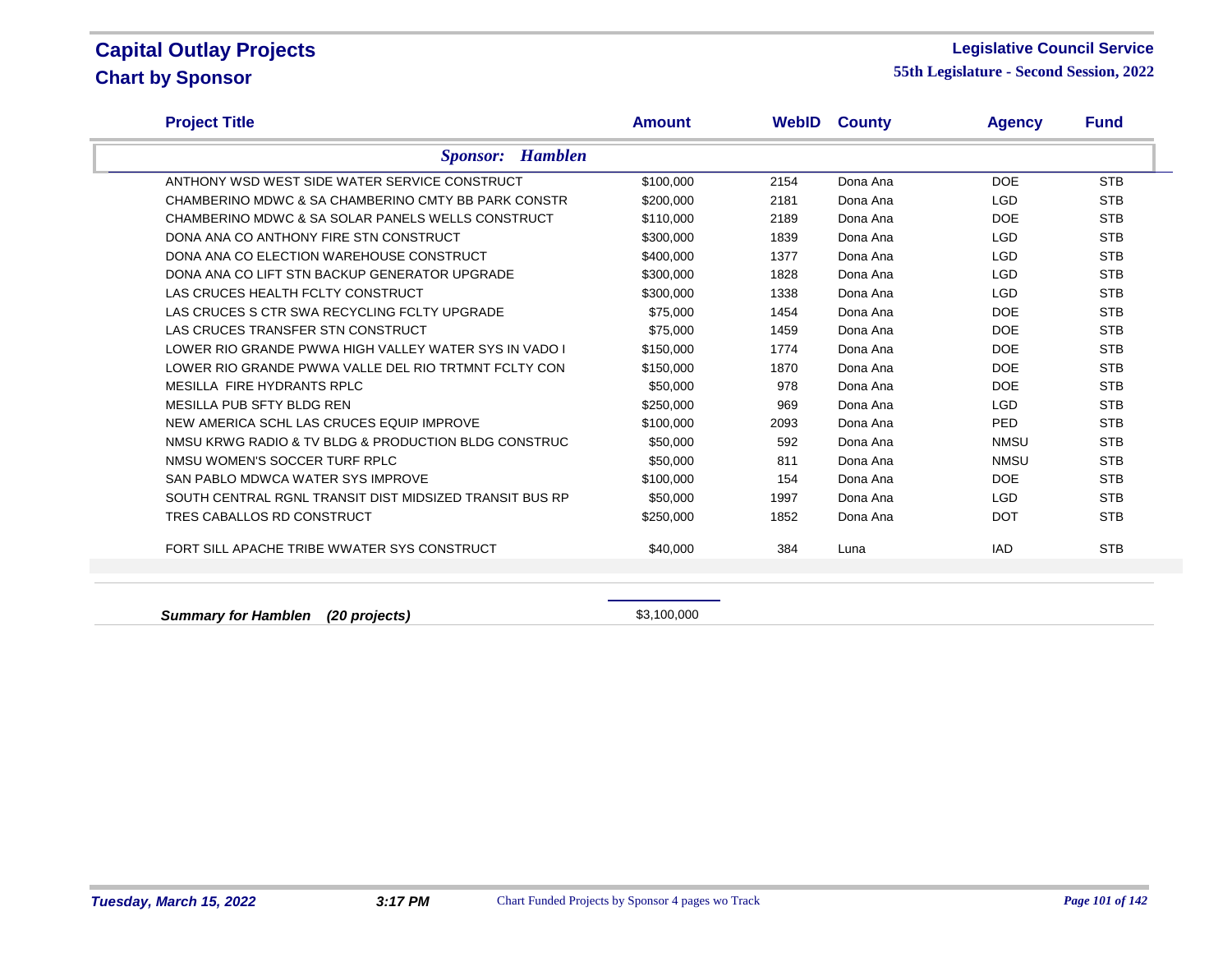#### **Legislative Council Service**

**55th Legislature - Second Session, 2022**

| <b>Project Title</b>                          | <b>Amount</b> | <b>WebID</b>        | <b>County</b> | <b>Agency</b> | <b>Fund</b> |
|-----------------------------------------------|---------------|---------------------|---------------|---------------|-------------|
| <b>Sponsor:</b> Hemphill                      |               |                     |               |               |             |
| CATRON CO AMBULANCE PRCHS                     | \$50,000      | 1367                | Catron        | <b>LGD</b>    | <b>STB</b>  |
| CATRON CO QUEMADO CMTY CTR IMPROVE            | \$100,000     | 1719                | Catron        | <b>LGD</b>    | <b>STB</b>  |
| ALDO LEOPOLD CH SCHL BLDG/GRND CONSTRUCT      | \$150,000     | 253                 | Grant         | PED           | <b>STB</b>  |
| <b>BAYARD FIRE RESCUE TRUCK PRCHS</b>         | \$150,000     | 374                 | Grant         | <b>LGD</b>    | <b>STB</b>  |
| BAYARD SEWER SYS IMPROVE                      | \$50,000      | 376                 | Grant         | <b>DOE</b>    | <b>STB</b>  |
| <b>COBRE CSD BUS PRCHS</b>                    | \$200,000     | 263                 | Grant         | PED           | <b>STB</b>  |
| GILA RGNL MEDICAL CTR EQUIP PRCHS             | \$200,000     | 369                 | Grant         | <b>LGD</b>    | <b>STB</b>  |
| GILA RGNL MEDICAL CTR TELECOM EQUIP PRCHS     | \$300,000     | 367                 | Grant         | <b>LGD</b>    | <b>STB</b>  |
| <b>GRANT CO BATAAN MEM PK IMPROVE</b>         | \$250,000     | 174                 | Grant         | <b>LGD</b>    | <b>STB</b>  |
| HURLEY CHINO BLDG IMPROVE                     | \$150,000     | 295                 | Grant         | <b>LGD</b>    | <b>STB</b>  |
| HURLEY PARK & RECREATION CONSTRUCT            | \$50,000      | 296                 | Grant         | <b>LGD</b>    | <b>STB</b>  |
| SANTA CLARA FT BAYARD NEW DEAL THEATER REN    | \$100,000     | 268<br><b>VETO</b>  | Grant         | <b>LGD</b>    | <b>STB</b>  |
| SILVER CITY GOLF COURSE WWATER IMPROVE        | \$100,000     | <b>VETO</b><br>2261 | Grant         | <b>DOE</b>    | <b>STB</b>  |
| SILVER CITY GOUGH PK & CITY HALL EXPAND & REN | \$250,000     | 290                 | Grant         | <b>LGD</b>    | <b>STB</b>  |
| SILVER CSD EQUIP PRCHS                        | \$200.000     | 365                 | Grant         | PED           | <b>STB</b>  |
| SOUTHWEST SWA TRASH COMPACTOR EQUIP           | \$100,000     | 972                 | Grant         | <b>DOE</b>    | <b>STB</b>  |
| WNMU VO-TECH CTR CONSTRUCT                    | \$150,000     | 196                 | Grant         | <b>WNMU</b>   | <b>STB</b>  |
| FORT SILL APACHE TRIBE WWATER SYS CONSTRUCT   | \$50,000      | 384                 | Luna          | <b>IAD</b>    | <b>STB</b>  |
| CAD MINERS MEMORIAL CONSTRUCT                 | \$50,000      | <b>VETO</b><br>2468 | Socorro       | CAD           | <b>STB</b>  |
| NMIMT VEHICLE & EQUIP PRCHS                   | \$150,000     | 2269                | Socorro       | <b>NMIMT</b>  | <b>STB</b>  |
| SOCORRO FINLEY GYMNASIUM CMPLX HVAC RPLC      | \$200,000     | 894                 | Socorro       | <b>LGD</b>    | <b>STB</b>  |
| SOCORRO UTILITY & WASTE SYS INSTALL           | \$100,000     | 898                 | Socorro       | <b>DOE</b>    | <b>STB</b>  |

**Summary for Hemphill (22 projects) \$2,850,000**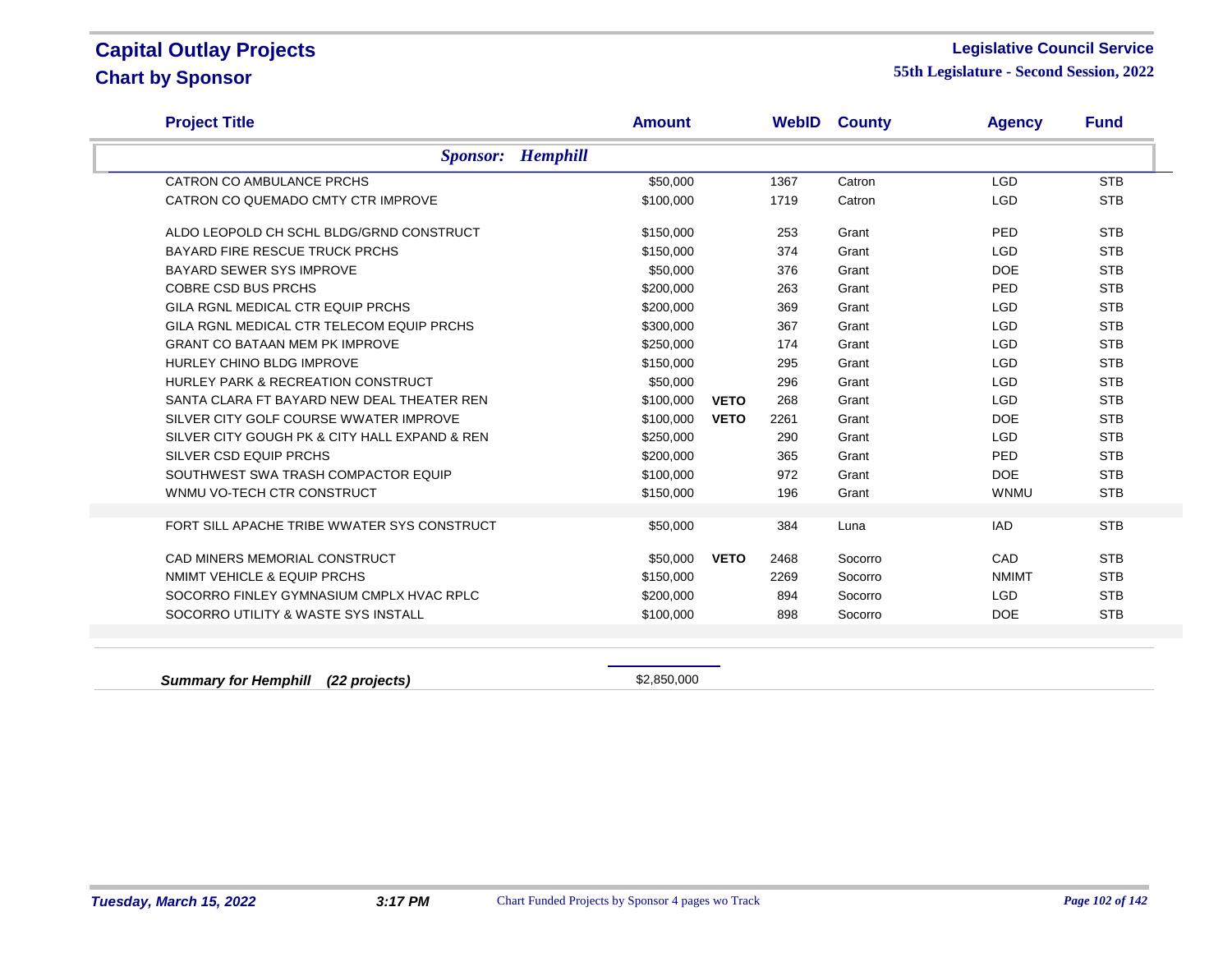#### **Legislative Council Service**

**55th Legislature - Second Session, 2022**

| <b>Project Title</b>                                   | <b>Amount</b> |           |      | <b>WebID County</b> | <b>Agency</b> | <b>Fund</b> |
|--------------------------------------------------------|---------------|-----------|------|---------------------|---------------|-------------|
| <b>Sponsor:</b> Hickey                                 |               |           |      |                     |               |             |
| ABQ SCHOOL OF EXCELLENCE CHARTER SCHL EQUIP            | \$50,000      |           | 1923 | <b>Bernalillo</b>   | PED           | <b>STB</b>  |
| ALB AFRICAN AMERICAN MUSEUM FCLTY CONSTRUCT            | \$50,000      |           | 1733 | <b>Bernalillo</b>   | <b>LGD</b>    | <b>STB</b>  |
| ALB MANZANO MESA PICKLEBALL FCLTY DVLP                 | \$100,000     |           | 1665 | Bernalillo          | <b>LGD</b>    | <b>STB</b>  |
| ALB NORTH DOMINGO BACA POOL CONSTRUCT                  | \$500,000     |           | 1395 | Bernalillo          | <b>LGD</b>    | <b>STB</b>  |
| ALB PASEO DE LAS MONTANAS TRAIL REPAIR                 | \$26,665      |           | 1948 | Bernalillo          | <b>LGD</b>    | <b>STB</b>  |
| ALB PRF VISUAL ARTS ED CTR PREP                        | \$500,000     |           | 2105 | Bernalillo          | <b>LGD</b>    | <b>STB</b>  |
| APACHE ELEM SCHL OUTDOOR CLASSROOM CONSTRUCT           | \$50,000      |           | 598  | Bernalillo          | PED           | <b>STB</b>  |
| BERN CO HOMELESS FAMILY FACILITY CONSTRUCT             | \$75,204      |           | 1679 | Bernalillo          | <b>LGD</b>    | <b>STB</b>  |
| BERN CO RDS ROW ACQ & IMPROVE                          | \$100,000     | <b>LV</b> | 348  | Bernalillo          | <b>DOT</b>    | <b>STB</b>  |
| BERN CO SERENITY MESA TRANSITIONAL LIVING FCLTY IMPROV | \$350,000     |           | 635  | Bernalillo          | <b>LGD</b>    | <b>STB</b>  |
| CHELWOOD ELEM SCHL SECURITY SYS IMPROVE                | \$50,000      |           | 721  | Bernalillo          | <b>PED</b>    | <b>STB</b>  |
| ELDORADO HIGH SCHL INFO TECH PRCHS                     | \$40,121      |           | 687  | Bernalillo          | PED           | <b>STB</b>  |
| <b>HEALTH LEADERSHIP HS FCLTY ACQ</b>                  | \$250,000     |           | 1822 | Bernalillo          | PED           | <b>STB</b>  |
| HOOVER MID SCHL BLDG/GRND EQUIP                        | \$52,461      |           | 543  | Bernalillo          | PED           | <b>STB</b>  |
| JOHN BAKER ELEM SCHL INFO TECH PRCHS                   | \$14,134      |           | 704  | Bernalillo          | <b>PED</b>    | <b>STB</b>  |
| MANZANO HIGH SCHL BLDG/GRND REN                        | \$271,000     |           | 753  | Bernalillo          | <b>PED</b>    | <b>STB</b>  |
| ONATE ELEM SCHL INFO TECH PRCHS                        | \$40,415      |           | 551  | Bernalillo          | PED           | <b>STB</b>  |
| <b>TRAMWAY BLVD IMPROVE</b>                            | \$50,000      |           | 1990 | Bernalillo          | <b>DOT</b>    | <b>STB</b>  |
| <b>TRAMWAY RD LNDSCP REN</b>                           | \$500,000     |           | 1570 | Bernalillo          | <b>DOT</b>    | <b>STB</b>  |
| UNM QUANTUM MATERIALS LAB REN                          | \$30,000      |           | 1821 | Bernalillo          | <b>UNM</b>    | <b>STB</b>  |

**Summary for Hickey** (20 projects) **\$3,100,000** \$3,100,000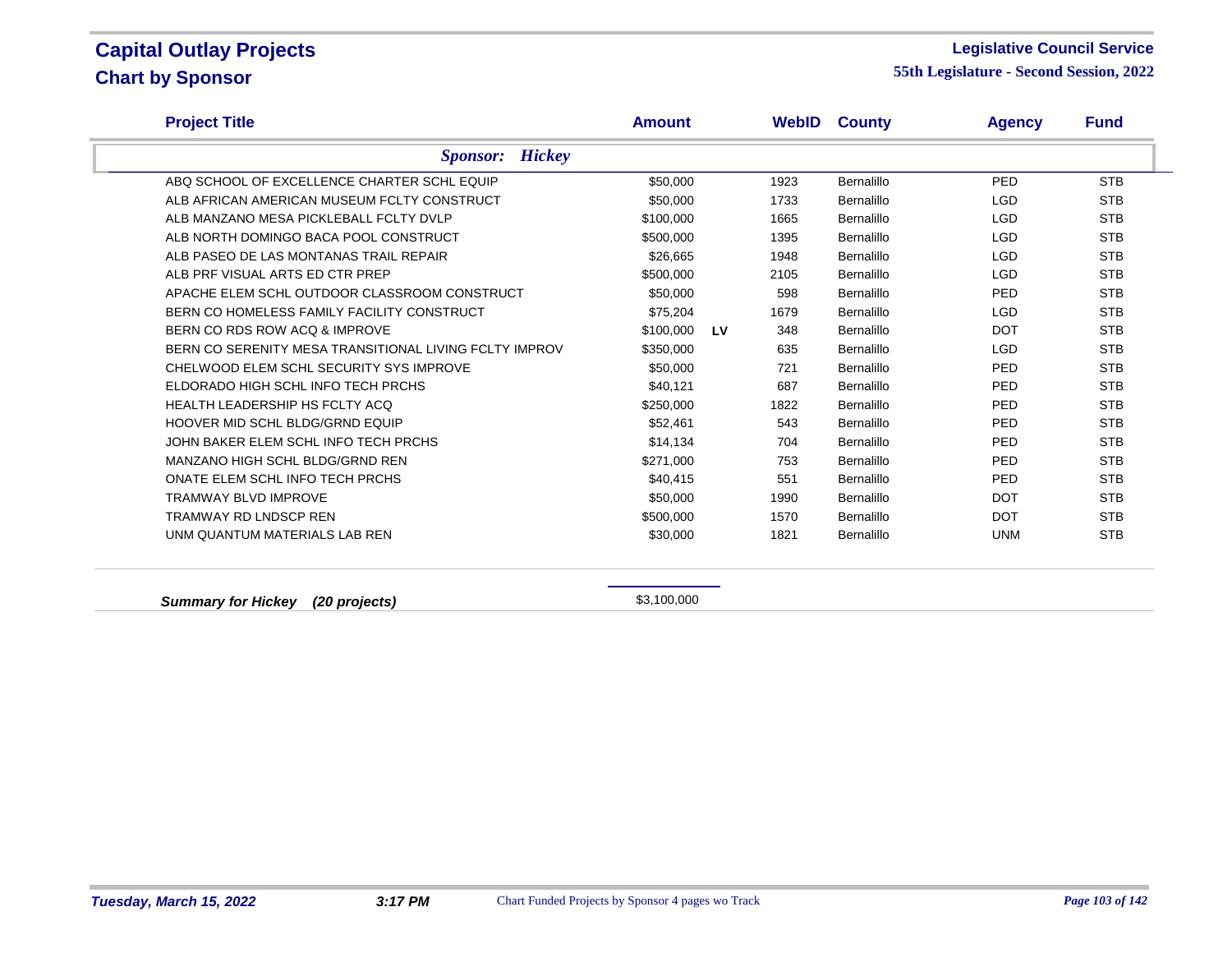#### **Legislative Council Service**

| <b>Project Title</b>                             | <b>Amount</b> |    |             | <b>WebID County</b> | <b>Agency</b> | <b>Fund</b> |
|--------------------------------------------------|---------------|----|-------------|---------------------|---------------|-------------|
| <b>Sponsor:</b> Ingle                            |               |    |             |                     |               |             |
| ROSWELL STREETS IMPROVE                          | \$360,000     |    | 2504        | Chaves              | <b>DOT</b>    | <b>STB</b>  |
| CURRY CO COUNTYLINE VOLUNTEER FIRE STN CONSTRUCT | \$100,000     |    | 185         | Curry               | <b>LGD</b>    | <b>STB</b>  |
| CURRY CO RDS 10 & 6                              | \$480,000     |    | 184         | Curry               | <b>DOT</b>    | <b>STB</b>  |
| DE BACA CO LOADER PRCHS                          | \$300,000     |    | 1176        | De Baca             | <b>LGD</b>    | <b>STB</b>  |
| FORT SUMNER BAIN MUNI POOL IMPROVE               | \$150,000     |    | 2436        | De Baca             | <b>LGD</b>    | <b>STB</b>  |
| ENMU KENW-FM TRANSMITTER INSTALL                 | \$60,000      |    | 299         | Lea                 | <b>ENMU</b>   | <b>STB</b>  |
| <b>TATUM STREETS IMPROVE</b>                     | \$200,000     |    | 1142        | Lea                 | <b>DOT</b>    | <b>STB</b>  |
| ELIDA MSD BLDG/GRND IMPROVE                      | \$100,000     |    |             | Roosevelt           | PED           | <b>STB</b>  |
| <b>ENMU BLDG CONSTRUCT</b>                       | \$300,000     | LV | 527<br>1798 | Roosevelt           | <b>ENMU</b>   | <b>STB</b>  |
| FLOYD MSD ACTIVITY BUS PRCHS                     |               |    |             |                     | <b>PED</b>    | <b>STB</b>  |
|                                                  | \$200,000     |    | 1703        | Roosevelt           |               |             |
| PORTALES STREETS REPAIR                          | \$300,000     |    | 507         | Roosevelt           | <b>DOT</b>    | <b>STB</b>  |
| ROOSEVELT CO HEAVY EQUIPMENT PRCHS               | \$100,000     |    | 828         | Roosevelt           | <b>LGD</b>    | <b>STB</b>  |
| ROOSEVELT CO ROADS IMPROVE                       | \$300,000     |    | 829         | Roosevelt           | <b>DOT</b>    | <b>STB</b>  |
| ROOSEVELT CO SHD SLEEP LAB REN                   | \$100,000     |    | 2560        | Roosevelt           | LGD           | <b>STB</b>  |
| ROOSEVELT SWCD WATER EQUIP STRG CONSTRUCT        | \$50,000      |    | 1577        | Roosevelt           | <b>NMSU</b>   | <b>STB</b>  |
| <b>Summary for Ingle</b><br>$(15$ projects)      | \$3,100,000   |    |             |                     |               |             |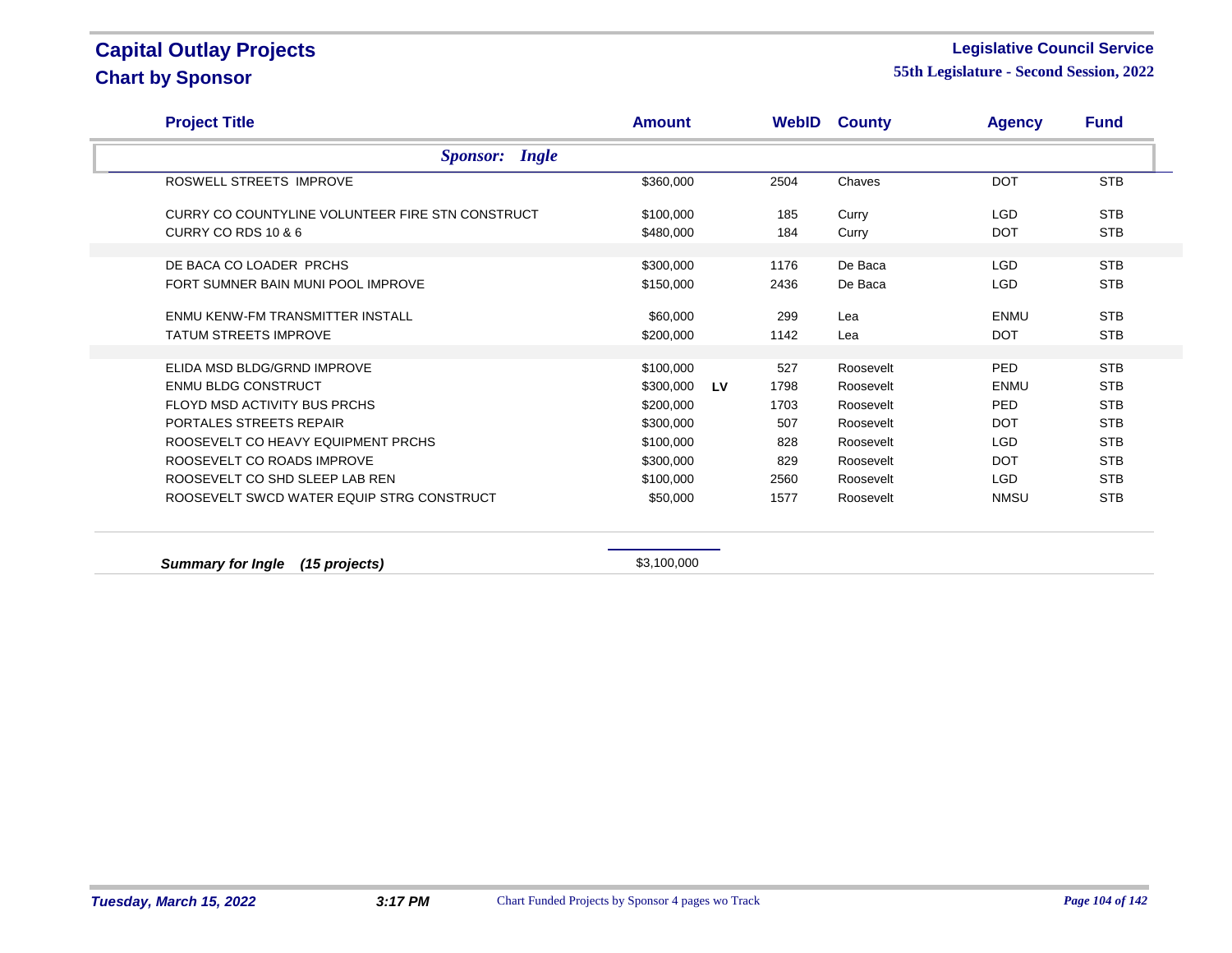### **Legislative Council Service**

| <b>Project Title</b>                         | <b>Amount</b>    | <b>WebID</b> | <b>County</b> | <b>Agency</b> | <b>Fund</b> |
|----------------------------------------------|------------------|--------------|---------------|---------------|-------------|
| <b>Sponsor:</b>                              | <i>Ivey-Soto</i> |              |               |               |             |
| ALB MONTGOMERY POOL IMPROVE                  | \$800,000        | 640          | Bernalillo    | <b>LGD</b>    | <b>STB</b>  |
| ALB NORTH DOMINGO BACA POOL CONSTRUCT        | \$800,000        | 1395         | Bernalillo    | <b>LGD</b>    | <b>STB</b>  |
| NM INTRNATL SCHOOL PGRND INSTALL             | \$500,000        | 1504         | Bernalillo    | <b>PED</b>    | <b>STB</b>  |
| UNM POPEJOY HALL LOBBY IMPROVE               | \$1,000,000      | 1953         | Bernalillo    | UNM           | <b>STB</b>  |
| <b>Summary for Ivey-Soto</b><br>(4 projects) | \$3,100,000      |              |               |               |             |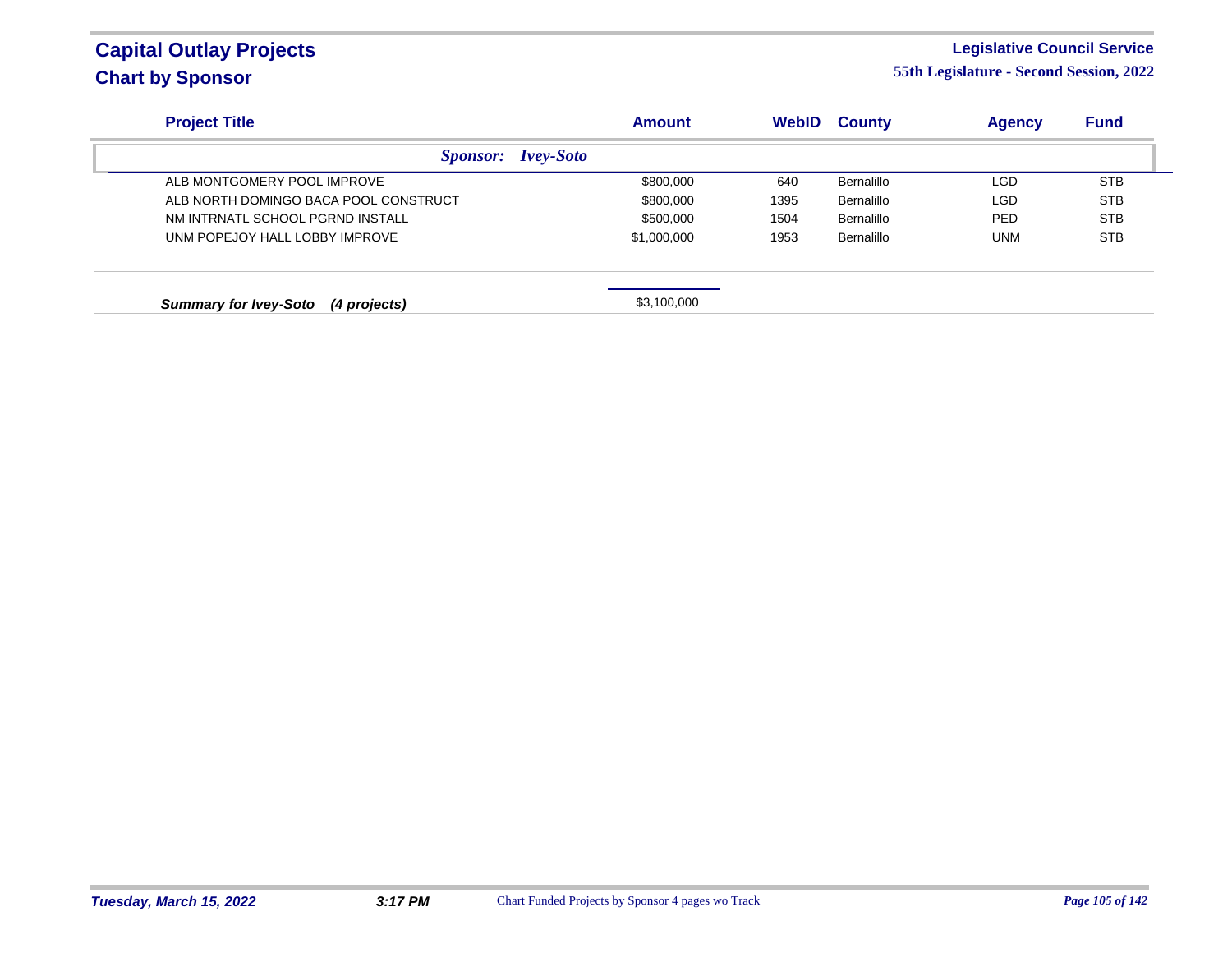#### **Legislative Council Service**

| <b>Project Title</b>                                   | <b>Amount</b> |    |      | <b>WebID County</b> | <b>Agency</b> | <b>Fund</b> |
|--------------------------------------------------------|---------------|----|------|---------------------|---------------|-------------|
| <b>Sponsor:</b> Jaramillo                              |               |    |      |                     |               |             |
| LOS ALAMOS CO WATER PRODUCTION PIPELINE RPLC           | \$200,000     |    | 2396 | Los Alamos          | <b>DOE</b>    | <b>STB</b>  |
| UNM-LOS ALAMOS BLDG 2 REN                              | \$50,000      |    | 2522 | Los Alamos          | <b>UNM</b>    | <b>STB</b>  |
| UNM-LOS ALAMOS WORKFORCE DVLP CLASSRM CONSTRUCT        | \$50,000      |    | 2497 | Los Alamos          | <b>UNM</b>    | <b>STB</b>  |
| ESPANOLA LA JOYA FIRE STN RPLC CONSTRUCT               | \$100,000     |    | 2333 | Multiple Co         | LGD           | <b>STB</b>  |
| ABEYTA-TRUJILLO ACEQUIA RIO CHAMA IRRIGATION RESERVE A | \$35,000      |    | 940  | Rio Arriba          | <b>ISC</b>    | <b>STB</b>  |
| ABIQUIU ELEM SCHL WELL HOUSE RPLC                      | \$80,000      |    | 1899 | Rio Arriba          | PED           | <b>STB</b>  |
| ACEQUIA DE ALCALDE REPAIR                              | \$35,000      |    | 1397 | Rio Arriba          | <b>ISC</b>    | <b>STB</b>  |
| ACEQUIA DE LA PLAZA REPAIR                             | \$25,000      |    | 1992 | Rio Arriba          | <b>ISC</b>    | <b>STB</b>  |
| ACEQUIA DE LAS CANOVAS REPAIR                          | \$25,000      |    | 1998 | Rio Arriba          | <b>ISC</b>    | <b>STB</b>  |
| ACEQUIA DE LOS SALAZARES UPGRADE                       | \$25,000      |    | 1263 | Rio Arriba          | <b>ISC</b>    | <b>STB</b>  |
| ALCALDE MDWC & MSWA RADIO READ METERS EQUIP            | \$25,000      |    | 1777 | Rio Arriba          | <b>DOE</b>    | <b>STB</b>  |
| CANJILON MDWC & MSWA WATER SYS RENOVATE                | \$25,000      |    | 812  | Rio Arriba          | <b>DOE</b>    | <b>STB</b>  |
| <b>CEBOLLA MDWC &amp; SWA REPAIR</b>                   | \$25,000      |    | 1396 | Rio Arriba          | <b>DOE</b>    | <b>STB</b>  |
| CHAMA WASTEWATER TREATMENT SYS IMPROVE                 | \$50,000      |    | 528  | Rio Arriba          | <b>DOE</b>    | <b>STB</b>  |
| EAST RIO ARRIBA SWCD FARM EQUIP & VEHICLE EQUIP        | \$25,000      |    | 1634 | Rio Arriba          | <b>NMSU</b>   | <b>STB</b>  |
| ESPANOLA MISION Y CONVENTO RPLC                        | \$188,000     |    | 2273 | Rio Arriba          | LGD           | <b>STB</b>  |
| ESPANOLA POLICE VEH PCHS                               | \$125,000     |    | 2275 | Rio Arriba          | LGD           | <b>STB</b>  |
| <b>ESPANOLA PSD BUS PRCHS</b>                          | \$85,000      |    | 1668 | Rio Arriba          | PED           | <b>STB</b>  |
| ESPANOLA PSD WI-FI UPGRADE                             | \$50,000      |    | 1688 | Rio Arriba          | PED           | <b>STB</b>  |
| ESPANOLA SENIOR CTR VEH PRCHS                          | \$75,000      |    | 2293 | Rio Arriba          | <b>ALTS</b>   | <b>STB</b>  |
| HIGHWAY 74/POPAY AVE INTRSECT CONSTRUCT & IMPROVE      | \$150,000     |    | 2345 | Rio Arriba          | <b>DOT</b>    | <b>STB</b>  |
| LA ASOCIACION DE AGUA DE LOS BRAZOS WATER SYS IMPROVE  | \$25,000      |    | 1718 | Rio Arriba          | <b>DOE</b>    | <b>STB</b>  |
| LA MADERA DITCH ASSOC CONSTRUCT                        | \$30,000      |    | 1618 | Rio Arriba          | <b>ISC</b>    | <b>STB</b>  |
| NMSU ALCALDE SUSTAINABLE AGR SCI CTR IRRIGATION SYS RP | \$57,200      |    | 763  | Rio Arriba          | <b>NMSU</b>   | <b>STB</b>  |
| NNMSS ESPANOLA SPORTSPLEX BLEACHERS IMPROVE            | \$100,000     |    | 392  | Rio Arriba          | <b>NNMSS</b>  | <b>STB</b>  |
| NNMSS SOSTENGA FARM EQUIP                              | \$100,000     | LV | 389  | Rio Arriba          | <b>NNMSS</b>  | <b>STB</b>  |
| RIO ARRIBA CO AMBULANCE EQUIP                          | \$140,000     |    | 2171 | Rio Arriba          | LGD           | <b>STB</b>  |
| RIO ARRIBA CO CORRECTIONAL FACILITY REN                | \$107,000     |    | 2215 | Rio Arriba          | LGD           | <b>STB</b>  |
| RIO ARRIBA CO EL RITO VOLUNTEER FIRE DEPT CONSTRUCT    | \$30,000      |    | 2470 | Rio Arriba          | LGD           | <b>STB</b>  |
| RIO ARRIBA CO FCLTY INFO TECH UPGRADE                  | \$150,000     |    | 2410 | Rio Arriba          | <b>LGD</b>    | <b>STB</b>  |
| RIO ARRIBA CO LAW ENFORCE PUB SFTY PRCHS               | \$125,000     |    | 2258 | Rio Arriba          | LGD           | <b>STB</b>  |
| RIO ARRIBA CO RURAL EVENTS CTR FAIRGRNDS IMPROVE       | \$100,000     |    | 2368 | Rio Arriba          | <b>LGD</b>    | <b>STB</b>  |
| SANTA CLARA PUEBLO TRIBAL ADMIN BLDG CONSTRUCT         | \$150,000     |    | 1275 | Rio Arriba          | <b>IAD</b>    | <b>STB</b>  |
| TONY E QUINTANA ELEM SCHL SECURITY SYS INSTALL         | \$12,800      |    | 1878 | Rio Arriba          | PED           | <b>STB</b>  |
| UPPER CHAMA SWCD EQUIP                                 | \$30,000      |    | 1228 | Rio Arriba          | <b>NMSU</b>   | <b>STB</b>  |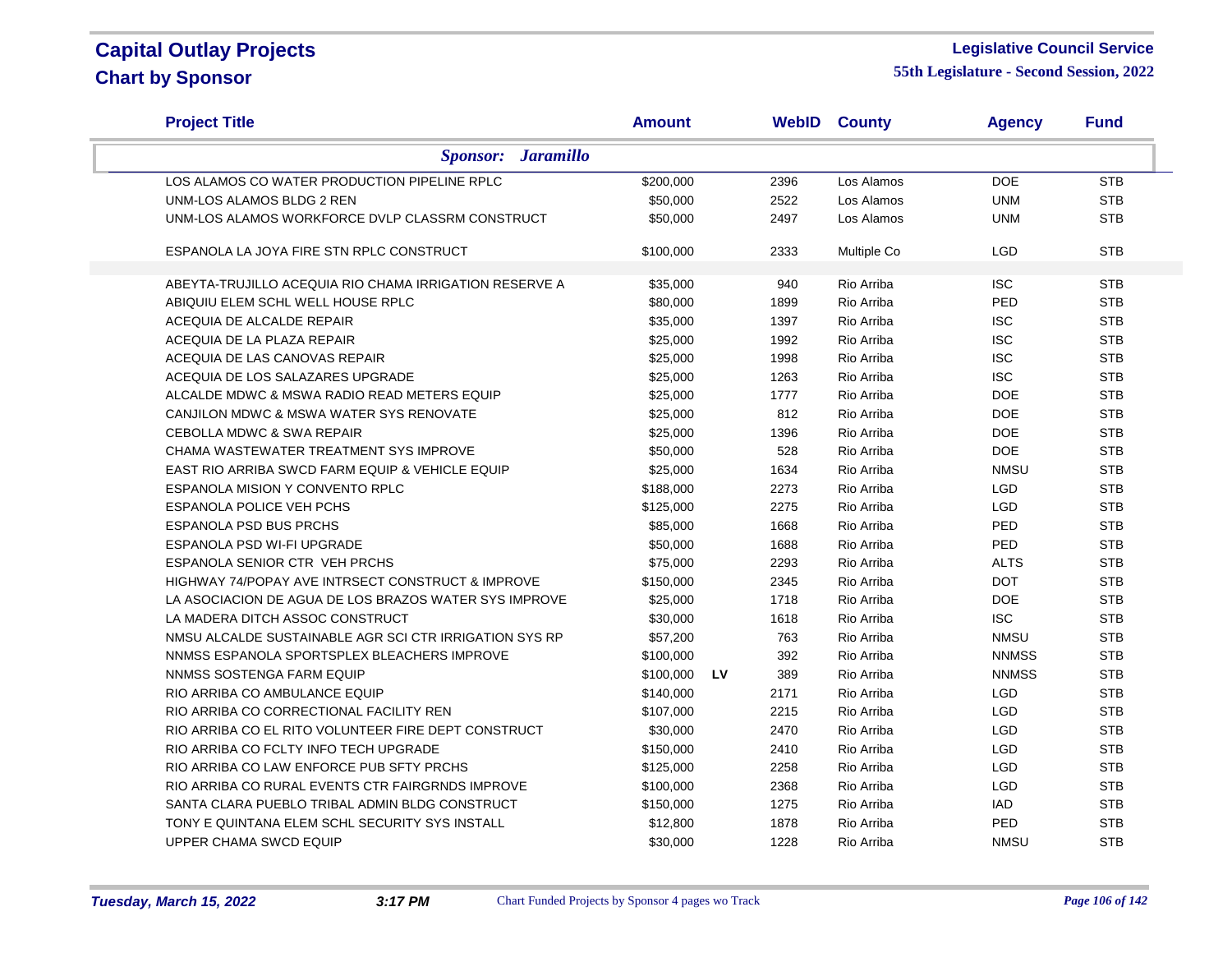### **Legislative Council Service**

| <b>Project Title</b>                          | <b>Amount</b> | <b>WebID</b> | <b>County</b> | <b>Agency</b> | <b>Fund</b> |
|-----------------------------------------------|---------------|--------------|---------------|---------------|-------------|
| ESPANOLA MCCURDY COMMUNITY FACILITIES DVLP    | \$100,000     | 2070         | Santa Fe      | LGD           | <b>STB</b>  |
| SANTA FE CO ABEDON LOPEZ SENIOR CTR IMPROVE   | \$20,000      | 613          | Santa Fe      | <b>ALTS</b>   | <b>STB</b>  |
| SANTA FE CO BROADBAND INFRA EXPAND            | \$125,000     | 611          | Santa Fe      | <b>LGD</b>    | <b>STB</b>  |
| SANTA FE CO MAIL BALLOT SORTING EQUIP         | \$100,000     | 2424         | Santa Fe      | LGD           | <b>STB</b>  |
|                                               |               |              |               |               |             |
| MESA VISTA HIGH SCHL TRACK CONSTRUCT          | \$150,000     | 2192         | Taos          | <b>PED</b>    | <b>STB</b>  |
| (40 projects)<br><b>Summary for Jaramillo</b> | \$3,100,000   |              |               |               |             |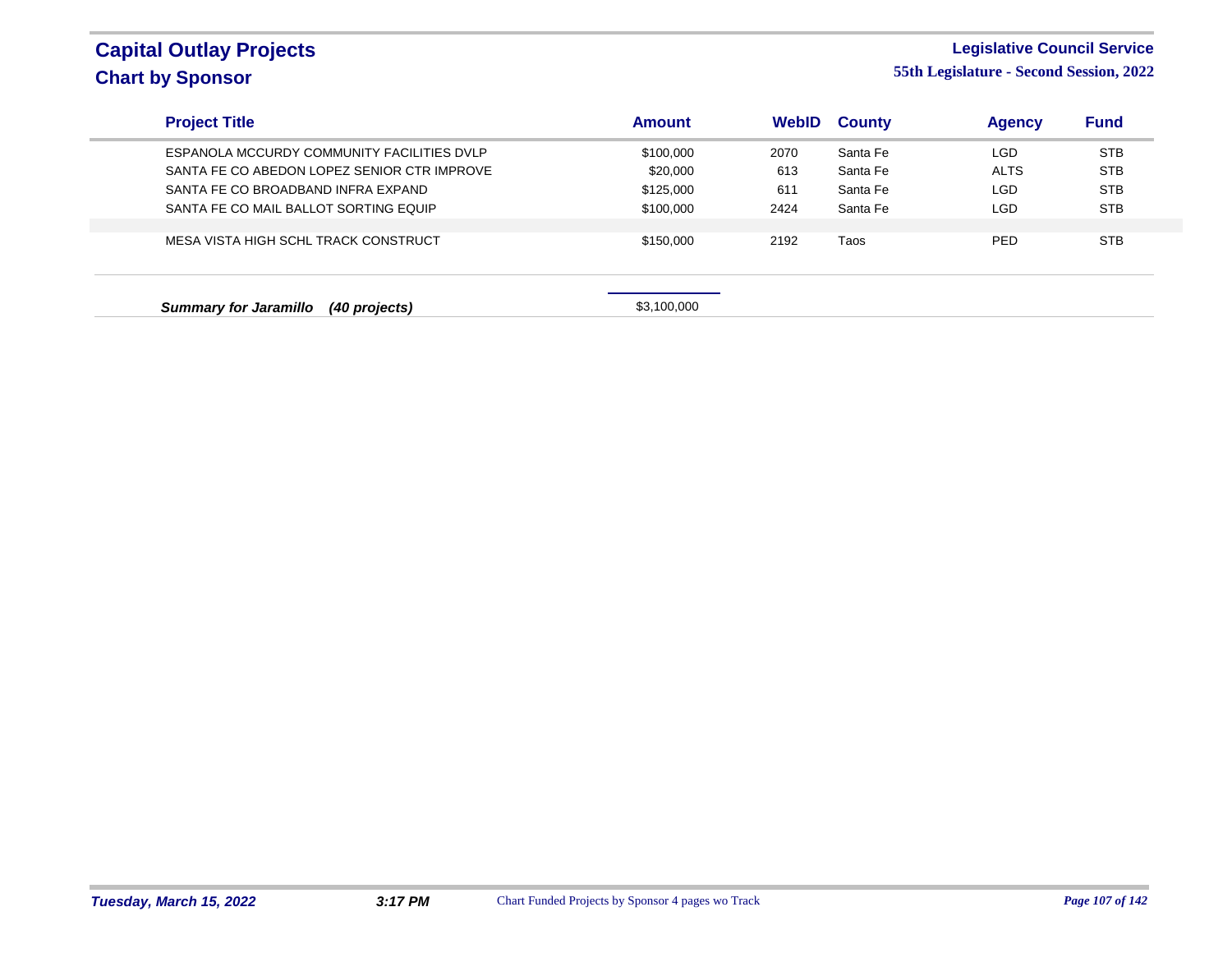#### **Legislative Council Service**

**55th Legislature - Second Session, 2022**

| <b>Project Title</b>                                                | <b>Amount</b>          |             |          | <b>WebID County</b> | <b>Agency</b> | <b>Fund</b> |
|---------------------------------------------------------------------|------------------------|-------------|----------|---------------------|---------------|-------------|
| <b>Sponsor: Kernan</b>                                              |                        |             |          |                     |               |             |
| UNM TRACK RSURF REN                                                 | \$50,000               |             | 1853     | Bernalillo          | <b>UNM</b>    | <b>STB</b>  |
| ENMU-ROSWELL COOLING TOWERS & BOILERS UPGRADE                       | \$50,000               |             | 94       | Chaves              | ENMU          | <b>STB</b>  |
| ROSWELL ALL-INCLUSIVE PARK CONSTRUCT                                | \$100,000              |             | 2547     | Chaves              | LGD           | <b>STB</b>  |
|                                                                     |                        |             |          |                     | DOE           | <b>STB</b>  |
| ARTESIA WATER SYS CONSTRUCT<br>CARLSBAD DOUBLE EAGLE WATER SYS RPLC | \$350,000<br>\$350,000 |             | 36<br>15 | Eddy<br>Eddy        | DOE           | <b>STB</b>  |
| CR 605/ US 285/NM HWY 31 SE LOOP BYPASS PH 2&3 CONSTRUC             | \$500,000              |             | 30       | Eddy                | <b>DOT</b>    | <b>STB</b>  |
|                                                                     |                        |             |          |                     |               |             |
| COLLEGE LANE ELEM SCHL BLDG/GRND CONSTRUCT                          | \$300,000              |             | 2340     | Lea                 | <b>PED</b>    | <b>STB</b>  |
| JOE HARVEY BLVD & N GRIMES ST WWATER CONSTRUCT                      | \$450,000              |             | 133      | Lea                 | <b>DOT</b>    | <b>STB</b>  |
| LEA CO HISTORIC CTHSE REN                                           | \$300,000              |             | 128      | Lea                 | LGD           | <b>STB</b>  |
| LOVINGTON WATER DEPT OFFICE BLDG REN                                | \$100,000              |             | 271      | Lea                 | LGD           | <b>STB</b>  |
| NMJC VOTECH CONSTRUCT & EQUIP                                       | \$100,000              |             | 2030     | Lea                 | <b>HED</b>    | <b>STB</b>  |
| NOR-LEA HOSPITAL DIST OFFICE BLDG CONSTRUCT                         | \$400,000              |             | 1587     | Lea                 | LGD.          | <b>STB</b>  |
| <b>ENMU KENW-TV UPGRADE</b>                                         |                        | <b>VETO</b> | 824      |                     | ENMU          | <b>STB</b>  |
|                                                                     | \$50,000               |             |          | Multiple Co         |               |             |
|                                                                     |                        |             |          |                     |               |             |

**Summary for Kernan (13 projects)**  $$3,050,000$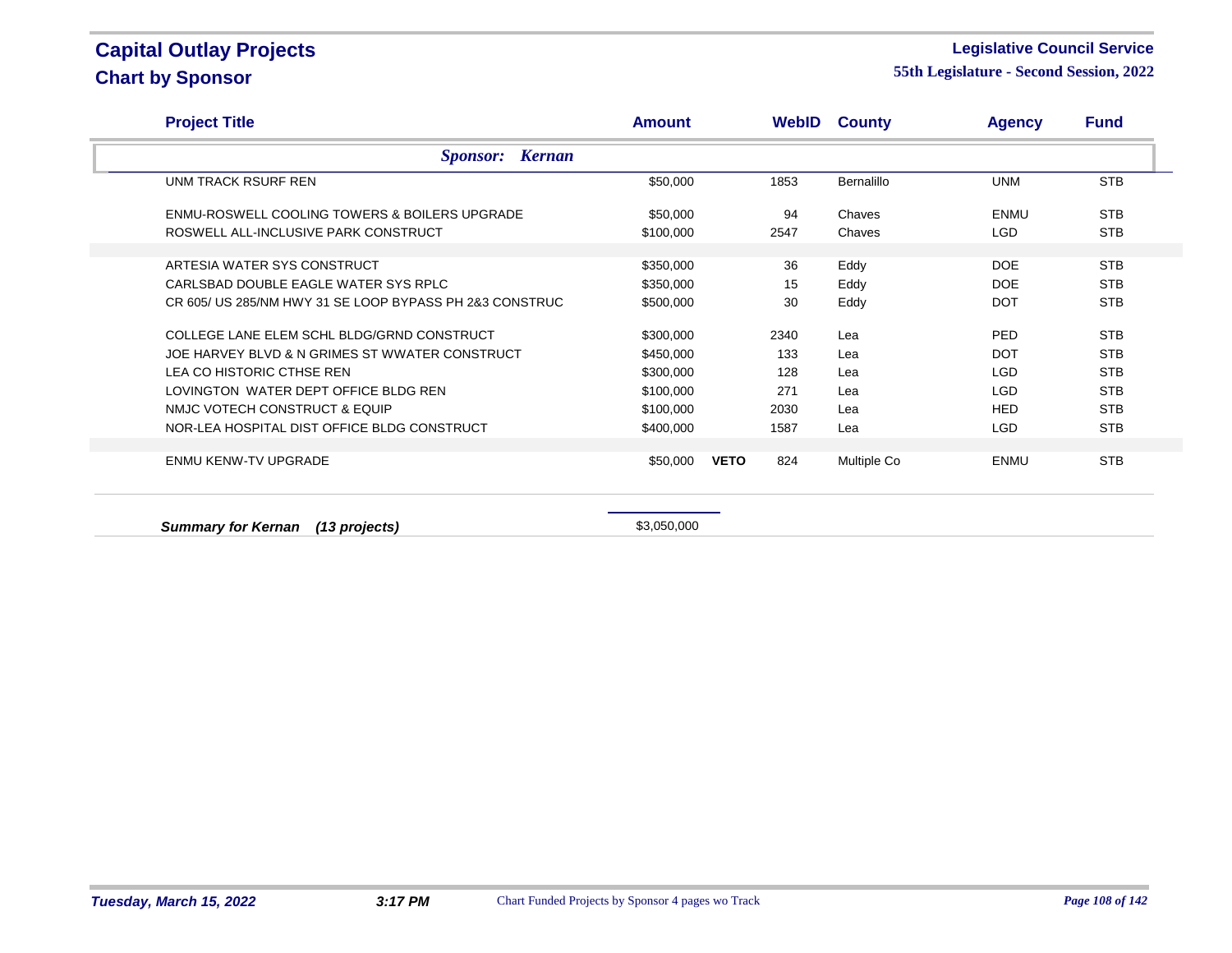#### **Legislative Council Service**

| <b>Project Title</b>                                   | <b>Amount</b>  |      | <b>WebID County</b> | <b>Agency</b> | <b>Fund</b> |
|--------------------------------------------------------|----------------|------|---------------------|---------------|-------------|
| <b>Sponsor:</b> Lopez                                  |                |      |                     |               |             |
| 21ST CENTURY PUBLIC ACADEMY FCLTY DVLP                 | \$50,000       | 2112 | Bernalillo          | PED           | <b>STB</b>  |
| ABQ COLLEGIATE CHARTER SCHL IMPROVE                    | \$50,000       | 1843 | Bernalillo          | PED           | <b>STB</b>  |
| ALAMOSA ELEM SCHL INFO TECH PRCHS                      | \$55,000       | 590  | Bernalillo          | PED           | <b>STB</b>  |
| ALB ADELANTE DVLP CTR EQUIP & VEH PRCHS                | \$25,000       | 2373 | Bernalillo          | <b>LGD</b>    | <b>STB</b>  |
| ALB ENCUENTRO CTR REN                                  | \$25,000       | 2326 | Bernalillo          | <b>LGD</b>    | <b>STB</b>  |
| ALB EXPLORA MUSEUM CAMPUS EXPAND                       | \$50,000       | 1344 | Bernalillo          | <b>LGD</b>    | <b>STB</b>  |
| ALB FLAMENCO WORKS DANCE SCHL FURNISH                  | \$25,000       | 2272 | Bernalillo          | <b>LGD</b>    | <b>STB</b>  |
| ALB LOS VOLCANES SENIOR CTR REN                        | \$70,000       | 777  | Bernalillo          | <b>ALTS</b>   | <b>STB</b>  |
| ALB NATL FLAMENCO INSTITUTE EQUIP                      | \$25,000<br>LV | 2318 | Bernalillo          | <b>LGD</b>    | <b>STB</b>  |
| ALB NUEVO ATRISCO PLAZA PH 2 CONSTRUCT                 | \$100,000      | 2359 | Bernalillo          | <b>LGD</b>    | <b>STB</b>  |
| ALB ROUTE 66 VISITOR CTR IMPROVE                       | \$250,000      | 167  | Bernalillo          | <b>LGD</b>    | <b>STB</b>  |
| ALB SAWMILL & OLD TOWN ST & PED RT IMPROVE             | \$50,000       | 1177 | Bernalillo          | <b>DOT</b>    | <b>STB</b>  |
| ALB WESTGATE LL FIELD IMPROVE                          | \$25,000       | 1704 | Bernalillo          | <b>LGD</b>    | <b>STB</b>  |
| ALB-BERN CO WUA BOSQUE NON-POTABLE WATER RECLAMATIO    | \$50,000       | 1986 | Bernalillo          | <b>DOE</b>    | <b>STB</b>  |
| ALB-BERN CO WUA SWRP OUTFALL REALIGNMENT PROJECT DE    | \$50,000       | 1107 | Bernalillo          | <b>DOE</b>    | <b>STB</b>  |
| BERN CO AFFORDABLE HOUSING PROJECT IMPROVE             | \$125,000      | 1028 | Bernalillo          | <b>DOT</b>    | <b>STB</b>  |
| BERN CO CENTRO SAVILA BUILDING PRCHS                   | \$125,000      | 2208 | Bernalillo          | <b>LGD</b>    | <b>STB</b>  |
| BERN CO DOLORES HUERTA PARK CONSTRUCT                  | \$50,000       | 2418 | Bernalillo          | <b>LGD</b>    | <b>STB</b>  |
| BERN CO S VALLEY ECONOMIC DVLP CTR CONSTRUCT           | \$120,000      | 2120 | Bernalillo          | <b>LGD</b>    | <b>STB</b>  |
| BERN CO SERENITY MESA TRANSITIONAL LIVING FCLTY IMPROV | \$120,000      | 635  | Bernalillo          | <b>LGD</b>    | <b>STB</b>  |
| CAD NM MUS OF NAT HISTORY AND SCIENCE CONSTRUCT        | \$50,000       | 192  | Bernalillo          | CAD           | <b>STB</b>  |
| CARLOS REY ELEM SCHL BLDG/GRND FURNISH                 | \$75,000       | 576  | Bernalillo          | PED           | <b>STB</b>  |
| CHILILI LAND GRANT FIRE DEPT BLDG CONSTRUCT            | \$50,000       | 424  | Bernalillo          | <b>LGD</b>    | <b>STB</b>  |
| EDWARD GONZALES ELEM SCHL INFO TECH PRCHS              | \$50,000       | 685  | Bernalillo          | PED           | <b>STB</b>  |
| EL CAMINO REAL ACADEMY FCLTY REN                       | \$50,000       | 1814 | Bernalillo          | PED           | <b>STB</b>  |
| ERNIE PYLE MID SCHL INFO TECH PRCHS                    | \$80,000       | 691  | Bernalillo          | PED           | <b>STB</b>  |
| HEALTH LEADERSHIP HS FCLTY ACQ                         | \$50,000       | 1822 | Bernalillo          | PED           | <b>STB</b>  |
| HELEN CORDERO ELEM SCHL BLDG/GRND CONSTRUCT            | \$75,000       | 735  | Bernalillo          | PED           | <b>STB</b>  |
| KIT CARSON ELEM SCHL INFO TECH PRCHS                   | \$30,000       | 705  | Bernalillo          | PED           | <b>STB</b>  |
| LA ACADEMIA DE ESPERANZA FCLTY ACQ                     | \$50,000       | 1832 | Bernalillo          | PED           | <b>STB</b>  |
| MARK ARMIJO ACADEMY FCLTY IMPROVE                      | \$50,000       | 2085 | Bernalillo          | PED           | <b>STB</b>  |
| MARY ANN BINFORD ELEM SCHL OUTDOOR CLASSROOM CONST     | \$50,000       | 663  | Bernalillo          | PED           | <b>STB</b>  |
| MAS CHARTER SCHL GYM IMPROVE                           | \$75,000       | 2087 | Bernalillo          | PED           | <b>STB</b>  |
| NATIONAL HISPANIC CULTURAL CTR IMPROVE                 | \$50,000       | 2109 | Bernalillo          | CAD           | <b>STB</b>  |
| RIO GRANDE HIGH SCHL BLDG/GRND CONSTRUCT               | \$100,000      | 717  | Bernalillo          | PED           | <b>STB</b>  |
| RIO GRANDE HIGH SCHL GYM CONSTRUCT                     | \$250,000      | 2330 | Bernalillo          | PED           | <b>STB</b>  |
| ROBERT F. KENNEDY CHARTER SCHL FCLTY PRCHS             | \$100,000      | 2099 | Bernalillo          | PED           | <b>STB</b>  |
| SOLARE COLLEGIATE CH SCHL SECURITY SYS IMPROVE         | \$50,000       | 2106 | Bernalillo          | PED           | <b>STB</b>  |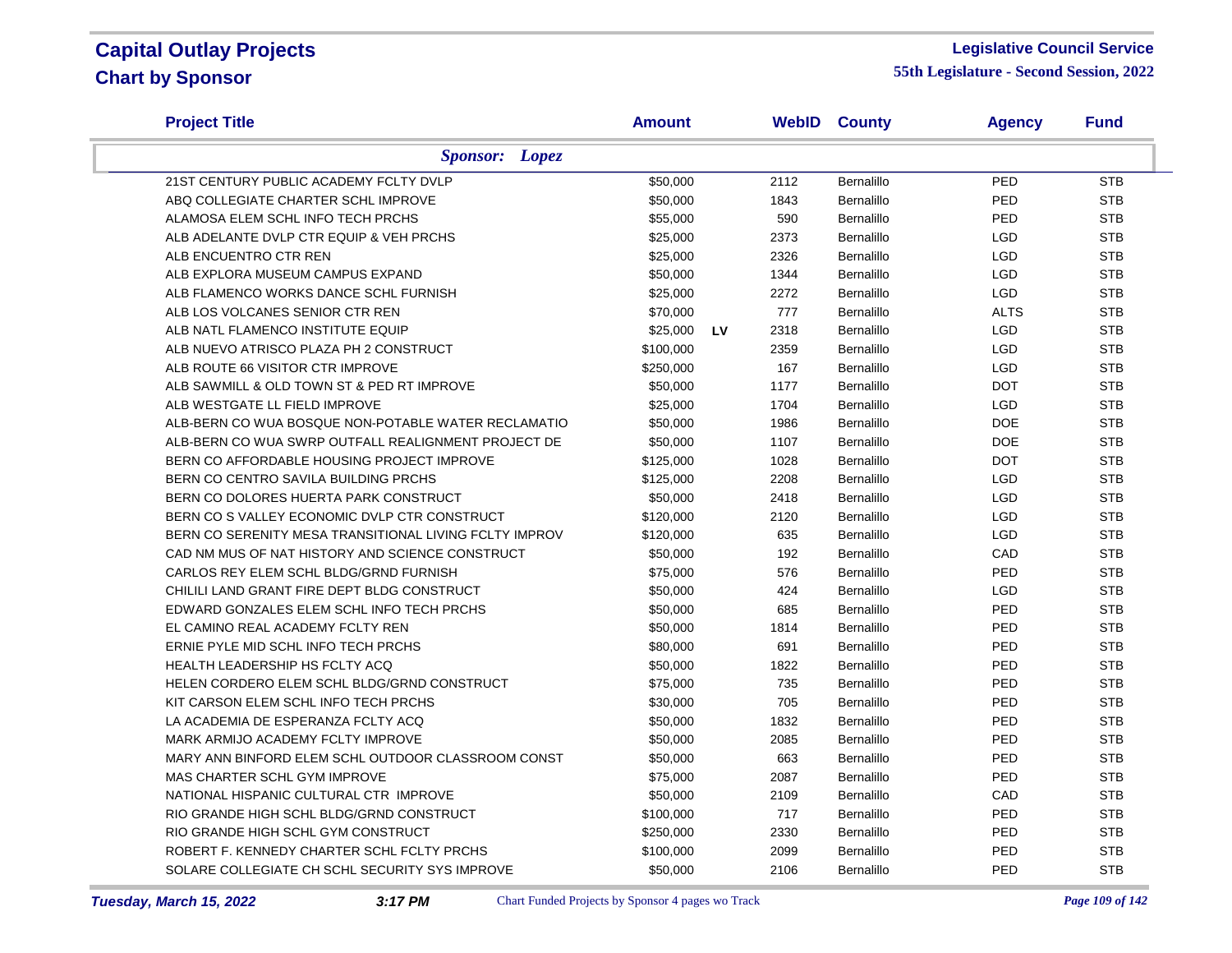### **Legislative Council Service**

| <b>Project Title</b>                                 | <b>Amount</b> | <b>WebID</b> | <b>County</b>     | <b>Agency</b> | <b>Fund</b> |
|------------------------------------------------------|---------------|--------------|-------------------|---------------|-------------|
| SOUTH VALLEY ACAD CH SCHL FCLTY IMPROVE              | \$50,000      | 2110         | <b>Bernalillo</b> | PED           | <b>STB</b>  |
| SOUTH VALLEY PREPARATORY SCHL BLDNG/SCHOOL IMPROVE   | \$50,000      | 1412         | <b>Bernalillo</b> | <b>PED</b>    | <b>STB</b>  |
| TRUMAN MID SCHL BLDG/GRND CONSTRUCT                  | \$100,000     | 548          | <b>Bernalillo</b> | <b>PED</b>    | <b>STB</b>  |
| ANTON CHICO LAND GRANT ECON DEVLP CTR REN            | \$25,000      | 242          | Guadalupe         | <b>LGD</b>    | <b>STB</b>  |
| FORT SILL APACHE TRIBE WWATER SYS CONSTRUCT          | \$50,000      | 384          | Luna              | <b>IAD</b>    | <b>STB</b>  |
| TIERRA AMARILLA LAND GRANT MULTIPURPOSE BLDG PRCHS C | \$25,000      | 426          | Rio Arriba        | <b>LGD</b>    | <b>STB</b>  |
| MANZANO LAND GRANT COMMON PROPERTY ACQ               | \$50,000      | 452          | Torrance          | <b>LGD</b>    | <b>STB</b>  |
| TOME LAND GRANT COMMON LAND ACQ                      | \$25,000      | 475          | Valencia          | <b>LGD</b>    | <b>STB</b>  |
|                                                      |               |              |                   |               |             |
|                                                      |               |              |                   |               |             |
| <b>Summary for Lopez</b><br>(46 projects)            | \$3,100,000   |              |                   |               |             |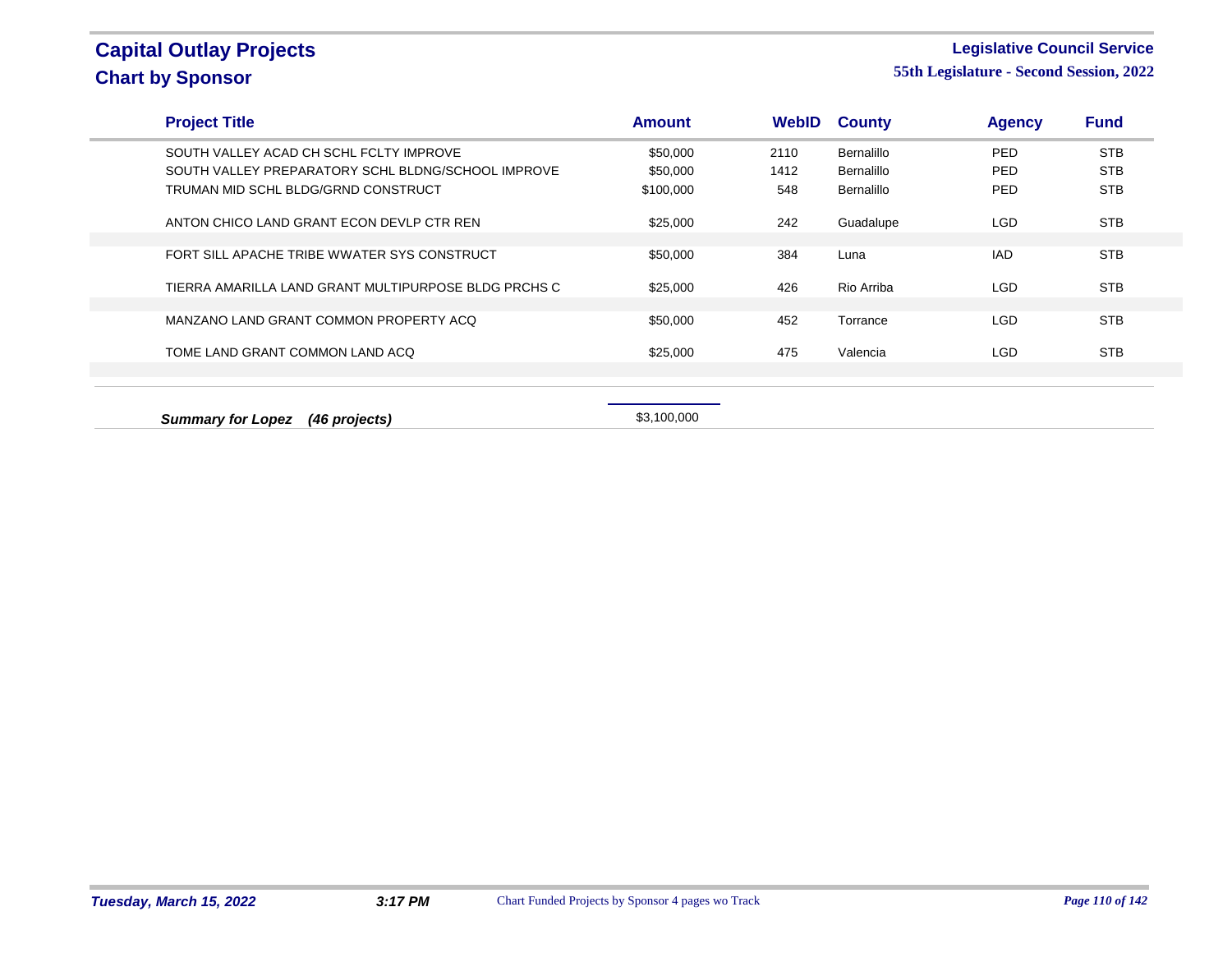#### **Legislative Council Service**

**55th Legislature - Second Session, 2022**

| <b>Project Title</b>                                  | <b>Amount</b> |      | <b>WebID County</b> | <b>Agency</b> | <b>Fund</b> |
|-------------------------------------------------------|---------------|------|---------------------|---------------|-------------|
| <b>Sponsor: McKenna</b>                               |               |      |                     |               |             |
| MID RIO GRANDE CONSERVANCY DIST ALAMEDA/LORETTA LN OP | \$300,000     | 1556 | Bernalillo          | <b>LGD</b>    | <b>STB</b>  |
| FORT SILL APACHE TRIBE WWATER SYS CONSTRUCT           | \$100,000     | 384  | Luna                | <b>IAD</b>    | <b>STB</b>  |
| SANDIA PUEBLO CHILD DVLP CTR BLDG/GRND CONSTRUCT      | \$500,000     | 2191 | <b>Multiple Co</b>  | <b>IAD</b>    | <b>STB</b>  |
| BERNALILLO WATER SYS IMPROVE/STREETS                  | \$100,000     | 340  | Sandoval            | <b>DOE</b>    | <b>STB</b>  |
| BERNALILLO WWATER TREATMENT PLANT IMPROVE             | \$200,000     | 338  | Sandoval            | <b>DOE</b>    | <b>STB</b>  |
| CAD CORONADO HISTORIC SITE IMPROVE                    | \$50,000      | 107  | Sandoval            | CAD           | <b>STB</b>  |
| CORRALES FIRE SUPPRESSION LINE CONSTRUCT              | \$200,000     | 2020 | Sandoval            | <b>DOE</b>    | <b>STB</b>  |
| CORRALES INTERIOR DRAIN MULTI-USE AREA CONSTRUCT      | \$150,000     | 2553 | Sandoval            | <b>LGD</b>    | <b>STB</b>  |
| <b>CORRALES VEHICLE &amp; EQUIP PRCHS</b>             | \$100,000     | 2082 | Sandoval            | <b>LGD</b>    | <b>STB</b>  |
| <b>IDALIA RD/LOMA COLORADO BLVD CONSTRUCT</b>         | \$100,000     | 993  | Sandoval            | <b>DOT</b>    | <b>STB</b>  |
| LAS ACEQUIAS DE PLACITAS COOP WATER SYS UPGRADE       | \$500,000     | 12   | Sandoval            | <b>ISC</b>    | <b>STB</b>  |
| SANDOVAL CO ANIMAL SHELTER CONSTRUCT                  | \$300,000     | 803  | Sandoval            | <b>LGD</b>    | <b>STB</b>  |
| SANDOVAL CO BEHAVIORAL HEALTH CTR EQUIP               | \$200,000     | 2267 | Sandoval            | LGD           | <b>STB</b>  |
| SSCAFCA LOWER VENADA ARROYO BANK CONSTRUCT            | \$100,000     | 1234 | Sandoval            | <b>SEO</b>    | <b>STB</b>  |
|                                                       |               |      |                     |               |             |
| CAD MUSEUM OF INDIAN ARTS AND CULTURE IMPROVE         | \$100,000     | 153  | Santa Fe            | CAD           | <b>STB</b>  |
| DOT ELEC VEH CHARGING STNS EQUIP                      | \$100,000     | 1434 | Statewide           | <b>DOT</b>    | <b>STB</b>  |
|                                                       |               |      |                     |               |             |

**Summary for McKenna** (16 projects) **\$3,100,000** \$3,100,000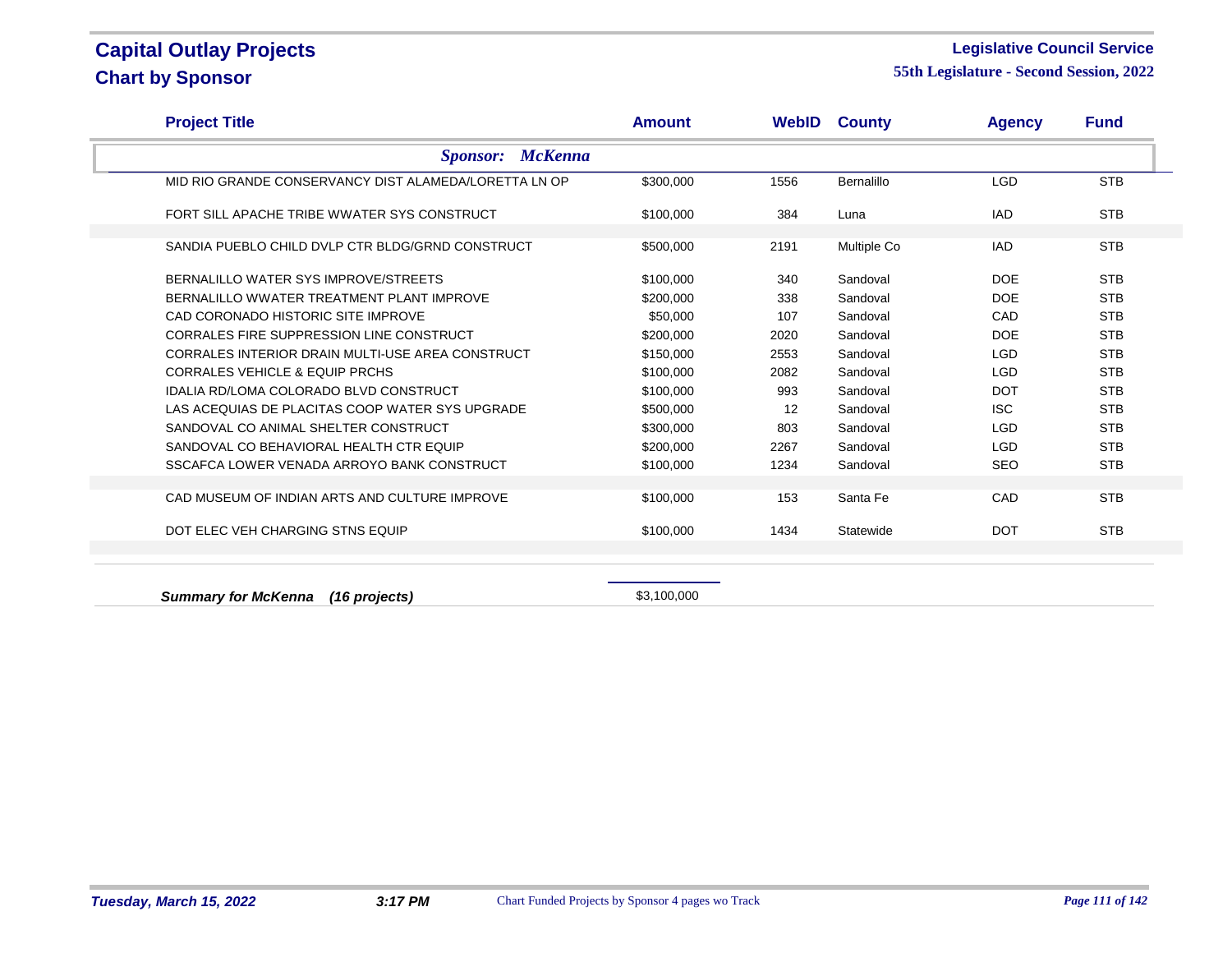### **Legislative Council Service**

| <b>Project Title</b>                      | <b>Amount</b> | <b>WebID</b> | <b>County</b> | <b>Agency</b> | <b>Fund</b> |
|-------------------------------------------|---------------|--------------|---------------|---------------|-------------|
| <i>Sponsor:</i>                           | <b>Moores</b> |              |               |               |             |
| ALB NORTH DOMINGO BACA POOL CONSTRUCT     | \$300,000     | 1395         | Bernalillo    | <b>LGD</b>    | <b>STB</b>  |
| UNM FB PRACTICE FLD REPAIR                | \$800,000     | 1857         | Bernalillo    | <b>UNM</b>    | <b>STB</b>  |
| UNM STADIUM LIGHT IMPROVE                 | \$2,000,000   | 1862         | Bernalillo    | <b>UNM</b>    | <b>STB</b>  |
| <b>Summary for Moores</b><br>(3 projects) | \$3,100,000   |              |               |               |             |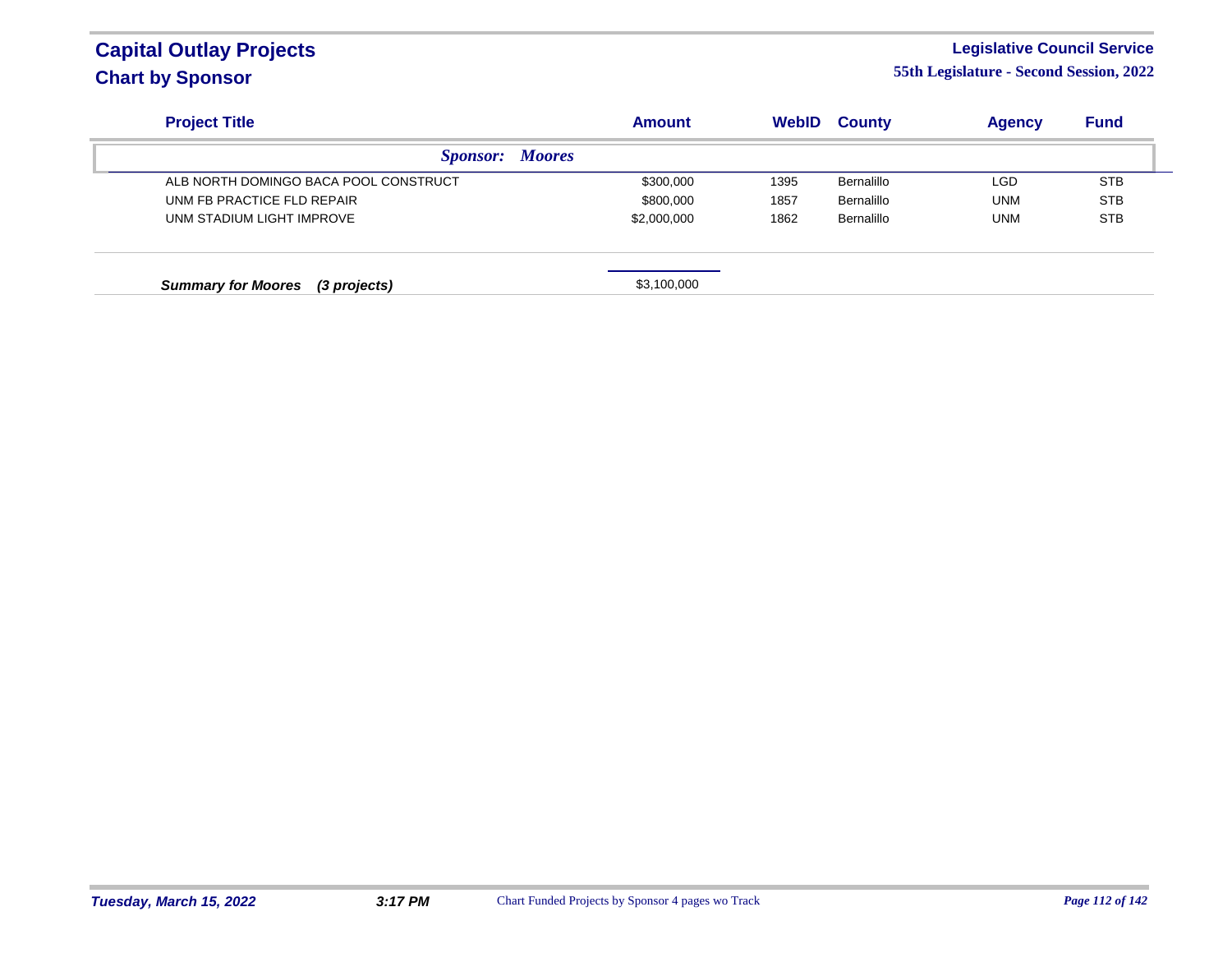#### **Legislative Council Service**

**55th Legislature - Second Session, 2022**

| <b>Project Title</b>                                         | <b>Amount</b> |             |      | <b>WebID County</b> | <b>Agency</b> | <b>Fund</b> |
|--------------------------------------------------------------|---------------|-------------|------|---------------------|---------------|-------------|
| <b>Sponsor: Munoz</b>                                        |               |             |      |                     |               |             |
| <b>GRANTS PARK IMPROVEMENTS CONSTRUCT</b>                    | \$150,000     | <b>VETO</b> | 983  | Cibola              | <b>LGD</b>    | <b>STB</b>  |
| <b>GRANTS VETERAN/POLICE/FIREFIGHTER MEMORIAL CONSTRUCT</b>  | \$110,000     |             | 1358 | Cibola              | <b>LGD</b>    | <b>STB</b>  |
| MILAN HEAVY EQUIP PRCHS                                      | \$100,000     |             | 964  | Cibola              | <b>LGD</b>    | <b>STB</b>  |
| MILAN SWIMMING POOL REN                                      | \$150,000     | <b>VETO</b> | 966  | Cibola              | <b>LGD</b>    | <b>STB</b>  |
| <b>RAMAH CHP HOUSE REN</b>                                   | \$200,000     |             | 1094 | Cibola              | <b>IAD</b>    | <b>STB</b>  |
| RAMAH CHP SENIOR CTR ACQ & CONSTRUCT                         | \$150,000     |             | 466  | Cibola              | <b>ALTS</b>   | <b>STB</b>  |
| SAN MATEO ACEQUIA ASSOC DITCH UPGRADE                        | \$100,000     |             | 1134 | Cibola              | <b>ISC</b>    | <b>STB</b>  |
| <b>BAAHAALI CHP HOUSE IMPROVE</b>                            | \$100,000     |             | 1139 | McKinley            | <b>IAD</b>    | <b>STB</b>  |
| BAAHAALI CHP TRANSFER STN IMPROVE                            | \$100,000     |             | 1143 | <b>McKinley</b>     | IAD           | <b>STB</b>  |
| CHICHILTAH CHP BATHRM ADD CONSTRUCT                          | \$50,000      |             | 1428 | McKinley            | <b>IAD</b>    | <b>STB</b>  |
| CHICHILTAH CHP POWER LINE CONSTRUCT                          | \$100,000     |             | 1430 | McKinley            | IAD           | <b>STB</b>  |
| CHURCH ROCK CHP BTHRM ADD CONSTRUCT                          | \$75,000      |             | 1844 | McKinley            | <b>IAD</b>    | <b>STB</b>  |
| CHURCH ROCK CHP CHAPTER HSE CONSTRUCT                        | \$75,000      |             | 1830 | McKinley            | <b>IAD</b>    | <b>STB</b>  |
| CR 1 EXTENSION & BRIDGE CONSTRUCT                            | \$75,000      |             | 1118 | McKinley            | <b>DOT</b>    | <b>STB</b>  |
| CR5 IMPROVE MANUELITO CHP REPAIR                             | \$150,000     |             | 2322 | McKinley            | <b>DOT</b>    | <b>STB</b>  |
| <b>GALLUP PARKS &amp; SPORTS FIELDS ARTIFICIAL TURF RPLC</b> | \$250,000     |             | 923  | McKinley            | <b>LGD</b>    | <b>STB</b>  |
| HUNTER'S POINT RD/CR4 REPAIR                                 | \$100,000     |             | 2407 | McKinley            | <b>DOT</b>    | <b>STB</b>  |
| <b>IYANBITO CHP ROADS IMPROVE</b>                            | \$50,000      |             | 2387 | McKinley            | <b>DOT</b>    | <b>STB</b>  |
| MANUELITO CHP ADMIN BLDG REN                                 | \$75,000      |             | 2377 | McKinley            | <b>IAD</b>    | <b>STB</b>  |
| MCKINLEY CO BRIDGES CONSTRUCT                                | \$140,000     |             | 1113 | McKinley            | <b>DOT</b>    | <b>STB</b>  |
| NW NM COG BUILDING IMPROVE CONSTRUCT                         | \$25,000      |             | 1022 | McKinley            | <b>LGD</b>    | <b>STB</b>  |
| PINEDALE CHP CMTY CTR CONSTRUCT                              | \$100,000     |             | 1815 | McKinley            | <b>IAD</b>    | <b>STB</b>  |
| TSAYATOH CHP RESIDENTIAL BATHROOM ADD IMPROVE                | \$200,000     |             | 1020 | McKinley            | <b>IAD</b>    | <b>STB</b>  |
| TSE'LICHII CHP MODULAR BUILDING CONSTRUCT                    | \$200,000     |             | 1015 | McKinley            | <b>IAD</b>    | <b>STB</b>  |
| ZUNI PUEBLO SPORTS COMPLEX DESIGN & CONSTRUCT                | \$100,000     |             | 573  | McKinley            | <b>IAD</b>    | <b>STB</b>  |
| ZUNI PUEBLO TRIBAL ADMIN BLDG PLAN & CONSTRUCT               | \$100,000     |             | 572  | McKinley            | <b>IAD</b>    | <b>STB</b>  |
| NEWCOMB CHP CHAPTER HOUSE ROOF REPAIR                        | \$75,000      |             | 881  | San Juan            | <b>IAD</b>    | <b>STB</b>  |
|                                                              |               |             |      |                     |               |             |

**Summary for Munoz (27 projects) \$2,800,000**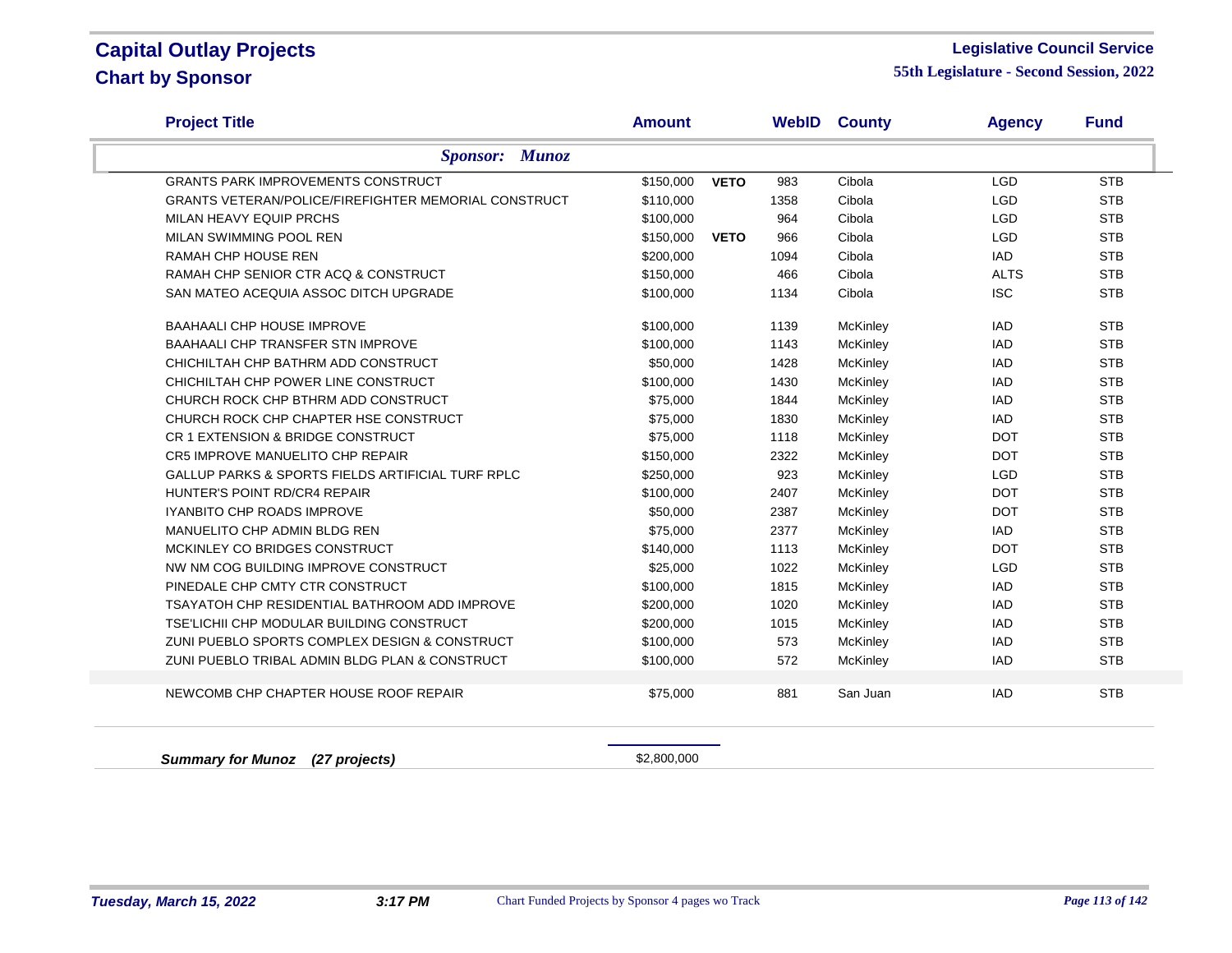### **Legislative Council Service**

| <b>Project Title</b>                                | <b>Amount</b> | <b>WebID</b> | <b>County</b> | <b>Agency</b> | <b>Fund</b> |
|-----------------------------------------------------|---------------|--------------|---------------|---------------|-------------|
| <b>Neville</b><br><i>Sponsor:</i>                   |               |              |               |               |             |
| BLOOMFIELD IRR DIST BLANCO FLUME PRJT CONSTRUCT     | \$200,000     | 1164         | San Juan      | <b>SEO</b>    | <b>STB</b>  |
| BLOOMFIELD WATER SYS IMPROVE & WEST TANK RPLC       | \$1,400,000   | 162          | San Juan      | DOE           | <b>STB</b>  |
| SAN JUAN CO SHERIFF'S OFFICE HELICOPTER PRCHS       | \$1,000,000   | 287          | San Juan      | <b>LGD</b>    | <b>STB</b>  |
| TURLEY (MANZANARES) DITCH RIVER DIVERSION CONSTRUCT | \$500,000     | 910          | San Juan      | <b>ISC</b>    | <b>STB</b>  |
| <b>Summary for Neville</b><br>(4 projects)          | \$3,100,000   |              |               |               |             |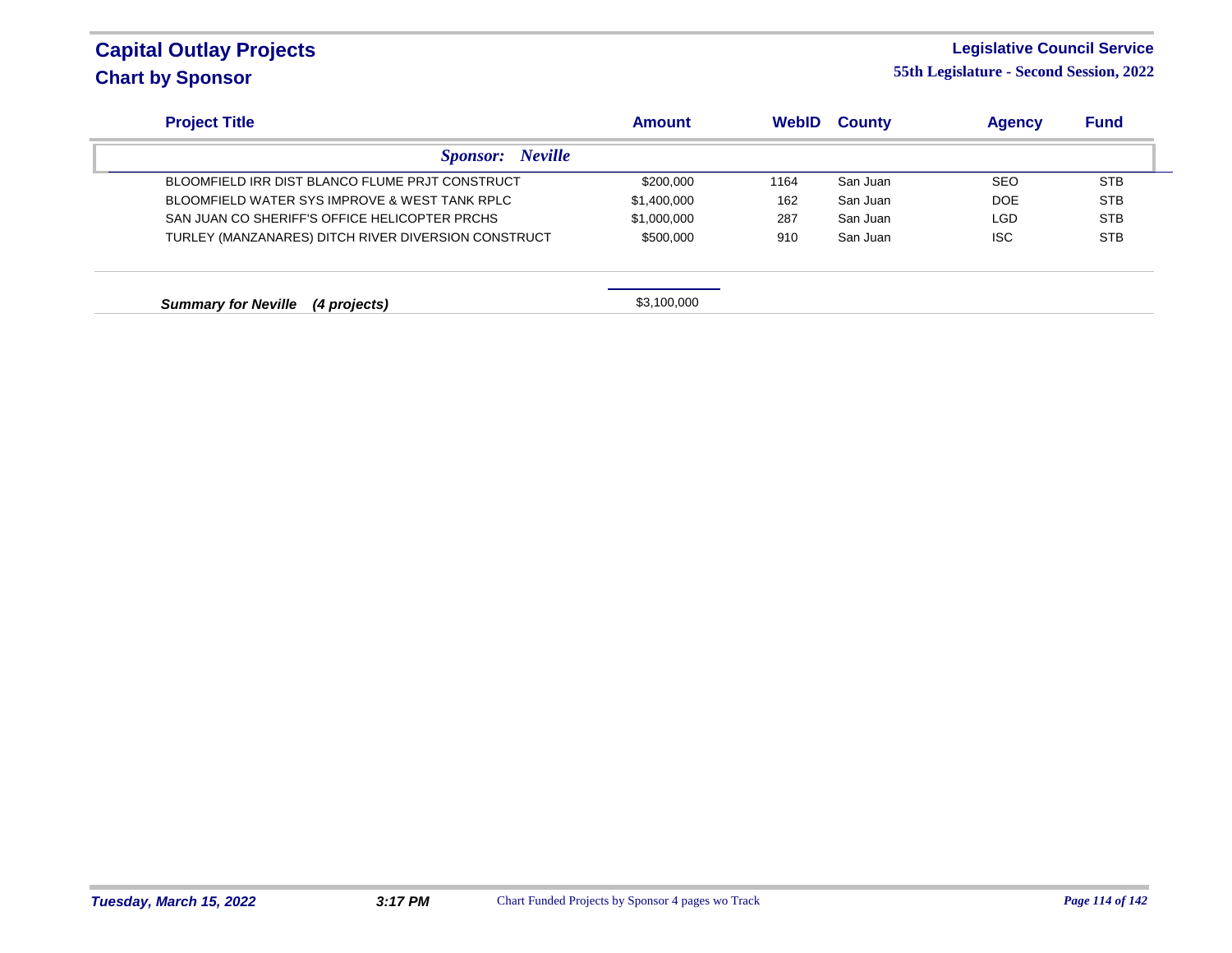#### **Legislative Council Service**

| <b>Project Title</b>                                   | <b>Amount</b> |      | <b>WebID County</b> | <b>Agency</b> | <b>Fund</b> |
|--------------------------------------------------------|---------------|------|---------------------|---------------|-------------|
| <b>Sponsor: O'Neill</b>                                |               |      |                     |               |             |
| ACE LEADERSHIP HIGH SCHL BLDG/GRND REN                 | \$50,000      | 2010 | Bernalillo          | PED           | <b>STB</b>  |
| ALB 4-H PARK MEMORIAL REN                              | \$50,000      | 1486 | Bernalillo          | <b>LGD</b>    | <b>STB</b>  |
| ALB BALLOON FIESTA PARK REN                            | \$50,000      | 2442 | Bernalillo          | <b>LGD</b>    | <b>STB</b>  |
| ALB CALLE CUARTA AFFORDABLE HOUSING DVLP IMPROVE       | \$50,000      | 2363 | Bernalillo          | <b>LGD</b>    | <b>STB</b>  |
| ALB CANDELARIA NATURE PRESERVE IMPROVE                 | \$100,000     | 1617 | Bernalillo          | <b>LGD</b>    | <b>STB</b>  |
| ALB EXPLORA MUSEUM CAMPUS EXPAND                       | \$50,000      | 1344 | Bernalillo          | <b>LGD</b>    | <b>STB</b>  |
| ALB FILM/MEDIA TRAIN EQUIP                             | \$100,000     | 1425 | Bernalillo          | <b>LGD</b>    | <b>STB</b>  |
| ALB FLAMENCO WORKS DANCE SCHL FURNISH                  | \$50,000      | 2272 | Bernalillo          | <b>LGD</b>    | <b>STB</b>  |
| ALB GIBSON HEALTH HUB IMPROVE                          | \$50,000      | 2130 | Bernalillo          | <b>LGD</b>    | <b>STB</b>  |
| ALB LOS TOMASES PARK REN                               | \$140,000     | 1482 | Bernalillo          | LGD           | <b>STB</b>  |
| ALB MUSEUM EDUCATION CTR CONSTRUCT                     | \$50,000      | 1616 | Bernalillo          | LGD           | <b>STB</b>  |
| ALB NORTH DOMINGO BACA POOL CONSTRUCT                  | \$50,000      | 1395 | Bernalillo          | <b>LGD</b>    | <b>STB</b>  |
| ALB PRF VISUAL ARTS ED CTR PREP                        | \$400,000     | 2105 | <b>Bernalillo</b>   | <b>LGD</b>    | <b>STB</b>  |
| ALB RIO GRANDE TRIANGLE DOG PARK CONSTRUCT             | \$25,000      | 918  | Bernalillo          | <b>LGD</b>    | <b>STB</b>  |
| ALB SOUTH SAN JOSE PARK & CMTY CTR IMPROVE             | \$50,000      | 1568 | Bernalillo          | <b>LGD</b>    | <b>STB</b>  |
| ALB VISTA DEL NORTE PARK IMPROVE                       | \$100,000     | 1730 | Bernalillo          | <b>LGD</b>    | <b>STB</b>  |
| AVENIDA CESAR CHAVEZ & DOLORES HUERTA STREETS IMPROV   | \$100,000     | 853  | Bernalillo          | <b>DOT</b>    | <b>STB</b>  |
| BARELAS 4TH ST GREAT BLOCKS PROJECT IMPROVE            | \$100,000     | 2121 | Bernalillo          | <b>DOT</b>    | <b>STB</b>  |
| BERN CO EDWARD G. SANDOVAL BB FIELD CONSTRUCT          | \$154,000     | 357  | Bernalillo          | <b>LGD</b>    | <b>STB</b>  |
| BERN CO FAMILY SERVICES FACILITIES CONSTRUCT           | \$50,000      | 309  | Bernalillo          | <b>LGD</b>    | <b>STB</b>  |
| BERN CO N VALLEY AQUATICS FCLTY CONSTRUCT              | \$50,000      | 356  | Bernalillo          | <b>LGD</b>    | <b>STB</b>  |
| BERN CO SERENITY MESA TRANSITIONAL LIVING FCLTY IMPROV | \$25,000      | 635  | Bernalillo          | <b>LGD</b>    | <b>STB</b>  |
| BERN CO STREET FOOD EQUIP PRCHS                        | \$100,000     | 1093 | Bernalillo          | <b>LGD</b>    | <b>STB</b>  |
| BERN CO WINGS FOR LIFE INTRNATL REN                    | \$100,000     | 2201 | Bernalillo          | <b>LGD</b>    | <b>STB</b>  |
| <b>BROADWAY BLVD CONSTRUCT</b>                         | \$25,000      | 913  | Bernalillo          | <b>DOT</b>    | <b>STB</b>  |
| COCHITI ELEM SCHL INFO TECH PRCHS                      | \$15,000      | 681  | Bernalillo          | PED           | <b>STB</b>  |
| DATA CH SCHL FCLTY IMPROVE                             | \$50,000      | 1806 | Bernalillo          | PED           | <b>STB</b>  |
| DOUGLAS MACARTHUR ELEM SCHL INFO TECH PRCHS            | \$19,000      | 709  | Bernalillo          | PED           | <b>STB</b>  |
| DURANES ELEM SCHL LIBRARY FURNISH & CONSTRUCT          | \$52,000      | 589  | Bernalillo          | PED           | <b>STB</b>  |
| GARFIELD MID SCHL STEM OUTDOOR CLSRM CONSTRUCT         | \$49,000      | 660  | Bernalillo          | PED           | <b>STB</b>  |
| GRIEGOS ELEM SCHL INFO TECH PRCHS                      | \$13,000      | 695  | Bernalillo          | PED           | <b>STB</b>  |
| INDIAN PUEBLO CULTURAL CTR OPPORTUNITY CTR CONSTRUCT   | \$75,000      | 429  | Bernalillo          | <b>IAD</b>    | <b>STB</b>  |
| LA LUZ ELEM SCHL INFO TECH PRCHS                       | \$40,000      | 707  | Bernalillo          | PED           | <b>STB</b>  |
| LOS PUENTES CH SCHL FCLTY FURNISH                      | \$50,000      | 2023 | Bernalillo          | PED           | <b>STB</b>  |
| LOS RANCHOS ELEM SCHL BLDG/GRND CONSTRUCT              | \$20,000      | 714  | Bernalillo          | PED           | <b>STB</b>  |
| MAS CHARTER SCHL GYM IMPROVE                           | \$100,000     | 2087 | Bernalillo          | PED           | <b>STB</b>  |
| MID RIO GRANDE CONSERVANCY DIST ALAMOS DE LOS GALLEG   | \$90,000      | 1567 | Bernalillo          | <b>ISC</b>    | <b>STB</b>  |
| MISSION AVENUE ELEM SCHL BLDG/GRND FURNISH             | \$33,000      | 583  | Bernalillo          | PED           | <b>STB</b>  |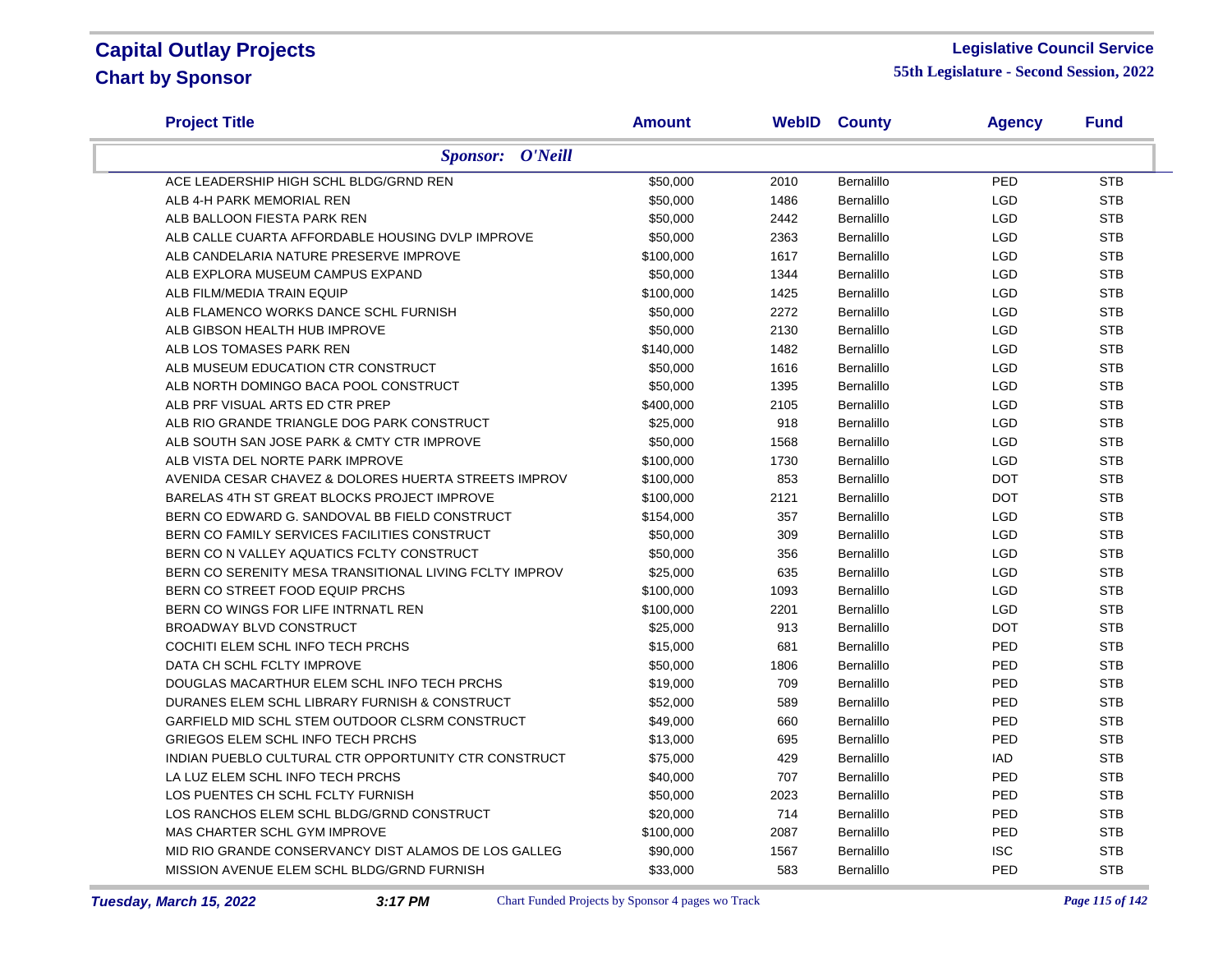### **Legislative Council Service**

| <b>Project Title</b>                               | <b>Amount</b> | <b>WebID</b> | <b>County</b> | <b>Agency</b> | <b>Fund</b> |
|----------------------------------------------------|---------------|--------------|---------------|---------------|-------------|
| NATIONAL HISPANIC CULTURAL CTR IMPROVE             | \$50,000      | 2109         | Bernalillo    | CAD           | <b>STB</b>  |
| ODELIA RD NE SAFETY IMPROVE CONSTRUCT              | \$25,000      | 921          | Bernalillo    | <b>DOT</b>    | <b>STB</b>  |
| UNM BSKB FACILITIES REN                            | \$50,000      | 1865         | Bernalillo    | <b>UNM</b>    | <b>STB</b>  |
| UNM PERFORMANCE SPACE REN                          | \$50,000      | 1829         | Bernalillo    | <b>UNM</b>    | <b>STB</b>  |
| UNM TRACK RSURF REN                                | \$50,000      | 1853         | Bernalillo    | <b>UNM</b>    | <b>STB</b>  |
| VALLEY HIGH SCHL BLDG/GRND REN                     | \$25,000      | 756          | Bernalillo    | <b>PED</b>    | <b>STB</b>  |
| ANTON CHICO LAND GRANT PARKS & PLAYGROUNDS IMPROVE | \$75,000      | 243          | Guadalupe     | <b>LGD</b>    | <b>STB</b>  |
| JEMEZ PUEBLO MOTOR GRADER EQUIP                    | \$100,000     | 1297         | Sandoval      | <b>IAD</b>    | <b>STB</b>  |
| <b>Summary for O'Neill</b><br>(46 projects)        | \$3,100,000   |              |               |               |             |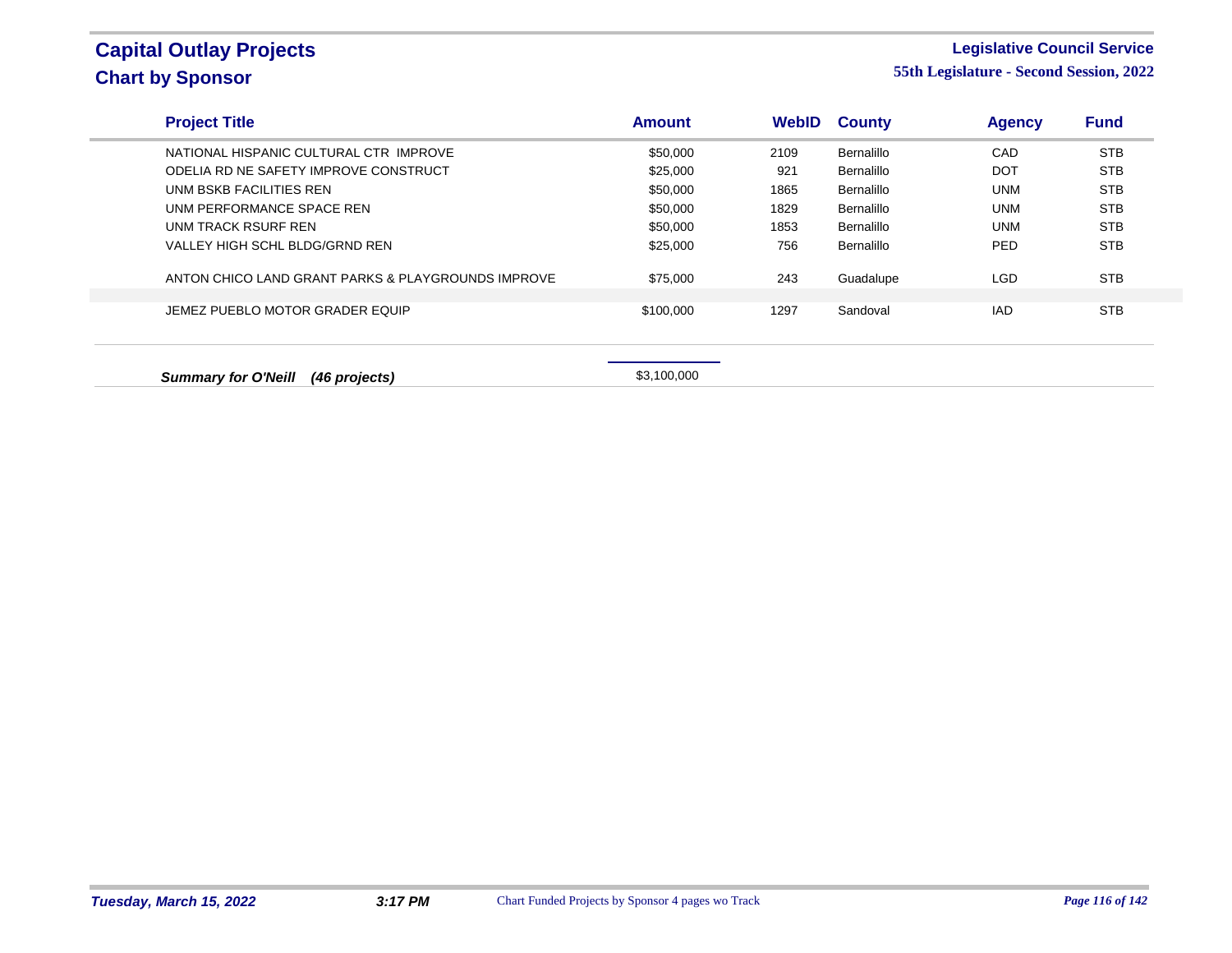#### **Legislative Council Service**

| <b>Project Title</b>                                    | <b>Amount</b> |    |      | <b>WebID County</b> | <b>Agency</b> | <b>Fund</b> |
|---------------------------------------------------------|---------------|----|------|---------------------|---------------|-------------|
| <b>Sponsor:</b> Ortiz y Pino                            |               |    |      |                     |               |             |
| 12TH ST & SAWMILL RD CONSTRUCT                          | \$250,000     |    | 850  | Bernalillo          | <b>DOT</b>    | <b>STB</b>  |
| ACE LEADERSHIP HIGH SCHL BLDG/GRND REN                  | \$50,000      |    | 2010 | Bernalillo          | PED           | <b>STB</b>  |
| ALB ALL FAITHS VEH & EQUIP                              | \$50,000      |    | 1041 | Bernalillo          | <b>LGD</b>    | <b>STB</b>  |
| ALB BARELAS PARK REN                                    | \$200,000     |    | 1443 | Bernalillo          | LGD           | <b>STB</b>  |
| ALB ENCUENTRO CTR REN                                   | \$100,000     |    | 2326 | Bernalillo          | LGD           | <b>STB</b>  |
| ALB EXPLORA MUSEUM CAMPUS EXPAND                        | \$50,000      |    | 1344 | Bernalillo          | LGD           | <b>STB</b>  |
| ALB ISOTOPES STADIUM IMPROVE                            | \$50,000      |    | 1571 | Bernalillo          | LGD           | <b>STB</b>  |
| ALB LOBO LL IMPROVE                                     | \$50,000      |    | 1694 | Bernalillo          | LGD           | <b>STB</b>  |
| ALB MUSEUM EDUCATION CTR CONSTRUCT                      | \$100,000     |    | 1616 | Bernalillo          | LGD           | <b>STB</b>  |
| ALB PAH! HILAND DEAF BLIND & HARD OF HEARING COMPLEX CO | \$100,000     |    | 2316 | Bernalillo          | <b>LGD</b>    | <b>STB</b>  |
| ALB PRF VISUAL ARTS ED CTR PREP                         | \$100,000     |    | 2105 | Bernalillo          | LGD           | <b>STB</b>  |
| ALB PUB LIB SPECIAL COLLECTIONS BRANCH REN              | \$100,000     |    | 202  | Bernalillo          | <b>LGD</b>    | <b>STB</b>  |
| ALB RIO GRANDE TRIANGLE DOG PARK CONSTRUCT              | \$50,000      |    | 918  | Bernalillo          | LGD           | <b>STB</b>  |
| ALB SANTA BARBARA-MARTINEZTOWN GARDENS DVLP             | \$100,000     |    | 1613 | Bernalillo          | <b>LGD</b>    | <b>STB</b>  |
| ALB SAWMILL CMTY LAND TRUST PLAZA REN                   | \$100,000     |    | 1971 | Bernalillo          | LGD           | <b>STB</b>  |
| ALB-BERN CO WUA SWRP OUTFALL REALIGNMENT PROJECT DE     | \$50,000      |    | 1107 | Bernalillo          | <b>DOE</b>    | <b>STB</b>  |
| ALBUQUERQUE HIGH SCHL MURAL INSTALL                     | \$50,000      |    | 2503 | Bernalillo          | PED           | <b>STB</b>  |
| BARELAS 4TH ST GREAT BLOCKS PROJECT IMPROVE             | \$100,000     |    | 2121 | Bernalillo          | <b>DOT</b>    | <b>STB</b>  |
| BERN CO CHILDREN'S GRIEF CTR IMPROVE                    | \$50,000      |    | 1581 | Bernalillo          | LGD           | <b>STB</b>  |
| BERN CO FAMILY SERVICES FACILITIES CONSTRUCT            | \$50,000      |    | 309  | Bernalillo          | LGD           | <b>STB</b>  |
| BERN CO HOMELESS FAMILY FACILITY CONSTRUCT              | \$50,000      |    | 1679 | Bernalillo          | <b>LGD</b>    | <b>STB</b>  |
| BERN CO RECOVERY SUPPORT CTR CONSTRUCT                  | \$50,000      |    | 308  | Bernalillo          | LGD           | <b>STB</b>  |
| BERN CO RECOVERY SUPPORT HSING PRJT CONSTRUCT           | \$50,000      |    | 1029 | Bernalillo          | <b>LGD</b>    | <b>STB</b>  |
| BERN CO SWEDE SCHOLER MESA DEL SOL CMPLX IMPROVE        | \$50,000      |    | 352  | Bernalillo          | LGD           | <b>STB</b>  |
| BERN CO WINGS FOR LIFE INTRNATL REN                     | \$50,000      |    | 2201 | Bernalillo          | <b>LGD</b>    | <b>STB</b>  |
| BERN CO YOUTH SERVICE CTR FCLTY IMPROVE                 | \$50,000      |    | 306  | Bernalillo          | <b>LGD</b>    | <b>STB</b>  |
| <b>BROADWAY BLVD CONSTRUCT</b>                          | \$250,000     |    | 913  | Bernalillo          | <b>DOT</b>    | <b>STB</b>  |
| GORDON BERNELL CHARTER SCHOOL FCLTY EXPAND              | \$50,000      |    | 486  | Bernalillo          | PED           | <b>STB</b>  |
| LOS PUENTES CH SCHL FCLTY FURNISH                       | \$50,000      |    | 2023 | Bernalillo          | PED           | <b>STB</b>  |
| NATIONAL HISPANIC CULTURAL CTR IMPROVE                  | \$50,000      |    | 2109 | Bernalillo          | CAD           | <b>STB</b>  |
| ROBERT F. KENNEDY CHARTER SCHL FCLTY PRCHS              | \$50,000      |    | 2099 | Bernalillo          | PED           | <b>STB</b>  |
| SAN YGNACIO RD SW CONSTRUCT                             | \$200,000     | LV | 694  | Bernalillo          | <b>DOT</b>    | <b>STB</b>  |
| SOUTH VALLEY PREPARATORY SCHL BLDNG/SCHOOL IMPROVE      | \$50,000      |    | 1412 | Bernalillo          | PED           | <b>STB</b>  |
| TIERRA ADENTRO CH SCHL FCLTY PRCHS                      | \$50,000      |    | 1667 | Bernalillo          | PED           | <b>STB</b>  |
| UNM BSKB FACILITIES REN                                 | \$50,000      |    | 1865 | Bernalillo          | <b>UNM</b>    | <b>STB</b>  |
| UNM CAMPUS SFTY INFRA IMPROVE                           | \$25,000      |    | 488  | Bernalillo          | <b>UNM</b>    | <b>STB</b>  |
| UNM SCHL OF ENG SAFETY INFRA IMPROVE                    | \$25,000      |    | 1800 | Bernalillo          | <b>UNM</b>    | <b>STB</b>  |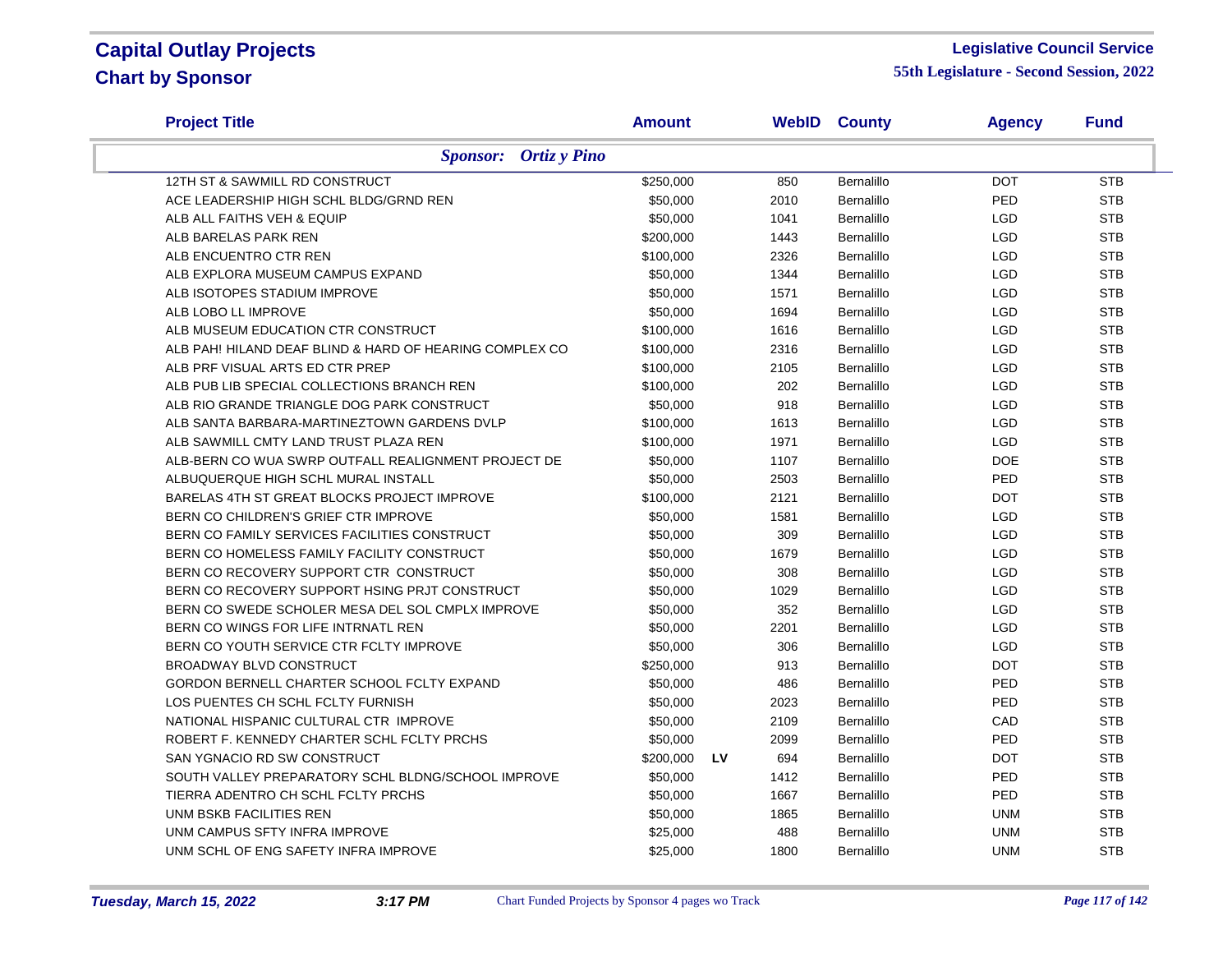### **Legislative Council Service 55th Legislature - Second Session, 2022**

| <b>Project Title</b>                             | <b>Amount</b>           | WebID | <b>County</b> | <b>Agency</b> | <b>Fund</b> |
|--------------------------------------------------|-------------------------|-------|---------------|---------------|-------------|
| ANTON CHICO LAND GRANT ECON DEVLP CTR REN        | \$50,000                | 242   | Guadalupe     | <b>LGD</b>    | <b>STB</b>  |
| NMHU PARKING LOT CAMPUSWIDE EQUIP                | \$50,000                | 1324  | San Miguel    | <b>NMHU</b>   | <b>STB</b>  |
| JEMEZ PUEBLO BULLDOZER EQUIP                     | \$50,000                | 1276  | Sandoval      | <b>IAD</b>    | <b>STB</b>  |
| CAD MINERS MEMORIAL CONSTRUCT                    | \$50,000<br><b>VETO</b> | 2468  | Socorro       | CAD           | <b>STB</b>  |
| <b>Summary for Ortiz y Pino</b><br>(41 projects) | \$3,050,000             |       |               |               |             |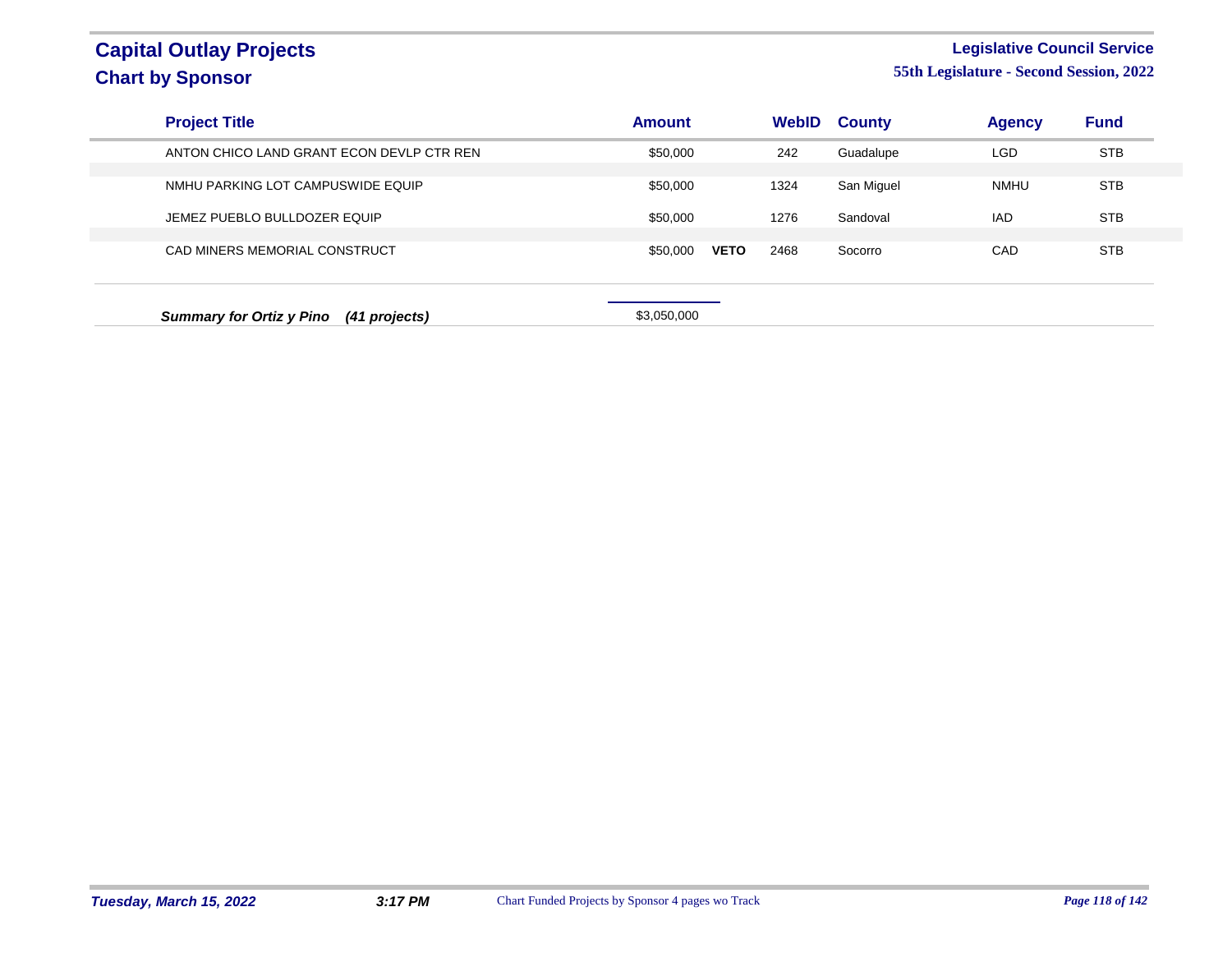#### **Legislative Council Service**

| <b>Project Title</b>                                   | <b>Amount</b> |           |      | <b>WebID County</b> | <b>Agency</b> | <b>Fund</b> |
|--------------------------------------------------------|---------------|-----------|------|---------------------|---------------|-------------|
| <b>Sponsor: Padilla</b>                                |               |           |      |                     |               |             |
| 21ST CENTURY PUBLIC ACADEMY FCLTY DVLP                 | \$75,000      |           | 2112 | Bernalillo          | PED           | <b>STB</b>  |
| ABQ COLLEGIATE CHARTER SCHL IMPROVE                    | \$100,000     |           | 1843 | Bernalillo          | PED           | <b>STB</b>  |
| ADOBE ACRES ELEM SCHL INFO TECH PRCHS                  | \$25,000      |           | 569  | Bernalillo          | PED           | <b>STB</b>  |
| ALB ALL FAITHS VEH & EQUIP                             | \$25,000      |           | 1041 | Bernalillo          | <b>LGD</b>    | <b>STB</b>  |
| ALB EXPLORA MUSEUM CAMPUS EXPAND                       | \$25,000      |           | 1344 | Bernalillo          | LGD           | <b>STB</b>  |
| ALB FLAMENCO WORKS DANCE SCHL FURNISH                  | \$25,000      |           | 2272 | Bernalillo          | <b>LGD</b>    | <b>STB</b>  |
| ALB MESA DEL SOL EAST PLAT LIFT STATION CONSTRUCT      | \$50,000      |           | 2151 | Bernalillo          | <b>DOE</b>    | <b>STB</b>  |
| ALB MESA DEL SOL NORTH PLAT LIFT STATION CONSTRUCT     | \$50,000      |           | 2142 | Bernalillo          | <b>DOE</b>    | <b>STB</b>  |
| ALB NATL FLAMENCO INSTITUTE EQUIP                      | \$25,000      | LV        | 2318 | Bernalillo          | <b>LGD</b>    | <b>STB</b>  |
| ALB NUEVO ATRISCO PLAZA PH 2 CONSTRUCT                 | \$200,000     |           | 2359 | Bernalillo          | <b>LGD</b>    | <b>STB</b>  |
| ALB PARKS CONSTRUCT 30/56                              | \$25,000      | <b>LV</b> | 1345 | Bernalillo          | <b>LGD</b>    | <b>STB</b>  |
| ALB PUB SFTY FCLTY & EQUIP IMPROVE                     | \$50,000      |           | 1689 | Bernalillo          | LGD           | <b>STB</b>  |
| ALB PUBLIC SAFETY TECH & EQUIPMENT ACQ                 | \$50,000      |           | 1690 | Bernalillo          | <b>LGD</b>    | <b>STB</b>  |
| ALB PUBLIC SAFETY VEH ACQ                              | \$50,000      |           | 1194 | Bernalillo          | <b>LGD</b>    | <b>STB</b>  |
| ALB ROUTE 66 VISITOR CTR IMPROVE                       | \$50,000      |           | 167  | Bernalillo          | LGD           | <b>STB</b>  |
| ALB SOUTH SAN JOSE PARK & CMTY CTR IMPROVE             | \$50,000      |           | 1568 | Bernalillo          | LGD           | <b>STB</b>  |
| ALB SOUTHWEST PUBLIC SAFETY CTR CONSTRUCT              | \$50,000      |           | 168  | Bernalillo          | <b>LGD</b>    | <b>STB</b>  |
| ALB STREET LIGHTS INSTALL                              | \$25,000      | <b>LV</b> | 165  | Bernalillo          | <b>DOT</b>    | <b>STB</b>  |
| ALB SW MESA PUB SFTY & CMTY CMPLX CONSTRUCT            | \$50,000      |           | 1460 | Bernalillo          | <b>LGD</b>    | <b>STB</b>  |
| ALB WESTGATE CMTY CTR PH 3 CONSTRUCT                   | \$50,000      |           | 164  | Bernalillo          | LGD           | <b>STB</b>  |
| ALB-BERN CO WUA BOSQUE NON-POTABLE WATER RECLAMATIO    | \$50,000      |           | 1986 | Bernalillo          | <b>DOE</b>    | <b>STB</b>  |
| ATRISCO HERITAGE ACADEMY HIGH SCHL SECURITY SYS IMPRO  | \$50,000      |           | 720  | Bernalillo          | <b>PED</b>    | <b>STB</b>  |
| BARCELONA RD & STREETS IMPROVE BERN CO                 | \$25,000      |           | 351  | Bernalillo          | <b>DOT</b>    | <b>STB</b>  |
| BERN CO INDUSTRIAL PARK AND TRANSLOAD ROAD CONSTRUC    | \$100,000     |           | 2508 | Bernalillo          | <b>DOT</b>    | <b>STB</b>  |
| BERN CO LOS PADILLAS CMTY CTR IMPROVE                  | \$25,000      |           | 362  | Bernalillo          | <b>LGD</b>    | <b>STB</b>  |
| BERN CO RD TRAFFIC CALMING INSTALL                     | \$25,000      | <b>LV</b> | 349  | Bernalillo          | <b>DOT</b>    | <b>STB</b>  |
| BERN CO RDS IMPROVE 36/6                               | \$25,000      | LV        | 336  | Bernalillo          | <b>DOT</b>    | <b>STB</b>  |
| BERN CO SERENITY MESA TRANSITIONAL LIVING FCLTY IMPROV | \$50,000      |           | 635  | Bernalillo          | <b>LGD</b>    | <b>STB</b>  |
| BERN CO SOUTH VALLEY LL IMPROVE                        | \$25,000      |           | 360  | Bernalillo          | <b>LGD</b>    | <b>STB</b>  |
| BERN CO TRAFFIC SIGNALS RPLC                           | \$50,000      | LV        | 350  | Bernalillo          | <b>DOT</b>    | <b>STB</b>  |
| CARLOS REY ELEM SCHL BLDG/GRND FURNISH                 | \$25,000      |           | 576  | Bernalillo          | PED           | <b>STB</b>  |
| CONDERSHIRE RD SW INTRSECT RIO BRAVO/DENNIS CHAVEZ BL  | \$150,000     | LV        | 1720 | Bernalillo          | <b>DOT</b>    | <b>STB</b>  |
| EL CAMINO REAL ACADEMY FCLTY REN                       | \$75,000      |           | 1814 | Bernalillo          | PED           | <b>STB</b>  |
| GEORGE I. SANCHEZ COLLABORATIVE CMTY SCHL BLDG/GRND C  | \$25,000      |           | 729  | Bernalillo          | PED           | <b>STB</b>  |
| HARRISON MID SCHL INFO TECH PRCHS                      | \$25,000      |           | 563  | Bernalillo          | PED           | <b>STB</b>  |
| <b>ISLETA BLVD IMPROVE</b>                             | \$40,000      | LV        | 1712 | Bernalillo          | <b>DOT</b>    | <b>STB</b>  |
| LOS PADILLAS ELEM SCHL OUTDOOR CLASSROOM CONSTRUCT     | \$50,000      |           | 665  | Bernalillo          | PED           | <b>STB</b>  |
| MARK ARMIJO ACADEMY FCLTY IMPROVE                      | \$75,000      |           | 2085 | <b>Bernalillo</b>   | PED           | <b>STB</b>  |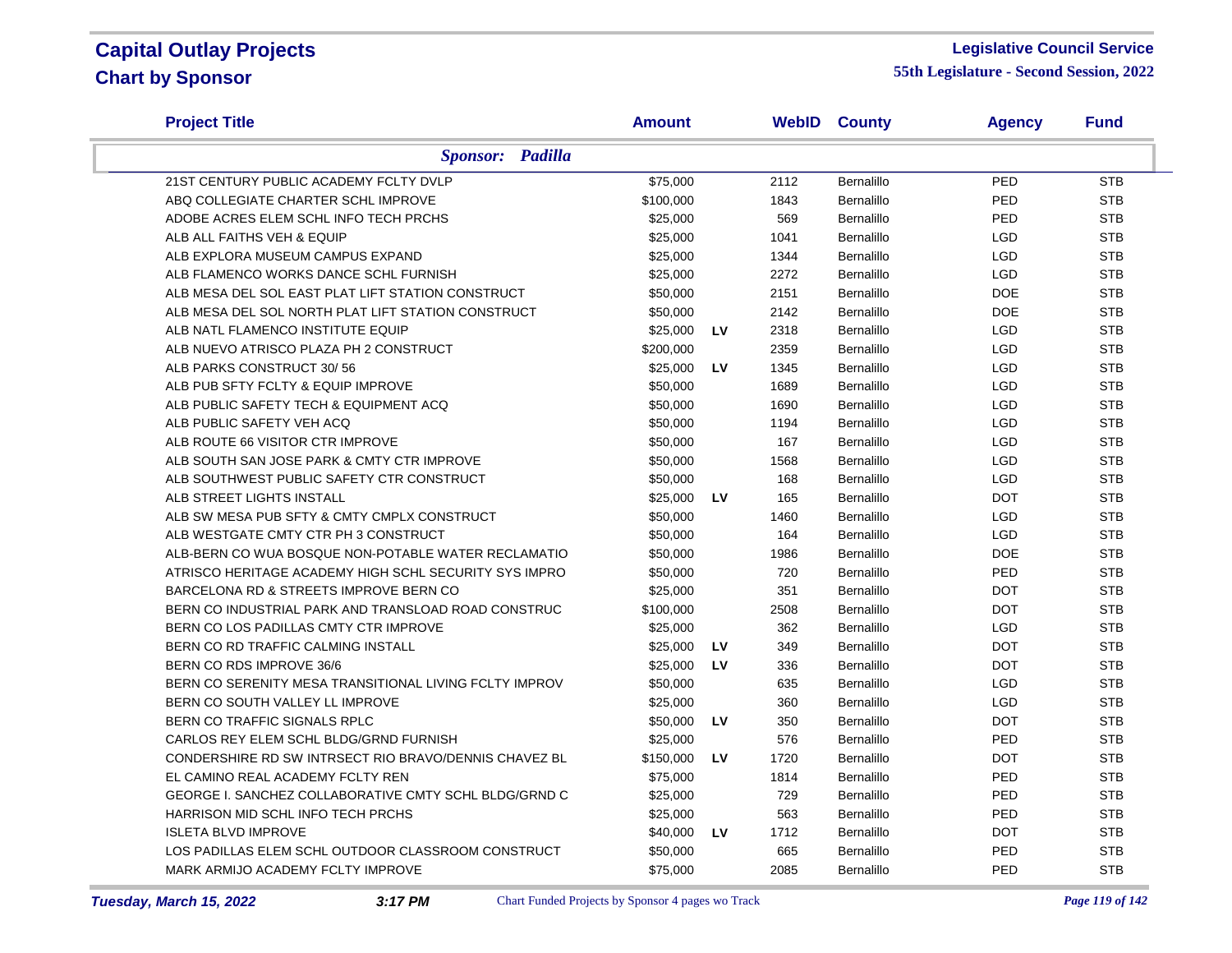### **Legislative Council Service**

**55th Legislature - Second Session, 2022**

| <b>STB</b><br>MAS CHARTER SCHL GYM IMPROVE<br>PED<br>\$100,000<br>2087<br>Bernalillo<br><b>STB</b><br>MESA DEL SOL BLVD CONSTRUCT<br>\$100,000<br>2228<br>Bernalillo<br><b>DOT</b><br><b>STB</b><br>NATIONAL HISPANIC CULTURAL CTR IMPROVE<br>Bernalillo<br>CAD<br>\$25,000<br>2109<br>\$10,000<br><b>PED</b><br><b>STB</b><br>NAVAJO ELEM SCHL BLDG/GRND CONSTRUCT<br>745<br>Bernalillo<br><b>STB</b><br>PAJARITO ELEM SCHL SECURITY SYS IMPROVE<br>PED<br>\$25,000<br>725<br>Bernalillo<br><b>STB</b><br>POLK MID SCHL OUTDOOR CLASSROOM CONSTRUCT<br>\$25,000<br>669<br>Bernalillo<br><b>PED</b><br><b>STB</b><br>ROBERT F. KENNEDY CHARTER SCHL FCLTY PRCHS<br>\$225,000<br>2099<br>Bernalillo<br><b>PED</b><br><b>STB</b><br>RUDOLFO ANAYA ELEM SCHL OUTDOOR CLASSROOM CONSTRU<br><b>PED</b><br>\$25,000<br>647<br>Bernalillo<br><b>STB</b><br>SOLARE COLLEGIATE CH SCHL SECURITY SYS IMPROVE<br>PED<br>\$100,000<br>2106<br>Bernalillo<br><b>STB</b><br>SOUTH VALLEY ACAD CH SCHL FCLTY IMPROVE<br>2110<br>Bernalillo<br>PED<br>\$100,000<br><b>STB</b><br>SOUTH VALLEY PREPARATORY SCHL BLDNG/SCHOOL IMPROVE<br>\$50,000<br>1412<br>Bernalillo<br><b>PED</b><br><b>STB</b><br>THE INTERNATIONAL SCHL NM MESA DEL SOL PGRND IMPROVE<br><b>PED</b><br>\$100,000<br>2090<br>Bernalillo<br><b>STB</b><br>TIERRA ADENTRO CH SCHL FCLTY PRCHS<br>\$50,000<br>1667<br>Bernalillo<br><b>PED</b><br><b>STB</b><br>TRUMAN MID SCHL BLDG/GRND CONSTRUCT<br><b>PED</b><br>\$75,000<br>548<br>Bernalillo<br><b>STB</b><br>UNM BSKB FACILITIES REN<br>\$50,000<br>1865<br>Bernalillo<br><b>UNM</b><br><b>STB</b><br>UNM TRACK RSURF REN<br><b>UNM</b><br>\$50,000<br>1853<br>Bernalillo<br>CNMCC APPLIED TECHNOLOGY FACILITY CONSTRUCT<br><b>VETO</b><br><b>STB</b><br>2224<br>\$25,000<br>Multiple Co<br><b>HED</b><br>SOS MAIL BALLOT SORTING ACQ<br><b>STB</b><br>Santa Fe<br>SOS<br>\$25,000<br>2400 | <b>Project Title</b> | <b>Amount</b> | <b>WebID</b> | <b>County</b> | <b>Agency</b> | <b>Fund</b> |  |
|---------------------------------------------------------------------------------------------------------------------------------------------------------------------------------------------------------------------------------------------------------------------------------------------------------------------------------------------------------------------------------------------------------------------------------------------------------------------------------------------------------------------------------------------------------------------------------------------------------------------------------------------------------------------------------------------------------------------------------------------------------------------------------------------------------------------------------------------------------------------------------------------------------------------------------------------------------------------------------------------------------------------------------------------------------------------------------------------------------------------------------------------------------------------------------------------------------------------------------------------------------------------------------------------------------------------------------------------------------------------------------------------------------------------------------------------------------------------------------------------------------------------------------------------------------------------------------------------------------------------------------------------------------------------------------------------------------------------------------------------------------------------------------------------------------------------------------------------------------------------------------------------------|----------------------|---------------|--------------|---------------|---------------|-------------|--|
|                                                                                                                                                                                                                                                                                                                                                                                                                                                                                                                                                                                                                                                                                                                                                                                                                                                                                                                                                                                                                                                                                                                                                                                                                                                                                                                                                                                                                                                                                                                                                                                                                                                                                                                                                                                                                                                                                                   |                      |               |              |               |               |             |  |
|                                                                                                                                                                                                                                                                                                                                                                                                                                                                                                                                                                                                                                                                                                                                                                                                                                                                                                                                                                                                                                                                                                                                                                                                                                                                                                                                                                                                                                                                                                                                                                                                                                                                                                                                                                                                                                                                                                   |                      |               |              |               |               |             |  |
|                                                                                                                                                                                                                                                                                                                                                                                                                                                                                                                                                                                                                                                                                                                                                                                                                                                                                                                                                                                                                                                                                                                                                                                                                                                                                                                                                                                                                                                                                                                                                                                                                                                                                                                                                                                                                                                                                                   |                      |               |              |               |               |             |  |
|                                                                                                                                                                                                                                                                                                                                                                                                                                                                                                                                                                                                                                                                                                                                                                                                                                                                                                                                                                                                                                                                                                                                                                                                                                                                                                                                                                                                                                                                                                                                                                                                                                                                                                                                                                                                                                                                                                   |                      |               |              |               |               |             |  |
|                                                                                                                                                                                                                                                                                                                                                                                                                                                                                                                                                                                                                                                                                                                                                                                                                                                                                                                                                                                                                                                                                                                                                                                                                                                                                                                                                                                                                                                                                                                                                                                                                                                                                                                                                                                                                                                                                                   |                      |               |              |               |               |             |  |
|                                                                                                                                                                                                                                                                                                                                                                                                                                                                                                                                                                                                                                                                                                                                                                                                                                                                                                                                                                                                                                                                                                                                                                                                                                                                                                                                                                                                                                                                                                                                                                                                                                                                                                                                                                                                                                                                                                   |                      |               |              |               |               |             |  |
|                                                                                                                                                                                                                                                                                                                                                                                                                                                                                                                                                                                                                                                                                                                                                                                                                                                                                                                                                                                                                                                                                                                                                                                                                                                                                                                                                                                                                                                                                                                                                                                                                                                                                                                                                                                                                                                                                                   |                      |               |              |               |               |             |  |
|                                                                                                                                                                                                                                                                                                                                                                                                                                                                                                                                                                                                                                                                                                                                                                                                                                                                                                                                                                                                                                                                                                                                                                                                                                                                                                                                                                                                                                                                                                                                                                                                                                                                                                                                                                                                                                                                                                   |                      |               |              |               |               |             |  |
|                                                                                                                                                                                                                                                                                                                                                                                                                                                                                                                                                                                                                                                                                                                                                                                                                                                                                                                                                                                                                                                                                                                                                                                                                                                                                                                                                                                                                                                                                                                                                                                                                                                                                                                                                                                                                                                                                                   |                      |               |              |               |               |             |  |
|                                                                                                                                                                                                                                                                                                                                                                                                                                                                                                                                                                                                                                                                                                                                                                                                                                                                                                                                                                                                                                                                                                                                                                                                                                                                                                                                                                                                                                                                                                                                                                                                                                                                                                                                                                                                                                                                                                   |                      |               |              |               |               |             |  |
|                                                                                                                                                                                                                                                                                                                                                                                                                                                                                                                                                                                                                                                                                                                                                                                                                                                                                                                                                                                                                                                                                                                                                                                                                                                                                                                                                                                                                                                                                                                                                                                                                                                                                                                                                                                                                                                                                                   |                      |               |              |               |               |             |  |
|                                                                                                                                                                                                                                                                                                                                                                                                                                                                                                                                                                                                                                                                                                                                                                                                                                                                                                                                                                                                                                                                                                                                                                                                                                                                                                                                                                                                                                                                                                                                                                                                                                                                                                                                                                                                                                                                                                   |                      |               |              |               |               |             |  |
|                                                                                                                                                                                                                                                                                                                                                                                                                                                                                                                                                                                                                                                                                                                                                                                                                                                                                                                                                                                                                                                                                                                                                                                                                                                                                                                                                                                                                                                                                                                                                                                                                                                                                                                                                                                                                                                                                                   |                      |               |              |               |               |             |  |
|                                                                                                                                                                                                                                                                                                                                                                                                                                                                                                                                                                                                                                                                                                                                                                                                                                                                                                                                                                                                                                                                                                                                                                                                                                                                                                                                                                                                                                                                                                                                                                                                                                                                                                                                                                                                                                                                                                   |                      |               |              |               |               |             |  |
|                                                                                                                                                                                                                                                                                                                                                                                                                                                                                                                                                                                                                                                                                                                                                                                                                                                                                                                                                                                                                                                                                                                                                                                                                                                                                                                                                                                                                                                                                                                                                                                                                                                                                                                                                                                                                                                                                                   |                      |               |              |               |               |             |  |
|                                                                                                                                                                                                                                                                                                                                                                                                                                                                                                                                                                                                                                                                                                                                                                                                                                                                                                                                                                                                                                                                                                                                                                                                                                                                                                                                                                                                                                                                                                                                                                                                                                                                                                                                                                                                                                                                                                   |                      |               |              |               |               |             |  |
|                                                                                                                                                                                                                                                                                                                                                                                                                                                                                                                                                                                                                                                                                                                                                                                                                                                                                                                                                                                                                                                                                                                                                                                                                                                                                                                                                                                                                                                                                                                                                                                                                                                                                                                                                                                                                                                                                                   |                      |               |              |               |               |             |  |
|                                                                                                                                                                                                                                                                                                                                                                                                                                                                                                                                                                                                                                                                                                                                                                                                                                                                                                                                                                                                                                                                                                                                                                                                                                                                                                                                                                                                                                                                                                                                                                                                                                                                                                                                                                                                                                                                                                   |                      |               |              |               |               |             |  |
|                                                                                                                                                                                                                                                                                                                                                                                                                                                                                                                                                                                                                                                                                                                                                                                                                                                                                                                                                                                                                                                                                                                                                                                                                                                                                                                                                                                                                                                                                                                                                                                                                                                                                                                                                                                                                                                                                                   |                      |               |              |               |               |             |  |

**Summary for Padilla (56 projects) \$3,075,000**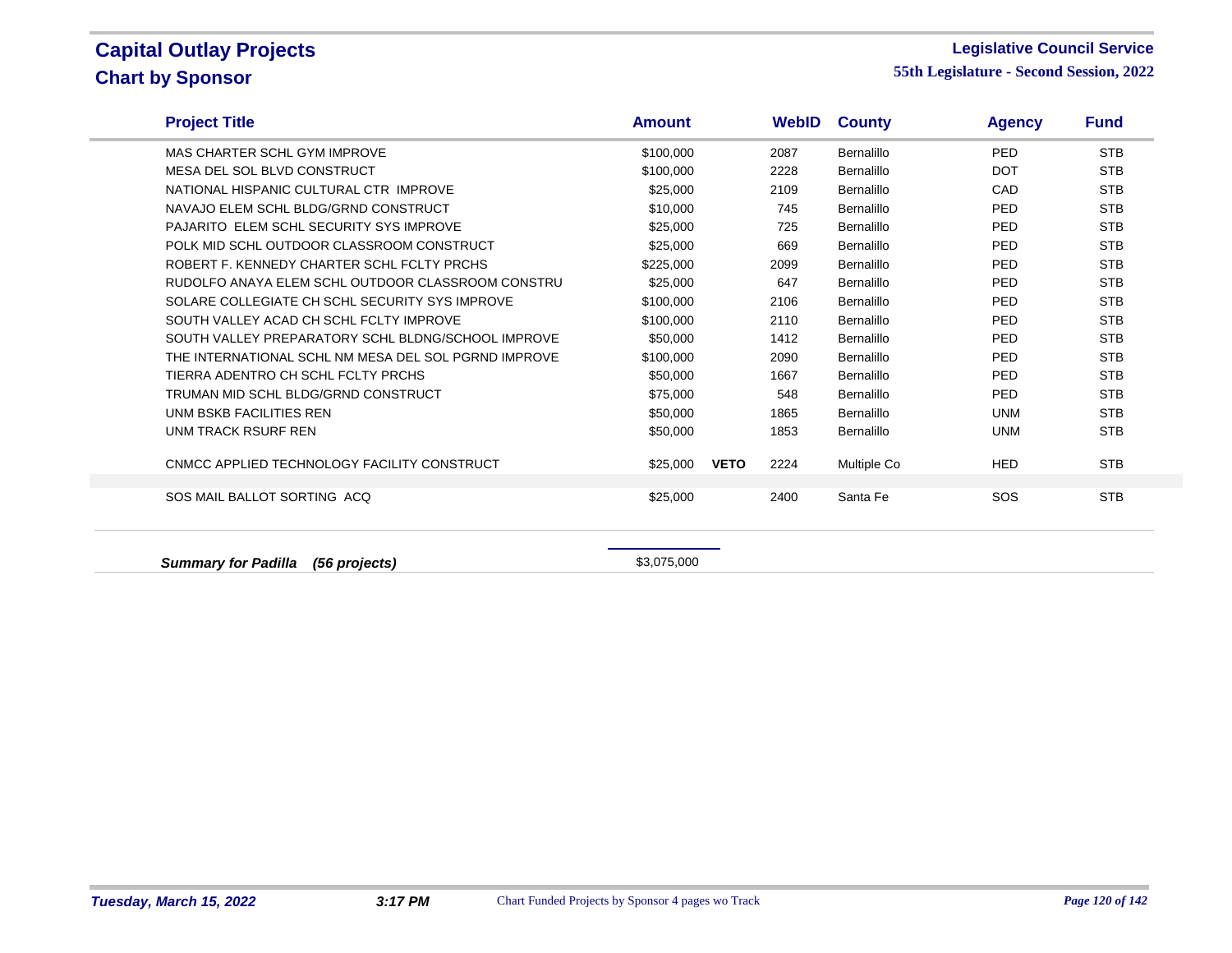### **Legislative Council Service**

| <b>Project Title</b>                               | <b>Amount</b> | <b>WebID</b> | <b>County</b>   | <b>Agency</b> | <b>Fund</b> |
|----------------------------------------------------|---------------|--------------|-----------------|---------------|-------------|
| <b>Sponsor:</b> Pinto                              |               |              |                 |               |             |
| MCKINLEY CO DOMESTIC VIOLENCE SHELTER CONSTRUCT    | \$950,000     | 2315         | <b>McKinley</b> | <b>LGD</b>    | <b>STB</b>  |
| MCKINLEY CO INDUSTRIAL PK INFRA CONSTRUCT          | \$280,000     | 1112         | <b>McKinley</b> | <b>LGD</b>    | <b>STB</b>  |
| NW NM COG BUILDING IMPROVE CONSTRUCT               | \$50,000      | 1022         | <b>McKinley</b> | <b>LGD</b>    | <b>STB</b>  |
| TOHATCHI CHP PUBLIC SAFETY CMPLX PLAN              | \$950,000     | 444          | <b>McKinley</b> | <b>IAD</b>    | <b>STB</b>  |
| GADII'AHI/TO'KOI CHP PRESSURIZED IRR SYS CONSTRUCT | \$90,000      | 1426         | San Juan        | <b>IAD</b>    | <b>STB</b>  |
| NAVAJO PREP SCHL BLDG/GRND CONSTRUCT               | \$125,000     | 2038         | San Juan        | IAD.          | <b>STB</b>  |
| SAN JUAN CO SHERIFF'S OFFICE HELICOPTER PRCHS      | \$280,000     | 287          | San Juan        | <b>LGD</b>    | <b>STB</b>  |
| SHIPROCK CHP SENIOR CTR PARKING LOT REPAIR         | \$250,000     | 2043         | San Juan        | <b>ALTS</b>   | <b>STB</b>  |
| TSE'DAA'KAAN CHP BATHRM ADD CONSTRUCT              | \$25,000      | 1867         | San Juan        | IAD           | <b>STB</b>  |
| UPPER FRUITLAND CHP WALTER COLLINS CTR REN         | \$100,000     | 177          | San Juan        | IAD           | <b>STB</b>  |
|                                                    |               |              |                 |               |             |
|                                                    |               |              |                 |               |             |
| <b>Summary for Pinto</b><br>(10 projects)          | \$3,100,000   |              |                 |               |             |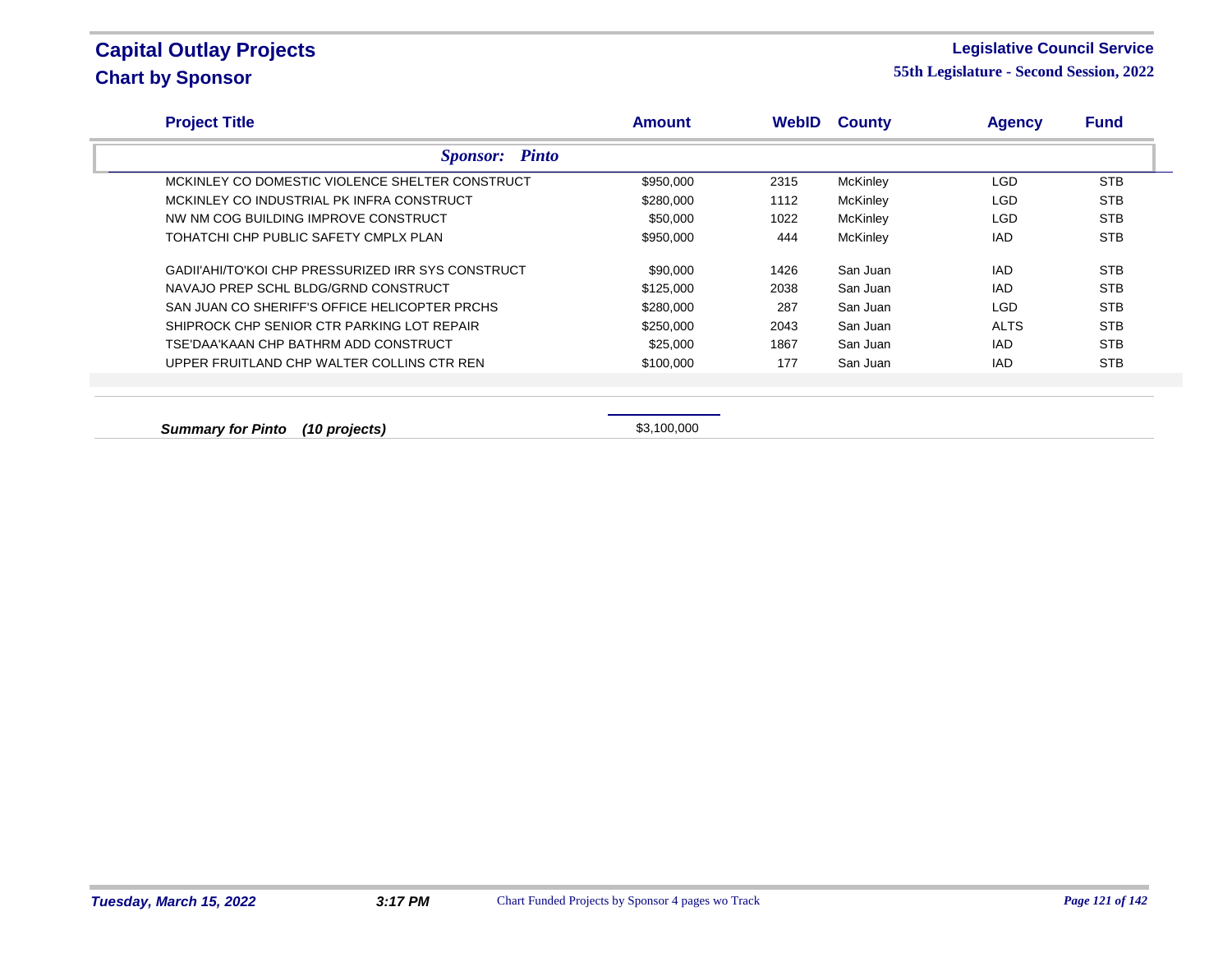### **Legislative Council Service**

| <b>Project Title</b>                              |                        | <b>Amount</b> | WebID | <b>County</b> | <b>Agency</b> | <b>Fund</b> |
|---------------------------------------------------|------------------------|---------------|-------|---------------|---------------|-------------|
|                                                   | <b>Sponsor:</b> Pirtle |               |       |               |               |             |
| DEXTER SWIMMING POOL FCLTY IMPROVE                |                        | \$72,500      | 251   | Chaves        | LGD           | <b>STB</b>  |
| ENMU-ROSWELL AIRCRAFT GROUND POWER UNIT PRCHS     |                        | \$59,000      | 97    | Chaves        | ENMU          | <b>STB</b>  |
| HAGERMAN SPLASH PAD CONSTRUCT                     |                        | \$450,000     | 515   | Chaves        | LGD.          | <b>STB</b>  |
| LAKE ARTHUR TOWN HALL ROOF RPLC                   |                        | \$150,000     | 20    | Chaves        | LGD.          | <b>STB</b>  |
| ROSWELL AIR CENTER IMPROVE                        |                        | \$1,990,000   | 22    | Chaves        | <b>LGD</b>    | <b>STB</b>  |
| MESCALERO APACHE TRIBE SANITATION FCLTY CONSTRUCT |                        | \$378,500     | 1523  | Otero         | <b>IAD</b>    | <b>STB</b>  |
|                                                   |                        |               |       |               |               |             |
| <b>Summary for Pirtle</b><br>(6 projects)         |                        | \$3,100,000   |       |               |               |             |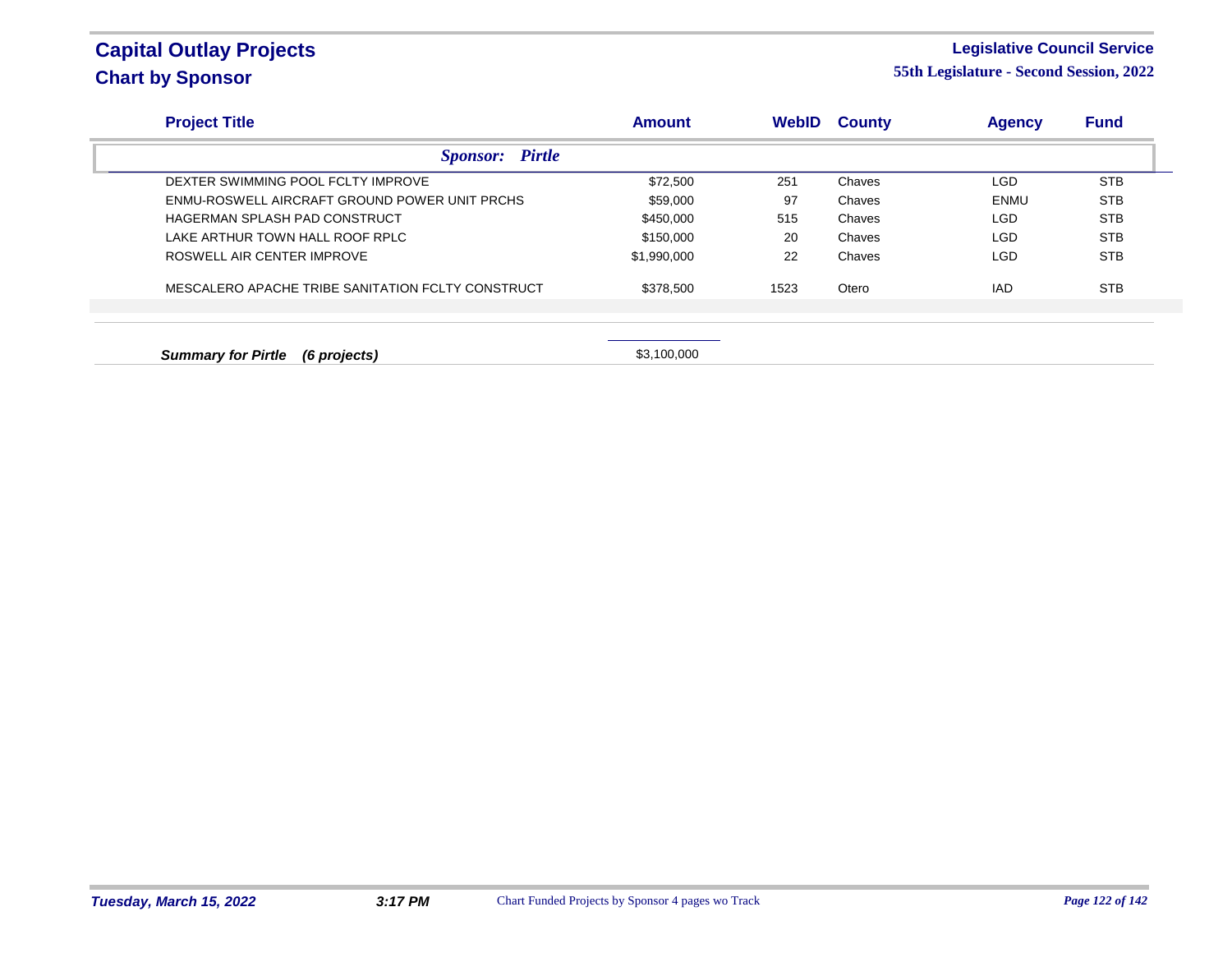#### **Legislative Council Service**

| <b>Project Title</b>                                   | <b>Amount</b> |             |      | <b>WebID County</b> | <b>Agency</b> | <b>Fund</b> |
|--------------------------------------------------------|---------------|-------------|------|---------------------|---------------|-------------|
| <b>Sponsor: Pope</b>                                   |               |             |      |                     |               |             |
| ACES TECHNICAL CHARTER SCHL EQUIP FURNISH              | \$25,000      |             | 2047 | Bernalillo          | PED           | <b>STB</b>  |
| ALB BALLOON MUS EXHIBITS INSTALL                       | \$25,000      |             | 1767 | Bernalillo          | LGD           | <b>STB</b>  |
| ALB CIBOLA LOOP MULTIGENERATIONAL CMPLX CONSTRUCT      | \$100,000     |             | 2339 | Bernalillo          | <b>LGD</b>    | <b>STB</b>  |
| ALB EXPLORA MUSEUM CAMPUS EXPAND                       | \$50,000      |             | 1344 | Bernalillo          | <b>LGD</b>    | <b>STB</b>  |
| ALB FIRE RESCUE WILDLAND RESCUE VEH EQUIP PRCHS        | \$100,000     |             | 1470 | Bernalillo          | <b>LGD</b>    | <b>STB</b>  |
| ALB MALOOF AIR PK IMPROVE                              | \$50,000      |             | 1522 | Bernalillo          | <b>LGD</b>    | <b>STB</b>  |
| ALB MARIPOSA PK POND REN                               | \$50,000      |             | 1525 | Bernalillo          | <b>LGD</b>    | <b>STB</b>  |
| ALB NORTH DOMINGO BACA POOL CONSTRUCT                  | \$25,000      |             | 1395 | Bernalillo          | <b>LGD</b>    | <b>STB</b>  |
| ALB PETROGLYPH ESTATES PARK REN                        | \$50,000      |             | 1494 | Bernalillo          | <b>LGD</b>    | <b>STB</b>  |
| ALB PETROGLYPH LL REN                                  | \$50,000      |             | 2398 | Bernalillo          | <b>LGD</b>    | <b>STB</b>  |
| ALB POOLE OPEN SPACE DVLP                              | \$50,000      | <b>VETO</b> | 1530 | Bernalillo          | <b>LGD</b>    | <b>STB</b>  |
| ALB SHOOTING RANGE PK UPGRADE                          | \$50,000      |             | 1513 | Bernalillo          | <b>LGD</b>    | <b>STB</b>  |
| ALB WESTSIDE INDOOR REC CMPLX CONSTRUCT                | \$50,000      |             | 1546 | <b>Bernalillo</b>   | <b>LGD</b>    | <b>STB</b>  |
| ALB WESTSIDE PICKLEBALL COURTS CONSTRUCT               | \$100,000     |             | 1518 | Bernalillo          | <b>LGD</b>    | <b>STB</b>  |
| ATRISCO VISTA BLVD CONSTRUCT                           | \$50,000      | LV          | 319  | Bernalillo          | <b>DOT</b>    | <b>STB</b>  |
| BERN CO PARADISE HILLS LL GRNDS & FCLTY IMPROVE        | \$50,000      |             | 214  | Bernalillo          | <b>LGD</b>    | <b>STB</b>  |
| BERN CO SERENITY MESA TRANSITIONAL LIVING FCLTY IMPROV | \$50,000      |             | 635  | <b>Bernalillo</b>   | <b>LGD</b>    | <b>STB</b>  |
| BERN CO WINGS FOR LIFE INTRNATL REN                    | \$25,000      |             | 2201 | Bernalillo          | <b>LGD</b>    | <b>STB</b>  |
| CHAMIZA ELEM SCHL OUTDOOR CLASSROOM CONSTRUCT          | \$201,346     |             | 638  | Bernalillo          | PED           | <b>STB</b>  |
| COYOTE WILLOW FAMILY SCHL BLDG/GRND CONSTRUCT          | \$53,298      |             | 661  | Bernalillo          | PED           | <b>STB</b>  |
| JAMES MONROE MID SCHL INFO TECH PRCHS                  | \$48,142      |             | 701  | Bernalillo          | PED           | <b>STB</b>  |
| LYNDON B. JOHNSON MID SCHL BLDG/GRND CONSTRUCT         | \$155,082     |             | 550  | Bernalillo          | PED           | <b>STB</b>  |
| MARIE M. HUGHES ELEM SCHL INFO TECH PRCHS              | \$48,497      |             | 710  | Bernalillo          | PED           | <b>STB</b>  |
| MCMAHON BLVD NW IMPROVE                                | \$100,000     |             | 1503 | Bernalillo          | <b>DOT</b>    | <b>STB</b>  |
| MONTANO RD NW LNDSCP IMPROVE                           | \$39,769      |             | 2226 | Bernalillo          | <b>DOT</b>    | <b>STB</b>  |
| NATIONAL HISPANIC CULTURAL CTR IMPROVE                 | \$25,000      |             | 2109 | Bernalillo          | CAD           | <b>STB</b>  |
| PASEO DEL NORTE & UNSER BLVD EXPAND                    | \$800,000     |             | 1652 | Bernalillo          | <b>DOT</b>    | <b>STB</b>  |
| RIO GRANDE ACADEMY OF FINE ARTS IMPROVE                | \$25,000      |             | 2347 | <b>Bernalillo</b>   | PED           | <b>STB</b>  |
| SAMS CHARTER SCHOOL SECURITY SYS IMPROVE               | \$90,000      |             | 2100 | Bernalillo          | PED           | <b>STB</b>  |
| SIERRA VISTA ELEM SCHL OUTDOOR CLASSROOM CONSTRUCT     | \$59,767      |             | 650  | Bernalillo          | PED           | <b>STB</b>  |
| SUNSET VIEW ELEM SCHL OUTDOOR CLASSROOM CONSTRUCT      | \$115,434     |             | 652  | Bernalillo          | PED           | <b>STB</b>  |
| TIERRA ADENTRO CH SCHL FCLTY PRCHS                     | \$30,000      |             | 1667 | Bernalillo          | PED           | <b>STB</b>  |
| TIERRA ANTIGUA ELEM SCHL INFO TECH PRCHS               | \$43,393      |             | 555  | <b>Bernalillo</b>   | PED           | <b>STB</b>  |
| TONY HILLERMAN MID SCHL INFO TECH PRCHS                | \$25,525      |             | 556  | <b>Bernalillo</b>   | PED           | <b>STB</b>  |
| TRES VOLCANES CMTY COLLAB K-8 SCHL BLDG/GRND CONSTRU   | \$29,714      |             | 747  | Bernalillo          | PED           | <b>STB</b>  |
| UNM ROTC BLDG & TRAINING FLD REN                       | \$25,000      |             | 1813 | Bernalillo          | <b>UNM</b>    | <b>STB</b>  |
| VENTANA RANCH ELEM SCHL INFO TECH PRCHS                | \$47,061      |             | 559  | Bernalillo          | PED           | <b>STB</b>  |
| <b>VOLCANO VISTA HS ARTS FCLTY CONSTRUCT</b>           | \$97,972      |             | 1240 | Bernalillo          | PED           | <b>STB</b>  |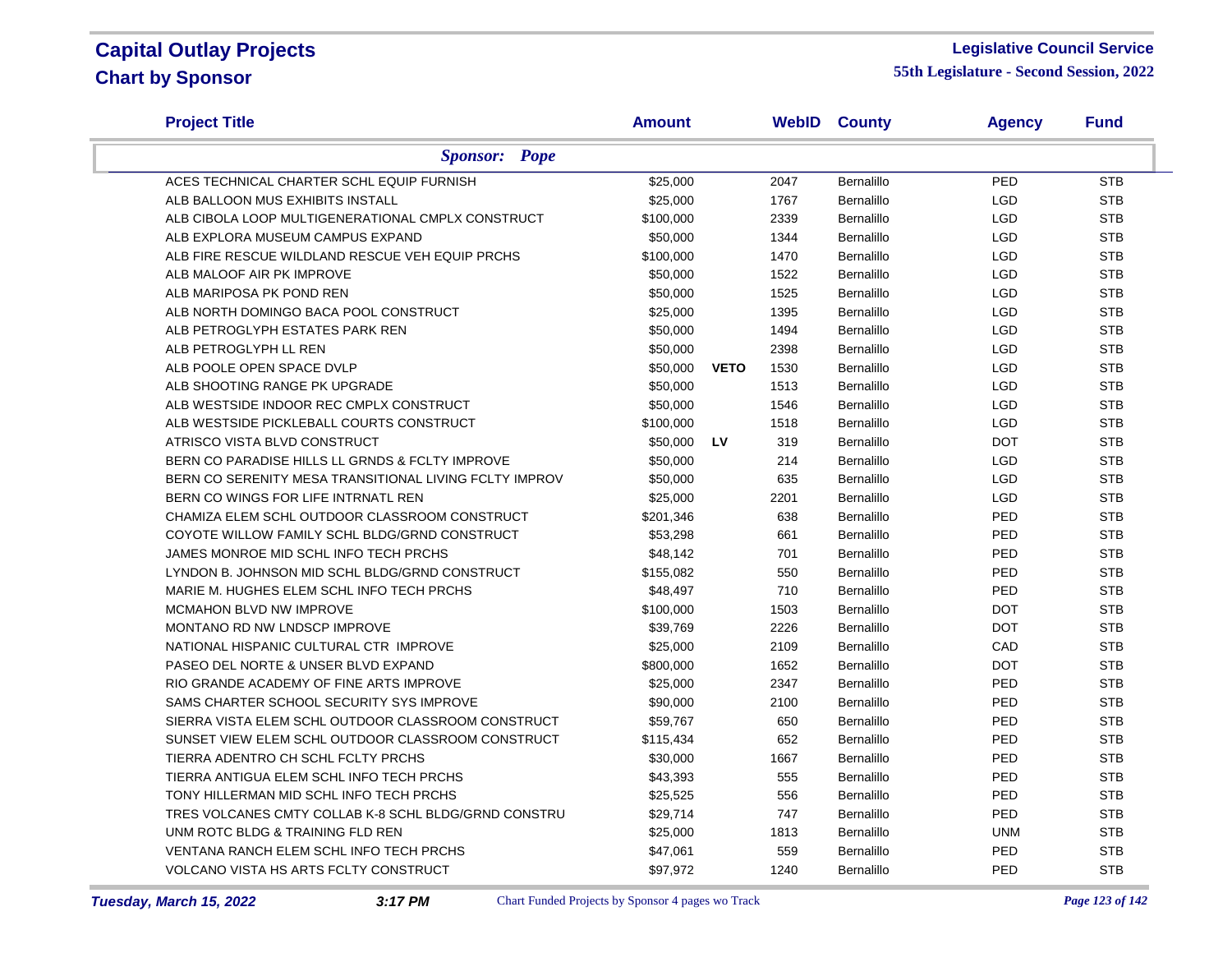### **Legislative Council Service**

| <b>Project Title</b>                                                     | Amount               | <b>WebID</b> | <b>County</b>        | <b>Agency</b>     | <b>Fund</b>              |
|--------------------------------------------------------------------------|----------------------|--------------|----------------------|-------------------|--------------------------|
| CAD JEMEZ HISTORIC SITE IMPROVE<br>SANTO DOMINGO PUEBLO DUMP TRUCK PRCHS | \$50,000<br>\$40,000 | 112<br>1797  | Sandoval<br>Sandoval | CAD<br><b>IAD</b> | <b>STB</b><br><b>STB</b> |
| <b>Summary for Pope</b><br>(40 projects)                                 | \$3,050,000          |              |                      |                   |                          |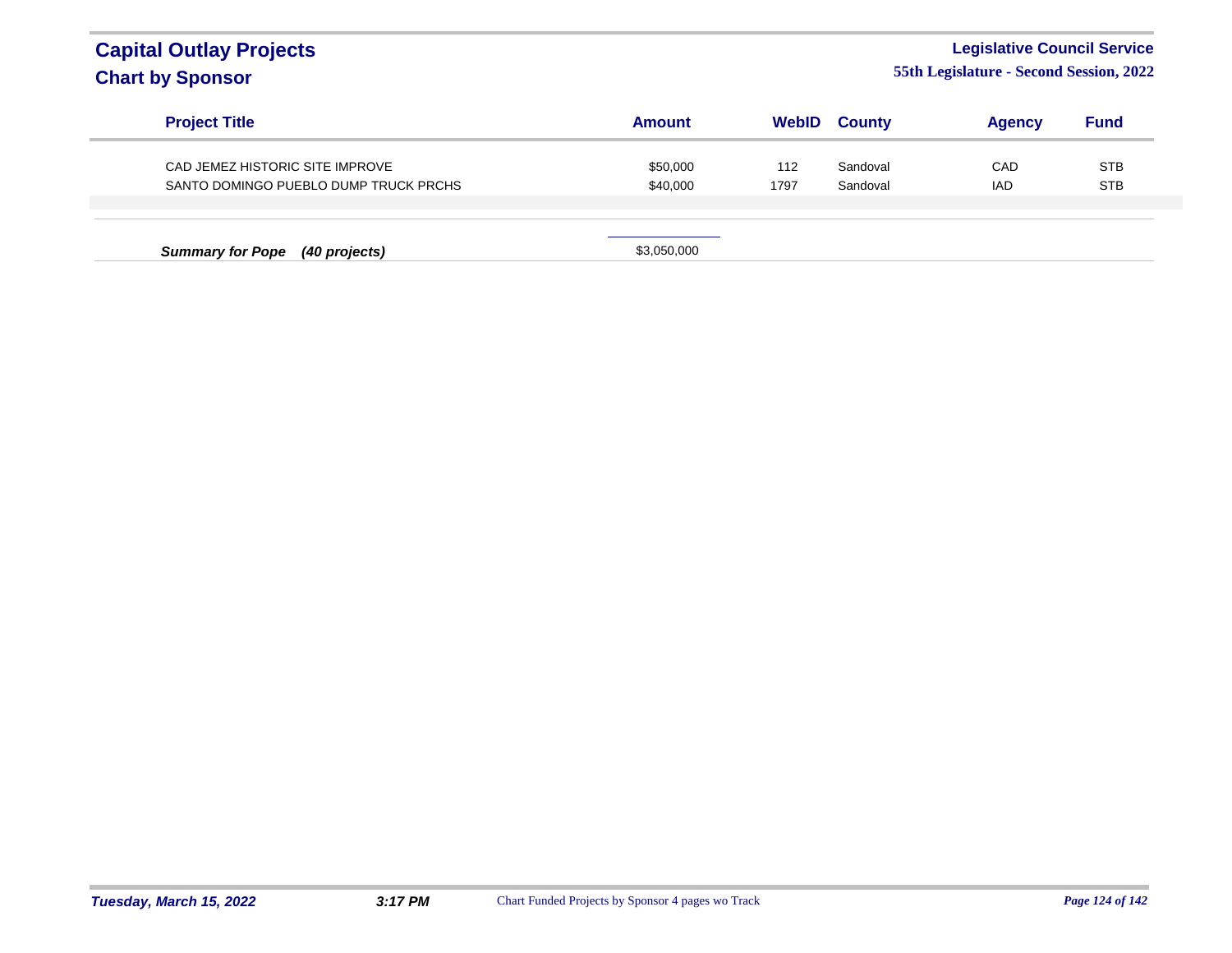7

#### **Legislative Council Service**

**55th Legislature - Second Session, 2022**

| <b>Project Title</b>                                    | <b>Amount</b> |           | <b>WebID</b> | <b>County</b> | <b>Agency</b> | <b>Fund</b> |
|---------------------------------------------------------|---------------|-----------|--------------|---------------|---------------|-------------|
| <b>Sponsor:</b> Rodriguez                               |               |           |              |               |               |             |
| ALB PAH! HILAND DEAF BLIND & HARD OF HEARING COMPLEX CO | \$150,000     |           | 2316         | Bernalillo    | <b>LGD</b>    | <b>STB</b>  |
| JEMEZ PUEBLO BULLDOZER EQUIP                            | \$100,000     |           | 1276         | Sandoval      | <b>IAD</b>    | <b>STB</b>  |
| AGUA FRIA CWSA WATER DIST SYS CONSTRUCT                 | \$150,000     |           | 2137         | Santa Fe      | <b>DOE</b>    | <b>STB</b>  |
| CAD NEW MEXICO HISTORY MUSEUM IMPROVE                   | \$50,000      |           | 166          | Santa Fe      | CAD           | <b>STB</b>  |
| CAD SANTA FE CHILDREN'S MUS & GRNDS IMPROVE             | \$20,000      |           | 385          | Santa Fe      | CAD           | <b>STB</b>  |
| GOVERNOR MILES RD CONSTRUCT                             | \$50,000      |           | 1519         | Santa Fe      | <b>DOT</b>    | <b>STB</b>  |
| HARRISON RD IMPROVE CONSTRUCT                           | \$50,000      |           | 1499         | Santa Fe      | <b>LGD</b>    | <b>STB</b>  |
| PACHECO ST IMPROVE                                      | \$50,000      |           | 1506         | Santa Fe      | <b>DOT</b>    | <b>STB</b>  |
| SANTA FE CO CAMINO DE JACOBO SUBDIV ROADS & SIDEWALKS   | \$50,000      |           | 625          | Santa Fe      | <b>DOT</b>    | <b>STB</b>  |
| SANTA FE CO ESPERANZA SHELTER SOLAR INSTALL             | \$100,000     |           | 2193         | Santa Fe      | <b>LGD</b>    | <b>STB</b>  |
| SANTA FE CO PUBLIC HOUSING SITE UPGRADE                 | \$50,000      |           | 633          | Santa Fe      | <b>LGD</b>    | <b>STB</b>  |
| SANTA FE CO RECOVERY CTR FCLTY PRCHS                    | \$850,000     |           | 1670         | Santa Fe      | <b>LGD</b>    | <b>STB</b>  |
| SANTA FE CO SEWER EXPAND AGUA FRIA                      | \$100,000     |           | 604          | Santa Fe      | <b>DOE</b>    | <b>STB</b>  |
| SANTA FE CO YOUTH DVLP FCLTY CLERK WREHSE & DOC STOR    | \$200,000     |           | 2421         | Santa Fe      | <b>LGD</b>    | <b>STB</b>  |
| SANTA FE HOMEBOUND MEALS PROGRAM IMPROVE                | \$50,000      |           | 2144         | Santa Fe      | <b>LGD</b>    | <b>STB</b>  |
| SANTA FE MEDIAN BEAUTIFICATION PH 1 DESIGN              | \$200,000     |           | 1493         | Santa Fe      | <b>DOT</b>    | <b>STB</b>  |
| SANTA FE MIDTOWN PROPERTY INFRA IMPROVE                 | \$400,000     |           | 1489         | Santa Fe      | <b>LGD</b>    | <b>STB</b>  |
| SANTA FE PSD INFO TECH                                  | \$100,000     |           | 1677         | Santa Fe      | PED           | <b>STB</b>  |
| SANTA FE PSD JR WRESTLING PROGRAM EQUIP PRCHS           | \$50,000      | <b>LV</b> | 2461         | Santa Fe      | PED           | <b>STB</b>  |
| SANTA FE SWAN PK PH II CONSTRUCT                        | \$80,000      |           | 1479         | Santa Fe      | <b>LGD</b>    | <b>STB</b>  |
| SFCC EMERGENCY MGMT & FIRE SUPPRESSION UPGRADE          | \$50,000      |           | 2459         | Santa Fe      | <b>HED</b>    | <b>STB</b>  |
| SFCC TRADES & ADVANCED TECH CTR HVAC UPGRADE            | \$50,000      |           | 2460         | Santa Fe      | <b>HED</b>    | <b>STB</b>  |
| <b>TIERRA CONTENTA TRAIL IMPROVE</b>                    | \$150,000     |           | 1514         | Santa Fe      | <b>LGD</b>    | <b>STB</b>  |

**Summary for Rodriguez (23 projects) \$3,100,000**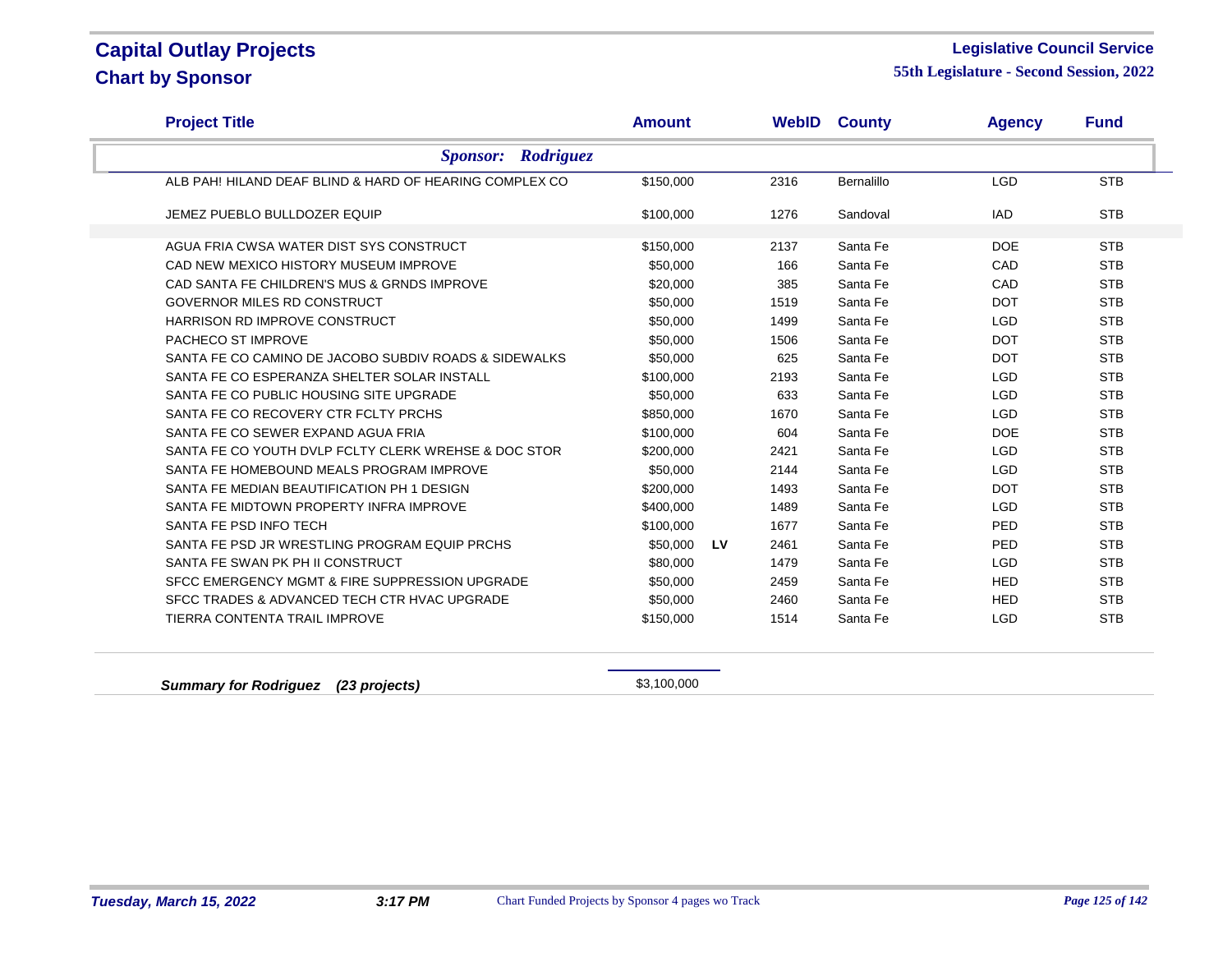#### **Legislative Council Service**

**55th Legislature - Second Session, 2022**

| <b>Project Title</b>                                        | <b>Amount</b> |             | <b>WebID</b> | <b>County</b> | <b>Agency</b> | <b>Fund</b> |
|-------------------------------------------------------------|---------------|-------------|--------------|---------------|---------------|-------------|
| <b>Sanchez</b><br><b>Sponsor:</b>                           |               |             |              |               |               |             |
| <b>ISLETA PUEBLO SOLID WASTE TRANSFER STN UPGRADE</b>       | \$150,000     |             | 373          | Bernalillo    | <b>IAD</b>    | <b>STB</b>  |
| ACOMA PUEBLO WATER SYS CONSTRUCT                            | \$332,500     |             | 2397         | Cibola        | <b>IAD</b>    | <b>STB</b>  |
| CEBOLLETITA ACEQUIA ASSOC WATER SYS IMPROVE                 | \$100,000     |             | 2366         | Cibola        | <b>ISC</b>    | <b>STB</b>  |
| CR 5 MOQUINO ROAD IMPROVE                                   | \$50,000      | <b>VETO</b> | 565          | Cibola        | <b>DOT</b>    | <b>STB</b>  |
| <b>GRANTS PARK IMPROVEMENTS CONSTRUCT</b>                   | \$150,000     | <b>VETO</b> | 983          | Cibola        | <b>LGD</b>    | <b>STB</b>  |
| <b>GRANTS RECREATION CTR REN</b>                            | \$245,500     | <b>VETO</b> | 982          | Cibola        | <b>LGD</b>    | <b>STB</b>  |
| <b>GRANTS VETERAN/POLICE/FIREFIGHTER MEMORIAL CONSTRUCT</b> | \$110,000     |             | 1358         | Cibola        | <b>LGD</b>    | <b>STB</b>  |
| LAGUNA PUEBLO K'AWAIKA LIB REN                              | \$100,000     |             | 1225         | Cibola        | IAD           | <b>STB</b>  |
| MILAN SWIMMING POOL REN                                     | \$300,000     | <b>VETO</b> | 966          | Cibola        | <b>LGD</b>    | <b>STB</b>  |
| SAN MATEO ACEQUIA ASSOC DITCH UPGRADE                       | \$100,000     |             | 1134         | Cibola        | <b>ISC</b>    | <b>STB</b>  |
|                                                             |               |             |              |               |               |             |
| ZUNI PUEBLO SPORTS COMPLEX DESIGN & CONSTRUCT               | \$175,000     |             | 573          | McKinley      | <b>IAD</b>    | <b>STB</b>  |
| ALAMO CHP SATELLITE INTERNET INFO TECH                      | \$75,000      |             | 1675         | Socorro       | <b>IAD</b>    | <b>STB</b>  |
| ALAMO SPRING CREEK ROAD CULV RPLC                           | \$250,000     |             | 529          | Socorro       | <b>DOT</b>    | <b>STB</b>  |
| CAD MINERS MEMORIAL CONSTRUCT                               | \$50,000      | <b>VETO</b> | 2468         | Socorro       | CAD           | <b>STB</b>  |
|                                                             |               |             |              |               |               |             |
| BELEN ARAGON DETENTION POND CONSTRUCT                       | \$115,000     |             | 445          | Valencia      | <b>DOT</b>    | <b>STB</b>  |
| <b>BELEN DRAINAGE IMPROVE</b>                               | \$100,000     |             | 2542         | Valencia      | SEO           | <b>STB</b>  |
| BELEN INTERSTATE 25 NORTH BELEN EXIT 195 PLAN DES           | \$150,000     |             | 447          | Valencia      | <b>DOT</b>    | <b>STB</b>  |
| <b>BELEN MAINT VEH &amp; EQUIP PRCHS</b>                    | \$52,000      |             | 450          | Valencia      | <b>LGD</b>    | <b>STB</b>  |
| BOSQUE FARMS POLICE DEPT EQUIP PRCHS                        | \$45,000      |             | 1658         | Valencia      | <b>LGD</b>    | <b>STB</b>  |
| PERALTA AMOR CT IMPROVE                                     | \$50,000      |             | 1183         | Valencia      | <b>DOT</b>    | <b>STB</b>  |
| PERALTA CMTY PARK CONSTRUCT                                 | \$50,000      |             | 1256         | Valencia      | <b>LGD</b>    | <b>STB</b>  |
| RIO COMMUNITIES BACKHOE, DUMP TRUCK PRCHS                   | \$100,000     |             | 779          | Valencia      | <b>LGD</b>    | <b>STB</b>  |
| VALENCIA CO ADMIN BLDG REN                                  | \$100,000     |             | 1010         | Valencia      | <b>LGD</b>    | <b>STB</b>  |
| VALENCIA CO RDS CONSTRUCT 36/100                            | \$50,000      | LV          | 2254         | Valencia      | <b>DOT</b>    | <b>STB</b>  |
| VALENCIA CO RDS CONSTRUCT 36/96                             | \$50,000      | <b>LV</b>   | 2218         | Valencia      | <b>DOT</b>    | <b>STB</b>  |
| VALENCIA CO RDS CONSTRUCT 36/98                             | \$50,000      | LV          | 2234         | Valencia      | <b>DOT</b>    | <b>STB</b>  |
|                                                             |               |             |              |               |               |             |

**Summary for Sanchez** (26 projects) **\$2,304,500**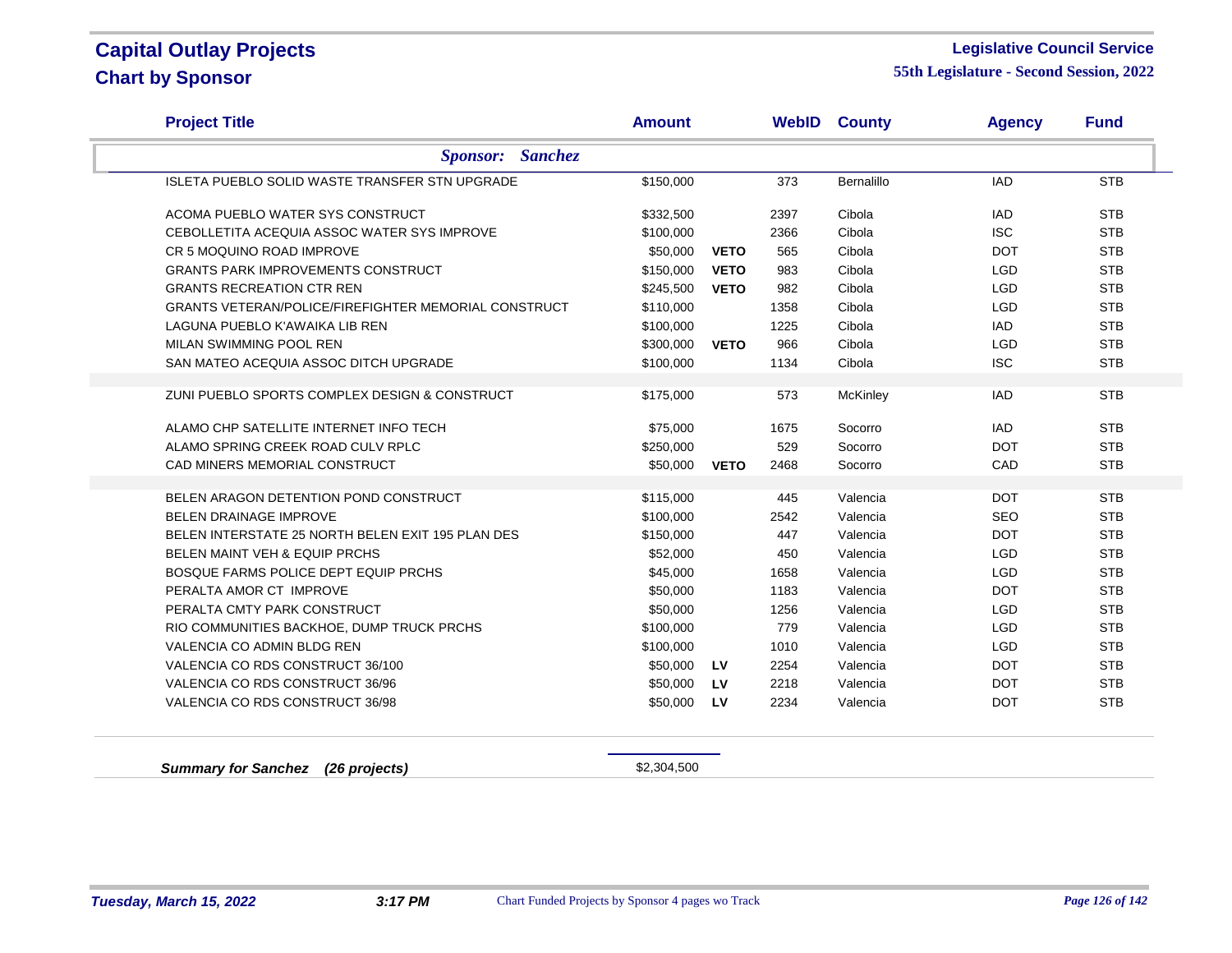#### **Legislative Council Service**

**55th Legislature - Second Session, 2022**

| <b>Project Title</b>                     | <b>Amount</b> |      | <b>WebID County</b> | <b>Agency</b> | <b>Fund</b> |
|------------------------------------------|---------------|------|---------------------|---------------|-------------|
| <b>Schmedes</b><br><i>Sponsor:</i>       |               |      |                     |               |             |
| ALB MANZANO MESA PICKLEBALL FCLTY DVLP   | \$200,000     | 1665 | Bernalillo          | <b>LGD</b>    | <b>STB</b>  |
| ALB NORTH DOMINGO BACA POOL CONSTRUCT    | \$200,000     | 1395 | Bernalillo          | LGD           | <b>STB</b>  |
| BERN CO EAST MOUNTAIN LL FCLTY IMPROVE   | \$200,000     | 358  | <b>Bernalillo</b>   | <b>LGD</b>    | <b>STB</b>  |
| BERN CO SHERIFF'S OFFICE VEH PRCHS       | \$100,000     | 310  | <b>Bernalillo</b>   | <b>LGD</b>    | <b>STB</b>  |
| EAST MOUNTAIN HIGH SCHOOL HVAC INSTALL   | \$125,000     | 1372 | Bernalillo          | <b>PED</b>    | <b>STB</b>  |
| PINE VIEW RD IMPROVE                     | \$73,200      | 876  | Bernalillo          | <b>DOT</b>    | <b>STB</b>  |
| QUAIL HOLLOW MDWUA WATER SYS IMPROVE     | \$300,000     | 279  | <b>Bernalillo</b>   | <b>DOE</b>    | <b>STB</b>  |
| TIJERAS SENIOR CTR CONSTRUCT             | \$76,000      | 892  | <b>Bernalillo</b>   | <b>ALTS</b>   | <b>STB</b>  |
| TIJERAS WWATER SYS CONSTRUCT             | \$300,000     | 879  | Bernalillo          | <b>DOE</b>    | <b>STB</b>  |
| <b>EDGEWOOD TRAILS DVLP</b>              | \$182,000     | 2464 | Santa Fe            | LGD           | <b>STB</b>  |
| EDGEWOOD WATER QUALITY IMPROVE FCLTY ACQ | \$500,000     | 2463 | Santa Fe            | <b>DOE</b>    | <b>STB</b>  |
|                                          |               |      |                     |               |             |
| <b>MORIARTY CIVIC CTR IMPROVE</b>        | \$500,000     | 1210 | Torrance            | LGD           | <b>STB</b>  |
| TORRANCE CO FAIRGROUNDS CONSTRUCT        | \$118,800     | 1095 | Torrance            | <b>LGD</b>    | <b>STB</b>  |
| TORRANCE CO SHOP CONSTRUCT               | \$225,000     | 2533 | Torrance            | <b>LGD</b>    | <b>STB</b>  |

**Summary for Schmedes (14 projects)**  $$3,100,000$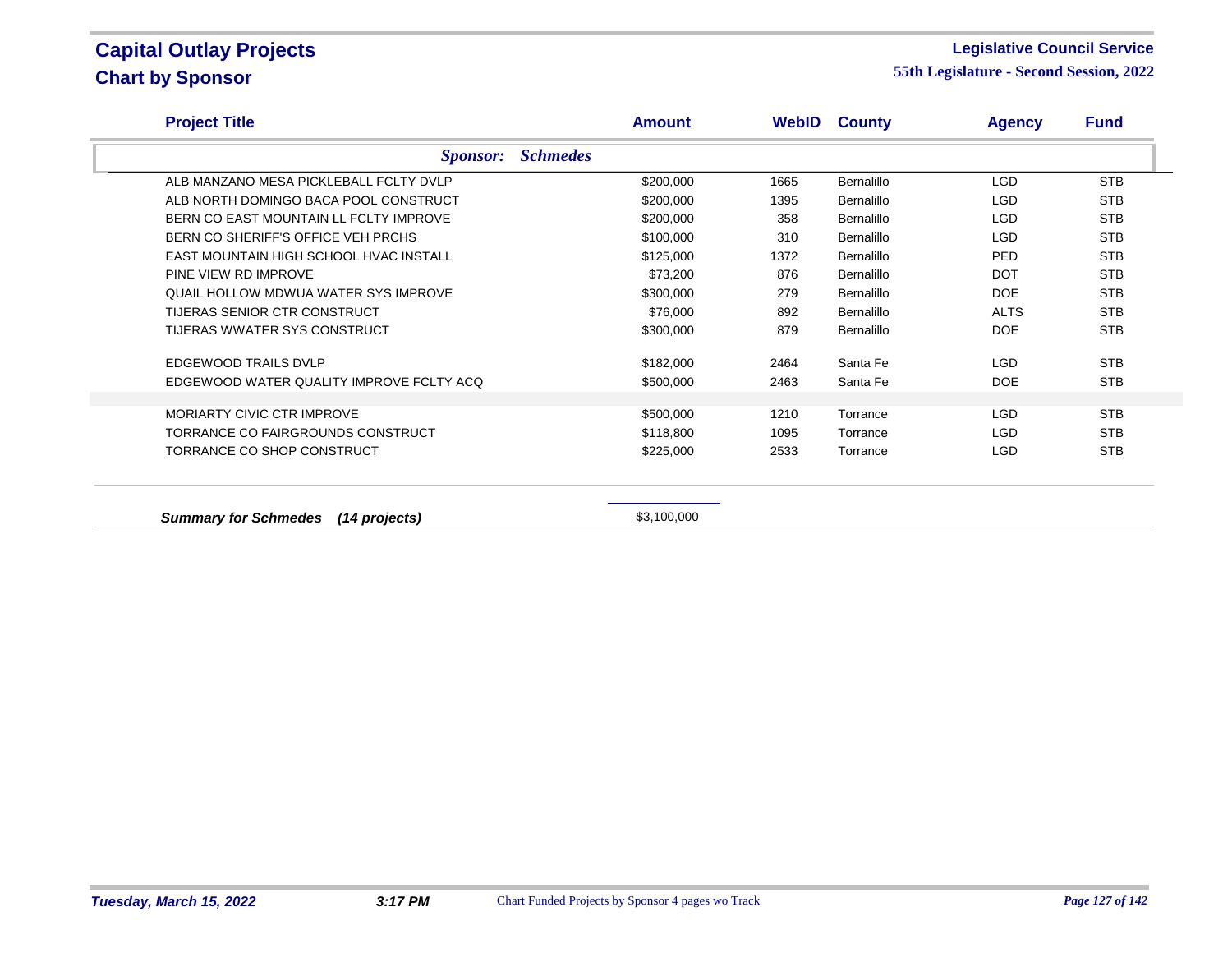#### **Legislative Council Service**

| <b>Project Title</b>                                    |                      | <b>Amount</b> |           |      | <b>WebID County</b> | <b>Agency</b> | <b>Fund</b> |
|---------------------------------------------------------|----------------------|---------------|-----------|------|---------------------|---------------|-------------|
| <b>Sponsor:</b>                                         | <b>Sedillo Lopez</b> |               |           |      |                     |               |             |
| ACES TECHNICAL CHARTER SCHL EQUIP FURNISH               |                      | \$35,000      |           | 2047 | Bernalillo          | PED           | <b>STB</b>  |
| ALB AFFORDABLE HOUSING CONSTRUCT                        |                      | \$405,000     |           | 1169 | Bernalillo          | <b>LGD</b>    | <b>STB</b>  |
| ALB AFRICAN AMERICAN MUSEUM BUILDING CONSTRUCT          |                      | \$50,000      |           | 1170 | <b>Bernalillo</b>   | <b>LGD</b>    | <b>STB</b>  |
| ALB ALTURA PARK REN                                     |                      | \$50,000      |           | 1429 | Bernalillo          | <b>LGD</b>    | <b>STB</b>  |
| ALB ASIAN CMTY CTR CONSTRUCT                            |                      | \$100,000     |           | 1171 | Bernalillo          | <b>LGD</b>    | <b>STB</b>  |
| ALB ENCUENTRO CTR REN                                   |                      | \$50,000      |           | 2326 | Bernalillo          | <b>LGD</b>    | <b>STB</b>  |
| ALB ENLACE COMUNITARIO FCLTY REN                        |                      | \$25,000      |           | 2438 | Bernalillo          | <b>LGD</b>    | <b>STB</b>  |
| ALB EXPLORA MUSEUM CAMPUS EXPAND                        |                      | \$50,000      |           | 1344 | Bernalillo          | <b>LGD</b>    | <b>STB</b>  |
| ALB INTRNATL DIST LIB PK DVLP                           |                      | \$50,000      |           | 1710 | Bernalillo          | LGD           | <b>STB</b>  |
| ALB MORNINGSIDE PARK EQUIP CONSTRUCT                    |                      | \$165,000     |           | 1700 | Bernalillo          | <b>LGD</b>    | <b>STB</b>  |
| ALB PAH! HILAND DEAF BLIND & HARD OF HEARING COMPLEX CO |                      | \$100,000     |           | 2316 | Bernalillo          | <b>LGD</b>    | <b>STB</b>  |
| ALB PUEBLO ALTO FLOOD MITIGATION CONSTRUCT              |                      | \$250,000     |           | 2430 | Bernalillo          | <b>DOE</b>    | <b>STB</b>  |
| ALB STREETS & SAFETY IMPROVE                            |                      | \$300,000     | <b>LV</b> | 2548 | Bernalillo          | <b>LGD</b>    | <b>STB</b>  |
| ALB USS BULLHEAD MEM PARK/DOG PARK IMPROVE              |                      | \$50,000      |           | 2402 | Bernalillo          | <b>LGD</b>    | <b>STB</b>  |
| ALICE KING COMMUNITY SCHOOL FCLTY REN                   |                      | \$50,000      |           | 1227 | Bernalillo          | PED           | <b>STB</b>  |
| BANDELIER ELEM SCHL INFO TECH PRCHS                     |                      | \$52,000      |           | 671  | Bernalillo          | PED           | <b>STB</b>  |
| CESAR CHAVEZ COMMUNITY SCHOOL FCLTY IMPROVE             |                      | \$91,000      |           | 1939 | Bernalillo          | PED           | <b>STB</b>  |
| CIEN AGUAS PGRND PRCHS                                  |                      | \$175,000     |           | 1952 | Bernalillo          | PED           | <b>STB</b>  |
| CORAL COMMUNITY CHARTER SCHL FCLTY REN                  |                      | \$50,000      |           | 2004 | Bernalillo          | PED           | <b>STB</b>  |
| <b>GIRARD BLVD IMPROVE</b>                              |                      | \$50,000      |           | 859  | Bernalillo          | <b>DOT</b>    | <b>STB</b>  |
| HIGHLAND HIGH SCHL INFO TECH PRCHS                      |                      | \$52,000      |           | 697  | Bernalillo          | PED           | <b>STB</b>  |
| JEFFERSON MID SCHL INFO TECH PRCHS                      |                      | \$50,000      |           | 703  | Bernalillo          | PED           | <b>STB</b>  |
| KIRTLAND ELEM SCHL BLDG/GRND REN                        |                      | \$100,000     |           | 755  | Bernalillo          | PED           | <b>STB</b>  |
| LEAD AVE AND COAL AVE UPGRADE                           |                      | \$100,000     |           | 1739 | Bernalillo          | <b>DOT</b>    | <b>STB</b>  |
| MARK TWAIN ELEM SCHL BLDG/GRND CONSTRUCT                |                      | \$25,000      |           | 744  | Bernalillo          | PED           | <b>STB</b>  |
| MAS CHARTER SCHL GYM IMPROVE                            |                      | \$50,000      |           | 2087 | Bernalillo          | PED           | <b>STB</b>  |
| MEDIA ARTS COLLABORATIVE CH SCHL FCLTY PRCHS            |                      | \$50,000      |           | 2083 | Bernalillo          | PED           | <b>STB</b>  |
| MONTE VISTA ELEM SCHL LIBRARY FURNISH & CONSTRUCT       |                      | \$70,000      |           | 591  | <b>Bernalillo</b>   | PED           | <b>STB</b>  |
| NATIONAL HISPANIC CULTURAL CTR IMPROVE                  |                      | \$50,000      |           | 2109 | Bernalillo          | CAD           | <b>STB</b>  |
| SALAM ACADEMY SOLAR PANELS & HVAC EQUIP                 |                      | \$75,000      |           | 1757 | Bernalillo          | PED           | <b>STB</b>  |
| SANDIA BASE ELEM SCHL INFO TECH PRCHS                   |                      | \$50,000      |           | 553  | Bernalillo          | PED           | <b>STB</b>  |
| WHERRY ELEM SCHL BLDG/GRND CONSTRUCT                    |                      | \$30,000      |           | 750  | Bernalillo          | PED           | <b>STB</b>  |
| WHITTIER ELEM SCHL BLDG/GRND REN                        |                      | \$125,000     |           | 757  | Bernalillo          | PED           | <b>STB</b>  |
| ZIA ELEM SCHL INFO TECH PRCHS                           |                      | \$25,000      |           | 562  | Bernalillo          | PED           | <b>STB</b>  |
| NMHU PARKING LOT CAMPUSWIDE EQUIP                       |                      | \$100,000     |           | 1324 | San Miguel          | <b>NMHU</b>   | <b>STB</b>  |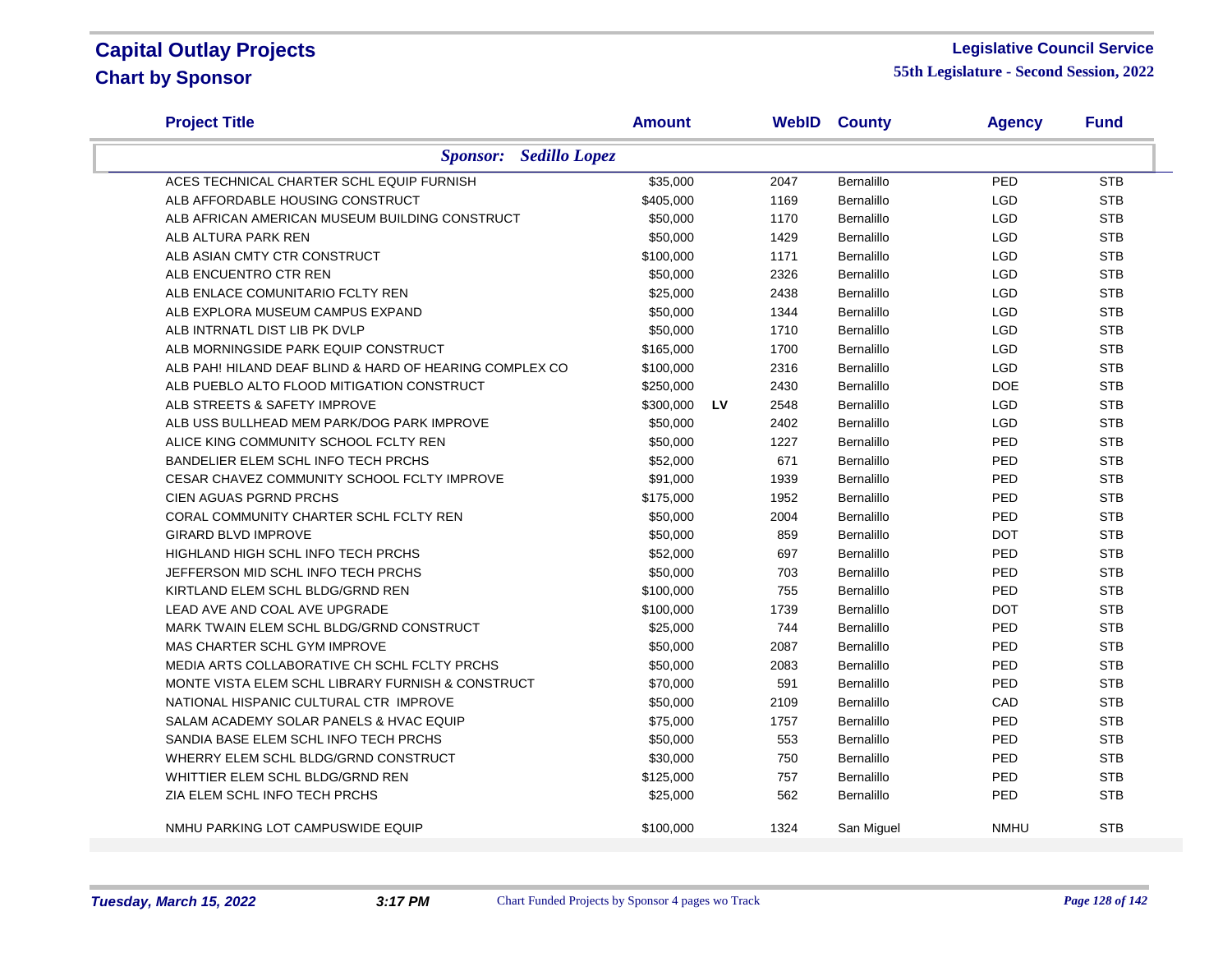| <b>Capital Outlay Projects</b><br><b>Chart by Sponsor</b> |               |                     | <b>Legislative Council Service</b><br>55th Legislature - Second Session, 2022 |             |
|-----------------------------------------------------------|---------------|---------------------|-------------------------------------------------------------------------------|-------------|
| <b>Project Title</b>                                      | <b>Amount</b> | <b>WebID County</b> | <b>Agency</b>                                                                 | <b>Fund</b> |
| <b>Summary for Sedillo Lopez</b><br>(35 projects)         | \$3,100,000   |                     |                                                                               |             |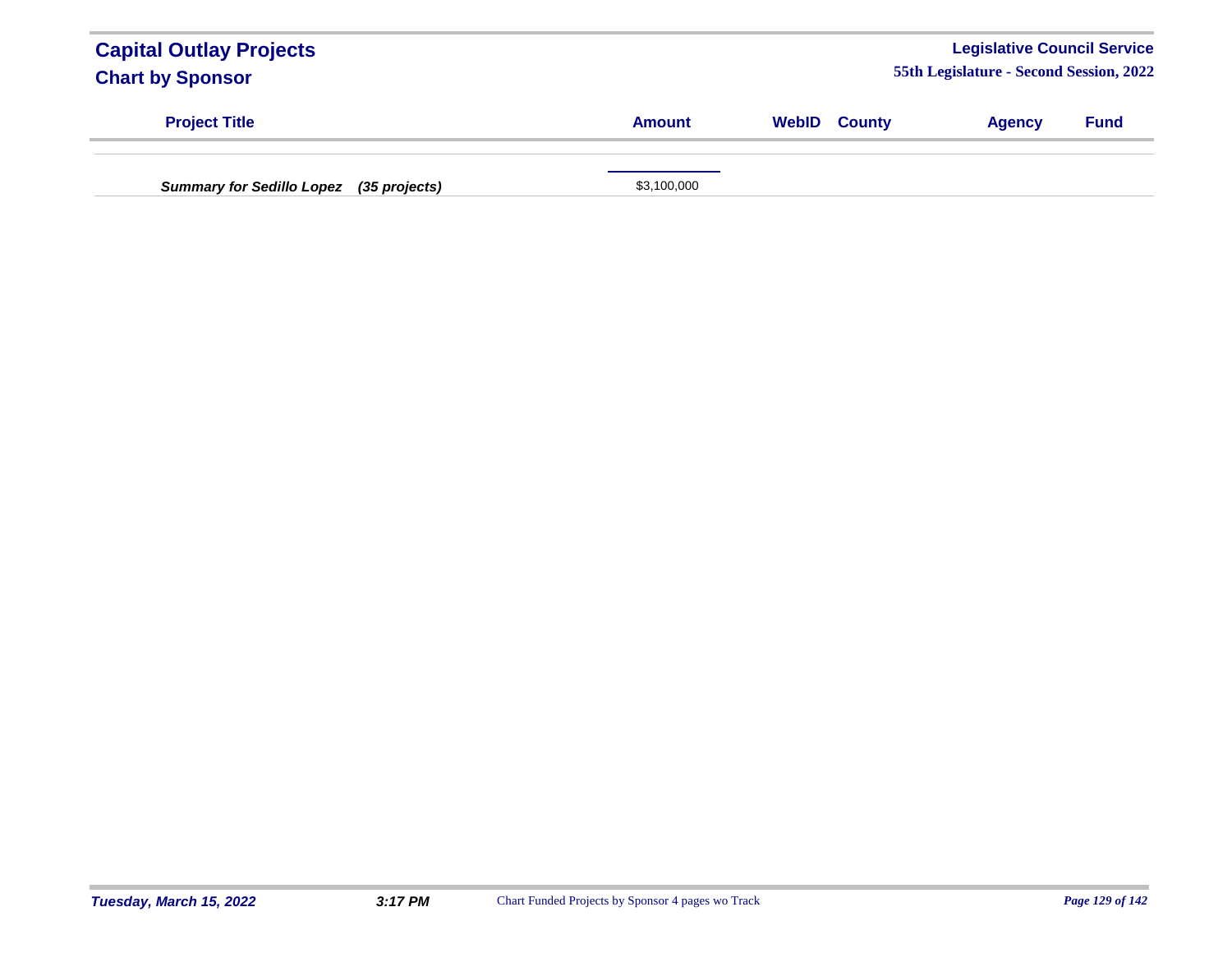#### **Legislative Council Service**

| <b>Project Title</b>                            | <b>Amount</b> | <b>WebID</b> | <b>County</b> | <b>Agency</b> | <b>Fund</b> |
|-------------------------------------------------|---------------|--------------|---------------|---------------|-------------|
| <b>Sponsor:</b> Sharer                          |               |              |               |               |             |
| FARMINGTON FIRE DEPT SCBA PRCHS                 | \$440,000     | 929          | San Juan      | <b>LGD</b>    | <b>STB</b>  |
| FARMINGTON LIONS POOL CONSTRUCT                 | \$300,000     | 937          | San Juan      | <b>LGD</b>    | <b>STB</b>  |
| <b>FARMINGTON SECURITY CAMERA SYS INSTALL</b>   | \$128,000     | 922          | San Juan      | <b>LGD</b>    | <b>STB</b>  |
| HILLSIDE IRR DITCH JONES CANYON SIPHON SYS RPLC | \$68,000      | 1608         | San Juan      | <b>ISC</b>    | <b>STB</b>  |
| NAVAJO PREP SCHL BLDG 32 CONSTRUCT              | \$500,000     | 2101         | San Juan      | IAD           | <b>STB</b>  |
| SAN JUAN CO SHERIFF'S OFFICE HELICOPTER PRCHS   | \$1,000,000   | 287          | San Juan      | <b>LGD</b>    | <b>STB</b>  |
| SAN JUAN COLLEGE HEALTH CTR CONSTRUCT           | \$279,000     | 1262         | San Juan      | <b>HED</b>    | <b>STB</b>  |
| SAN JUAN RGNL MED CTR MEDICAL GAS SYS EQUIP     | \$265,000     | 1938         | San Juan      | LGD           | <b>STB</b>  |
| SAN JUAN RGNL MED CTR STEAM PLANT EQUIP         | \$120,000     | 1931         | San Juan      | LGD           | <b>STB</b>  |
|                                                 |               |              |               |               |             |
| <b>Summary for Sharer</b><br>(9 projects)       | \$3,100,000   |              |               |               |             |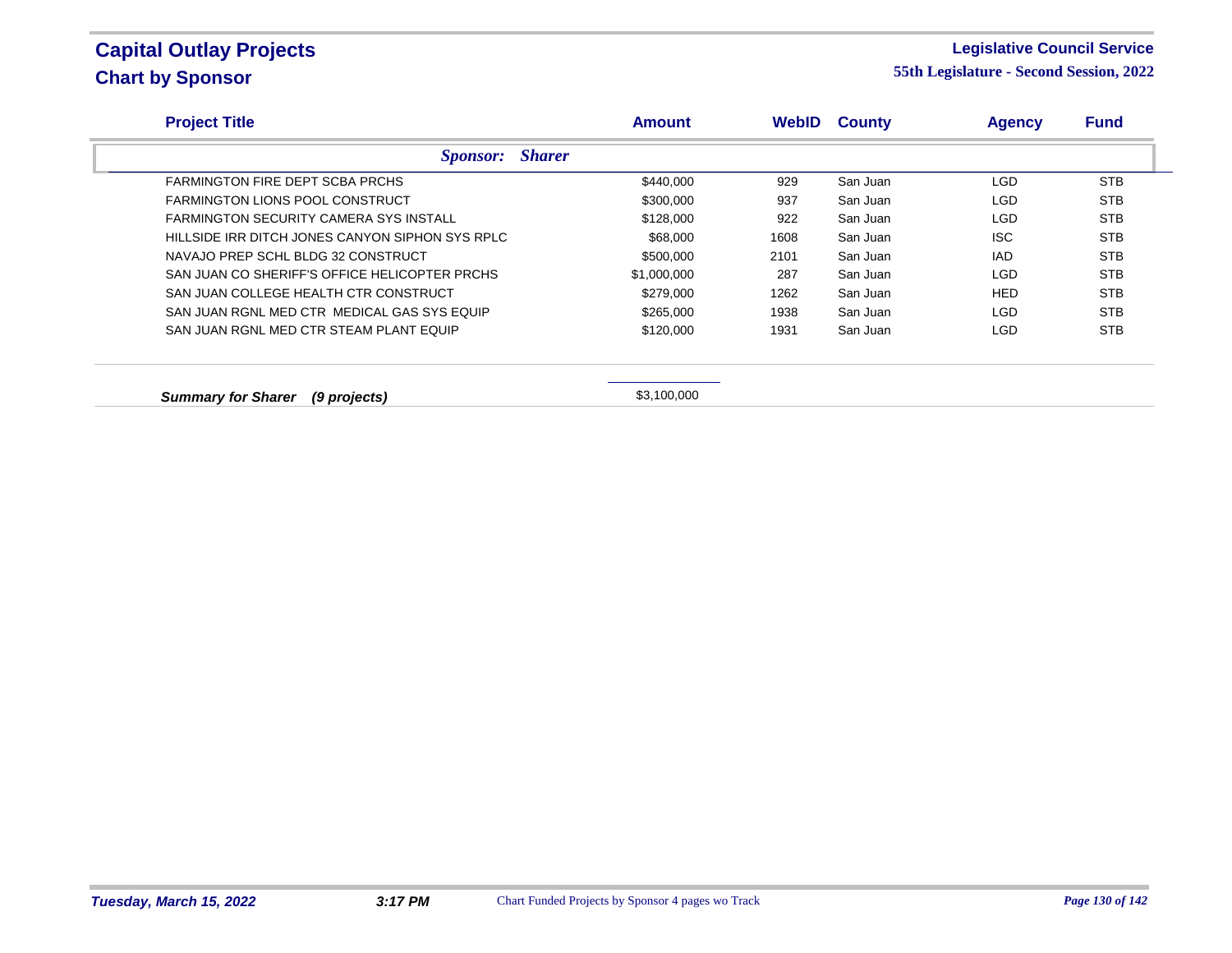#### **Legislative Council Service**

| <b>Project Title</b>                                     | Amount    |      | <b>WebID County</b> | <b>Agency</b> | <b>Fund</b> |
|----------------------------------------------------------|-----------|------|---------------------|---------------|-------------|
| <b>Sponsor:</b> Shendo                                   |           |      |                     |               |             |
| INDIAN PUEBLO CULTURAL CTR OPPORTUNITY CTR CONSTRUCT     | \$50,000  | 429  | Bernalillo          | IAD           | <b>STB</b>  |
| TO'HAJIILEE CHP BATHRM ADD CONSTRUCT                     | \$75,000  | 2231 | Bernalillo          | <b>IAD</b>    | <b>STB</b>  |
| UNM TRACK RSURF REN                                      | \$80,000  | 1853 | <b>Bernalillo</b>   | <b>UNM</b>    | <b>STB</b>  |
| LAGUNA PUEBLO K'AWAIKA LIB REN                           | \$75,000  | 1225 | Cibola              | <b>IAD</b>    | <b>STB</b>  |
| BECENTI CHP EARTH TANKS/WINDMILLS IMPROVE                | \$50,000  | 440  | McKinley            | IAD           | <b>STB</b>  |
| CASAMERO LAKE CHP BATHROOM ADDITION REN                  | \$50,000  | 1972 | McKinley            | <b>IAD</b>    | <b>STB</b>  |
| COYOTE CANYON CHP SENIOR CTR OUTDOOR PATIO/COOKING A     | \$50,000  | 1946 | <b>McKinley</b>     | <b>ALTS</b>   | <b>STB</b>  |
| CROWNPOINT CHP RODEO GROUNDS REN                         | \$100,000 | 1716 | McKinley            | <b>IAD</b>    | <b>STB</b>  |
| NAHODISHGISH CHP BATHROOM ADDITIONS CONSTRUCT            | \$50,000  | 1092 | McKinley            | IAD           | <b>STB</b>  |
| OJO ENCINO CHP WAREHOUSE CONSTRUCT                       | \$70,000  | 867  | <b>McKinley</b>     | <b>IAD</b>    | <b>STB</b>  |
| SMITH LAKE CHP BATHRM ADD & CONSTRUCT                    | \$50,000  | 2327 | <b>McKinley</b>     | IAD           | <b>STB</b>  |
| TSE'II'AHI' CHP POWERLINE & WIRING SENIOR RESIDENCE IMPR | \$50,000  | 2367 | <b>McKinley</b>     | <b>IAD</b>    | <b>STB</b>  |
|                                                          |           |      |                     |               |             |
| <b>REGINA MDWCA IMPROVE</b>                              | \$75,000  | 1104 | Multiple Co         | <b>DOE</b>    | <b>STB</b>  |
| CHAMA WASTEWATER TREATMENT SYS IMPROVE                   | \$50,000  | 528  | Rio Arriba          | <b>DOE</b>    | <b>STB</b>  |
| <b>JICARILLA APACHE NATION WIOA BLDG CONSTRUCT</b>       | \$165,000 | 1353 | Rio Arriba          | <b>IAD</b>    | <b>STB</b>  |
| RIO ARRIBA CO AMBULANCE EQUIP                            | \$140,000 | 2171 | Rio Arriba          | <b>LGD</b>    | <b>STB</b>  |
| LAKE VALLEY CHP VEH & EQUIP PRCHS                        | \$100,000 | 205  | San Juan            | <b>IAD</b>    | <b>STB</b>  |
| NAGEEZI CHP DOMESTIC WATER LINE DES                      | \$75,000  | 1547 | San Juan            | <b>IAD</b>    | <b>STB</b>  |
| WHITE ROCK CHP BATHRM ADD CONSTRUCT                      | \$50,000  | 1823 | San Juan            | <b>IAD</b>    | <b>STB</b>  |
|                                                          |           |      |                     |               |             |
| ACEQUIA DE LOS PINOS REPAIR                              | \$50,000  | 1554 | Sandoval            | <b>ISC</b>    | <b>STB</b>  |
| CAD JEMEZ HISTORIC SITE IMPROVE                          | \$30,000  | 112  | Sandoval            | CAD           | <b>STB</b>  |
| CLEVELAND HIGH SCHL STADIUM SCTY EQUIP                   | \$75,000  | 1509 | Sandoval            | PED           | <b>STB</b>  |
| COCHITI LAKE CITY HALL CMTY SPACE CONSTRUCT              | \$50,000  | 2498 | Sandoval            | LGD           | <b>STB</b>  |
| COCHITI PUEBLO EMERGENCY FIRE EQUIP PRCHS                | \$75,000  | 2516 | Sandoval            | IAD           | <b>STB</b>  |
| <b>CUBA ISD FCLTY REN</b>                                | \$25,000  | 1994 | Sandoval            | PED           | <b>STB</b>  |
| CUBA MUNI CMPLX BLDG IMPROVE                             | \$30,000  | 1713 | Sandoval            | <b>LGD</b>    | <b>STB</b>  |
| JEMEZ PUEBLO BULLDOZER EQUIP                             | \$25,000  | 1276 | Sandoval            | <b>IAD</b>    | <b>STB</b>  |
| JEMEZ PUEBLO DUMPSTER TRUCK & EQUIP                      | \$260,000 | 1299 | Sandoval            | <b>IAD</b>    | <b>STB</b>  |
| JEMEZ PUEBLO PRINTER PLOTTER EQUIP                       | \$25,000  | 1759 | Sandoval            | <b>IAD</b>    | <b>STB</b>  |
| JEMEZ SPRINGS WWATER PLANT IMPROVE                       | \$50,000  | 2128 | Sandoval            | <b>DOE</b>    | <b>STB</b>  |
| LA JARA MDWC & SWA WATER SYS IMPROVE                     | \$50,000  | 2299 | Sandoval            | <b>DOE</b>    | <b>STB</b>  |
| NACIMIENTO CMTY DITCH ASSOC UPGRADE                      | \$50,000  | 1245 | Sandoval            | <b>ISC</b>    | <b>STB</b>  |
| PENA BLANCA WSD RADIO-READ METERS EQUIP                  | \$30,000  | 1224 | Sandoval            | <b>DOE</b>    | <b>STB</b>  |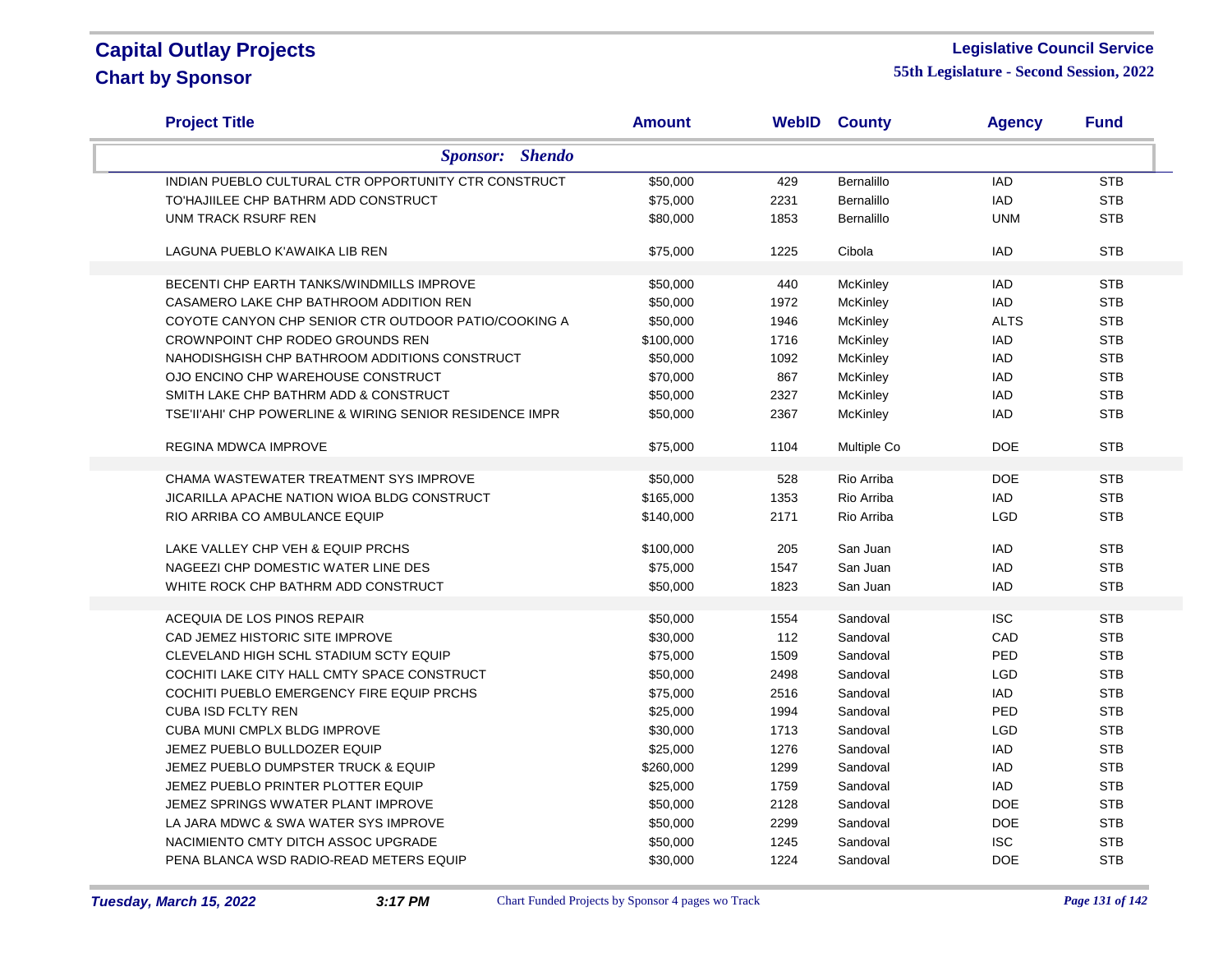### **Legislative Council Service**

| <b>Project Title</b>                               | <b>Amount</b> |    | <b>WebID</b> | <b>County</b> | <b>Agency</b> | <b>Fund</b> |
|----------------------------------------------------|---------------|----|--------------|---------------|---------------|-------------|
| PONDEROSA MDWCA & SWA STORAGE TANK PRCHS           | \$50,000      |    | 1298         | Sandoval      | <b>DOE</b>    | <b>STB</b>  |
| RIO RANCHO ANIMAL RESOURCE CTR IMPROVE             | \$30,000      |    | 946          | Sandoval      | LGD           | <b>STB</b>  |
| SAN FELIPE PUEBLO RECREATION FACILITIES CONSTRUCT  | \$150,000     |    | 509          | Sandoval      | IAD           | <b>STB</b>  |
| SAN LUIS-CABEZON MDWA WATER SYSTEM CONSTRUCT       | \$75,000      |    | 2455         | Sandoval      | DOE           | <b>STB</b>  |
| SAN YSIDRO WATER STORAGE TANK REN                  | \$125,000     |    | 1983         | Sandoval      | DOE           | <b>STB</b>  |
| SANDOVAL CO FAIRGOUND EXHIBIT HALL BLDG CONSTRUCT  | \$115,000     |    | 2005         | Sandoval      | <b>LGD</b>    | <b>STB</b>  |
| SANDOVAL CO PUBLIC SAFETY EQUIPMENT RPLC           | \$50.000      | LV | 795          | Sandoval      | LGD           | <b>STB</b>  |
| SANTA ANA PUEBLO COMMUNITY WATER STORAGE TANK CONS | \$75,000      |    | 541          | Sandoval      | <b>IAD</b>    | <b>STB</b>  |
| SANTO DOMINGO PUEBLO DUMP TRUCK PRCHS              | \$100,000     |    | 1797         | Sandoval      | <b>IAD</b>    | <b>STB</b>  |
| ZIA PUEBLO CHILDHOOD DVLP CTR CONSTRUCT            | \$100,000     |    | 2472         | Sandoval      | <b>IAD</b>    | <b>STB</b>  |
| <b>Summary for Shendo</b><br>(43 projects)         | \$3,100,000   |    |              |               |               |             |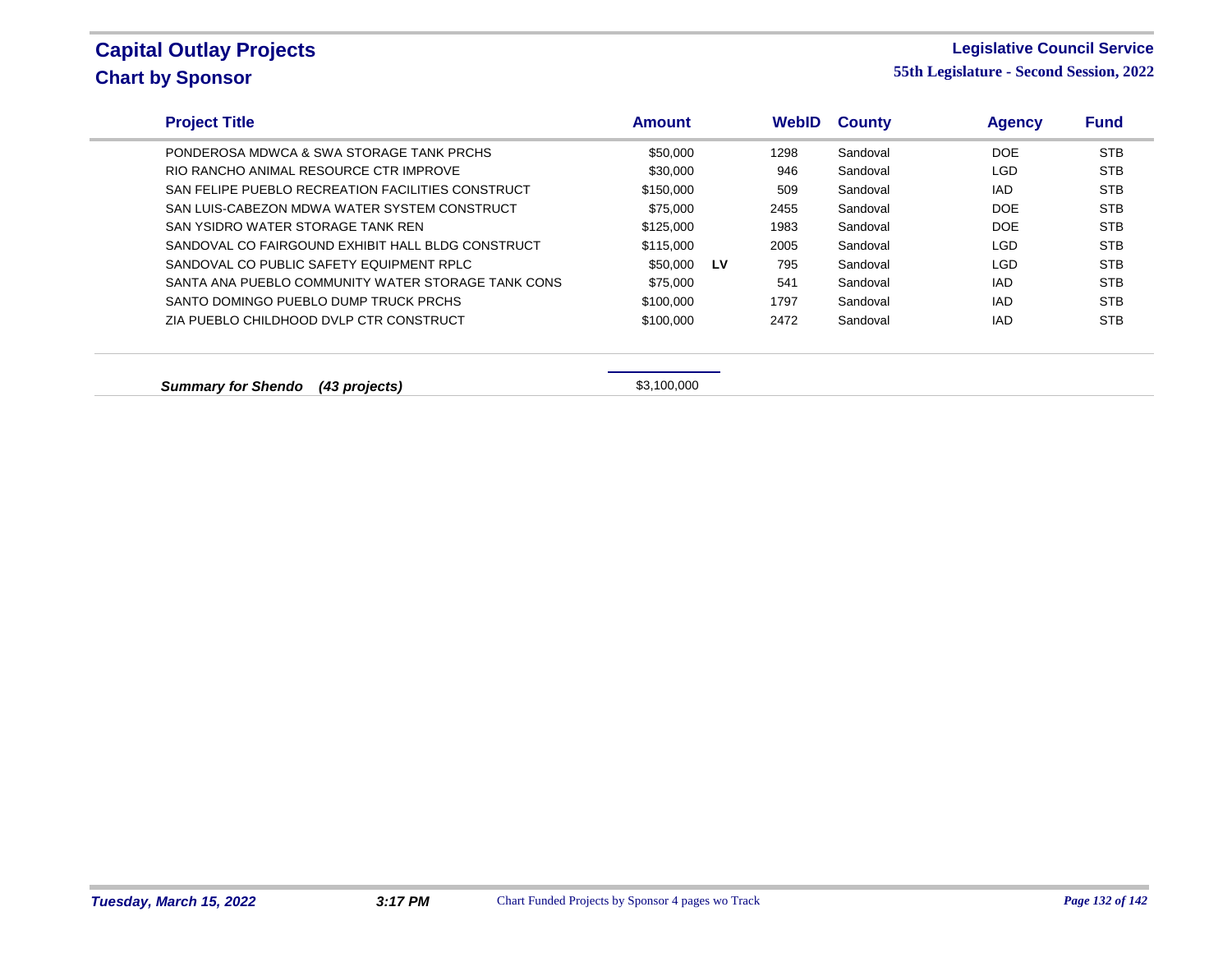#### **Legislative Council Service**

| <b>Project Title</b>                                              | <b>Amount</b> | WebID | <b>County</b> | <b>Agency</b> | <b>Fund</b> |  |  |  |
|-------------------------------------------------------------------|---------------|-------|---------------|---------------|-------------|--|--|--|
| <b>Soules</b><br><b>Sponsor:</b>                                  |               |       |               |               |             |  |  |  |
| ALB EXPLORA MUSEUM CAMPUS EXPAND                                  | \$25,000      | 1344  | Bernalillo    | <b>LGD</b>    | <b>STB</b>  |  |  |  |
| DONA ANA CO BRAHMAN DIVERSION CHANNEL CONSTRUCT                   | \$500,000     | 41    | Dona Ana      | <b>SEO</b>    | <b>STB</b>  |  |  |  |
| DONA ANA CO ELECTION WAREHOUSE CONSTRUCT                          | \$500,000     | 1377  | Dona Ana      | <b>LGD</b>    | <b>STB</b>  |  |  |  |
| DONA ANA CO SHERIFF MOBILE RADIO UNITS PRCHS                      | \$200,000     | 2535  | Dona Ana      | <b>LGD</b>    | <b>STB</b>  |  |  |  |
| LAS CRUCES HEALTH FCLTY CONSTRUCT                                 | \$100,000     | 1338  | Dona Ana      | <b>LGD</b>    | <b>STB</b>  |  |  |  |
| LAS CRUCES INTRNATL AIRPORT CONSTRUCT                             | \$500,000     | 2212  | Dona Ana      | <b>DOT</b>    | <b>STB</b>  |  |  |  |
| LAS CRUCES JUVENILE CITATION PRGM BLDG IMPROVE                    | \$100,000     | 239   | Dona Ana      | <b>LGD</b>    | <b>STB</b>  |  |  |  |
| LAS CRUCES PSD EQUIP                                              | \$200,000     | 2230  | Dona Ana      | PED           | <b>STB</b>  |  |  |  |
| LAS CRUCES SKATE PARKS CONSTRUCT                                  | \$150,000     | 238   | Dona Ana      | <b>LGD</b>    | <b>STB</b>  |  |  |  |
| LAS CRUCES VETERANS MEM PK IMPROVE                                | \$50,000      | 240   | Dona Ana      | <b>LGD</b>    | <b>STB</b>  |  |  |  |
| N TELSHOR & SPRUCE ST IMPROVE                                     | \$150,000     | 233   | Dona Ana      | <b>DOT</b>    | <b>STB</b>  |  |  |  |
| NMSU AGGIE MEMORIAL PLAZA CONSTRUCT                               | \$50,000      | 579   | Dona Ana      | <b>NMSU</b>   | <b>STB</b>  |  |  |  |
| NMSU CRIME PREVENTION ENVIRONMENTAL DESIGN                        | \$75,000      | 620   | Dona Ana      | <b>NMSU</b>   | <b>STB</b>  |  |  |  |
| NMSU LEYENDECKER PLANT SCIENCE RESEARCH CTR EQUIP                 | \$75,000      | 593   | Dona Ana      | <b>NMSU</b>   | <b>STB</b>  |  |  |  |
| FORT SILL APACHE TRIBE WWATER SYS CONSTRUCT                       | \$150,000     | 384   | Luna          | <b>IAD</b>    | <b>STB</b>  |  |  |  |
| <b>JICARILLA APACHE NATION MAPPING &amp; STAKING SYS CONSTRUC</b> | \$100,000     | 1359  | Rio Arriba    | <b>IAD</b>    | <b>STB</b>  |  |  |  |
| JEMEZ PUEBLO MOTOR GRADER EQUIP                                   | \$100,000     | 1297  | Sandoval      | <b>IAD</b>    | <b>STB</b>  |  |  |  |
| POJOAQUE PUEBLO PUBLIC LIB CONSTRUCT                              | \$25,000      | 1152  | Santa Fe      | <b>IAD</b>    | <b>STB</b>  |  |  |  |
| DOT ELEC VEH CHARGING STNS EQUIP                                  | \$50,000      | 1434  | Statewide     | <b>DOT</b>    | <b>STB</b>  |  |  |  |
| <b>Summary for Soules</b><br>(19 projects)                        | \$3,100,000   |       |               |               |             |  |  |  |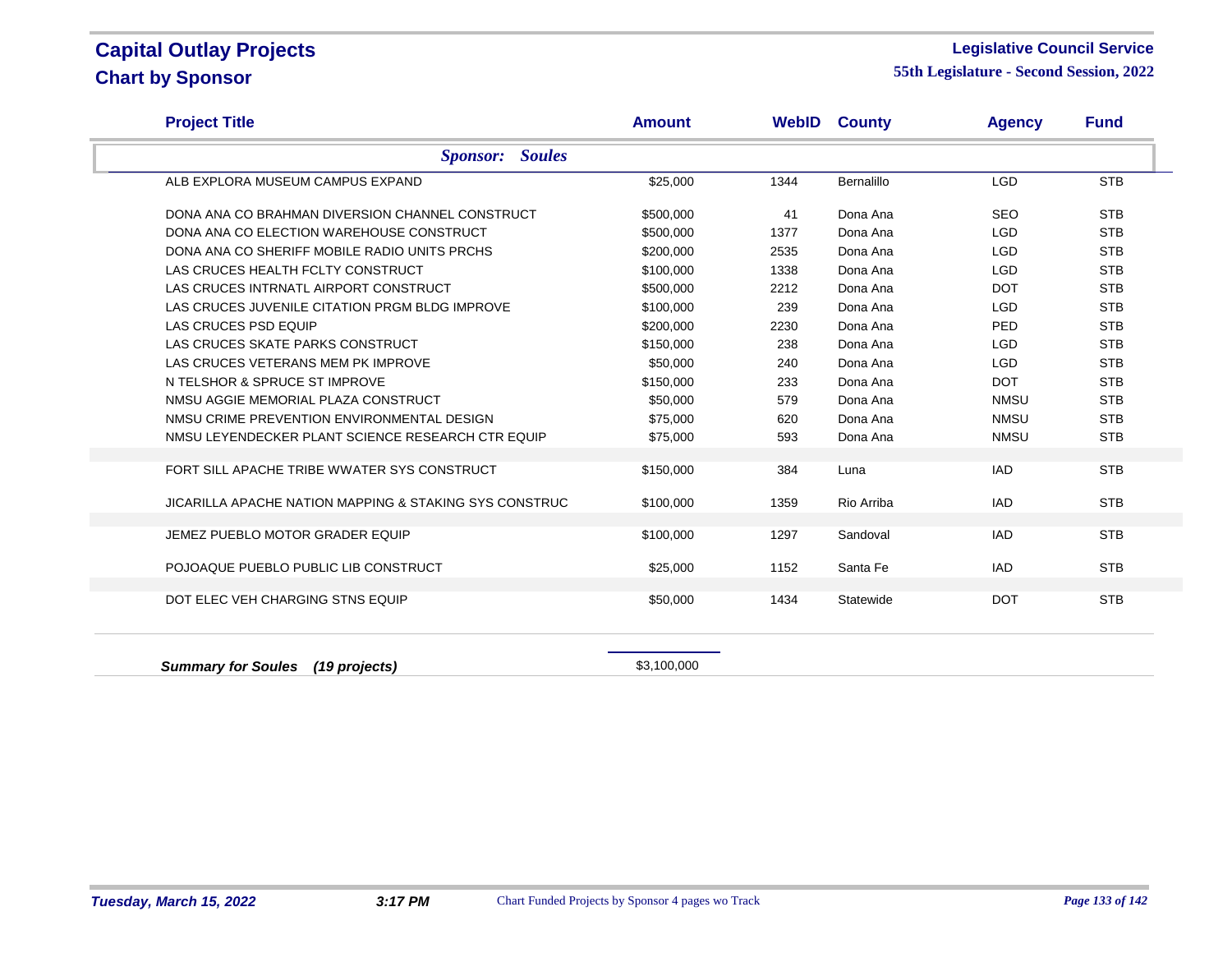### **Legislative Council Service**

| <b>Project Title</b>                                  | <b>Amount</b> |      | <b>WebID County</b> | <b>Agency</b> | <b>Fund</b> |
|-------------------------------------------------------|---------------|------|---------------------|---------------|-------------|
| <b>Stefanics</b><br><b>Sponsor:</b>                   |               |      |                     |               |             |
| CHILILI LAND GRANT FIRE DEPT BLDG CONSTRUCT           | \$75,000      | 424  | Bernalillo          | LGD           | <b>STB</b>  |
| CAD FORT STANTON HISTORIC SITE IMPROVE                | \$25,000      | 111  | Lincoln             | CAD           | <b>STB</b>  |
| CAD LINCOLN HISTORIC SITE IMPROVE                     | \$25,000      | 113  | Lincoln             | CAD           | <b>STB</b>  |
| CAPITAN WATER STORAGE TANKS REN                       | \$100,000     | 142  | Lincoln             | <b>DOE</b>    | <b>STB</b>  |
| CARRIZOZO WATER SYS UPGRADE                           | \$50,000      | 78   | Lincoln             | <b>DOE</b>    | <b>STB</b>  |
| CORONA BACKHOE LOADER PRCHS                           | \$50,000      | 68   | Lincoln             | <b>LGD</b>    | <b>STB</b>  |
| <b>CORONA WATER SYS IMPROVE</b>                       | \$50,000      | 66   | Lincoln             | <b>DOE</b>    | <b>STB</b>  |
| ENMU-RUIDOSO HEALTH FCLTY & INFRA EQUIP & REN         | \$50,000      | 35   | Lincoln             | <b>ENMU</b>   | <b>STB</b>  |
| LINCOLN CO GREENTREE SWA SOLID WASTE TRUCK PRCHS      | \$50,000      | 43   | Lincoln             | <b>DOE</b>    | <b>STB</b>  |
| LINCOLN MDWCA & LSW WATER SYS IMPROVE                 | \$50,000      | 2343 | Lincoln             | <b>DOE</b>    | <b>STB</b>  |
| RUIDOSO WORKFORCE HOUSING DVLP                        | \$50,000      | 121  | Lincoln             | LGD           | <b>STB</b>  |
| NMSU CORONA RANGE & LIVESTOCVK RSRCH CTR EQUIP/VEHIC  | \$20,000      | 767  | Multiple Co         | <b>NMSU</b>   | <b>STB</b>  |
| ACEQUIA DE LA AGUA CALIENTE REPAIR                    | \$50,000      | 2186 | San Miguel          | <b>ISC</b>    | <b>STB</b>  |
| ACEQUIA DE LOS VECINOS DE LOS VALLECITOS W UPGRADE    | \$50,000      | 1165 | San Miguel          | <b>ISC</b>    | <b>STB</b>  |
| CHAPELLE MDCA WATER SYS IMPROVE CONSTRUCT             | \$50,000      | 1456 | San Miguel          | <b>DOE</b>    | <b>STB</b>  |
| EAST PECOS DITCH ASSOC ACEQUIA IMPROVE                | \$50,000      | 2233 | San Miguel          | <b>ISC</b>    | <b>STB</b>  |
| EAST PECOS MDWCA SEWER SYS CONSTRUCT                  | \$50,000      | 1016 | San Miguel          | <b>DOE</b>    | <b>STB</b>  |
| EL PUEBLO CMTY DITCH HEADGATES IMPROVE                | \$40,000      | 2544 | San Miguel          | <b>ISC</b>    | <b>STB</b>  |
| EL VALLE WATER ALLIANCE LOWER COLONIAS WATER LINES RP | \$100,000     | 1401 | San Miguel          | <b>DOE</b>    | <b>STB</b>  |
| <b>GABALDON MDWCA WELL SITES IMPROVE</b>              | \$25,000      | 1462 | San Miguel          | <b>DOE</b>    | <b>STB</b>  |
| LA CUEVA MDWCA WATER SYS IMPROVE INSTALL              | \$25,000      | 1467 | San Miguel          | <b>DOE</b>    | <b>STB</b>  |
| LA FRAGUA PUERTICITO Y SAIZ ACEQUIA IMPROVE           | \$50,000      | 1888 | San Miguel          | <b>ISC</b>    | <b>STB</b>  |
| LAS VEGAS CARNEGIE PUB LIBRARY IMPROVE                | \$50,000      | 267  | San Miguel          | <b>LGD</b>    | <b>STB</b>  |
| LOS TRIGOS DITCH ASSN RIBERA DITCH IMPROVE            | \$50,000      | 1663 | San Miguel          | <b>ISC</b>    | <b>STB</b>  |
| NMHU PARKING LOT CAMPUSWIDE EQUIP                     | \$50,000      | 1324 | San Miguel          | <b>NMHU</b>   | <b>STB</b>  |
| PECOS WATER & SEWER SYS CONSTRUCT                     | \$100,000     | 1063 | San Miguel          | <b>DOE</b>    | <b>STB</b>  |
| SAN MIGUEL CO RGNL CRISIS & TRTMNT CTR REN            | \$50,000      | 1884 | San Miguel          | <b>LGD</b>    | <b>STB</b>  |
| VALLEY ELEM/MID SCHL GREENHOUSE CONSTRUCT             | \$50,000      | 1241 | San Miguel          | PED           | <b>STB</b>  |
| WEST PECOS ACEQUIA ASSOC IMPROVE                      | \$50,000      | 2055 | San Miguel          | <b>ISC</b>    | <b>STB</b>  |
|                                                       |               |      | Santa Fe            | <b>ISC</b>    | <b>STB</b>  |
| ACEQUIA DE LA CAPILLA IMPROVE                         | \$50,000      | 1363 | Santa Fe            |               |             |
| AGUA FRIA CWSA WATER DIST SYS CONSTRUCT               | \$50,000      | 2137 |                     | <b>DOE</b>    | <b>STB</b>  |
| LA BAJADA CMTY DITCH & MDWA WELL HOUSE CONSTRUCT      | \$50,000      | 259  | Santa Fe            | <b>DOE</b>    | <b>STB</b>  |
| LOS PINOS RD ARROYO HONDO CROSSING CONSTRUCT LA CIEN  | \$50,000      | 606  | Santa Fe            | <b>DOT</b>    | <b>STB</b>  |
| SANTA FE CO CMTY PARK SHADE STRUCT CONSTRUCT          | \$50,000      | 785  | Santa Fe            | LGD           | <b>STB</b>  |
| SANTA FE CO MADRID FIRE SUPPRESSION SYS IMPROVE       | \$50,000      | 614  | Santa Fe            | <b>LGD</b>    | <b>STB</b>  |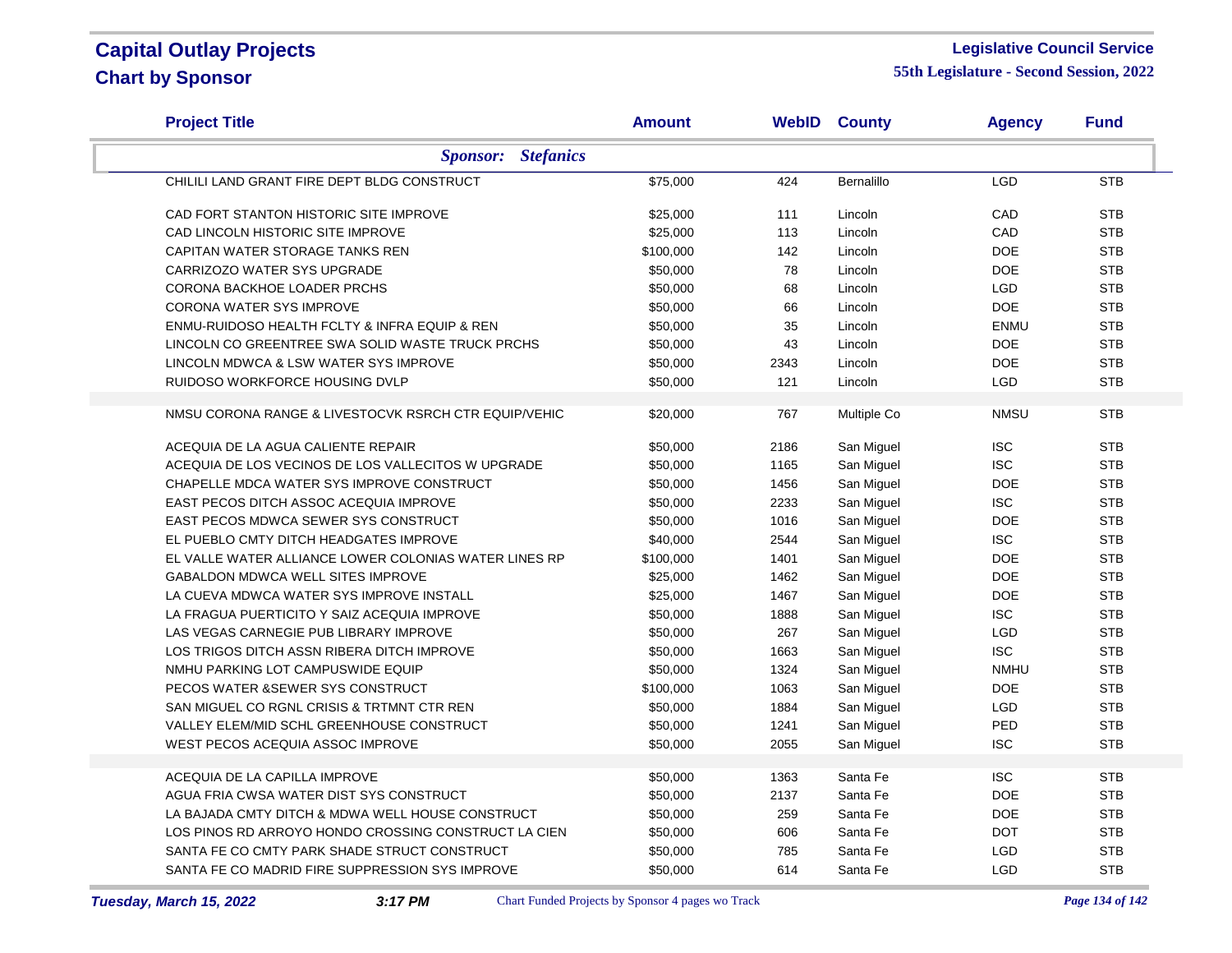$\overline{\phantom{a}}$ 

#### **Legislative Council Service**

| <b>Project Title</b>                                        | <b>Amount</b> | <b>WebID</b> | <b>County</b> | <b>Agency</b> | <b>Fund</b> |
|-------------------------------------------------------------|---------------|--------------|---------------|---------------|-------------|
| SANTA FE CO MAIL BALLOT SORTING EQUIP                       | \$50,000      | 2424         | Santa Fe      | <b>LGD</b>    | <b>STB</b>  |
| SANTA FE CO PARK CARLSON SUBDIV DES                         | \$50,000      | 617          | Santa Fe      | <b>LGD</b>    | <b>STB</b>  |
| SANTA FE CTR FOR CONTEMPORARY ARTS REN                      | \$25,000      | 1591         | Santa Fe      | CAD           | <b>STB</b>  |
| SANTA FE FIRE FLEET EQUIP/UPGRADE IMPROVE                   | \$50,000      | 2073         | Santa Fe      | <b>LGD</b>    | <b>STB</b>  |
| SANTA FE PSD INFO TECH                                      | \$50,000      | 1677         | Santa Fe      | <b>PED</b>    | <b>STB</b>  |
| SFCC EMERGENCY MGMT & FIRE SUPPRESSION UPGRADE              | \$50,000      | 2459         | Santa Fe      | <b>HED</b>    | <b>STB</b>  |
| TURQUOISE TRAIL CHARTER SCHOOL FCLTY INSTALL                | \$50,000      | 2178         | Santa Fe      | <b>PED</b>    | <b>STB</b>  |
| CLAUNCH-PINTO SWCD SKID STEER/TRACTOR EQUIP                 | \$40,000      | 2131         | Torrance      | <b>NMSU</b>   | <b>STB</b>  |
| ESTANCIA FLOOD MITIGATION CONSTRUCT                         | \$100,000     | 1606         | Torrance      | <b>DOE</b>    | <b>STB</b>  |
| MANZANO LAND GRANT COMMON PROPERTY ACQ                      | \$50,000      | 452          | Torrance      | <b>LGD</b>    | <b>STB</b>  |
| MOUNTAINAIR WATER SYS IMPROVE                               | \$50,000      | 422          | Torrance      | <b>DOE</b>    | <b>STB</b>  |
| TAJIQUE LAND GRANT CMTY CTR REN                             | \$50,000      | 451          | Torrance      | <b>LGD</b>    | <b>STB</b>  |
| TORRANCE CO ADMIN BLDG CONSTRUCT                            | \$100,000     | 1096         | Torrance      | <b>LGD</b>    | <b>STB</b>  |
| <b>TORRANCE CO EMS VEH PRCHS</b>                            | \$50,000      | 1277         | Torrance      | <b>LGD</b>    | <b>STB</b>  |
| TORRANCE CO FAIRGROUNDS CONSTRUCT                           | \$50,000      | 1095         | Torrance      | <b>LGD</b>    | <b>STB</b>  |
| TORREON ACEQUIA ASSOC REPAIR                                | \$50,000      | 2427         | Torrance      | <b>ISC</b>    | <b>STB</b>  |
| WILLARD WWATER COLLECTION SYS IMPROVE                       | \$50,000      | 2237         | Torrance      | <b>DOE</b>    | <b>STB</b>  |
| <b>GOODMAN AVE ROAD &amp; PATHS RIO COMMUNITIES IMPROVE</b> | \$200,000     | 776          | Valencia      | <b>DOT</b>    | <b>STB</b>  |
| NMSU LOS LUNAS AGR SCI CTR TRACTOR/EQUIP/WELL REPAIR R      | \$50,000      | 770          | Valencia      | <b>NMSU</b>   | <b>STB</b>  |
| RIO COMMUNITIES PARKS ACQ                                   | \$100,000     | 773          | Valencia      | <b>LGD</b>    | <b>STB</b>  |
| VALENCIA SWCD RIO ABAJO CONSERVATION AREA UPGRADE           | \$50,000      | 2262         | Valencia      | <b>NMSU</b>   | <b>STB</b>  |
|                                                             |               |              |               |               |             |
| <b>Summary for Stefanics</b><br>(56 projects)               | \$3,100,000   |              |               |               |             |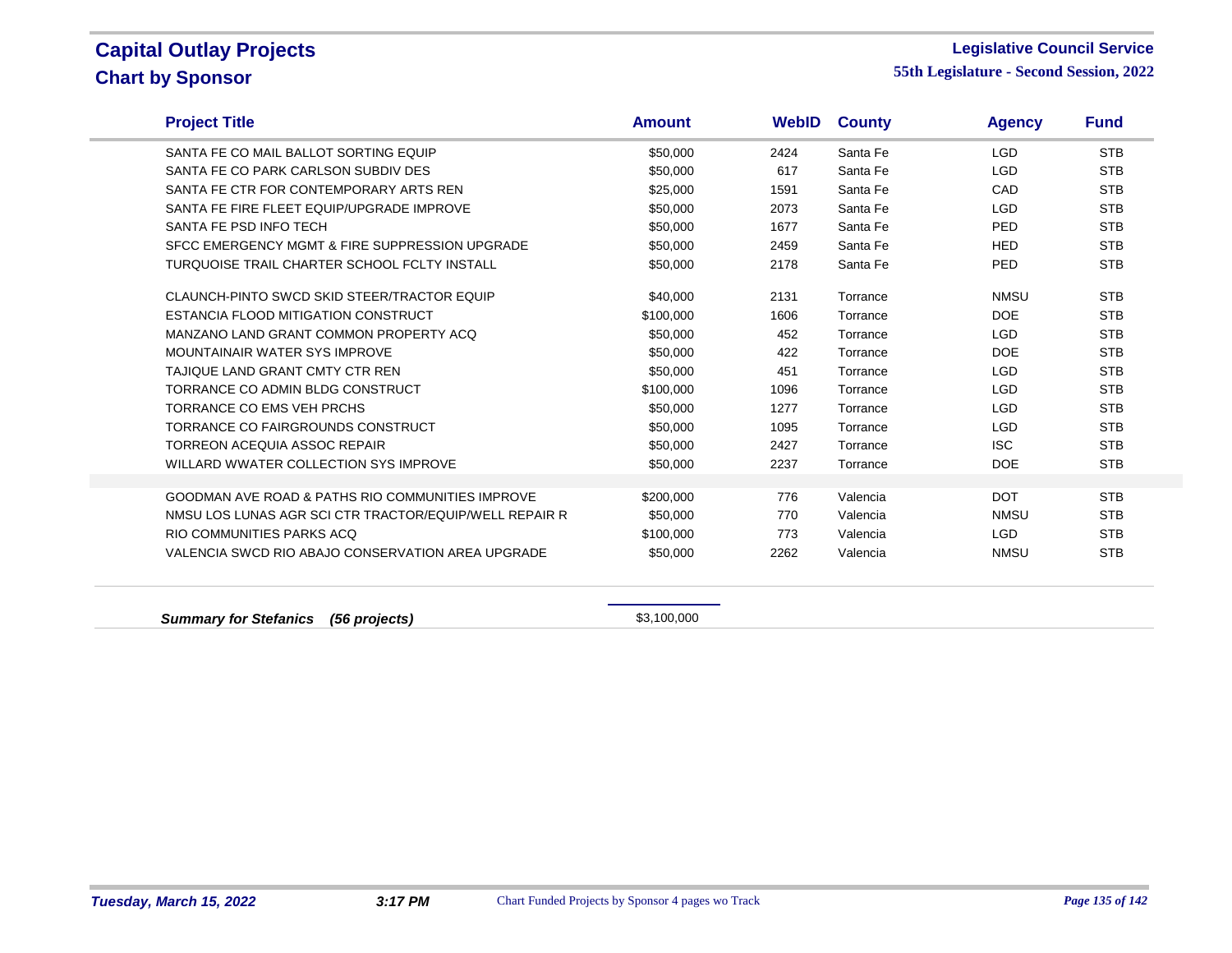#### **Legislative Council Service**

**55th Legislature - Second Session, 2022**

| <b>Project Title</b>                                 | <b>Amount</b>    |                    | <b>WebID County</b> | <b>Agency</b> | <b>Fund</b> |
|------------------------------------------------------|------------------|--------------------|---------------------|---------------|-------------|
| <b>Sponsor:</b>                                      | <b>Steinborn</b> |                    |                     |               |             |
| DONA ANA CO DE LA O VISITORS' CTR IMPROVE            | \$305,000        | 1854               | Dona Ana            | <b>LGD</b>    | <b>STB</b>  |
| DONA ANA CO DONA ANA FLOOD CONTROL IMPROVE           | \$875,000        | 59                 | Dona Ana            | <b>DOT</b>    | <b>STB</b>  |
| DONA ANA CO ELECTION WAREHOUSE CONSTRUCT             | \$200,000        | 1377               | Dona Ana            | <b>LGD</b>    | <b>STB</b>  |
| DONA ANA CO PUB HEALTH BLDG HVAC IMPROVE             | \$200,000        | 2534               | Dona Ana            | <b>LGD</b>    | <b>STB</b>  |
| DONA ANA MDWCA WWATER IMPROVE                        | \$75,000         | 1287               | Dona Ana            | <b>DOE</b>    | <b>STB</b>  |
| EL CAMINO REAL RD IMPROVE                            | \$200,000        | 42                 | Dona Ana            | <b>DOT</b>    | <b>STB</b>  |
| GARFIELD MDWC & MSWA SHOP FCLTY CONSTRUCT            | \$250,000        | 158                | Dona Ana            | <b>DOE</b>    | <b>STB</b>  |
| <b>HATCH LIB IMPROVE</b>                             | \$70,000         | 2156               | Dona Ana            | <b>LGD</b>    | <b>STB</b>  |
| HATCH PARK DESIGN AND CONSTRUCT                      | \$200,000        | 2129               | Dona Ana            | <b>LGD</b>    | <b>STB</b>  |
| <b>HATCH PARKS &amp; RECREATION CONSTRUCT</b>        | \$50,000         | 2153               | Dona Ana            | <b>LGD</b>    | <b>STB</b>  |
| LAS CRUCES HEALTH FCLTY CONSTRUCT                    | \$100,000        | 1338               | Dona Ana            | <b>LGD</b>    | <b>STB</b>  |
| LAS CRUCES POLICE DEPT EQUIP PRCHS                   | \$100,000        | 234                | Dona Ana            | <b>LGD</b>    | <b>STB</b>  |
| LAS CRUCES S CTR SWA RECYCLING FCLTY UPGRADE         | \$75,000         | 1454               | Dona Ana            | <b>DOE</b>    | <b>STB</b>  |
| LAS CRUCES TRANSFER STN CONSTRUCT                    | \$50,000         | 1459               | Dona Ana            | <b>DOE</b>    | <b>STB</b>  |
| N TELSHOR & SPRUCE ST IMPROVE                        | \$100,000        | 233                | Dona Ana            | <b>DOT</b>    | <b>STB</b>  |
| NMSU FABIAN GARCIA SCIENCE CTR IMPROVE               | \$100,000        | <b>VETO</b><br>602 | Dona Ana            | NMSU          | <b>STB</b>  |
| NMSU KRWG RADIO & TV BLDG & PRODUCTION BLDG CONSTRUC | \$50,000         | 592                | Dona Ana            | NMSU          | <b>STB</b>  |
| GARFIELD MDWC & MSWA WATER SUPPLY WELLS DESIGN       | \$100,000        | 2063               | Multiple Co         | <b>DOE</b>    | <b>STB</b>  |
|                                                      |                  |                    |                     |               |             |

**Summary for Steinborn (18 projects)**  $$3,000,000$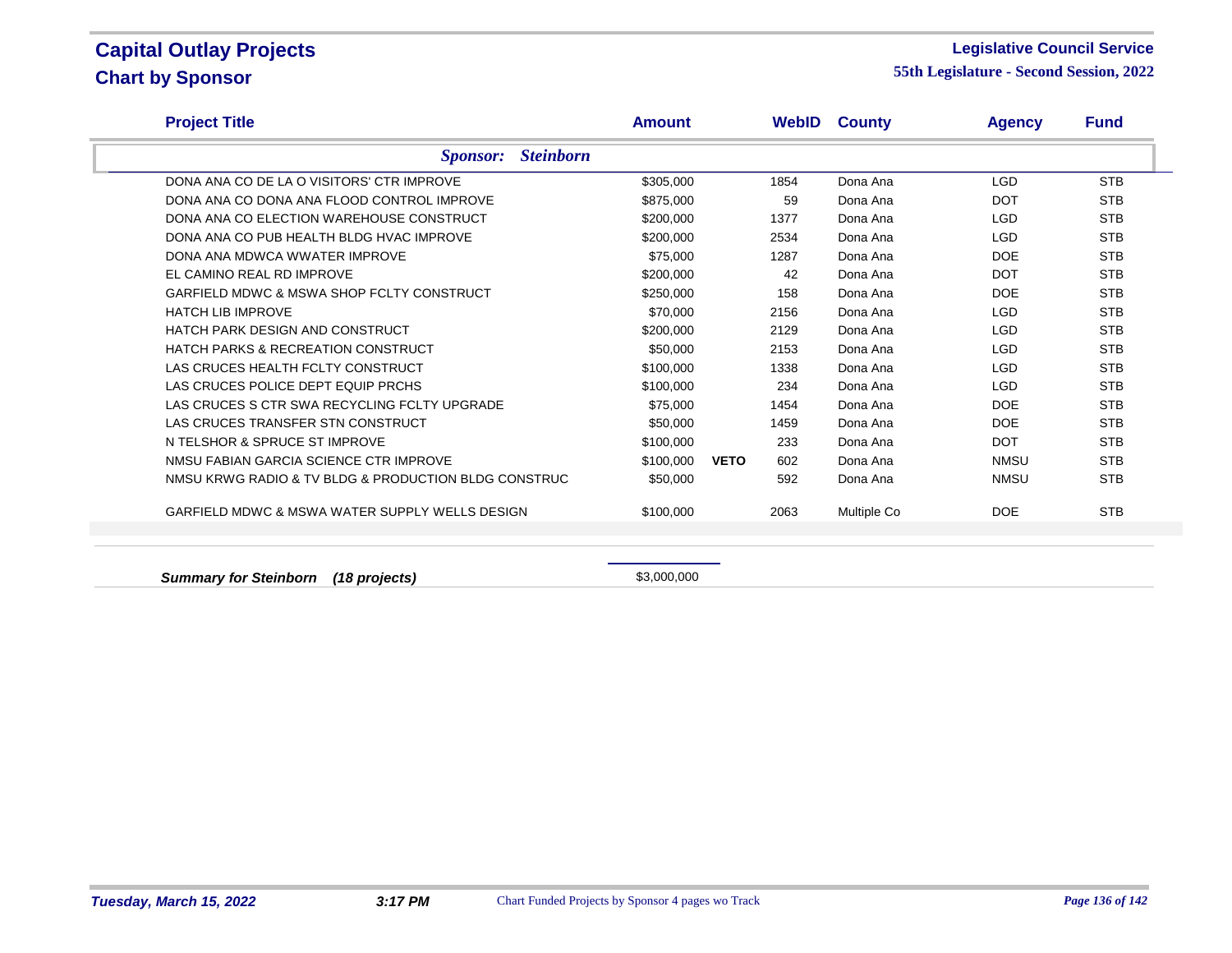#### **Legislative Council Service**

| <b>Project Title</b>                                 | <b>Amount</b> |                   | <b>WebID County</b> | <b>Agency</b> | <b>Fund</b> |
|------------------------------------------------------|---------------|-------------------|---------------------|---------------|-------------|
| <b>Sponsor:</b> Stewart                              |               |                   |                     |               |             |
| ALB ASIAN CMTY CTR CONSTRUCT                         | \$200,000     | 1171              | Bernalillo          | <b>LGD</b>    | <b>STB</b>  |
| ALB BALLOON MUS EXHIBITS INSTALL                     | \$50,000      | 1767              | <b>Bernalillo</b>   | <b>LGD</b>    | <b>STB</b>  |
| ALB EXPLORA MUSEUM CAMPUS EXPAND                     | \$100,000     | 1344              | <b>Bernalillo</b>   | <b>LGD</b>    | <b>STB</b>  |
| ALB FOOTHILLS OPEN SPACE IMPROVE                     | \$50,000      | 1913              | Bernalillo          | <b>LGD</b>    | <b>STB</b>  |
| ALB INTRNATL DIST LIB PK DVLP                        | \$200,000     | 1710              | Bernalillo          | <b>LGD</b>    | <b>STB</b>  |
| ALB JUAN TABO HILLS PK PH 3 CONSTRUCT                | \$50,000      | 1516              | Bernalillo          | <b>LGD</b>    | <b>STB</b>  |
| ALB LOS ALTOS PARK REN                               | \$350,000     | 1433              | Bernalillo          | <b>LGD</b>    | <b>STB</b>  |
| ALB MANZANO MESA PICKLEBALL FCLTY DVLP               | \$250,000     | 1665              | Bernalillo          | <b>LGD</b>    | <b>STB</b>  |
| ALB MESA VERDE PARK REN                              | \$75,000      | 1715              | Bernalillo          | <b>LGD</b>    | <b>STB</b>  |
| ALB NATL FLAMENCO INSTITUTE EQUIP                    | \$25,000      | <b>LV</b><br>2318 | Bernalillo          | <b>LGD</b>    | <b>STB</b>  |
| ALB NM VETERANS MEM IMPROVE                          | \$75,000      | 1582              | <b>Bernalillo</b>   | <b>LGD</b>    | <b>STB</b>  |
| ALB NORTH DOMINGO BACA POOL CONSTRUCT                | \$200,000     | 1395              | Bernalillo          | <b>LGD</b>    | <b>STB</b>  |
| ALB PRF VISUAL ARTS ED CTR PREP                      | \$150,000     | 2105              | Bernalillo          | <b>LGD</b>    | <b>STB</b>  |
| ALB-BERN CO WUA SWRP OUTFALL REALIGNMENT PROJECT DE  | \$117,000     | 1107              | Bernalillo          | <b>DOE</b>    | <b>STB</b>  |
| ALTURA PREP SCHOOL IMPROVE                           | \$75,000      | 1914              | Bernalillo          | PED           | <b>STB</b>  |
| BERN CO ADULT LEARNING CTR INFO TECH PRCHS           | \$150,000     | 274               | Bernalillo          | <b>LGD</b>    | <b>STB</b>  |
| CAD NM MUS OF NAT HISTORY AND SCIENCE CONSTRUCT      | \$50,000      | 192               | Bernalillo          | CAD           | <b>STB</b>  |
| EMERSON ELEM SCHL INFO TECH PRCHS                    | \$53,000      | 688               | Bernalillo          | PED           | <b>STB</b>  |
| <b>GRANT MID SCHL BLDG/GRND CONSTRUCT</b>            | \$70,000      | 733               | Bernalillo          | PED           | <b>STB</b>  |
| HAWTHORNE ELEM SCHL OUTDOOR CLASSROOM CONSTRUCT      | \$58,000      | 662               | Bernalillo          | PED           | <b>STB</b>  |
| INDIAN PUEBLO CULTURAL CTR OPPORTUNITY CTR CONSTRUCT | \$50,000      | 429               | Bernalillo          | <b>IAD</b>    | <b>STB</b>  |
| KENNEDY MID SCHL BLDG/GRND CONSTRUCT                 | \$135,000     | 547               | Bernalillo          | PED           | <b>STB</b>  |
| LA MESA ELEM SCHL BLDG/GRND CONSTRUCT                | \$100,000     | 737               | Bernalillo          | PED           | <b>STB</b>  |
| NATIONAL HISPANIC CULTURAL CTR IMPROVE               | \$50,000      | 2109              | Bernalillo          | CAD           | <b>STB</b>  |
| TOMASITA ELEM SCHL BLDG/GRND FURNISH                 | \$50,000      | 587               | Bernalillo          | PED           | <b>STB</b>  |
| VAN BUREN MID SCHL BLDG/GRND CONSTRUCT               | \$92,000      | 748               | <b>Bernalillo</b>   | PED           | <b>STB</b>  |
| WILSON MID SCHL BLDG/GRND CONSTRUCT                  | \$75,000      | 751               | <b>Bernalillo</b>   | PED           | <b>STB</b>  |
| NMHU PARKING LOT CAMPUSWIDE EQUIP                    | \$100,000     | 1324              | San Miguel          | <b>NMHU</b>   | <b>STB</b>  |
| JEMEZ PUEBLO MOTOR GRADER EQUIP                      | \$100,000     | 1297              | Sandoval            | <b>IAD</b>    | <b>STB</b>  |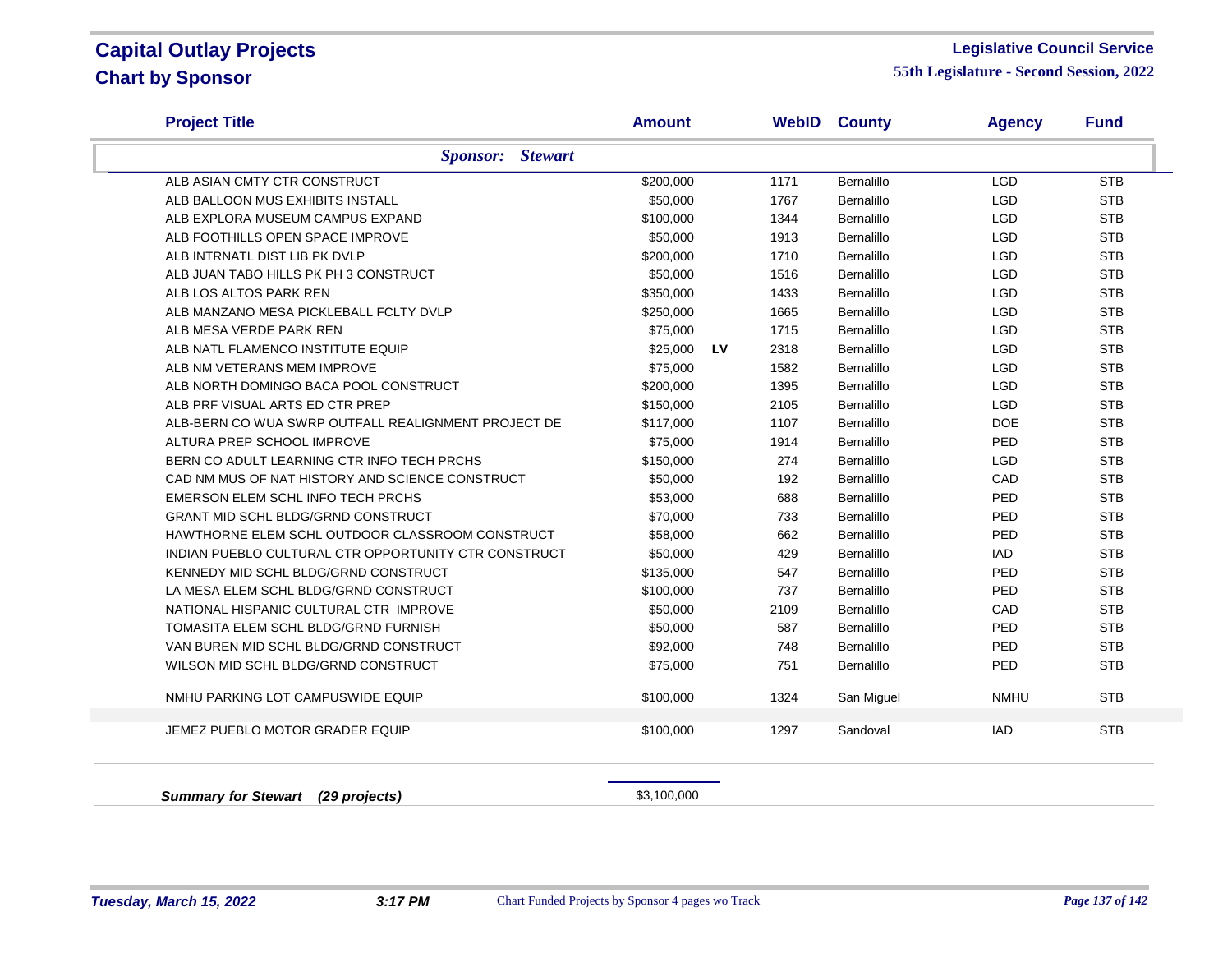#### **Legislative Council Service**

| <b>Project Title</b>                                | <b>Amount</b> |      | <b>WebID County</b> | <b>Agency</b> | <b>Fund</b> |
|-----------------------------------------------------|---------------|------|---------------------|---------------|-------------|
| <b>Sponsor: Tallman</b>                             |               |      |                     |               |             |
| ACADEMY RD NE & WYOMING BLVD NE REPAIR              | \$25,000      | 1698 | Bernalillo          | <b>DOT</b>    | <b>STB</b>  |
| ACES TECHNICAL CHARTER SCHL EQUIP FURNISH           | \$25,000      | 2047 | <b>Bernalillo</b>   | PED           | <b>STB</b>  |
| ALB ADELANTE DVLP CTR EQUIP & VEH PRCHS             | \$30,000      | 2373 | Bernalillo          | <b>LGD</b>    | <b>STB</b>  |
| ALB ALL FAITHS VEH & EQUIP                          | \$40,000      | 1041 | Bernalillo          | <b>LGD</b>    | <b>STB</b>  |
| ALB BALLOON FIESTA PARK IMPROVE                     | \$20,000      | 1685 | Bernalillo          | <b>LGD</b>    | <b>STB</b>  |
| ALB EASTDALE LL LIGHTING PLAN                       | \$20,000      | 2310 | Bernalillo          | <b>LGD</b>    | <b>STB</b>  |
| ALB EISENHOWER SWIMMING POOL REPAIR                 | \$50,000      | 1978 | Bernalillo          | <b>LGD</b>    | <b>STB</b>  |
| ALB EXPLORA MUSEUM CAMPUS EXPAND                    | \$300,000     | 1344 | Bernalillo          | <b>LGD</b>    | <b>STB</b>  |
| ALB FIRE RESCUE WILDLAND RESCUE VEH EQUIP PRCHS     | \$50,000      | 1470 | Bernalillo          | <b>LGD</b>    | <b>STB</b>  |
| ALB FLAMENCO WORKS DANCE SCHL FURNISH               | \$40,000      | 2272 | Bernalillo          | <b>LGD</b>    | <b>STB</b>  |
| ALB MANZANO MESA PICKLEBALL FCLTY DVLP              | \$40,000      | 1665 | Bernalillo          | <b>LGD</b>    | <b>STB</b>  |
| ALB MUSEUM EDUCATION CTR CONSTRUCT                  | \$200,000     | 1616 | Bernalillo          | <b>LGD</b>    | <b>STB</b>  |
| ALB NORTH DOMINGO BACA POOL CONSTRUCT               | \$90,000      | 1395 | Bernalillo          | <b>LGD</b>    | <b>STB</b>  |
| ALB SAWMILL & OLD TOWN ST & PED RT IMPROVE          | \$100,000     | 1177 | Bernalillo          | <b>DOT</b>    | <b>STB</b>  |
| ALB WHEELS MUSEUM FCLTY IMPROVE                     | \$100,000     | 2059 | Bernalillo          | <b>LGD</b>    | <b>STB</b>  |
| ALB-BERN CO WUA WINROCK ON-SITE RESOURCE RECOVERY C | \$100,000     | 1967 | Bernalillo          | <b>DOE</b>    | <b>STB</b>  |
| ALICE KING COMMUNITY SCHOOL FCLTY REN               | \$40,000      | 1227 | Bernalillo          | PED           | <b>STB</b>  |
| BERN CO WINGS FOR LIFE INTRNATL REN                 | \$50,000      | 2201 | Bernalillo          | <b>LGD</b>    | <b>STB</b>  |
| BERN CO YOUTH SERVICE CTR FCLTY IMPROVE             | \$100,000     | 306  | Bernalillo          | <b>LGD</b>    | <b>STB</b>  |
| CAD NM MUS OF NAT HISTORY AND SCIENCE CONSTRUCT     | \$200,000     | 192  | Bernalillo          | CAD           | <b>STB</b>  |
| <b>CNMCC INFO TECH REN</b>                          | \$400,000     | 2242 | Bernalillo          | <b>HED</b>    | <b>STB</b>  |
| COLLET PARK ELEM SCHL OUTDOOR CLASSROOM CONSTRUCT   | \$30,000      | 639  | Bernalillo          | PED           | <b>STB</b>  |
| EISENHOWER MID SCHL OUTDOOR CLASSROOM CONSTRUCT     | \$50,000      | 657  | Bernalillo          | PED           | <b>STB</b>  |
| HEALTH LEADERSHIP HS FCLTY ACQ                      | \$50,000      | 1822 | Bernalillo          | PED           | <b>STB</b>  |
| NATIONAL HISPANIC CULTURAL CTR IMPROVE              | \$200,000     | 2109 | <b>Bernalillo</b>   | CAD           | <b>STB</b>  |
| OSUNA ELEM SCHL INFO TECH PRCHS                     | \$80,000      | 546  | Bernalillo          | PED           | <b>STB</b>  |
| SALAM ACADEMY SOLAR PANELS & HVAC EQUIP             | \$75,000      | 1757 | Bernalillo          | PED           | <b>STB</b>  |
| SOLARE COLLEGIATE CH SCHL SECURITY SYS IMPROVE      | \$50,000      | 2106 | Bernalillo          | PED           | <b>STB</b>  |
| SW SECONDARY LEARNING CTR EQUIP                     | \$50,000      | 2108 | Bernalillo          | PED           | <b>STB</b>  |
| UNM CENTRAL CAMPUS SECURITY IMPROVE                 | \$50,000      | 1929 | Bernalillo          | <b>UNM</b>    | <b>STB</b>  |
| UNM DUCK POND INFRA & SAFETY IMPROVE                | \$50,000      | 1949 | Bernalillo          | <b>UNM</b>    | <b>STB</b>  |
| <b>GALLUP POLICE VEH PRCHS</b>                      | \$50,000      | 1660 | McKinley            | <b>LGD</b>    | <b>STB</b>  |
| <b>JICARILLA APACHE NATION EMS VEH PRCHS</b>        | \$84,000      | 1356 | Rio Arriba          | <b>IAD</b>    | <b>STB</b>  |
| NAVAJO PREP SCHL BLDG/GRND CONSTRUCT                | \$100,000     | 2038 | San Juan            | IAD           | <b>STB</b>  |
|                                                     |               |      |                     |               |             |
| JEMEZ PUEBLO MOTOR GRADER EQUIP                     | \$75,000      | 1297 | Sandoval            | <b>IAD</b>    | <b>STB</b>  |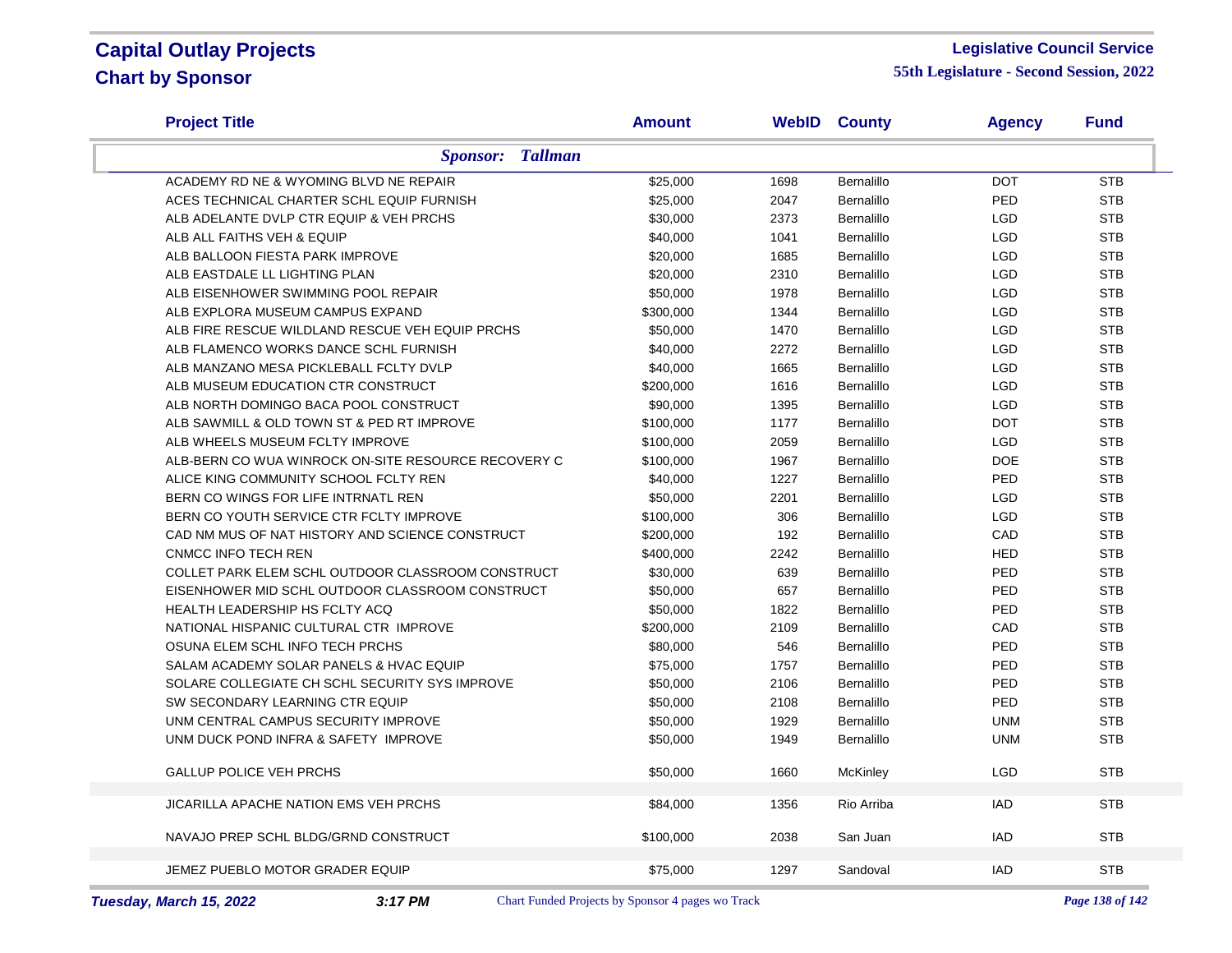### **Legislative Council Service**

| <b>Project Title</b>              | <b>Amount</b> | WebID | <b>County</b> | <b>Agency</b> | <b>Fund</b> |
|-----------------------------------|---------------|-------|---------------|---------------|-------------|
| DOT ELEC VEH CHARGING STNS EQUIP  | \$86,000      | 1434  | Statewide     | <b>DOT</b>    | <b>STB</b>  |
| Summary for Tallman (36 projects) | \$3,100,000   |       |               |               |             |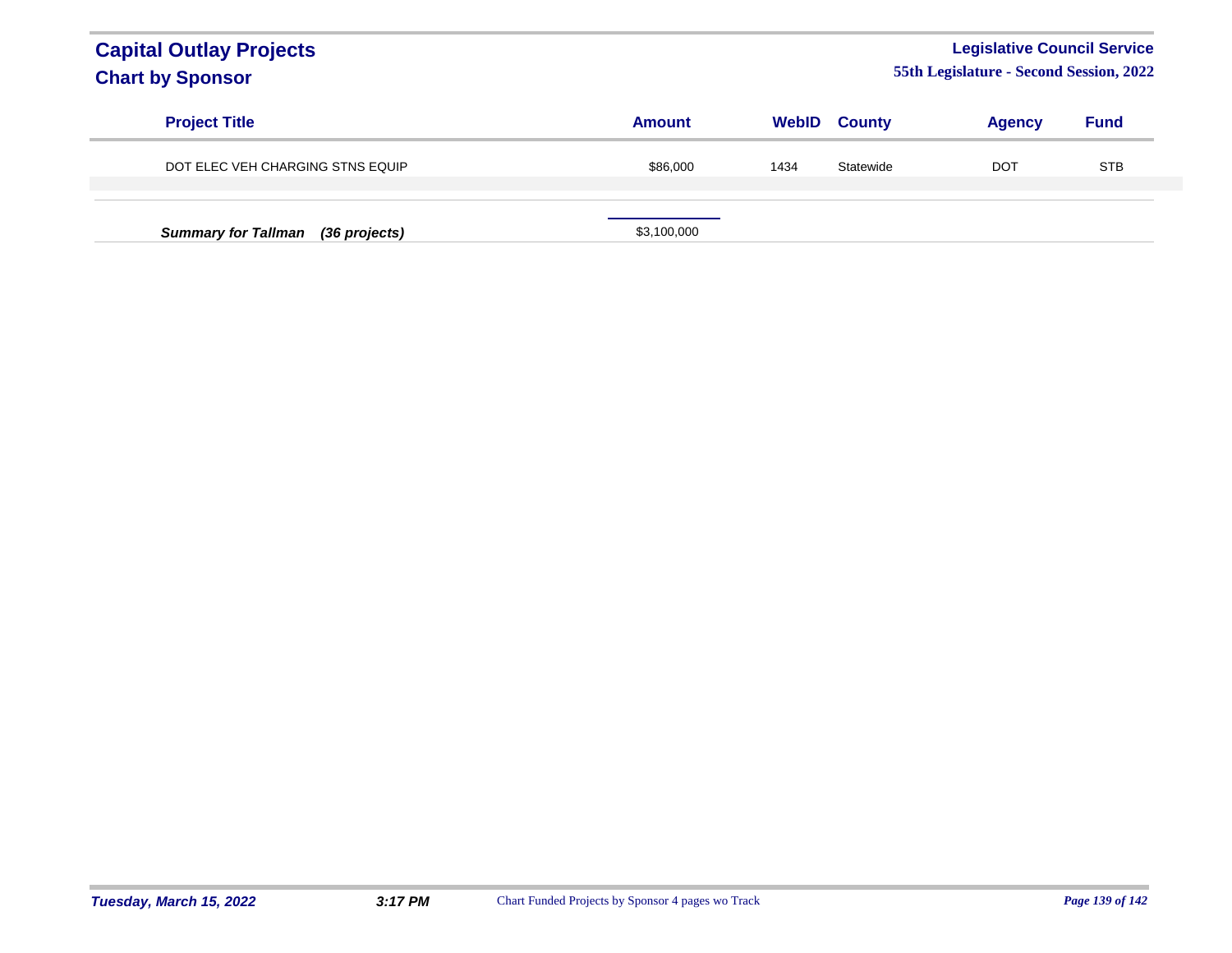#### **Legislative Council Service**

**55th Legislature - Second Session, 2022**

| <b>Project Title</b>                                  | <b>Amount</b> |      | <b>WebID County</b> | <b>Agency</b> | <b>Fund</b> |
|-------------------------------------------------------|---------------|------|---------------------|---------------|-------------|
| <b>Wirth</b><br><i>Sponsor:</i>                       |               |      |                     |               |             |
| NORTH CENTRAL RTD ELECTRIC BUS PRCHS                  | \$100,000     | 380  | Multiple Co         | <b>LGD</b>    | <b>STB</b>  |
| AVE VISTA GRANDE ELDORADO CMTY SCHI, CROSSWALK LIGHT  | \$40,000      | 609  | Santa Fe            | <b>DOT</b>    | <b>STB</b>  |
| CAD NEW MEXICO HISTORY MUSEUM IMPROVE                 | \$150,000     | 166  | Santa Fe            | CAD           | <b>STB</b>  |
| CAD SANTA FE CHILDREN'S MUS & GRNDS IMPROVE           | \$50,000      | 385  | Santa Fe            | CAD           | <b>STB</b>  |
| CANADA DE LOS ALAMOS MDWCA & MSWA WATER IMPROVE PRJ   | \$450,000     | 1419 | Santa Fe            | <b>DOE</b>    | <b>STB</b>  |
| ELDORADO AREA WSD WORKSHOP AND GARAGE CONSTRUCT       | \$300,000     | 454  | Santa Fe            | <b>LGD</b>    | <b>STB</b>  |
| SANTA FE CO AGUA FRIA VILLAGE SEWER & WATERLINES CONS | \$150.000     | 293  | Santa Fe            | <b>DOE</b>    | <b>STB</b>  |
| SANTA FE CO CHUPADERO WSC WATER/WWATER SYS IMPROVE    | \$350,000     | 603  | Santa Fe            | <b>DOE</b>    | <b>STB</b>  |
| SANTA FE CO ELDORADO SUBDIV ROADS IMPROVE             | \$285,000     | 627  | Santa Fe            | <b>DOT</b>    | <b>STB</b>  |
| SANTA FE CO ESPERANZA SHELTER SOLAR INSTALL           | \$50,000      | 2193 | Santa Fe            | <b>LGD</b>    | <b>STB</b>  |
| SANTA FE CO MAIL BALLOT SORTING EQUIP                 | \$25,000      | 2424 | Santa Fe            | <b>LGD</b>    | <b>STB</b>  |
| SANTA FE CO SEWER EXPAND AGUA FRIA                    | \$50,000      | 604  | Santa Fe            | <b>DOE</b>    | <b>STB</b>  |
| SANTA FE CTR FOR CONTEMPORARY ARTS REN                | \$50,000      | 1591 | Santa Fe            | CAD           | <b>STB</b>  |
| SANTA FE HOMEBOUND MEALS PROGRAM IMPROVE              | \$50,000      | 2144 | Santa Fe            | <b>LGD</b>    | <b>STB</b>  |
| SANTA FE MEDIAN BEAUTIFICATION PH 1 DESIGN            | \$200,000     | 1493 | Santa Fe            | <b>DOT</b>    | <b>STB</b>  |
| SANTA FE MIDTOWN PROPERTY INFRA IMPROVE               | \$400,000     | 1489 | Santa Fe            | <b>LGD</b>    | <b>STB</b>  |
| <b>TESUQUE PUEBLO SOLAR POWER SYS DES</b>             | \$400,000     | 998  | Santa Fe            | <b>IAD</b>    | <b>STB</b>  |

**Summary for Wirth (17 projects)**  $$3,100,000$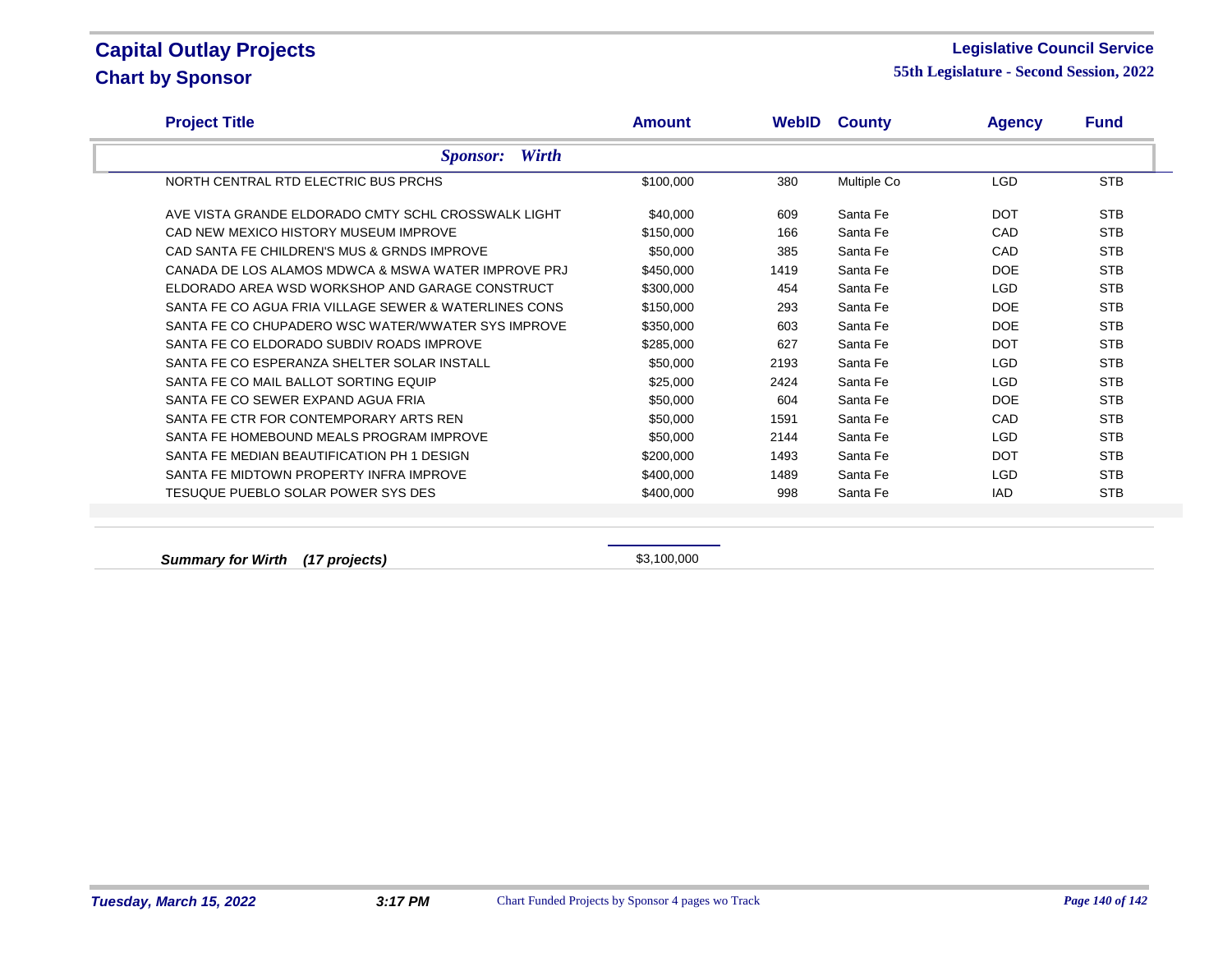### **Legislative Council Service**

| <b>Project Title</b>                             | <b>Amount</b> |      | <b>WebID County</b> | <b>Agency</b> | <b>Fund</b> |
|--------------------------------------------------|---------------|------|---------------------|---------------|-------------|
| <b>Woods</b><br><b>Sponsor:</b>                  |               |      |                     |               |             |
| CCC HEALTH TRIAGE CTR EXPAND                     | \$500,000     | 1559 | Curry               | <b>HED</b>    | <b>STB</b>  |
| CURRY CO COUNTYLINE VOLUNTEER FIRE STN CONSTRUCT | \$150,000     | 185  | Curry               | LGD           | <b>STB</b>  |
| TEXICO MSD SCIENCE & TECH LABS REN               | \$300,000     | 337  | Curry               | <b>PED</b>    | <b>STB</b>  |
| MOSQUERO WATER SYS LAND ACQ                      | \$50,000      | 1435 | Harding             | <b>DOE</b>    | <b>STB</b>  |
| LOGAN SEWER SYSTEM REPAIR & REPLACE              | \$100,000     | 514  | Quay                | <b>DOE</b>    | <b>STB</b>  |
| <b>QUAY ROAD AP IMPROVE</b>                      | \$550,000     | 1219 | Quay                | <b>DOT</b>    | <b>STB</b>  |
| TUCUMCARI LAKE SEWER LINES REPL                  | \$500,000     | 1331 | Quay                | <b>DOE</b>    | <b>STB</b>  |
| <b>CLAYTON FAIRGROUNDS IMPROVE</b>               | \$50,000      | 1045 | Union               | LGD           | <b>STB</b>  |
| CLAYTON PARK WATER & WWATER EXTEND CONSTRUCT     | \$500,000     | 2456 | Union               | DOE           | <b>STB</b>  |
| DES MOINES VILLAGE HALL IMPROVE                  | \$200,000     | 1561 | Union               | LGD           | <b>STB</b>  |
| UNION CO LAW ENFORCEMENT/JUDICIAL CMPLX REN      | \$200,000     | 1336 | Union               | <b>LGD</b>    | <b>STB</b>  |
|                                                  |               |      |                     |               |             |
| <b>Summary for Woods</b><br>(11 projects)        | \$3,100,000   |      |                     |               |             |